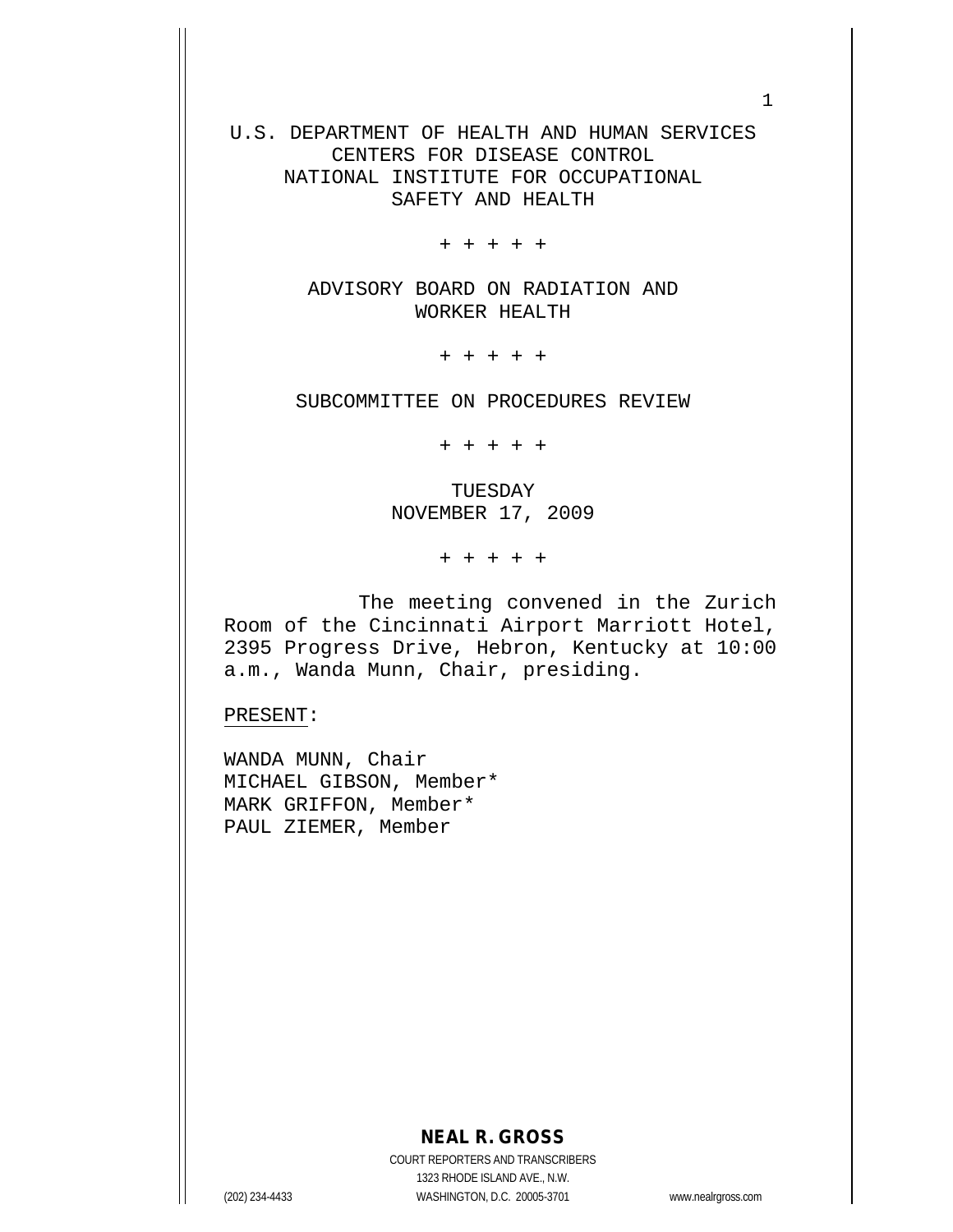#### ALSO PRESENT:

TED KATZ, Designated Federal Official NANCY ADAMS, Contractor HANS BEHLING, SC&A\* KATHLEEN BEHLING, SC&A\* ZAIDA BURGOS, NIOSH\* STUART HINNEFELD, OCAS EMILY HOWELL, HHS JENNY LIN, HHS JOYCE LIPSZTEIN, SC&A\* STEPHEN MARSCHKE, SC&A SCOTT SIEBERT, ORAU\* MATTHEW SMITH, ORAU\* ELYSE THOMAS, ORAU\*

\*Present via telephone

### **NEAL R. GROSS**

COURT REPORTERS AND TRANSCRIBERS 1323 RHODE ISLAND AVE., N.W. (202) 234-4433 WASHINGTON, D.C. 20005-3701 www.nealrgross.com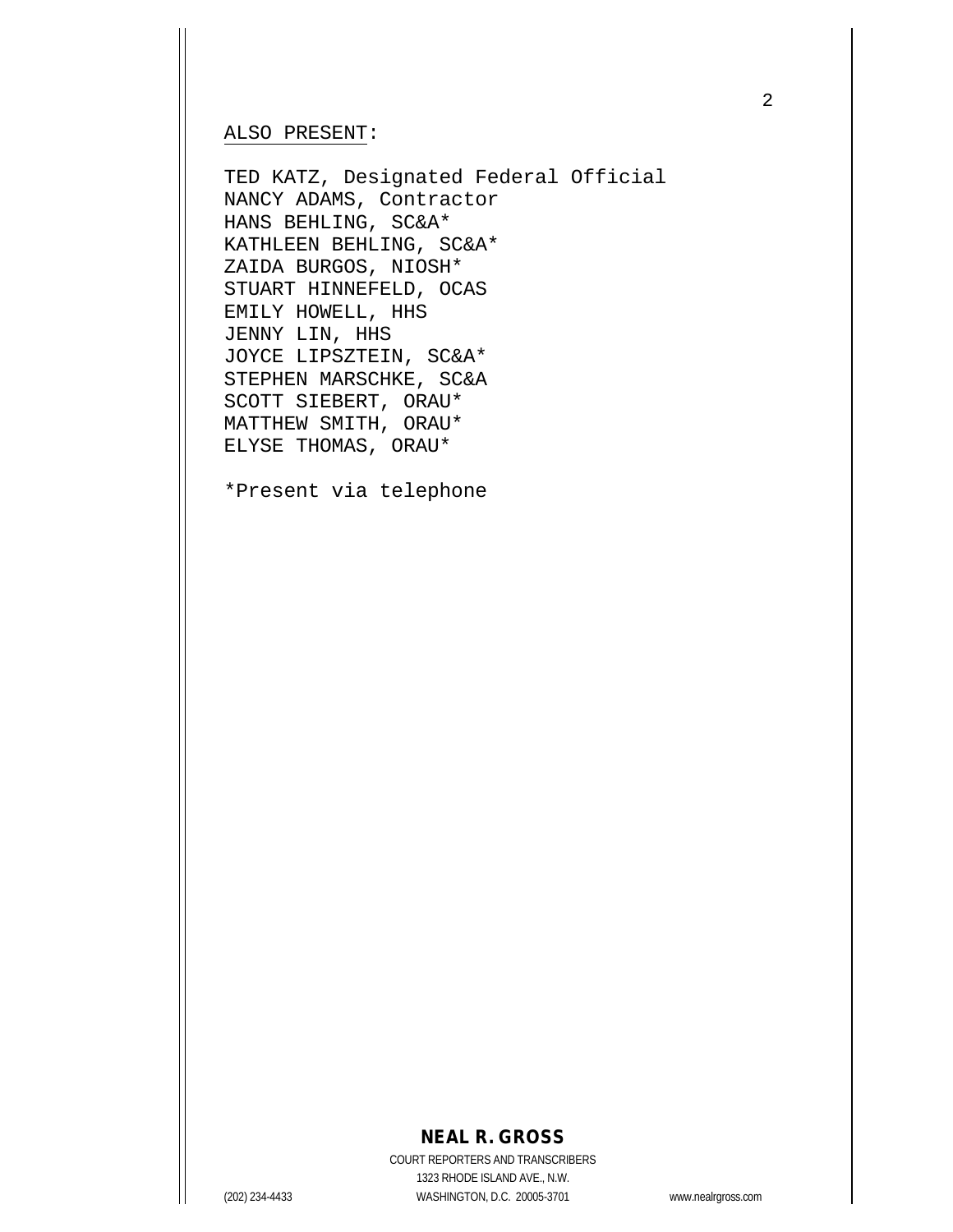**NEAL R. GROSS** COURT REPORTERS AND TRANSCRIBERS 1323 RHODE ISLAND AVE., N.W. (202) 234-4433 WASHINGTON, D.C. 20005-3701 www.nealrgross.com 3 1 P-R-O-C-E-E-D-I-N-G-S  $2 \parallel$  (10:02 a.m.) 3 MR. KATZ: This is the Advisory 4 Board on Radiation and Worker Health. This is 5 | the Procedures Subcommittee. My name is Ted 6 | Katz, and I'm the Designated Federal Official 7 for the Advisory Board. And starting with 8 | Board members in the room, roll call. 9 CHAIR MUNN: Wanda Munn, chair of 10 | the Subcommittee. 11 || **MEMBER ZIEMER:** Paul Ziemer, 12 || Subcommittee member. 13 MR. KATZ: And on the line? 14 MEMBER GIBSON: Mike Gibson, 15 | Subcommittee member. 16 || MEMBER GRIFFON: Mark Griffon, 17 || Subcommittee member. 18 MR. KATZ: Okay and then NIOSH 19 ORAU team in the room? 20 MR. HINNEFELD: Stu Hinnefeld, 21 || Interim Director of the Office of Compensation 22 | Analysis.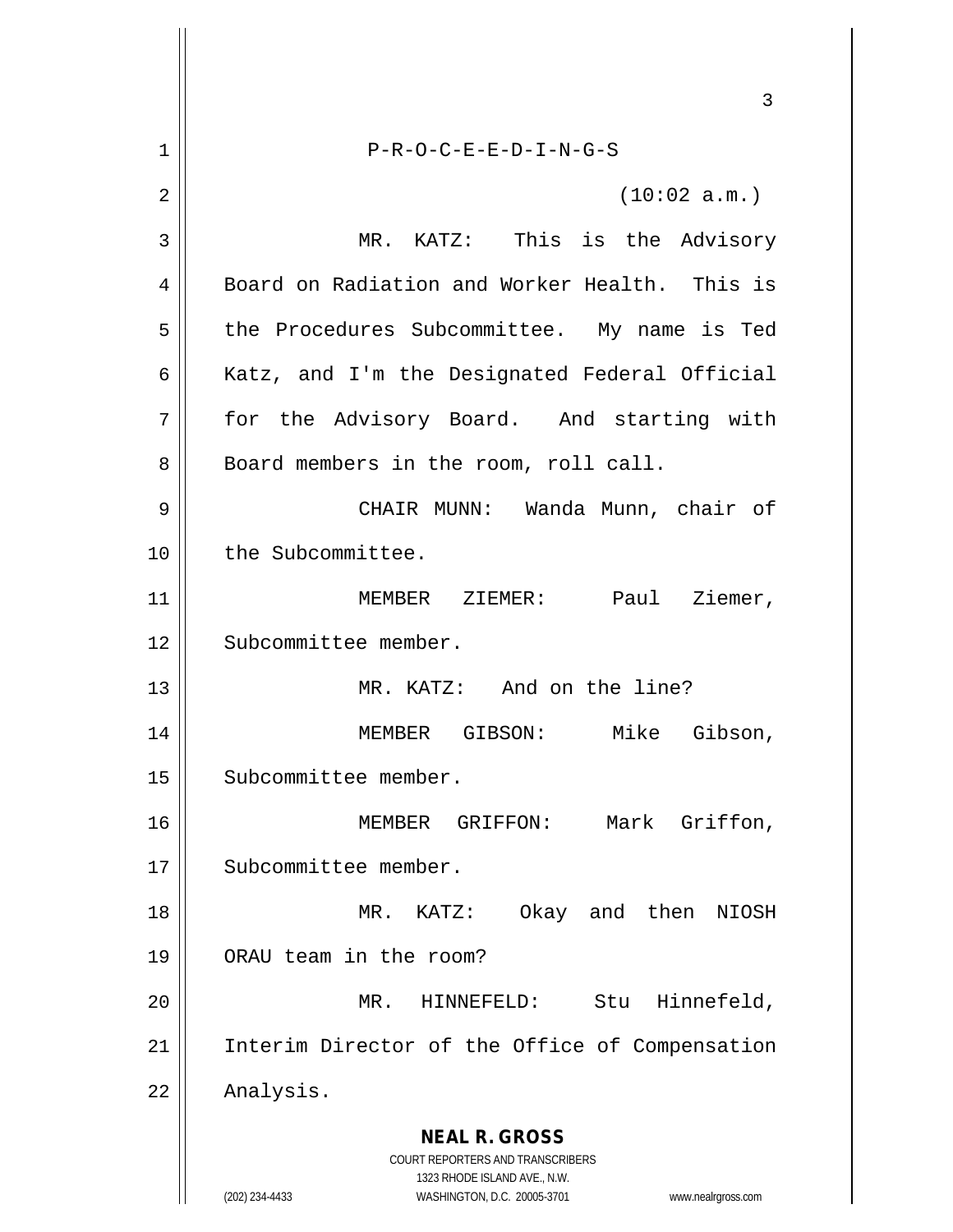**NEAL R. GROSS** COURT REPORTERS AND TRANSCRIBERS 1323 RHODE ISLAND AVE., N.W. (202) 234-4433 WASHINGTON, D.C. 20005-3701 www.nealrgross.com 4 1 MR. KATZ: And on the line? NIOSH 2 | ORAU team? 3 MS. THOMAS: Elyse Thomas, ORAU. 4 MR. KATZ: Welcome, Elyse. 5 MR. SIEBERT: Scott Siebert, ORAU  $6 \parallel$  team. 7 || MR. KATZ: Hi, Scott. 8 MR. SMITH: Matt Smith, ORAU team. 9 MR. KATZ: All right, SC&A in the 10 room? 11 || MR. MARSCHKE: Steve Marschke. 12 MR. KATZ: And SC&A on the line? 13 || DR. BEHLING: Hans Behling. 14 MS. LIPSZTEIN: And Joyce 15 Lipsztein. 16 MR. KATZ: Hans Behling, Joyce 17 || Lipsztein; is Kathy Behling on, too? 18 || MS. BEHLING: Yes, Kathy Behling,  $19$  | I'm here. 20 MR. KATZ: Okay, sorry, you got 21 || squashed out by other affirmations. And HHS  $22$  | and other government officials in the room?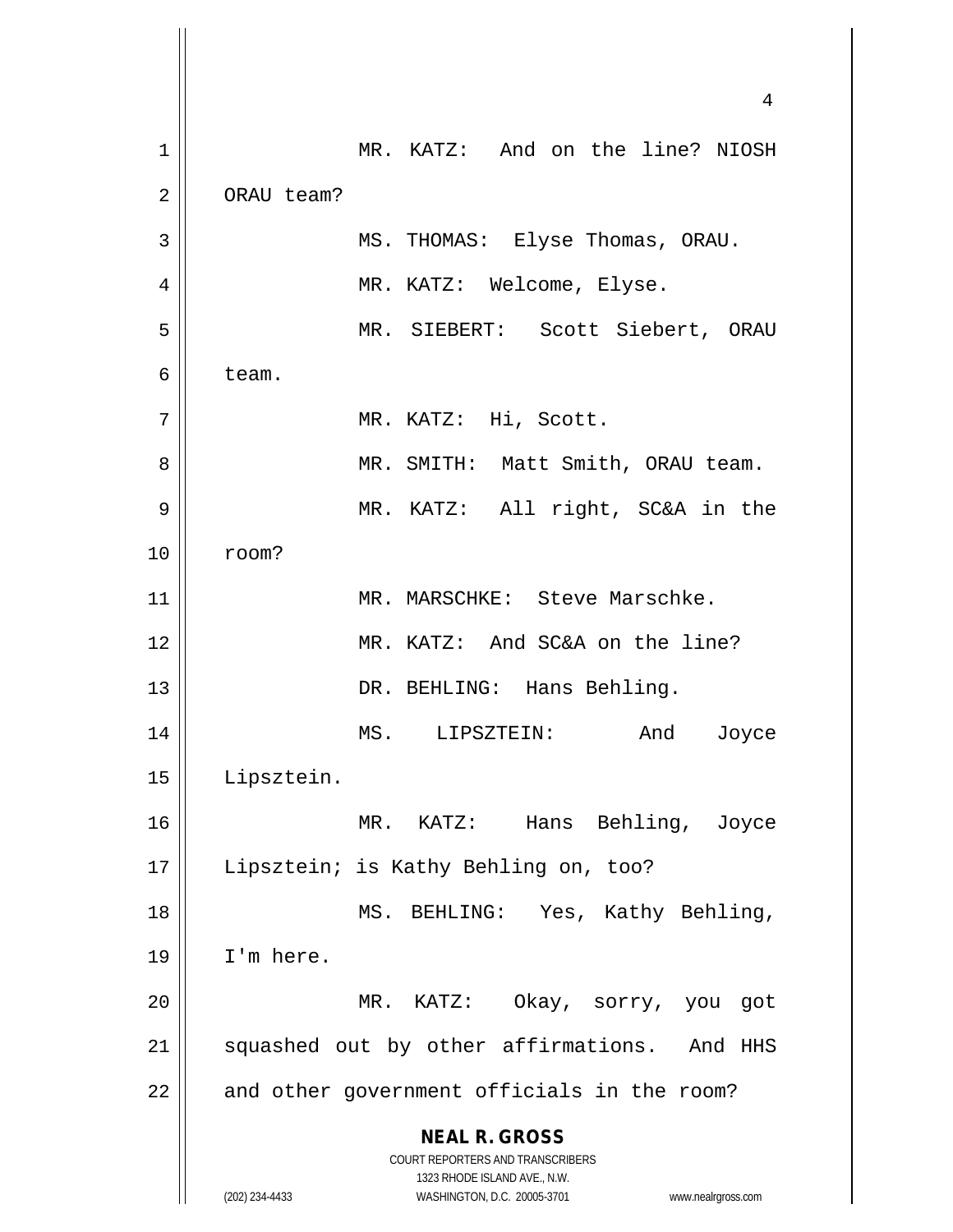|             | 5                                              |
|-------------|------------------------------------------------|
| $\mathbf 1$ | MS. HOWELL: Emily Howell, HHS.                 |
| 2           | MS. LIN: Jenny Lin, HHS.                       |
| 3           | MR. KATZ: And on the line?                     |
| 4           | MS. ADAMS: Nancy Adams, NIOSH                  |
| 5           | contractor.                                    |
| 6           | MR. KATZ: Any other federal                    |
| 7           | officials or contractors on the line?          |
| 8           | Okay, and any members of the                   |
| 9           | public on the line? All done, okay, Wanda?     |
| 10          | CHAIR MUNN: I hope all of you                  |
| 11          | have received the email communications that    |
| 12          | were flying back and forth yesterday, several  |
| 13          | of which are pertinent to what we are doing    |
| 14          | today. The first two things I'd like to have   |
| 15          | us make a decision about is where on the       |
| 16          | agenda we want to address the information that |
| 17          | Ted sent us with respect to PERs, and          |
| 18          | secondarily, the comments with respect to the  |
| 19          | letter that Paul provided as our second annual |
| 20          | report to the Secretary. I hope you received   |
| 21          | my comments on that, some concern about the    |
| 22          | very last paragraph on the first page of that  |

**NEAL R. GROSS**

COURT REPORTERS AND TRANSCRIBERS 1323 RHODE ISLAND AVE., N.W. (202) 234-4433 WASHINGTON, D.C. 20005-3701 www.nealrgross.com

 $\mathbf{I}$ 

 $\mathsf{I}$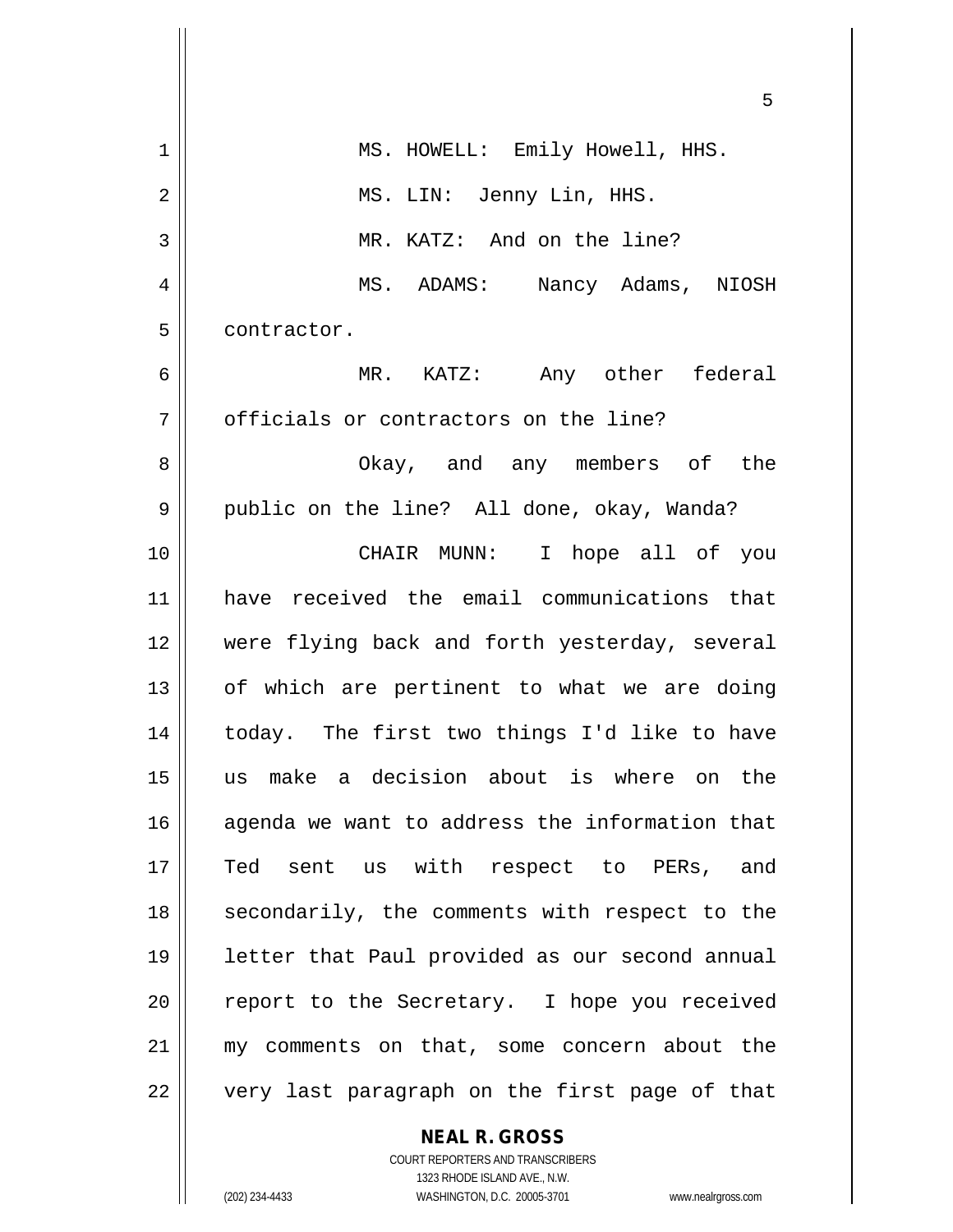$1 \parallel$  letter.

| 2  | I'd like to address both of those                                                                                                                               |
|----|-----------------------------------------------------------------------------------------------------------------------------------------------------------------|
| 3  | items fairly early before we actually get into                                                                                                                  |
| 4  | the nitty gritty of our action item list.                                                                                                                       |
| 5  | Does anyone have any concern about our doing                                                                                                                    |
| 6  | that first, and which of the items are the                                                                                                                      |
| 7  | items you would prefer to address first?                                                                                                                        |
| 8  | MEMBER ZIEMER: Whatever you want                                                                                                                                |
| 9  | is fine with me.                                                                                                                                                |
| 10 | CHAIR MUNN: Thank you.<br>Not                                                                                                                                   |
| 11 | hearing any concerns one way or the other,                                                                                                                      |
| 12 | let's do address the issue of the PERs. Ted                                                                                                                     |
| 13 | had suggested, I think quite appropriately,                                                                                                                     |
| 14 | that the request of briefing from SC&A as to                                                                                                                    |
| 15 | how they anticipate addressing the PERs, and                                                                                                                    |
| 16 | Ted provided a set of specs that he<br>had                                                                                                                      |
| 17 | suggested.                                                                                                                                                      |
| 18 | I would ask of Steve Marschke, who                                                                                                                              |
| 19 | I assume is going to do that for us -- right?                                                                                                                   |
| 20 | Is that your --                                                                                                                                                 |
| 21 | MR. MARSCHKE: Probably Kathy or                                                                                                                                 |
| 22 | Hans will probably do the -- your addressing                                                                                                                    |
|    | <b>NEAL R. GROSS</b><br>COURT REPORTERS AND TRANSCRIBERS<br>1323 RHODE ISLAND AVE., N.W.<br>(202) 234-4433<br>WASHINGTON, D.C. 20005-3701<br>www.nealrgross.com |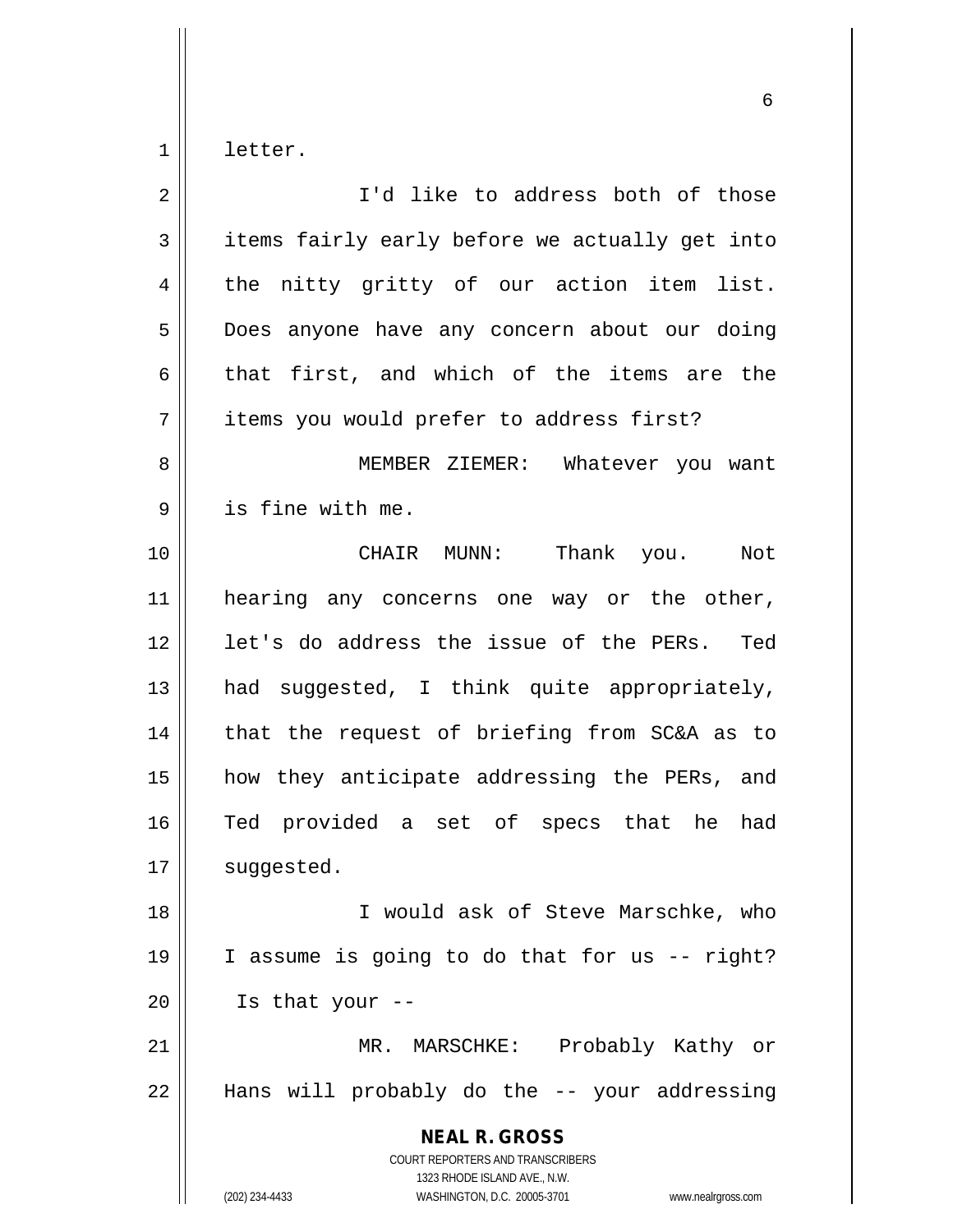1 | of the PER question.

| $\overline{2}$ | CHAIR MUNN: Okay, very good.                   |
|----------------|------------------------------------------------|
| 3              | Before we do that, I guess I'd                 |
| 4              | like to make sure that we are aware of where   |
| 5              | we are with our database, even before we get   |
| 6              | to that. Steve has a report for us with        |
| 7              | respect to our status with items, as well as   |
| 8              | where we are with the database itself.         |
| 9              | Apparently, we are not yet where we need to be |
| 10             | with the electronic version. Steve, do you     |
| 11             | want to bring us up to date?                   |
| 12             | MR. MARSCHKE: Yes, NIOSH has been              |
| 13             | bringing the database over from the ORAU       |
| 14             | computer to the CDC computer. And last week    |
| 15             | we got access to the database and were able to |
| 16             | -- we had write access to the database, so we  |
| 17             | were fat, dumb, and happy last week. But then  |
| 18             | when I started preparing for this meeting and  |
| 19             | preparing the summary sheet which I like to    |
| 20             | send out, either myself or Nancy Adams usually |
| 21             | sends out, when I was preparing a summary      |
| 22             | sheet I realized that we were going backwards, |

**NEAL R. GROSS** COURT REPORTERS AND TRANSCRIBERS

1323 RHODE ISLAND AVE., N.W. (202) 234-4433 WASHINGTON, D.C. 20005-3701 www.nealrgross.com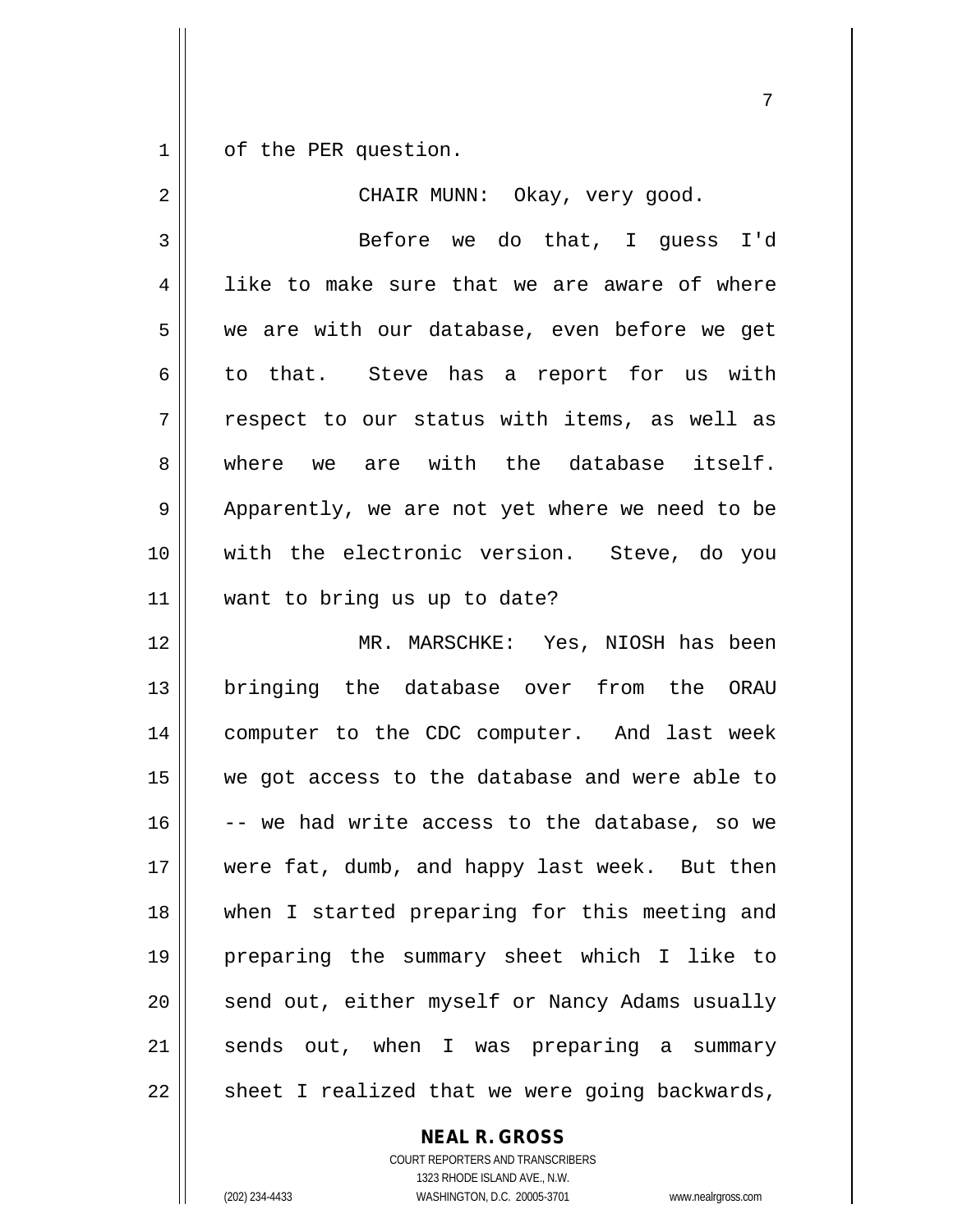1 and that the database was reflecting the 2 database as it stood prior to the August 3 meeting, and it did not reflect any of the 4 changes that were made during the August 5 | meeting or during the October meeting.

6 Now we knew it wasn't going to 7 || include any of the changes during the October 8 || meeting because during that meeting we were 9 not live. But we had anticipated including 10 the October changes -- including the August 11 || changes because during the October meeting we 12 weren't able to -- it did reflect those.

13 || So I emailed the Subcommittee, and 14 || I emailed NIOSH; I forgot to email Nancy, I apologize, and basically I stopped updating the database at that point because I didn't | know what we were going to do, whether we were 18 || going to try to replace the current database with a newer version from the ORAU machine or || whether we were going to try to update it by hand. So basically now we are kind of waiting || now to take the next step. We have  $-$ - the

**NEAL R. GROSS**

COURT REPORTERS AND TRANSCRIBERS 1323 RHODE ISLAND AVE., N.W. (202) 234-4433 WASHINGTON, D.C. 20005-3701 www.nealrgross.com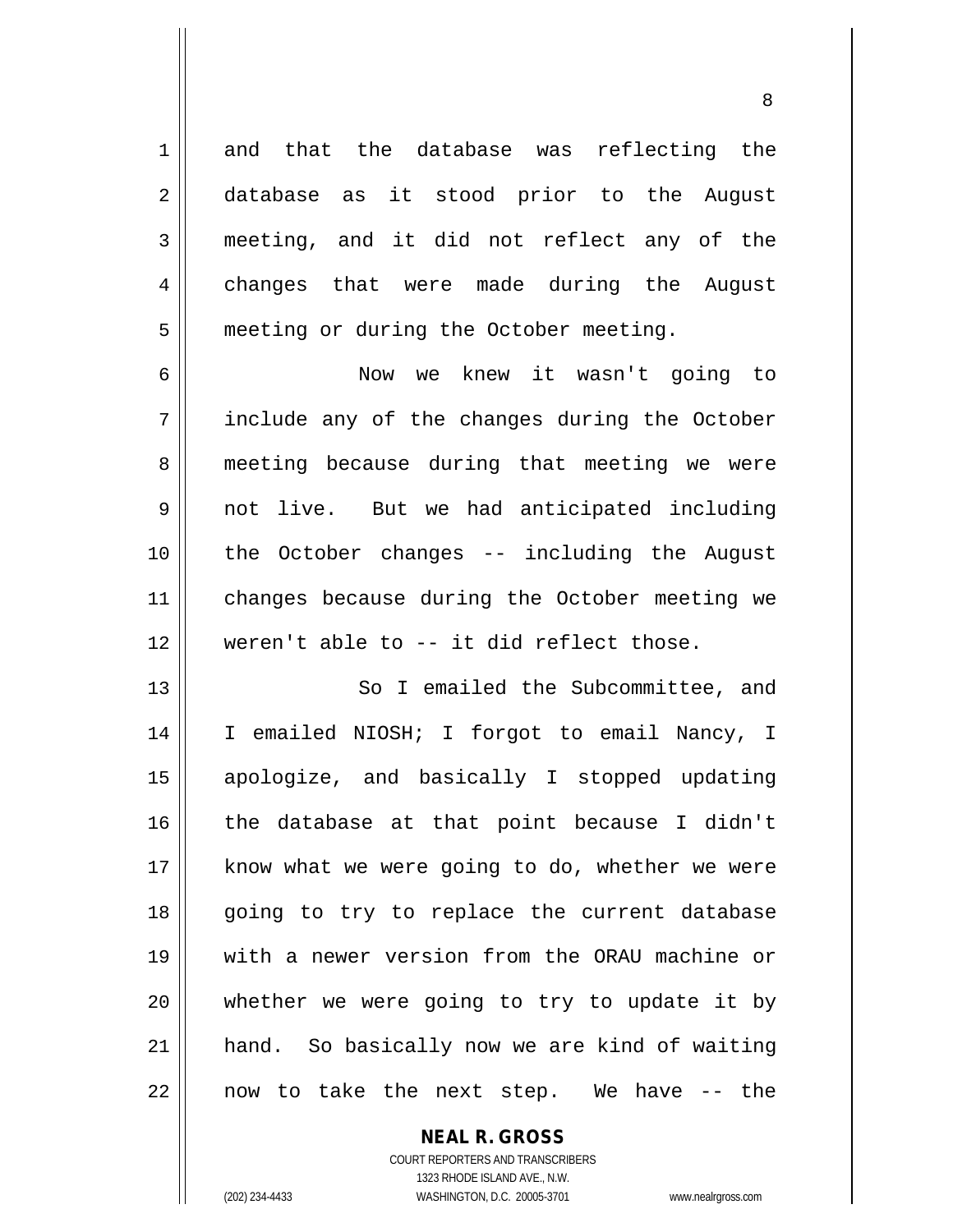1 electronic database as it is available 2 || currently on the NIOSH computer or the CDC 3 computer does not reflect the latest changes. 4 || And as to the latest email I sent out, I  $5 \parallel$  think there are about 14 open issues that 6 during the August meeting we had dispositioned  $7 \parallel$  one way or the other. Another, I think, four 8 || or so in progress issues that we had 9 dispositioned one way or the other, and the 10 database does not reflect that.

11 || So I guess there are two options 12 to go. One is somebody sit down with the 13 minutes of the August meeting and try to 14 update the database. The other one is to go 15 back to the ORAU version that would show up 16 || there and bring it over again and try and 17 | update it that way.

18 || But that is where we stand, and 19 then once we get it to the end of the August 20 meeting, then we have to do the update by hand 21  $\parallel$  for the October meeting, and we probably do - $22 \parallel$  - any updates that get completed today will

> COURT REPORTERS AND TRANSCRIBERS 1323 RHODE ISLAND AVE., N.W. (202) 234-4433 WASHINGTON, D.C. 20005-3701 www.nealrgross.com

**NEAL R. GROSS**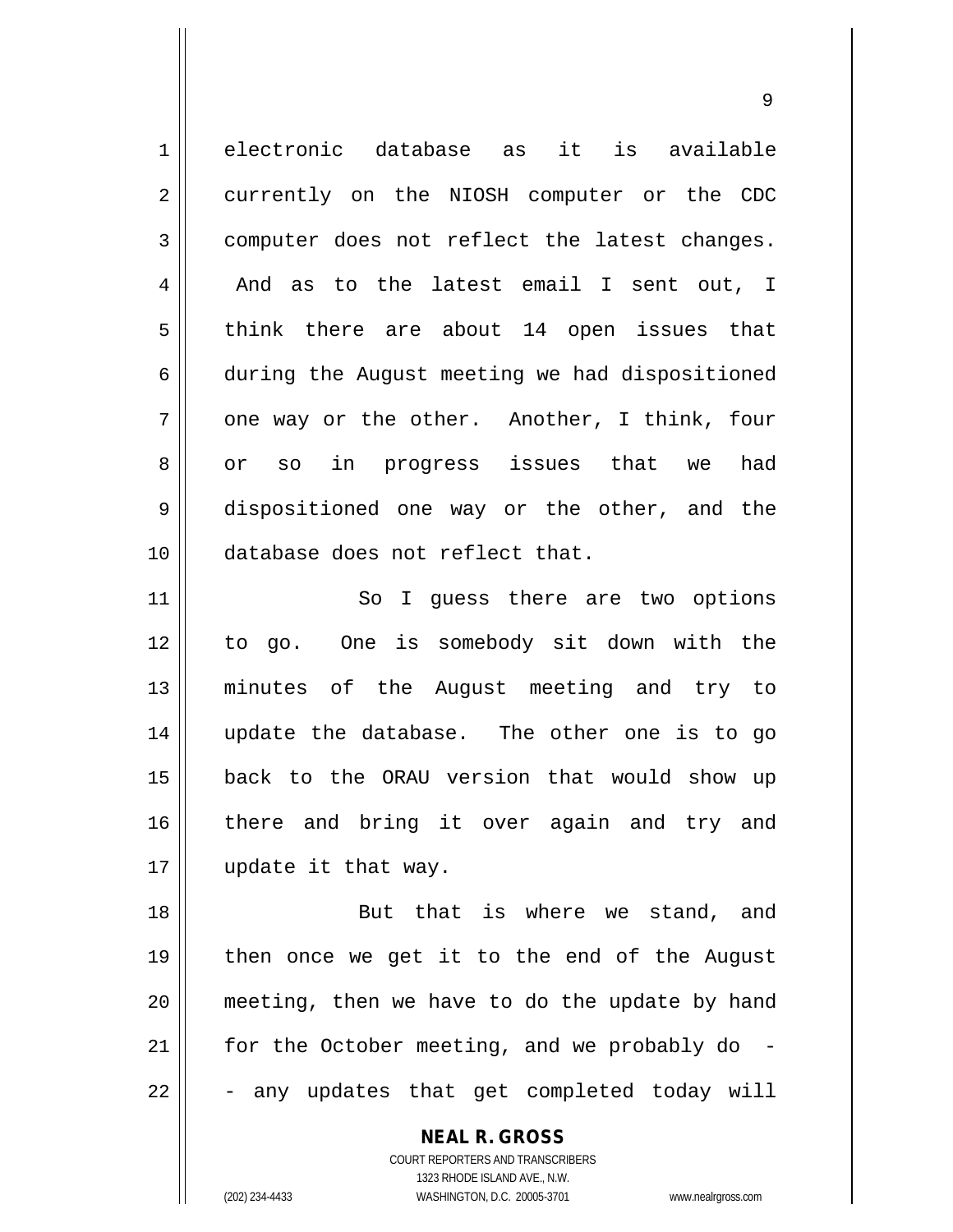1 || have to be entered by hand as well. I don't  $2 \parallel$  know if we want to update the database today, 3 | how it gets reflected.

4 CHAIR MUNN: That is an extremely 5 | tedious process. I would hope that we could 6 in any event be able to bring over the 7 database which was complete after the August 8 meeting. Even if we have to enter the October 9 || data by hand, that is tedious, and --

 MR. MARSCHKE: The October data, we always knew we were going to have to do | that by hand. And if we have to do the August  $\parallel$  data, that would be quite a bit of a job, and  $14 \parallel$  -- just to make sure that we got it correct because I looked at the August transcript and it's 300 pages long. So that would be a very tedious job for someone to sit down and go 18 || through there and make sure, but those are the 19 | options.

20 CHAIR MUNN: Do we have anybody  $21$  from that side of the house that can give us a  $22$  |  $\pm$  feel about when they might be able to  $-$ - since

> **NEAL R. GROSS** COURT REPORTERS AND TRANSCRIBERS 1323 RHODE ISLAND AVE., N.W. (202) 234-4433 WASHINGTON, D.C. 20005-3701 www.nealrgross.com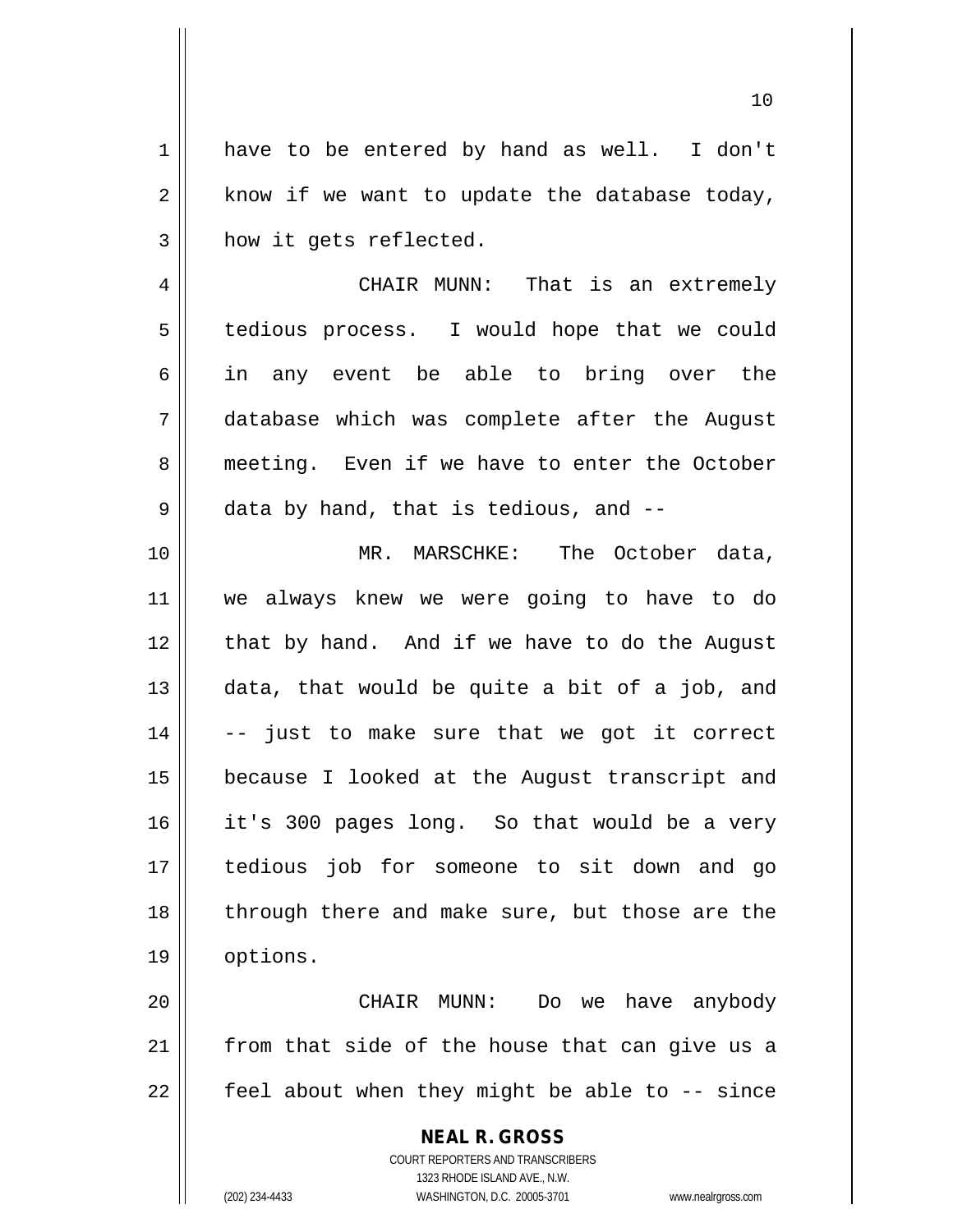1 we at one time had the database, following the 2 | August meeting.

3 MR. MARSCHKE: Well, that was on 4 the ORAU side. The updates, remember in the 5 | August meeting, everybody at that meeting was 6  $\parallel$  still looking at the database on the ORAU.

7 || CHAIR MUNN: Right.

8 MR. MARSCHKE: We did have it 9 during the October meeting, and we were on the 10 || CDC machine on the October meeting. And it 11 was up to date at that point. So it might be 12 already over on the NIOSH side. It'd just be 13 pointing to the wrong file, data set, 14 || someplace.

15 || MR. HINNEFELD: Once they find the right files, it won't be -- that is the key 17 || element, is finding the right version of it. 18 || And I don't know how they distinguish these. It might be that they have modified dates on || the properties in the files or something, I don't really know. But if Tom is coming down || here, I don't know that he's going to be able

> **NEAL R. GROSS** COURT REPORTERS AND TRANSCRIBERS 1323 RHODE ISLAND AVE., N.W. (202) 234-4433 WASHINGTON, D.C. 20005-3701 www.nealrgross.com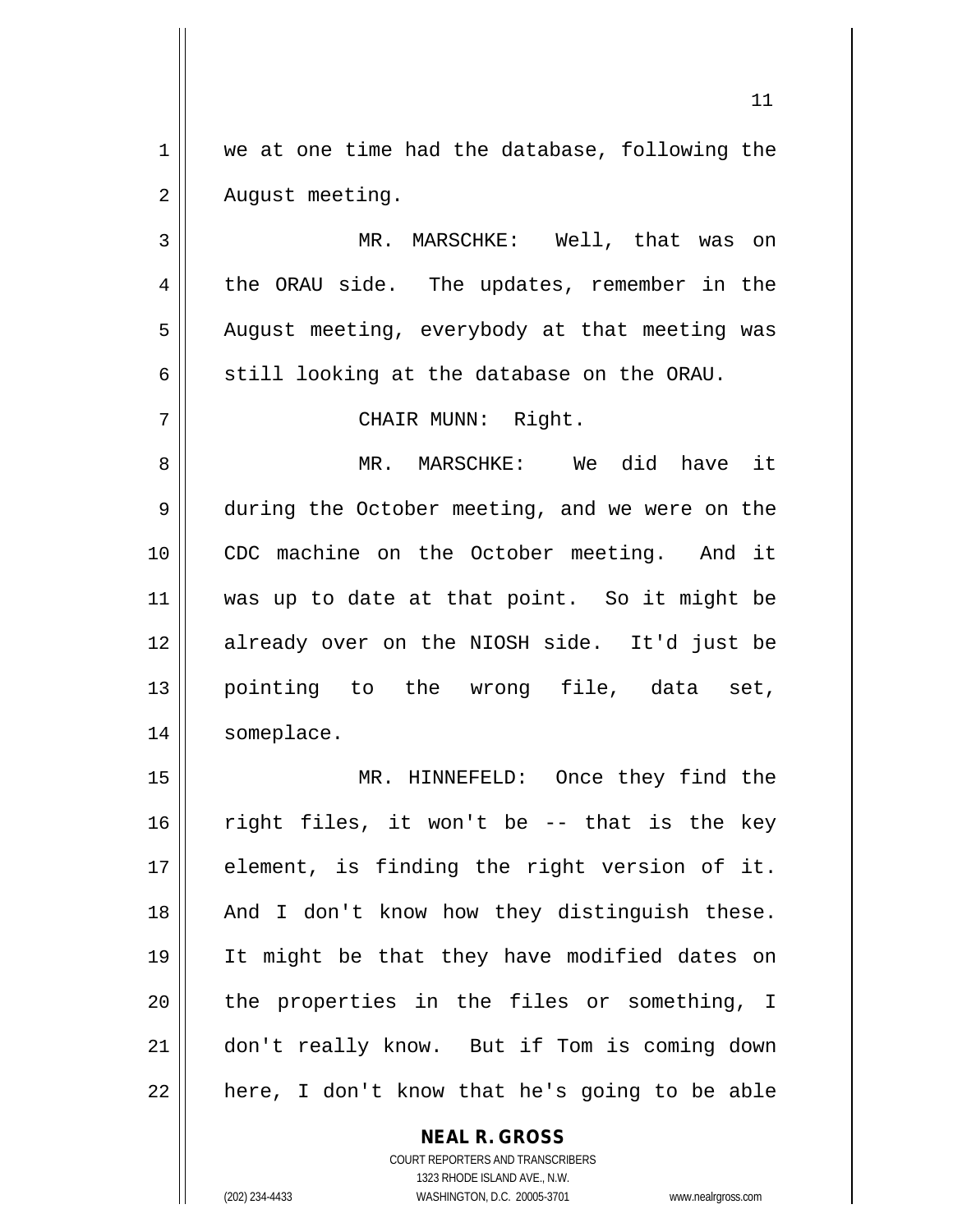**NEAL R. GROSS** COURT REPORTERS AND TRANSCRIBERS 1323 RHODE ISLAND AVE., N.W. (202) 234-4433 WASHINGTON, D.C. 20005-3701 www.nealrgross.com 12  $1 \parallel$  to do that today, but he might. He has a lot  $2 \parallel$  of access to computer servers. 3 || CHAIR MUNN: That would be great. 4 Do we have any feel for when Tom might be 5 here? 6 MR. HINNEFELD: No, I didn't know 7 he was coming. He was sick yesterday, and I 8 didn't know for sure he was at work today. 9 CHAIR MUNN: But we think he is 10 going to be here? 11 MR. HINNEFELD: Nancy said he's on  $12 \parallel$  the way. 13 || MS. ADAMS: This is Nancy Adams. 14 || I got an email from Leroy last night because I  $15$  sent him an email about the database. And he 16 || said Tom was coming over this morning. I 17 emailed Tom, and I tried to get hold of him, 18 but I've been unsuccessful. So I don't know 19 when he might be there. 20 CHAIR MUNN: Well, we'll just hope  $21$  that he might show up, and when he does, 22 || perhaps we will stop whatever we are doing at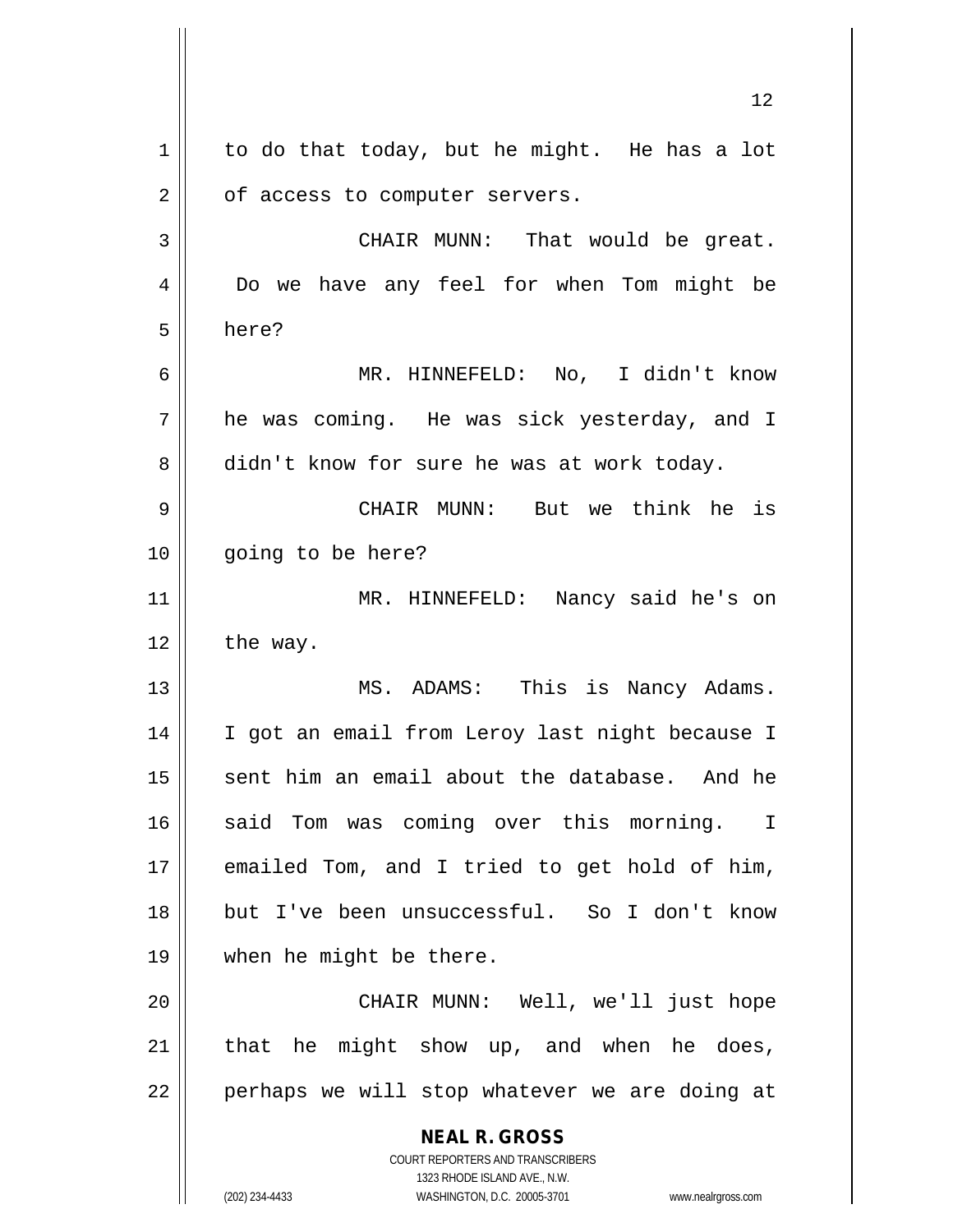**NEAL R. GROSS** COURT REPORTERS AND TRANSCRIBERS 1323 RHODE ISLAND AVE., N.W. (202) 234-4433 WASHINGTON, D.C. 20005-3701 www.nealrgross.com 1 | the time and give him an opportunity to do  $2 \parallel$  everything possible to bring us up to date. 3 Yes, Paul. 4 MEMBER ZIEMER: I have one 5 question. Steve, can you tell us are the 6  $\parallel$  numbers we used, the statistical numbers that  $7 \parallel$  we used in our report, up to date as far, if 8 you go back to the slide you just showed, are 9 || we up to date on the numbers we provided for  $10$  || the Secretary's report, relative to the  $-1$ 11 | thought we were. 12 CHAIR MUNN: We were up to date as  $13$  || of the time the letter was drafted, which was 14 | just before the October meeting. 15 || **MEMBER ZIEMER:** Right. 16 MR. MARSCHKE: Before the October 17 meeting, yes. I'd say those numbers were good  $18$ 19 CHAIR MUNN: They were good 20 | through August. 21 || MR. MARSCHKE: Through August,  $22 \parallel$  right.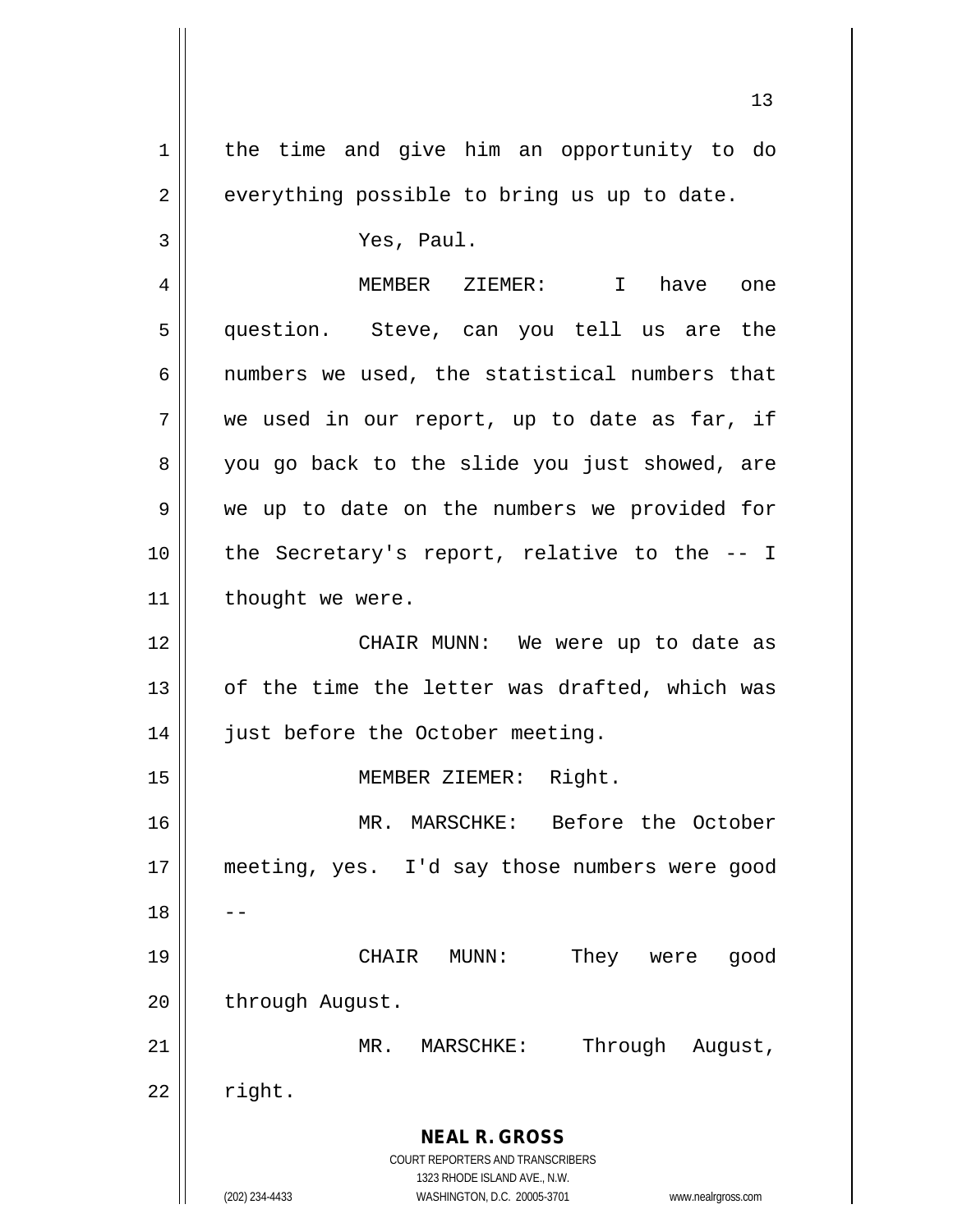**NEAL R. GROSS** COURT REPORTERS AND TRANSCRIBERS 1323 RHODE ISLAND AVE., N.W. (202) 234-4433 WASHINGTON, D.C. 20005-3701 www.nealrgross.com 1 || CHAIR MUNN: Correct. 2 | MR. MARSCHKE: Correct. MEMBER ZIEMER: They didn't 4 | reflect October changes? MR. MARSCHKE: They did not 6 | reflect October changes. MEMBER ZIEMER: I sort of recall 8 || you sitting here in the meeting and changing | the numbers on the chart. MR. MARSCHKE: In the August meeting, I did that. In the October meeting, I don't recall doing that. I don't think I did that because I don't think we had -- it was not -- the database was on the CDC machine  $\parallel$  at that time  $-$  MEMBER ZIEMER: I meant the 17 || summary sheet you just showed us. MR. MARSCHKE: The summary sheet | that I just showed -- MEMBER ZIEMER: Didn't you update | that while we were in the meeting? CHAIR MUNN: Yes.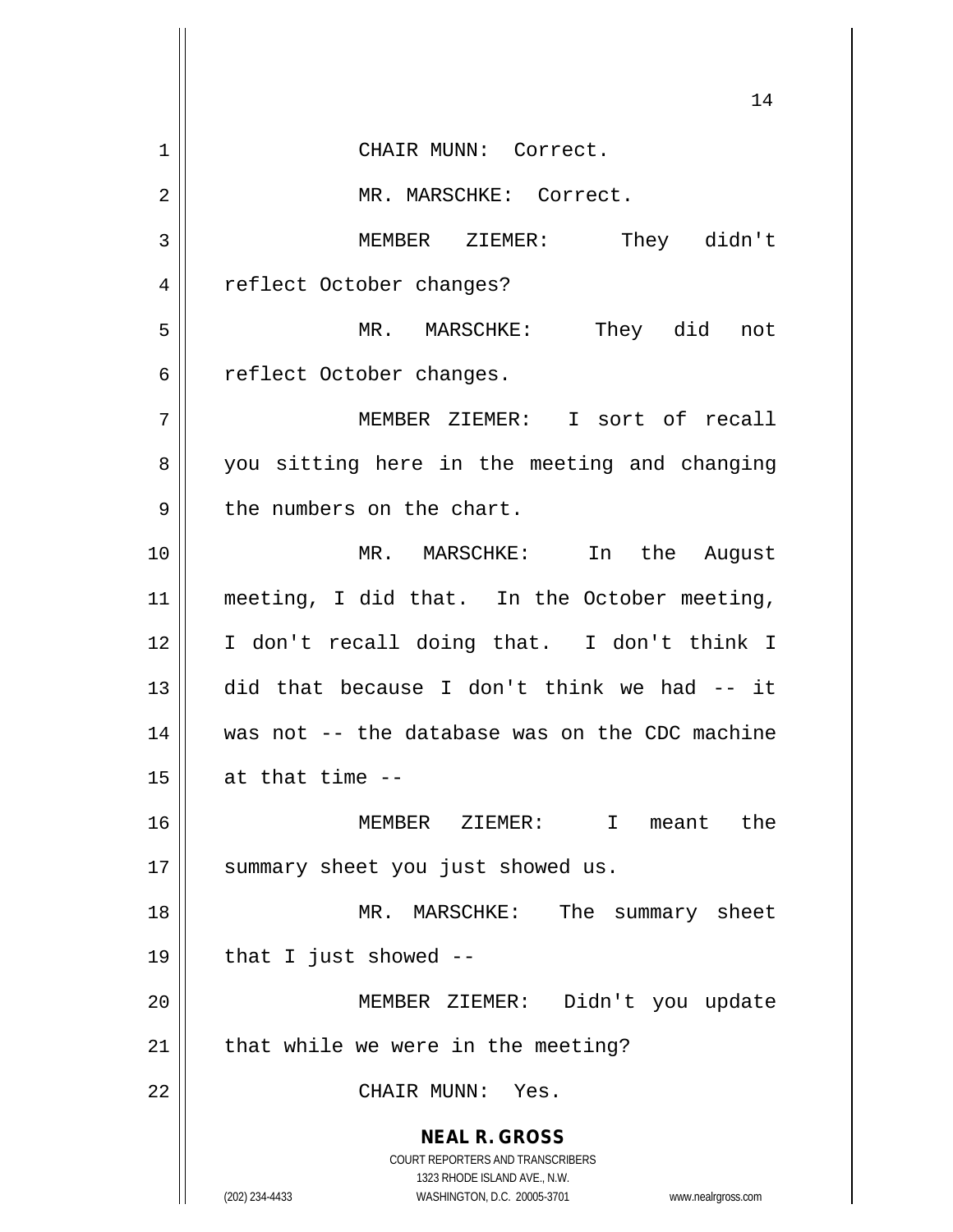| 1  | MR. MARSCHKE: The summary sheet                                     |
|----|---------------------------------------------------------------------|
| 2  | that I just showed $-$ well, I've lost it now,                      |
| 3  | but that summary sheet -- that was the end of                       |
| 4  | August. That was a summary sheet that I                             |
| 5  | generated yesterday, and that's the database                        |
| 6  | as it stands right now. And it basically is                         |
| 7  | the same as it was in, at the start of August.                      |
| 8  | If you look at this graph here,                                     |
| 9  | you can see that this line, the November line                       |
| 10 | that is shown here, is virtually identical to                       |
| 11 | the August line, whereas the October line is                        |
| 12 | different. And this, going from here to here                        |
| 13 | is the update that was lost.                                        |
| 14 | MS. ADAMS: This is Nancy Adams.                                     |
| 15 | Steve, the number that I have written on my --                      |
| 16 | the total findings of 538.                                          |
| 17 | MR. MARSCHKE: Yes.                                                  |
| 18 | MS. ADAMS: And then open was 105,                                   |
| 19 | which was different from July which was 118.                        |
| 20 | MR. MARSCHKE: Well, yes, we had                                     |
| 21 | 104, 105 in October, and now we are back to                         |
| 22 | 115 open items, or --                                               |
|    | <b>NEAL R. GROSS</b>                                                |
|    | COURT REPORTERS AND TRANSCRIBERS                                    |
|    | 1323 RHODE ISLAND AVE., N.W.                                        |
|    | (202) 234-4433<br>WASHINGTON, D.C. 20005-3701<br>www.nealrgross.com |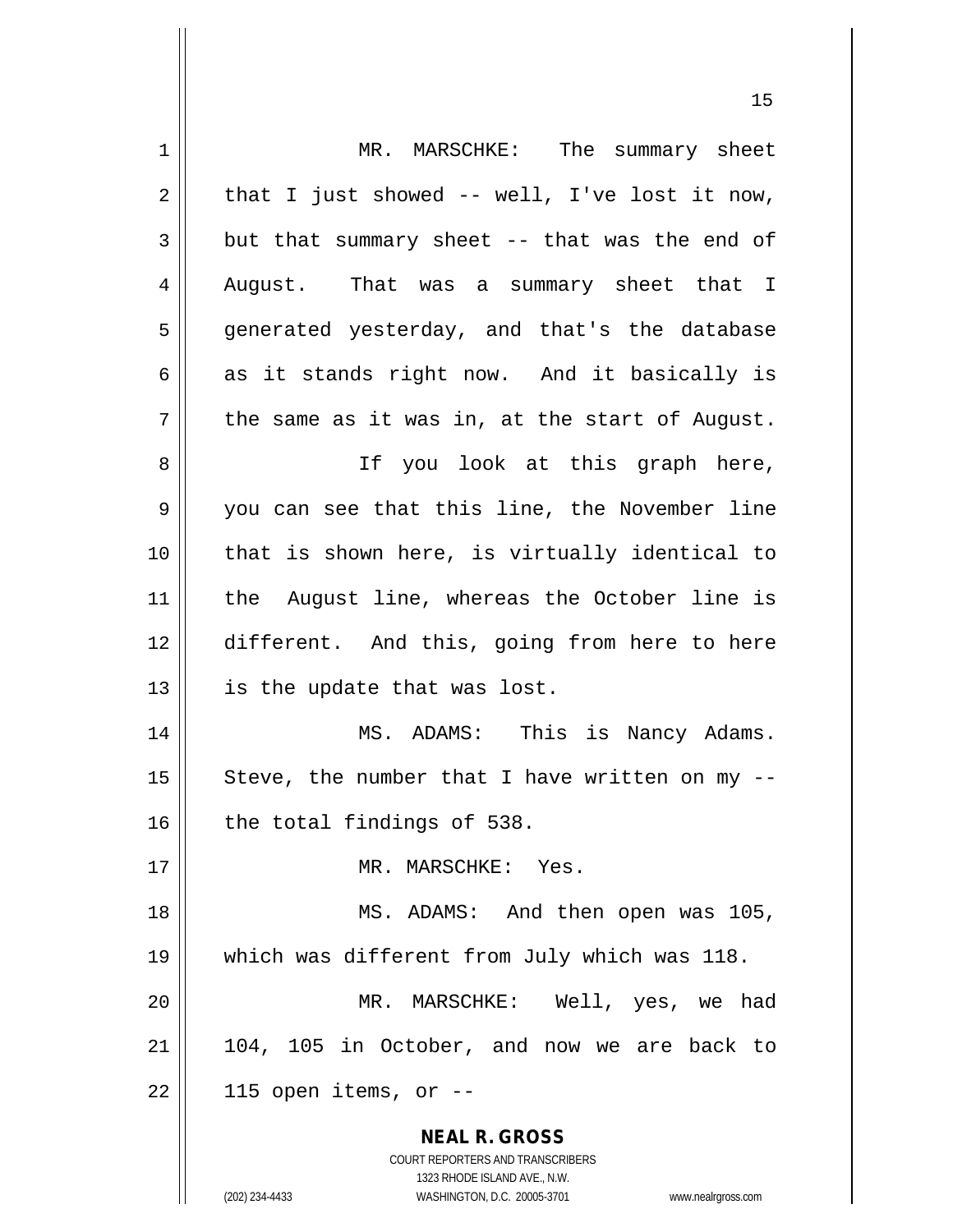**NEAL R. GROSS** COURT REPORTERS AND TRANSCRIBERS 1323 RHODE ISLAND AVE., N.W. (202) 234-4433 WASHINGTON, D.C. 20005-3701 www.nealrgross.com 16 1 || MS. ADAMS: And 38 in progress, 86 2 | in abeyance. 3 MEMBER ZIEMER: Well, I just 4 wanted to cross check what we used in the  $5 \parallel$  letter. I thought it was the October data. 6 CHAIR MUNN: It was the October  $7 \parallel$  data, yes. 8 MR. MARSCHKE: At the start of the  $9 \parallel$  October meeting data, the start of the --10 MEMBER ZIEMER: Okay. Remember, 11 we left the blanks, the letterhead blank for  $12$  | the numbers, and we were going to fill them in  $13$  | after the meeting. 14 CHAIR MUNN: Yes. Originally we 15 | had intended having more numerical data there. 16 We were going to give more numbers and agreed 17 | that that was overkill. 18 MEMBER ZIEMER: But we had a 19 couple of percentages. 20 CHAIR MUNN: Yes. Yes, and the 21 || percentages were correct as of October, when 22 We wrote the letter.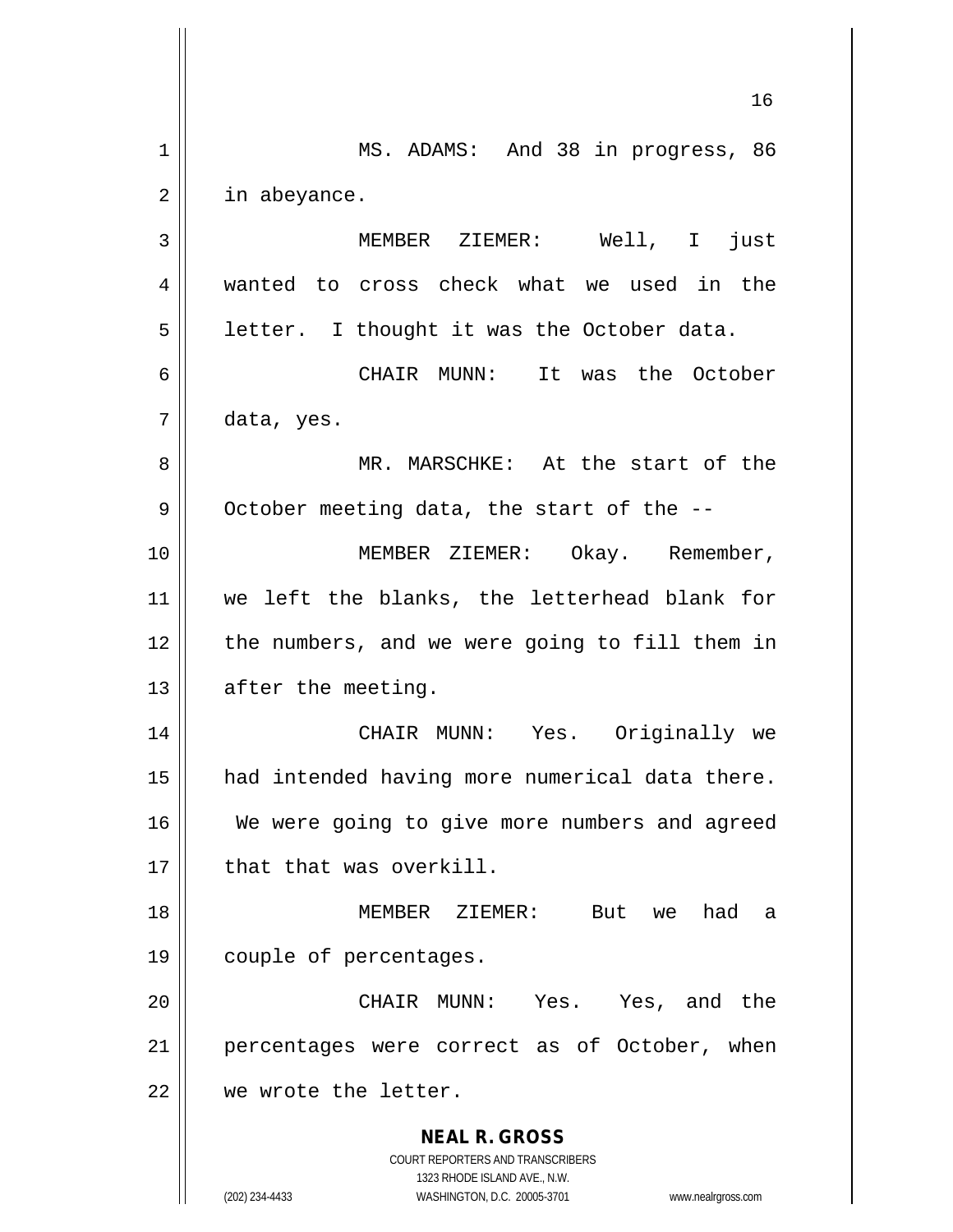**NEAL R. GROSS** COURT REPORTERS AND TRANSCRIBERS 1323 RHODE ISLAND AVE., N.W. (202) 234-4433 WASHINGTON, D.C. 20005-3701 www.nealrgross.com 17 1 | MEMBER ZIEMER: So we are probably  $2 \parallel$  okay on that. 3 || CHAIR MUNN: I believe we are. 4 MEMBER ZIEMER: Percentage won't 5 | make much difference. 6 CHAIR MUNN: No, and it's such a  $7 \parallel$  small -- any change would be so small that it 8 wouldn't affect the percentage by any more  $9 \parallel$  than one point at the very most, I'm sure. 10 || They were all significant numbers. 11 All right, well, we'll wait to see 12 if we can get back to where we need to be 13 sometime later today. In the meantime we'll 14 have to work with what we've got. The 15 tracking system status that comes up for me  $16$  shows currently the total findings of 538; 17 || open, 115; in progress, 40; in abeyance, 79; 18 || addressing findings, 15; transferred, 39; and 19 closed, 250. That's what comes up on the 20 current base. 21 || The Conductional Manduch Library it, only one or two  $22$  || single items away from where we were. That's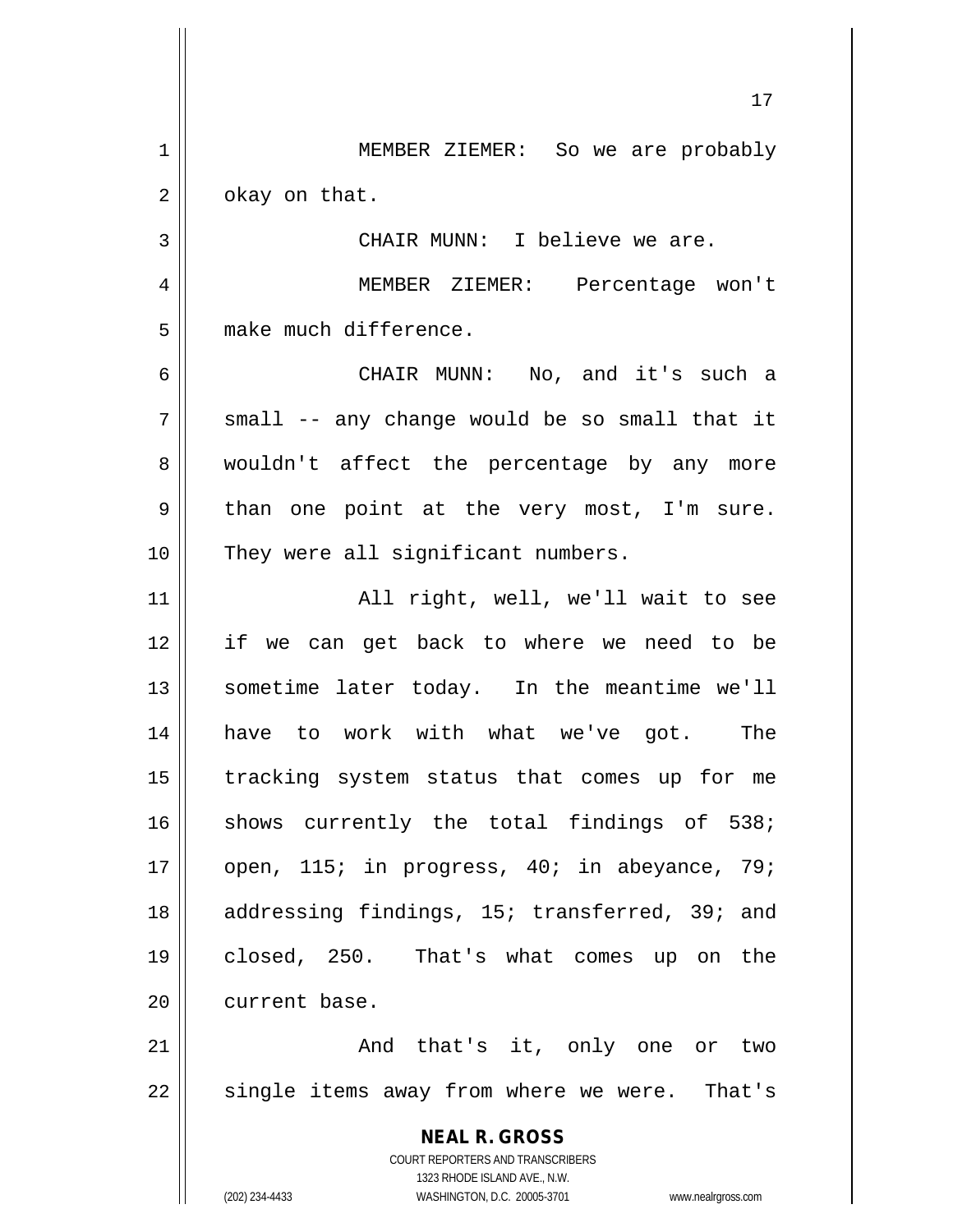| $\mathbf 1$    | just about what we were using as our                                                                                                                            |
|----------------|-----------------------------------------------------------------------------------------------------------------------------------------------------------------|
| $\overline{2}$ | calculator. So yes, I think we are fine,                                                                                                                        |
| 3              | Paul. I can't see this would be a problem.                                                                                                                      |
| $\overline{4}$ | Now next item, the PERs. Steve,                                                                                                                                 |
| 5              | do you have --                                                                                                                                                  |
| 6              | MR. MARSCHKE: A count? Well, I                                                                                                                                  |
| 7              | can just say -- I can introduce it a little                                                                                                                     |
| 8              | bit. Yesterday the Subcommittee and the                                                                                                                         |
| 9              | Board, actually, should have received an email                                                                                                                  |
| 10             | from SC&A in which we transmitted two                                                                                                                           |
| 11             | documents. One of them was the protocols to                                                                                                                     |
| 12             | review NIOSH Program Evaluation Reports. And                                                                                                                    |
| 13             | that is exactly what its title indicates.                                                                                                                       |
| 14             | It's our draft protocol that we propose to                                                                                                                      |
| 15             | utilize to review the PERs.                                                                                                                                     |
| 16             | And it was written by Hans and                                                                                                                                  |
| 17             | Kathy. I have a version of it here on the                                                                                                                       |
| 18             | screen that I can put up, and if Hans or                                                                                                                        |
| 19             | Kathy, if you want to basically take over the                                                                                                                   |
| 20             | discussion at this point, that would be good.                                                                                                                   |
| 21             | DR. BEHLING: Okay. This is Hans.                                                                                                                                |
| 22             | First of all let me apologize                                                                                                                                   |
|                | <b>NEAL R. GROSS</b><br>COURT REPORTERS AND TRANSCRIBERS<br>1323 RHODE ISLAND AVE., N.W.<br>(202) 234-4433<br>WASHINGTON, D.C. 20005-3701<br>www.nealrgross.com |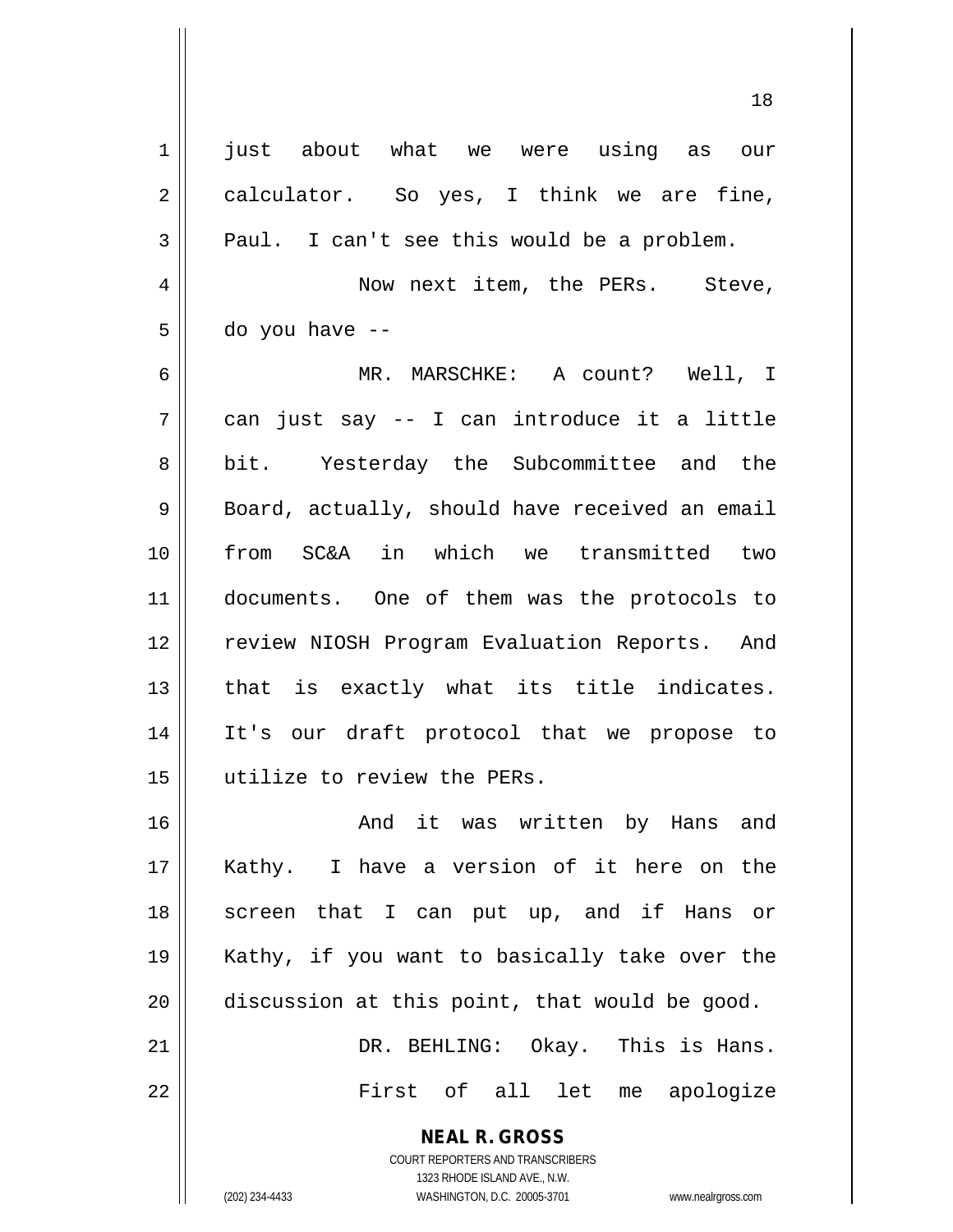**NEAL R. GROSS** COURT REPORTERS AND TRANSCRIBERS 1323 RHODE ISLAND AVE., N.W. 1 | because I wasn't really aware until yesterday  $2 \parallel$  that this would be on the agenda for today.  $3 \parallel$  And I had it in the hands of people at our 4 SC&A home office and was hurriedly trying to  $5 \parallel$  get it into your hands before this meeting.  $6 \parallel$  So I apologize, but I do hope that members 7 have had a chance to review it and understand 8 what's in it. But let me briefly go over what 9 | it really involves. 10 MEMBER GRIFFON: Hans, can I 11 interrupt for a second? This is Mark Griffon. 12 DR. BEHLING: Yes. 13 MEMBER GRIFFON: Where did that 14 || email come from? I can't seem to find that. 15 MR. MARSCHKE: It went to your CDC 16 email address. 17 || MEMBER GRIFFON: Oh, that explains 18 || it, thank you. I'll look on there. Thank  $19 \parallel$  you. 20 DR. BEHLING: At least we know  $21$  | that some of us, some of the Board members, 22 may have not had a chance to look at it. But

(202) 234-4433 WASHINGTON, D.C. 20005-3701 www.nealrgross.com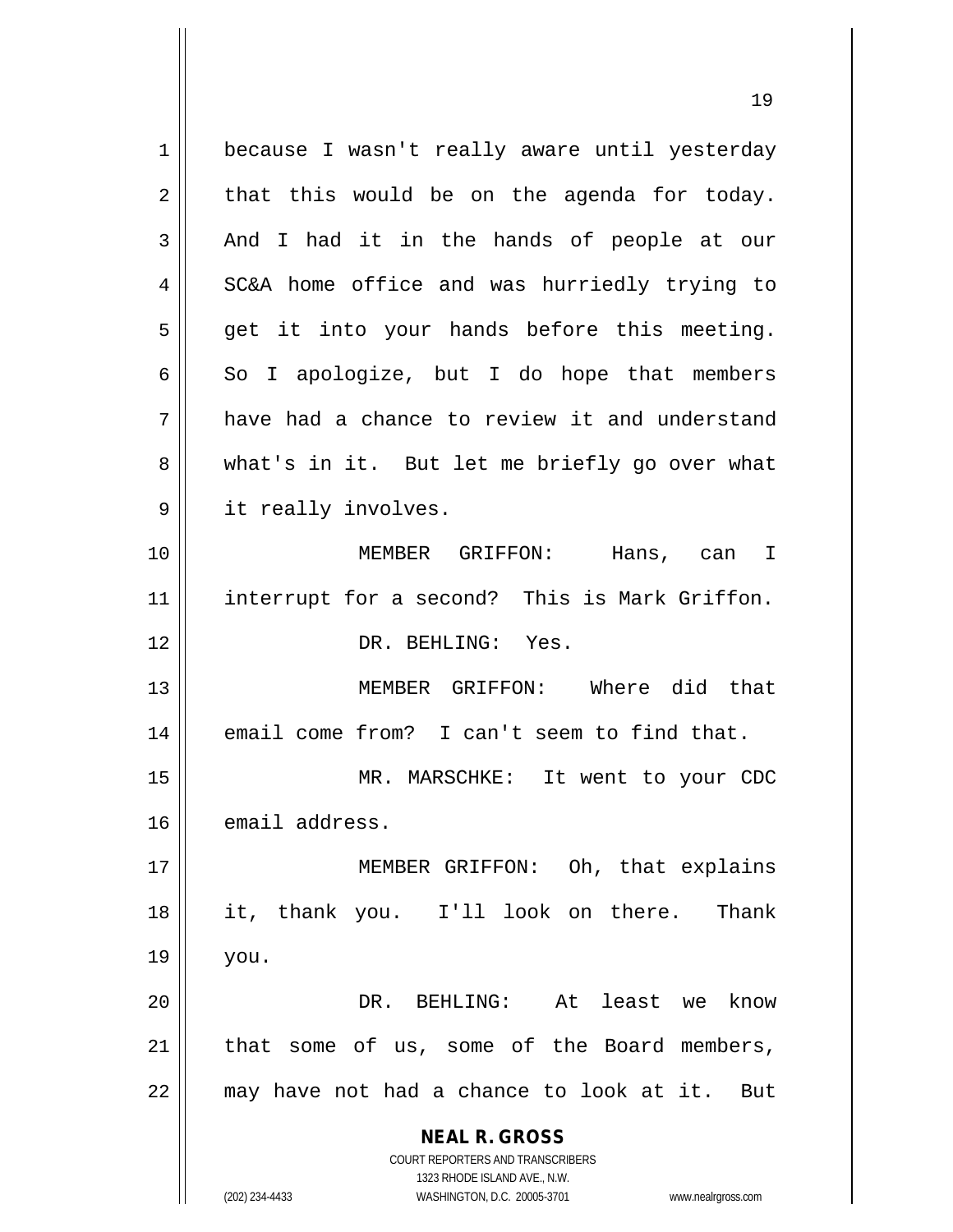| 1  | just in brief, let me go over what I did here. |
|----|------------------------------------------------|
| 2  | Among the things that was apparent             |
| 3  | at the October 23rd Board meeting was that we  |
| 4  | had really lost track of what happened to      |
| 5  | PERs. So the first section in the report       |
| 6  | tries to go back in time and explain what has  |
| 7  | happened to PERs. And one of the things I      |
| 8  | tried to do here was remind people of previous |
| 9  | discussions we had in the form of attachments, |
| 10 | some of which are obviously part of the        |
| 11 | report, and others are strictly referenced.    |
| 12 | In past meetings we have had                   |
| 13 | discussions about PERs, and to date we have    |
| 14 | done two PERs that try to track somewhat with  |
| 15 | protocol that is being outlined or<br>the      |
| 16 | proposed here.                                 |
| 17 | The first PER that was done in                 |
| 18 | accord with this type -- with this basic       |
| 19 | procedure was the lymphoma PER, and following  |
| 20 | that one we had a discussion, and I think it   |
| 21 | was Mr. Katz's recommendation to at least      |
| 22 | eliminate one of the sub-tasks. Initially we   |
|    |                                                |

COURT REPORTERS AND TRANSCRIBERS 1323 RHODE ISLAND AVE., N.W. (202) 234-4433 WASHINGTON, D.C. 20005-3701 www.nealrgross.com

**NEAL R. GROSS**

 $\mathsf{II}$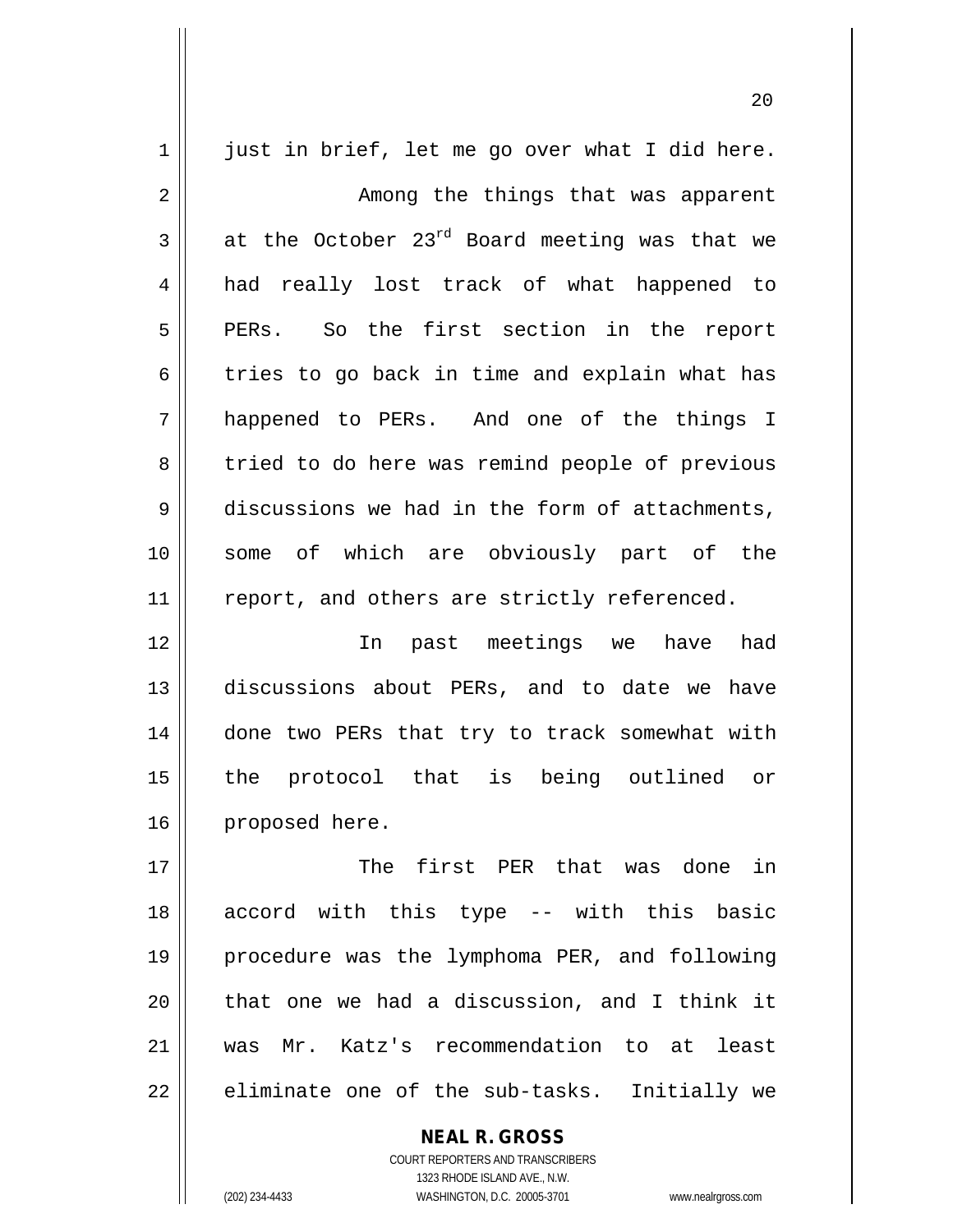1 and six sub-tasks, and as a result of the 2 | recommendation to eliminate the first sub- $3 \parallel$  task, we are at this point with five sub- $4 \parallel$  tasks.

5 MR. KATZ: Hans, I'm sorry, this 6 | is Ted, but let me just clarify, that is not a 7 || Mr. Katz recommendation. That was a decision 8 || of the contract evaluation panel. That's 9 || where that came about. It was during the 10 review of the new SC&A contract that the panel 11 || recommended that that first step be eliminated 12 | as unnecessary.

13 DR. BEHLING: Okay, we will 14 obviously make a correction here to the report  $15$  | to reflect your comments here.

16 But even beyond PER-0012 and 0020, 17 which were done basically in a format that is 18 being proposed here, there were previous other 19 || PERs, and, in fact, I was reminded yesterday, 20 || and I quess it was Steve who also recalled 21 || that in addition to the four PERs that were 22 || done early on, there were an additional two

# **NEAL R. GROSS**

COURT REPORTERS AND TRANSCRIBERS 1323 RHODE ISLAND AVE., N.W. (202) 234-4433 WASHINGTON, D.C. 20005-3701 www.nealrgross.com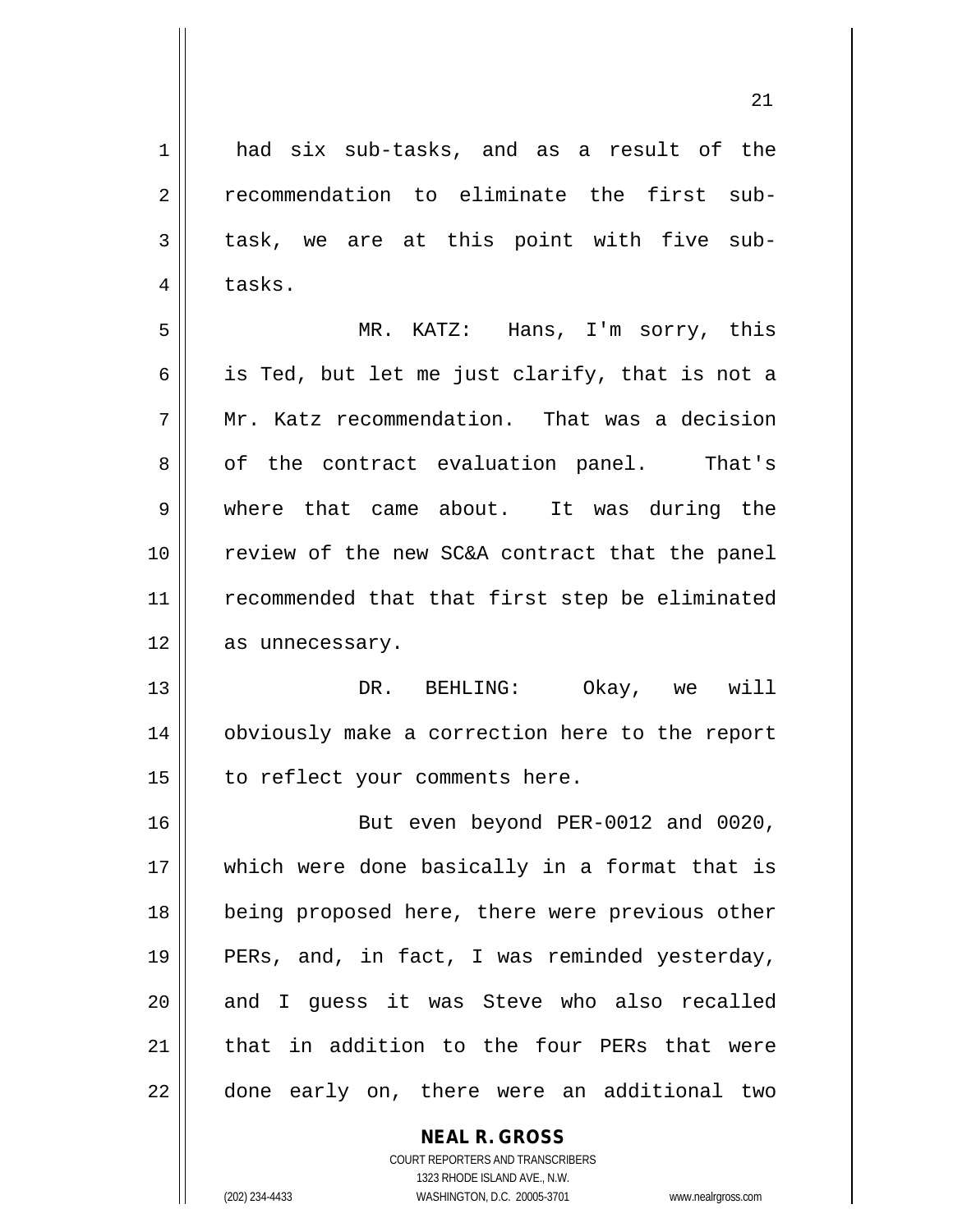1 || PERs, so we've done several PERs not by this 2 || protocol but basically under the protocol that 3 was identified for review of procedures and 4 | OTIBs. So at this point we have really done a 5 || total of six PERs that were done initially 6 || under the protocols for procedures, and then 7 two were done under a modified version of 8 || what's being proposed here. So that is the 9 history behind it. 10 || The Common Common Common Common Common Common Common Common Common Common Common Common Common Common Co 11 will see if you go through this writeup is 12 || that the outstanding issue to date is the fact  $13$  that we have yet to do any review of dose 14 || reconstructions that reflect these PERs, and 15 that has been the topic of discussion on 16 several occasions of previous work group 17 meetings as well as full Board meetings. And 18 I think this is a thing that needs to be 19 looked at today. 20 Initially if you look at some of  $21$  | the attachments of previous meetings, we had

 $22$  || proposed to do the, perhaps, three DRs that

**NEAL R. GROSS** COURT REPORTERS AND TRANSCRIBERS

1323 RHODE ISLAND AVE., N.W.

(202) 234-4433 WASHINGTON, D.C. 20005-3701 www.nealrgross.com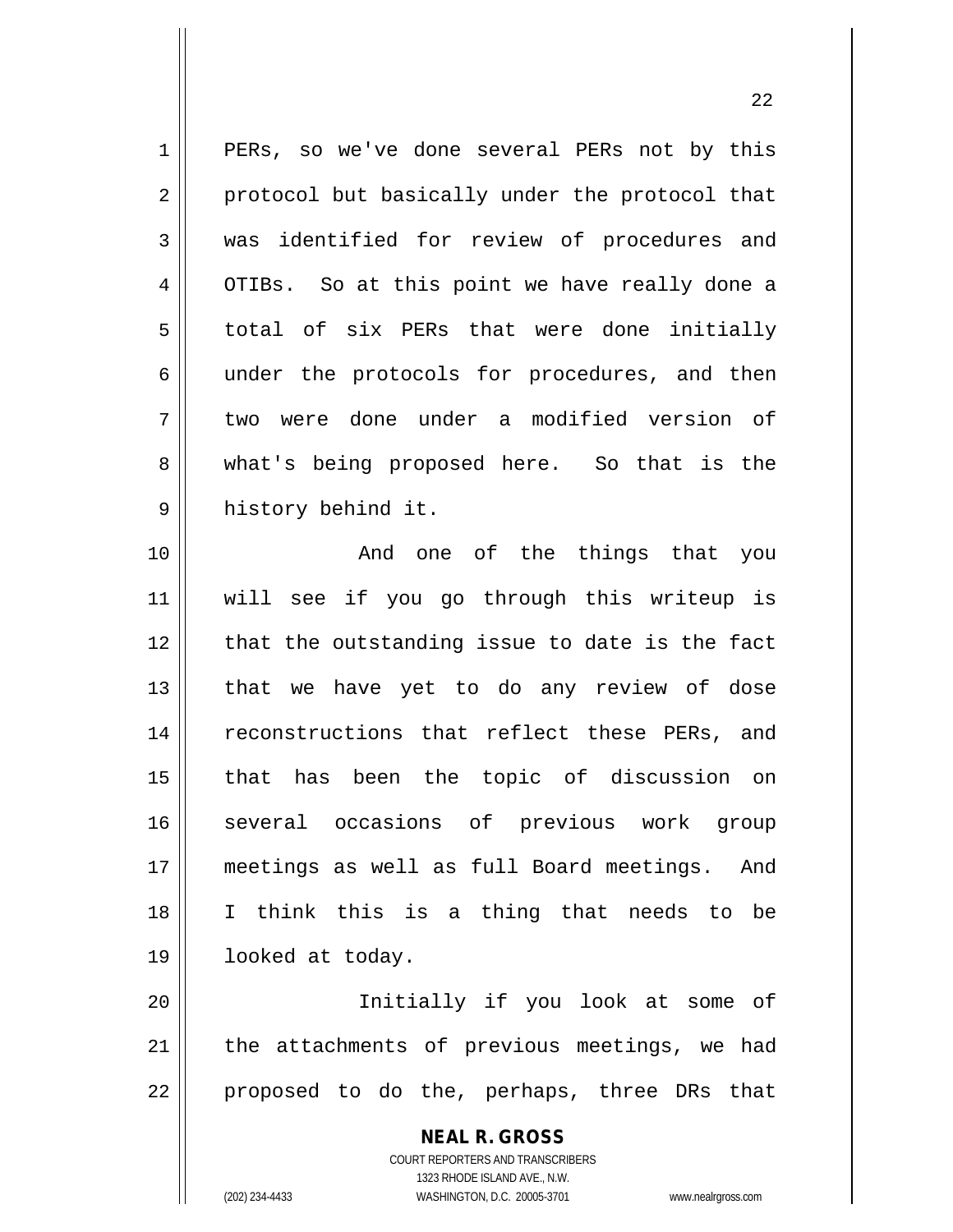| $\mathbf 1$    | have been modified or reassessed under the                          |
|----------------|---------------------------------------------------------------------|
| $\overline{2}$ | existing PER, and then in behalf of this                            |
| 3              | particular draft report, I look back and say,                       |
| 4              | is this really reasonable? And I think this                         |
| 5              | is the thing that needs discussion today, is                        |
| 6              | that who is going to basically decide what the                      |
| 7              | number of PERs should be<br>and<br>whose                            |
| 8              | responsibility should that be.                                      |
| 9              | For those who may have the report                                   |
| 10             | and have it available, the existing proposal                        |
| 11             | is to essentially follow sub-tasks one through                      |
| 12             | five as defined on page six of the report that                      |
| 13             | you may have available at least                                     |
| 14             | electronically.                                                     |
| 15             | MS. BEHLING: Would you like Hans                                    |
| 16             | to go through those sub-tasks, since many of                        |
| 17             | you may not have had an opportunity to read                         |
| 18             | through this?                                                       |
| 19             | MEMBER ZIEMER: Yes, that would be                                   |
| 20             | useful.                                                             |
| 21             | CHAIR MUNN: It would be helpful.                                    |
| 22             | MEMBER ZIEMER: Before you start,                                    |
|                | <b>NEAL R. GROSS</b>                                                |
|                | <b>COURT REPORTERS AND TRANSCRIBERS</b>                             |
|                | 1323 RHODE ISLAND AVE., N.W.                                        |
|                | (202) 234-4433<br>WASHINGTON, D.C. 20005-3701<br>www.nealrgross.com |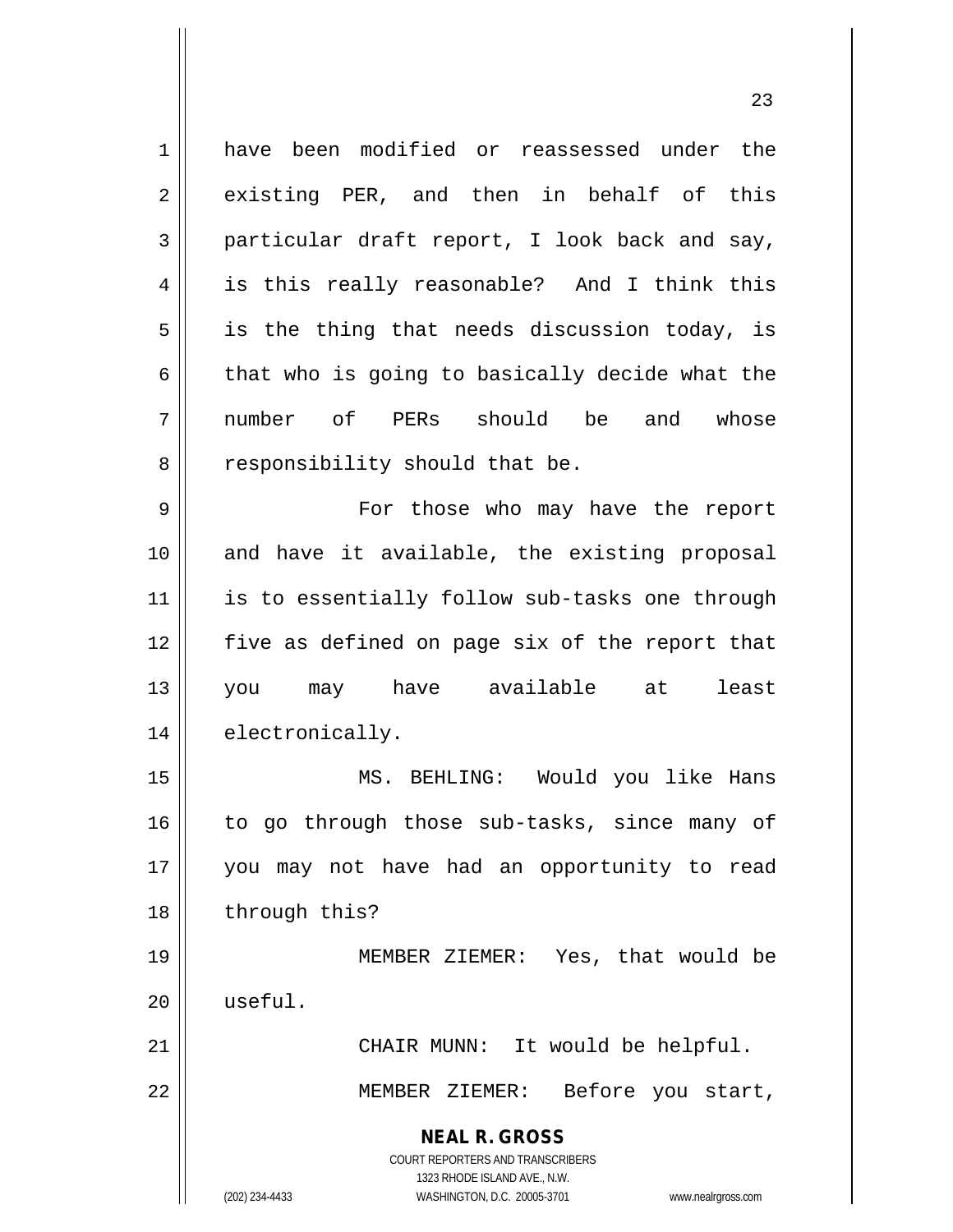**NEAL R. GROSS** 1 || Hans, just to make sure everyone has the same 2 report, the title of it under the SC&A  $3 \parallel$  transmittal is called Draft Transmittal, Draft 4 | SCA TR PR2009 0002 Rev 0 Restricted. 5 That's what it's under, what Judy  $6 \parallel$  sent us, so just for the benefit of those who  $7 \parallel$  are looking in there. 8 MS. BEHLING: To your CDC email. 9 MEMBER ZIEMER: Right. 10 DR. BEHLING: Okay, if you have 11 that report, on page six is really the 12 identification of the five sub-tasks that we 13 || are proposing to use in fulfillment of our PER 14 | review. 15 Sub-task one, and I'll read it 16 verbatim so that -- for those who don't have 17 it will get some understanding. Sub-task one 18 states SC&A will assess NIOSH's 19 evaluation/characterization of the issue and 20 || its potential impacts on DR. Our assessment 21 || intends to ensure that the issue was fully 22 || understood and characterized in the PER.

1323 RHODE ISLAND AVE., N.W. (202) 234-4433 WASHINGTON, D.C. 20005-3701 www.nealrgross.com

COURT REPORTERS AND TRANSCRIBERS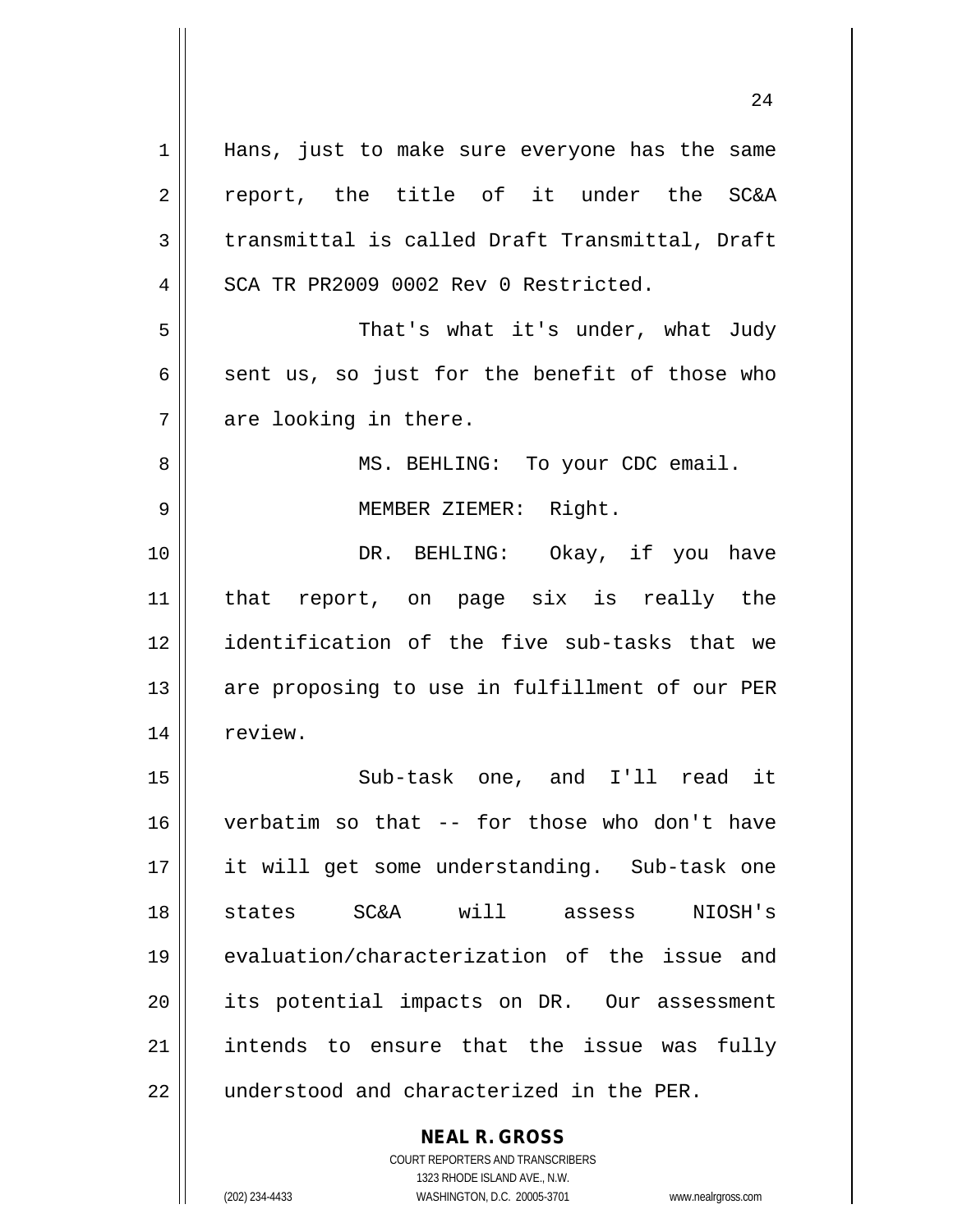| $\mathbf 1$ | And that is basically just simply            |
|-------------|----------------------------------------------|
| 2           | going through the steps that NIOSH will      |
| 3           | normally follow in establishing a PER. And   |
| 4           | that obviously includes certain discussions, |
| 5           | writing up a PIP, and the writing of the PER |
| 6           | that reflects what the technical issues are  |
| 7           | that prompted this whole issue.              |
| 8           | Sub-task two, assess<br>NIOSH's              |
| 9           | specific methods for correction action in    |
| 10          | instances where the PER involves a technical |
| 11          | issue. SC&A will review the scientific basis |
| 12          | and/or sources of information, ensure the    |
| 13          | credibility of the corrective action and its |
| 14          | consistency with current/consensus science.  |
| 15          | And that is nothing more than, again, going  |
| 16          | over all of the technical information that   |
| 17          | NIOSH has cited on behalf of the PER,        |
| 18          | verifying the sources, and making sure that  |
| 19          | the PER truly reflects that information, in  |
| 20          | addition to perhaps going outside those      |
| 21          | sources and seeing if the technical sources  |
| 22          | that are cited by NIOSH are consistent with  |

**NEAL R. GROSS**

COURT REPORTERS AND TRANSCRIBERS 1323 RHODE ISLAND AVE., N.W. (202) 234-4433 WASHINGTON, D.C. 20005-3701 www.nealrgross.com

 $\mathsf{II}$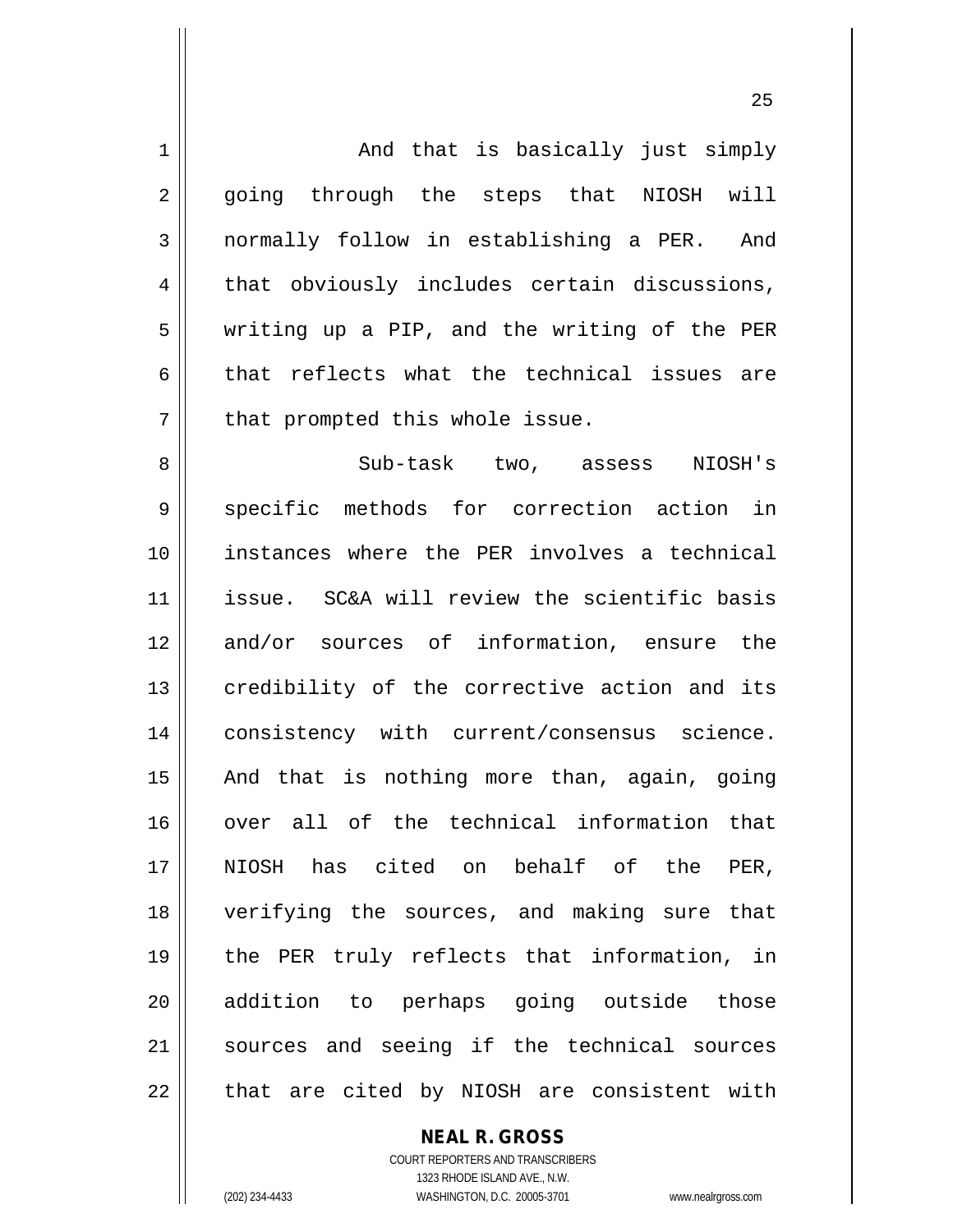$1$  the scientific literature at large.

2 Task three, evaluate the PER's  $3 \parallel$  stated approach by identifying the universe of 4 || potentially affected DRs and assess the  $5 \parallel$  criteria by which a subset of potentially  $6 \parallel$  affected DRs was selected for reevaluation. 7 || The second step may have important 8 implications in instances where the universe 9 of DRs is too large, and for reasons of 10 practicality NIOSH reevaluation is confined to 11 a subset of DRs. 12 || Cn behalf of sub-task four, SC&A 13  $\parallel$  will also evaluate -- actually, that should be 14 || sub-task three. On behalf of sub-task three, 15  $\parallel$  SC&A will also evaluate the timeliness for the 16 | completion of the PER. And that pretty much 17 is nothing more than trying to assess the 18 database under which these potential DRs may 19 be selected for reassessment, and as I'm 20 || currently doing, I'm reevaluating -- or I'm 21  $\parallel$  evaluating -- PER 12, and here we are, we are  $22$  || essentially looking at, in this case, at all

### **NEAL R. GROSS**

COURT REPORTERS AND TRANSCRIBERS 1323 RHODE ISLAND AVE., N.W. (202) 234-4433 WASHINGTON, D.C. 20005-3701 www.nealrgross.com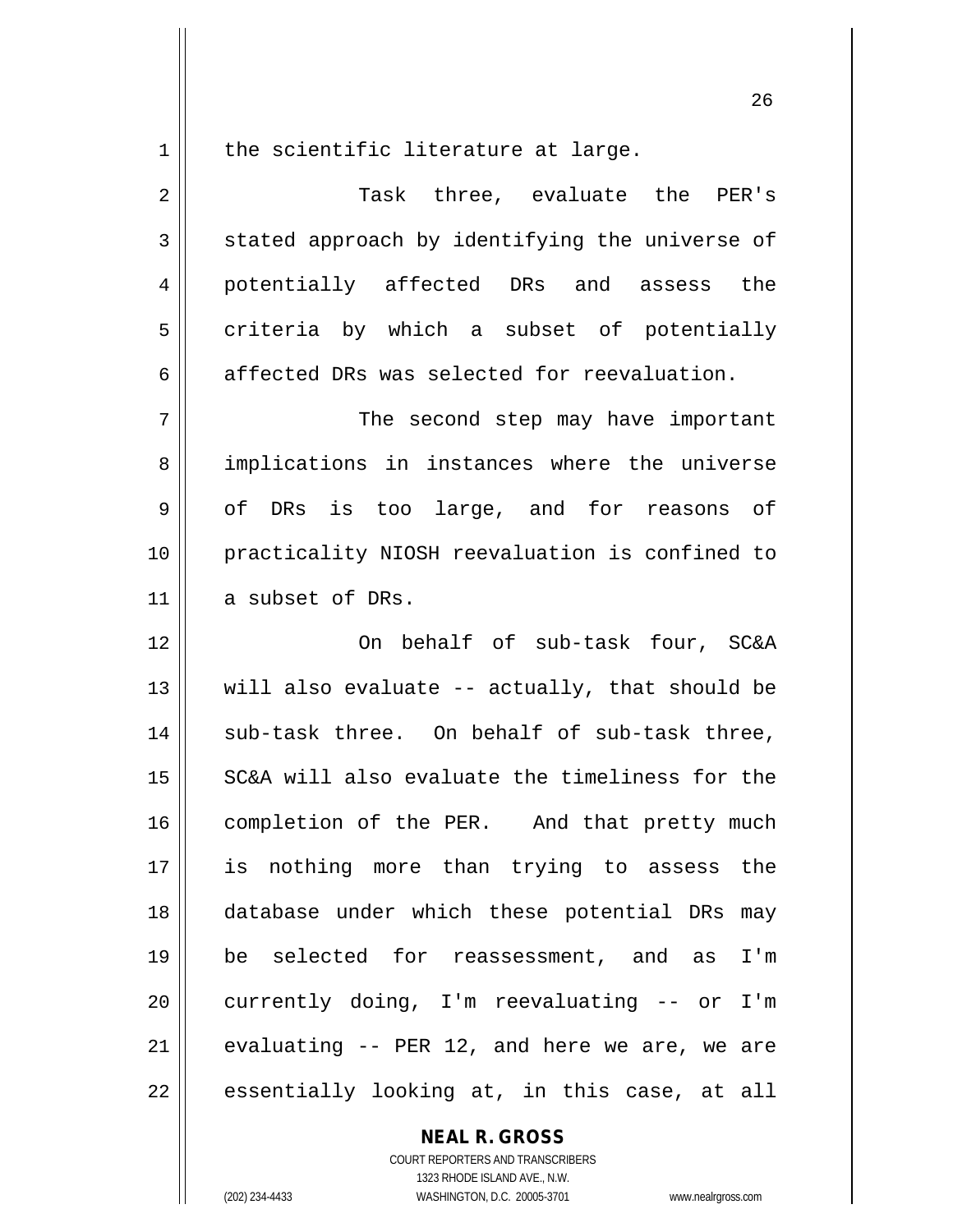1 facilities in the DOE complex, including AWEs  $2 \parallel$  that may have, in the case of high-fired  $3 \parallel$  plutonium, be affected by this PR. And then 4 || understanding how that universe of claims can 5 || potentially be reduced to a more manageable  $6 \parallel$  system by applying certain screening tests. 7 || And, again, you will see later on when you  $8 \parallel$  read in my report how that is done, those two, 9 not necessarily review all of the potential 10 || claims in this universe, but select those that 11 || will only be affected by the PER, and that is 12 most likely driven by the Probability of 13 Causation. If the corrective action on the 14 || part of a PER will not come even close to the 15  $\parallel$  50<sup>th</sup> percentile of Probability of Causation, 16 we can certainly reduce the number that would 17 || require reassessment. And that's really the 18 || central theme of task three. 19 Under sub-task four, conduct 20 || audits of DRs affected by the PER under

21 || review. And that is really the step that  $22$  || needs a substantial amount of discussion by

> **NEAL R. GROSS** COURT REPORTERS AND TRANSCRIBERS

> > 1323 RHODE ISLAND AVE., N.W.

(202) 234-4433 WASHINGTON, D.C. 20005-3701 www.nealrgross.com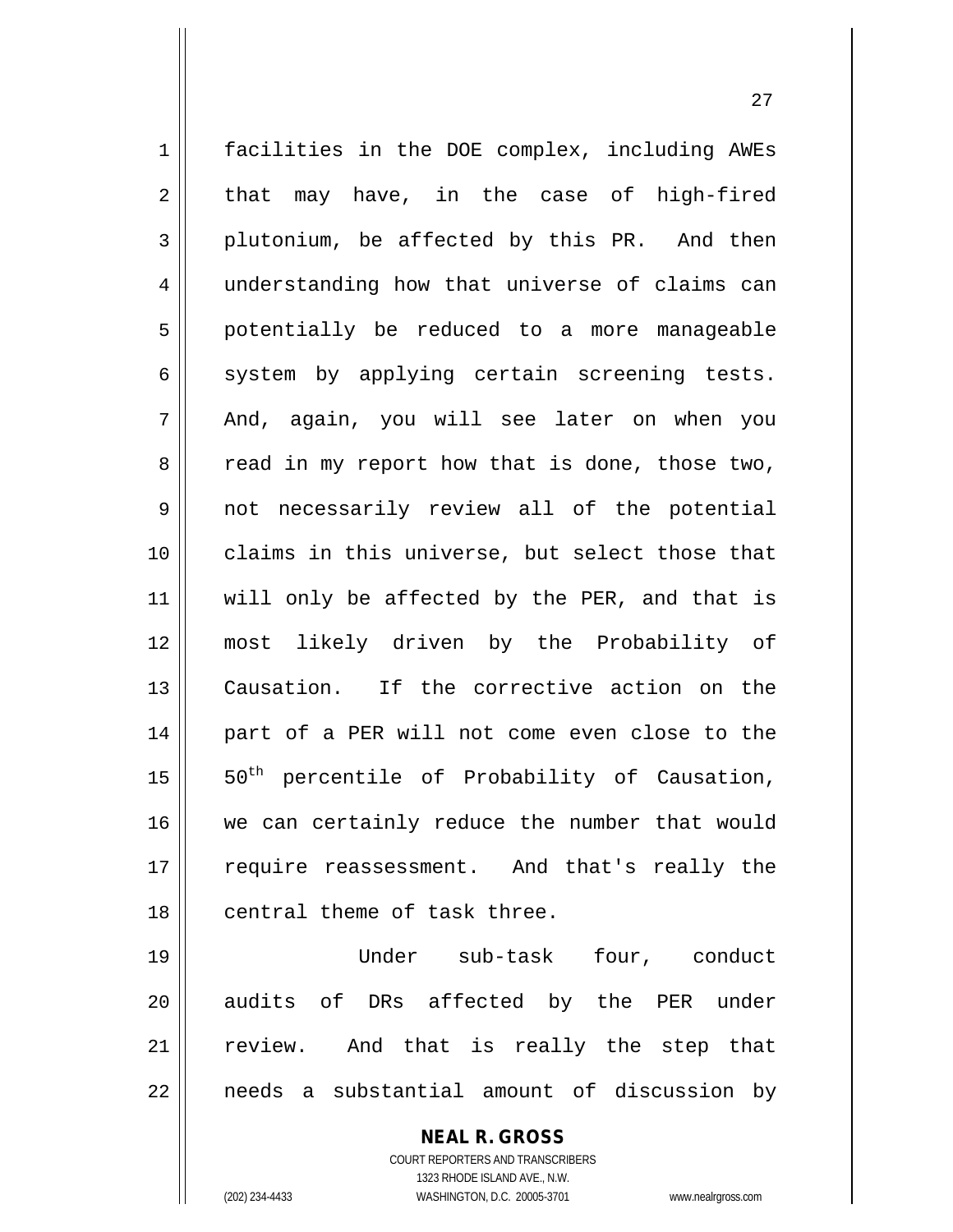1 | the Work Group. And we have up to this point  $2 \parallel$  come to the conclusion -- or at least I have  $3 \parallel$  come to the conclusion -- that the initial 4 proposal to perhaps only limit our review of 5 DRs to three may not be appropriate, and that 6 was somewhat prompted by my current review of  $7 \parallel$  PER 12. And I explained why or what are the 8 | basic mechanisms by which we may have to 9 | increase the number. And that number may be 10 variable and PER-specific. And as you will 11 || read in this particular protocol here, in the 12 || case of PER 12 there are any number of changes 13 to the reassessment of dose reconstruction 14 || that may require a certain minimum number of 15 DRs to be reviewed, and that is driven by the  $16$   $\vert$  -- and in the case of Super S plutonium, that 17 || is driven by not only the facility that may be 18 || affected but the type of tissue or the organ, 19 the target organ in question, and the 20 methodology that was used to originally 21 || reconstruct doses, that is the type of 22 || bioassay that was used. In the case of

> **NEAL R. GROSS** COURT REPORTERS AND TRANSCRIBERS

> > 1323 RHODE ISLAND AVE., N.W.

(202) 234-4433 WASHINGTON, D.C. 20005-3701 www.nealrgross.com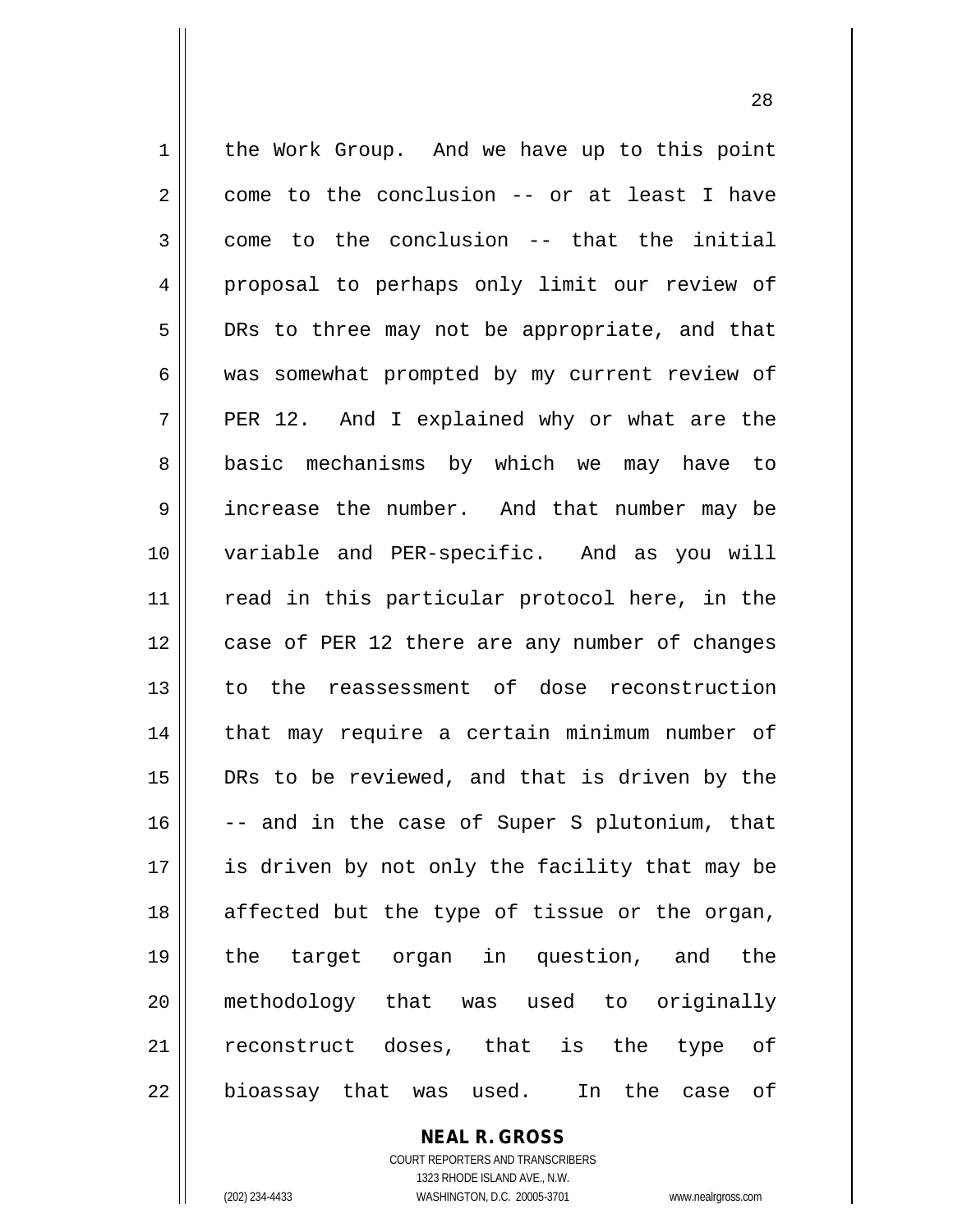1 || plutonium Super S the corrective action as 2 defined under OTIB-0049 is based largely on  $3 \parallel$  the bioassays that were used to reconstruct  $4 \parallel$  the original dose. 5 And so if you go through the  $6 \parallel$  original report, and I won't go through the 7 details here, you will realize, on behalf of  $8 \parallel$  PER 12, the potential number of variables that 9 affect dose reconstruction are driven by the

10 type of organ and the method by which the 11 | original dose reconstruction was determined.

 And my feeling is that to really 13 || assess at least each and every one of the 14 || permutations by which a dose may be reassessed under PER 12, you may have to assess as many as 12 DRs as a minimum. And that really is basically what I think are the issues that need to be discussed here, and the real question is who should make the decision in 20 || terms of defining which DRs need to be 21 assessed from the universe of DRs that are | potentially available for us to review.

> **NEAL R. GROSS** COURT REPORTERS AND TRANSCRIBERS

> > 1323 RHODE ISLAND AVE., N.W.

(202) 234-4433 WASHINGTON, D.C. 20005-3701 www.nealrgross.com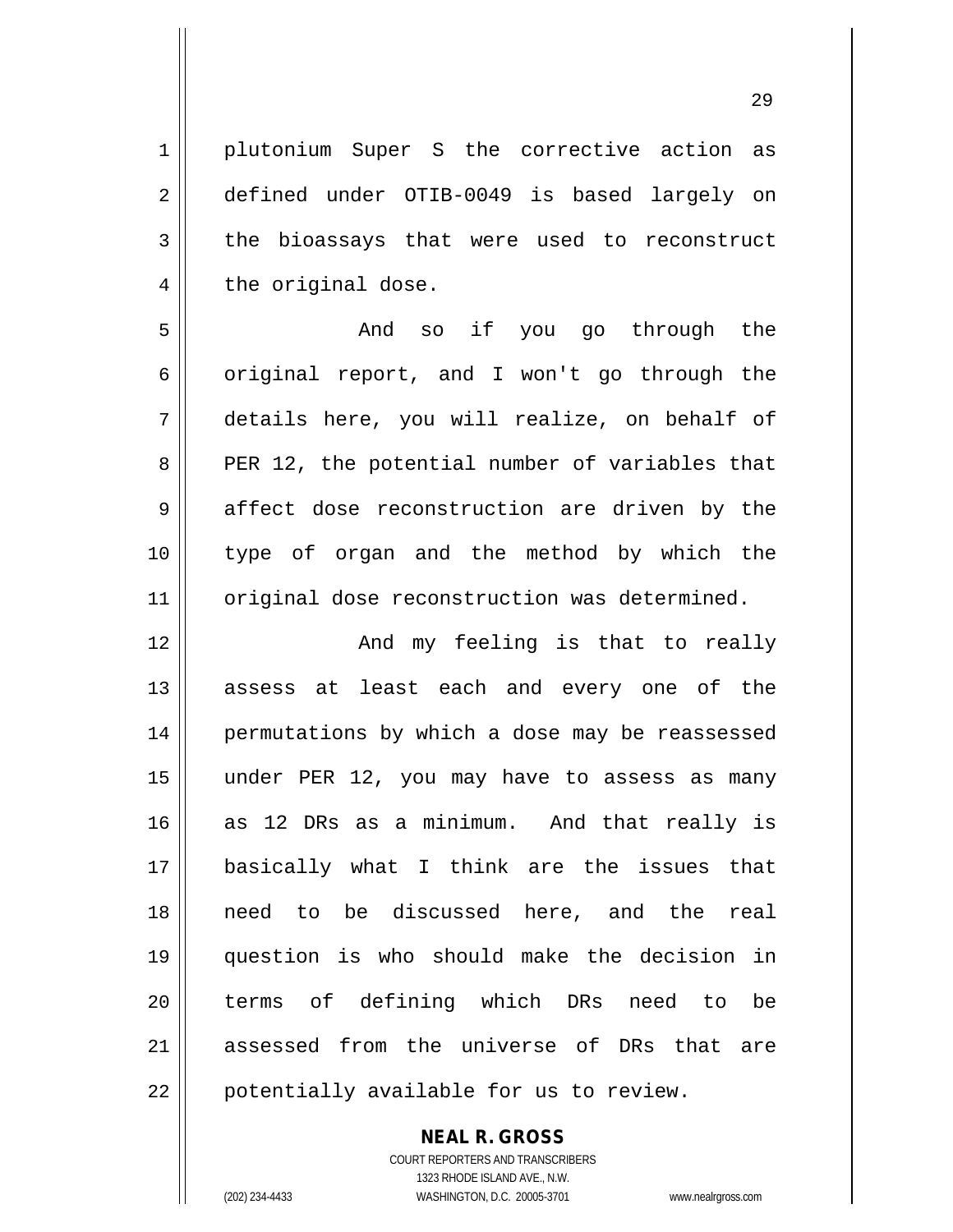1 || CHAIR MUNN: Hans, it would seem  $2 \parallel$  to me that PER 12 and the high-fired plutonium 3 | issues are probably among the more complicated  $4 \parallel$  of the PERs that we have before us. Is that 5 || not correct?

6 DR. BEHLING: Yes, it is. As I  $7 \parallel$  said, Kathy had put out a table, I think it's 8 Table 1, that sort of looks at the complexity 9 || by which a PER will be used in terms of 10 redefining dose reassessment. And this one 11 turns out to be, perhaps, a little more 12 complex. For those who are familiar with 13 || OTIB-0049, there are obviously a host of 14 issues by which a dose reassessment has to 15 comply with the OTIB-0049. And I think you 16 are correct, Wanda, that not all of these PERs 17 are equally complex. And perhaps the number 18 || of DRs in behalf of those PERs will vary 19 considerably from perhaps as few as two, three 20 || to perhaps quite a few, and as I said, I 21 haven't gone through all of them obviously,  $22$  || but in the case of PER 12 it appears that we

> **NEAL R. GROSS** COURT REPORTERS AND TRANSCRIBERS 1323 RHODE ISLAND AVE., N.W. (202) 234-4433 WASHINGTON, D.C. 20005-3701 www.nealrgross.com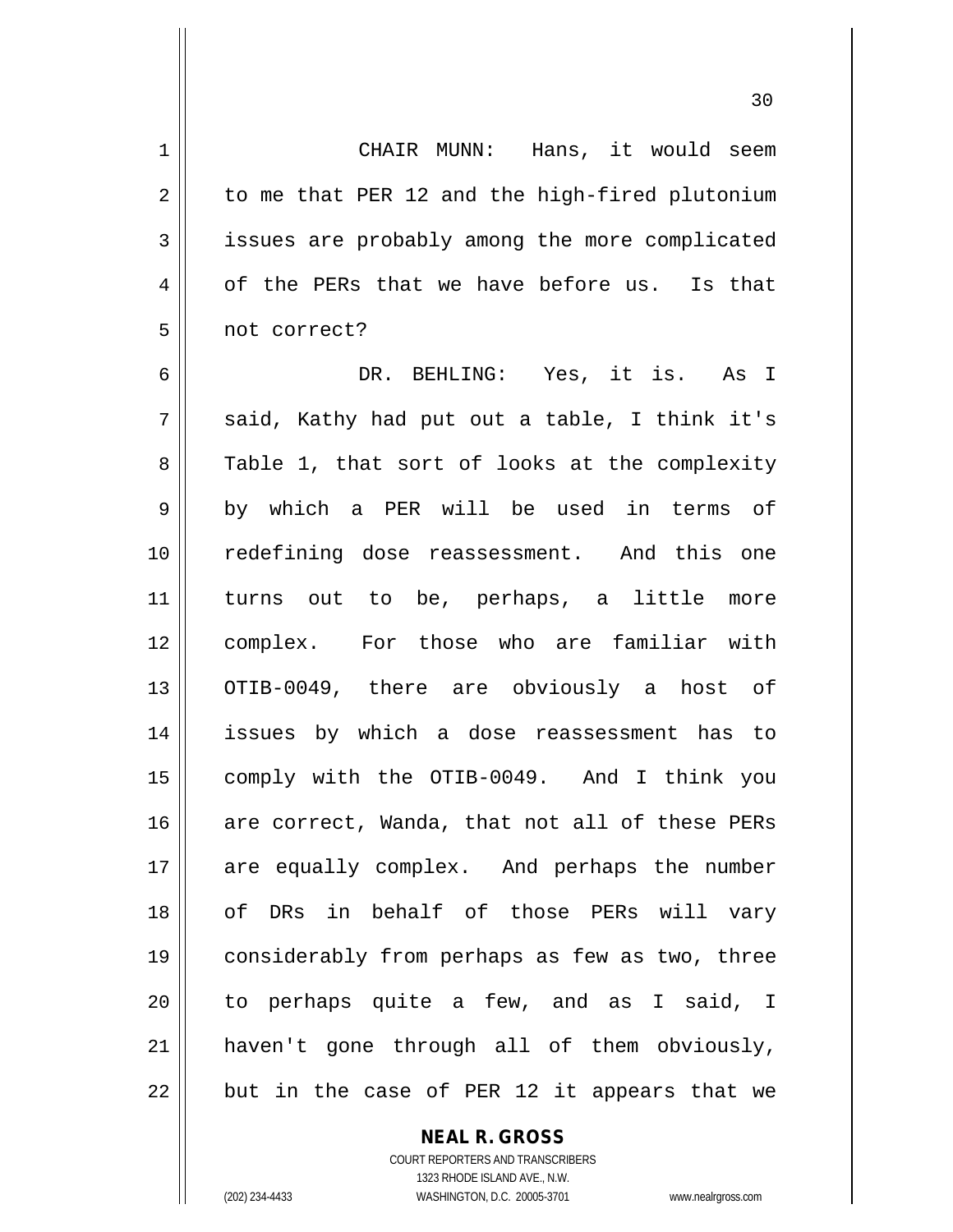1 would probably want to look at maybe perhaps  $2 \parallel 12$ .

3 And if you read through the report 4 | I have basically stated that we would like to 5 do the following: review the various documents 6 || under sub-task one through three and then  $7 \parallel$  prior to identifying and reassessing those 8 ceconstructions, is to present our findings to  $9 \parallel$  the Board, and make a certain -- make certain 10 || recommendations that, as I've just explained 11 || in the case of PER 12, we would go through it 12 and say, in order to assess all of the 13 different protocols that may be applied, and  $14$  | they do significantly vary based on the target 15 || organ that is assessed and also based on the 16 methodology that was initially used on the 17 || original DR, we would then for instance 18 propose to the Working Group what we would 19 consider maybe a minimum or an appropriate 20 number of DRs. And of course that would 21 || clearly involve a dialogue with NIOSH because  $22$  || as I also point out, there may not be any

**NEAL R. GROSS**

COURT REPORTERS AND TRANSCRIBERS 1323 RHODE ISLAND AVE., N.W. (202) 234-4433 WASHINGTON, D.C. 20005-3701 www.nealrgross.com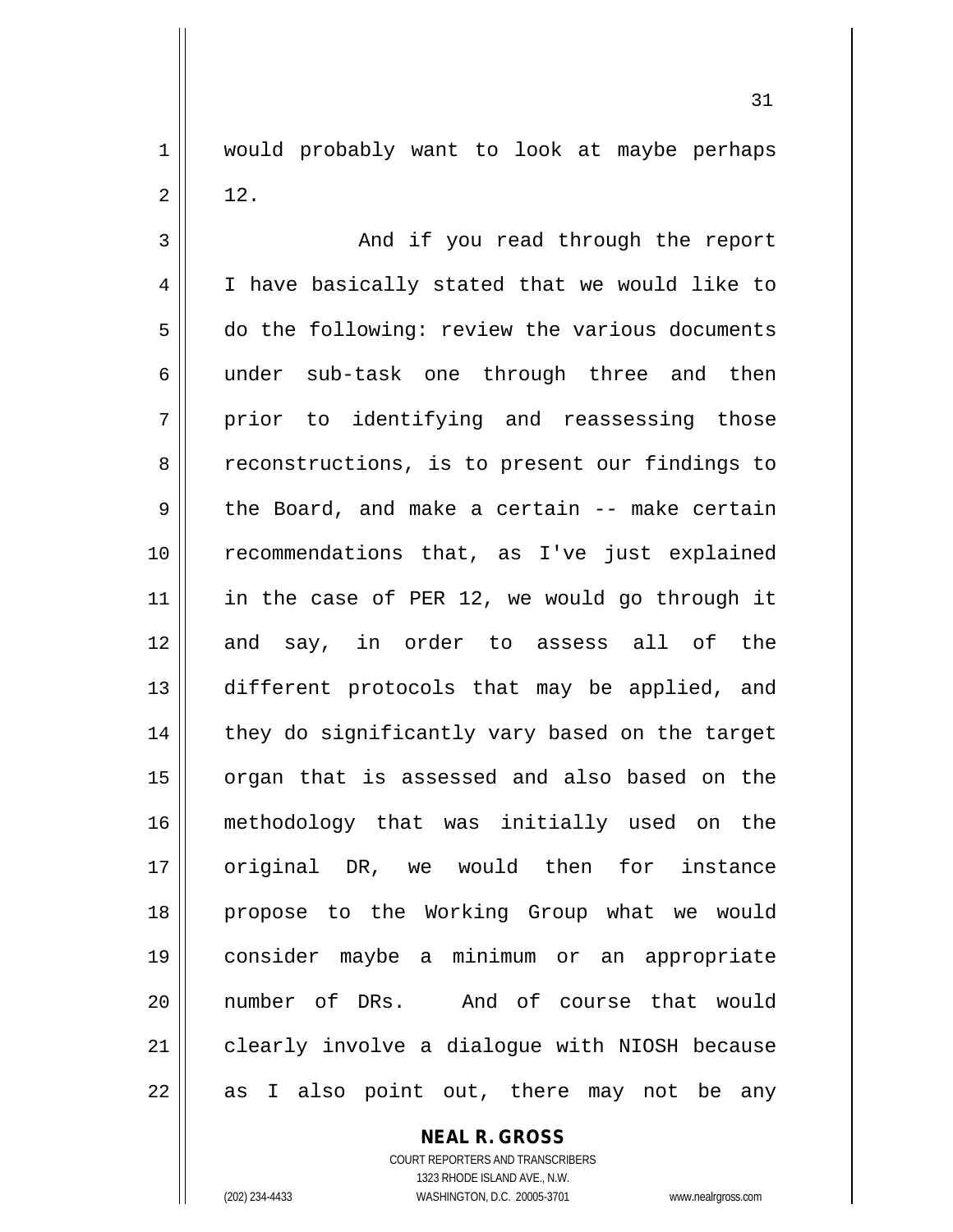1 claims that necessarily reflect each of the 2 || protocols that are stipulated in OTIB-0049.  $3 \parallel$  So we would have to obviously assist -- get 4 assistance from NIOSH to say, okay, from the 5 || universe of DRs, they screen certain DRs down 6 to those that will be affected by PER 12, and 7 then make a selection based on certain 8 || features that will at least identify as many  $9 \parallel$  of the potential 12 permutations as possible, 10 not necessarily meaning that all permutations 11 || that I have identified are necessarily part of  $12$  | the pool of, in this case, 1,720 claims that 13 may be required to be reconstructed or 14 | reassessed for dose. 15 And I would assume that our

16 || recommendations would then go to the Working Group who then in turn would, like they normally do for our assessment of dose reconstruction, make a selection as they see appropriate.

21 CHAIR MUNN: My apologies. Hans, 22 I now see for the first time scrolling down

> **NEAL R. GROSS** COURT REPORTERS AND TRANSCRIBERS 1323 RHODE ISLAND AVE., N.W. (202) 234-4433 WASHINGTON, D.C. 20005-3701 www.nealrgross.com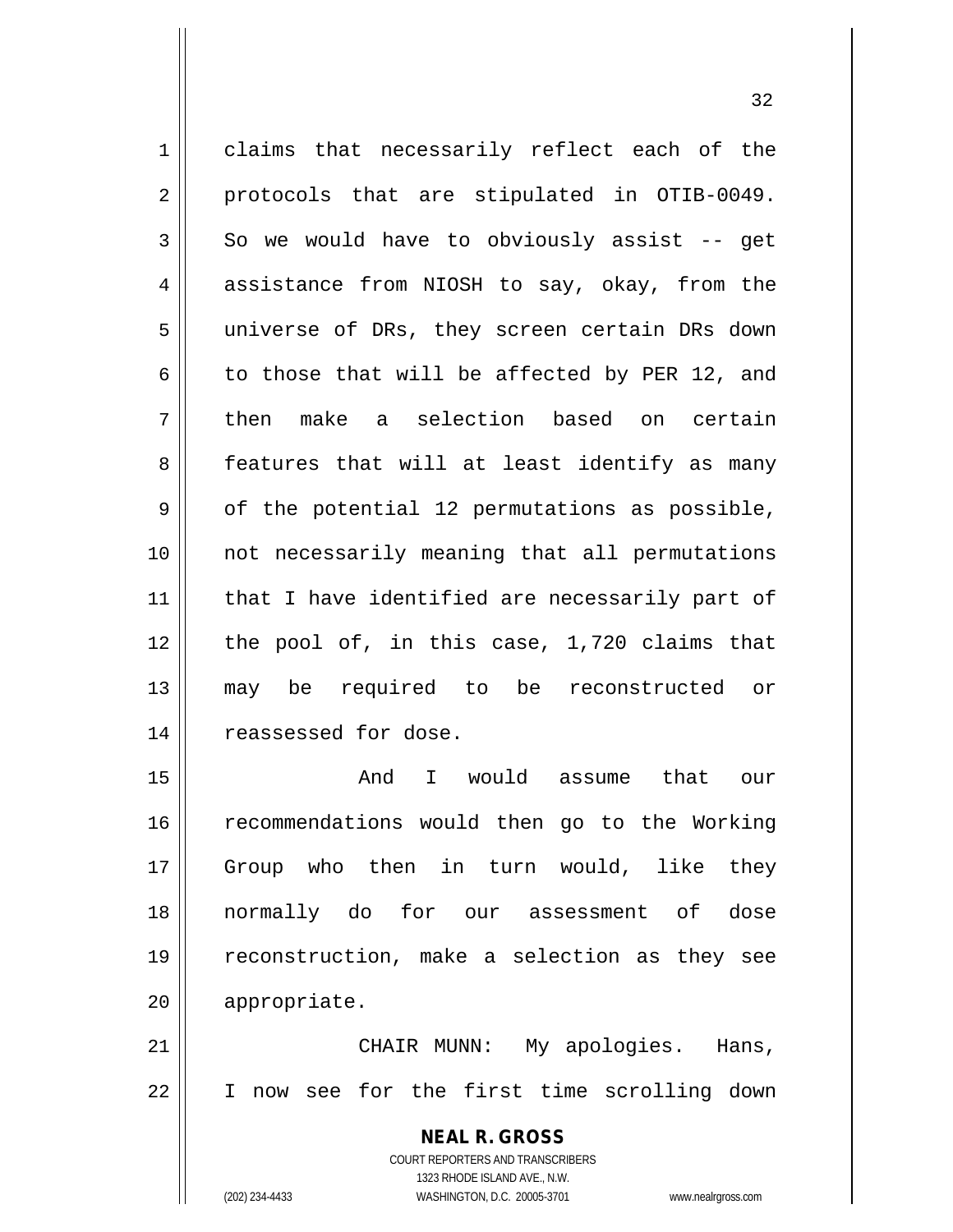1 | through that entire document that you have 2 already done a great deal of evaluation with 3 | respect to the complexity and scope of each of 4 these PERs. That should be very helpful to 5 us, once we've absorbed it. I don't know if  $6 \parallel$  anyone else has had an opportunity to really 7 absorb this or not. Ted? 8 MR. KATZ: That is the material 9 || that was presented to the Board at the last 10 Board meeting. You've actually received and 11 may have reviewed that at the last Board 12 meeting, full Board meeting. 13 MEMBER ZIEMER: Which material are 14 you referring to? 15 MR. KATZ: That's the SC&A sort of 16 analysis to identify some potential high 17 || priority PERs for consideration. 18 CHAIR MUNN: And very frankly I 19 || scanned it and did not really and truly absorb 20 it, and without this briefing this morning 21 would not have realized that I have seen it 22 before.

(202) 234-4433 WASHINGTON, D.C. 20005-3701 www.nealrgross.com

1323 RHODE ISLAND AVE., N.W.

**NEAL R. GROSS** COURT REPORTERS AND TRANSCRIBERS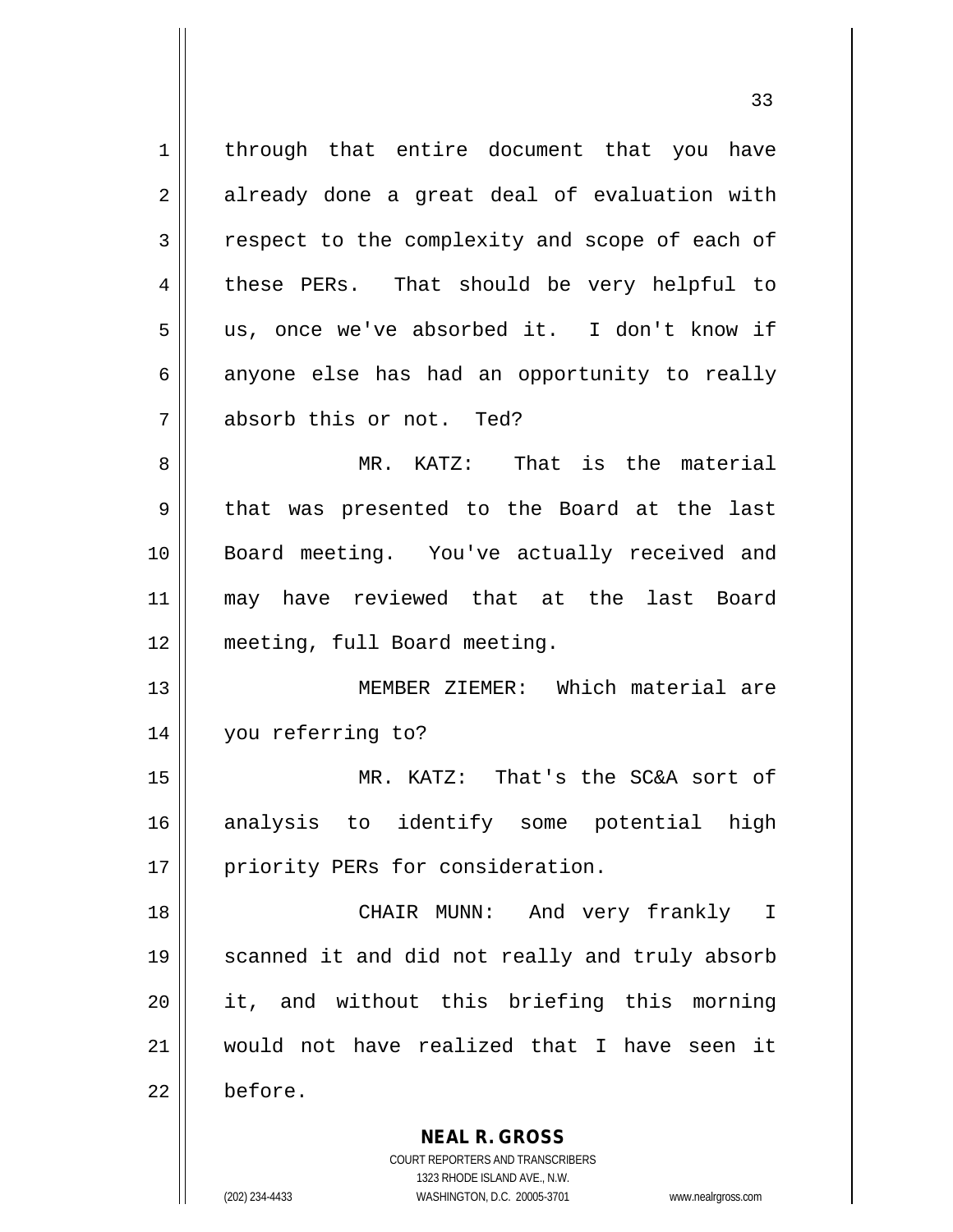| 1  | What's the feeling -- yes, Paul.                                    |
|----|---------------------------------------------------------------------|
| 2  | MEMBER ZIEMER: Well, if I might                                     |
| 3  | make a couple of comments. And I appreciate                         |
| 4  | the document that has been provided and the                         |
| 5  | work that Hans and Kathy have done on this to                       |
| 6  | kind of outline in more detail the approach.                        |
| 7  | I have just a couple of questions,                                  |
| 8  | Hans. Number one, on the various sub-tasks,                         |
| 9  | particularly on the first -- well, the fifth                        |
| 10 | one is simply to write the report, so that is                       |
| 11 | a no brainer, I guess.                                              |
| 12 | But on the first two you talked                                     |
| 13 | about assessing and the third one is                                |
| 14 | evaluating. And what I'm wondering is how you                       |
| 15 | actually do the assessment. I'm not asking                          |
| 16 | for an answer now per se, but it is certainly,                      |
| 17 | we want to assess it, but there's got to be                         |
| 18 | some sort of assessment criteria that are used                      |
| 19 | to characterize things to ensure the issue is                       |
| 20 | fully understood.                                                   |
| 21 | Well, I don't know what that means                                  |
| 22 |                                                                     |
|    | exactly. But you must have in mind some                             |
|    | <b>NEAL R. GROSS</b>                                                |
|    | COURT REPORTERS AND TRANSCRIBERS<br>1323 RHODE ISLAND AVE., N.W.    |
|    | WASHINGTON, D.C. 20005-3701<br>(202) 234-4433<br>www.nealrgross.com |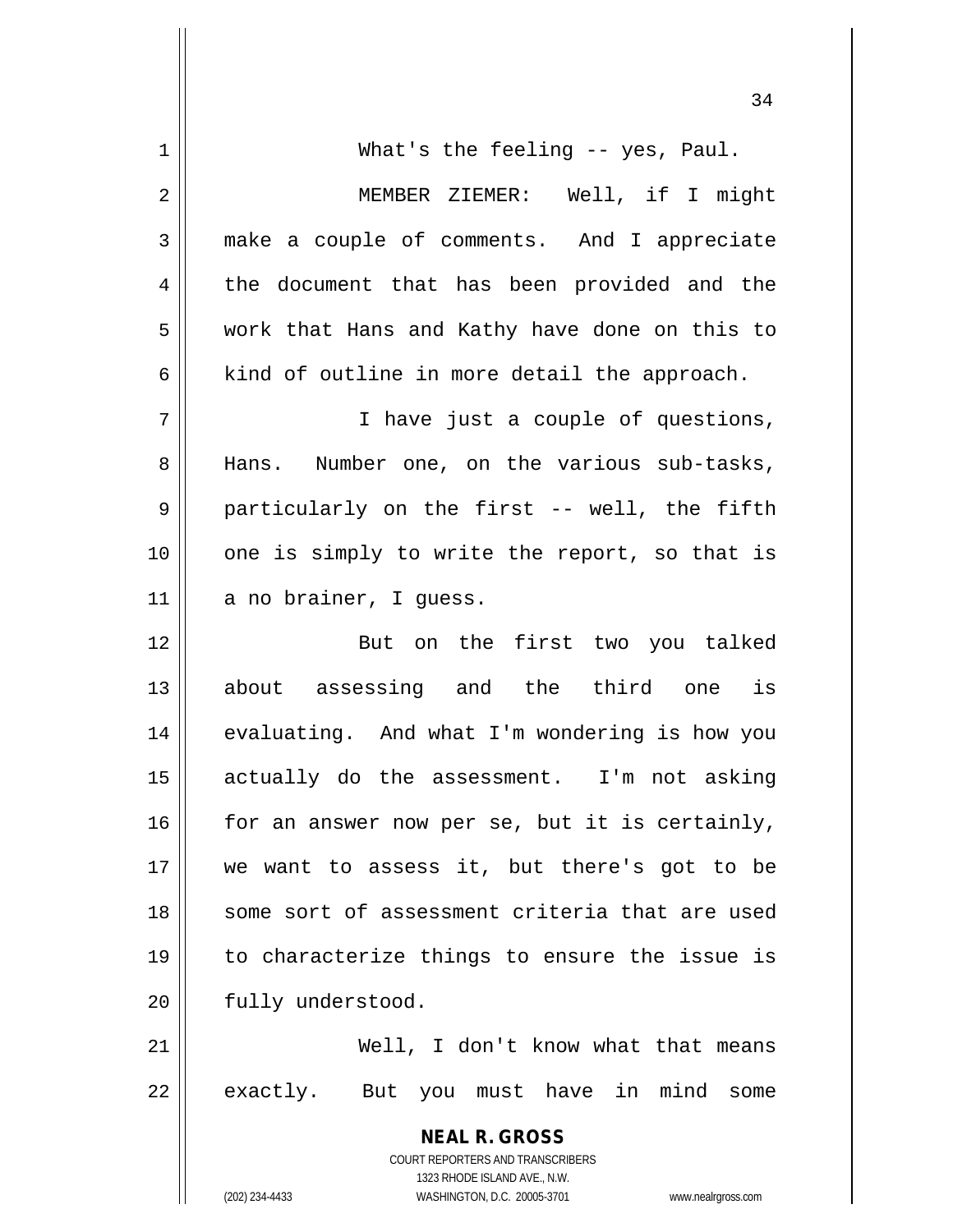1 assessment tools that would indicate whether  $2 \parallel$  or not you believe that NIOSH got their arms 3 around the issue.

4 Also I think I understand the 5 assessment of the methods outlined in the  $6 \parallel$  second sub-task. You're just going to look at  $7 \parallel$  the technical materials that they used and see  $8 \parallel$  how representative they are of the scientific 9 || literature, I guess.

10 But it seems to me it would be 11 helpful if we actually had you try this, and 12 || you sort of have already on some other ones,  $13$  || but here you are formalizing it, to try this 14 || with a particular PER, maybe not one that is 15 || overly complex, and not one that is overly 16 simple, and show us what these assessments 17 look like. Is there some way that you are 18 || going to score things, quantify things? 19 DR. BEHLING: No, I think -- 20 MEMBER ZIEMER: How subjective and 21 how objective can it be? That's what I'm

 $22$  | getting at.

**NEAL R. GROSS** COURT REPORTERS AND TRANSCRIBERS

1323 RHODE ISLAND AVE., N.W. (202) 234-4433 WASHINGTON, D.C. 20005-3701 www.nealrgross.com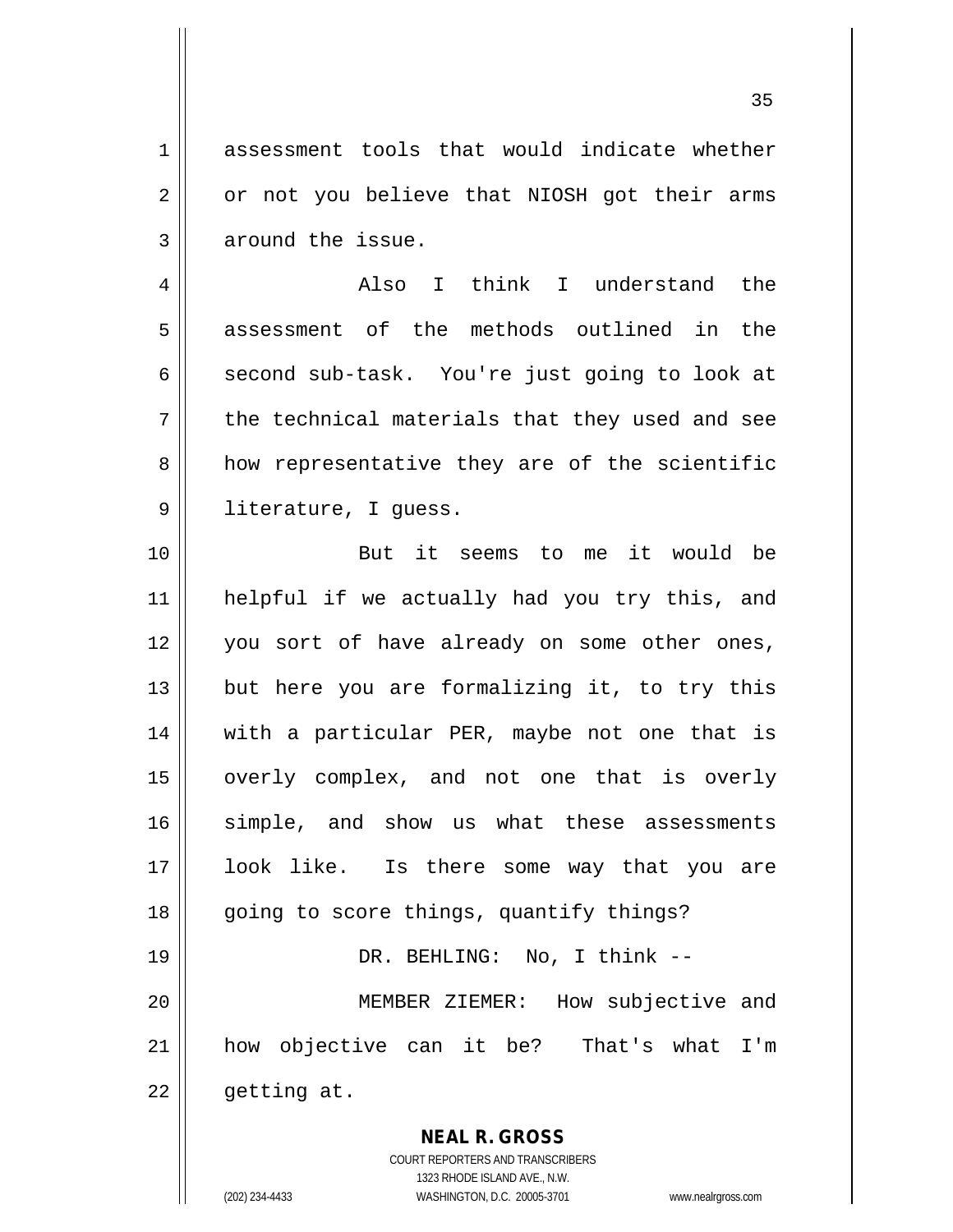|    | 36                                                                  |
|----|---------------------------------------------------------------------|
| 1  | DR. BEHLING: Well, to quantify                                      |
| 2  | something would be very difficult.                                  |
| 3  | MEMBER ZIEMER: No, but I'm trying                                   |
| 4  | to get a feel between subjective and objective                      |
| 5  | assessments because I think it's difficult.                         |
| 6  | DR. BEHLING: It is very                                             |
| 7  | difficult, and I think it's very DR specific.                       |
| 8  | MEMBER ZIEMER: That's why I said                                    |
| 9  | I'd like to see what an assessment looks like.                      |
| 10 | I think as you get into it you will have some                       |
| 11 | criteria against which you make the decision.                       |
| 12 | For example in sub-task two, you would, for                         |
| 13 | example, say, okay, we have reviewed these                          |
| 14 | technical documents and they are or they                            |
| 15 | aren't representative of the consensus of the                       |
| 16 | scientific literature, or some particular                           |
| 17 | document has been ignored. And I think you                          |
| 18 | can get at it pretty easily in sub-task two.                        |
| 19 | Sub-task one, it seems to me it's                                   |
| 20 | difficult, and I'm not sure on -- well, I                           |
| 21 | guess on sub-task three -- I just don't have a                      |
| 22 | feel for how you would approach it.                                 |
|    | <b>NEAL R. GROSS</b>                                                |
|    | COURT REPORTERS AND TRANSCRIBERS<br>1323 RHODE ISLAND AVE., N.W.    |
|    | (202) 234-4433<br>WASHINGTON, D.C. 20005-3701<br>www.nealrgross.com |

 $\mathsf{I}$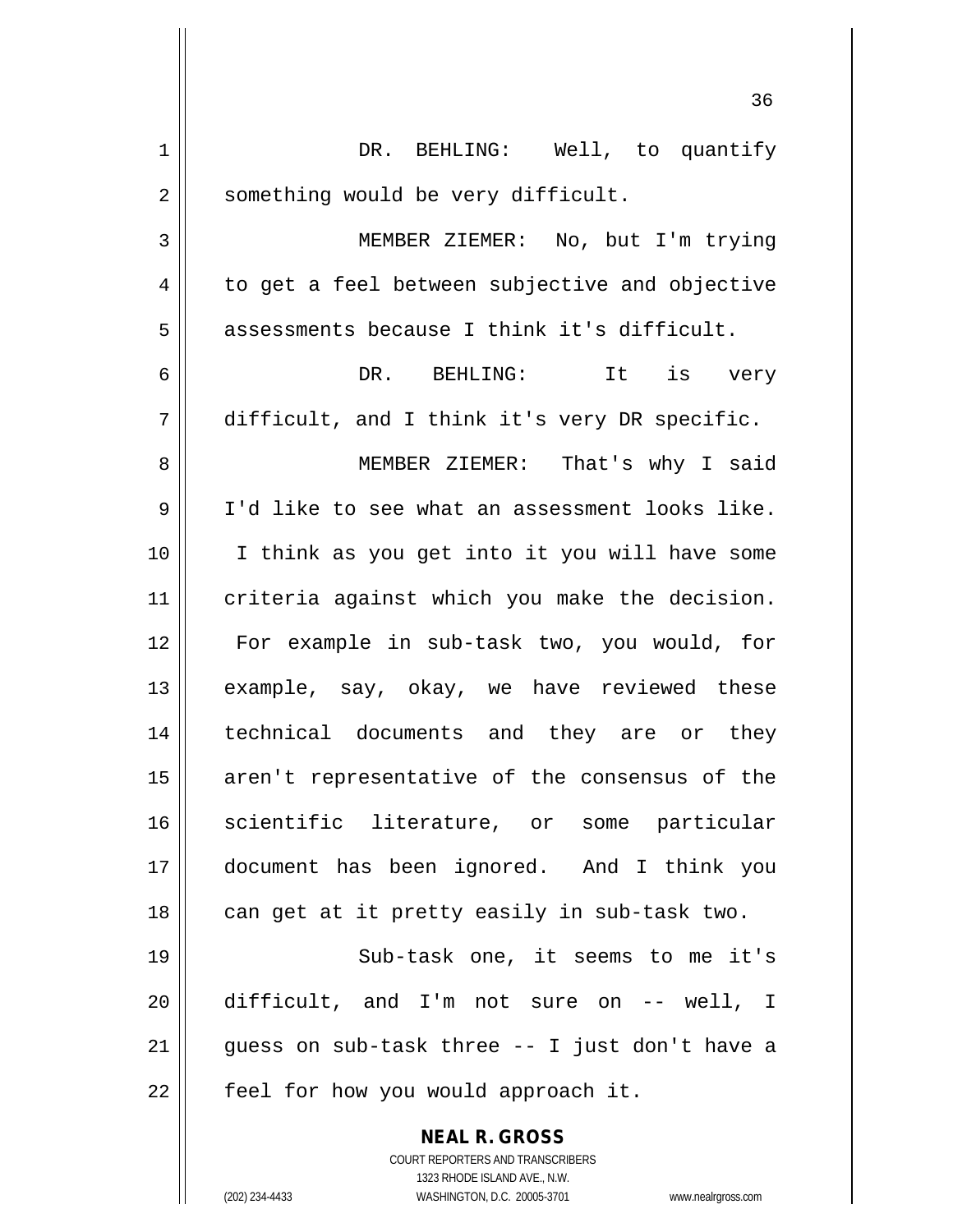| $\mathbf 1$    | DR. BEHLING: Well, as I said, I                                                          |
|----------------|------------------------------------------------------------------------------------------|
| $\overline{2}$ | have at least tentatively scanned the                                                    |
| 3              | different PERs, and I realize the approach                                               |
| 4              | will probably vary and be tailored to the                                                |
| 5              | specific PER. But in the case of -- we have                                              |
| 6              | already done two cases, two PERs, one which                                              |
| 7              | was reviewed by the Work Group, namely, that's                                           |
| 8              | PER 9, the lymphoma issue. And then there is                                             |
| 9              | PER-0020, which is the Blockson. And in the                                              |
| 10             | case of, for instance, lymphoma, there was                                               |
| 11             | obviously some lengthy discussion about early                                            |
| 12             | diagnostic tools and so forth, and I think we                                            |
| 13             | have a transcript of the discussion that was                                             |
| 14             | held in behalf of my writeup for the lymphoma                                            |
| 15             | PER.                                                                                     |
| 16             | In the case of -- and that was a                                                         |
| 17             | very medically-oriented kind of thing where I                                            |
| 18             | went back into the medical literature, my own                                            |
| 19             | pathology textbook, and we had a fairly lively                                           |
| 20             | discussion with NIOSH over that issue. And it                                            |
| 21             | was a very different and unique situation.                                               |
| 22             | In the case of Blockson, it was                                                          |
|                | <b>NEAL R. GROSS</b><br>COURT REPORTERS AND TRANSCRIBERS<br>1323 RHODE ISLAND AVE., N.W. |
|                | (202) 234-4433<br>WASHINGTON, D.C. 20005-3701<br>www.nealrgross.com                      |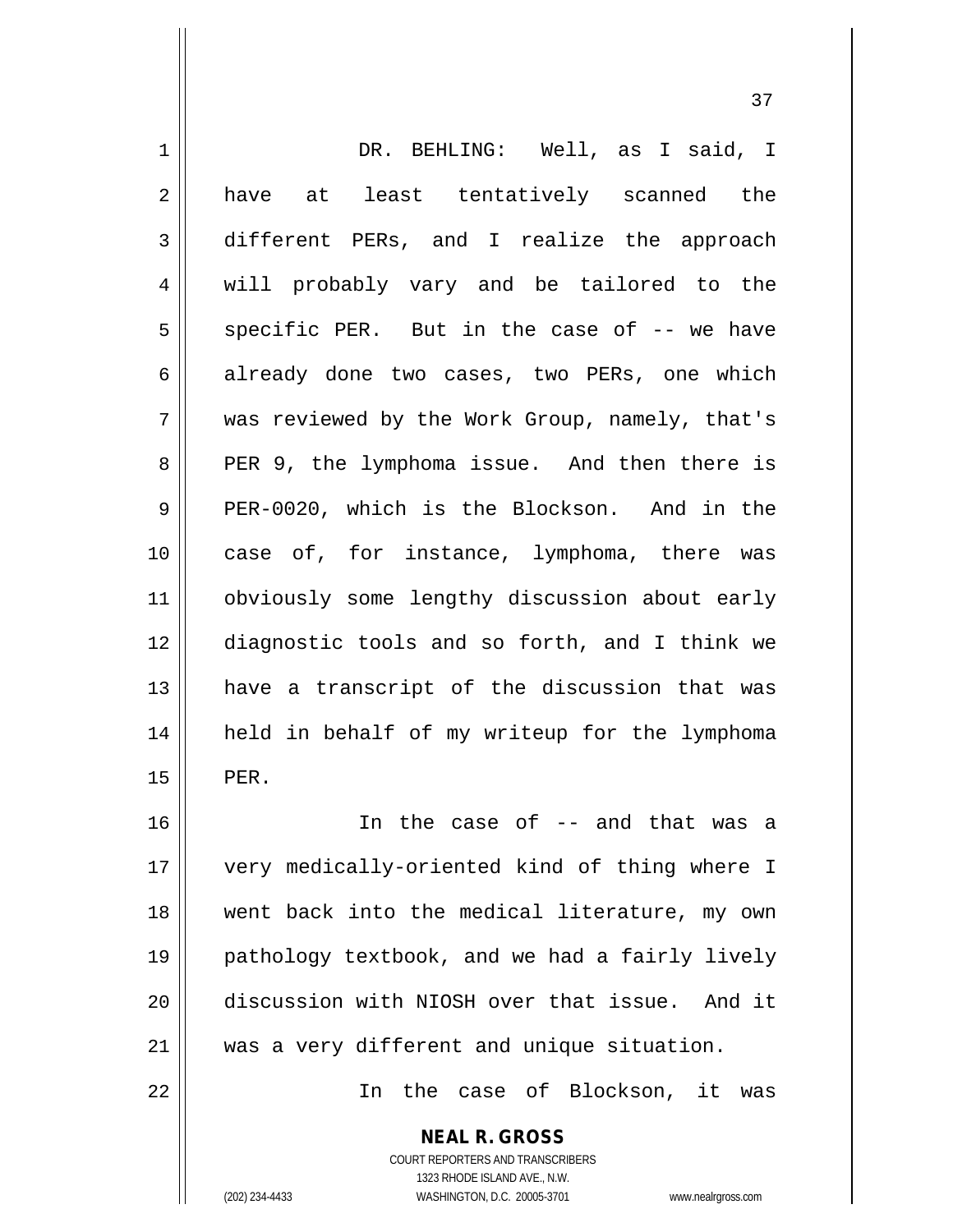1 | basically a revision to the TBD, and many of  $2 \parallel$  the changes that occurred, that was the 3 genesis for the PER. So it's going to be very 4 difficult for me to tell you precisely how 5 it's done, but each one will be different. In 6 the case of the current PER, Super S  $7 \parallel$  plutonium, again, will be an assessment that 8 || looks at the data that were used to come to 9 this conclusion, namely, what was prompted 10 obviously was the discussion and the SEC 11 petition regarding Rocky Flats, that there 12 were plutonium fires. These were very highly 13 || oxidized, plutonium oxide, highly insoluble 14 materials. And the realization was that post-15 mortem studies and others involving exposed 16 individuals showed retentions in their lungs 17 || that far exceed type S as described by the 18 || ICRP test group, lung model, and so on and so  $19 \parallel \quad$  on. 20 So I don't know if there is a 21 || generic protocol that I can point to that will

 $22$  || identify the method, and I haven't gotten to

**NEAL R. GROSS** COURT REPORTERS AND TRANSCRIBERS

1323 RHODE ISLAND AVE., N.W.

(202) 234-4433 WASHINGTON, D.C. 20005-3701 www.nealrgross.com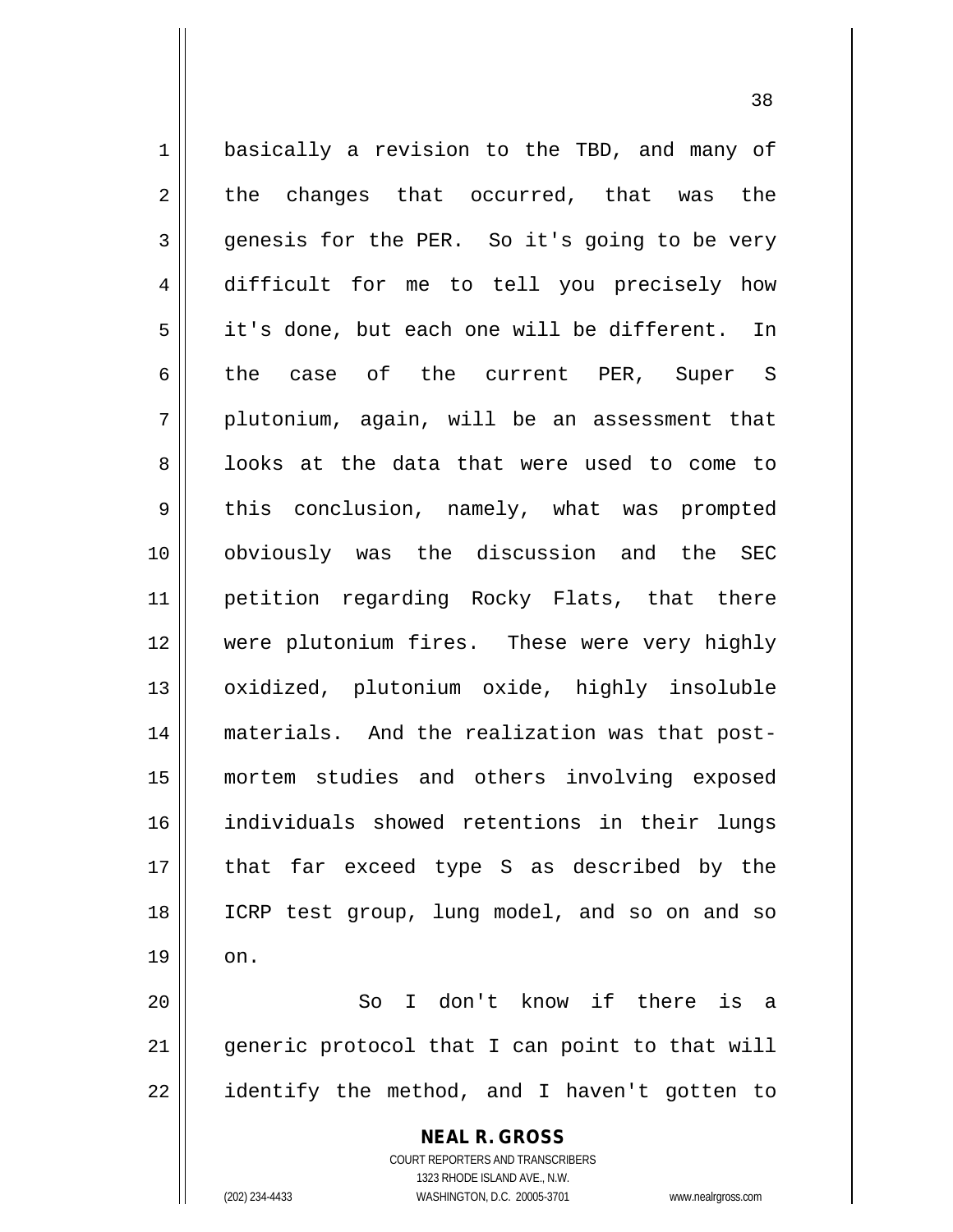| $\mathbf 1$ | the Super S plutonium. Obviously, Dr.          |
|-------------|------------------------------------------------|
| 2           | Lipsztein, who is on the line, was very        |
| 3           | central to that whole discussion. But we will  |
| 4           | probably go back and assess whether or not     |
| 5           | there are any other data that could            |
| 6           | potentially trump the information, which is    |
| 7           | not likely, but it appears from what I have    |
| 8           | done at this point is that NIOSH took a very   |
| 9           | conservative approach by looking at the two    |
| 10          | most restrictive cases involving data, human   |
| 11          | data, that are available, and coming up to the |
| 12          | various recommendations for this PER.          |
| 13          | And as I said, I don't know if                 |
| 14          | there is a generic protocol for me to point to |
| 15          | and say we will follow this protocol. I don't  |
| 16          | want to box myself or paint myself in a corner |
| 17          | by writing a protocol that may not apply at    |
| 18          | I believe each of these PERs will be<br>all.   |
| 19          | very very different in terms of assessing the  |
| 20          | technical basis for it and simply following    |
| 21          | the methodology that NIOSH has supplied in     |
| 22          | coming to some understanding of whether or not |

**NEAL R. GROSS**

COURT REPORTERS AND TRANSCRIBERS 1323 RHODE ISLAND AVE., N.W. (202) 234-4433 WASHINGTON, D.C. 20005-3701 www.nealrgross.com

 $\prod$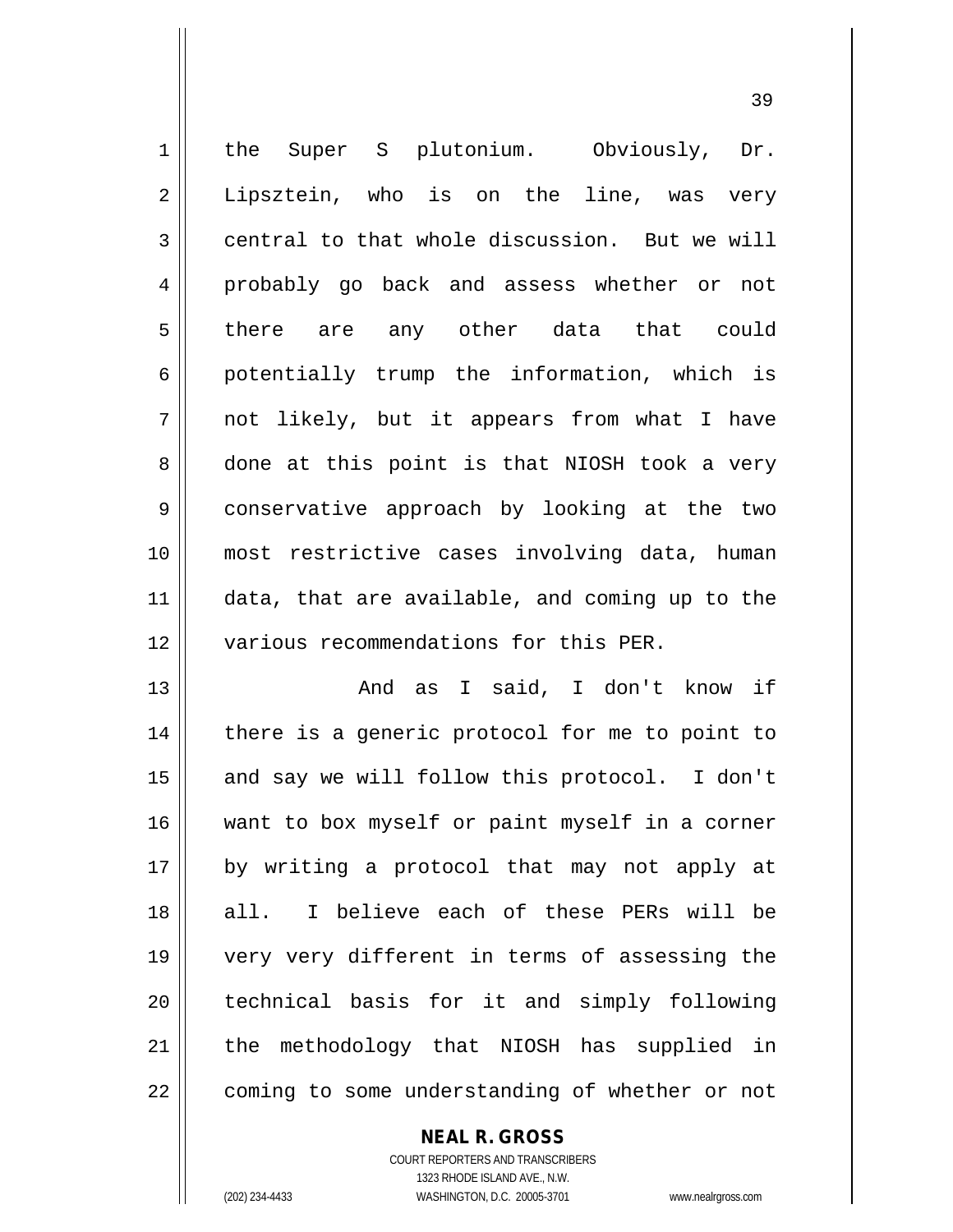1 || that was technically sound, claimant  $2 \parallel$  favorable, et cetera, et cetera.

3 || MEMBER GRIFFON: But, Hans, this 4 is Mark Griffon. If I understood you right  $5 \parallel$  the PER-0009 and PER-0020 reports that you did 6 were done based on this protocol, so 7 theoretically your reports should include a 8 description of sub-task one through four and 9 what you did.

10 DR. BEHLING: Yes.

11 || MEMBER GRIFFON: So, Paul, maybe 12 || that would be something to start with in terms  $13$  | of getting an example of how it looks.

14 || MEMBER ZIEMER: Yes, that's a good 15 point. And, Hans, in those reports do you 16 || actually identify these as issues? Can we put 17 || them one to one against these sub-tasks? 18 DR. BEHLING: Yes, absolutely. 19 || MEMBER ZIEMER: Okay. 20 DR. BEHLING: The report is 21 || essentially broken up by sub-tasks. And as I

 $22$  || said, the difference between PER-0009 was that

**NEAL R. GROSS**

COURT REPORTERS AND TRANSCRIBERS 1323 RHODE ISLAND AVE., N.W. (202) 234-4433 WASHINGTON, D.C. 20005-3701 www.nealrgross.com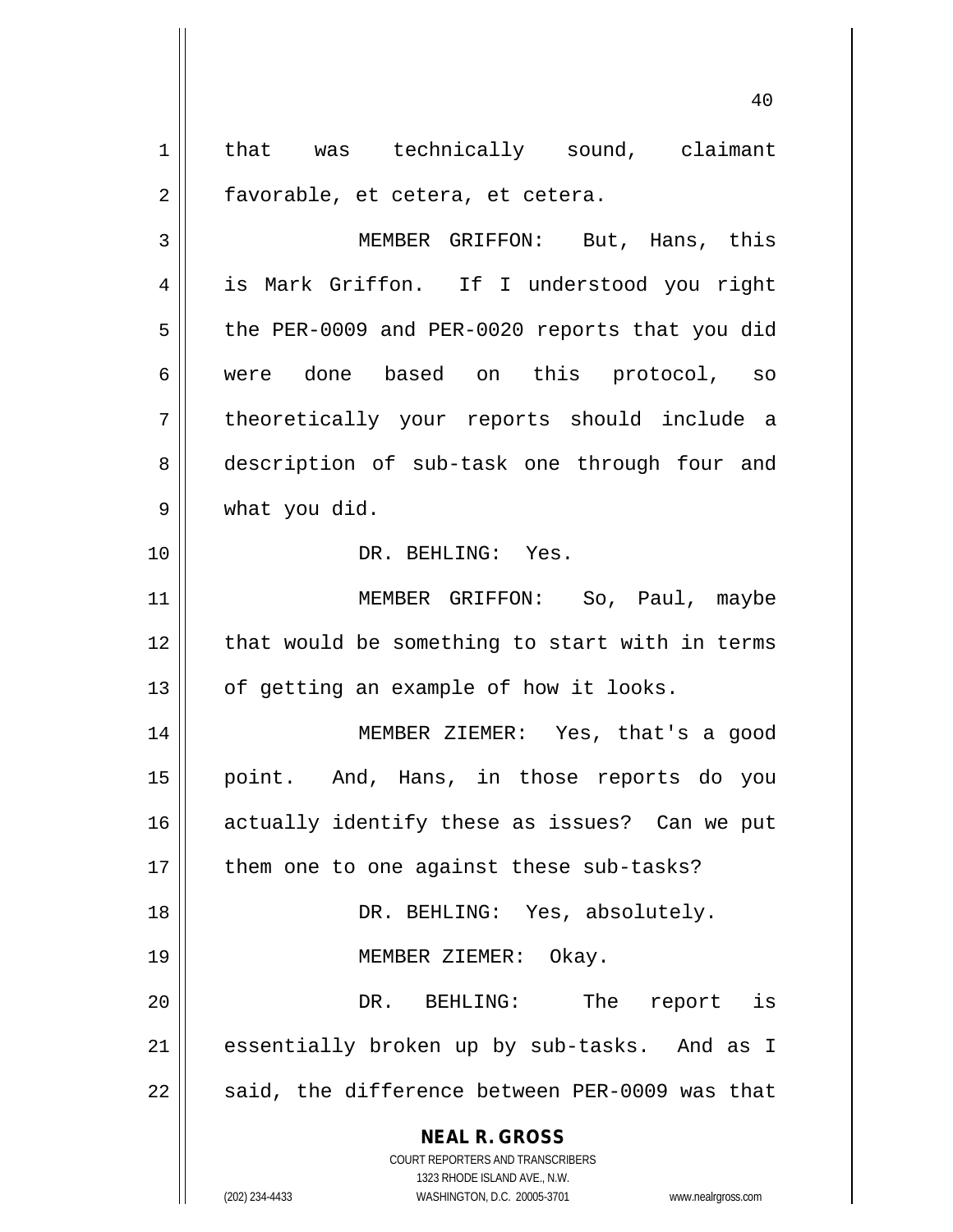$1 \parallel$  there was an additional sub-task that has at 2 this point been taken off as Ted Katz had 3 pointed out, it's no longer part of the 4 protocol that we intend to use and was not  $5$  || part of the protocol that was applied in 6 behalf of PER-0020.

7 MEMBER GRIFFON: Can I ask another 8 || question on the document you sent around?

## 9 DR. BEHLING: Yes.

 MEMBER GRIFFON: Under sub-task four, I think that probably is something we might want to discuss a little bit. I 13 || certainly agree with the criteria you listed. 14 || I guess it goes into section four, actually. But I was noting the three bullets in the beginning of Section 4, page 7 in the document. It seems to me, and PER-0012 or 18 || OTIB-0049, I guess, would be a starting point in my thought process, it seems to me that at 20 || least overlapping criteria would be the site where -- that was affected by the PER. || Because I think in the case of high-fired

## **NEAL R. GROSS**

COURT REPORTERS AND TRANSCRIBERS 1323 RHODE ISLAND AVE., N.W. (202) 234-4433 WASHINGTON, D.C. 20005-3701 www.nealrgross.com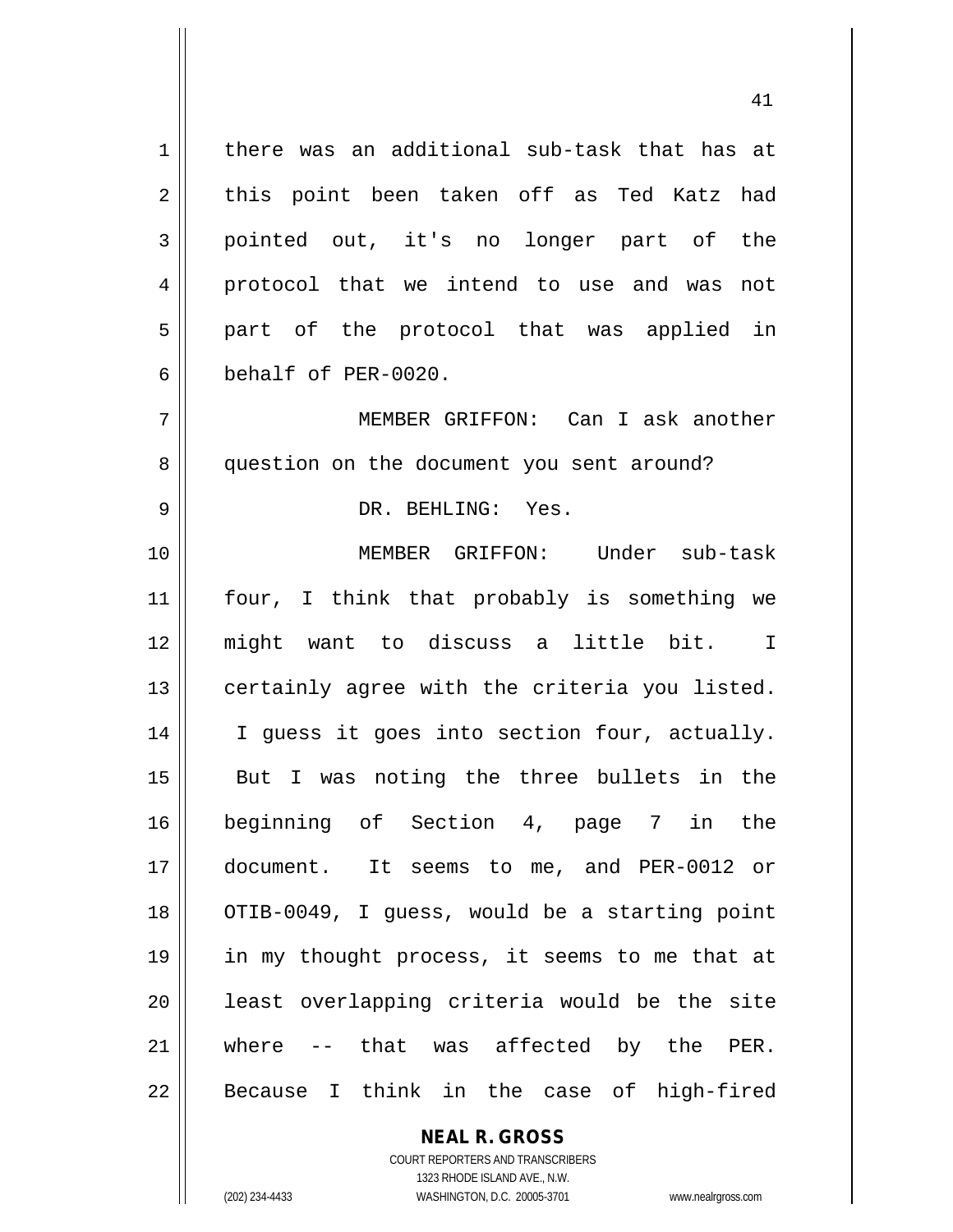1 || plutonium, we certainly -- it affects more  $2 \parallel$  than one site. So that is not listed in your  $3 \parallel$  criteria, although it sort of is underlined  $4 \parallel$  there I guess. 5 And then the other criteria --  $6 \parallel$  and, again, this may be sort of underlining  $7 \parallel$  also -- is the Probability of Causation of the 8 || cases, just as criteria to consider when we  $9 \parallel$  select these cases for review. I don't know 10 || if others have thoughts on that, but I think 11 this is an important part, where the 12 || Subcommittee or the Board sort of is brought  $13$  | into this, into the fold here. 14 DR. BEHLING: Again, Mark, this is  $15$  so different among the PERs. In the case of 16 PER-0012, it was here that for instance the 17 recommendation to use a factor of four for the 18 highly insoluble would allow a very quick and 19 dirty approach at least for the urinalysis 20 portion if the original dose reconstruction 21 was performed by way of urinalysis, then the  $22$  | factor four, which is one that says, okay, if

**NEAL R. GROSS**

COURT REPORTERS AND TRANSCRIBERS 1323 RHODE ISLAND AVE., N.W. (202) 234-4433 WASHINGTON, D.C. 20005-3701 www.nealrgross.com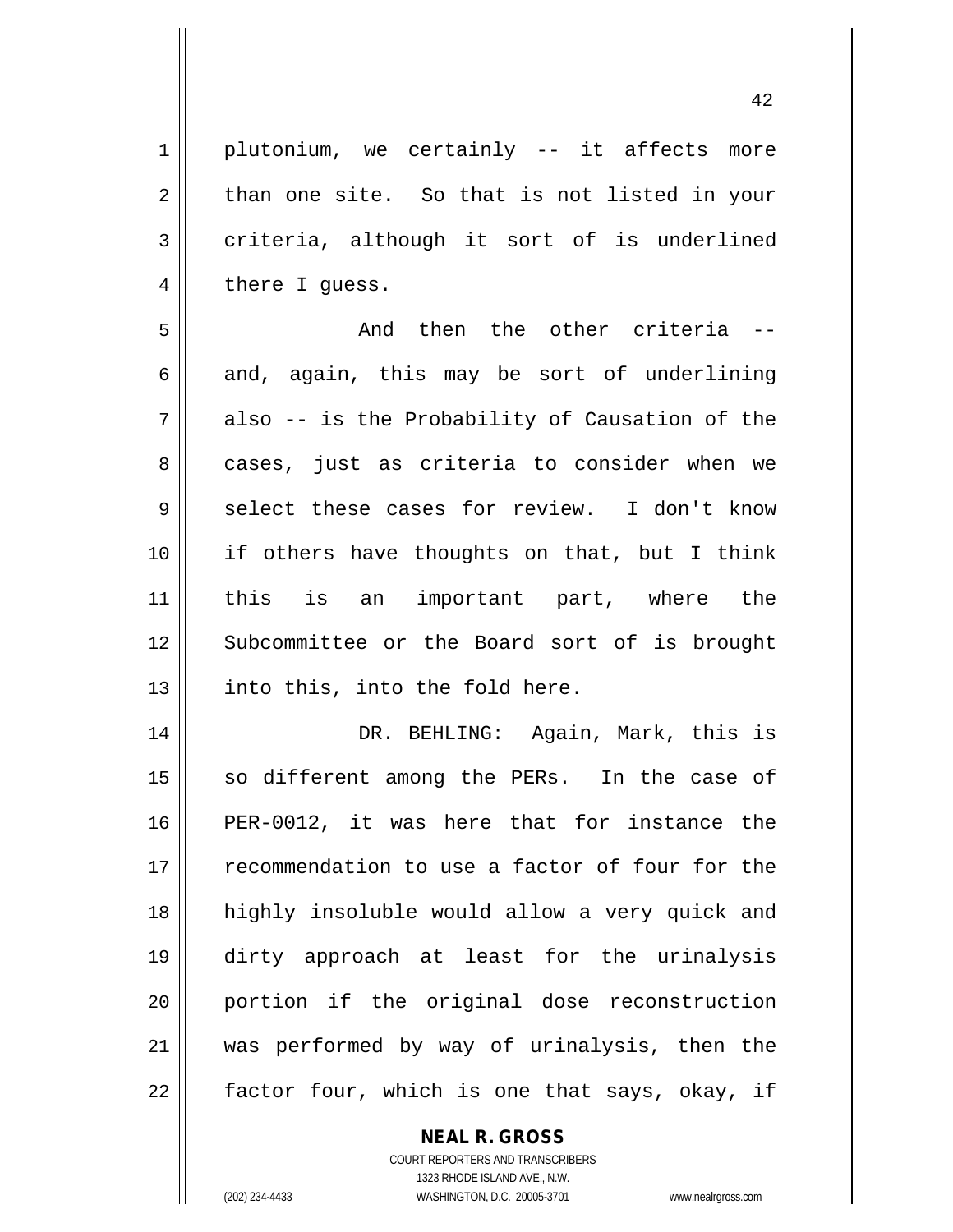$1 \parallel$  we have to apply that, then we can clearly 2 || identify the threshold level of PoC, which 3 turned out to be under OTIB-0049 16.57, or  $4 \parallel$  something like that, as a threshold. And that 5 is clearly understood when you realize the 6 corrective factor for Super S plutonium 7 involves four. So that however is not a 8 constant; it's a very critical variable, and 9 it always comes into play when you try to 10 screen out certain claims that are part of the 11 universe initially, but then by way of a 12 || screening factor you try to reduce it in order  $13$  | to obviously maximize the effort in affecting 14 || only those claims that will truly have the 15  $\parallel$  potential for exceeding the 50<sup>th</sup> percentile 16 PoC value. But that will, again, change from 17 | one PER to the next.

18 MEMBER GRIFFON: I agree. I just 19 thought that in that section you were listing 20 || criteria that may be considered in the  $21$  selection of cases. And certainly the site is 22 || not going to affect many of the PERs because

> **NEAL R. GROSS** COURT REPORTERS AND TRANSCRIBERS 1323 RHODE ISLAND AVE., N.W. (202) 234-4433 WASHINGTON, D.C. 20005-3701 www.nealrgross.com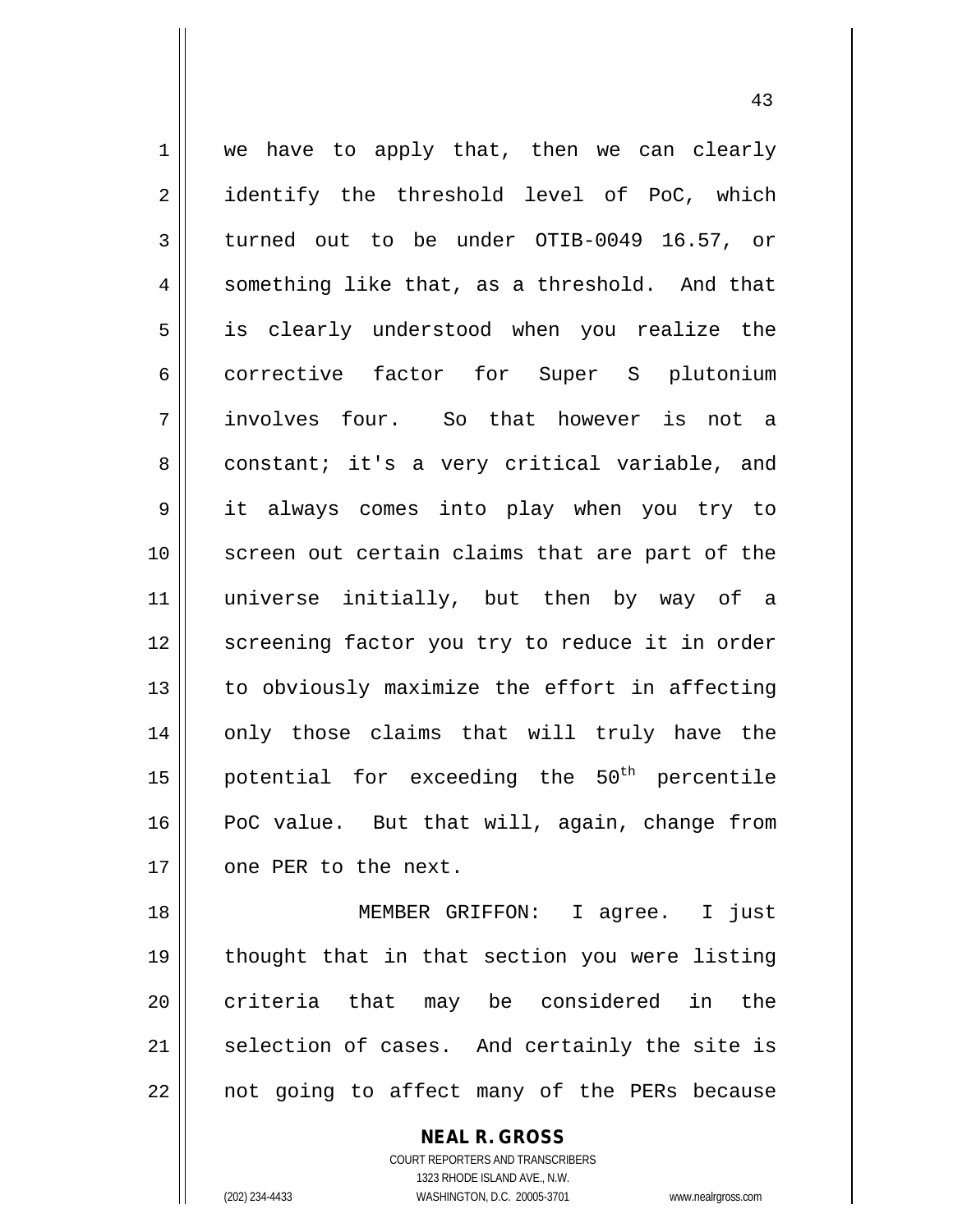$1 \parallel$  they are site-specific.

| $\overline{2}$ | DR. BEHLING: Yes, and in this                  |
|----------------|------------------------------------------------|
| 3              | case I think I did mention the fact that a     |
| 4              | site, in the case of even the PER-0012, we     |
| 5              | realize there is one additional correction     |
| 6              | factor that may be somewhat site-specific, and |
| 7              | that is the particle size for Rocky Flats,     |
| 8              | we've assumed that in a fire, in an instance   |
| $\mathsf 9$    | of high-fired plutonium that is the result of  |
| 10             | an actual fire, that the particle size may go  |
| 11             | from the default value of five microns to 0.3  |
| 12             | microns, and that may be highly site-specific. |
| 13             | Not to mention the fact that in attachment A   |
| 14             | of PER-0012 we do list the various sites that  |
| 15             | will be potentially affected by the Super S    |
| 16             | plutonium. I didn't necessarily -- I tried to  |
| 17             | be more generic in my writeup.                 |
| 18             | MEMBER GRIFFON: I agree with                   |
| 19             | that. I think the other complication that I    |
| 20             | mentioned at the Board meeting that I thought  |
| 21             | we might want to discuss more here is that     |
|                |                                                |

| when we select these cases for review, you

**NEAL R. GROSS**

COURT REPORTERS AND TRANSCRIBERS 1323 RHODE ISLAND AVE., N.W. (202) 234-4433 WASHINGTON, D.C. 20005-3701 www.nealrgross.com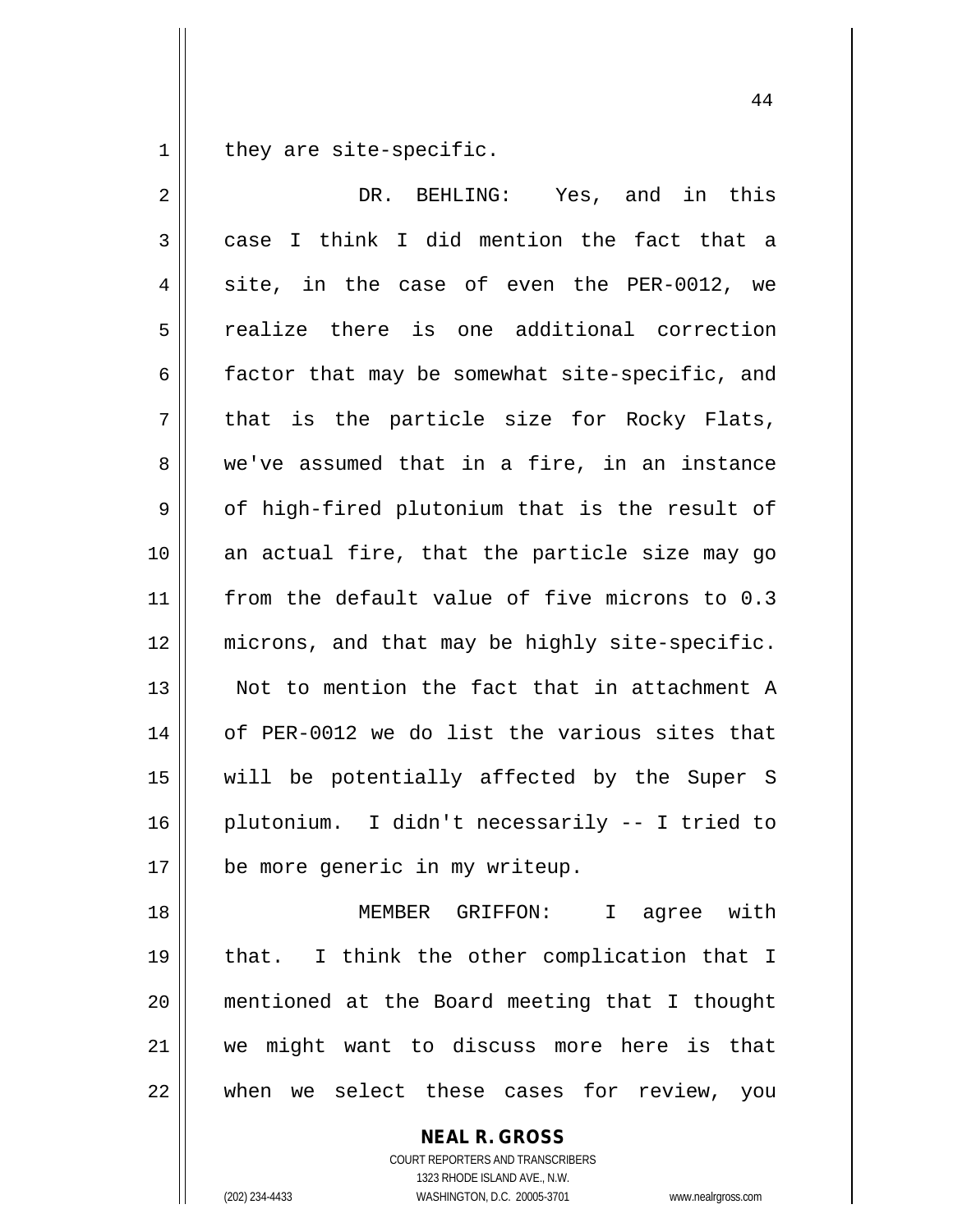**NEAL R. GROSS** COURT REPORTERS AND TRANSCRIBERS 1323 RHODE ISLAND AVE., N.W.  $1 \parallel$  know, the cases that fall under a certain PER,  $2 \parallel$  and Stu, we've certainly discussed this either 3 at this Subcommittee or the other 4 Subcommittee, I'm just not sure we will go 5 about the reviews because oftentimes when 6 | NIOSH modifies a case or goes back and makes 7 corrections to a case, they will not only do 8 corrective actions based on PERs but may 9 actually end up reworking the entire case 10 based on more current procedures that are out 11 || there. Is that correct, Stu, if you are in 12 l the room? 13 MR. HINNEFELD: Yes, that is 14 correct. 15 MEMBER GRIFFON: So I don't know 16 || how that complicated things when we go back to 17 audit, but you know, to look at this, but it 18 may complicate things is my impression. 19 DR. BEHLING: Yes, and you've 20 mentioned one, and in fact if you look at 21 OTIB-0049 they make a strong statement about 22 || identifying not only the universe but then

(202) 234-4433 WASHINGTON, D.C. 20005-3701 www.nealrgross.com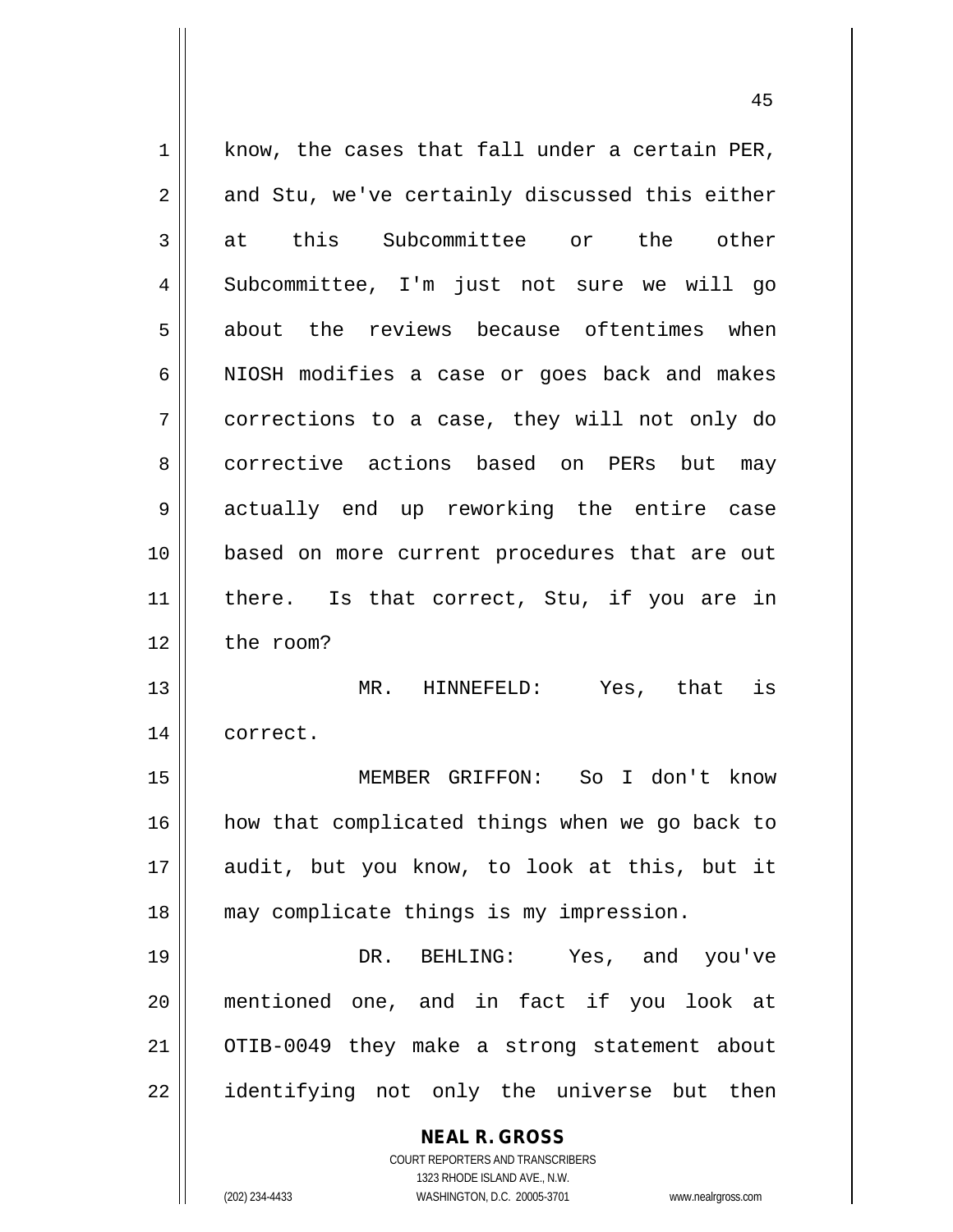1 || whittling down, and there will be a  $2 \parallel$  subcategory of claims that will not only be  $3 \parallel$  affected by PER-0012 but by others including 4 for instance in the case of a lymphoma that 5 | may involve lymph nodes, thoracic lymph nodes, 6 they will be affected not only by 12, but by  $7 \parallel$  PER-0009 and by other factors. And also there 8 as is the issue of was the original dose 9 | reconstruction one involving a best estimate 10 || or a maximized? If, for instance, the 11 original dose reconstruction was a maximized 12 dose, well, there will be certainly revisions 13 to the dose reconstruction that reflect PER-14 || 0009, but NIOSH may elect to go back and say, 15 well, we gave you a lot of gifts here as a 16 maximized dose reconstruction that we will 17 withdraw now, and so the whole idea of the 18 dose reconstruction audit involving the PER is 19 very complex. 20 MS. BEHLING: That's what we tried 21 to discuss under sub-task four, if you read

 $22$  | through that, we identified that.

**NEAL R. GROSS** COURT REPORTERS AND TRANSCRIBERS 1323 RHODE ISLAND AVE., N.W.

(202) 234-4433 WASHINGTON, D.C. 20005-3701 www.nealrgross.com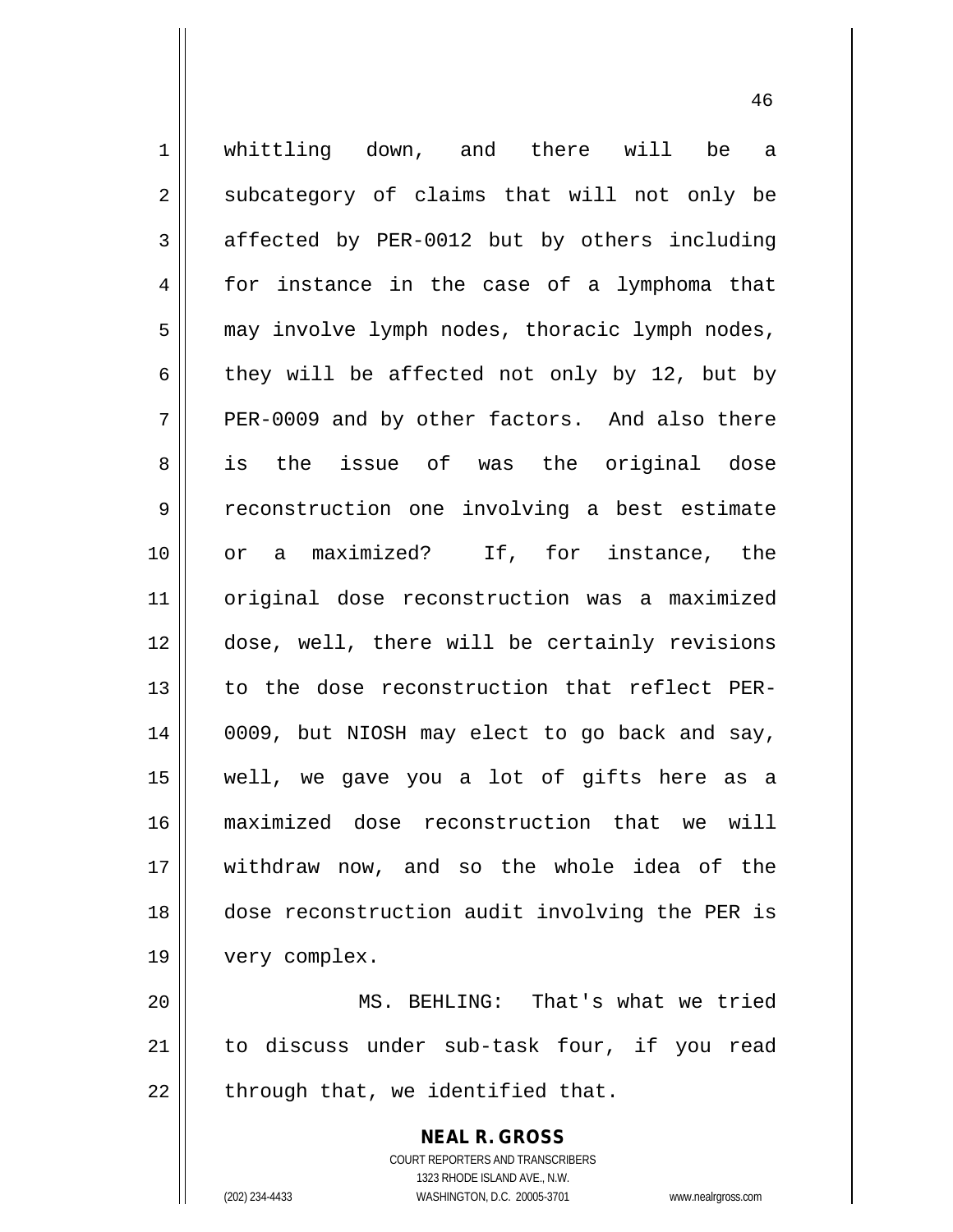| $\mathbf 1$    | MEMBER GRIFFON:<br>And I guess                 |
|----------------|------------------------------------------------|
| 2              | that's my point is it could complicate the     |
| 3              | selection process for us because if you just   |
| $\overline{4}$ | look at sort of descriptive statistics and     |
| 5              | information like that, you may not be getting  |
| 6              | the full picture of what you're, you know --   |
| 7              | because other changes could have been made,    |
| 8              | they could have $--$ well, I guess we just     |
| 9              | stated it.                                     |
| 10             | DR. BEHLING: And, Mark, not even               |
| 11             | the least of which may be the fact that a dose |
| 12             | reconstruction may actually have been audited  |
| 13             | under task three, and there may be outstanding |
| 14             | issues that have yet to be resolved by your    |
| 15             | Work Group. And so -- I mean, under task       |
| 16             | four, so we are dealing with a very complex    |
| 17             | issue here, and that is why I have elected to  |
| 18             | basically make this into a two-step process,   |
| 19             | which is we will go through sub-task one       |
| 20             | through three, and then make a certain         |
| 21             | recommendation to the Work Group, and then     |
| 22             | allow the Work Group to discuss it, and then   |

**NEAL R. GROSS**

COURT REPORTERS AND TRANSCRIBERS 1323 RHODE ISLAND AVE., N.W. (202) 234-4433 WASHINGTON, D.C. 20005-3701 www.nealrgross.com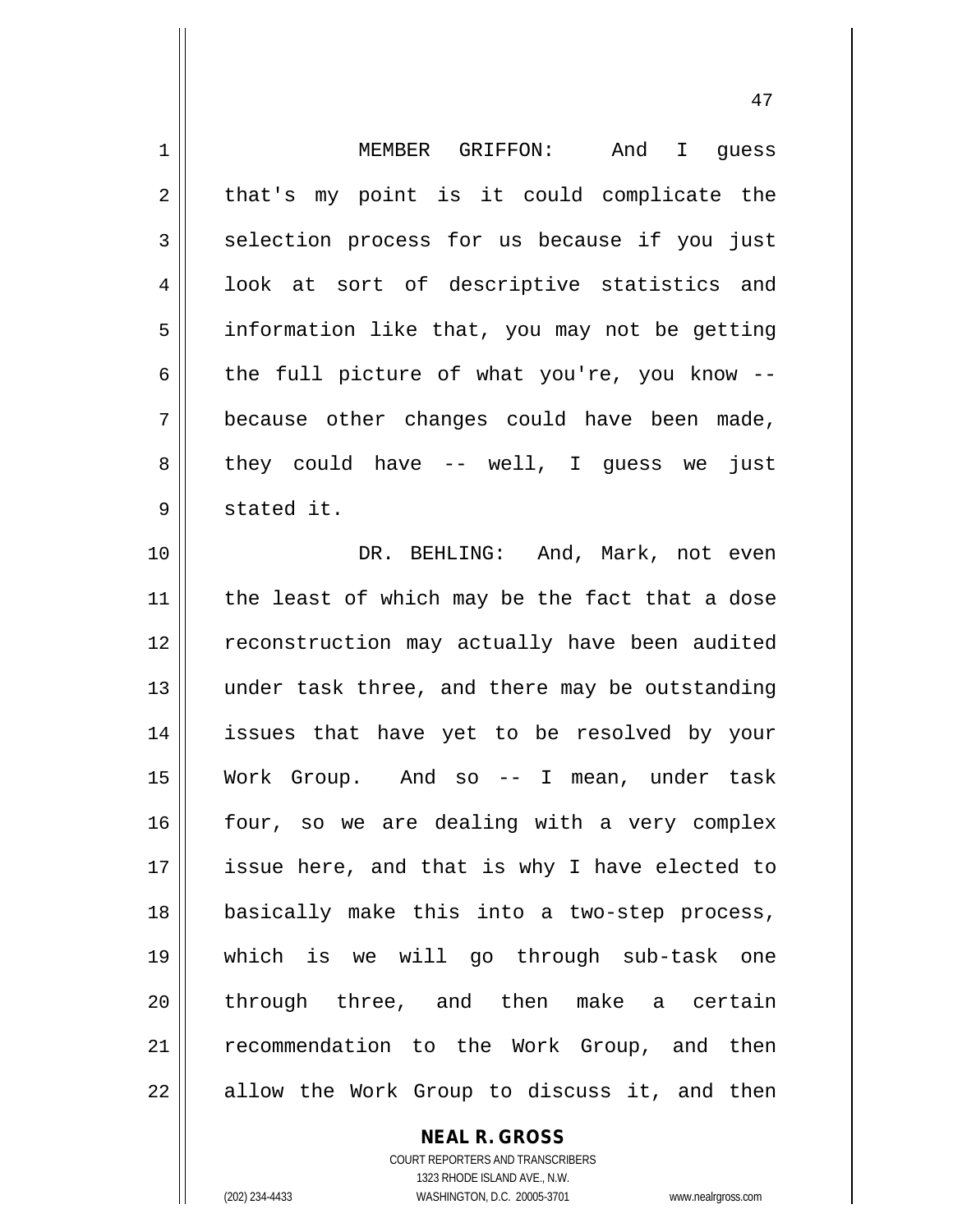1 select the cases that you may want to have as  $2 \parallel$  part of the audit.

## 3 || CHAIR MUNN: Ted.

4 MR. KATZ: I'm sorry, I just 5 Wonder, because this discussion came up when  $6 \parallel$  we were reviewing the contract as well, the 7 contract evaluation panel, but I don't know if 8 || this simplifies things, Mark, but I mean the 9 || point of these PER reviews is to review the 10 adequacy, appropriateness, scientific quality 11 | of the PER action, and not really to evaluate 12 || other factors with respect to the redo of a 13 dose reconstruction, and if it were just 14 another dose reconstruction review. And I 15 wonder if that doesn't simplify things in a 16 || sense. Because really you are only looking --17 || the point of these reviews is to determine how 18 well was the PER constructed and then 19 implemented, not any other sort of 20 || coincidental consequences for a particular 21 dose reconstruction that you would address in 22 || a normal dose reconstruction review.

**NEAL R. GROSS**

COURT REPORTERS AND TRANSCRIBERS 1323 RHODE ISLAND AVE., N.W. (202) 234-4433 WASHINGTON, D.C. 20005-3701 www.nealrgross.com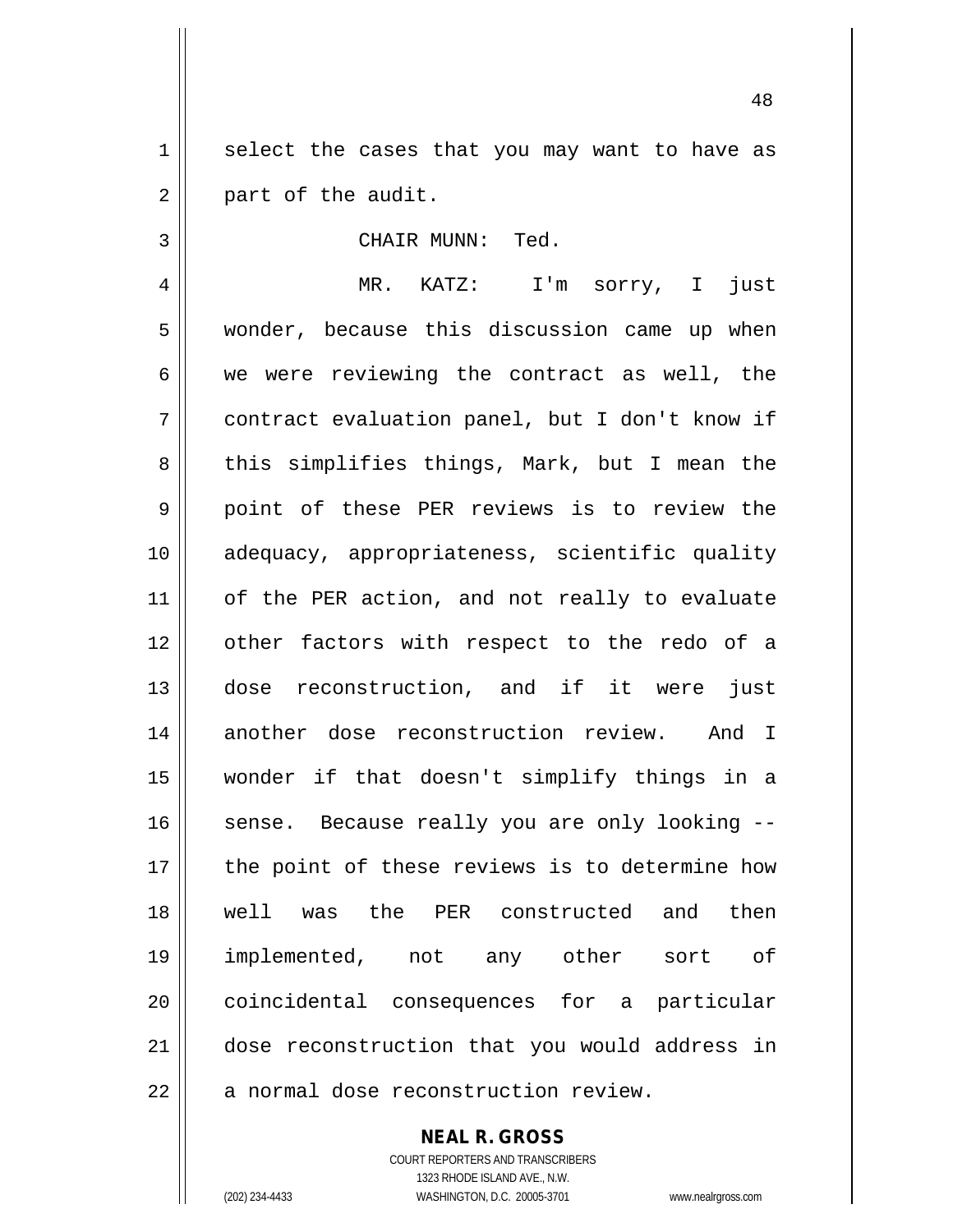| $\mathbf 1$    | MEMBER GRIFFON: Yes, I think it's              |
|----------------|------------------------------------------------|
| 2              | only complicated in the selection. I'm just    |
| 3              | trying to think this through, Ted, but I mean  |
| $\overline{4}$ | in terms of the selection you may see          |
| 5              | something that for instance using my PoC       |
| 6              | example you may look through all the potential |
| 7              | cases and say, oh, let's look at this one      |
| 8              | because it's 48 percent or 47 percent, and     |
| $\mathsf 9$    | when they read -- when they rerun it or reran  |
| 10             | it, it may have gone over 50 percent, but in   |
| 11             | fact it was a maximizing case, so then all     |
| 12             | those generosities as Hans just alluded to are |
| 13             | taken out when they had to redo it, when they  |
| 14             | redid it with the PER corrective action. So    |
| 15             | you may not be selecting -- I think it affects |
| 16             | things more in the selection process than in   |
| 17             | the actual audit process.                      |
| 18             | MEMBER ZIEMER: That is correct                 |
| 19             | because in the audit process obviously they    |
| 20             | will have to consider those other factors.     |
| 21             | And you won't a priori know, I don't think, in |

the selection process how those will impact.

**NEAL R. GROSS** COURT REPORTERS AND TRANSCRIBERS

1323 RHODE ISLAND AVE., N.W. (202) 234-4433 WASHINGTON, D.C. 20005-3701 www.nealrgross.com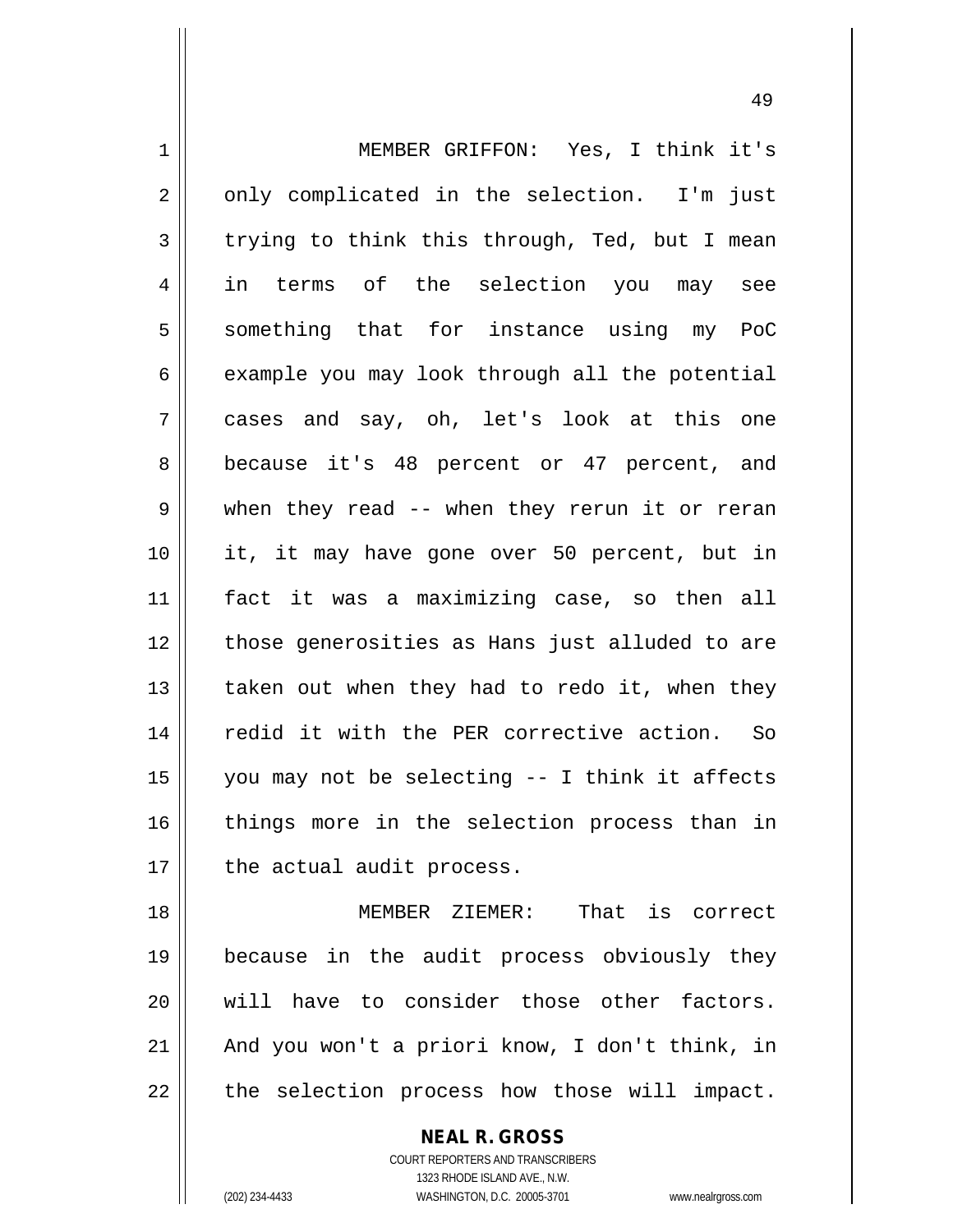| 1  | But it seems to me that one way to handle this                      |
|----|---------------------------------------------------------------------|
| 2  | is to include in the document the fact that                         |
| 3  | SC&A would work, I think, with the Dose                             |
| 4  | Reconstruction Subcommittee in the selection.                       |
| 5  | I don't believe this Subcommittee would get                         |
| 6  | involved in the selection. I mean if we                             |
| 7  | approved this as an approach, we wouldn't be                        |
| 8  | involved, would we, in selecting cases?                             |
| 9  | CHAIR MUNN:<br>In selecting the                                     |
| 10 | cases, I wouldn't think so.                                         |
| 11 | MEMBER ZIEMER: And so in making                                     |
| 12 | the decision on criteria for case selection, I                      |
| 13 | don't think that is unilaterally SC&A's                             |
| 14 | decision. Mark, wouldn't your Subcommittee be                       |
| 15 | involved if it's a particular PER situation,                        |
| 16 | or group of cases? Wouldn't you be involved                         |
| 17 | in that decision, under number four?                                |
| 18 | MEMBER GRIFFON: Yes, I would,                                       |
| 19 | either this Subcommittee or the<br>DR                               |
| 20 | Subcommittee.                                                       |
| 21 | MEMBER ZIEMER: Well, I would                                        |
| 22 | think it would be the DR Subcommittee. All                          |
|    | <b>NEAL R. GROSS</b>                                                |
|    | <b>COURT REPORTERS AND TRANSCRIBERS</b>                             |
|    | 1323 RHODE ISLAND AVE., N.W.                                        |
|    | (202) 234-4433<br>WASHINGTON, D.C. 20005-3701<br>www.nealrgross.com |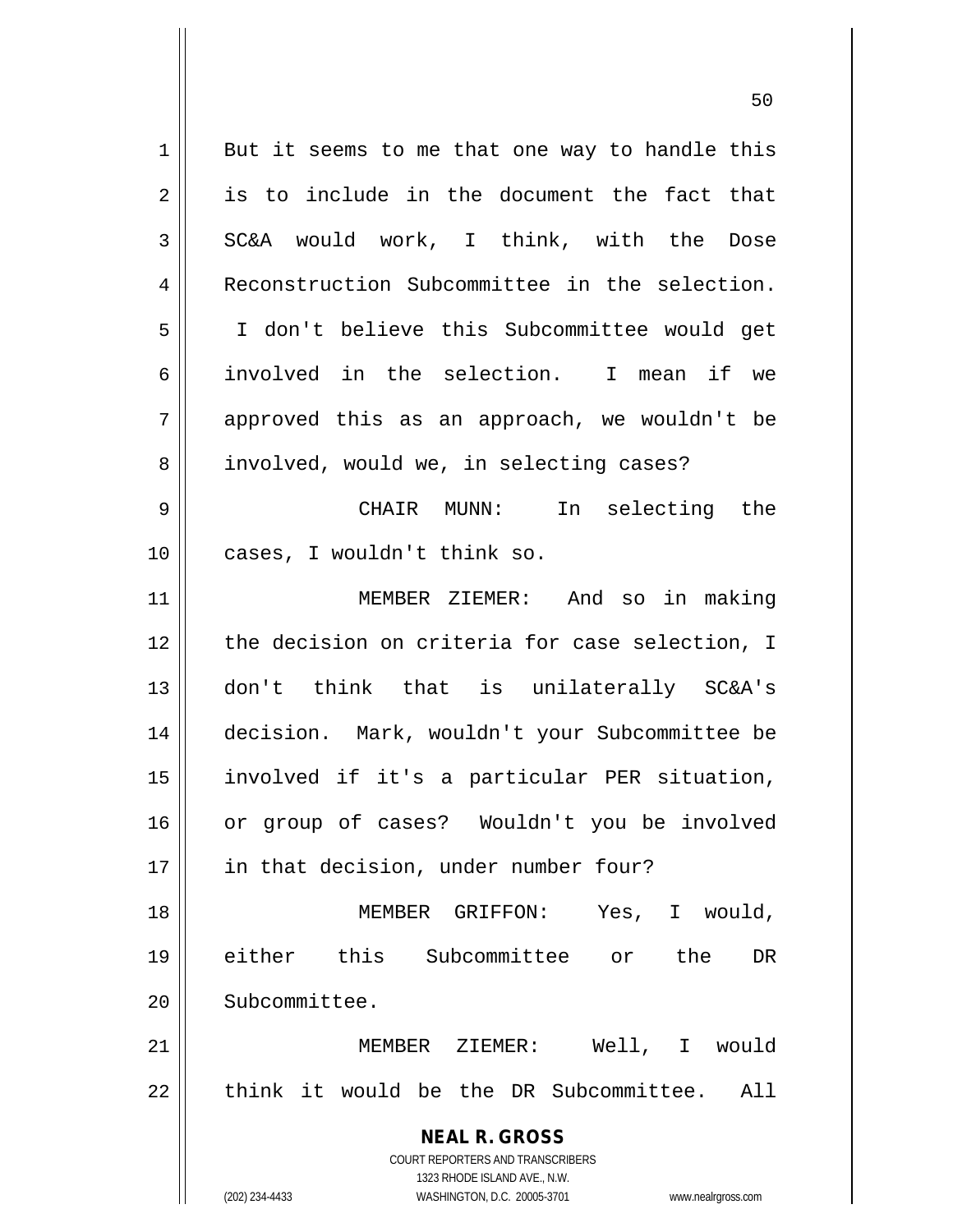| $\mathbf 1$    | you are really saying here is that this is a                        |
|----------------|---------------------------------------------------------------------|
| $\overline{2}$ | procedure that should be followed to audit                          |
| $\mathfrak{Z}$ | some DRs that are affected, but the selection                       |
| 4              | of those, it seems to me, would be done in                          |
| 5              | collaboration with the Dose Reconstruction                          |
| $\epsilon$     | Subcommittees, though SC&A would need to --                         |
| 7              | well, they would need to be tasked or sub-                          |
| 8              | tasked by your Subcommittee. So I don't -- I                        |
| 9              | think these are criteria that they have                             |
| 10             | identified, and it doesn't seem to me that                          |
| 11             | your Subcommittee is necessarily restricted to                      |
| 12             | consider only these things, but other related                       |
| 13             | issues as you see it, it would seem to me.                          |
| 14             | MEMBER GRIFFON: Yes, and I think                                    |
| 15             | they do state, SC&A's document says that the                        |
| 16             | selection will be up to the Board.                                  |
| 17             | MEMBER ZIEMER: Right.                                               |
| 18             | MEMBER GRIFFON:<br>And I agree.                                     |
| 19             | MEMBER ZIEMER: And it basically                                     |
| 20             | -- I don't think this is stated that<br>says                        |
| 21             | these are restricting considerations,<br>but                        |
| 22             | it says -- it includes the<br>let's see how                         |
|                | <b>NEAL R. GROSS</b>                                                |
|                | COURT REPORTERS AND TRANSCRIBERS                                    |
|                | 1323 RHODE ISLAND AVE., N.W.                                        |
|                | (202) 234-4433<br>WASHINGTON, D.C. 20005-3701<br>www.nealrgross.com |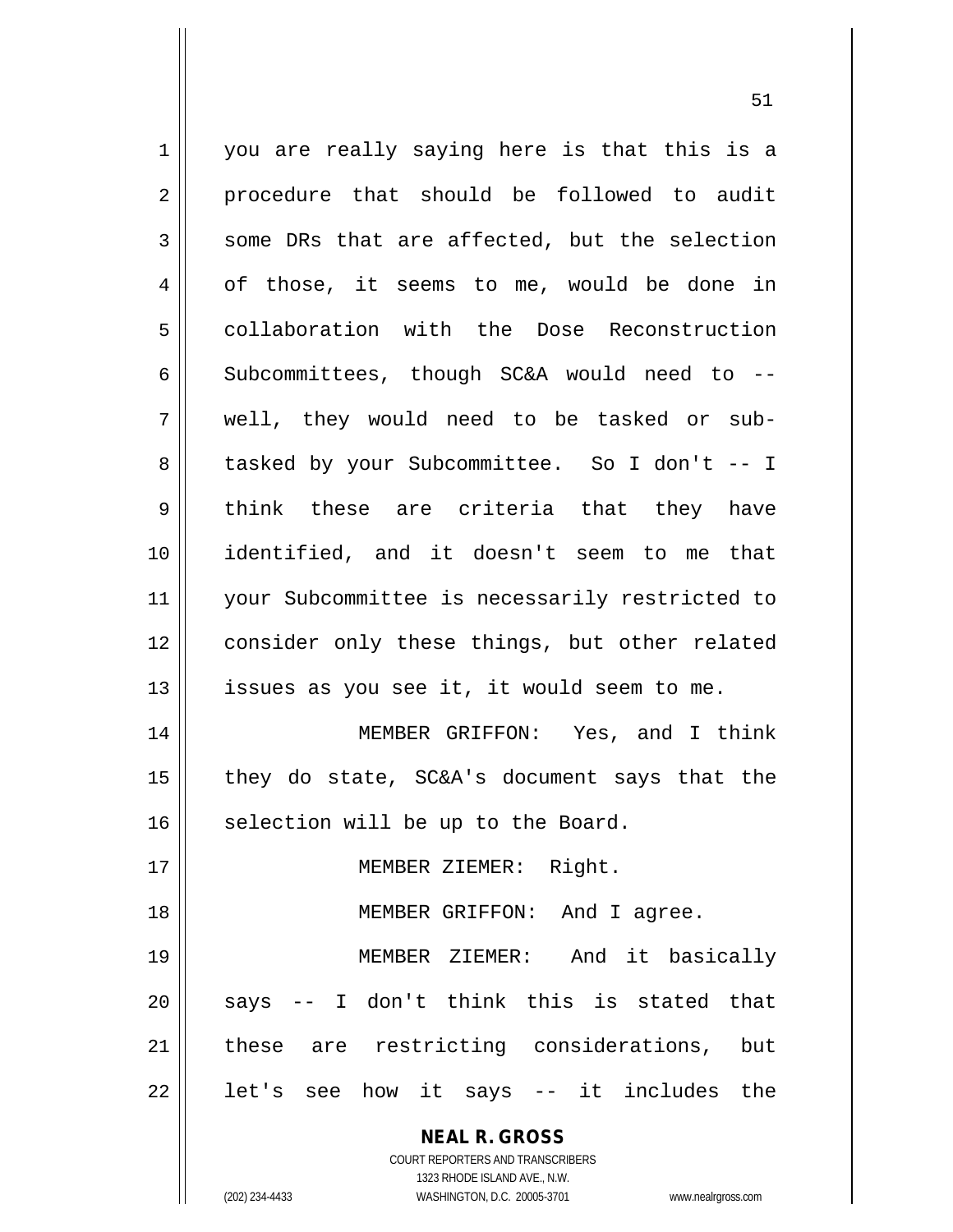**NEAL R. GROSS** 1 || following, it doesn't say it's only the 2 following. So there can be other factors as  $3 \parallel$  you described, it seems to me. 4 || MEMBER GRIFFON: Okay, I agree. 5 MEMBER ZIEMER: Or maybe they 6 || would say include but are not restricted to  $7 \parallel$  the following. 8 Hans, I think you said there were  $9 \parallel$  a couple of other minor changes you were going 10 || to make anyway, right? 11 DR. BEHLING: Right, but, Dr. 12 || Ziemer, let me just point out in my summary 13 || conclusions I clearly state that SC&A will not 14 | be the people who make any primary decisions. 15 || We will only make recommendations. 16 MEMBER ZIEMER: Right, that's why 17 || I'm saying I think the listing of the three is 18 not intended to be restricted at all; it's 19 just examples of issues that may affect us. 20 MS. BEHLING: And it's to guide 21 you as to how many cases you might want to 22 | consider soliciting.

> COURT REPORTERS AND TRANSCRIBERS 1323 RHODE ISLAND AVE., N.W.

(202) 234-4433 WASHINGTON, D.C. 20005-3701 www.nealrgross.com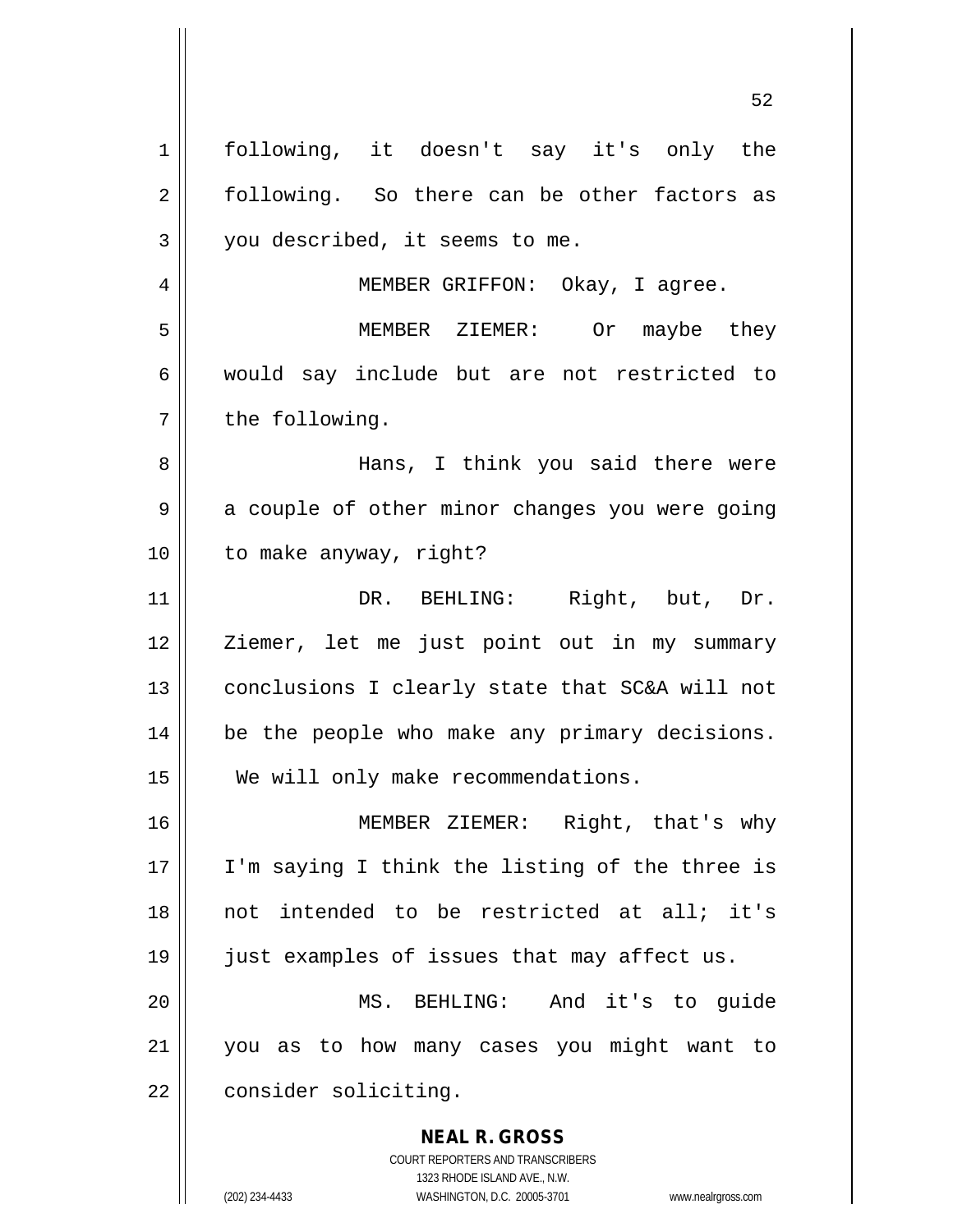| 1  | DR. BEHLING: And the diversity of                        |
|----|----------------------------------------------------------|
| 2  | the different cases. Like I said, it would               |
| 3  | be, in the case of PER-12, we would probably             |
| 4  | want to select -- under PER-12 we select -- or           |
| 5  | there are four different classes of target               |
| 6  | organs or tissues, the lungs, the thoracic               |
| 7  | lymph nodes, all other organs, et cetera. So             |
| 8  | we would probably say or recommend to the                |
| 9  | Subcommittee or Work Group, whoever, whether             |
| 10 | it's Wanda's group or Mark Griffon's group, a            |
| 11 | pool of criteria by which to select those.               |
| 12 | And then of course the Work Group or the                 |
| 13 | Subcommittee would then make a final decision            |
| 14 | as to which ones they would like us to audit.            |
| 15 | CHAIR MUNN: And, ultimately, no                          |
| 16 | matter how prescriptive we attempt to be in              |
| 17 | establishing criteria, the bottom line is it's           |
| 18 | going to involve some technical judgments. We            |
| 19 | will have to have an agreement on items that             |
| 20 | are not as proscribed as we perhaps would like           |
| 21 | them to be, often.                                       |
| 22 | DR. BEHLING: And as I said, it                           |
|    | <b>NEAL R. GROSS</b><br>COURT REPORTERS AND TRANSCRIBERS |

1323 RHODE ISLAND AVE., N.W.

 $\prod$ 

(202) 234-4433 WASHINGTON, D.C. 20005-3701 www.nealrgross.com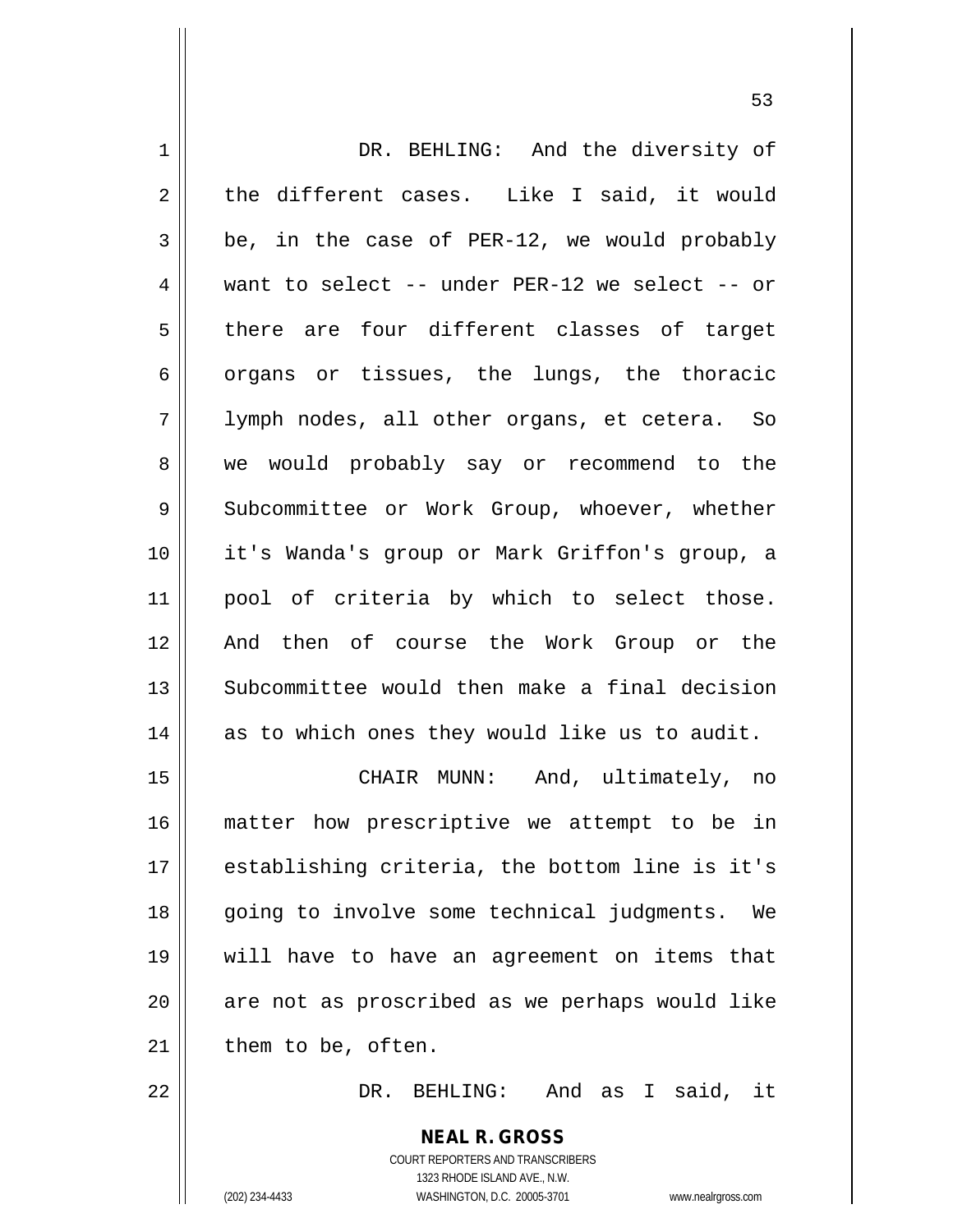1 would be really our input, SC&A's input, in 2 || behalf of sub-tasks one through three, that 3 Would provide the committee or the Work Group 4 with the basic information on which they would  $5 \parallel$  then make a decision as to how many and which  $6 \parallel$  type of DRs we should then be looking at for a 7 reevaluation of dose.

8 CHAIR MUNN: That recommendation 9 would be welcome. It's very difficult for 10 people who do not work with the cases and each 11 || of the procedures on a daily basis to make the 12 || kind of evaluations we're asking you to make.

13 DR. BEHLING: And in this case, I 14 || think, we have the blessing of Mark Griffon 15 who is obviously a member of both committees, 16 chairperson of the Dose Reconstruction 17 committee. So certainly we have the ability 18 to communicate well with the people who are 19 well-versed in the issues of dose 20 || reconstruction and the audits of dose 21 | reconstructions.

22 CHAIR MUNN: So how do you

**NEAL R. GROSS** COURT REPORTERS AND TRANSCRIBERS

1323 RHODE ISLAND AVE., N.W.

(202) 234-4433 WASHINGTON, D.C. 20005-3701 www.nealrgross.com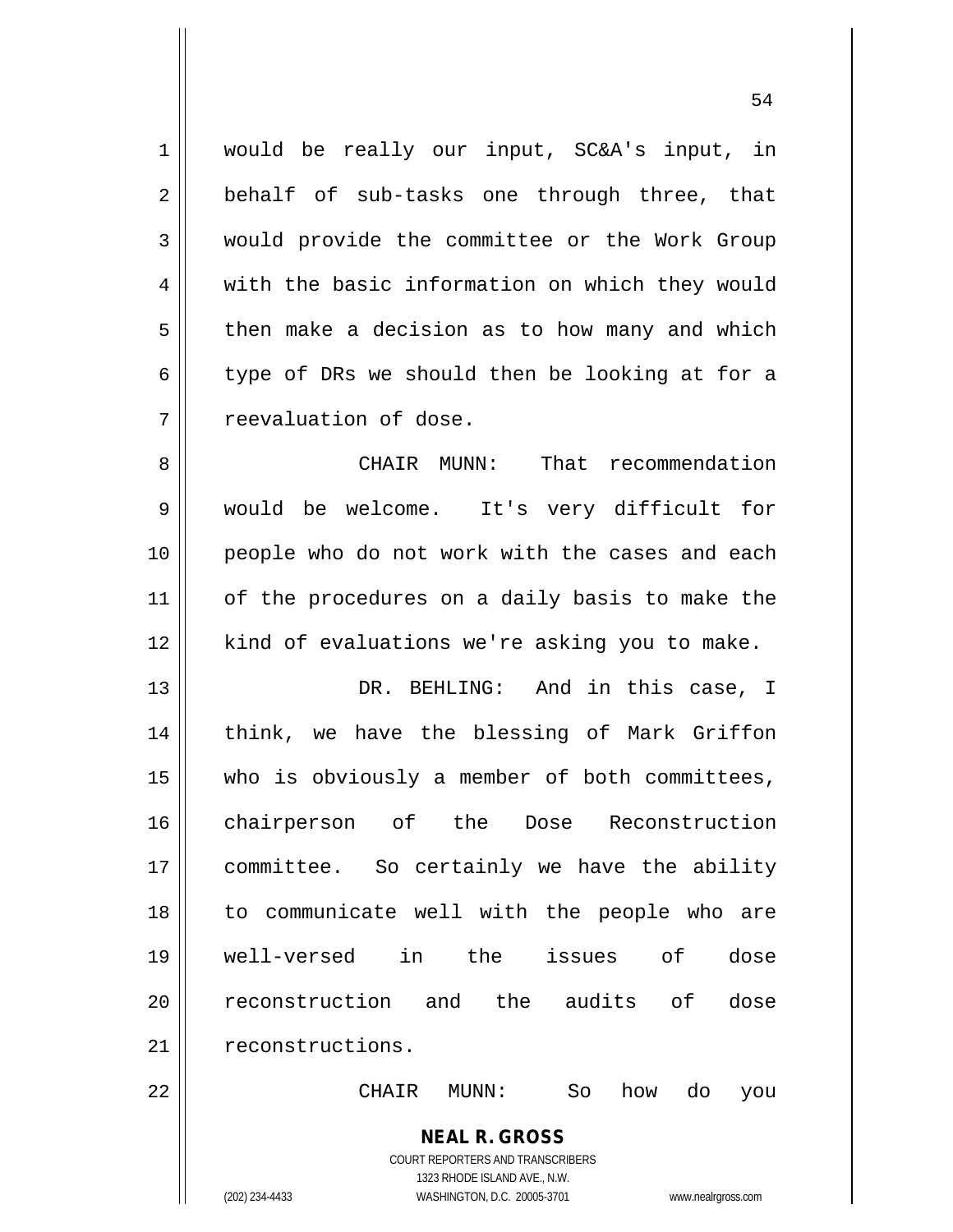1 || perceive our next step in this process as  $2 \parallel$  going?

3 DR. BEHLING: Well, I guess -- I 4 || hope that the Work Group members that are in  $5 \parallel$  attendance today will look at the writeup, 6 and, as I said, I apologize that you didn't 7 have a chance to review it and then perhaps 8 make certain recommendations, whether they be  $9 \parallel$  by way of email or otherwise, so wait for 10 || another Work Group meeting to commence.

 At this point I'm going to go 12 ahead and conduct my audit of PER-0012 13 || without, obviously, committing myself to any particular format. There is a lot of background work that needs to be done, but I will continue, and then I will await your final decision as to whether or not the basic methodology as provided here in our draft report will stand, and I still strongly feel 20 || that we should follow basically a two-step protocol that will allow SC&A to assess the || PER under sub-task one through three, provide

**NEAL R. GROSS**

COURT REPORTERS AND TRANSCRIBERS 1323 RHODE ISLAND AVE., N.W. (202) 234-4433 WASHINGTON, D.C. 20005-3701 www.nealrgross.com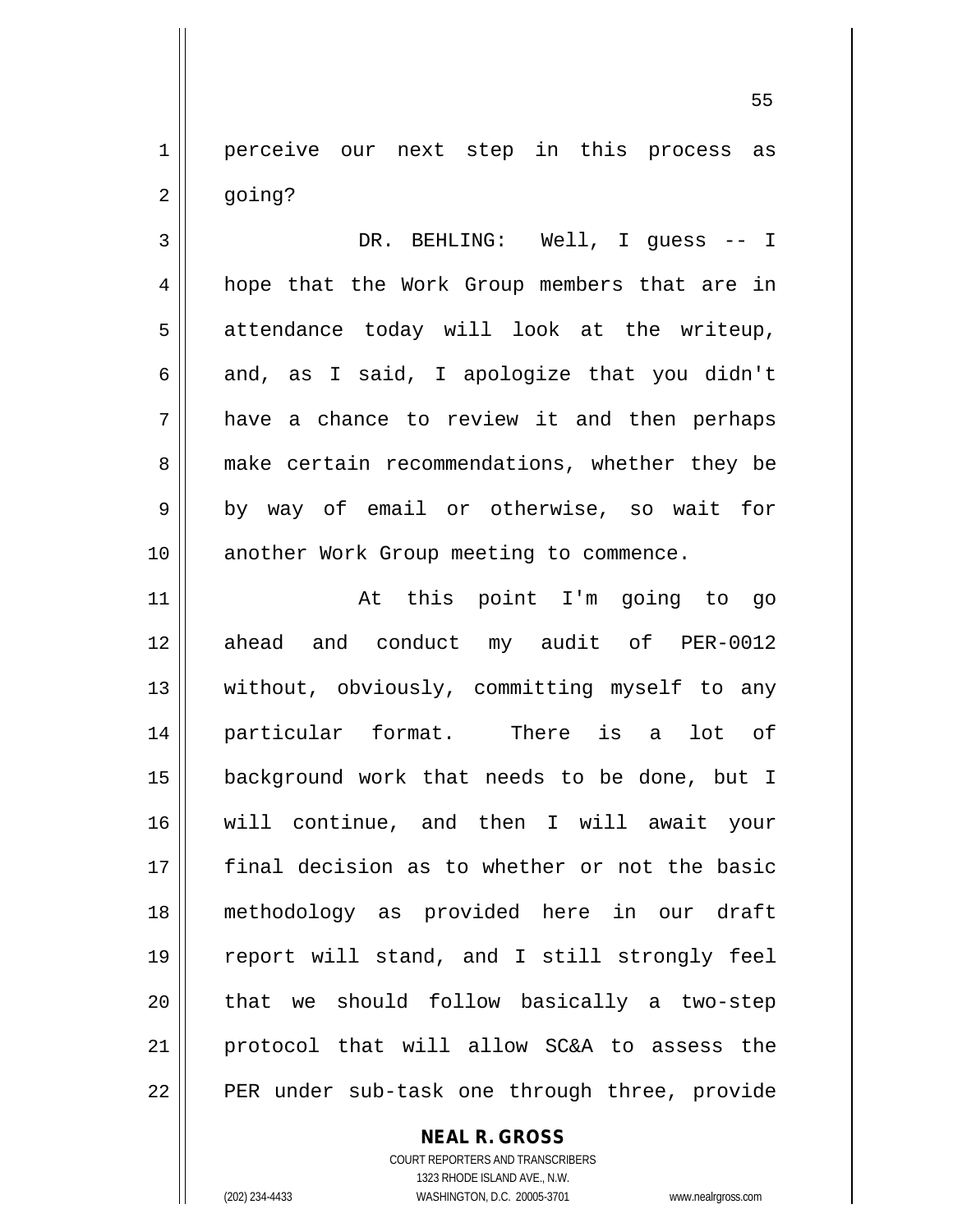$1 \parallel$  a draft report on behalf of those findings, 2 || and then recommend to the Work Group or the  $3 \parallel$  committee a list of DRs, the -- or qualify the 4 DRs based on an understanding of what the PER 5 intends to do, and then allow the committee to  $6 \parallel$  select those cases which we will then review,  $7 \parallel$  and then we will write a final report. 8 MR. MARSCHKE: Could I just ask 9 how this is going to work? I mean to me, 10 listening to all this, this is kind of the 11 first time I've listened to all this, but 12 listening to all this it seems like there's 13 || going to be a breakdown between Subcommittees, 14 and task one, two, and three is going to be 15 done kind of under this Subcommittee, the 16 | Procedures Subcommittee, and then we are going  $17$  | to get a report -- SC&A is going to generate a 18 report, and then it is going to go over the 19 fence to the Dose Reconstruction Subcommittee 20 || to really do task four, sub-task four, under  $21$  | really the DR Subcommittee.

22 I'm a little wondering about the

**NEAL R. GROSS** COURT REPORTERS AND TRANSCRIBERS 1323 RHODE ISLAND AVE., N.W. (202) 234-4433 WASHINGTON, D.C. 20005-3701 www.nealrgross.com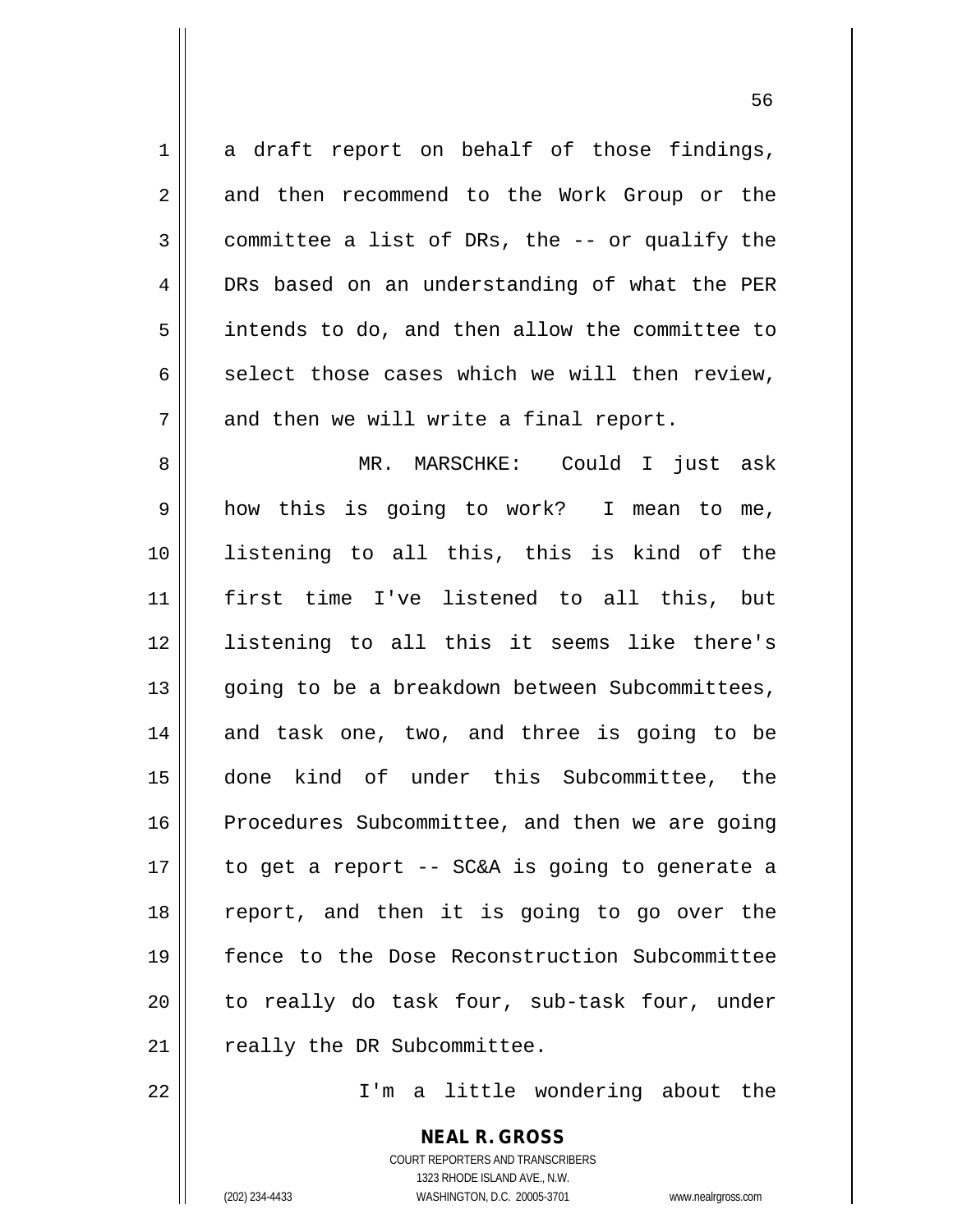1 | logistics, or maybe it's too early to worry  $2 \parallel$  about the logistics of how this is going to be  $3 \parallel - -$  DR. BEHLING: Well, we anticipated that as an issue, and in our writeup we referred to it as the Subcommittee versus the Work Group because it tends to be basically an 8 || issue that I think needs further discussion, 9 who will ultimately then undertake the role of reviewing our audits of selected DRs. Would it be Mark Griffon's group or Wanda's group? CHAIR MUNN: Stu. MR. HINNEFELD: Well, I have an unrelated question, if you want to talk about 15 || that. I mean it's related to procedure, but 16 || not that specifically. MR. KATZ: I have a related question which may complicate things a little bit, but depending on which PER it is, when you have a site-specific PER I would think you would want that, if there is a Working Group | for that site, that that Working group would

> COURT REPORTERS AND TRANSCRIBERS 1323 RHODE ISLAND AVE., N.W. (202) 234-4433 WASHINGTON, D.C. 20005-3701 www.nealrgross.com

**NEAL R. GROSS**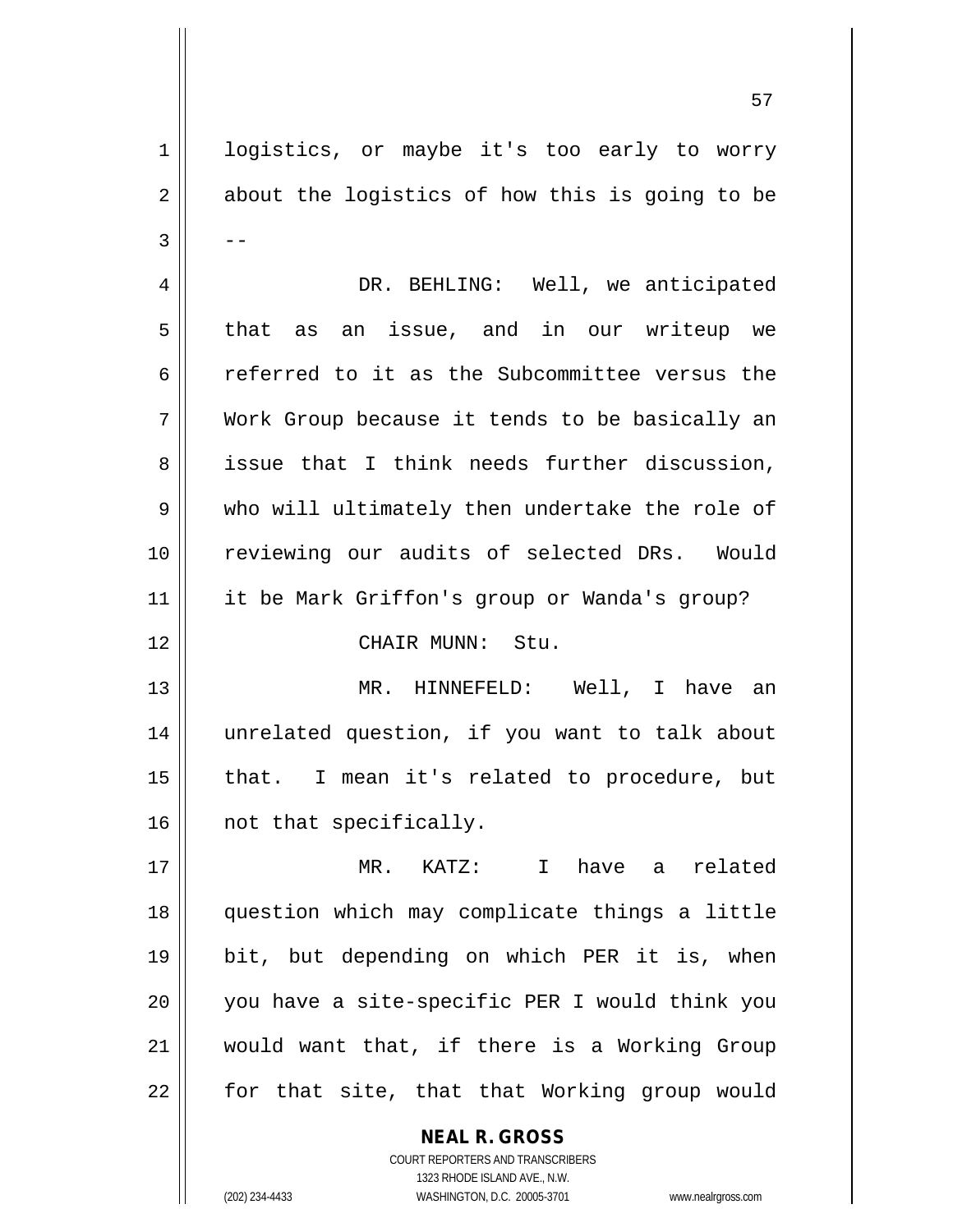**NEAL R. GROSS** 1 be the one to oversee the PER review, not  $2 \parallel$  really this. But that's a question, that's 3 not an assertion. So if it's a PER for NTS, 4 | you would think the NTS Working group. 5 MS. BEHLING: I think from a  $6 \parallel$  conflict of interest standpoint we really need 7 d to move in that direction. And also I'm not  $8 \parallel$  sure -- why can't we treat the PER assignments 9 || similarly to how we treat receivers where 10 there is a transferring mechanism from this 11 || Subcommittee to the appropriate Working Group, 12 || or even the DR Subcommittee. So that at least  $13$  | then we can track what happened. 14 CHAIR MUNN: I need to think about  $15$  | that. 16 Paul, you had a comment? 17 MEMBER ZIEMER: Yes, let's say 18 || that there is a particular PER of interest, 19 let's say it's, I don't know, high-fired 20 || plutonium, it cuts across a number of sites in 21 some cases, or you may have a site-specific  $22$  |  $\degree$  one, what we would be approving initially is

1323 RHODE ISLAND AVE., N.W. (202) 234-4433 WASHINGTON, D.C. 20005-3701 www.nealrgross.com

COURT REPORTERS AND TRANSCRIBERS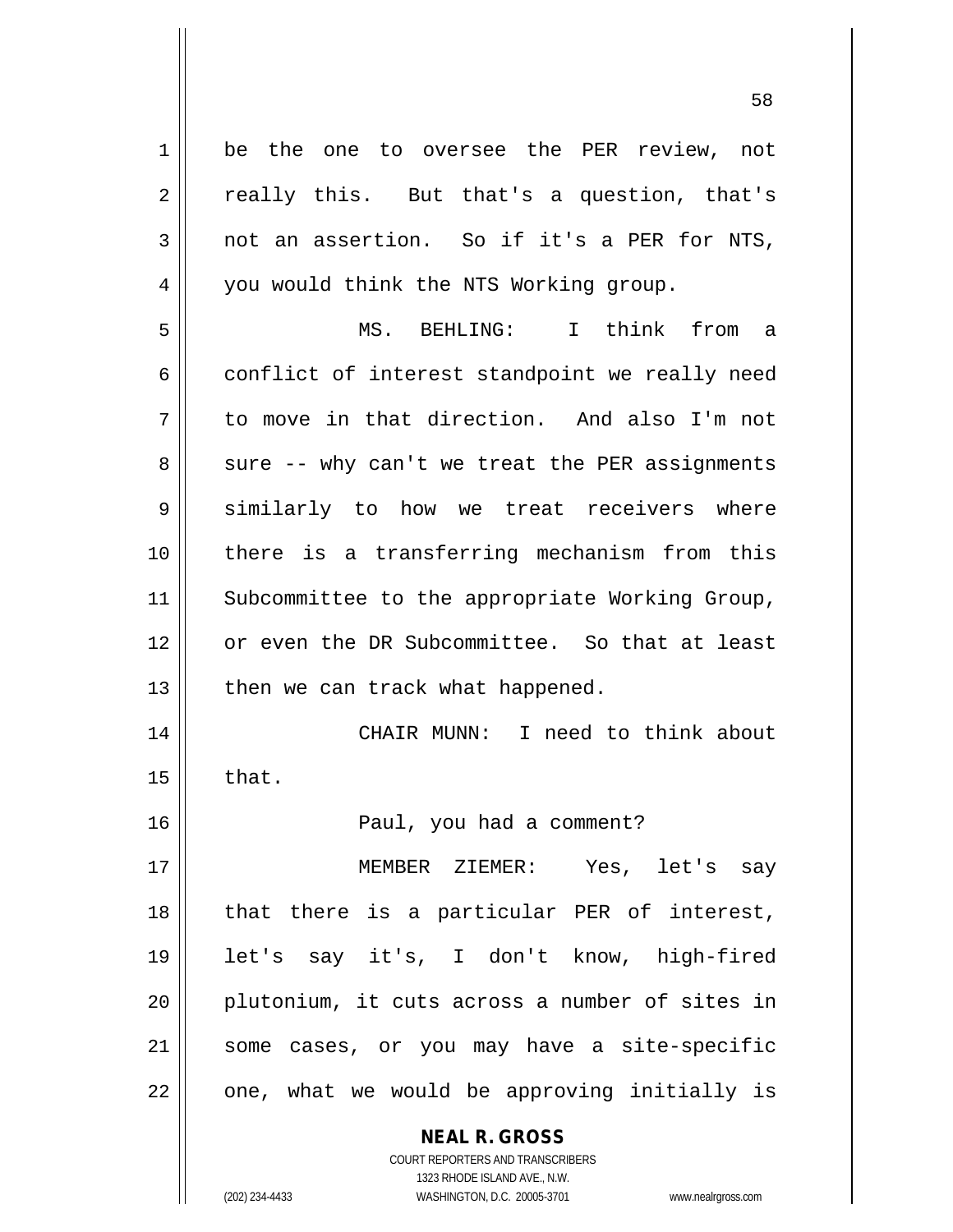**NEAL R. GROSS** COURT REPORTERS AND TRANSCRIBERS 1323 RHODE ISLAND AVE., N.W. 1 | the approach, that's this. Once that is in  $2 \parallel$  place, the Board can assign -- the Board can  $3 \parallel$  assign -- well, I guess we would be tasked to 4 || pick out PERs to review. 5 || CHAIR MUNN: I would think. 6 MEMBER ZIEMER: That's the 7 question. 8 MR. KATZ: That's a big question  $9 \parallel$  that was raised at the -- I raised at the full 10 Board meeting. It's the actual selection of 11 || the PERs that will be reviewed. I had argued 12 at the last Board meeting that that should be 13 || done by the full Board because of conflict of 14 || interest trouble with putting it with a narrow 15 | Subcommittee. 16 CHAIR MUNN: But by the same token 17 if the recommendation from SC&A comes with a 18 || similar recommendation from this body, it 19 seems to me that would be helpful for the full 20 | Board to make that decision. 21 || MEMBER ZIEMER: Well, at the front  $22$   $\parallel$  end we have to decide on what PERs to review.

(202) 234-4433 WASHINGTON, D.C. 20005-3701 www.nealrgross.com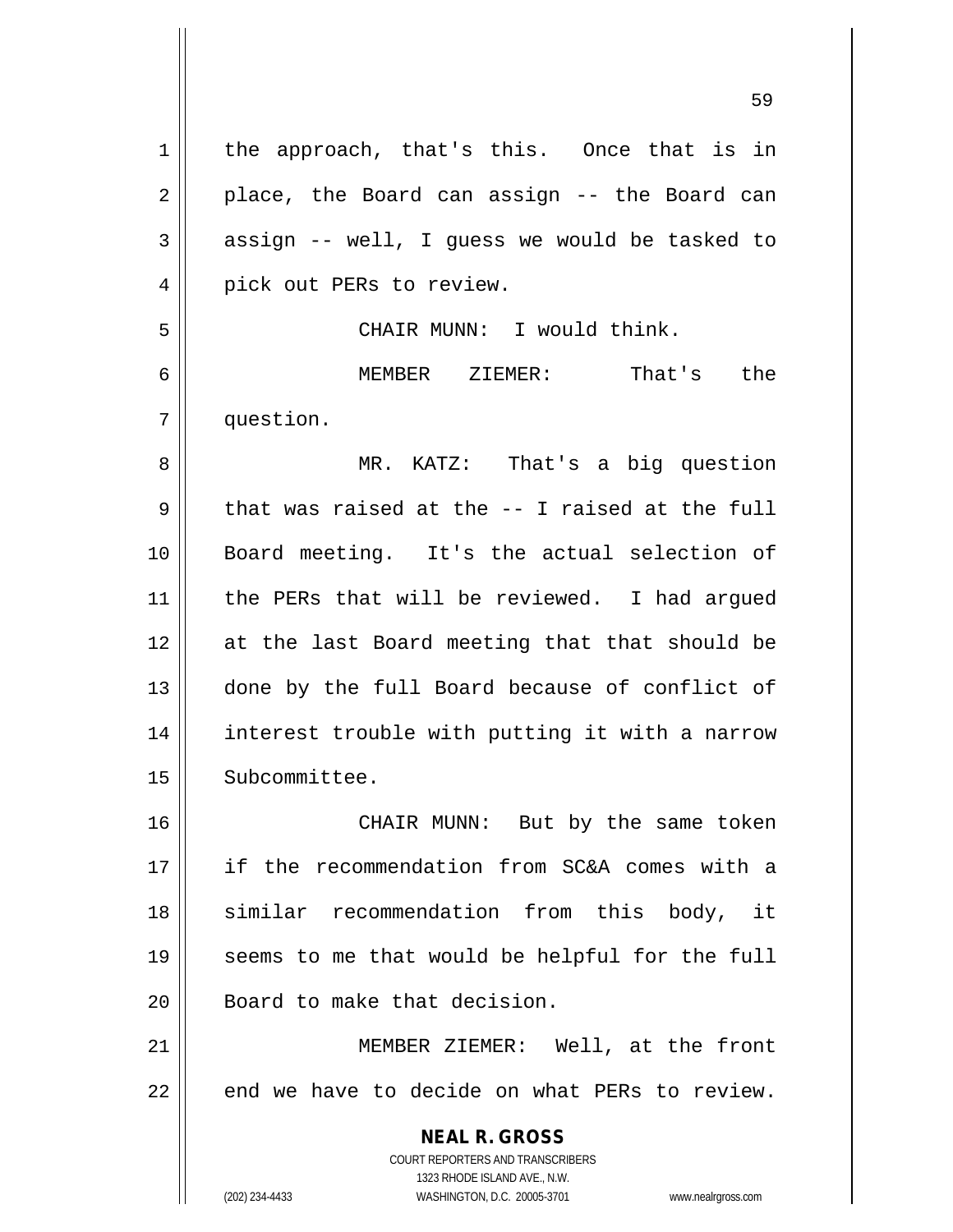$1 \parallel$  And so we have this list, and I think they  $2 \parallel$  are all in the document here, most of them, or  $3 \parallel$  all of them I quess are in the document, and 4 we looked at the first several on the list  $5 \parallel$  last time.

6 But I think what we were 7 Struggling with, and maybe counsel was as 8 || well, is what can we discuss and maybe do we 9 Super 1 know the answer to that, in full Board when we 10 have the whole list, other than making 11 motions? The fact that some -- let's say 12 || someone from Hanford makes the motion that we 13 do an Oak Ridge PER. Well, in a sense they 14 are doing that to the exclusion of the site  $15$  || that they are involved in. So can they really 16 do that, see? Can everything be on the table 17 at startup? I have a lot of problems with how 18 we make the selection. Once the selection is 19 made, then I think it's fairly 20 || straightforward. Then SC&A can start their 21 || tasks, reviewing the thing, and they have to 22 work with the Dose Reconstruction Subcommittee

**NEAL R. GROSS**

COURT REPORTERS AND TRANSCRIBERS 1323 RHODE ISLAND AVE., N.W. (202) 234-4433 WASHINGTON, D.C. 20005-3701 www.nealrgross.com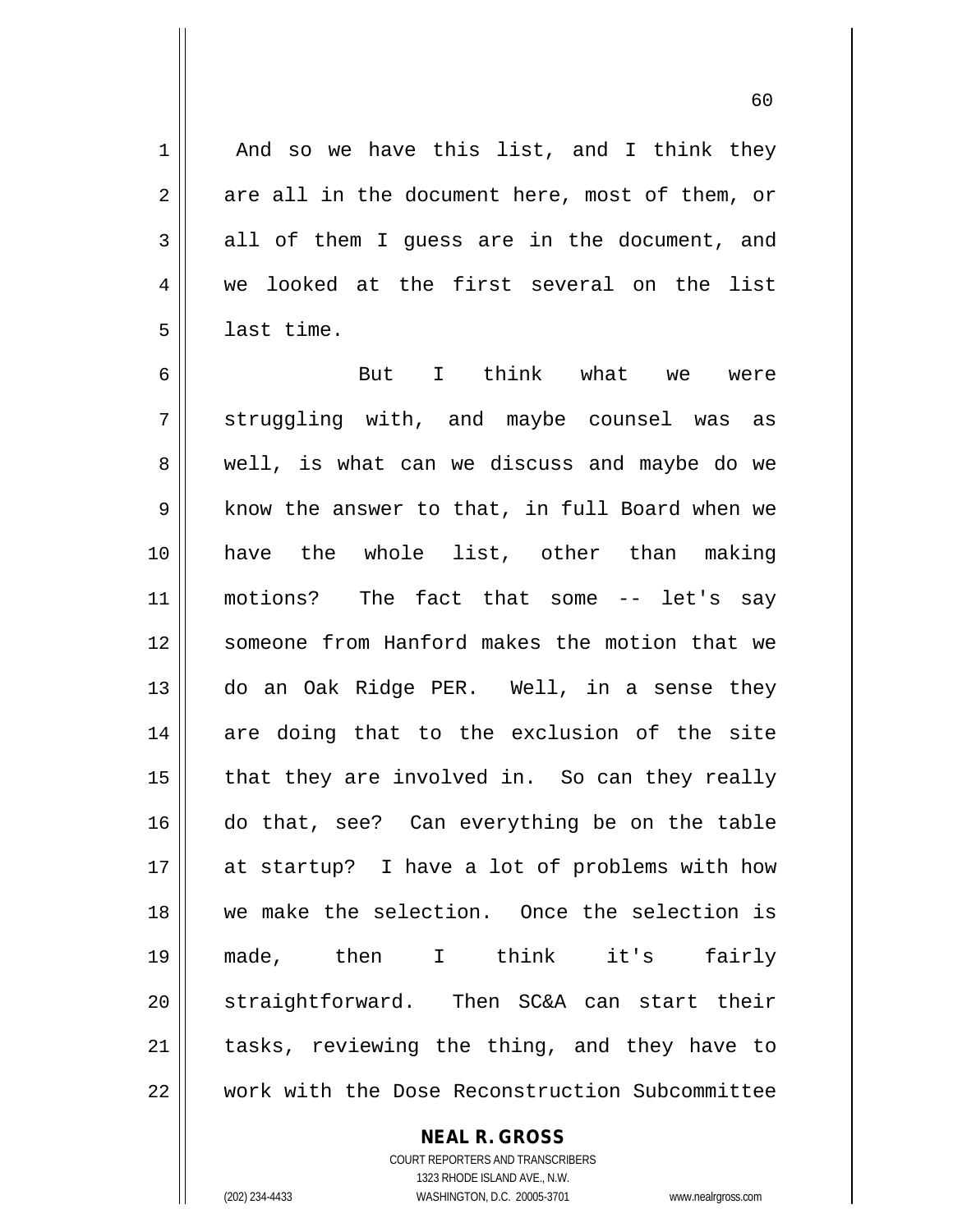1 | to select doses, I guess, test and review, and  $2 \parallel$  task -- sub-task four.

3 || But the front end of the whole  $4 \parallel$  thing, it seems to me, is --

5 MR. KATZ: I mean there are two -- 6 I mean before the selecting dose 7 reconstruction cases, I mean it's the 8 || oversight of task one, two, three of the PER 9 procedures, as Hans laid out, and I would  $10$  || think the Work Group, if it is a site-specific 11 || one, I would think, again, the Work Group that 12 is responsible for that site might be the 13 || logical one to oversee steps one, two, and 14 || three that they laid out here.

15 MEMBER ZIEMER: Once the full  $16$  | Board has made that  $-$ 

 MR. KATZ: Once the Board has made that selection. But let me just go back. I mean, I don't think OGC wants to be committed at this point since there are still issues with HHS about this. I think I as a DFO don't mind that, I don't mind being strung up later

> **NEAL R. GROSS** COURT REPORTERS AND TRANSCRIBERS 1323 RHODE ISLAND AVE., N.W. (202) 234-4433 WASHINGTON, D.C. 20005-3701 www.nealrgross.com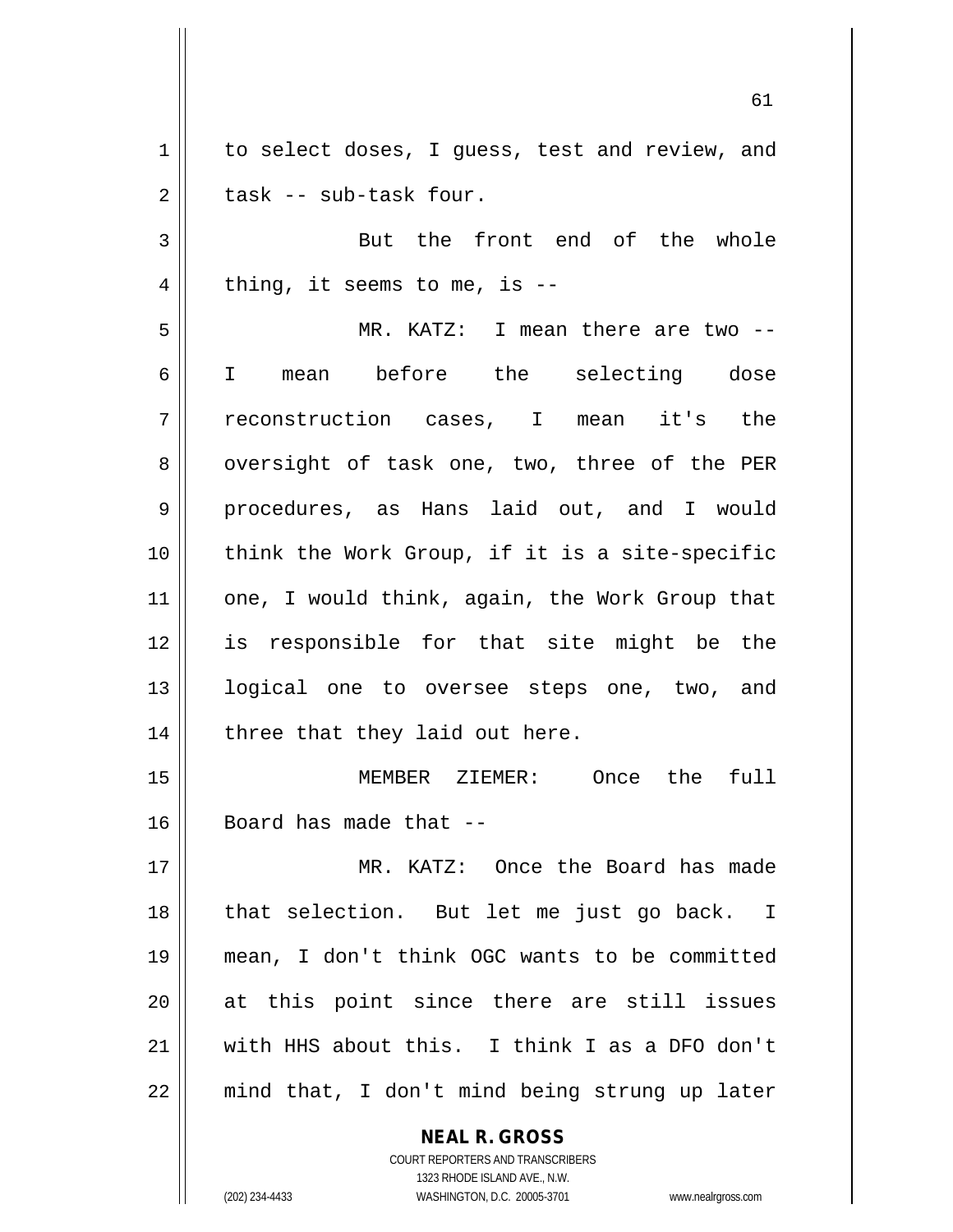$1 \parallel$  if I am. But I think that the only thing that 2 makes sense -- again, there are practical 3 limitations on what we can do to deal with 4 || this conflict of interest problem because  $5 \parallel$  there is no way that I can imagine -- and I've  $6 \parallel$  given this some thought -- for breaking up the 7 Board in ways to be able to deal with the 8 || question of selection piece by piece to avoid 9 conflict, and I think the only thing that is 10 practical, even though it's imperfect in the 11 || view of HHS with respect to tasking and 12 conflict of interest, I think the only thing 13 that is practical is for the list to come 14 before the full Board, and those people -- 15 people's conflicts, they simply stay silent on 16 their conflicts. They can make 17 || recommendations unrelated to their conflict. 18 They can contribute to discussion unrelated to 19 || their conflict, you know, the conflicted site, 20 || but they stay silent on those, and obviously  $21$  | they don't vote on those.

22 And I just think that is the only

**NEAL R. GROSS** COURT REPORTERS AND TRANSCRIBERS 1323 RHODE ISLAND AVE., N.W. (202) 234-4433 WASHINGTON, D.C. 20005-3701 www.nealrgross.com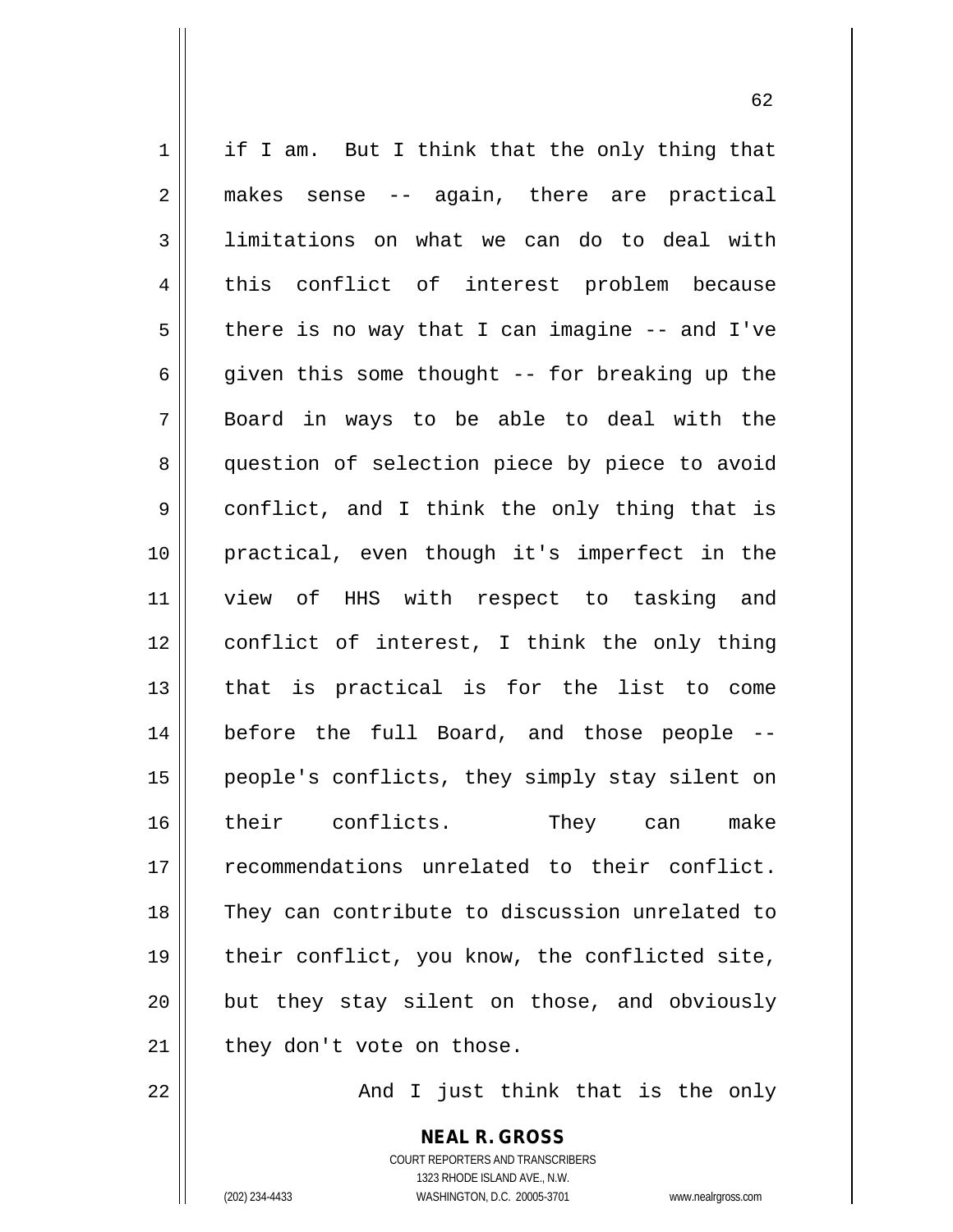1 | workable way to do it.

| $\overline{2}$ | MEMBER ZIEMER: So what you are                |
|----------------|-----------------------------------------------|
| 3              | talking about is that in full Board, suppose  |
| 4              | we select five PERs to review and say, okay,  |
| 5              | here's these five. Then we would take them    |
| 6              | one by one and say, okay, here's the Hanford  |
| 7              | one, the Hanford people say, how many vote to |
| 8              | task this.                                    |
| 9              | MR. KATZ: Right.                              |
| 10             | MEMBER ZIEMER: And here's an Oak              |
| 11             | Ridge one, the Oak Ridge people have to sit   |
| 12             | out. If we have one that is across the        |
| 13             | complex, then we will need some decision from |
| 14             | counsel on how that would work, I guess, or   |
| 15             | maybe we have it. But it seemed to me there   |
| 16             | was some sort of feeling that if it's bigger  |
| 17             | than a certain amount it becomes more         |
| 18             | universal. If it's just like two sites, those |
| 19             | people have to sit aside, if it's five or six |
| 20             | or something, there's some point at which     |
| 21             | -- am I understanding this<br>everybody       |
| 22             | correctly? Or maybe it's too early to say.    |

**NEAL R. GROSS** COURT REPORTERS AND TRANSCRIBERS

1323 RHODE ISLAND AVE., N.W. (202) 234-4433 WASHINGTON, D.C. 20005-3701 www.nealrgross.com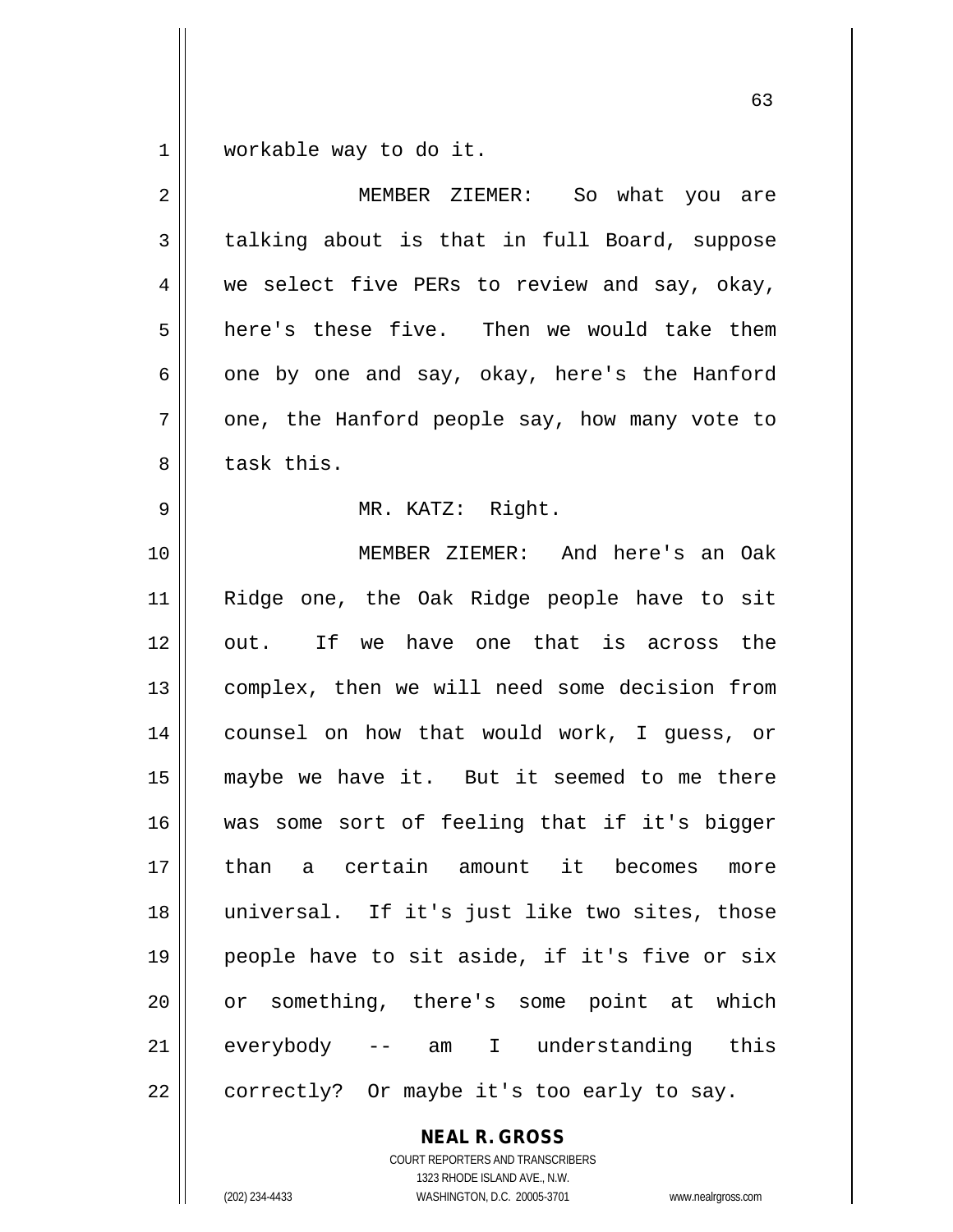| $\mathbf 1$    | MS. HOWELL: I mean, I definitely               |
|----------------|------------------------------------------------|
| $\overline{2}$ | think that that was what I conveyed during the |
| 3              | October Board meeting. But it hasn't been      |
| 4              | finalized because it's a question that has to  |
| 5              | go beyond our team. And certainly we           |
| 6              | recognized the importance of it, and we have   |
| 7              | been in conversations with not only the other  |
| 8              | HHS folks, but also Dr. Howard is well aware   |
| 9              | of the concern, and Ted's working with us. So  |
| 10             | I'm hopeful but not -- can't promise that      |
| 11             | maybe we will be able to address it on the     |
| 12             | December 8 <sup>th</sup> call.                 |
| 13             | MEMBER ZIEMER: Let me ask you                  |
| 14             | another question. Are we meeting again before  |
| 15             | the full Board meeting? Is this Subcommittee   |
| 16             | meeting? I would like to see this document in  |
| 17             |                                                |
|                | some form approved. I sort of feel like it's   |
| 18             | -- in spite of the questions I asked earlier - |
| 19             | - I suspect it's about what we are going to    |
| 20             | end up with, with a few minor edits. But I'm   |
| 21             | wondering if we would be prepared, at a full   |

**NEAL R. GROSS** COURT REPORTERS AND TRANSCRIBERS

1323 RHODE ISLAND AVE., N.W.

(202) 234-4433 WASHINGTON, D.C. 20005-3701 www.nealrgross.com

 $\mathsf{I}$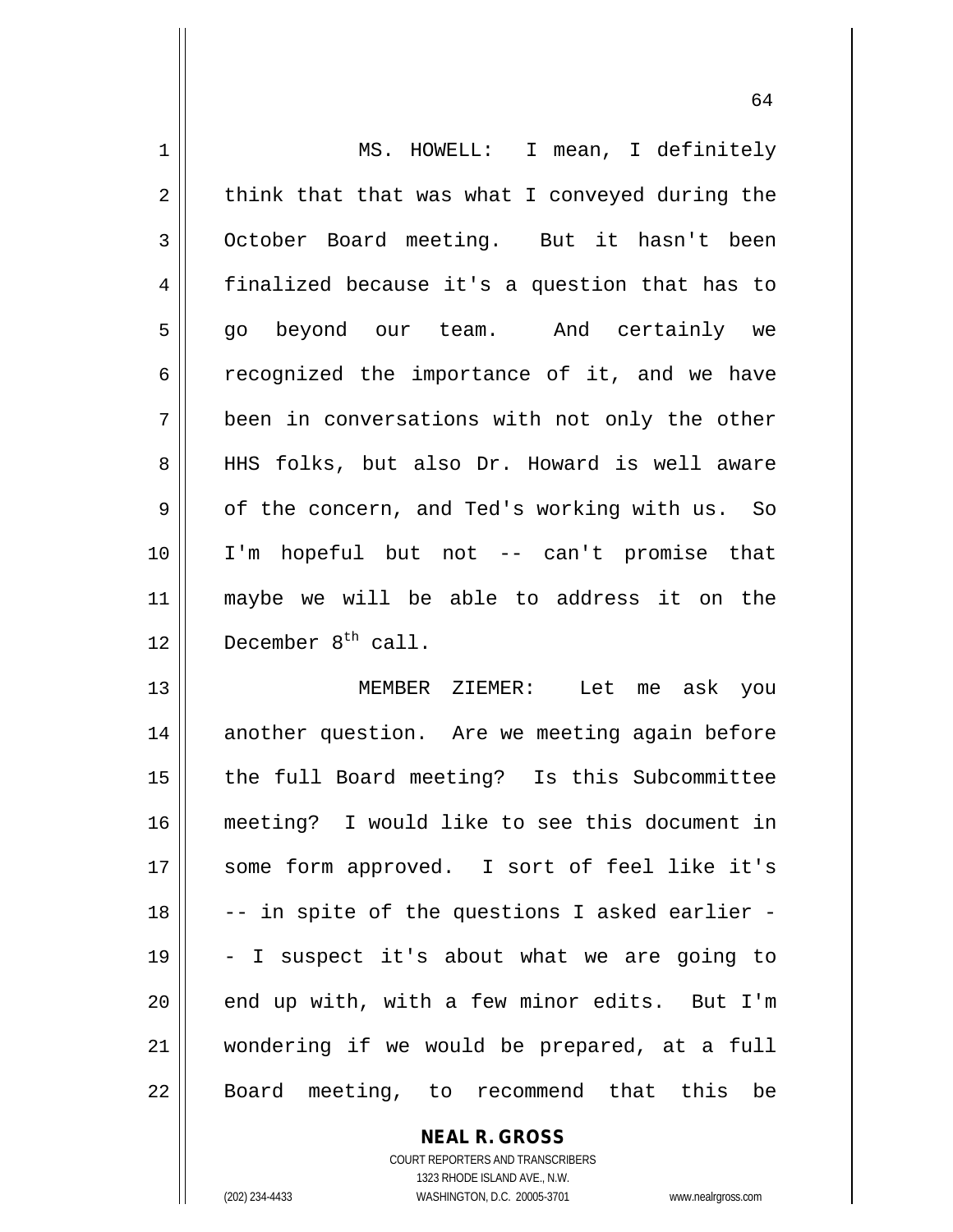**NEAL R. GROSS** COURT REPORTERS AND TRANSCRIBERS 1323 RHODE ISLAND AVE., N.W. 1 || procedure, recognizing that it already in  $2 \parallel$  practice, number one, has been used. I think 3 it pretty well reflects the original contract 4 tasking for this activity. Although that 5 didn't have official Board approval, I think, 6 it was approved through the contracting 7 || process by those who were involved. And I 8 || think all we were trying to do is formalize  $9 \parallel$  that with the full Board in our last meeting, 10 || or that's what generated this. 11 MR. KATZ: So you are speaking 12  $\parallel$  about the December 8<sup>th</sup> meeting, conference  $13 \parallel$  call? 14 MEMBER ZIEMER: No, I'm talking 15 about the February meeting. I think the  $16$  conference call would be a little too early. 17 I think we need to have a full discussion. 18 MR. KATZ: So we can certainly 19 || have this on the agenda for February. 20 MEMBER ZIEMER: I mean, I 21 certainly am willing to -- to recommend that  $22$   $\parallel$  we approve this or whatever the document with

(202) 234-4433 WASHINGTON, D.C. 20005-3701 www.nealrgross.com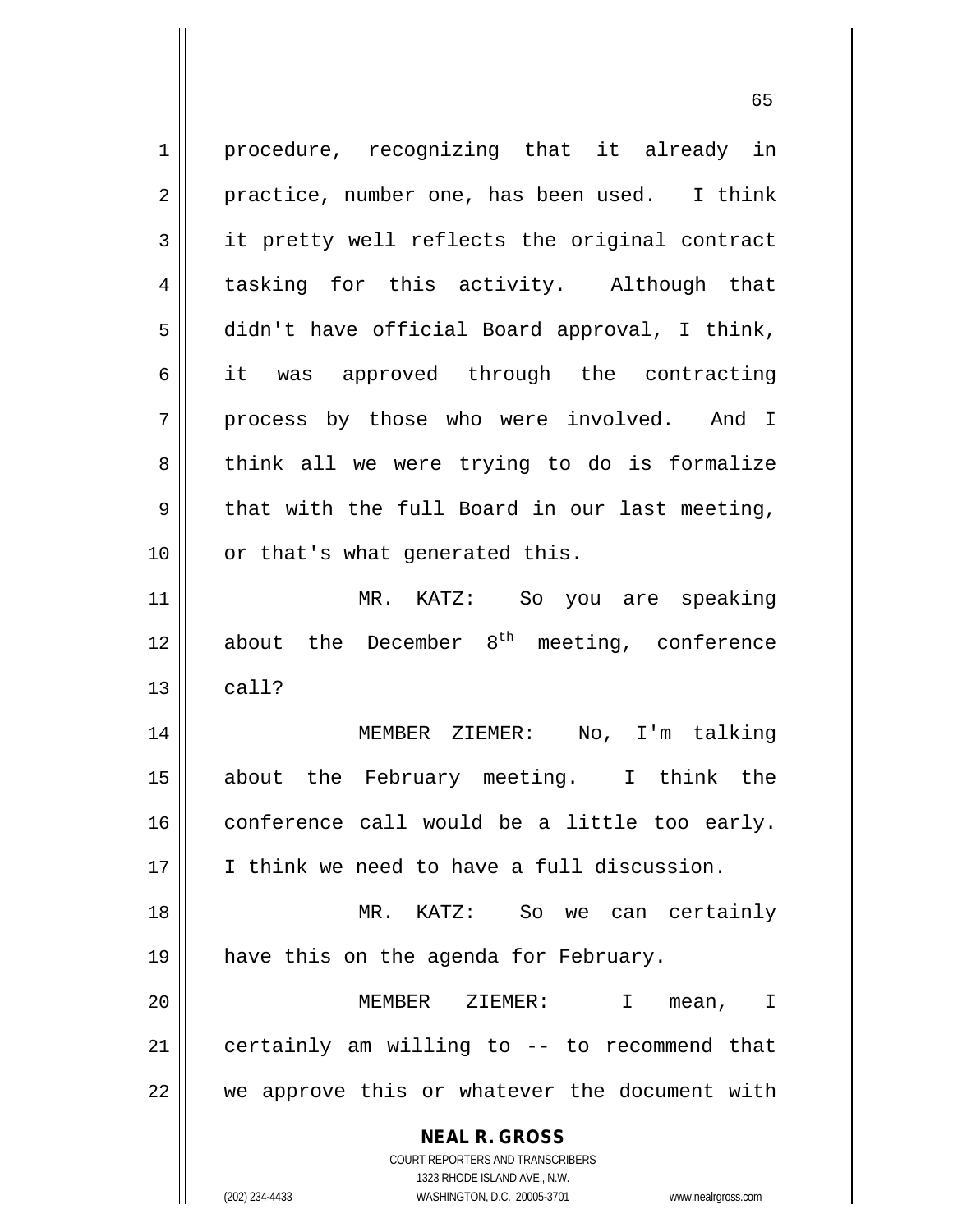minor edits might be.

| $\overline{2}$ | MR. KATZ: And then maybe, given                |
|----------------|------------------------------------------------|
| 3              | that we have until February, maybe we can work |
| 4              | hard at least to try to get clarity about this |
| 5              | issue of when you have a PER that cuts across  |
| 6              | a few sites, how do we deal with that numbers  |
| 7              | problem? Because we are going to have to have  |
| 8              | a practical solution to that.                  |
| 9              | MEMBER ZIEMER: And even if we                  |
| 10             | don't know the answer to that, we could still  |
| 11             | have a general approved procedure.             |
| 12             | MR. KATZ: Right. Right, but it                 |
| 13             | would be nice to settle it all at the February |
| 14             | Board meeting, and we will work towards that.  |
| 15             | MS. BEHLING: This is Kathy                     |
| 16             | Behling. I would also recommend that maybe     |
| 17             | the Subcommittee go back and review PER-0009   |
| 18             | that we've already done which is one of the -- |
| 19             | which is a PER that crosses a<br>number of     |
| 20             | facilities, and also PER-0020 which is site-   |
| 21             | specific. And, again, as Hans said, you will   |
| 22             | see in those PERs that are already completed   |

**NEAL R. GROSS** COURT REPORTERS AND TRANSCRIBERS

1323 RHODE ISLAND AVE., N.W.

(202) 234-4433 WASHINGTON, D.C. 20005-3701 www.nealrgross.com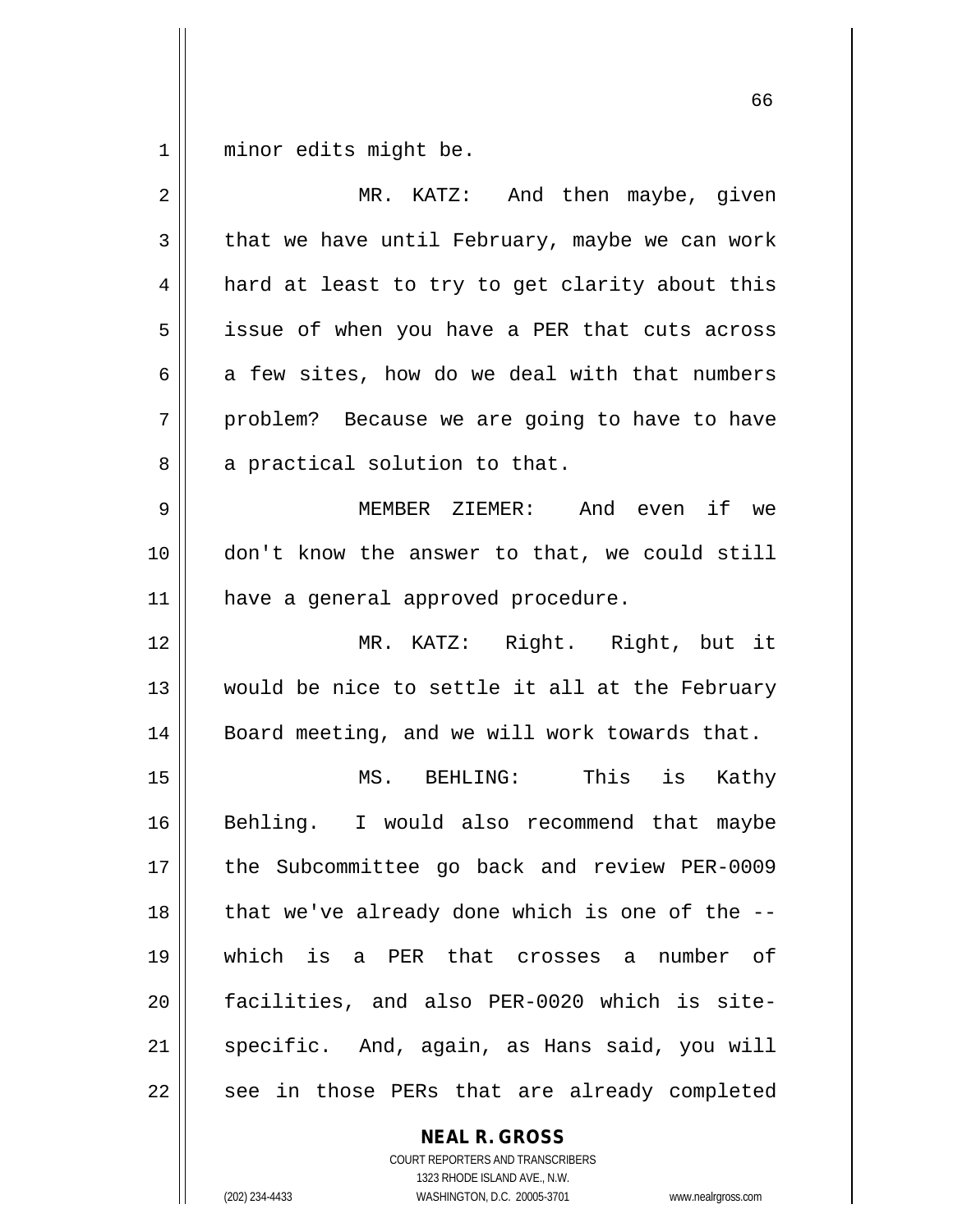1 how we've followed the sub-tasks that are laid 2 | out here.

3 || The other thing you might want to 4 think about for future meetings -- I don't | know if it has to go to the full Board meeting  $\vert$  -- but as Hans mentioned, both PER-0009 and 0020 -- in fact PER-0020 I don't believe has 8 || been reviewed by this Subcommittee, and it would be a good example of where do we want to 10 || review that, that's Blockson PER, and we haven't selected any -- there hasn't been any decision on the number of cases or the cases 13 that should be selected for PER-0009 which is the lymphoma issue. So those are also things you might want to consider for future meetings. MEMBER GRIFFON: Can I make one comment?

20 MEMBER GRIFFON: Paul -- I agree  $21$  with Paul that I think we should probably  $22$  || this procedure looks very reasonable and looks

19 CHAIR MUNN: Yes, please.

**NEAL R. GROSS** COURT REPORTERS AND TRANSCRIBERS 1323 RHODE ISLAND AVE., N.W.

(202) 234-4433 WASHINGTON, D.C. 20005-3701 www.nealrgross.com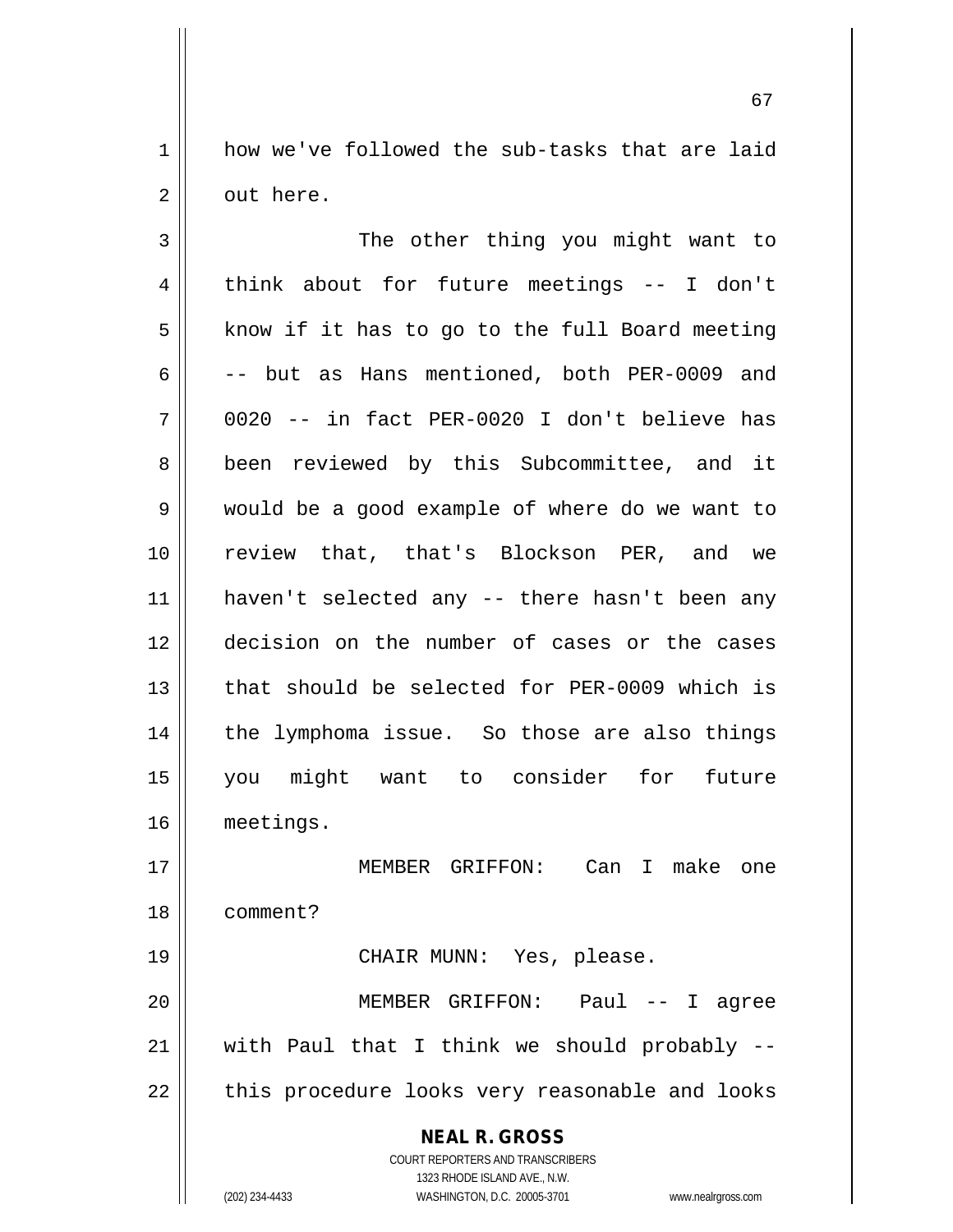1 appropriate to follow, and we should probably  $2 \parallel$  at some point vote to approve the use of this  $3 \parallel$  or however that process has to work.

4 || As far as the handling of the  $5 \parallel$  cases, I'm not sure, I can sort of follow the  $6 \parallel$  logic of the site-specific questions, but then 7 I also have to reflect back on the fact that 8 the DR Subcommittee has been looking at cases 9 from all sites throughout its history, so if 10 this is a -- really this is a dose 11 || reconstruction question, probably, and might 12 be a lot easier if we just keep it between two 13 || Subcommittees, instead of farming it out to 14 every work group and -- I'm just envisioning  $15$  | that process being very difficult to track, 16 and really the work groups have been looking 17 more at site profile and SEC issues, rather 18 || than does reconstruction issues.

19 || Although they certainly overlap, I 20 understand, but I guess if I had -- I guess 21 || it's my thought on that, that it would be a  $22$  ||  $\phantom{1}$  lot easier to manage if it were between the

## **NEAL R. GROSS**

COURT REPORTERS AND TRANSCRIBERS 1323 RHODE ISLAND AVE., N.W. (202) 234-4433 WASHINGTON, D.C. 20005-3701 www.nealrgross.com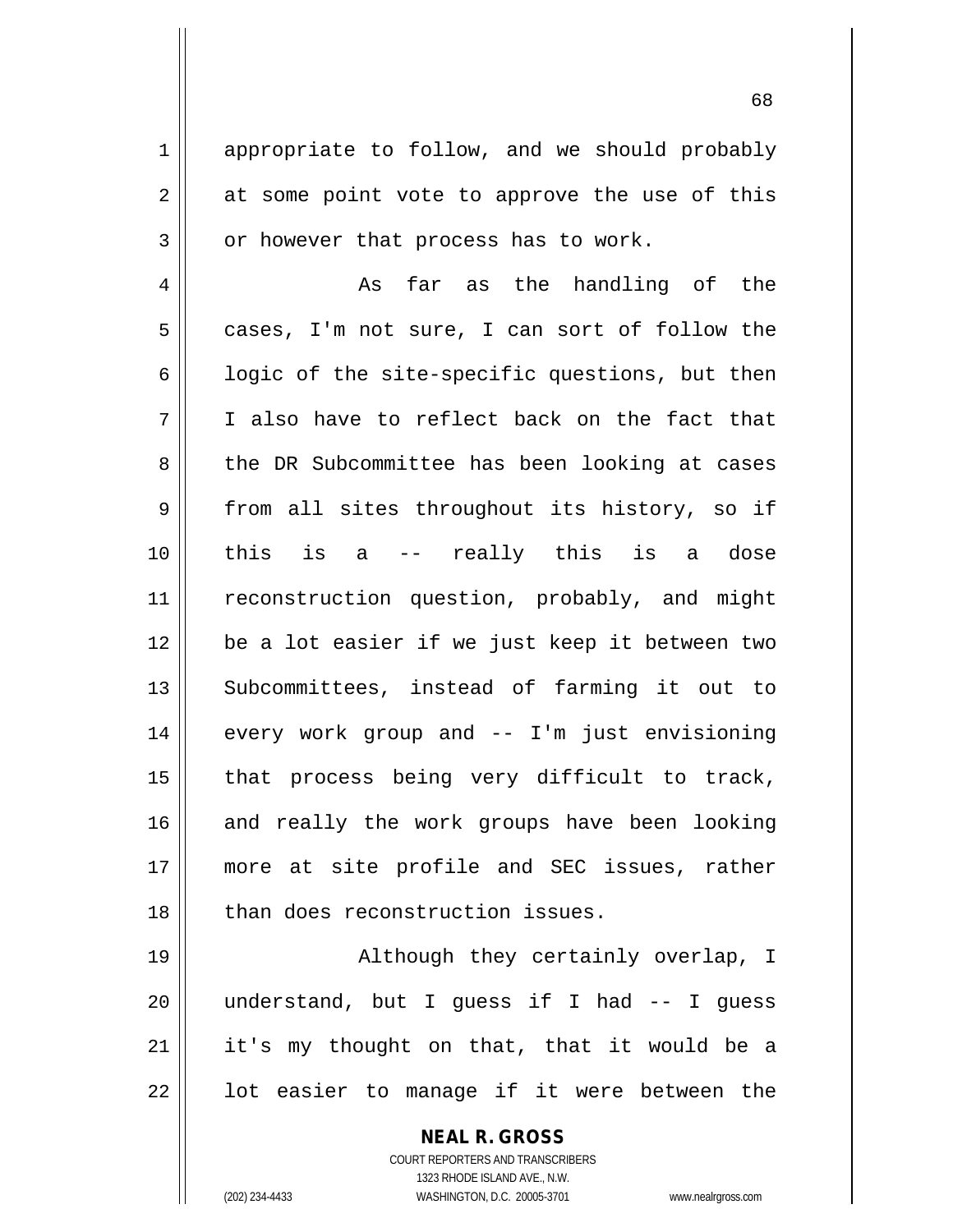1 | two Subcommittees.

| $\overline{2}$ | And then the final point is really             |
|----------------|------------------------------------------------|
| 3              | a question. I was wondering if Hans or Kathy   |
| 4              | can elaborate on, in attachment one of this    |
| 5              | procedure, the -- I understand, in your level  |
| 6              | of complexity I understand how you ranked, or  |
| 7              | I can certainly envision how you ranked the    |
| 8              | science factor as medium, high, or low, but    |
| 9              | can you explain -- just explain a little bit   |
| 10             | on how you arrived at these selection          |
| 11             | criteria, high, medium, and low for the        |
| 12             | various PERs that you looked through in the    |
| 13             | table.                                         |
| 14             | MS. BEHLING: This is Kathy                     |
| 15             | Behling. Yes, in some cases, in some PERs,     |
| 16             | the selection criteria for NIOSH can be        |
| 17             | something very simple. I think John Mauro      |
| 18             | might have mentioned this at the last Board    |
| 19             | meeting. But something as simple as saying,    |
| 20             | if it's less than 50 percent we are going to   |
| 21             | look at everyone that is less than 50 percent, |
| 22             | and there is not any additional criteria or    |

**NEAL R. GROSS**

COURT REPORTERS AND TRANSCRIBERS 1323 RHODE ISLAND AVE., N.W. (202) 234-4433 WASHINGTON, D.C. 20005-3701 www.nealrgross.com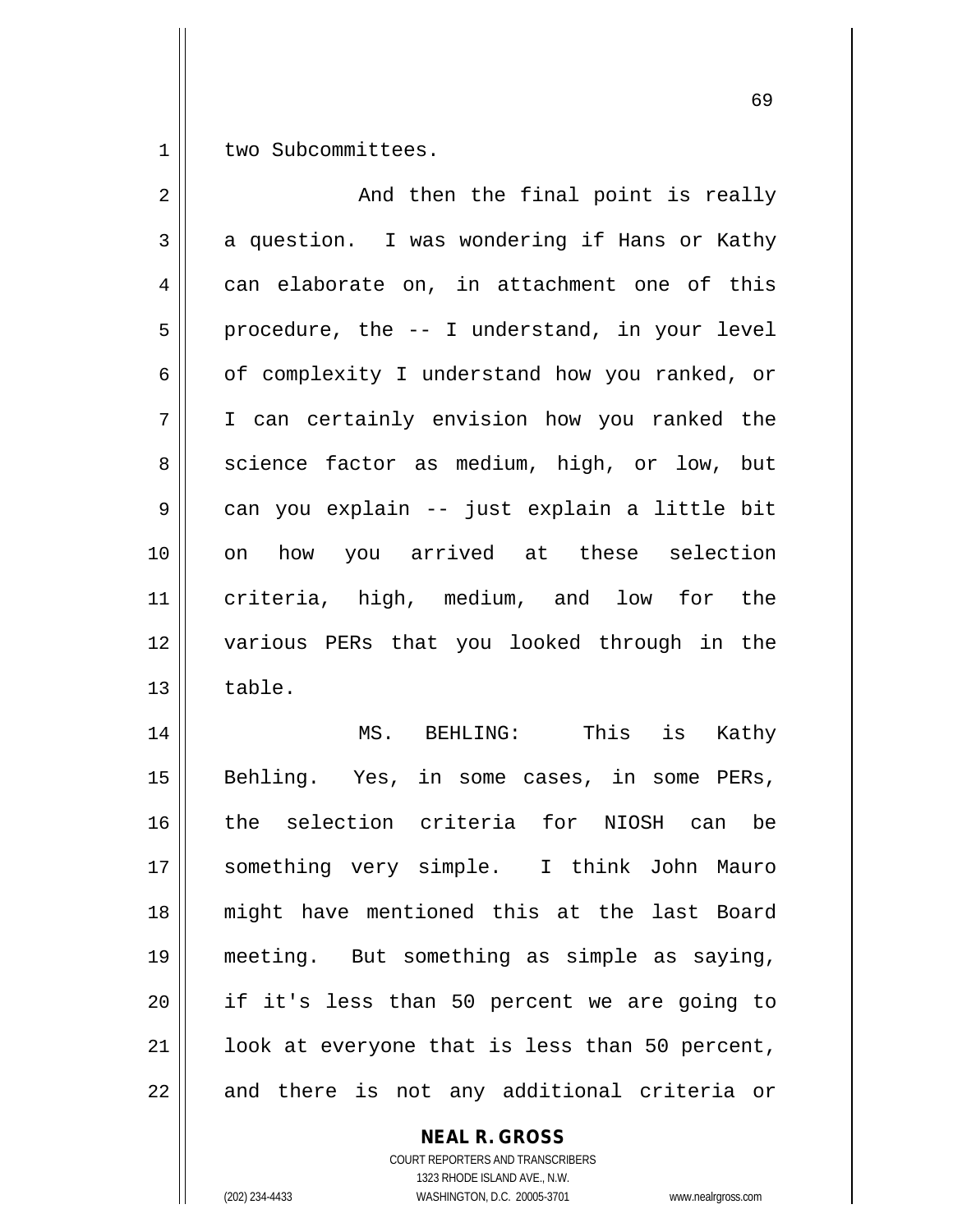1 || protocols that they use to select which cases  $2 \parallel$  are actually going to reevaluate, but in the  $3 \parallel$  case of the PER-0012, as Hans was mentioning,  $4 \parallel$  they are going to go back to cases, and they  $5 \parallel$  are going to say, we are going to look at this  $6 \parallel$  if -- depending on what the bioassay was and  $7 \parallel$  what the PoC was, and there is a calculation  $8$  || that they do for determining what the minimum 9 PoC was, and so it becomes a much more complex 10 process for determining who they are going to 11 actually select in order to reevaluate their 12 dose reconstruction. Does that make sense? 13 MEMBER GRIFFON: Yes, thank you,

14 || Kathy, this is Mark Griffon again. That makes 15 || sense. And let me just for clarity purposes, in that last column, the selection criteria, high, medium, and low, that is based on NIOSH's stated selection criteria, or is this sort of SC&A's independent opinion on how difficult it will be to select?

21 || MS. BEHLING: No, I think that on 22 || reading through the PER and looking at NIOSH's

> **NEAL R. GROSS** COURT REPORTERS AND TRANSCRIBERS 1323 RHODE ISLAND AVE., N.W. (202) 234-4433 WASHINGTON, D.C. 20005-3701 www.nealrgross.com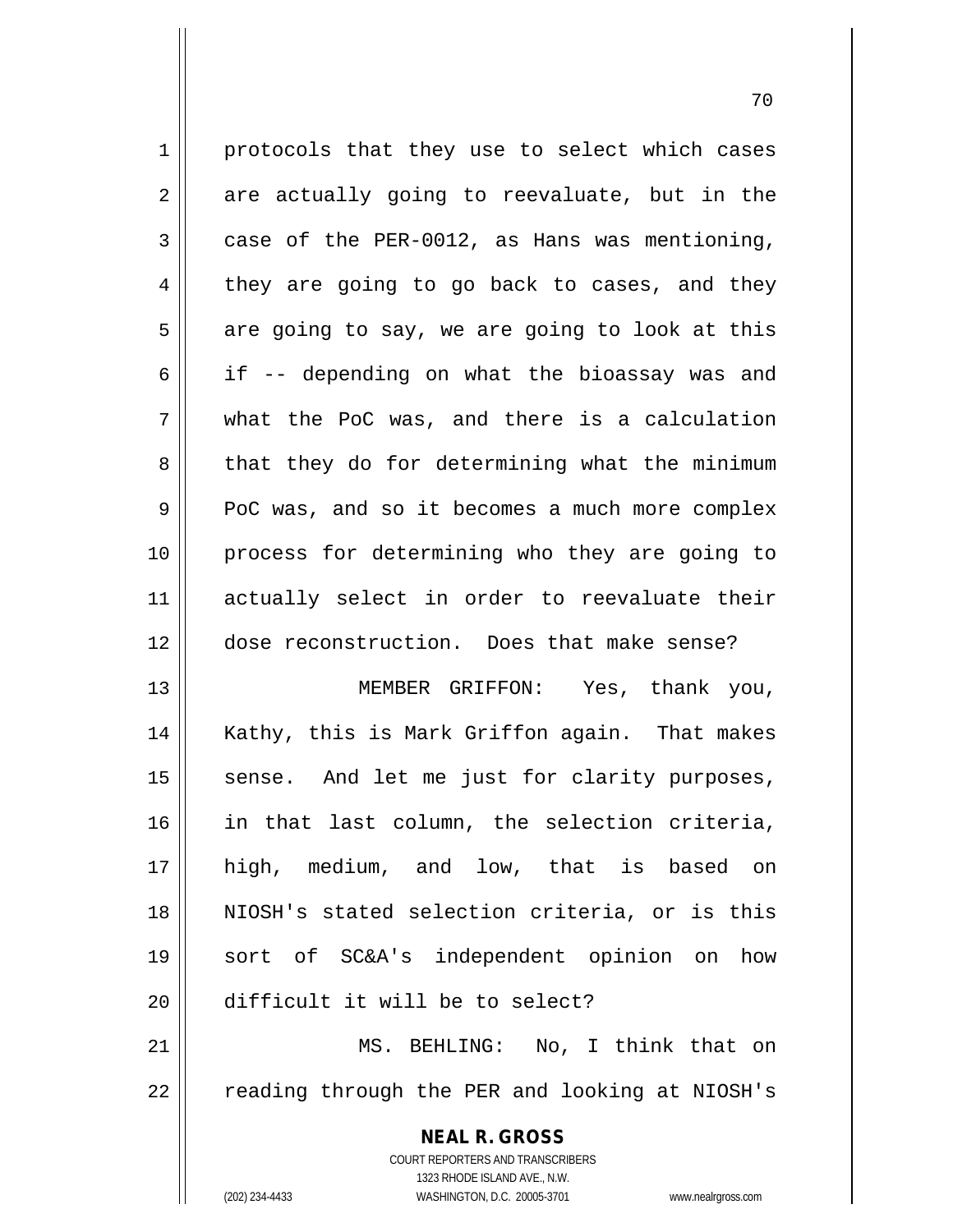selection criteria.

| $\overline{2}$ | MEMBER GRIFFON: Okay, so you may                                                                                                                                |
|----------------|-----------------------------------------------------------------------------------------------------------------------------------------------------------------|
| 3              | -- and in your steps one, two, three, I guess                                                                                                                   |
| 4              | part of that would be to assess if the                                                                                                                          |
| 5              | criteria is getting at what they need to?                                                                                                                       |
| 6              | MS. BEHLING: That is correct,                                                                                                                                   |
| 7              | absolutely.                                                                                                                                                     |
| 8              | MEMBER GRIFFON: All right, so                                                                                                                                   |
| 9              | this is really an unstated criteria.                                                                                                                            |
| 10             | MS. BEHLING: Yes.                                                                                                                                               |
| 11             | MEMBER ZIEMER: These are SC&A's                                                                                                                                 |
| 12             | evaluations, though, right? When you say                                                                                                                        |
| 13             | medium, Kathy?                                                                                                                                                  |
| 14             | MS. BEHLING: Yes, those are my                                                                                                                                  |
| 15             | evaluations. But those evaluations were based                                                                                                                   |
| 16             | on NIOSH's selection criteria as stated in                                                                                                                      |
| 17             | their PER.                                                                                                                                                      |
| 18             | Right, but they<br>MEMBER ZIEMER:                                                                                                                               |
| 19             | are somewhat subjective.                                                                                                                                        |
| 20             | DR. BEHLING: Yes.                                                                                                                                               |
| 21             | MEMBER ZIEMER: When does it<br>qo                                                                                                                               |
| 22             | from medium to high, in other words.                                                                                                                            |
|                | <b>NEAL R. GROSS</b><br>COURT REPORTERS AND TRANSCRIBERS<br>1323 RHODE ISLAND AVE., N.W.<br>(202) 234-4433<br>WASHINGTON, D.C. 20005-3701<br>www.nealrgross.com |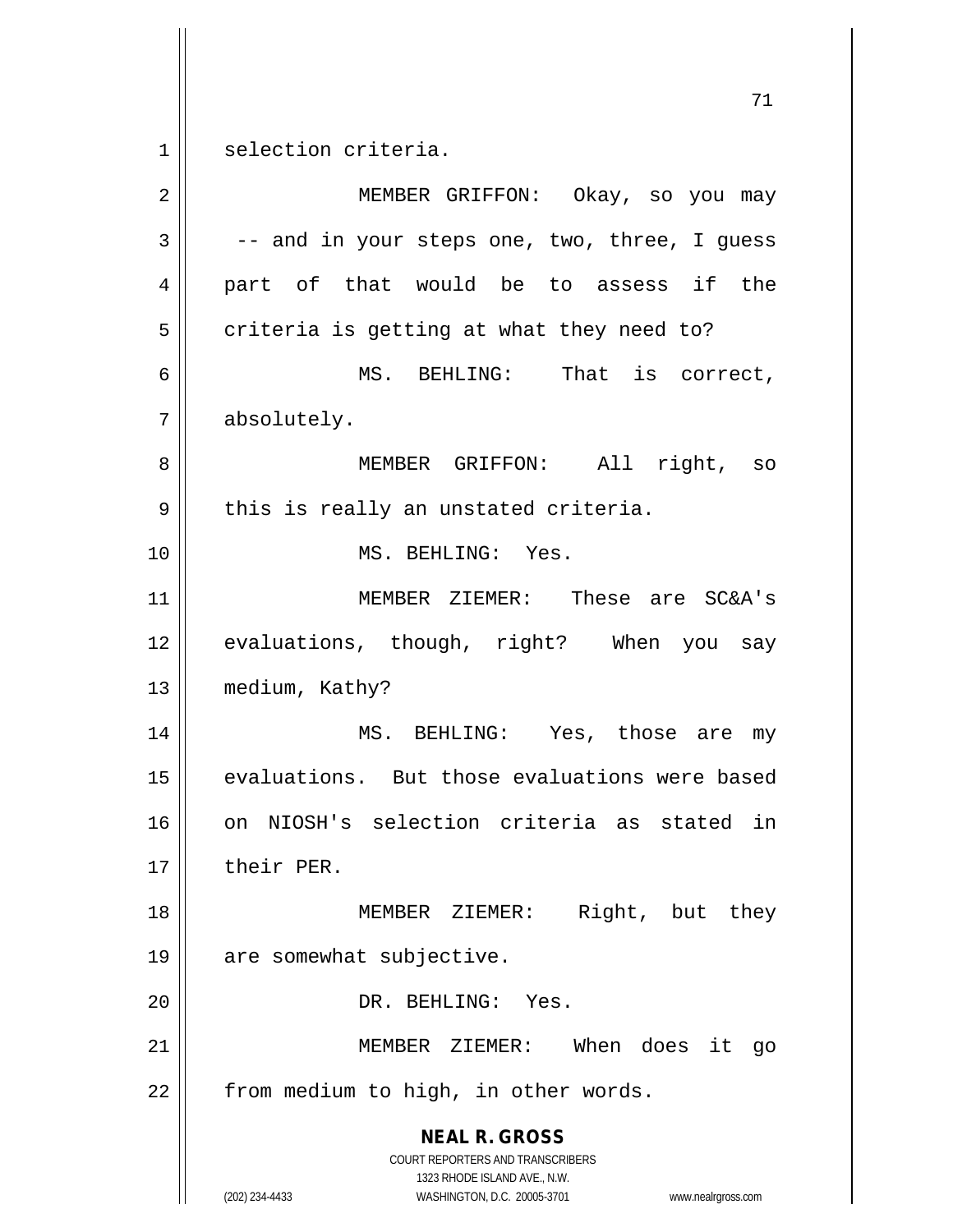1 | CHAIR MUNN: Well, that is always 2 | going to be there. Stu?

3 MR. HINNEFELD: I apologize, the -  $4 \parallel$  - this is Stu Hinnefeld. I'm interested in  $5 \parallel$  sub-task one and two, exactly what does that 6 mean? And to keep in a specific example, 7 || let's talk about PER-0012, high-fired 8 plutonium. Presumably sub-task one is that we 9 correctly identify the issue, and I guess the 10 || issue, loosely speaking, is that there is this 11 high-fired plutonium out there at a number of 12 sites that the behavior is not described 13 || appropriately by the existing ICRP models. 14 || That's the issue. So the corrective action we 15 did here was we wrote an OTIB, which was, I 16 think, 0049, and OTIB-0049, then, was our 17 method to address that issue and apply that to 18 the -- to the populace, to the subject 19 population. So in sub-task two then, SC&A 20 || proposed review of the scientific basis -- or  $21$  essentially, is that  $-$  it sounds like it's 22 || the review, assess our methods for the

> **NEAL R. GROSS** COURT REPORTERS AND TRANSCRIBERS

> > 1323 RHODE ISLAND AVE., N.W.

(202) 234-4433 WASHINGTON, D.C. 20005-3701 www.nealrgross.com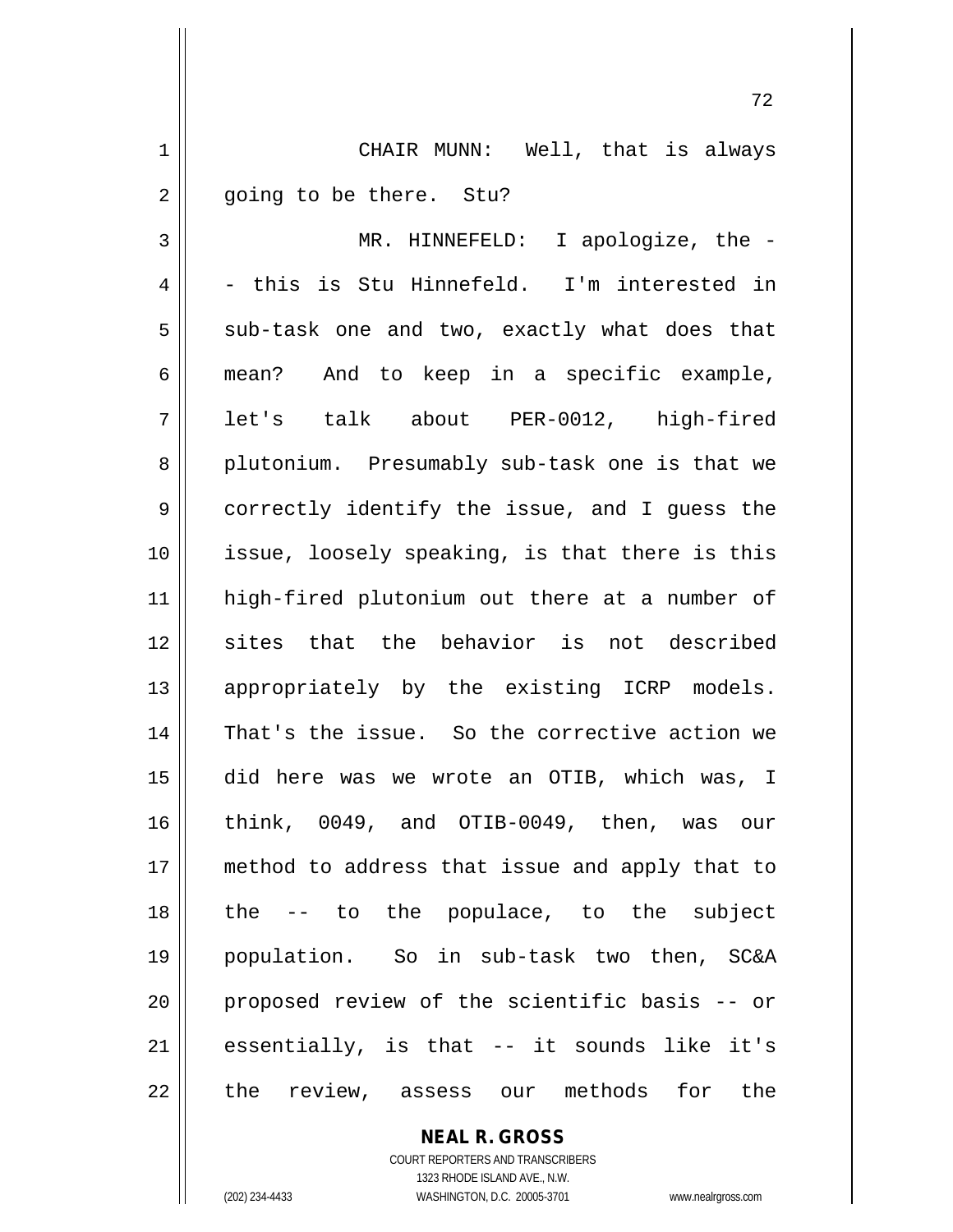1 corrective action, in other words, assess  $2 \parallel$  OTIB-0049.

3 | DR. BEHLING: Yes, and, again,  $4 \parallel$  there is some redundancy here, and  $-$ 

5 MR. HINNEFELD: Well, it sounds  $6 \parallel$  exactly redundant to me because there is an  $7$  |  $\circ$ TIB-0049 review already.

8 DR. BEHLING: Exactly, and I think  $9 \parallel$  we have that review. And, again, that was Dr. 10 Lipsztein's work that we used in OTIB-0049, 11 and it's basically trying to pull -- and I 12 have to say much of this has been done. And  $13$  so what we are oftentimes tasked to do is to 14 || pull all the little strings together into a 15 || single report because we realize not everyone 16 has been involved in, for instance, the review 17 || of OTIB-0049, and so part of this review of 18 || the PER goes beyond just PER-0012 because that 19 is a relatively short document and it only 20 || summarizes and only references critical 21 documents. The most critical document for the  $22$  | evaluation of PER-0012 is really OTIB-0049.

> **NEAL R. GROSS** COURT REPORTERS AND TRANSCRIBERS

1323 RHODE ISLAND AVE., N.W. (202) 234-4433 WASHINGTON, D.C. 20005-3701 www.nealrgross.com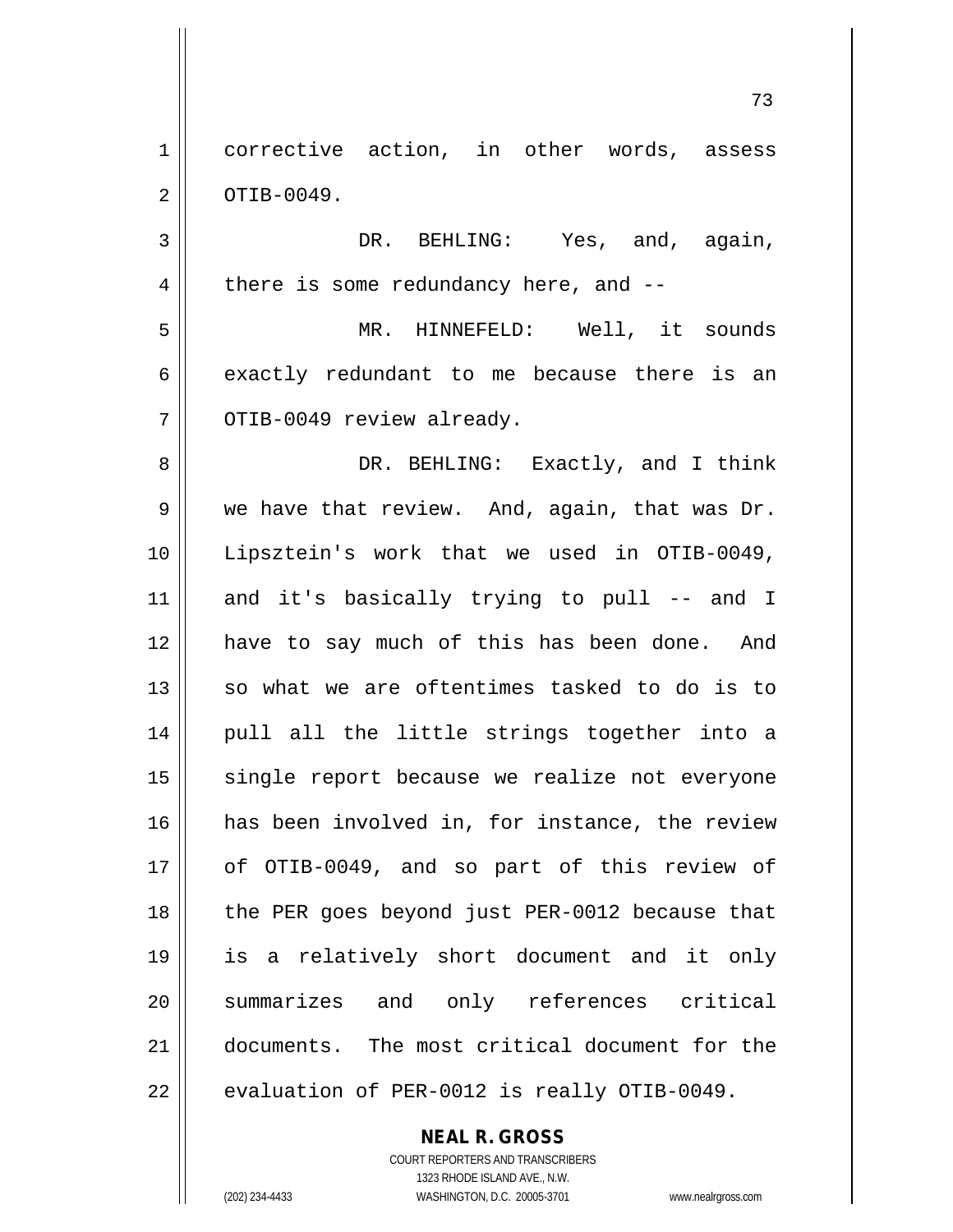|                | 74                                                                  |
|----------------|---------------------------------------------------------------------|
| 1              | MR. HINNEFELD: So then if this --                                   |
| 2              | well, it sounded to me like it was essentially                      |
| 3              | another review of OTIB-0049 is what it sounded                      |
| $\overline{4}$ | like.                                                               |
| 5              | DR. BEHLING: Yes, it is. Yes it                                     |
| 6              | is.                                                                 |
| 7              | MR. HINNEFELD: And that's what                                      |
| 8              | you want to do?                                                     |
| 9              | DR. BEHLING: Well, I will review                                    |
| 10             | it, and, again, I will heavily rely on Dr.                          |
| 11             | Lipsztein and perhaps sort of audit the                             |
| 12             | auditor.                                                            |
| 13             | MR. HINNEFELD: So is that what                                      |
| 14             | you want to do, do another review of a                              |
| 15             | document we've already reviewed? Now to me                          |
| 16             | this PER -- and in fact I believe our findings                      |
| 17             | on OTIB-0049, which may still need to be                            |
| 18             | resolved, which may result in changes.                              |
| 19             | DR. BEHLING: And I think Dr.                                        |
| 20             | Lipsztein is on the phone, so she can make a                        |
| 21             | comment as to what is outstanding.                                  |
| 22             | MR. HINNEFELD: Before we do that,                                   |
|                | <b>NEAL R. GROSS</b>                                                |
|                | COURT REPORTERS AND TRANSCRIBERS<br>1323 RHODE ISLAND AVE., N.W.    |
|                | (202) 234-4433<br>WASHINGTON, D.C. 20005-3701<br>www.nealrgross.com |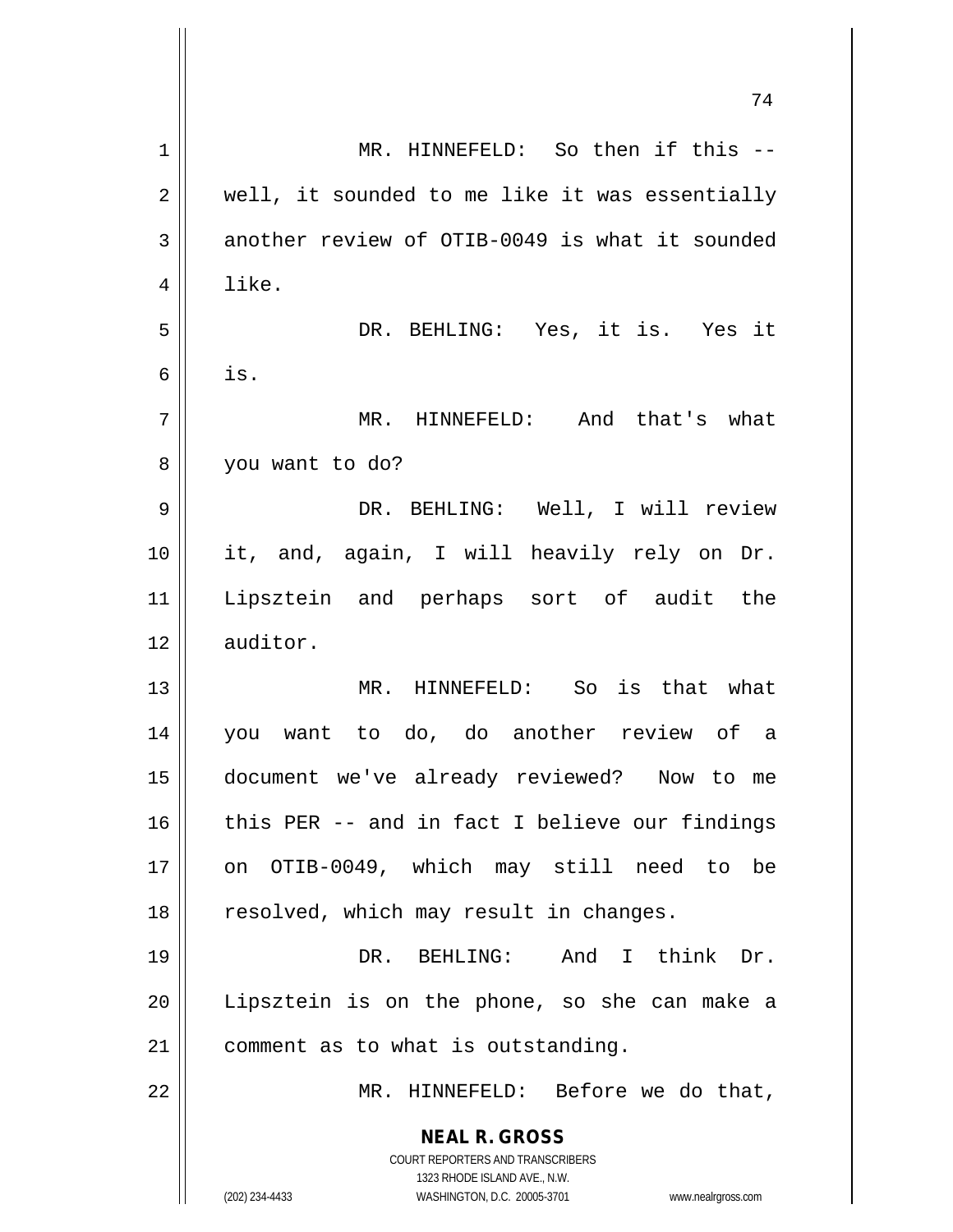1 || I'd like to finish the thought. The PER  $2 \parallel$  process was a process -- that's what we've  $3 \parallel$  adopted, when we make a technical change in 4 | how dose reconstructions are done, we adopt  $5 \parallel$  this process to go back and reevaluate things  $6 \parallel$  that were done under the previous method. In  $7 \parallel$  this case our change was we published OTIB-8 0049 that specified the kinds of claims that 9 || that applied to. So in this case we've done 10 this PER-0012, we have been -- have selected a 11 population. The rest of this I think is 12 absolutely good stuff to evaluate -- did we 13  $\parallel$  select the right population, all that stuff, 14 || that's good. We selected that, and then did 15 we appropriately apply OTIB-0049 to the dose 16 reconstruction? If in fact there are flaws 17 with OTIB-0049 and that has to be revised and 18 || so the dose reconstruction method is changed 19 yet again, then that is another PER, and that 20 || would have to come later.

21 I mean, to me reassessing the 22 || adequacy of our fix is essentially a review of

> **NEAL R. GROSS** COURT REPORTERS AND TRANSCRIBERS 1323 RHODE ISLAND AVE., N.W. (202) 234-4433 WASHINGTON, D.C. 20005-3701 www.nealrgross.com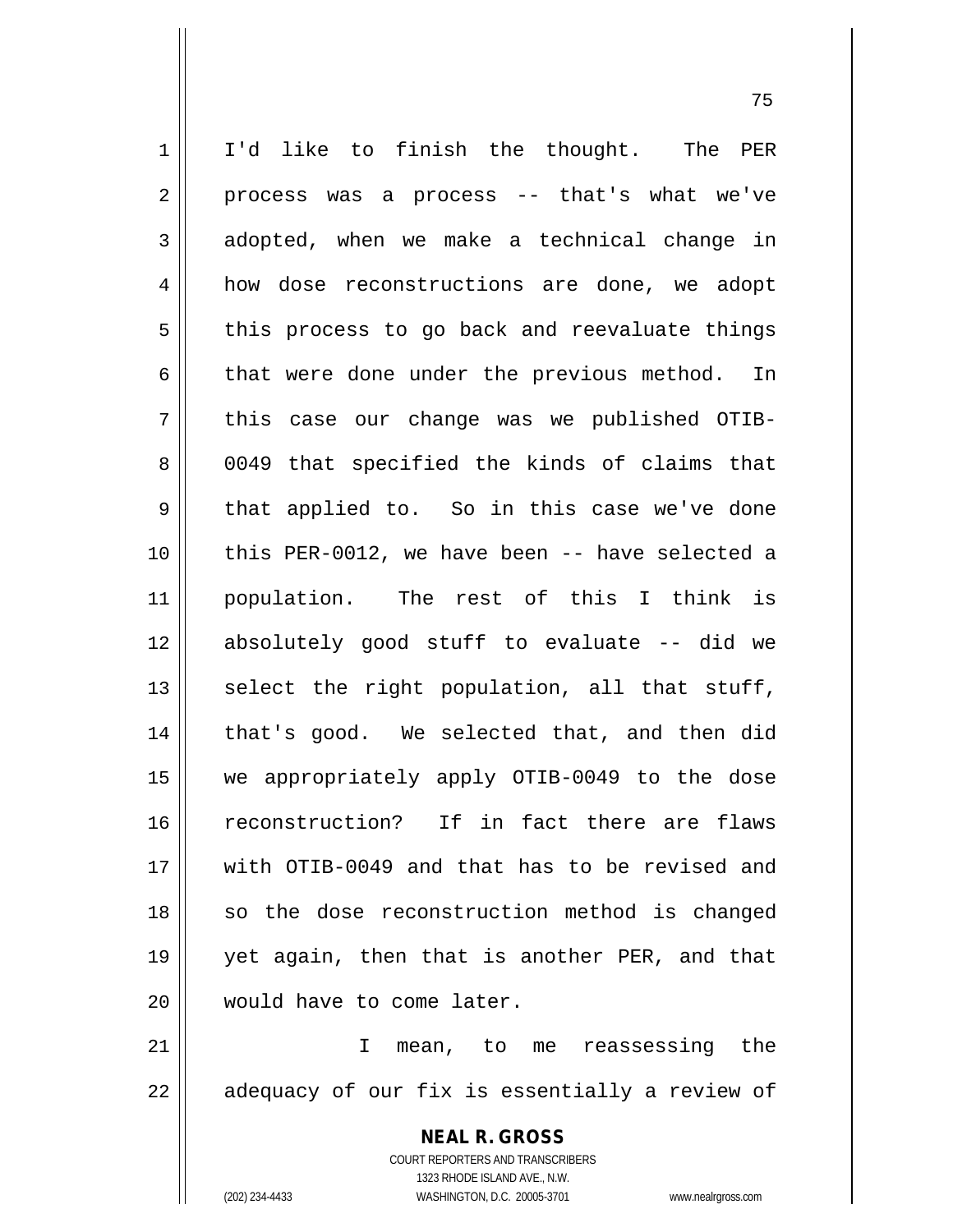| 1  | a technical document that we have already      |
|----|------------------------------------------------|
| 2  | changed, and that technical document that we   |
| 3  | have already changed is the basis for the PER  |
| 4  | that we did.                                   |
| 5  | CHAIR MUNN: And it's the response              |
| 6  | to the PER, yes.                               |
| 7  | MR. HINNEFELD: So I mean to then               |
| 8  | go on and further evaluate the PER process     |
| 9  | based on a new review of our resolution is     |
| 10 | going to bollix this -- this PER-0012 is going |
| 11 | to get all bollixed up.                        |
| 12 | CHAIR MUNN: Agree.                             |
| 13 | MEMBER ZIEMER: Agreed.                         |
| 14 | MR. KATZ: Just from a contracting              |
| 15 | point of view, this is for the Work Group to   |
| 16 | decide. It's something you decide, but it      |
| 17 | doesn't make sense to pay twice for a second   |
| 18 | review of a document that SC&A -- in some      |
| 19 | cases SC&A may not have reviewed the Technical |
| 20 | Basis Document perhaps, but in a case where    |
| 21 | they have already reviewed it, you would think |
| 22 | that would stand on its own.                   |
|    | <b>NEAL R. GROSS</b>                           |

COURT REPORTERS AND TRANSCRIBERS 1323 RHODE ISLAND AVE., N.W. (202) 234-4433 WASHINGTON, D.C. 20005-3701 www.nealrgross.com

 $\mathsf{II}$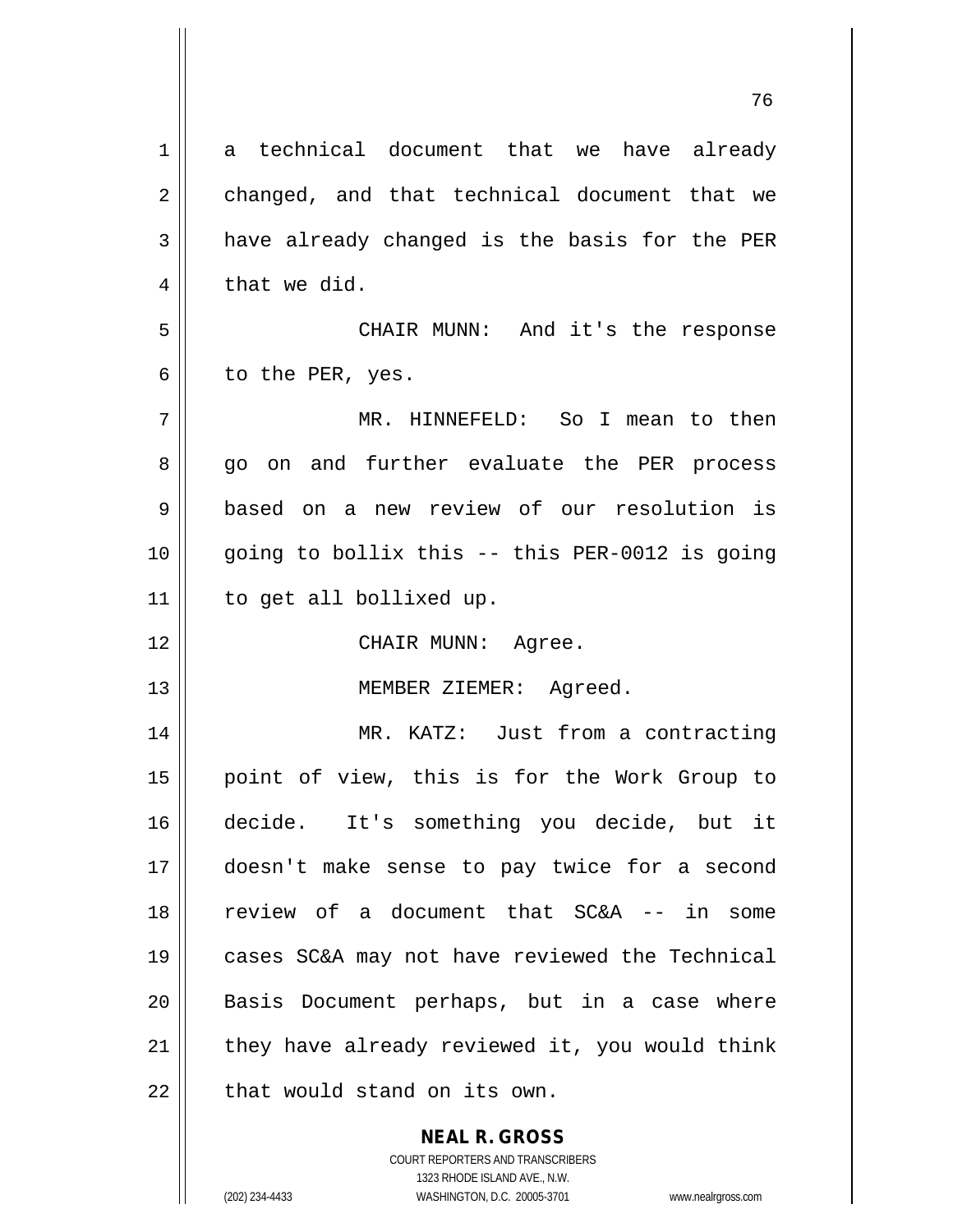| 1  | MR. HINNEFELD: And my fundamental                                   |
|----|---------------------------------------------------------------------|
| 2  | issue here is that the technical change that                        |
| 3  | led to the PER is complete. It is done. It                          |
| 4  | was the publication of OTIB-0049. So to then                        |
| 5  | include a further evaluation of OTIB-0049 into                      |
| 6  | the evaluation of this PER introduces a whole                       |
| 7  | other set of possible upset conditions that                         |
| 8  | were not a part of the universe that was faced                      |
| 9  | in the completion of the PER. You<br>are                            |
| 10 | introducing a confounding factor<br>into                            |
| 11 | understanding whether the PER was<br>done                           |
| 12 | correctly or not.                                                   |
| 13 | CHAIR MUNN: It's a circular                                         |
| 14 | process that is really not what we want to get                      |
| 15 | into.                                                               |
| 16 | MEMBER GRIFFON:<br>$Stu$ -- this is                                 |
| 17 | Mark Griffon -- Stu, I definitely agree that                        |
| 18 | we should $--$                                                      |
| 19 | (Telephone interruption.)                                           |
| 20 | MR. KATZ: For the record, Mark                                      |
| 21 | agreed with me, and then someone cut him off.                       |
| 22 | So everyone else is still on the line?                              |
|    | <b>NEAL R. GROSS</b>                                                |
|    | <b>COURT REPORTERS AND TRANSCRIBERS</b>                             |
|    | 1323 RHODE ISLAND AVE., N.W.                                        |
|    | (202) 234-4433<br>WASHINGTON, D.C. 20005-3701<br>www.nealrgross.com |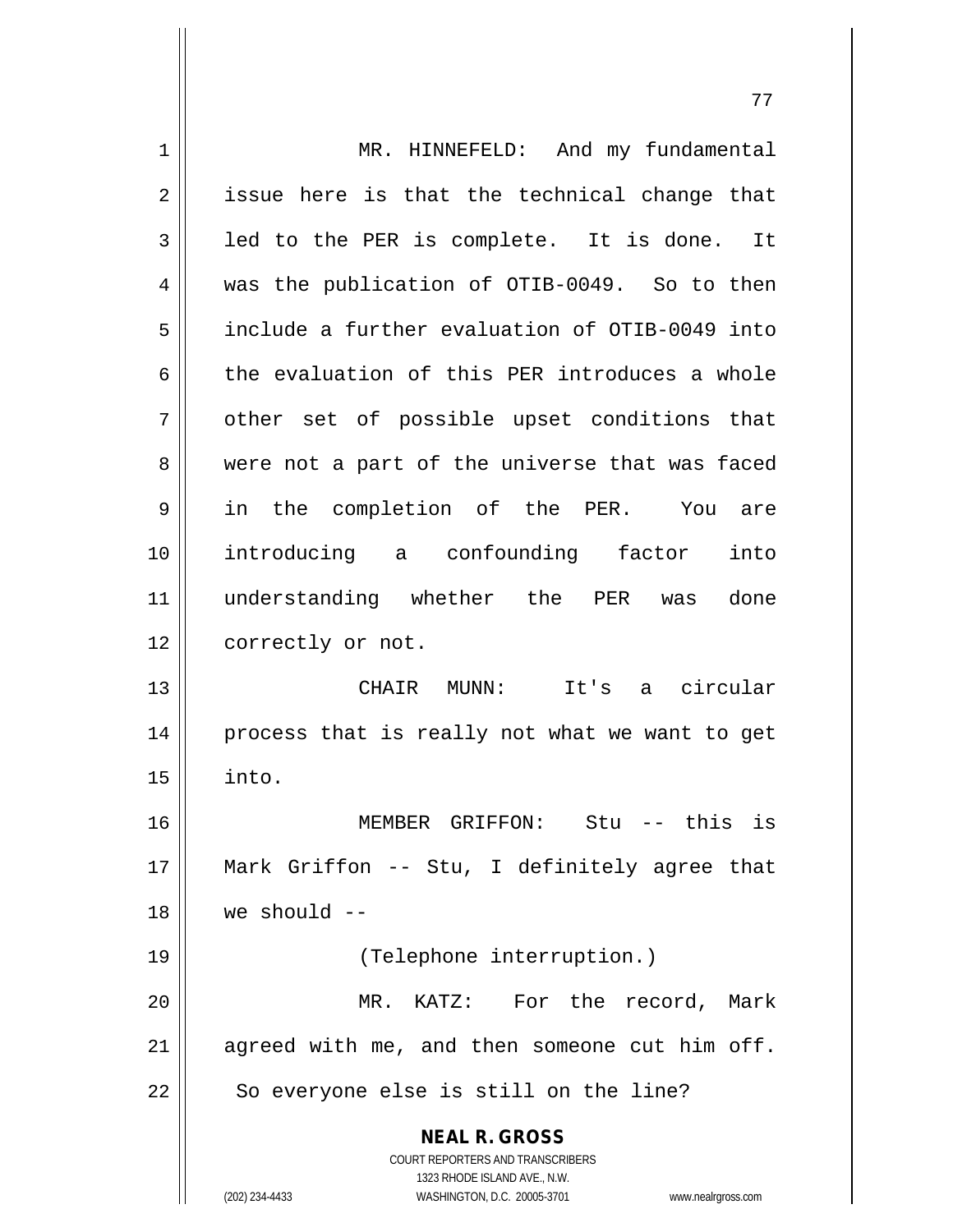1 DR. BEHLING: There are others 2 | still on the line.

3 MR. KATZ: Okay. He'll dial in.

78

4 DR. BEHLING: Let me just fill in  $5 \parallel$  the gap here while Mark is trying to reconnect 6 here, and I understand that this is somewhat  $7 \parallel$  redundant, and what I was really hoping to do 8 under sub-task one, two, and three is to 9 basically consolidate and summarize what has 10 been done. I am not going to go through the 11 || effort that Dr. Lipsztein had gone through in 12 assessing the credibility of OTIB-0049. I 13 || will accept her comments and perhaps maybe add 14 just a few comments and look at the PER-0012  $15$  || in terms of, for instance, in the case of the 16 PER-0012 there are certain criteria which are 17 not necessarily addressed in OTIB-0049, and 18 that is how to select the dose reconstruction 19  $\parallel$  screening methods one and two --

20 MEMBER GRIFFON: Wanda, I'm sorry, 21 || this is Mark Griffon. I think I cut myself  $22$  | off accidentally.

> **NEAL R. GROSS** COURT REPORTERS AND TRANSCRIBERS 1323 RHODE ISLAND AVE., N.W. (202) 234-4433 WASHINGTON, D.C. 20005-3701 www.nealrgross.com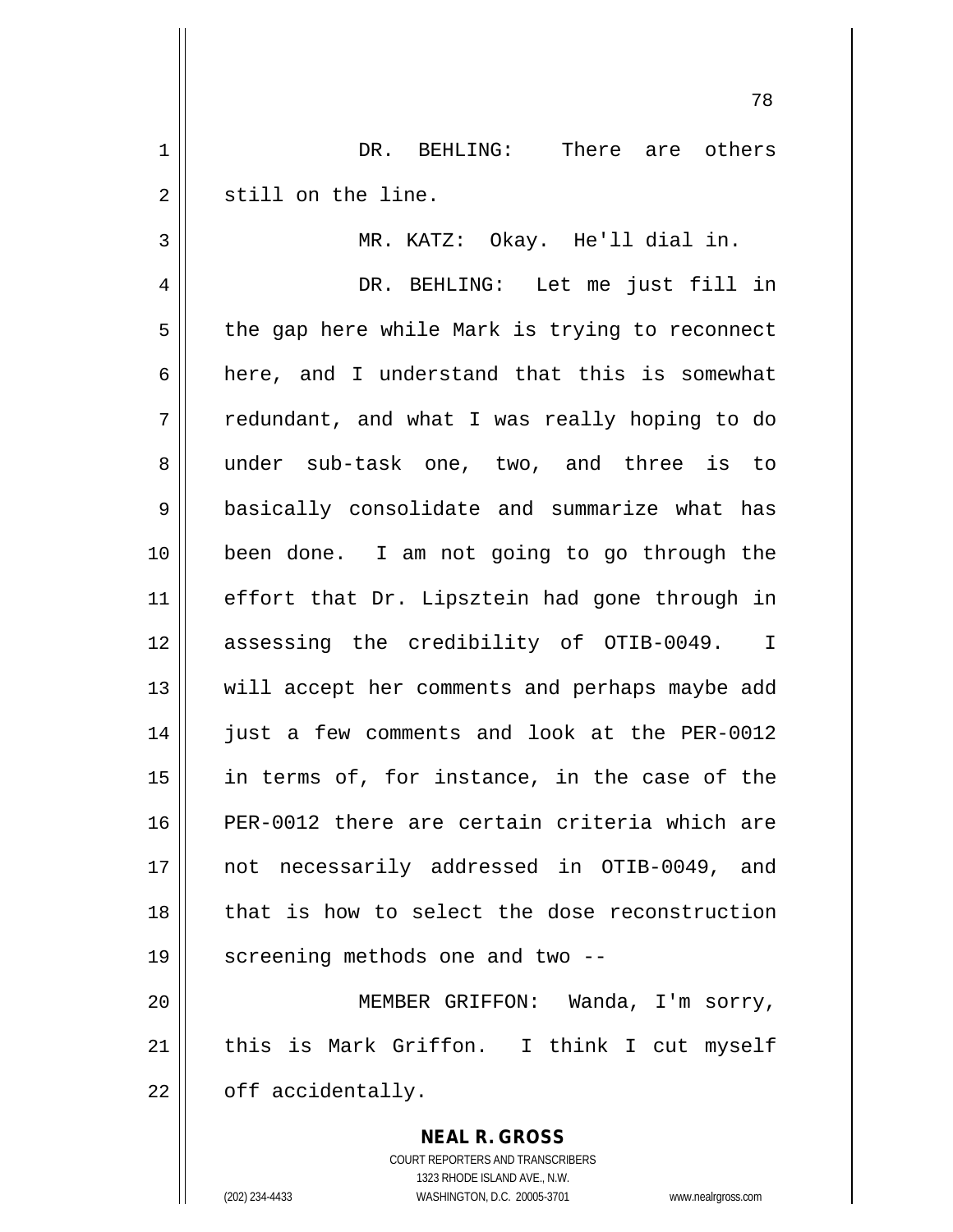|             | 79                                             |
|-------------|------------------------------------------------|
| $\mathbf 1$ | MR. KATZ: I credited it to                     |
| 2           | agreeing with me, Mark.                        |
| 3           | MEMBER GRIFFON: Yes, you liked                 |
| 4           | that ending, right?                            |
| 5           | The only thing I was going to add              |
| 6           | on, and I think it's still pertinent, is       |
| 7           | perhaps we should consider this as part of our |
| 8           | selection process. Like in the case of PER-    |
| 9           | 0012, I would say maybe we shouldn't review    |
| 10          | PER-0012 unless OTIB-0049 has been completely  |
| 11          | through our process and all findings are       |
| 12          | closed because if we end up disagreeing with   |
| 13          | fundamental -- you know the OTIB-0049 in any   |
| 14          | substantial way, and that has to be revised,   |
| 15          | then I would say hold off on reviewing the     |
| 16          | PER-0012 at all. So I guess that would         |
| 17          | possibly be a way to look at this, we don't    |
| 18          | want to do the work twice, and I don't want to |
| 19          | review cases that are under a PER that we have |
| 20          | sort of fundamental disagreements with on the  |
| 21          | basis of an OTIB change or something like      |
| 22          | that.                                          |

**NEAL R. GROSS** COURT REPORTERS AND TRANSCRIBERS 1323 RHODE ISLAND AVE., N.W.

 $\mathsf{II}$ 

 $\mathsf{II}$ 

(202) 234-4433 WASHINGTON, D.C. 20005-3701 www.nealrgross.com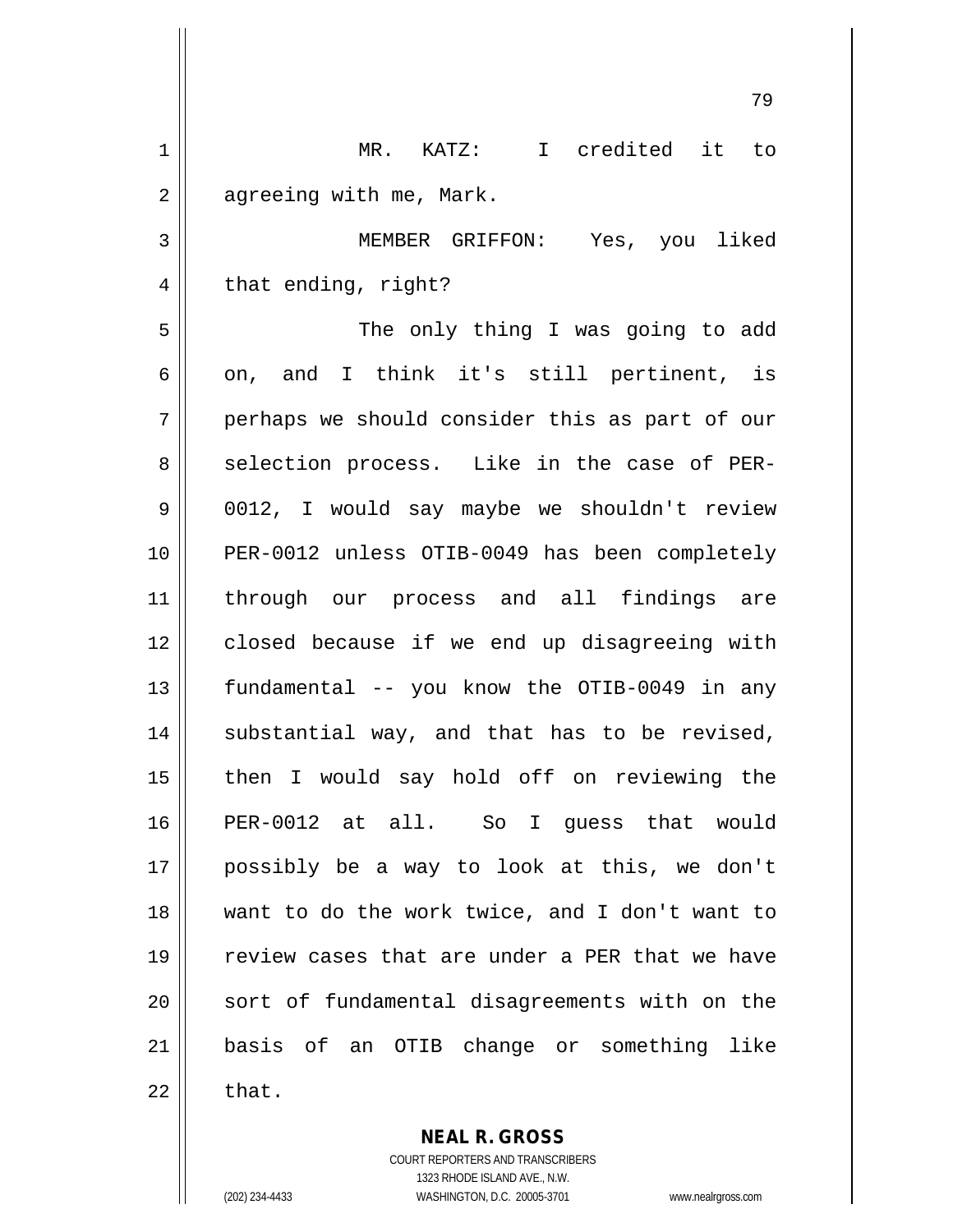| $\mathbf 1$ | MEMBER ZIEMER: Well, I think the                                    |
|-------------|---------------------------------------------------------------------|
| 2           | issue here is whether the task of, I guess                          |
| 3           | it's sub-task one, assess the evaluation of                         |
| 4           | the issue and potential impacts $-$ is that                         |
| 5           | what -- what sub-task is assessment?                                |
| 6           | MR. MARSCHKE: Three.                                                |
| 7           | MEMBER ZIEMER: No, three is how                                     |
| 8           | you identify the dose reconstruction.                               |
| 9           | CHAIR MUNN: Yes.                                                    |
| 10          | MR. HINNEFELD: Assess NIOSH's                                       |
| 11          | specific method for corrective action. In                           |
| 12          | this case that would be assess OTIB-0049. In                        |
| 13          | this case it might be as simple as just saying                      |
| 14          | enough has been done.                                               |
| 15          | MEMBER GRIFFON: But my point is                                     |
| 16          | that if it's under review still, I think I                          |
|             |                                                                     |
| 17          | would hold off on moving any further until                          |
| 18          | whatever entity is done reviewing it, if it's                       |
| 19          | the Procedures Subcommittee or if it's another                      |
| 20          | Work Group.                                                         |
| 21          | MR. HINNEFELD: Yes, I don't have                                    |
| 22          | a particular strong opinion on that.                                |
|             | <b>NEAL R. GROSS</b>                                                |
|             | COURT REPORTERS AND TRANSCRIBERS                                    |
|             | 1323 RHODE ISLAND AVE., N.W.                                        |
|             | (202) 234-4433<br>WASHINGTON, D.C. 20005-3701<br>www.nealrgross.com |

 $\overline{\mathbf{1}}$ 

 $\mathbf{\mathcal{H}}$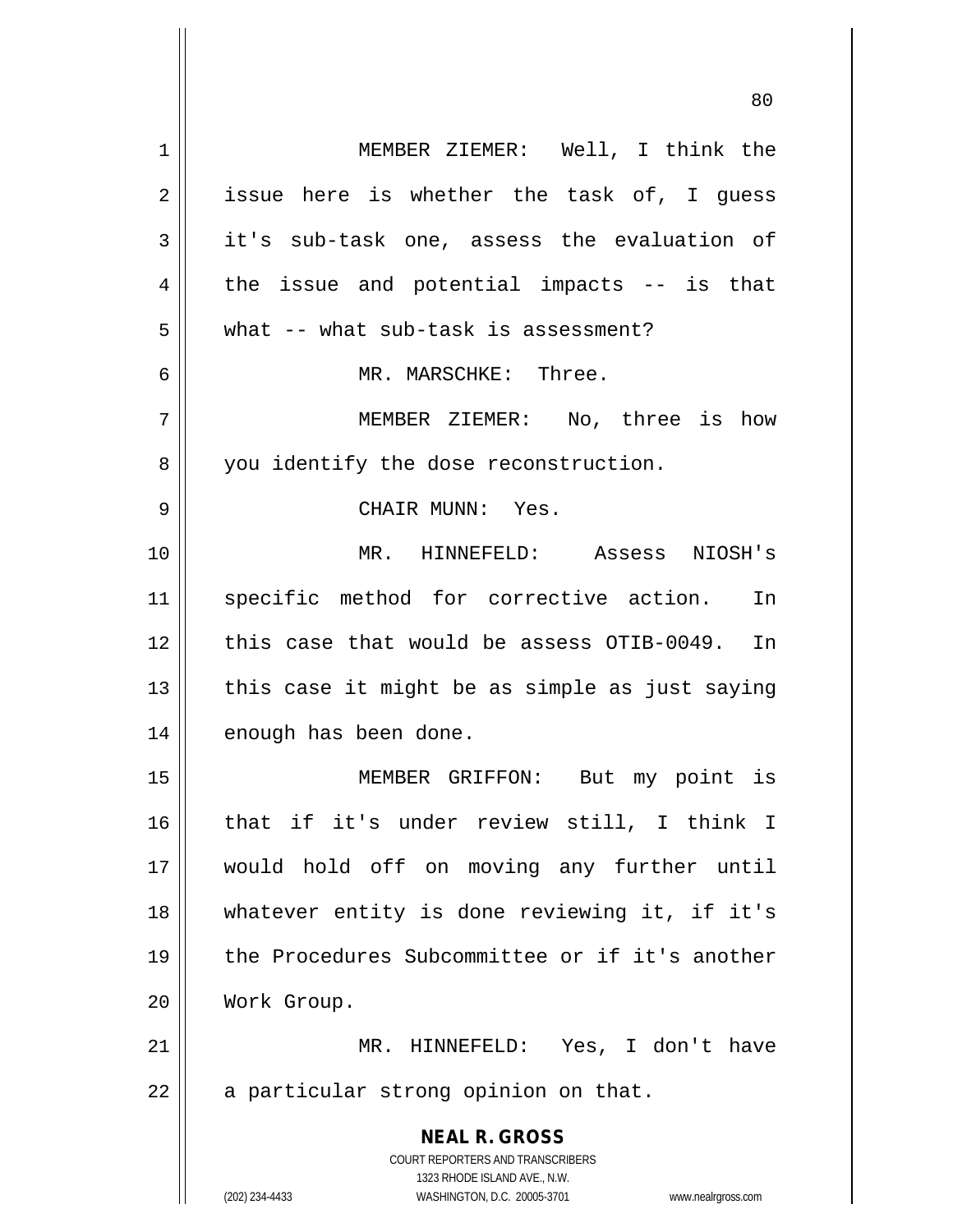1 MEMBER GRIFFON: Wait until it's 2 || finished. We don't want to duplicate the  $3 \parallel$  effort in this process. 4 MR. HINNEFELD: I understand. But 5 understand that the PER-0012 is done, and if  $6 \parallel$  in fact there are subsequent changes to OTIB- $7 \parallel$  0049, there would not be a new PER-0012, there 8 would be a PER-0036 or whatever the number is  $9 \parallel$  to evaluate those. 10 MEMBER ZIEMER: Mark, you're 11 talking about the OTIB, right? Mark, are you  $12$  | talking about the OTIB? 13 MEMBER GRIFFON: Yes, my point 14 || there was, and I understand Stu's point, but  $15$  | our bottom line is we want to eventually see 16 || that cases are done appropriately and have the 17 || correct scientific basis. If OTIB-0049 is  $18$   $\parallel$  still -- and I don't know the status of it --19 but assume there are still some outstanding 20 findings, I would say let's wait until we 21 || close those out in the procedures review 22 || because if in fact we end up or NIOSH ends up

> **NEAL R. GROSS** COURT REPORTERS AND TRANSCRIBERS 1323 RHODE ISLAND AVE., N.W.

(202) 234-4433 WASHINGTON, D.C. 20005-3701 www.nealrgross.com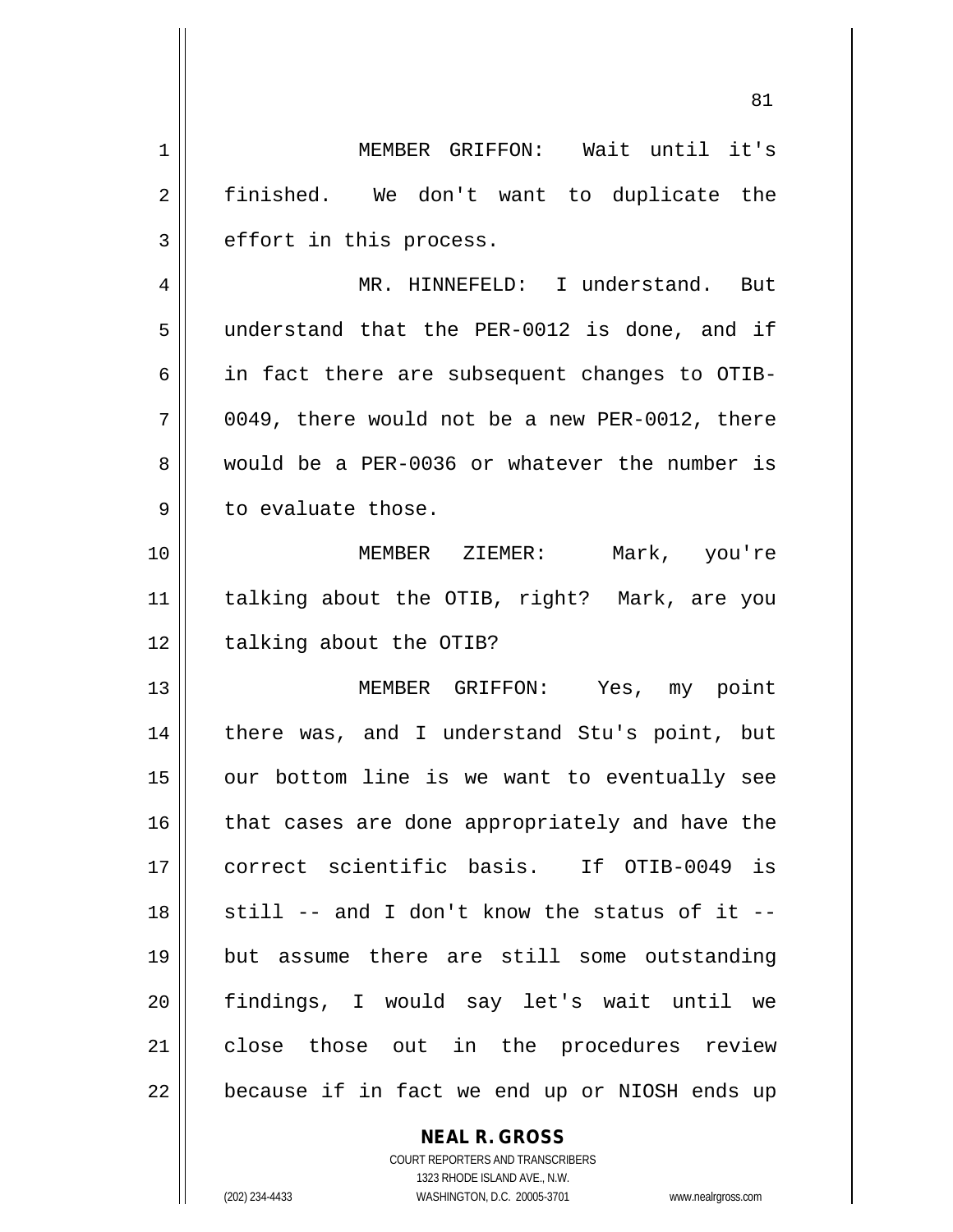| $\mathbf 1$ | revising OTIB-0049, then they come out with a  |
|-------------|------------------------------------------------|
| 2           | PER whatever, 40 or whatever number, that      |
| 3           | replaces PER-0012 sort of. I don't know that   |
| 4           | we want to review different -- we might not    |
| 5           | want to review PER-0012 right now if we are    |
| 6           | not in agreement with the scientific basis     |
| 7           | underlying PER-0012. It would just cause us    |
| 8           | to review the same sort of issue again in PER- |
| 9           | 0040, if that makes any sense. So I'm saying   |
| 10          | wait until it's closed out.                    |
| 11          | MR. MARSCHKE: Mark, just to give               |
| 12          | you an idea, the current status of the review  |
| 13          | of OTIB-0049 is that SC&A had identified two   |
| 14          | issues, and currently those two issues are     |
| 15          | being shown as being in progress.              |
| 16          | So that means that there are                   |
| 17          | still, I guess, still outstanding issues to be |
| 18          | resolved between NIOSH and SC&A and the        |
| 19          | Subcommittee here. So what you say is very     |
| 20          | true, that depending on the resolution of      |
| 21          | these issues they could involve a revision to  |
| 22          | OTIB-0049.                                     |

**NEAL R. GROSS** COURT REPORTERS AND TRANSCRIBERS

1323 RHODE ISLAND AVE., N.W.

(202) 234-4433 WASHINGTON, D.C. 20005-3701 www.nealrgross.com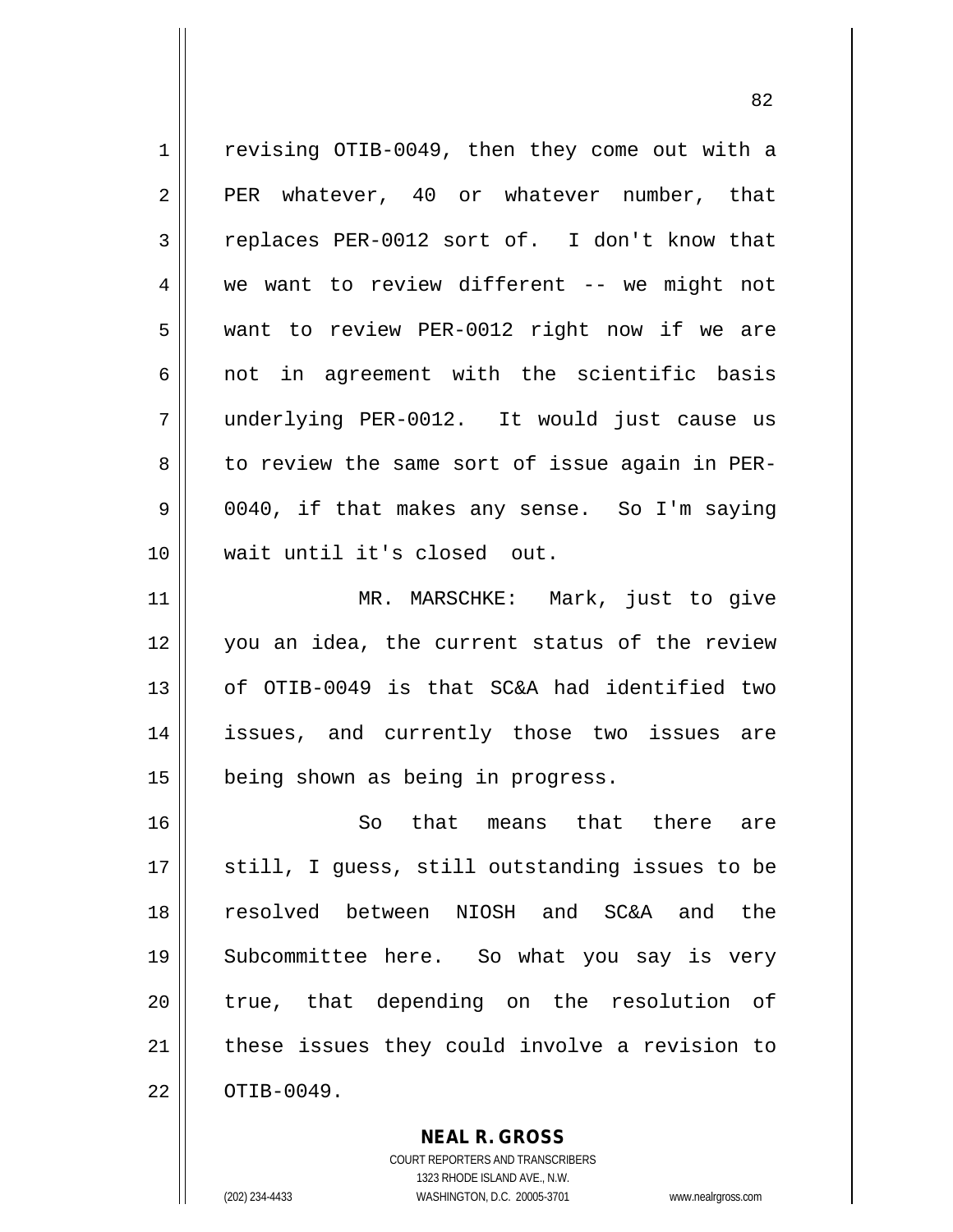**NEAL R. GROSS** 1 MR. HINNEFELD: You can do like  $2 \parallel$  you want. I mean we don't have a horse in the 3 T race, in terms of how this Subcommittee 4 decides to do this. Just from my standpoint  $5 \parallel$  from the review, you have a complete set of 6  $\parallel$  actions from the publication of PER-0049, a  $7 \parallel$  PER to implement that, that OTIB. Okay, and 8 || that gets us to a certain spot where we are 9 | today, and then we have a review of OTIB-0049 10 that may result in some changes, may result in 11 || changes to OTIB-0049. Those changes, then, 12 may cause us to reevaluate some of the claims 13 || again. That will be from where they are now; 14 || that will not be from where they were before 15 || PER-0012. And so it's like step-wise. Now 16 you wait until the end and say, okay, when 17 everything is done then we'll review it, then 18 you have essentially two PERs to review at 19  $\parallel$  that time, one, 12, which is first, and then 20 || the number 40 or whichever it is that comes 21 later. 22 MEMBER GRIFFON: And I'm saying

> COURT REPORTERS AND TRANSCRIBERS 1323 RHODE ISLAND AVE., N.W.

(202) 234-4433 WASHINGTON, D.C. 20005-3701 www.nealrgross.com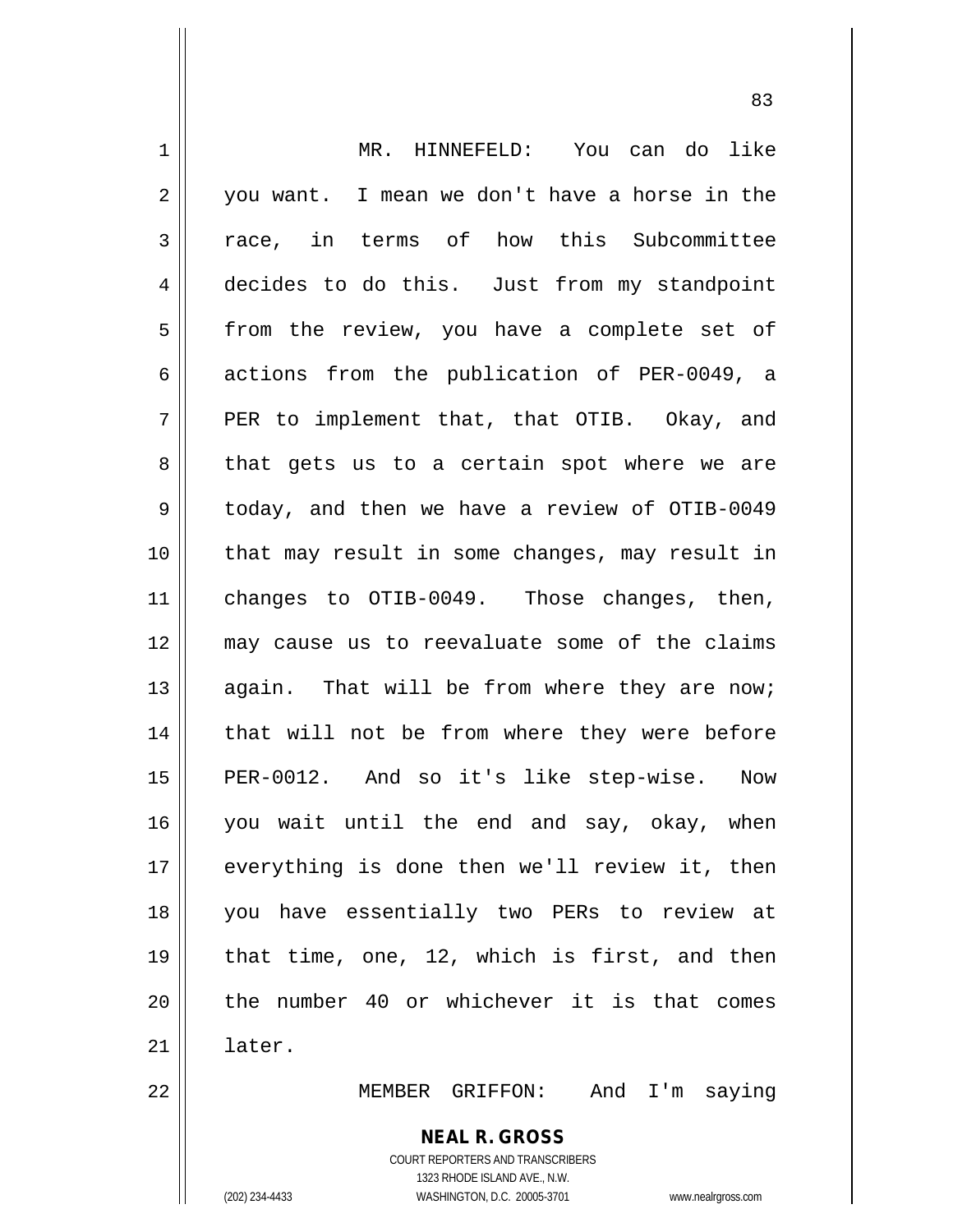**NEAL R. GROSS** COURT REPORTERS AND TRANSCRIBERS  $1$  that we may decide, if that all happens that  $2 \parallel$  way, Stu, we may decide we don't need to look  $3 \parallel$  at 12 at all; we can just look at 40. That is 4 just what I'm thinking in terms of the  $5 \parallel$  selection. 6 I mean what I certainly want to  $7 \parallel$  avoid is having us review the OTIB-0049 issues 8 || in two places. I think that would be very 9 | complicated. 10 || **MEMBER ZIEMER:** Mark, the other 11 || side of the coin is that anything reviewed at  $12$  | this point, say with 49, it still has a couple  $13$  | of open issues, any changes that occurred in 14 || terms of compensation, those are in place. So  $15$  || if a change comes later, those aren't affected 16 || by it because they've been compensated. So 17 those drop out of the review process. 18 Understand what I'm saying? 19 || MEMBER GRIFFON: Yes, that's true. 20 || That's true. 21 MEMBER ZIEMER: So if you want to 22 || assess whether NIOSH is correctly applying the

1323 RHODE ISLAND AVE., N.W.

(202) 234-4433 WASHINGTON, D.C. 20005-3701 www.nealrgross.com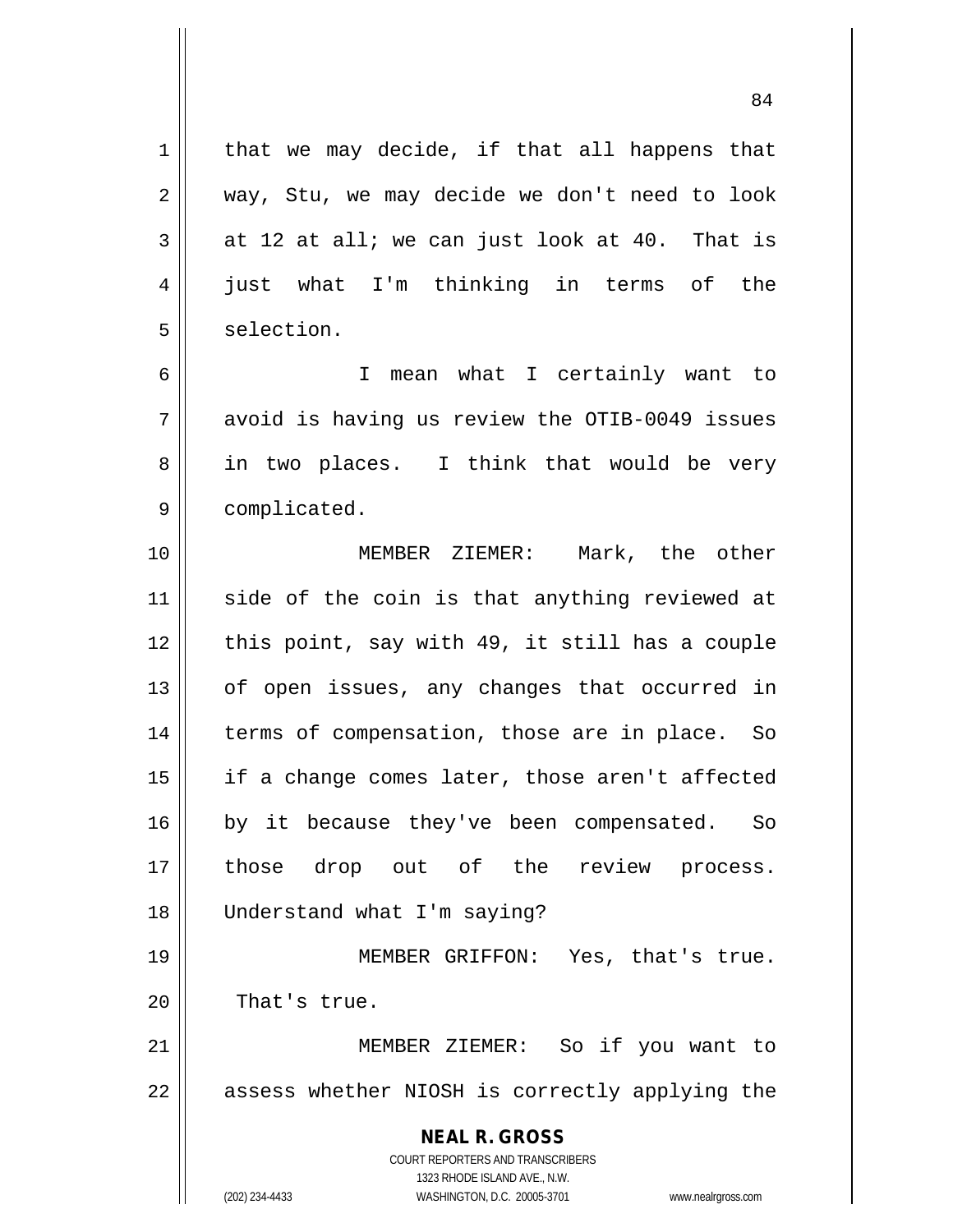| $\mathbf 1$ | PERs, it seems to me you look at them as they                       |
|-------------|---------------------------------------------------------------------|
| 2           | are being applied, in any cases that are                            |
| 3           | affected by those, otherwise you are not going                      |
| 4           | to see -- even though you say, okay, this                           |
| 5           | particular OTIB is not completed yet,                               |
| 6           | nonetheless we have a PER that is in effect,                        |
| 7           | and we are asking, in essence, SC&A to see                          |
| 8           | whether $--$ how they are applying that, I                          |
| 9           | think. Isn't that what we're trying to                              |
| 10          | achieve here?                                                       |
| 11          | MEMBER GRIFFON: Then you are not                                    |
| 12          | addressing the underlying science.                                  |
| 13          | MR. MARSCHKE: Basically you're                                      |
| 14          | not doing sub-tasks.                                                |
| 15          | MEMBER ZIEMER: That's exactly the                                   |
| 16          | point, and I think I understand the point Stu                       |
| 17          | is making. We are applying the science as we                        |
| 18          | have it today based on an approved PER. And                         |
| 19          | we are asking if it's been properly applied.                        |
| 20          | MEMBER GRIFFON: Yes,<br>I think                                     |
| 21          | there are two steps, and all $I'm -- I think we$                    |
| 22          | should review the underlying science, but we                        |
|             |                                                                     |
|             | <b>NEAL R. GROSS</b>                                                |
|             | COURT REPORTERS AND TRANSCRIBERS<br>1323 RHODE ISLAND AVE., N.W.    |
|             | (202) 234-4433<br>WASHINGTON, D.C. 20005-3701<br>www.nealrgross.com |

 $\mathsf{I}$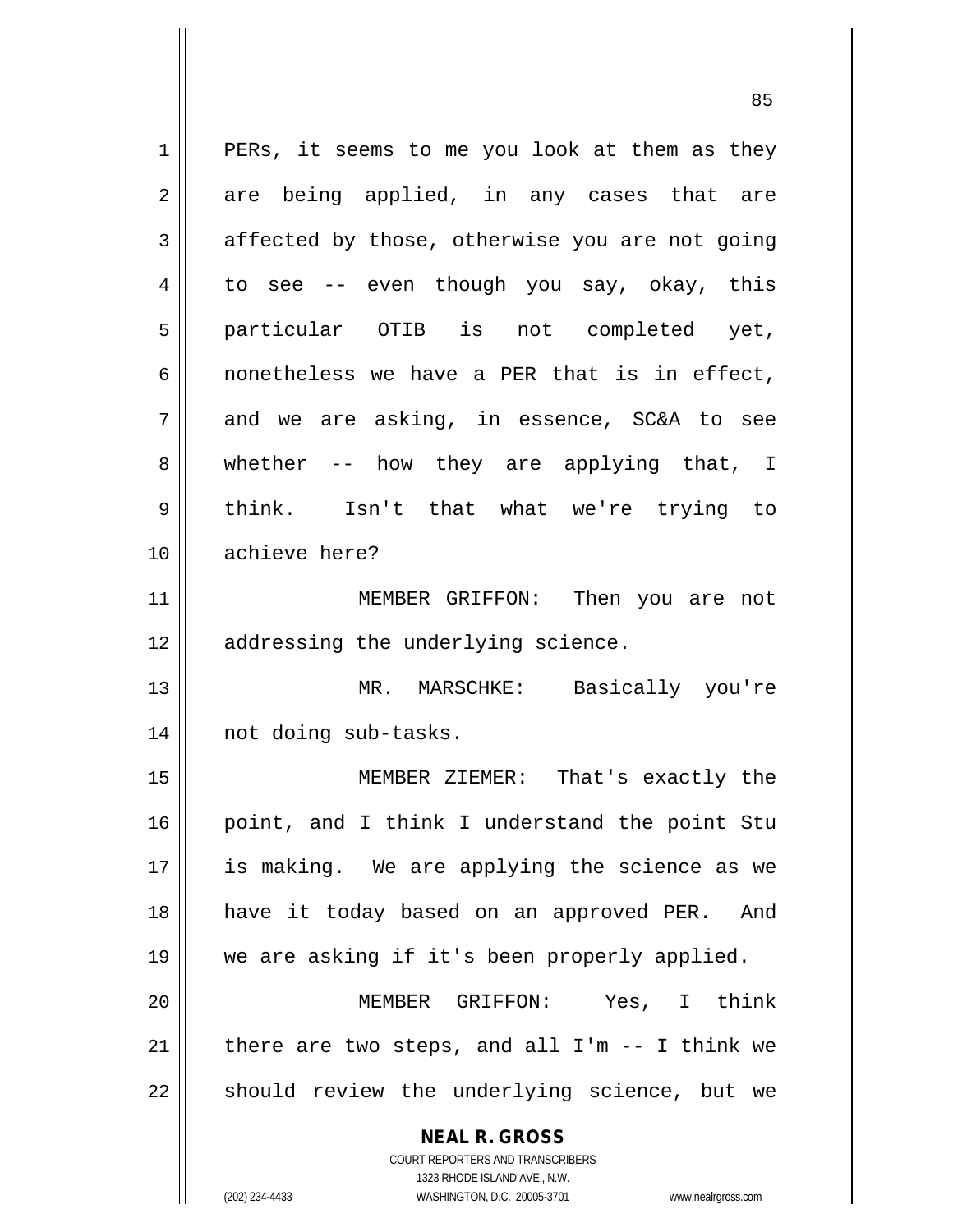1 shouldn't do it in two different places, you 2 || know. So if the underlying science ends up 3 **being documented in a revised TIB, and we are** 4 already reviewing that in the Procedures 5 Subcommittee, then we shouldn't also have Hans 6 do it in this PER review process. I don't  $7 \parallel$  think we should skip reviewing the underlying 8 || science. 9 MR. MARSCHKE: Can we make -- when 10 the PER review is assigned to SC&A, can sub-11 task two be optional? I mean basically not 12 optional, but I mean the Subcommittee in the 13 || assignment says the PER review has to look at 14 the underlying science or sub-task two has 15 || already been done under separate review of, in 16 || this case, OTIB-0049, and therefore sub-task 17 two under the SC&A review of the PER review 18 does not need to be implemented. 19 MEMBER GRIFFON: That makes sense  $20$  | to me, Steve. 21 DR. BEHLING: And I think that is  $22$  || correct in the sense where not every PER has

> COURT REPORTERS AND TRANSCRIBERS 1323 RHODE ISLAND AVE., N.W. (202) 234-4433 WASHINGTON, D.C. 20005-3701 www.nealrgross.com

**NEAL R. GROSS**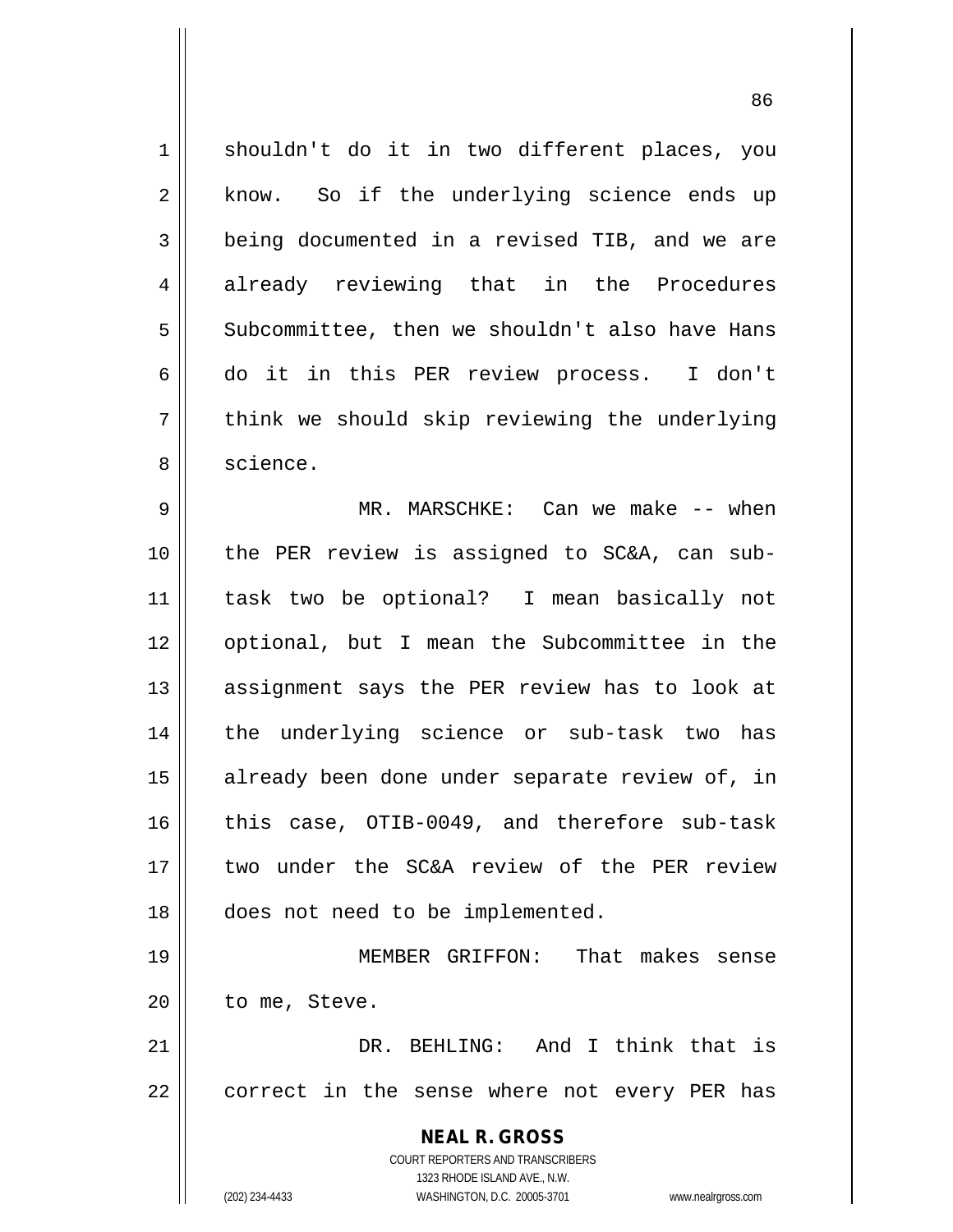1 | the technical backbone that corresponds in the  $2 \parallel$  case of PER-0012, too, and OTIB-0049, and so 3 you are absolutely correct, and I certainly 4 wasn't planning on spending a lot of time 5 || rehashing things that have already been done  $6 \parallel$  or are currently in progress.

7 On the other hand, PER-0012 and 8 || OTIB are, you know, it's a marriage bond 9 || between the two; one basically is based on the 10 || other. And yet there are certain factors such 11 as the selection criteria by which the PoC, 12 || the threshold PoC, is driven by a value that 13 is defined in OTIB-0049, and so one has to go 14 || back and say were the selection criteria that 15 identifies the universe, and then the 16 || screening criteria number one is defined in 17 || OTIB-0012. Is that appropriate? Is it 18 || consistent with OTIB-0049? The two are very 19 difficult to separate out entirely. It's 20 clear that OTIB-0049 trumps the technical 21 basis for PER-0012; there's no question about  $22$  || that. But yet there are still issues that are

## **NEAL R. GROSS**

COURT REPORTERS AND TRANSCRIBERS 1323 RHODE ISLAND AVE., N.W. (202) 234-4433 WASHINGTON, D.C. 20005-3701 www.nealrgross.com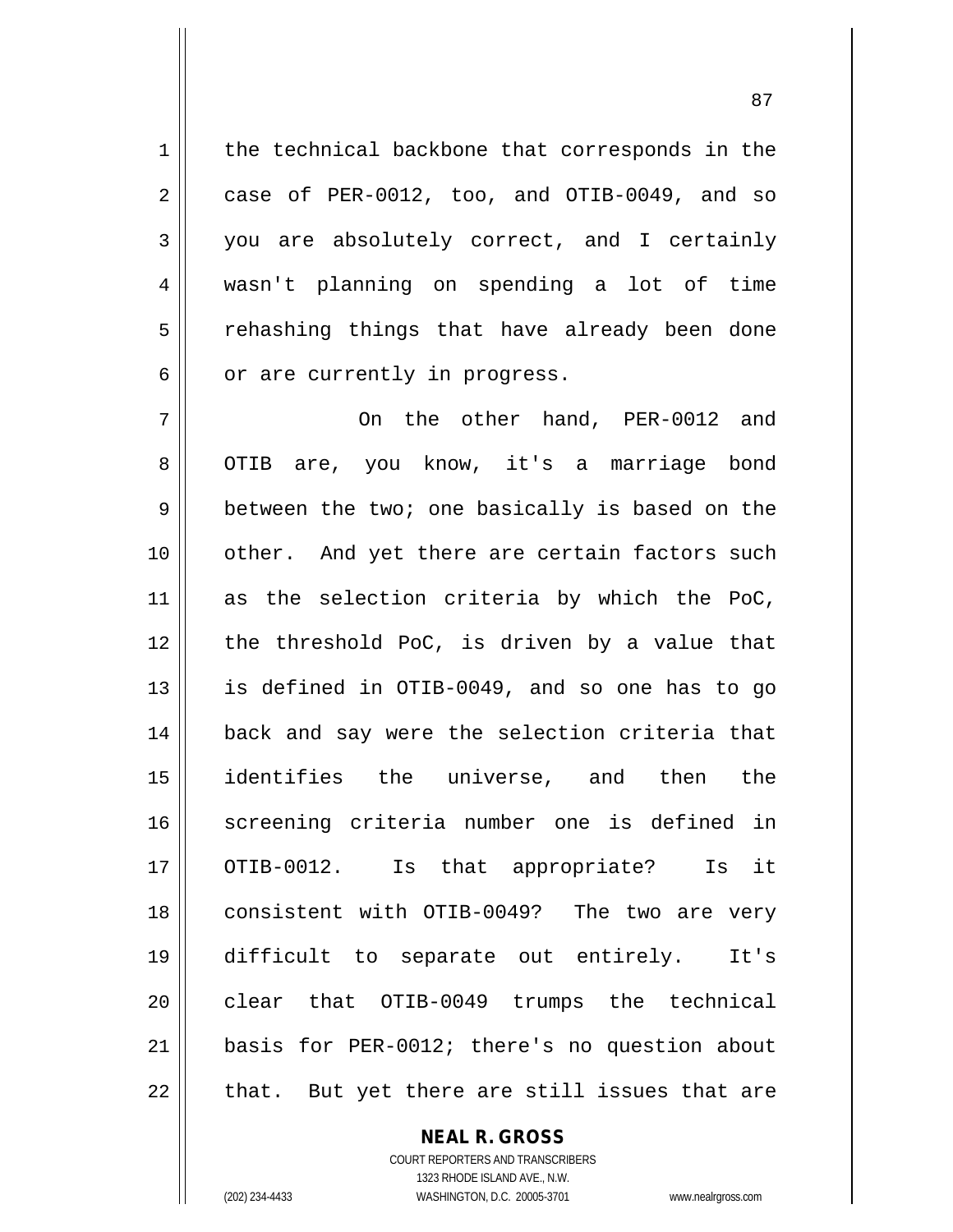1 | not yet necessarily specified under OTIB-0049  $2 \parallel$  that should be looked at in behalf of PER- $3 \parallel 0012$ . 4 MR. KATZ: But, Hans, those come

 $5$  || under sub-task three, the selection criteria, 6 et cetera. I mean those come under three. So  $7 \parallel$  sub-task two does not need to be done where 8 || you already have a review of an OTIB as a 9 basis.

## 10 DR. BEHLING: Yes.

11 CHAIR MUNN: So it sounds as 12 || though we all need to have some thinking time 13 around this before we come to any specific 14 instructions to SC&A. Except that Mark's 15 || point is certainly well taken. It would seem 16 to be redundant and in many ways adding to 17 confusion if we continue down the path right 18 now of spending a great deal of time and 19 | effort on PER-0012.

20 DR. BEHLING: Well, Wanda, can I 21 || just make a comment, for instance. It was  $22$  | never my intention, and as I've said, I have

> **NEAL R. GROSS** COURT REPORTERS AND TRANSCRIBERS 1323 RHODE ISLAND AVE., N.W.

(202) 234-4433 WASHINGTON, D.C. 20005-3701 www.nealrgross.com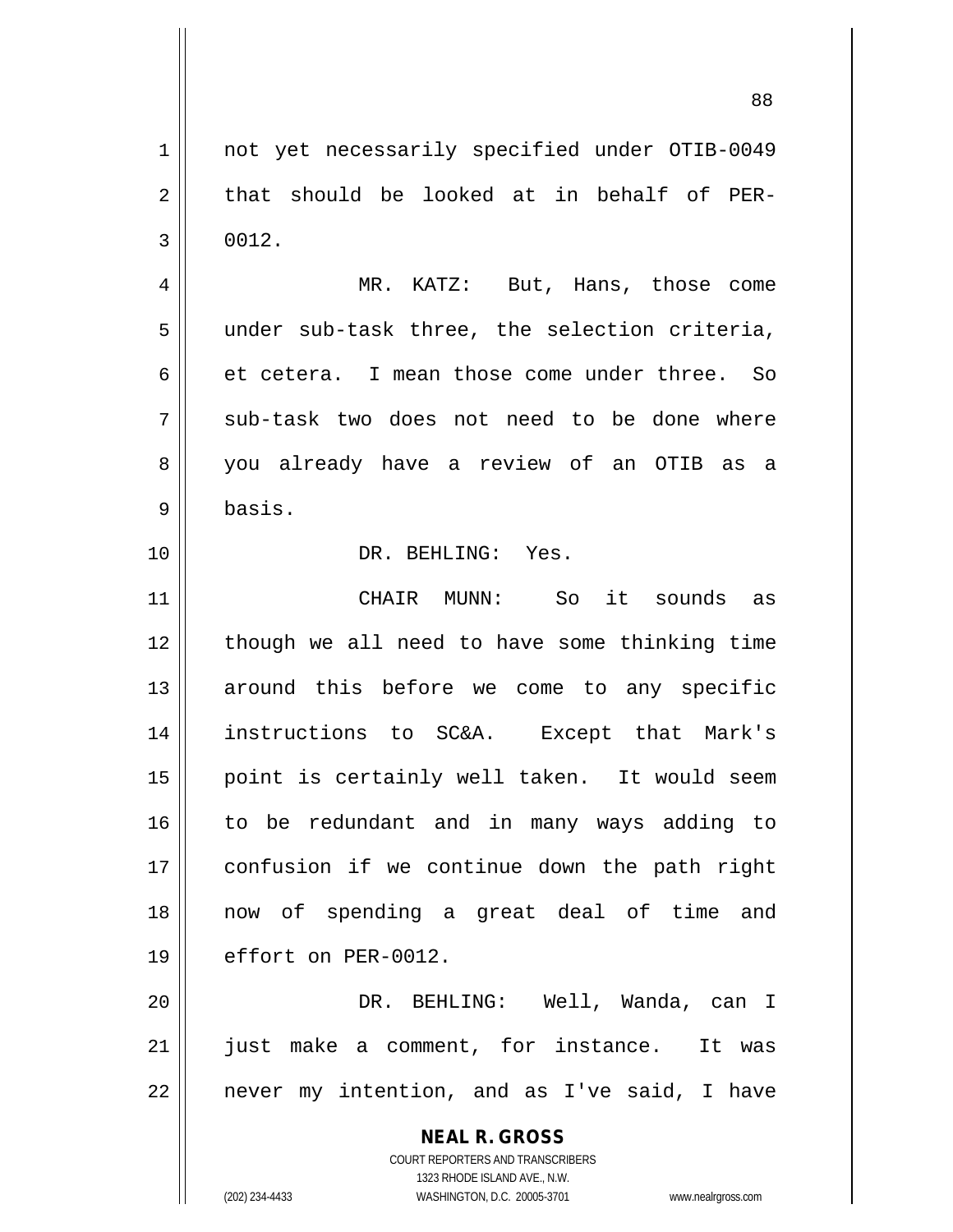1 | only started to look at PER-0012 in context 2 || with actually using or applying this protocol  $3 \parallel$  to it, and clearly at this point I would not 4 || have obviously spent a lot of time on this 5 sub-task two. I would have probably used 6 Joyce Lipsztein's comments and review comments  $7 \parallel$  and other things as an attachment and simply  $8 \parallel$  defaulted to them, so when we think about, oh, 9 we're being redundant, we are paying for the 10 same thing twice, no, I don't think I would 11 expect to spend a lot of time writing up sub-12 || task two that would potentially cost man hours 13 in behalf of this particular task. I would 14 || simply default to what has already been done.

15 || And I think this whole thing sort 16 || of summarizes the complexity of PERs that no 17 two PERs are going to be identical, and each 18 || one has to be treated on its own merit, 19 depending on what information is available, 20 what has been done, have OTIBs been already 21 || issued, in which case some of these sub-tasks 22 || will simply be a reference to what has already

> **NEAL R. GROSS** COURT REPORTERS AND TRANSCRIBERS 1323 RHODE ISLAND AVE., N.W.

(202) 234-4433 WASHINGTON, D.C. 20005-3701 www.nealrgross.com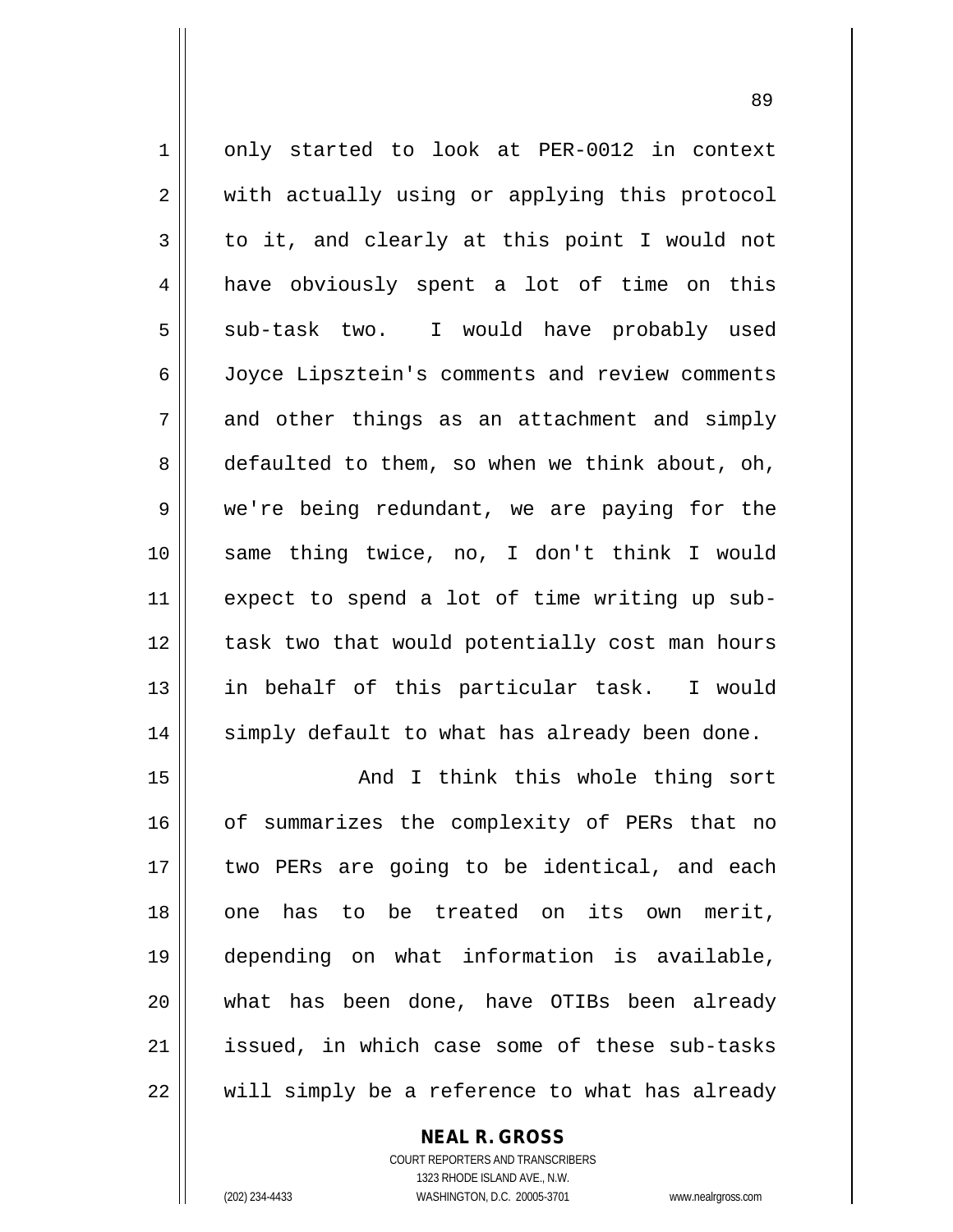1 || been done, and we'll simply brush over it.  $2 \parallel$  And that's really the difficulty in writing a 3 | qeneric protocol.

4 CHAIR MUNN: That's true. We 5 recognize, Hans, that you were simply using 6 **PER-0012** as an example and probably a very  $7 \parallel$  good example since it has generated this kind 8 0 of discussion.

 DR. BEHLING: And the reason I used it, Wanda, is first of all, it is 11 | obviously on the table, and people are already familiar with it, and the real emphasis was not so much on task three but on the selection 14 || criteria of DRs. And it provides a perfect 15 || example how this selection criteria and the total number of DRs that may want to be audited are defined. But what is the method by which the Subcommittee will make the selection. And I used PER-0012 for that 20 || reason because people are familiar with it,  $\parallel$  and they can go to OTIB-0049, look at Table 1, || and say, oh yes, these are the number of

> COURT REPORTERS AND TRANSCRIBERS 1323 RHODE ISLAND AVE., N.W. (202) 234-4433 WASHINGTON, D.C. 20005-3701 www.nealrgross.com

**NEAL R. GROSS**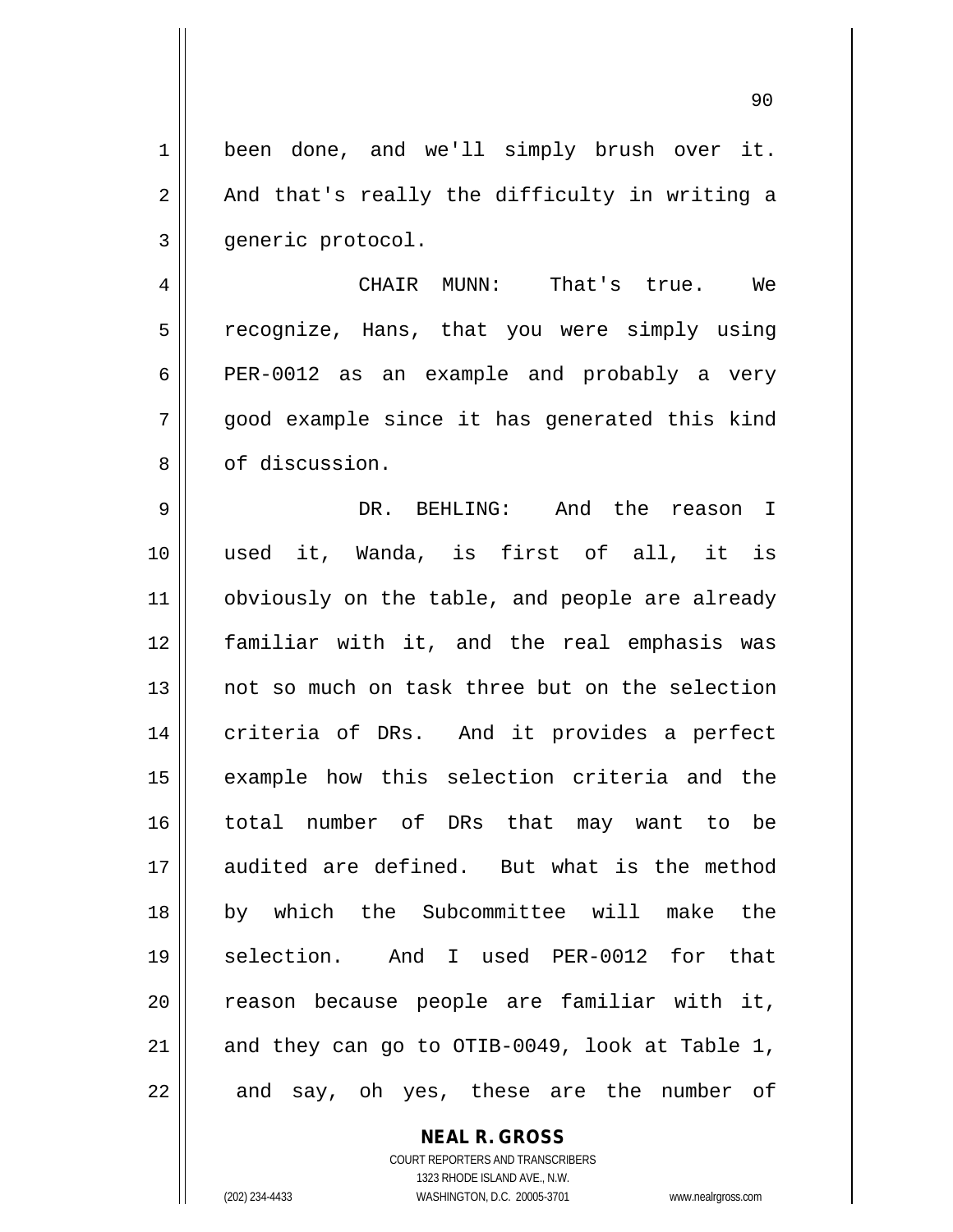1 permutations that you may want to look at that 2 || will affect the methodology for dose  $3 \parallel$  reassessment, and on the basis of that we will 4 || select certain numbers and certain types of  $5$  || reassessed DRs for auditing.

6 CHAIR MUNN: Well, we appreciate 7 || that, and my instinct is to follow Mark's 8 cecommendation that we -- I assume that was a 9 || recommendation, Mark -- that we actually not 10 pursue the PER actively until we have in fact 11 closed the OTIB-0049 issues. Am I stating  $12$  | that correctly?

13 MEMBER GRIFFON: Yes, that was my 14 feeling on that one, yes.

 CHAIR MUNN: That seems 16 || appropriate to me. The point that was brought up earlier with respect to getting something done before the next Board meeting is probably one we should think about at this juncture, to 20 || see if we can get further through our own 21 || process with these issues prior to that Board meeting. We don't have a session scheduled

## **NEAL R. GROSS**

COURT REPORTERS AND TRANSCRIBERS 1323 RHODE ISLAND AVE., N.W. (202) 234-4433 WASHINGTON, D.C. 20005-3701 www.nealrgross.com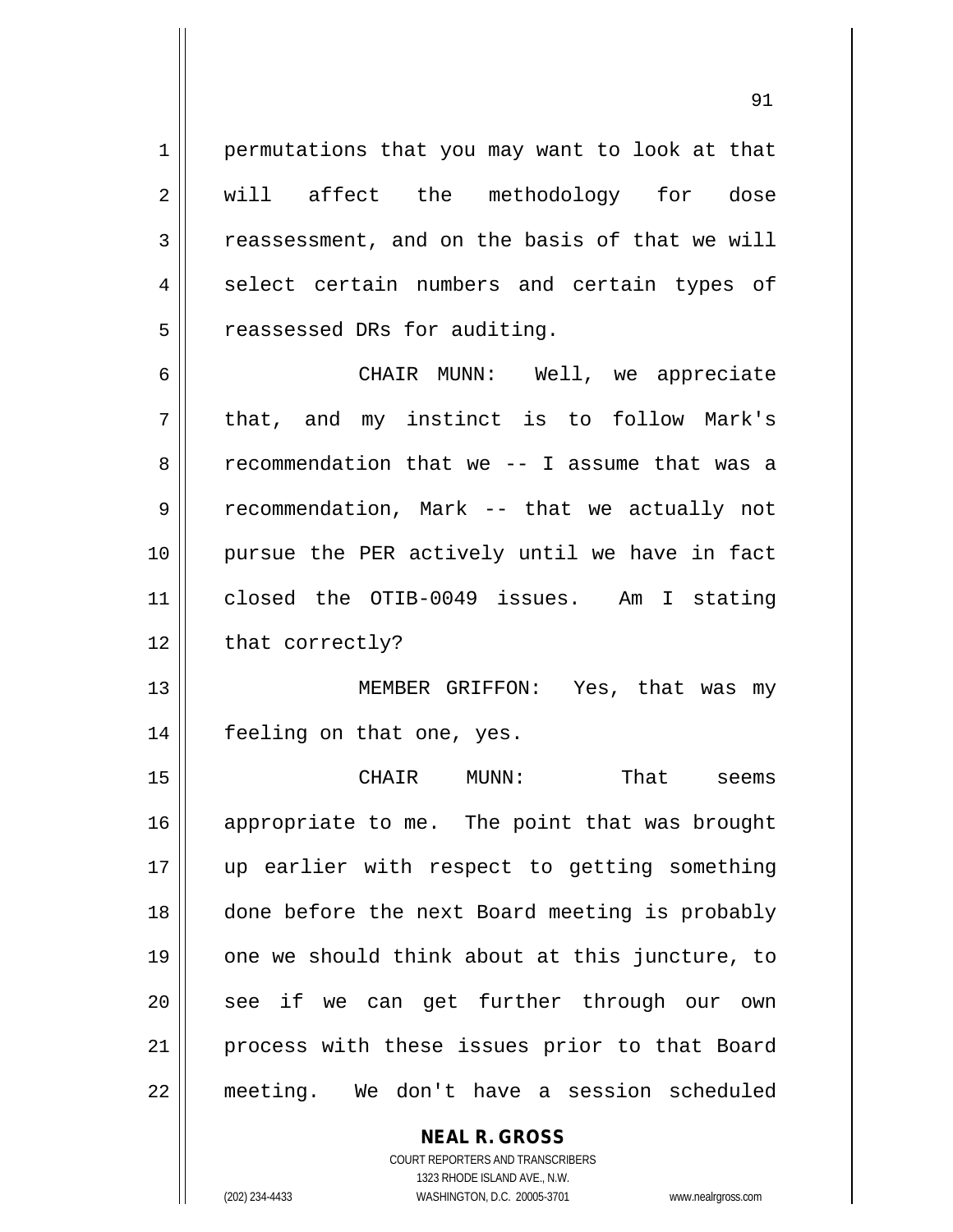1 for this Subcommittee prior to that time. And 2 || my calendar would put it in any case toward  $3 \parallel$  the end of January if we assume that we were  $4 \parallel$  going to have a meeting before the Board. If  $5 \parallel$  we want to bring something to them, then we 6 probably should pursue this further and  $7 \parallel$  especially take a look at what's outstanding 8 || on OTIB-0049 and make every effort to try to  $9 \parallel$  close those, if at all possible, during that 10 || period of time. 11 || T doubt that anyone will be able 12 to spend much time on any of these individual 13 items that we have before us over the next 14 month or so. It's going to be difficult. But 15 || perhaps January would offer an opportunity for 16 that to occur. I don't know how other 17 people's calendars look for January and 18 whether the last week of January is something 19 we can look at. But when we -- is it your 20 desire to take a look at that now, or would 21 you prefer to wait until the end of our  $22 \parallel$  session later in the day and look at calendars

## **NEAL R. GROSS**

COURT REPORTERS AND TRANSCRIBERS 1323 RHODE ISLAND AVE., N.W. (202) 234-4433 WASHINGTON, D.C. 20005-3701 www.nealrgross.com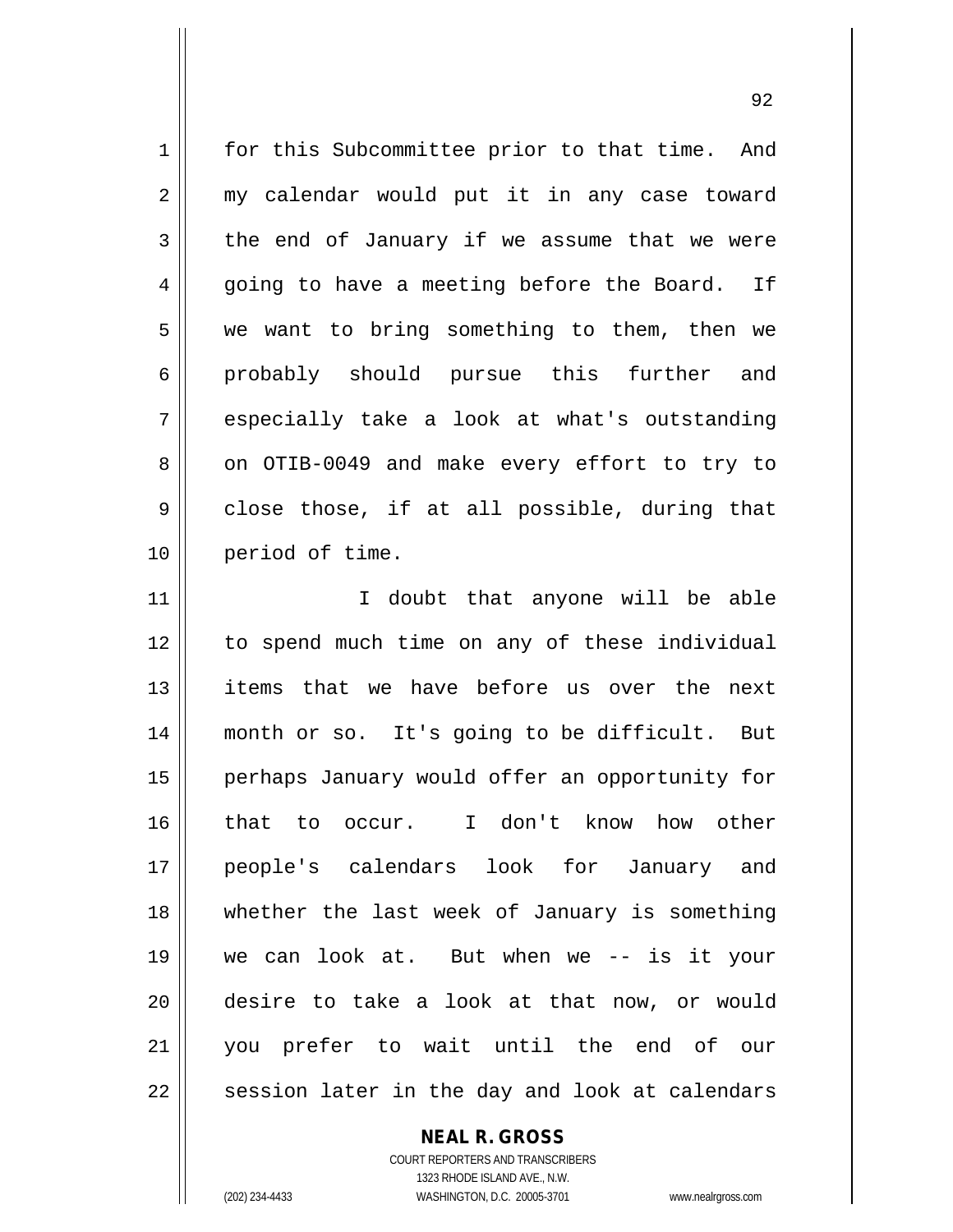$1 \parallel$  then?

| $\overline{2}$ | I see Ted nodding his head.                    |
|----------------|------------------------------------------------|
| 3              | MR. KATZ: You might as well see                |
| 4              | what else you have on your plate by the end of |
| 5              | the meeting in deciding about scheduling this, |
| 6              | unless we are going to lose some people        |
| 7              | between now and then.                          |
| 8              | CHAIR MUNN: I would hope not.                  |
| 9              | Let's keep that in the back of our             |
| 10             | head as a very good reason for us to consider  |
| 11             | a Subcommittee meeting prior.                  |
| 12             | Yes?                                           |
| 13             | MEMBER ZIEMER: I still have a                  |
| 14             | concern about the idea of waiting until        |
| 15             | everything is closed because, Mark, I want to  |
| 16             | just bounce this off of you. Let's suppose     |
| $17\,$         | that something arose on the unclosed issues,   |
| 18             | maybe on this one or something like it, where  |
| 19             | it became evident that some completely new     |
| 20             | model was going to be developing and so on     |
| 21             | that might take a year or more to come to      |
| 22             | closure. I mean some of these thorny issues    |

**NEAL R. GROSS** COURT REPORTERS AND TRANSCRIBERS

1323 RHODE ISLAND AVE., N.W.

(202) 234-4433 WASHINGTON, D.C. 20005-3701 www.nealrgross.com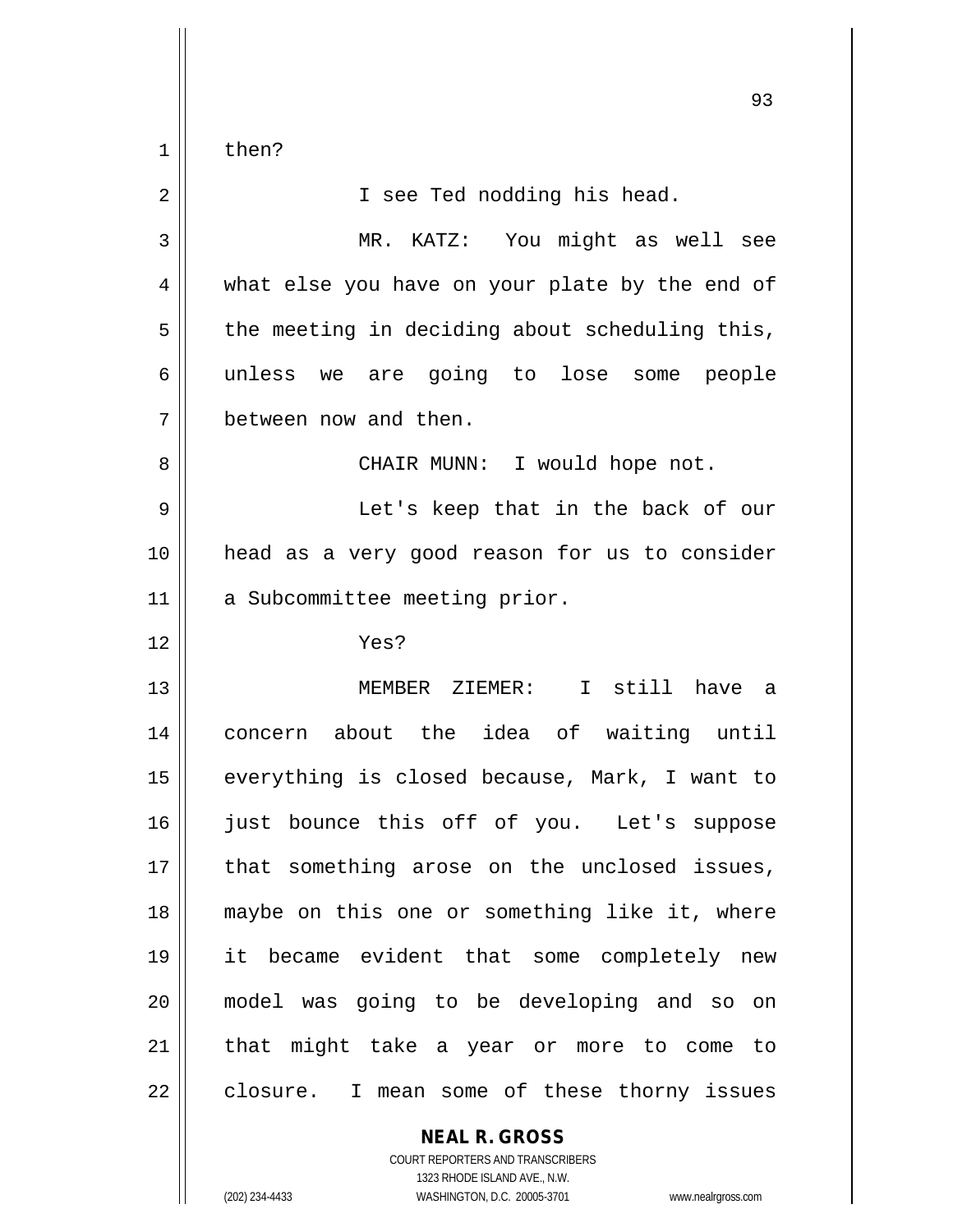**NEAL R. GROSS** COURT REPORTERS AND TRANSCRIBERS 1323 RHODE ISLAND AVE., N.W. 1 || get passed around and around. But in the 2 | meantime, NIOSH has gone back and are redoing  $3 \parallel$  -- at least on this PER, right. You are not  $4 \parallel$  sitting by, waiting  $-$ 5 MR. HINNEFELD: We are not 6 waiting. PER-0012 -- 7 MEMBER ZIEMER: Because I think 8 || it's possible on almost every issue that new 9 information can arise and a new PER can 10 develop. And if we say that we want to wait 11 until sort of closure on everything, I still 12 have a concern about how we assess those 13 reconstructions that are done under the 14 || current PER. 15 MEMBER GRIFFON: Paul, I guess I 16 || should clarify it. I guess I just wanted to 17 make sure that we consider that issue, that we  $18$   $\vert$  -- if as we are selecting the ones we want to 19 review, I think we should consider that 20 || status. 21 MEMBER ZIEMER: Oh, okay, you are  $22$  || not saying automatically eliminate because

(202) 234-4433 WASHINGTON, D.C. 20005-3701 www.nealrgross.com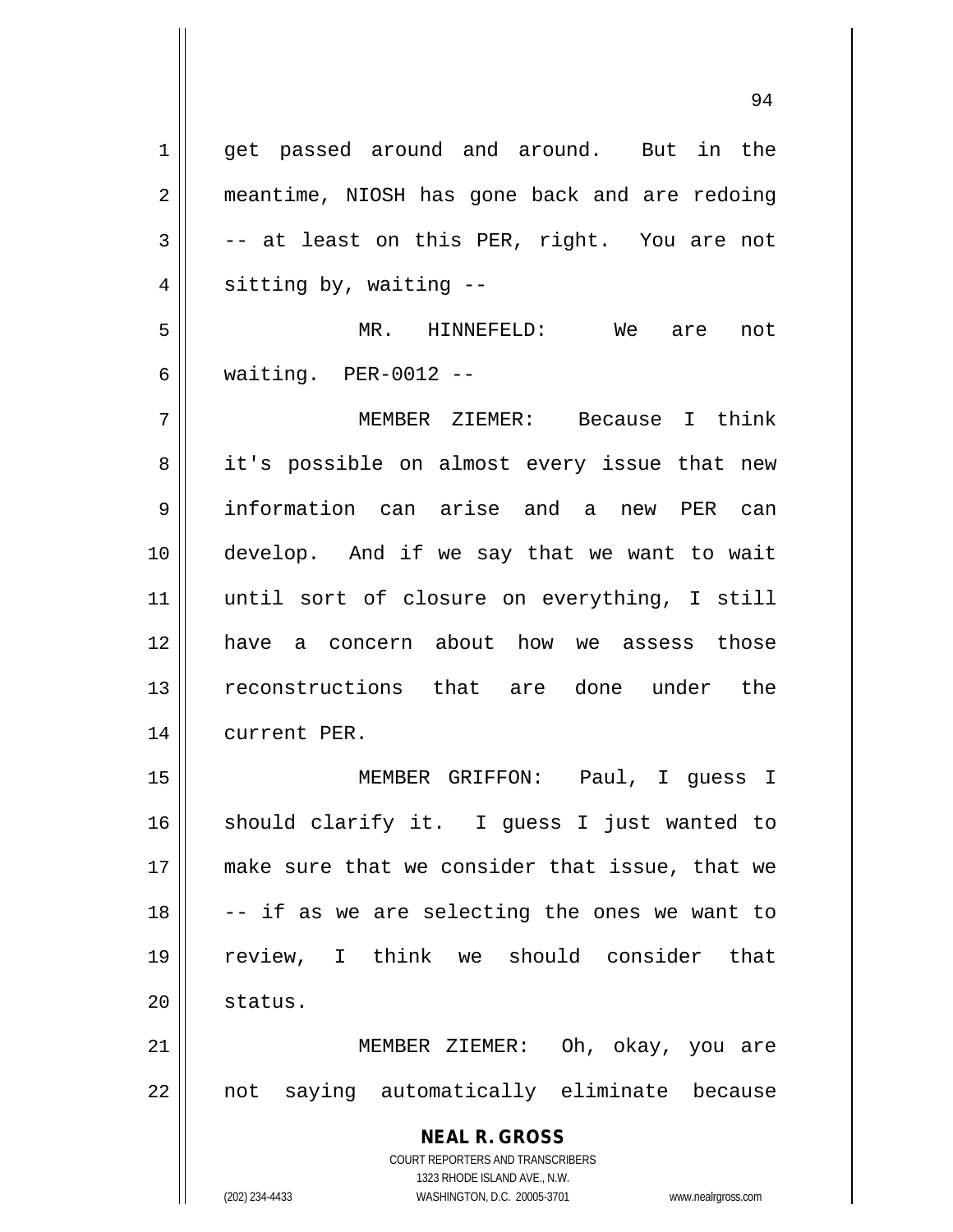$1 \parallel$  there is an opening.

| $\overline{2}$ | MEMBER GRIFFON: I wouldn't say                |
|----------------|-----------------------------------------------|
| 3              | automatically eliminate it, but I would also  |
| 4              | say that like in this case, PER-0012, we may  |
| 5              | say, you know, it is under review in the      |
| 6              | Procedures Work Group; it is not closed. But, |
| 7              | however, we want to look -- but then I think  |
| 8              | we have to say we are going to look at the    |
| $\mathsf 9$    | application only. The application, the PER as |
| 10             | it -- because obviously we have to assess how |
| 11             | the PER applied TIB-0049, we can't $-$ but in |
| 12             | other cases where there is no sort of TIB     |
| 13             | attached, I think we look at the underlying   |
| 14             | science and the application.                  |
| 15             | MEMBER ZIEMER: I understand that.             |
| 16             | MEMBER GRIFFON: So I'm not saying             |
| 17             | exclude it, I'm just saying make sure we --   |
| 18             | because I can just see the situation where we |
| 19             | start talking about the underlying science in |
| 20             | process as well as in the OTIB-0049<br>this   |
| 21             | review, and I think we can't really -- we     |
| 22             | have to look at the application only in this  |

**NEAL R. GROSS**

COURT REPORTERS AND TRANSCRIBERS 1323 RHODE ISLAND AVE., N.W. (202) 234-4433 WASHINGTON, D.C. 20005-3701 www.nealrgross.com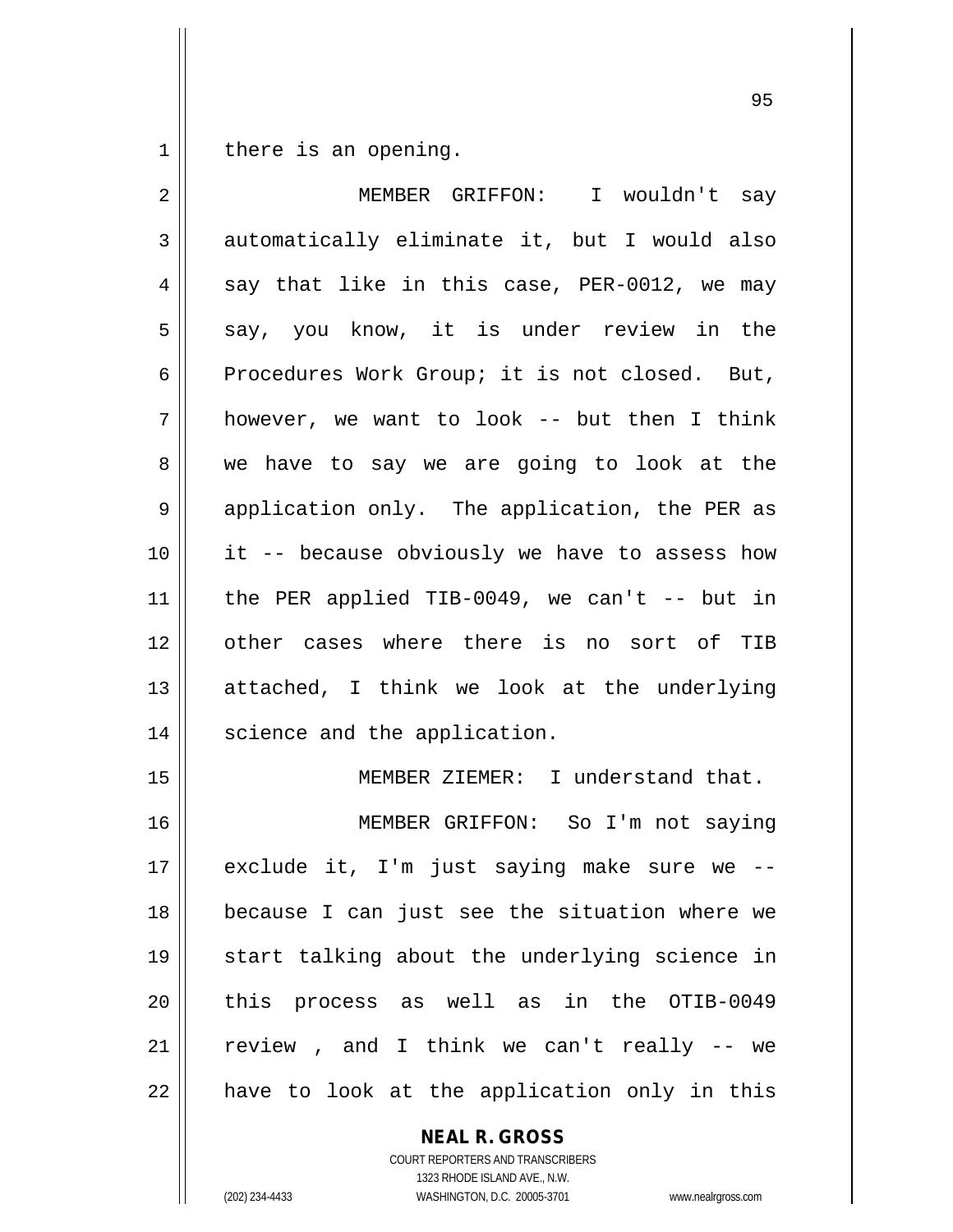instance, I would think.

| $\overline{2}$ | MEMBER ZIEMER: I suppose you can                                                                                                                                |
|----------------|-----------------------------------------------------------------------------------------------------------------------------------------------------------------|
| 3              | go to the open issues and get a feel for                                                                                                                        |
| 4              | whether you think there is a likelihood they                                                                                                                    |
| 5              | will have any significant impact anyway, or                                                                                                                     |
| 6              | sometimes things are just not closed because                                                                                                                    |
| 7              | there is some sort of administrative thing                                                                                                                      |
| 8              | that hasn't occurred yet, or you are waiting                                                                                                                    |
| 9              | for revised wording in the upcoming document                                                                                                                    |
| 10             | or something, so it's in abeyance or something                                                                                                                  |
| 11             | like that.                                                                                                                                                      |
| 12             | MEMBER GRIFFON: I guess I didn't                                                                                                                                |
| 13             | mean it be exclusionary. I meant just that we                                                                                                                   |
| 14             | take that into account or be aware of it when                                                                                                                   |
| 15             | we're selecting.                                                                                                                                                |
| 16             | MEMBER ZIEMER: Okay.                                                                                                                                            |
| 17             | CHAIR MUNN: It's only logical,                                                                                                                                  |
| 18             | and it underscores what Hans has said several                                                                                                                   |
| 19             | times. Each of these will require an entirely                                                                                                                   |
| 20             | different set of criteria for evaluation, and                                                                                                                   |
| 21             | we can very easily see why.                                                                                                                                     |
| 22             | MS.<br>BEHLING:<br>This<br>is<br>Kathy                                                                                                                          |
|                | <b>NEAL R. GROSS</b><br>COURT REPORTERS AND TRANSCRIBERS<br>1323 RHODE ISLAND AVE., N.W.<br>(202) 234-4433<br>WASHINGTON, D.C. 20005-3701<br>www.nealrgross.com |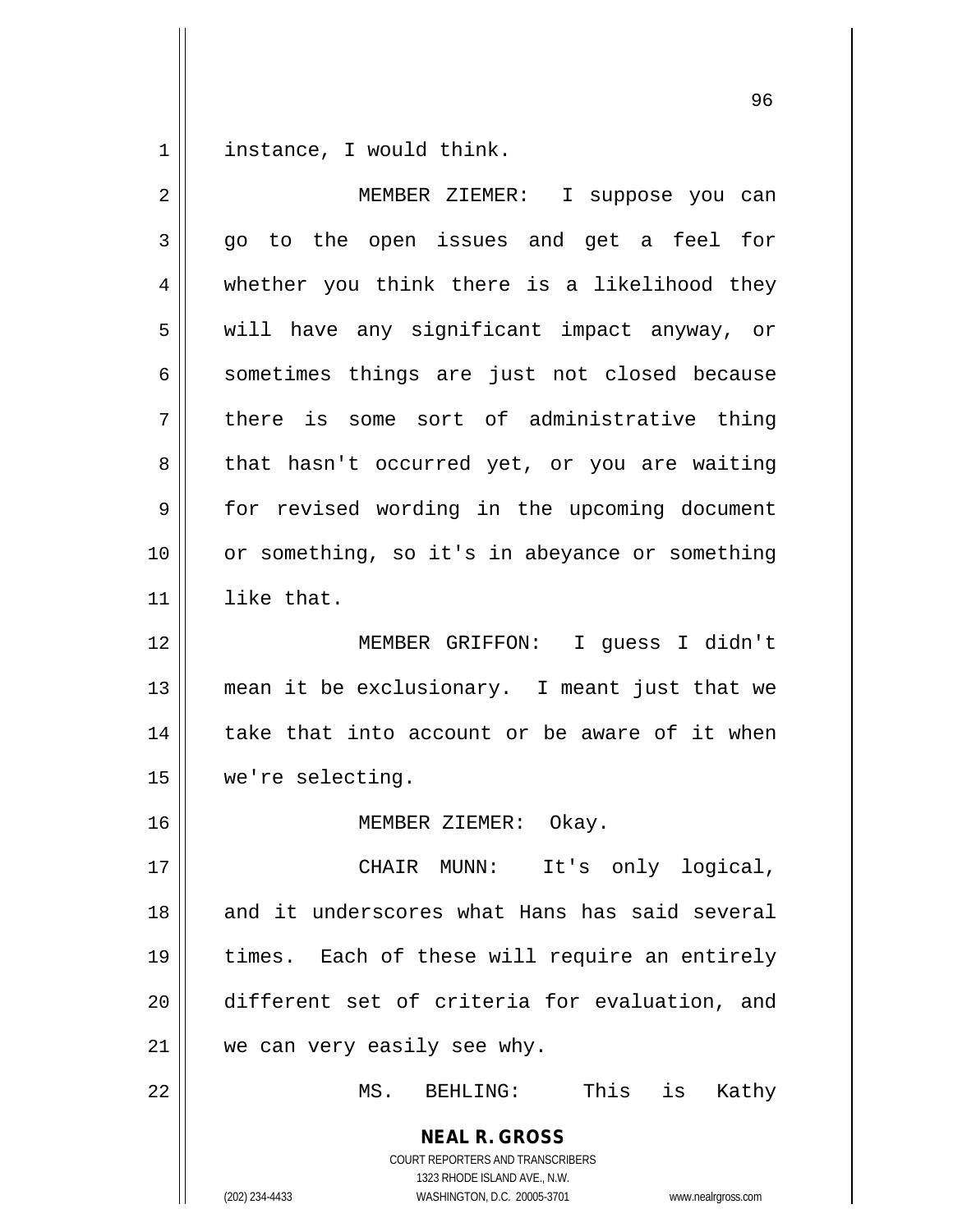**NEAL R. GROSS** 1 || Behling. I just want to be sure I understand  $2 \parallel$  that we should then continue with our work on 3 PER-0012. You are not telling us not to 4 | continue that work, I assume. 5 MEMBER GRIFFON: I think that has  $6 \parallel$  already been tasked, hasn't it? 7 MS. BEHLING: It has been, just 8 based on this discussion. I wasn't sure if -- $9 \parallel$  but we will just elaborate all of that in sub-10 task two as to the status of OTIB-0049 and 11 || continue on with our work. 12 CHAIR MUNN: That seems reasonable  $13$  || at this juncture. 14 || MS. BEHLING: Okay, just wanted to  $15$  | clarify that. 16 DR. BEHLING: This is Hans. I'm 17 || looking at basically a summary of what changes 18 || will impact the reassessment of dose, and 19 those are pretty much summarized in Table 4-8  $20$  | of OTIB-0049, and we really have only a number  $21$  | of things that will involve dose reassessment,  $22$  | that is the factor of four, I assume, is not

1323 RHODE ISLAND AVE., N.W. (202) 234-4433 WASHINGTON, D.C. 20005-3701 www.nealrgross.com

COURT REPORTERS AND TRANSCRIBERS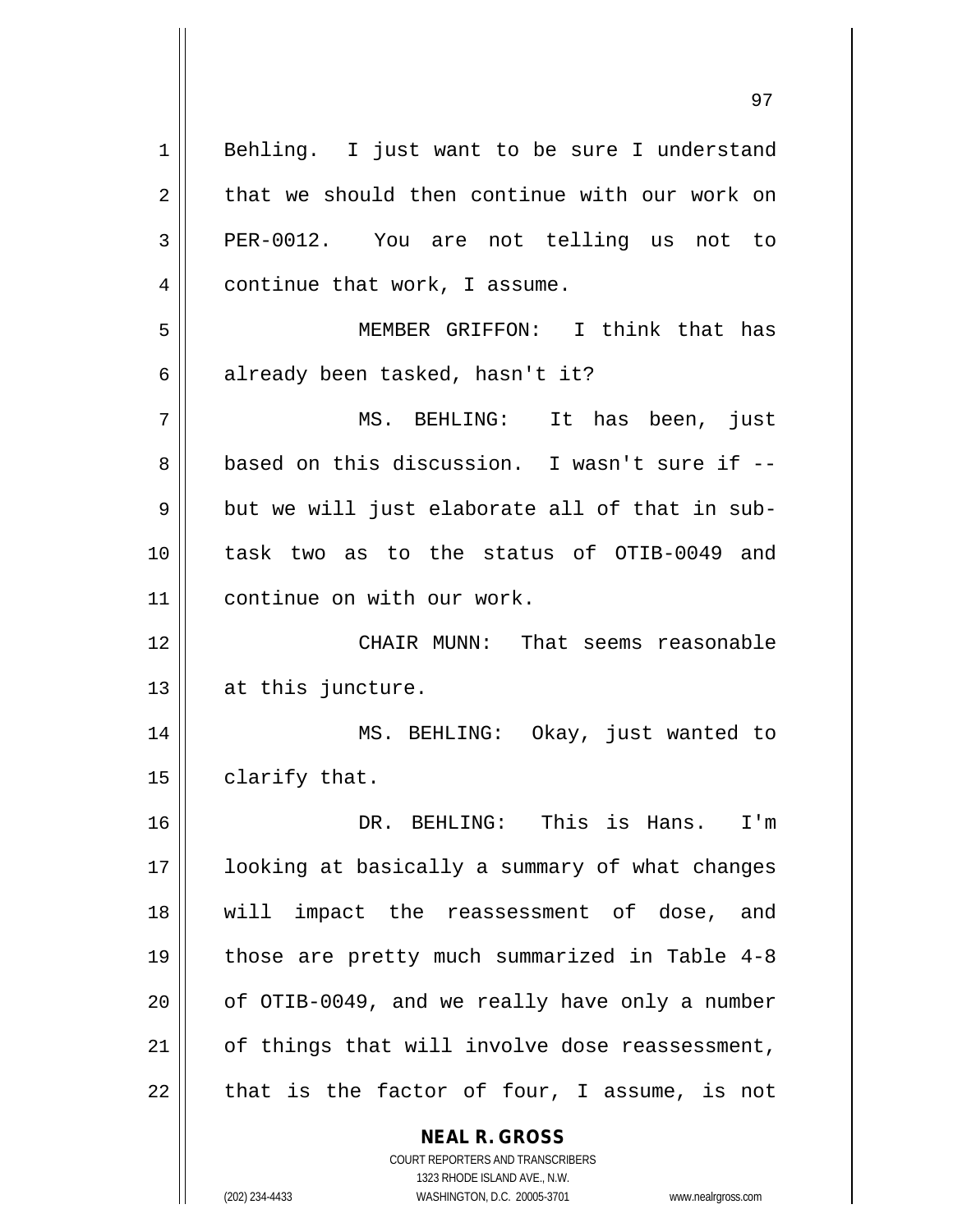1 | being challenged, and I don't think Super P is 2 || going to be challenged for adjusting doses 3 based on urinalysis.

4 || Is there anything that is 5 || outstanding that would grossly affect the  $6 \parallel$  central methodology and values as defined in  $7 \parallel$  Table 4-8 that would affect dose -- the 8 Teassessment of dose? Are there issues that 9 are outstanding, maybe more semantics or 10 things that would not necessarily affect the 11 methodology and the quantitative elements that 12 || are going to be used in the dose reassessment. 13 I am not familiar with where we

14 || are on OTIB-0049, in essence, what specific 15 | issues are outstanding.

16 CHAIR MUNN: Does anyone have the 17 database up? 18 MR. MARSCHKE: It's here.

19 CHAIR MUNN: Can you actually read  $20$  | the two outstanding issues?

21 MR. MARSCHKE: First issue is  $22$  || basically a clarification issue. The issue is

> **NEAL R. GROSS** COURT REPORTERS AND TRANSCRIBERS

> > 1323 RHODE ISLAND AVE., N.W.

(202) 234-4433 WASHINGTON, D.C. 20005-3701 www.nealrgross.com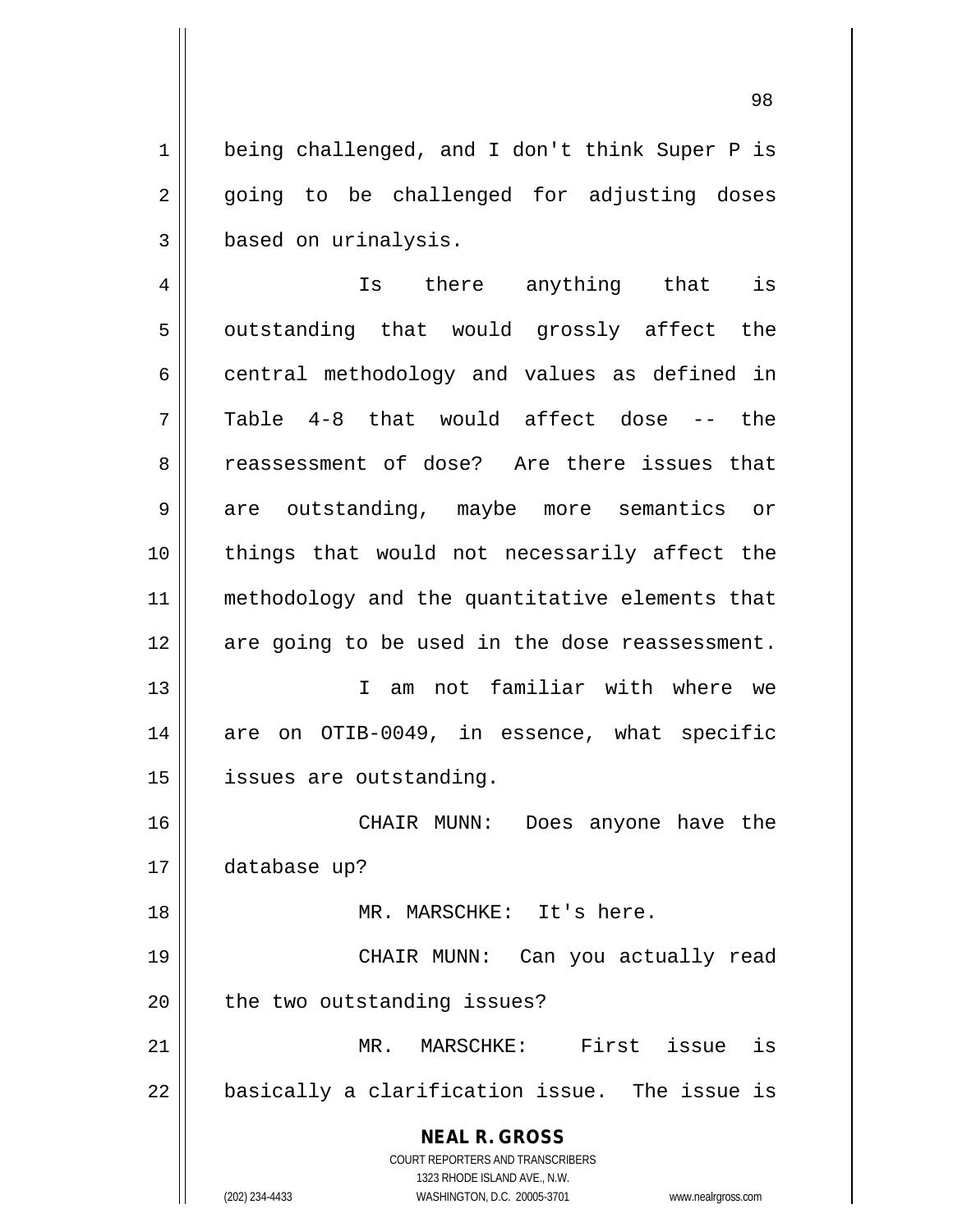1 || some paragraphs need clarification, but in 2 || general it presents the data in a logical 3 understandable sequence. Some of the sources 4 || of information in the document are not 5 || referenced. And then NIOSH's response is  $6 \parallel$  basically it does not appear that a specific 7 response is going to be provided to this 8 comment. If SC&A wishes to elaborate it more 9 specifically on what sources of information 10 are not referenced, then NIOSH can address 11 this in page changes or future revisions of 12 this document. 13 MEMBER ZIEMER: That is like an 14 | abeyance thing. 15 MR. MARSCHKE: Then basically the 16 SC&A follow up was, NIOSH -- again, I don't 17 || know how far this goes on. Let me just scroll 18 from here. There is a whole series of SC&A 19 responses. The NIOSH response of the OTIB-20 0049-1 Part A does not satisfy the SC&A 21 concerns. SC&A agrees with the NIOSH  $22$  || statement on page 41 Appendix C that the acute

> **NEAL R. GROSS** COURT REPORTERS AND TRANSCRIBERS

1323 RHODE ISLAND AVE., N.W. (202) 234-4433 WASHINGTON, D.C. 20005-3701 www.nealrgross.com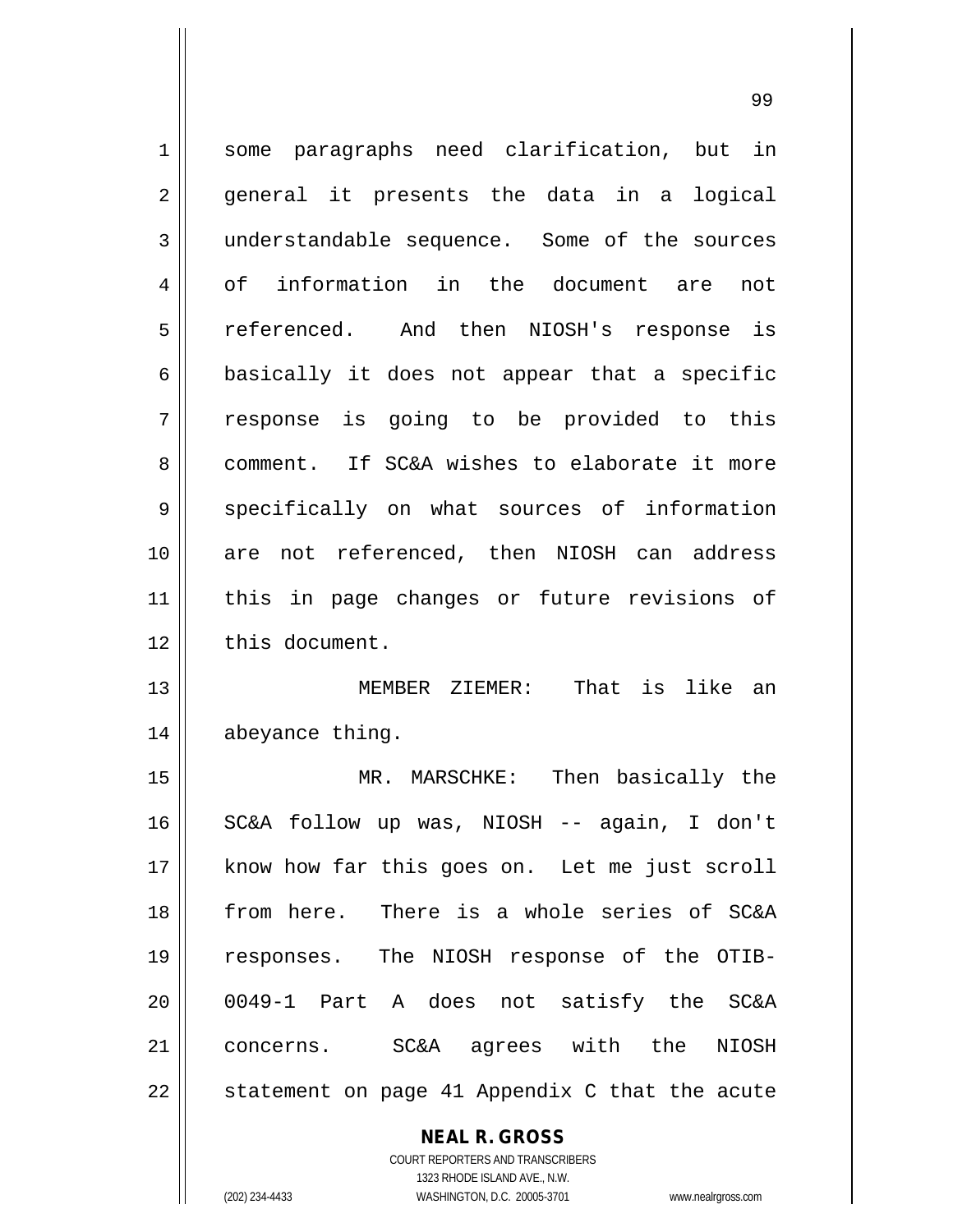**NEAL R. GROSS** COURT REPORTERS AND TRANSCRIBERS 1323 RHODE ISLAND AVE., N.W. (202) 234-4433 WASHINGTON, D.C. 20005-3701 www.nealrgross.com 1 || scenario does not produce adjustment factors  $2 \parallel$  that are fairly consistent -- I don't know how  $3 \parallel$  much you want to go through all this. 4 CHAIR MUNN: Just wanted to have a  $5 \parallel$  good feel for what the actual outstanding 6 issues are. 7 MR. MARSCHKE: I can send these to 8 || Hans when I get back and make sure that he has  $9 \parallel$  -- he is aware of these when he does his work. 10 CHAIR MUNN: It would be helpful, 11 || I think, for Hans and Kathy to have the entire 12 history of OTIB-0049, what the issues were, 13 what's been closed, and where we are with the 14 || two that are in progress. 15 DR. BEHLING: Well, I remember the 16 writeup that Joyce submitted, and based on 17 that it was a fairly strong technical 18 || endorsement of OTIB-0049. I don't think there 19 were any major issues that she raised in her 20 | review. 21 DR. LIPSZTEIN: Let me insert --  $22 \parallel$  Joyce Lipsztein -- we didn't read the last --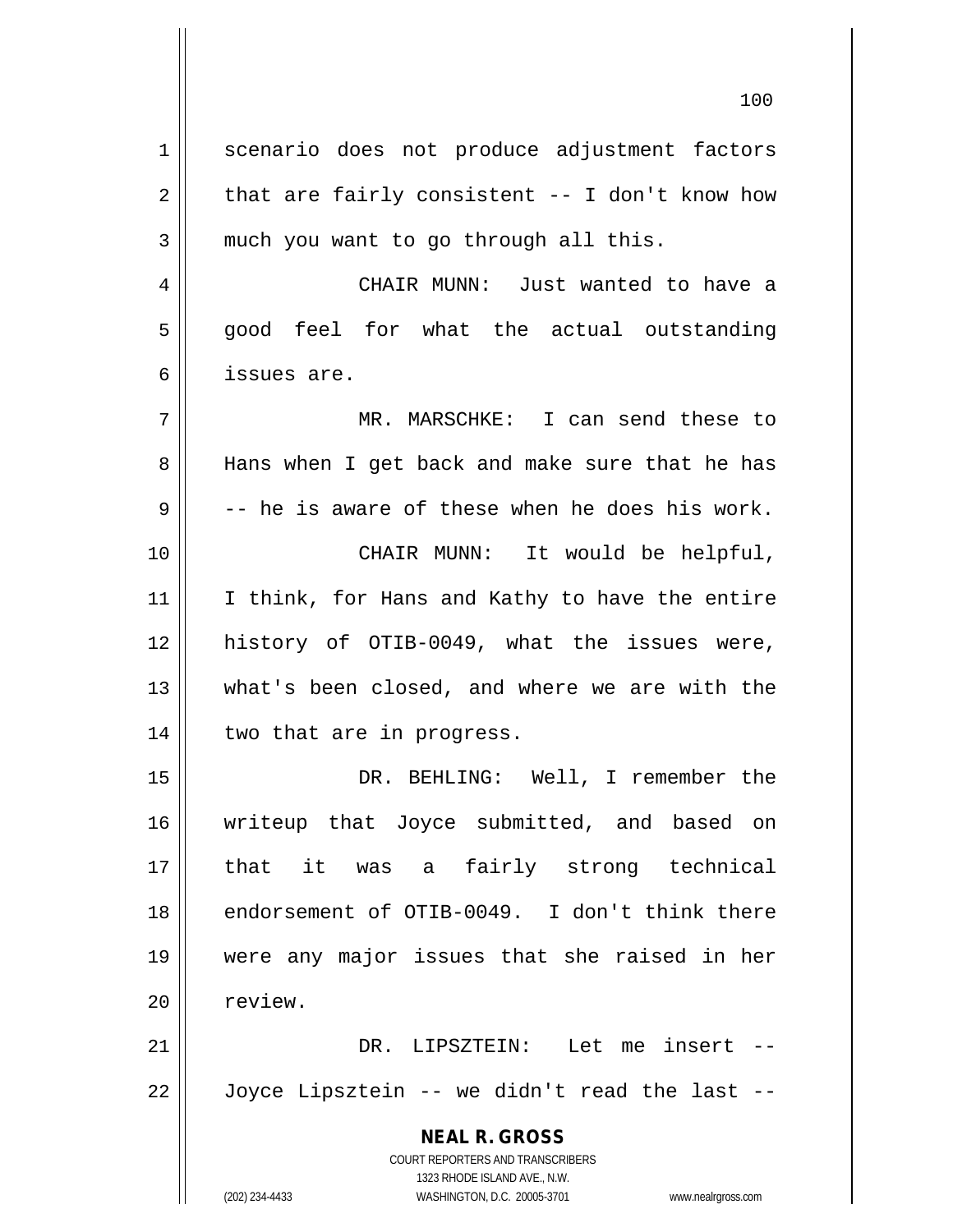| $\mathbf 1$ | we didn't reveal the last version of OTIB-                          |
|-------------|---------------------------------------------------------------------|
| 2           | 0049, and there were some changes made. One                         |
| 3           | of the things that applied to both OTIB-0049,                       |
| 4           | the last one and the initial one, that we need                      |
| 5           | some specification or clarification on some of                      |
| 6           | the application of OTIB-0049. It's not the                          |
| 7           | period that is problematic. The problem is                          |
| 8           | how to apply it if someone has two exposures                        |
| 9           | or someone has three exposures. There is no                         |
| 10          | clarification on what to do, and that is, I                         |
| 11          | think, the issue that would be important for                        |
| 12          | PER-0012.                                                           |
| 13          | MR. HINNEFELD: I remember the                                       |
| 14          | issue. It's multiple acute exposures,                               |
| 15          | monitoring, and how do you interpret it in                          |
| 16          | that instance. Those are the issues, and that                       |
| 17          | goes on there. I don't know that we provided                        |
| 18          | a response.                                                         |
| 19          | CHAIR MUNN: So, John, does that                                     |
| 20          | help you any with respect to understanding                          |
| 21          | better where we are?                                                |
| 22          | DR. BEHLING:<br>I'm trying to                                       |
|             | <b>NEAL R. GROSS</b>                                                |
|             | COURT REPORTERS AND TRANSCRIBERS                                    |
|             | 1323 RHODE ISLAND AVE., N.W.                                        |
|             | (202) 234-4433<br>WASHINGTON, D.C. 20005-3701<br>www.nealrgross.com |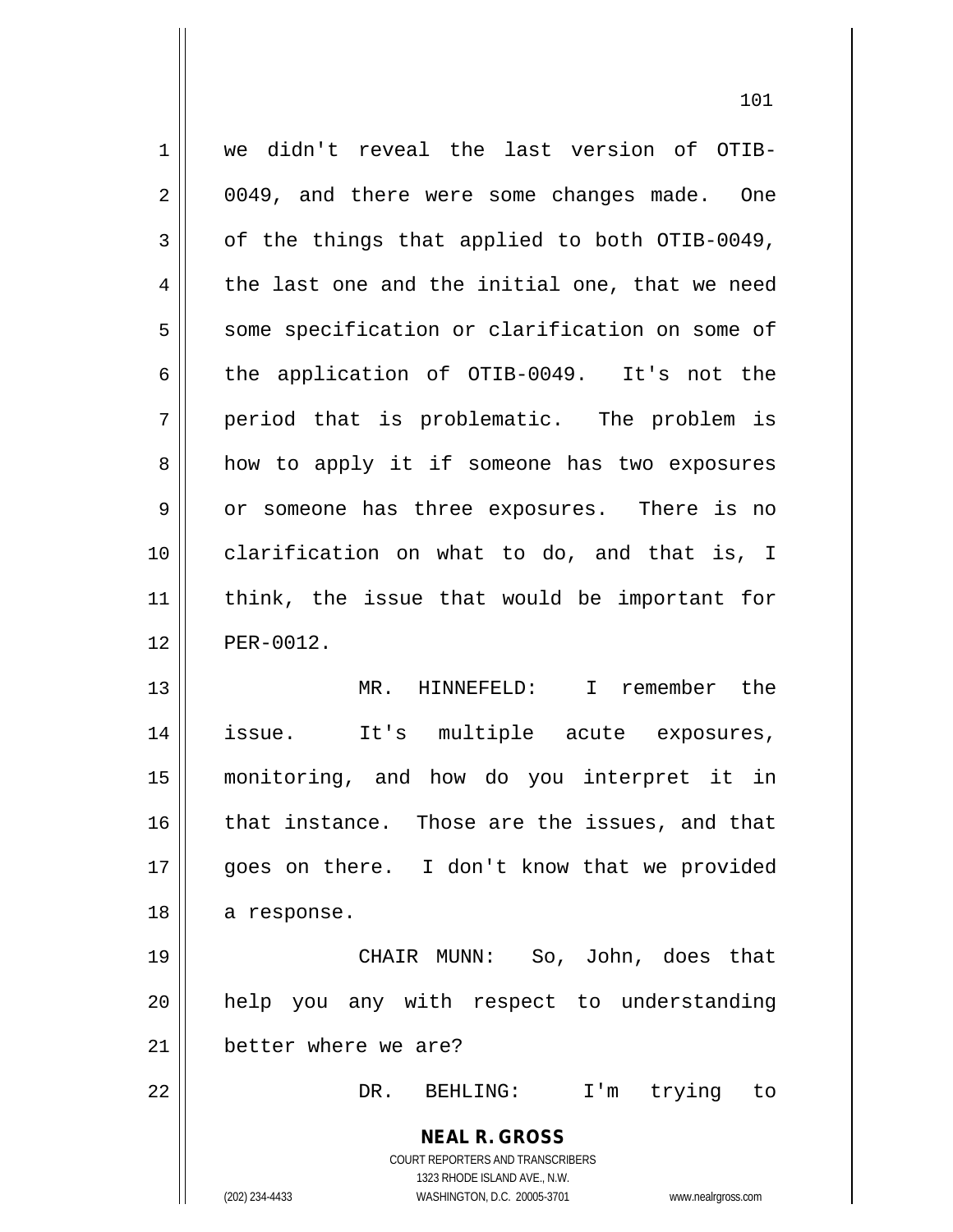1 || understand what Joyce just said. Joyce, are 2 || you implying that perhaps the Table D 3 adjustment factors may not be appropriate for  $4 \parallel$  all cases of exposures? Is that what you are 5 getting to?

 DR. LIPSZTEIN: No, there is some clarifications because you don't know where or 8 || how you should apply it when someone is 9 exposed, for example, in one year, and he is 10 || exposed again, for example, five years later. You don't know how to apply the table, that is all. So it needs some clarifications on what to do if someone has a chronic intake, if someone has one intake in year one and then has an intake 10 years later; we don't know 16 what to do with the numbers on this table. It 17 || needs some clarification on how to apply OTIB- 0049. Maybe what we should do is I can send you our problems with how to apply OTIB-0049, 20 || and I didn't read what you wrote about the PER-0012, so I was quiet because I didn't read  $\parallel$  it.

**NEAL R. GROSS**

COURT REPORTERS AND TRANSCRIBERS 1323 RHODE ISLAND AVE., N.W. (202) 234-4433 WASHINGTON, D.C. 20005-3701 www.nealrgross.com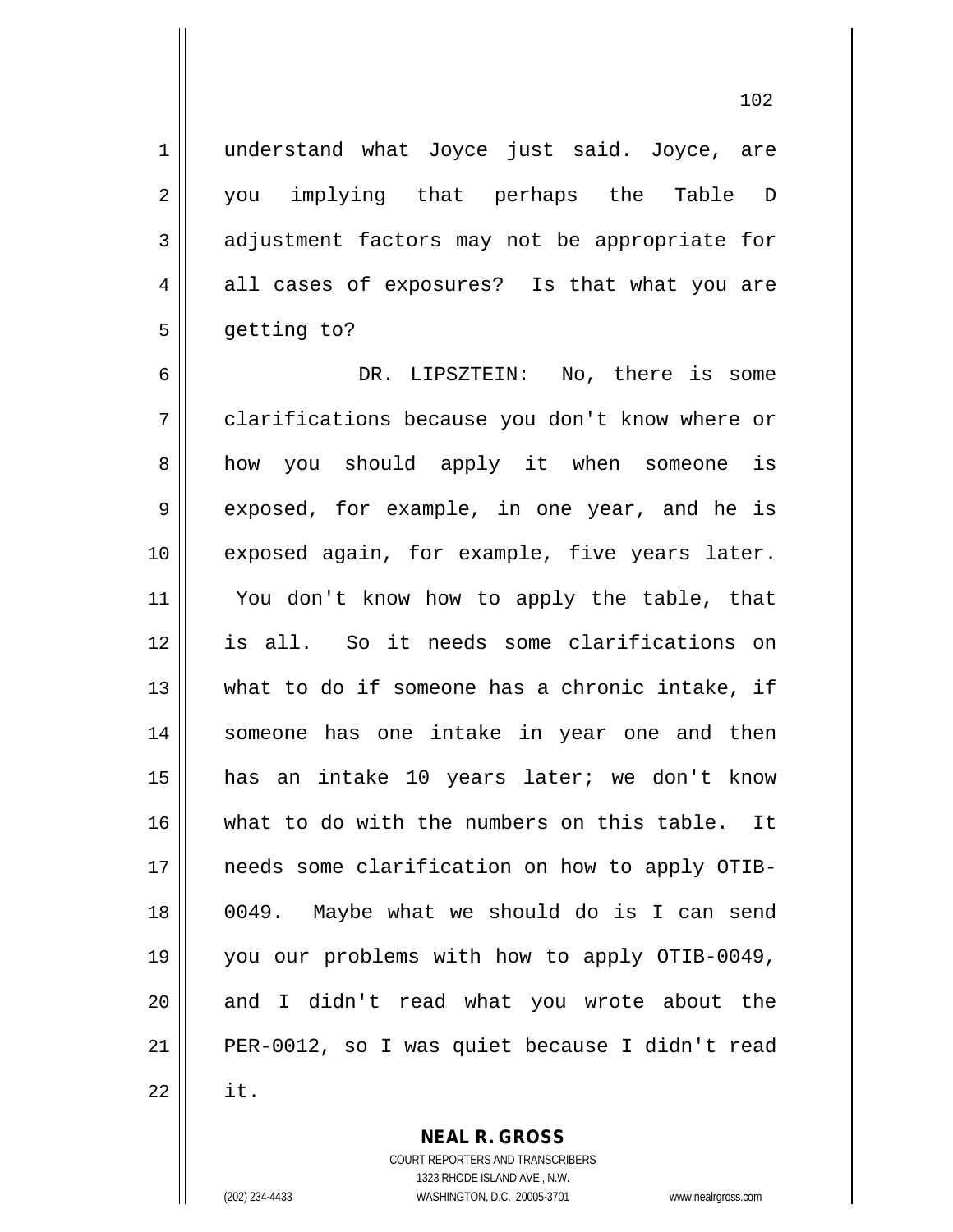| $\mathbf 1$    | DR. BEHLING: Well, Joyce, for                                                                                                                                   |
|----------------|-----------------------------------------------------------------------------------------------------------------------------------------------------------------|
| $\overline{2}$ | your information, so far my writeup is really                                                                                                                   |
| 3              | not a strong technical evaluation that                                                                                                                          |
| $\overline{4}$ | basically would compete, or even try to re-                                                                                                                     |
| 5              | evaluate what you have already stated. Mine                                                                                                                     |
| 6              | is not. So mine is a much more simplistic                                                                                                                       |
| 7              | evaluation of PER-0012.                                                                                                                                         |
| 8              | And the other<br>DR. LIPSZTEIN:                                                                                                                                 |
| $\mathsf 9$    | thing that might be important is that the new                                                                                                                   |
| 10             | OTIB-0049 has some application of cycle                                                                                                                         |
| 11             | samples, and we didn't review it. I don't                                                                                                                       |
| 12             | know if it will affect PER-0012. But I was                                                                                                                      |
| 13             | not involved in reviewing it.                                                                                                                                   |
| 14             | What I was trying to say about the                                                                                                                              |
| 15             | application that NIOSH has to clarify how to                                                                                                                    |
| 16             | apply OTIB-0049 because I was trying to do a                                                                                                                    |
| 17             | dose reconstruction for a worker and I had                                                                                                                      |
| 18             | difficulty following NIOSH instructions. So I                                                                                                                   |
| 19             | think it just has to be a clarification on how                                                                                                                  |
| 20             | to apply 49, and that is what PER-0012 should                                                                                                                   |
| 21             | be about, right?                                                                                                                                                |
| 22             | HINNEFELD: Yes, I think the<br>$MR$ .                                                                                                                           |
|                | <b>NEAL R. GROSS</b><br>COURT REPORTERS AND TRANSCRIBERS<br>1323 RHODE ISLAND AVE., N.W.<br>(202) 234-4433<br>WASHINGTON, D.C. 20005-3701<br>www.nealrgross.com |
|                |                                                                                                                                                                 |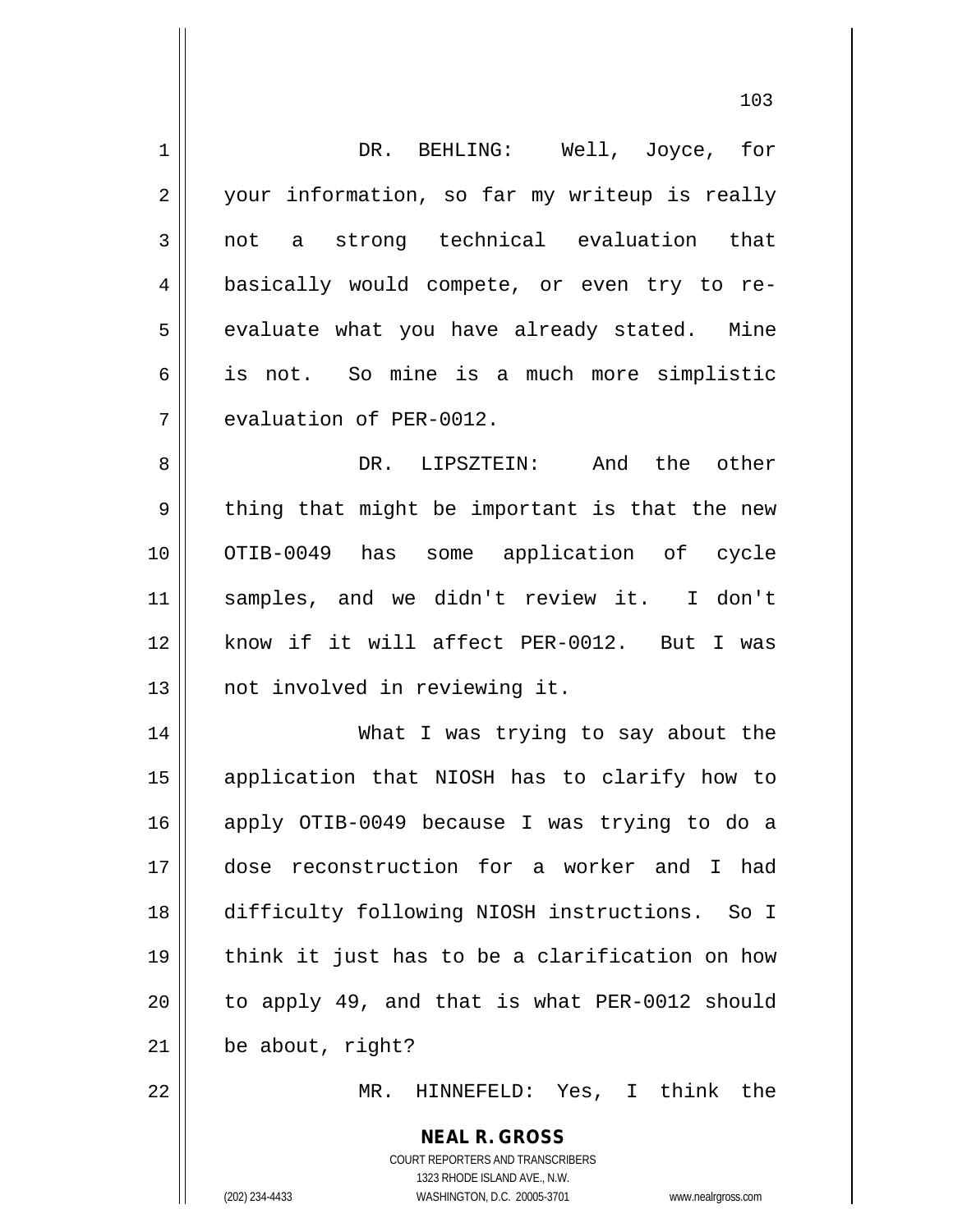1 | response to your comment will be explanatory 2 and will not really be particularly 3 Substantive. But it will explain how your  $4 \parallel$  technique would apply; that's what I believe. 5 And so I believe that the issues remaining are 6 || not huge in terms of technical rules. That is 7 || my belief. I've been known to be wrong. 8 MR. MARSCHKE: The summary of the  $9 \parallel$  -- or the SC&A summary of the issue or what we 10 would see is SC&A would like a more detailed 11 explanation of OTIB-0049 on how to calculate 12 doses from multiple independent acute 13 || exposures and why the approach given by NIOSH 14 is claimant-favorable. More examples should 15 be given including the treatment of 16 independent intakes. As such SC&A recommends 17 the status of Part A of the OTIB-0049 issue 1 18 remain as in progress. So really it looks 19 like it's asking for more explanation, more 20 examples. They are not really saying that  $21$  || this was done wrong. We think that we need to  $22$  || do it this other way.

> **NEAL R. GROSS** COURT REPORTERS AND TRANSCRIBERS

> > 1323 RHODE ISLAND AVE., N.W.

(202) 234-4433 WASHINGTON, D.C. 20005-3701 www.nealrgross.com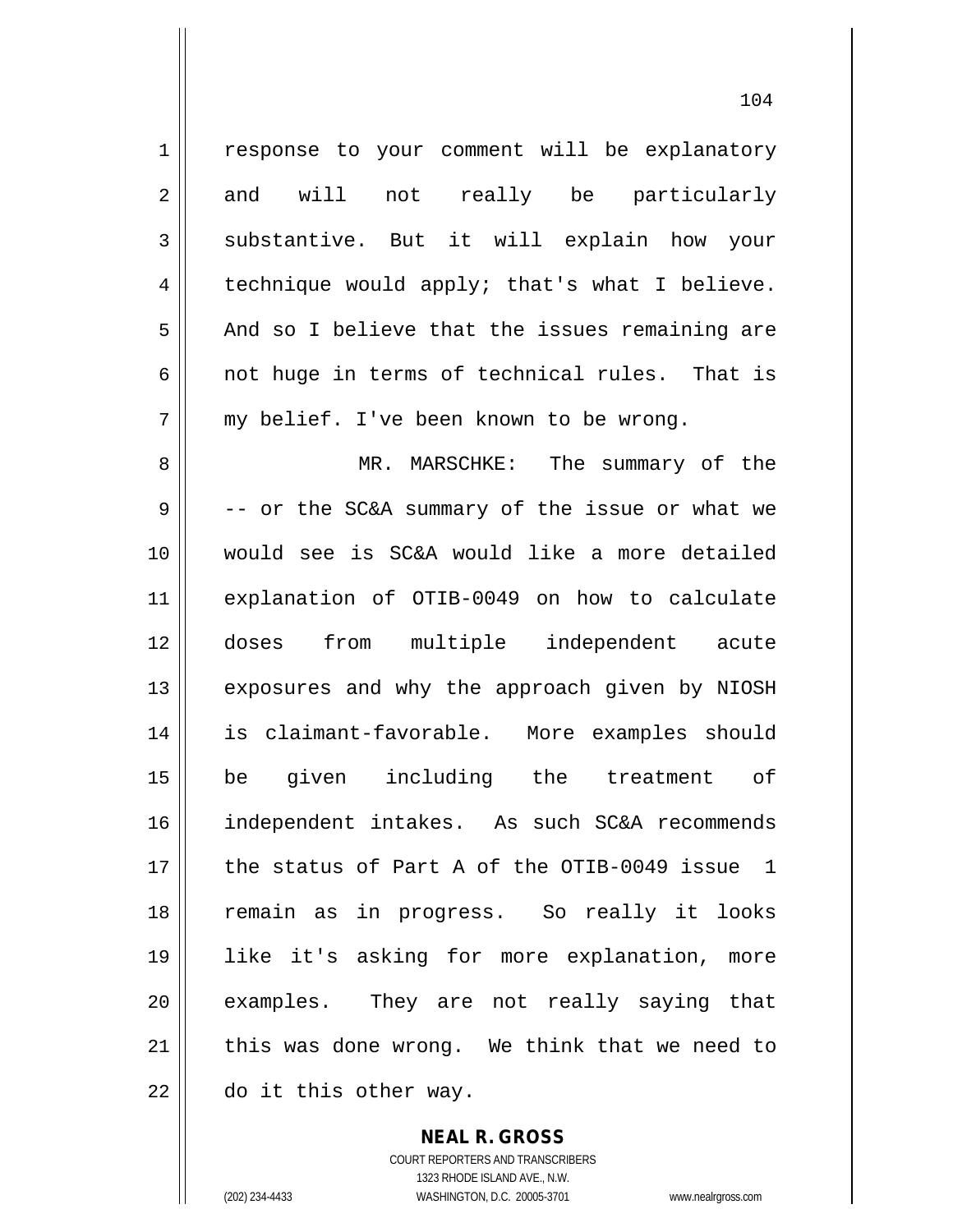**NEAL R. GROSS** COURT REPORTERS AND TRANSCRIBERS 1323 RHODE ISLAND AVE., N.W. (202) 234-4433 WASHINGTON, D.C. 20005-3701 www.nealrgross.com 1 CHAIR MUNN: That's a very small 2 || number of issues that are even being debated  $3 \parallel$  any longer. So if Steve can send a full 4 history of all of the OTIB-0049 findings and  $5$  the resolutions, that would be helpful, I 6 | think, for Hans and Kathy in their approach to  $7$  | PER-0012. 8 MR. HINNEFELD: I was wondering, 9 | Kathy, have you used the database? 10 MS. BEHLING: Yes, I can. I was 11 about to say that I can pull up all the data 12 || and go back and get a history. And we will 13 summarize that as our sub-task in this 14 || particular case, in this PER review. 15 MR. HINNEFELD: I believe Steve 16 has updated all the information from SC&A, I 17 believe is on the database, so it's all on 18 l there. 19 || MS. BEHLING: Okay. 20 DR. BEHLING: Stu, this is Hans. 21 Can I ask just maybe for a little bit of 22 clarification. Is it the intent of NIOSH to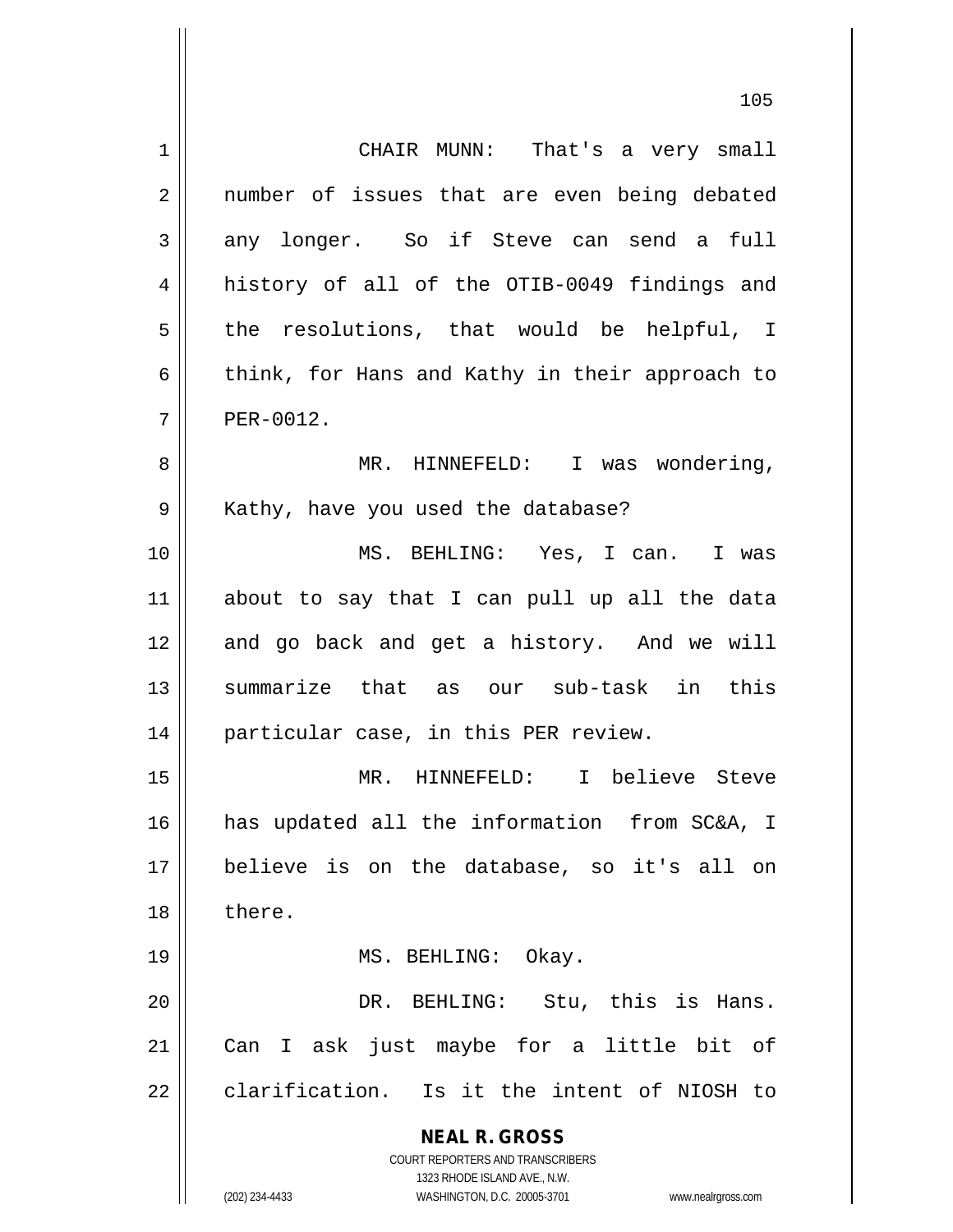1 || basically review the recommended approach as  $2 \parallel$  stated in OTIB-0049 to see if the issues that 3 Joyce raised are basically issues that will 4 fall by the wayside because your protocol is a 5 | more bounding assessment that will more than  $6 \parallel$  adequately address any uncertainties that are 7 being raised by Joyce. Is that what NIOSH 8 | intends to respond with? 9 MR. HINNEFELD: Well, my judgment 10 -- and I don't have our response; the 11 technical people should give the response -- 12 my judgment is that the scenario that Joyce 13 describes does not occur in our dose 14 || reconstruction. If we have essentially a 15 positive bioassay with some years separation, 16 || unless there is very clear evidence that this 17 || employee was nowhere possibly exposed, the 18 || assumption on the dose reconstruction was that 19 the person was chronically exposed during 20 || their employment, and the acute intakes are 21 || superimposed on the chronic exposure in order  $22$  || to match the bioassay that you have.

> COURT REPORTERS AND TRANSCRIBERS 1323 RHODE ISLAND AVE., N.W. (202) 234-4433 WASHINGTON, D.C. 20005-3701 www.nealrgross.com

**NEAL R. GROSS**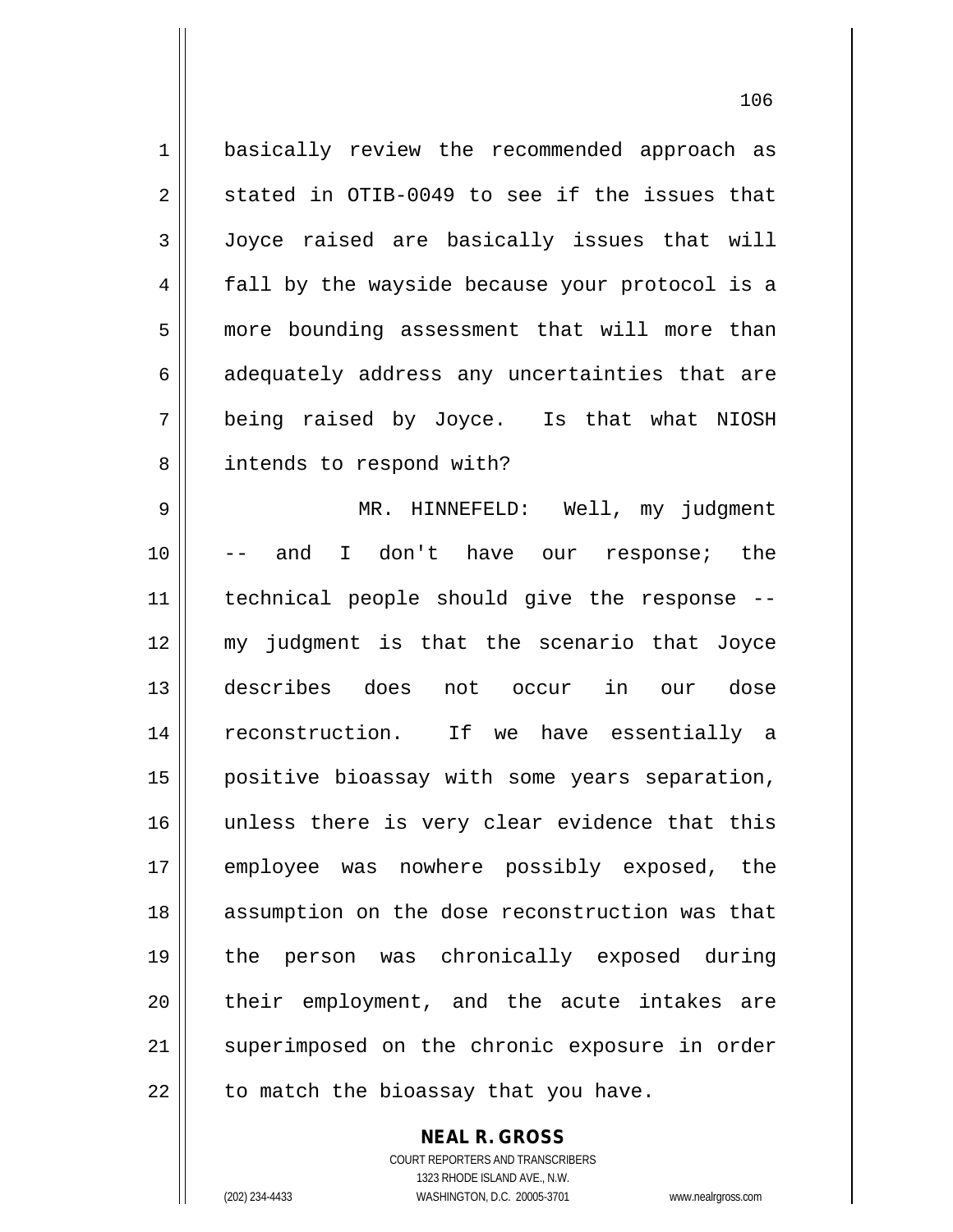**NEAL R. GROSS** COURT REPORTERS AND TRANSCRIBERS 1323 RHODE ISLAND AVE., N.W. (202) 234-4433 WASHINGTON, D.C. 20005-3701 www.nealrgross.com 1 and I believe in that circumstance  $2 \parallel$  our judgment factor will still be favorable.  $3 \parallel$  That's what I believe, but that is strictly a 4 judgment sitting here, and no one has told me  $5 \parallel$  that that is true. So don't everybody bank on  $6 \parallel$  that. 7 CHAIR MUNN: We had an action item 8 for a technical call on this OTIB to try to 9 || resolve these last outstanding issues. But I 10 have no evidence that that call took place. 11 MR. HINNEFELD: Well, no. In fact 12 I haven't got a response. I would like us to 13  $\parallel$  be able to try to respond to this, just answer 14 it without committing to a phone call first. 15 If our answer is insufficient in some ways we  $16$  | can try a call. 17 CHAIR MUNN: All right, well, we 18 will continue to carry the phone call, or we 19 will change it when we get to that action item 20 later on. 21 || So are you okay, Hans and Kathy? 22 DR. BEHLING: Yes, one I'm trying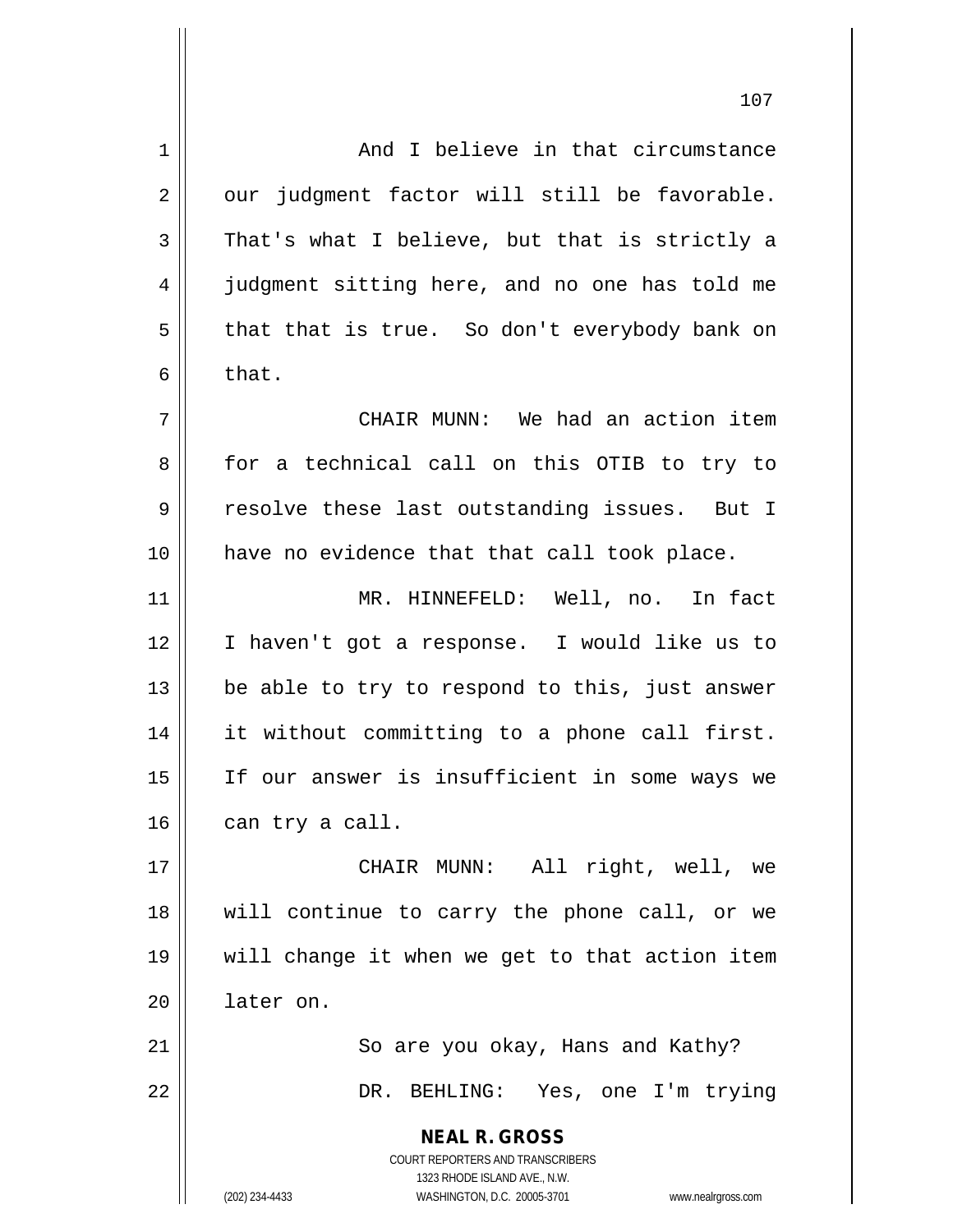1 || to look back and say, okay, the issues that 2 Joyce raised -- and let me just get an 3 understanding and ask for comments here. We  $4 \parallel$  are basically reviewing a dose reconstruction,  $5 \parallel$  will be reviewing a dose reconstruction that 6 assumes Type S. Now we know perhaps in some 7 instances it was Super S, so obviously acute 8 || exposures, chronic exposures, these should all 9 have been addressed in the original dose 10 reconstruction. And now on your PER-0012 we 11 are simply going to modify that by applying 12 || certain adjustment factors, in the case, if  $13$  || the target organ was either the lung or the 14 || thoracic lymph nodes we would simply apply a 15 factor four, it was based on urinalysis plus  $16$  || the yearly adjustment factors as defined in 17 Table D. And that would be all the revisions 18 || to the dose reconstruction would encompass it, 19 is that correct? And it would not necessarily 20 go back and say, okay, what was the bioassay, 21 || the original bioassay? Did it consist of 22 || potential periods or intake regimes that

**NEAL R. GROSS**

COURT REPORTERS AND TRANSCRIBERS 1323 RHODE ISLAND AVE., N.W. (202) 234-4433 WASHINGTON, D.C. 20005-3701 www.nealrgross.com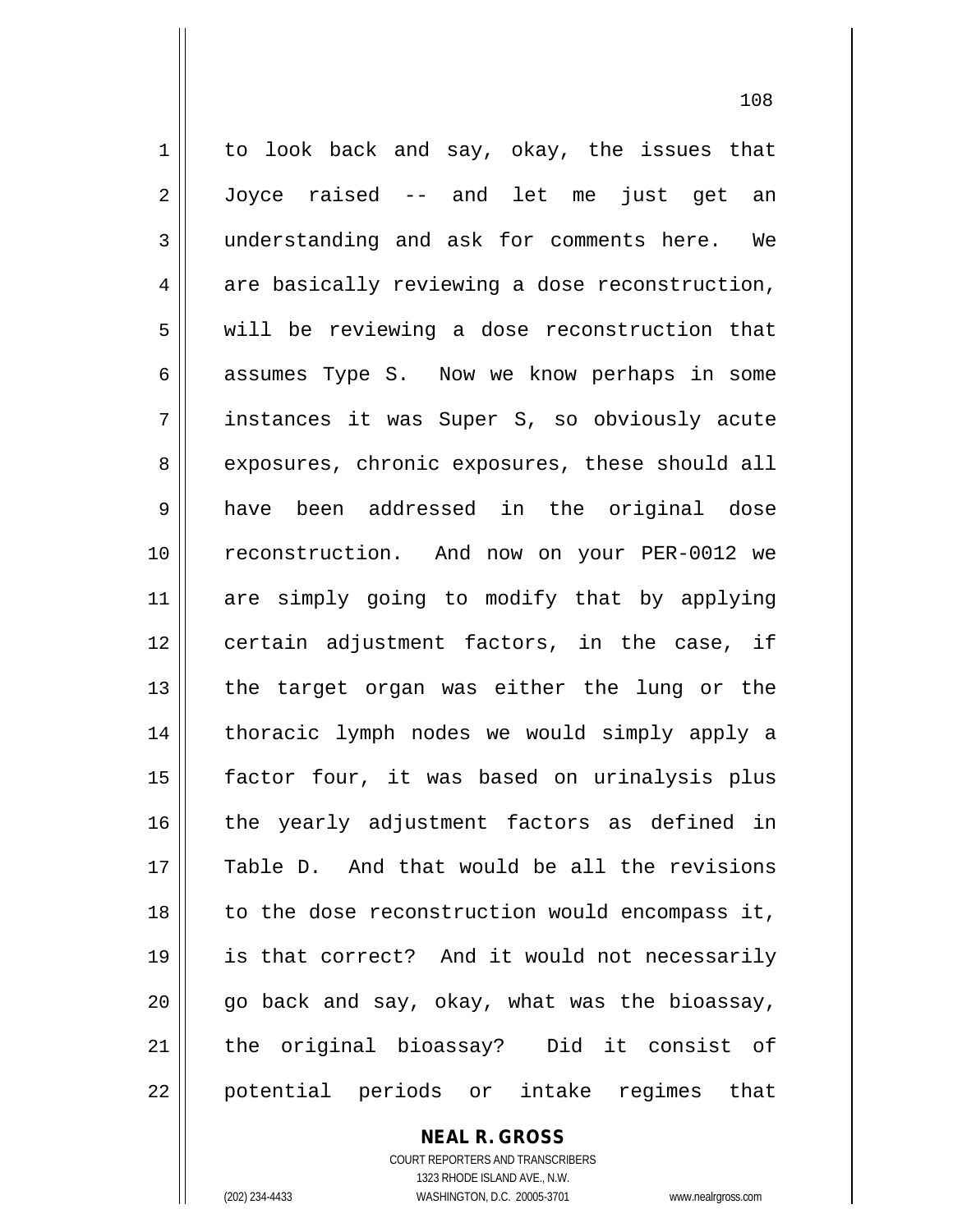**NEAL R. GROSS** COURT REPORTERS AND TRANSCRIBERS 1323 RHODE ISLAND AVE., N.W. 1 consist of an acute period of exposure or 2 discrete -- acute exposures followed by 3 chronic exposures? That would not be part of  $4 \parallel$  the reassessment, I take it. 5 MR. HINNEFELD: I believe you are 6 | correct, Hans. 7 CHAIR MUNN: I think you are 8 | right. 9 DR. BEHLING: So all these issues 10 may not even come into play when we look for 11 dose reconstructions that have been 12 || reassessed. I mean, we are basically saying, 13 || okay, for this individual where there was a 14 potential for exposures, and the assumption 15  $\parallel$  was that it was Type S, we will then now apply 16 || Super S, and if in the case of lung we would 17 apply the factor of four. If it's urinalysis 18 based, and in addition to that the Appendix D 19 yearly adjustment factors, and that would be  $20$  || the sum total of the dose readjustments. 21 CHAIR MUNN: Well, we may find 22 || that many of our concerns are moot once you

(202) 234-4433 WASHINGTON, D.C. 20005-3701 www.nealrgross.com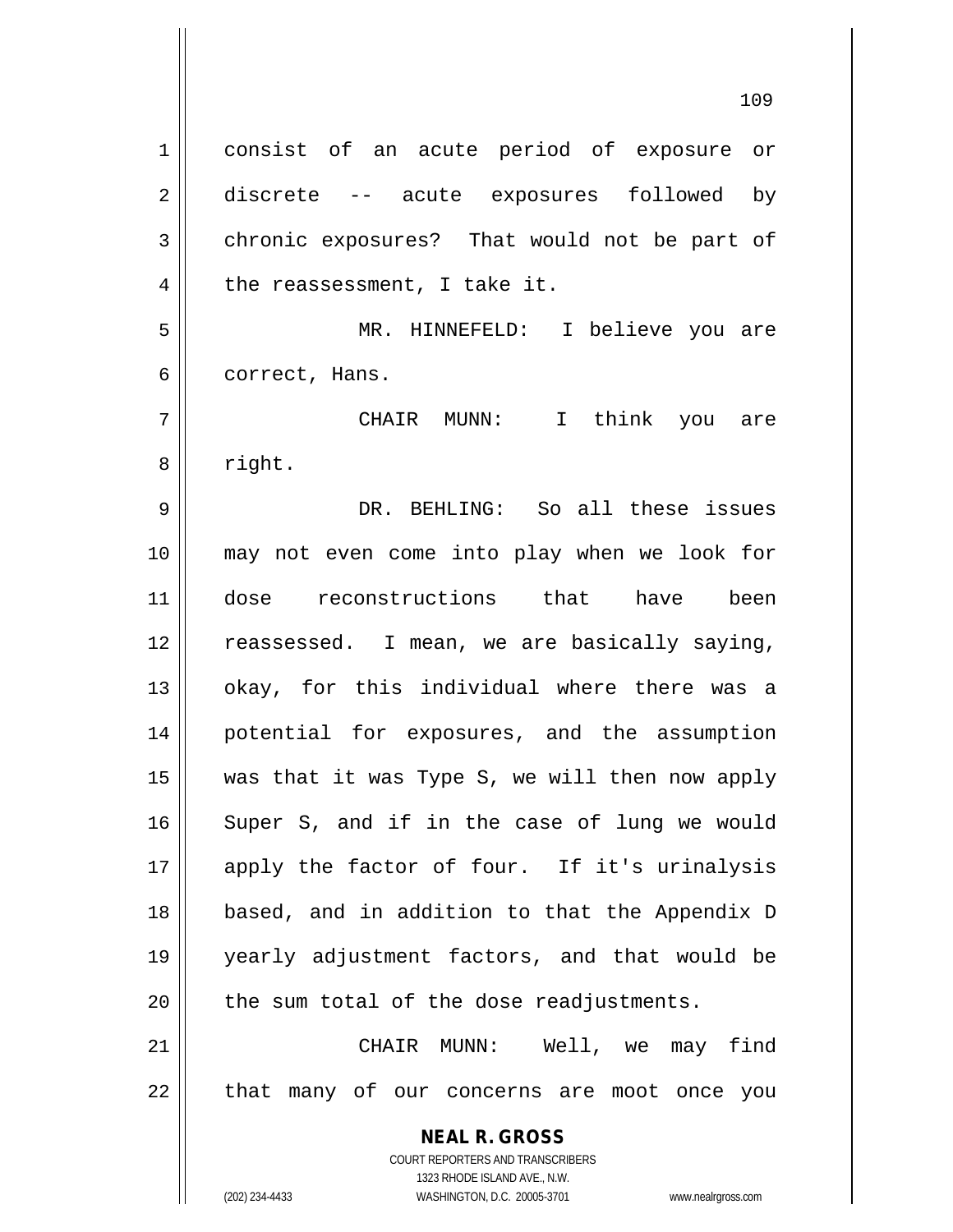**NEAL R. GROSS** COURT REPORTERS AND TRANSCRIBERS 1323 RHODE ISLAND AVE., N.W. 110  $1$  actually look at the data itself. 2 || DR. BEHLING: Yes. 3 CHAIR MUNN: Is there anything 4 more to be said about this before we go to  $5 \parallel$  lunch? 6 MR. MARSCHKE: Wanda? 7 CHAIR MUNN: Yes. 8 MR. MARSCHKE: I just wanted to  $9 \parallel$  say, while we have Joyce on the line, before 10 we break for lunch, can we talk about the two-11 day sampling thing, item -- this item here? 12 || CHAIR MUNN: Certainly. 13 || MR. MARSCHKE: And then maybe we 14 might be able to release Joyce from the 15 discussion? 16 CHAIR MUNN: I can see no reason 17 || why not. We go to OTIB-0029, right? 18 MR. MARSCHKE: Yes. I wanted to 19 specifically go through the action item on 20 Wanda's action item list of data sources and 21 || transcripts regarding practices of OTIB-0029 22 | on two-day sample issues.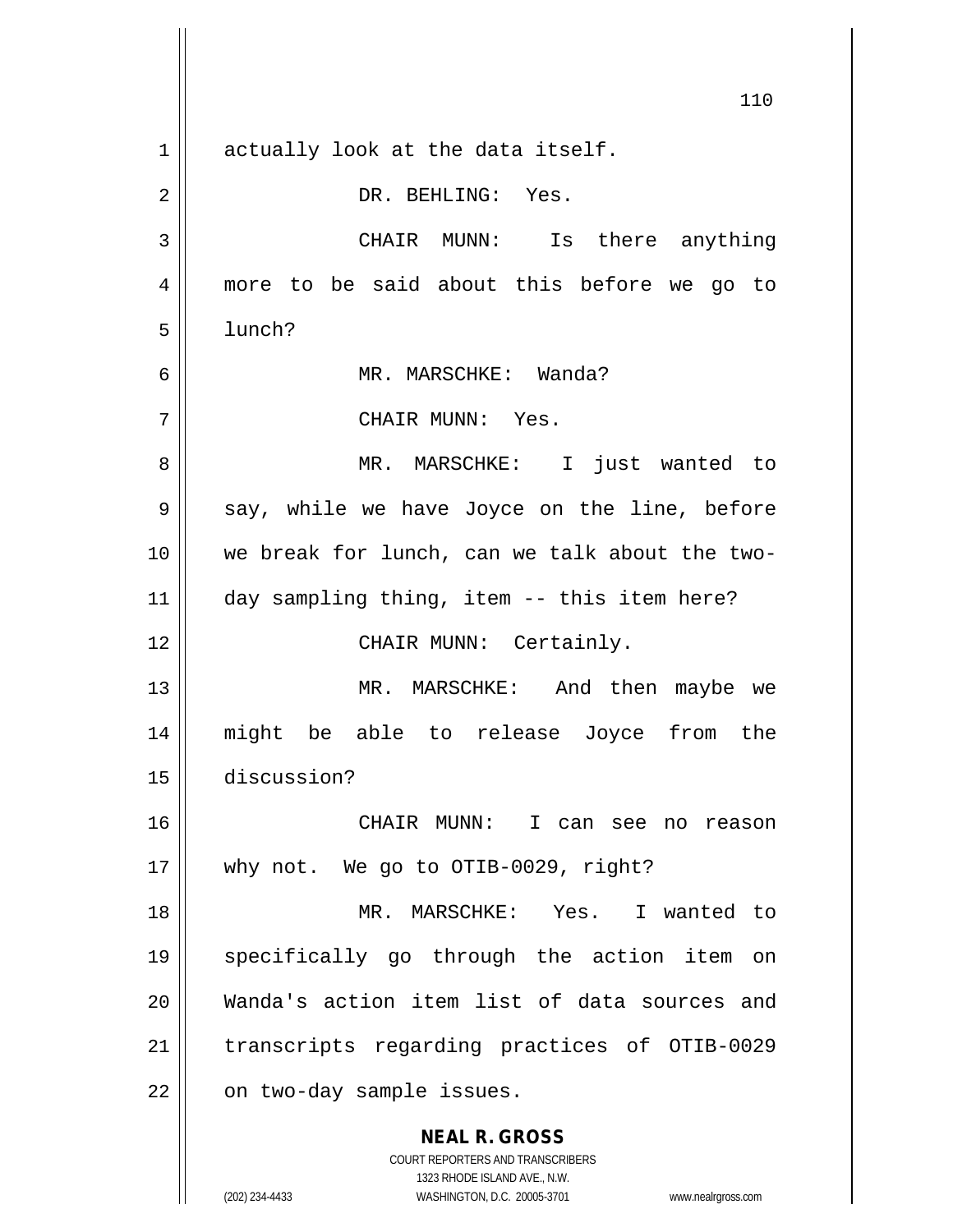| 1  | CHAIR MUNN: We might ask if                    |
|----|------------------------------------------------|
| 2  | everyone received the data that was just sent  |
| 3  | by email with respect to OTIB-0029, yesterday  |
| 4  | or the day before?                             |
| 5  | MR. MARSCHKE: Yes, I did send out              |
| 6  | an email on issue 1 of OTIB-0029, we had an    |
| 7  | action item to clarify Joyce's comments and    |
| 8  | upload them into the database.                 |
| 9  | CHAIR MUNN: And so we have item 1              |
| 10 | and item 2 were covered in that.               |
| 11 | MR. MARSCHKE: So, yes, item --                 |
| 12 | issue 1 and 2 were covered in that, and what I |
| 13 | did, the Subcommittee and NIOSH up until that  |
| 14 | point had not received Joyce's comments on the |
| 15 | NIOSH responses. So those were sent out. And   |
| 16 | then there was a specific issue about this     |
| 17 | two-day hiatus, I guess, between the time that |
| 18 | the sample is taken $--$ or maybe $--$ yes,    |
| 19 | between the time that the worker is exposed    |
| 20 | and the time the sample is taken. And I think  |
| 21 | we talked about this a little the last time we |
| 22 | met, and it was mentioned that in some cases   |

**NEAL R. GROSS**

COURT REPORTERS AND TRANSCRIBERS 1323 RHODE ISLAND AVE., N.W. (202) 234-4433 WASHINGTON, D.C. 20005-3701 www.nealrgross.com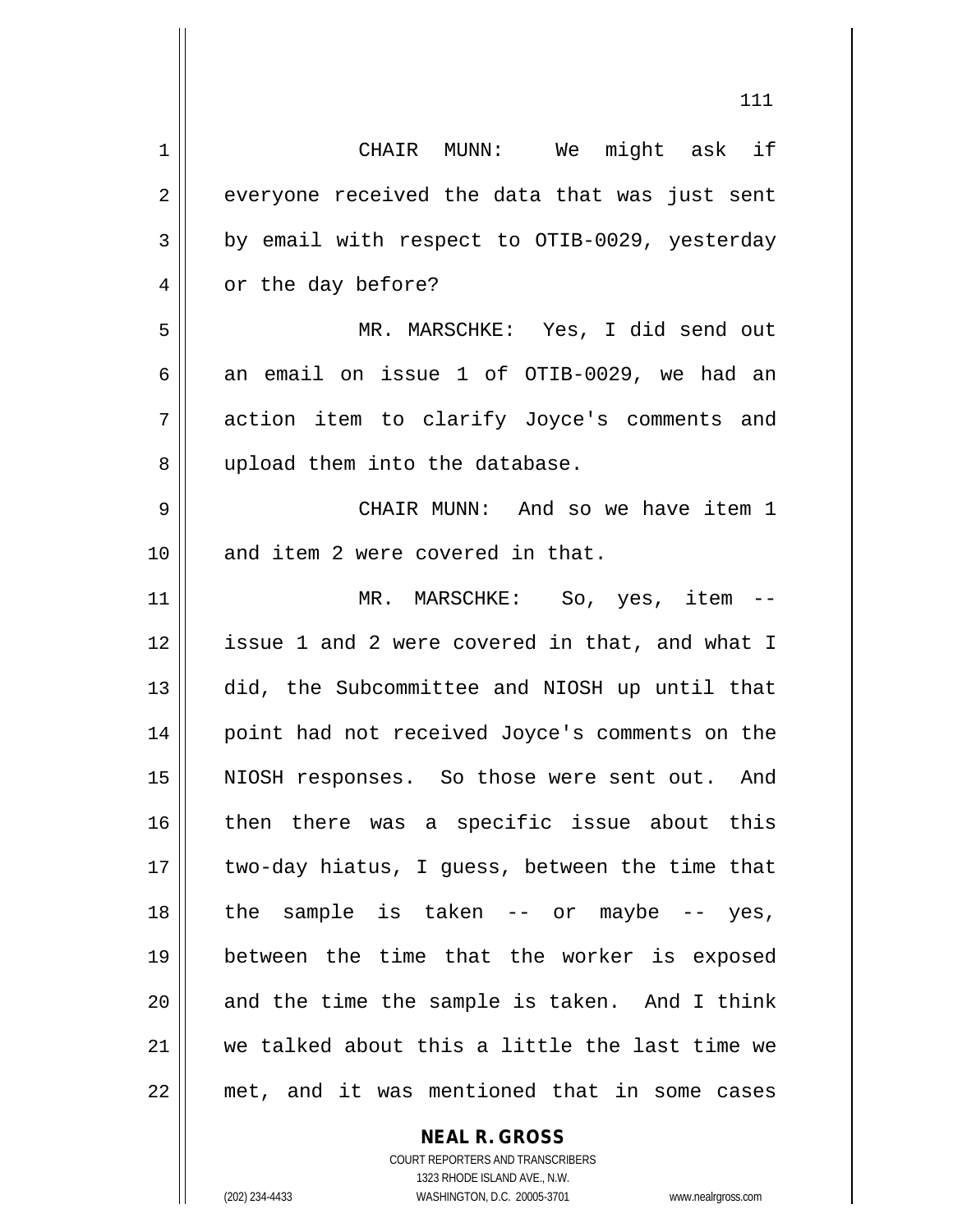**NEAL R. GROSS** COURT REPORTERS AND TRANSCRIBERS 1323 RHODE ISLAND AVE., N.W.  $1$  | this was done intentionally, and I guess -- $2 \parallel$  this is an email that I always see. I'll put 3 || it up on this board here now, and 4 unfortunately I did not send this to the total 5 Subcommittee members. But it's basically an 6 email that I received from John. And if we  $7 \parallel$  can just start with about the third sentence 8 l there. 9 It says, respect to my action 10 item, that's the two-day -- I did look into 11 || the two-day hiatus issue and determined that 12 || the basis for our concern was the early years  $13$  at Y-12 and virtually all facilities with 14 widespread documentation that it was standard  $15$  | policy to deliberately have a two-day hiatus,  $16$  so that only uranium we were looking at was 17 || Type S. NIOSH has already confirmed that this 18 is true, and I believe that was done at the 19 || last issue, we talked about that. 20 || MR. HINNEFELD: You mean here? 21 MR. MARSCHKE: In here. 22 MR. HINNEFELD: What I said was, I

(202) 234-4433 WASHINGTON, D.C. 20005-3701 www.nealrgross.com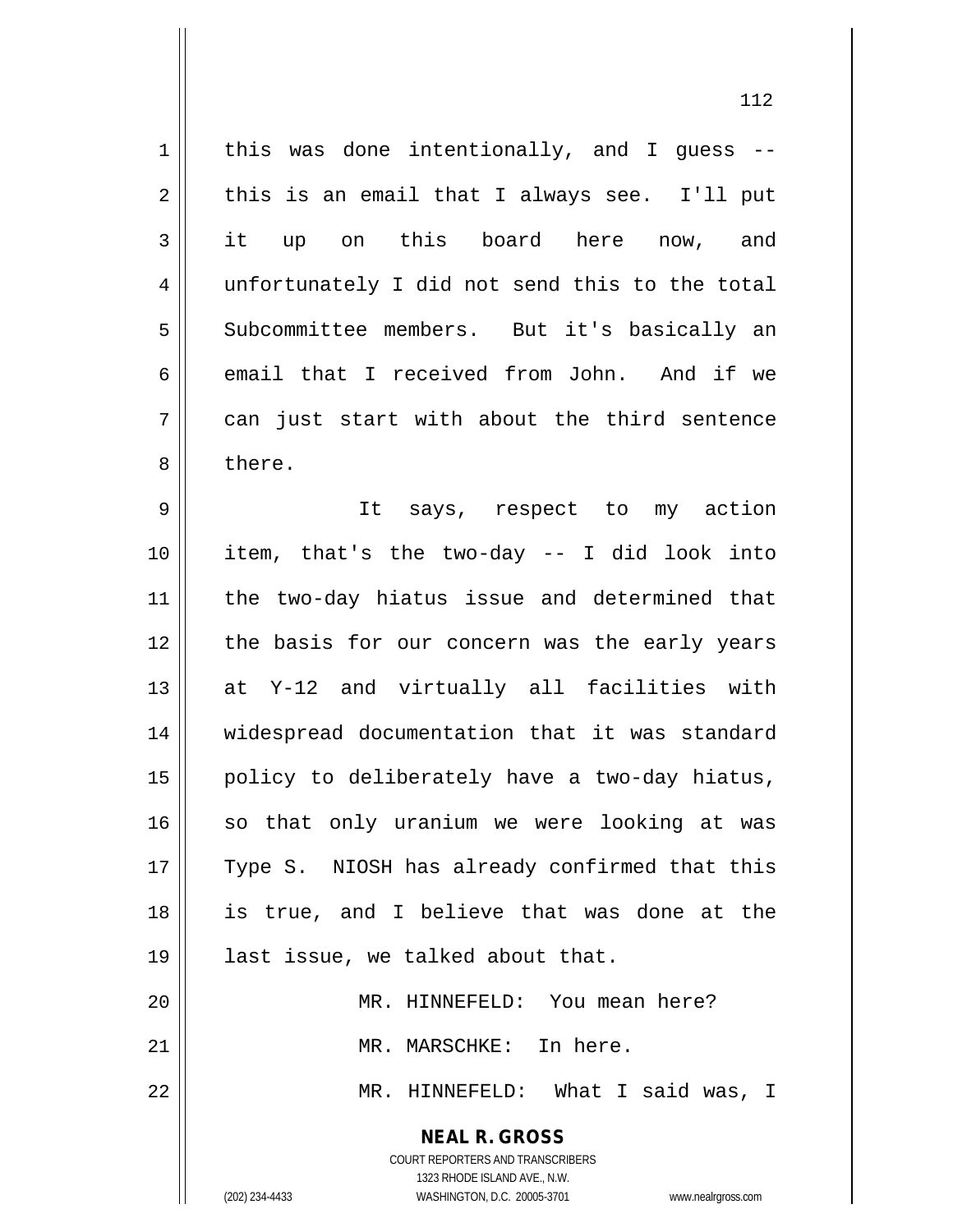$1 \parallel$  recognize -- I remember when it was preferred  $2 \parallel$  to have the days off. I didn't intend to say  $3 \parallel$  that the samples were only collected with two 4 days off. What I said was, because of lab  $5 \parallel$  capacity, we didn't normally, it's just that  $6 \parallel$  samples be collected. 7 MR. MARSCHKE: So it was -- I  $8$  | really confirmed that it was  $-$ -9 MR. HINNEFELD: Yes, I don't know  $10$  || that that actually  $-$ 11 MR. MARSCHKE: So this is a little  $12$   $\vert$  -- the reason for that is that in the early 13 || days Type S and M uranium were not considered 14 important contributors to the dose. NIOSH 15 || argues that later this policy was changed as 16 || evidenced by the fact that they see urine 17 || samples on Tuesdays, Wednesdays, et cetera. 18 During a site visit interview, 19 Kathy DeMers found out that there was still a 20 || two-day break, i.e. workers took their two 21 days off during the week. That interview is  $22$   $\parallel$  the basis for our concern.

> COURT REPORTERS AND TRANSCRIBERS 1323 RHODE ISLAND AVE., N.W. (202) 234-4433 WASHINGTON, D.C. 20005-3701 www.nealrgross.com

**NEAL R. GROSS**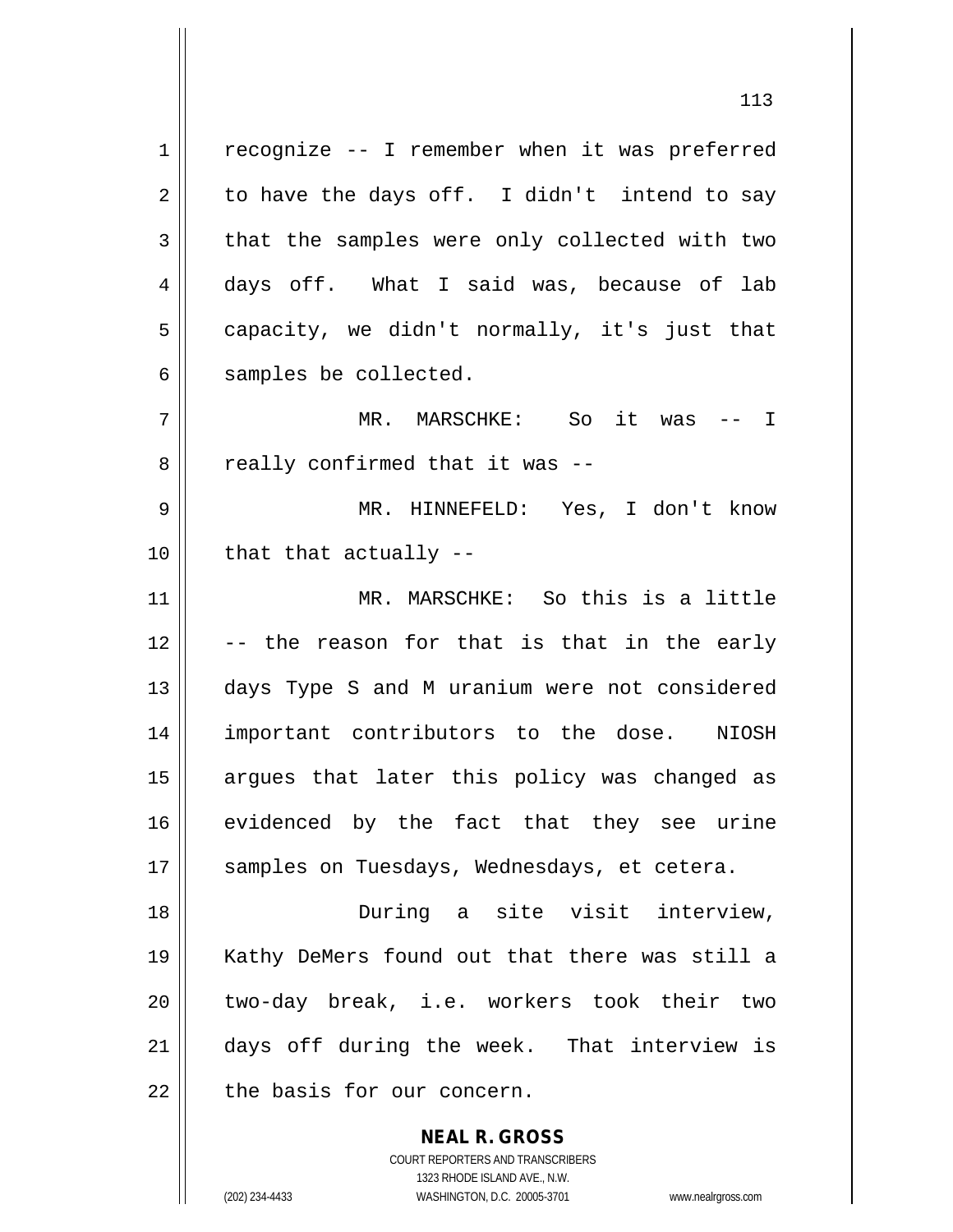| $\mathbf 1$    | That being said, this is a                                          |
|----------------|---------------------------------------------------------------------|
| $\overline{2}$ | relatively small problem since most intakes                         |
| 3              | are in fact episodic, which specifically                            |
| 4              | reduces the significance of this issue.                             |
| 5              | Nonetheless if you assume chronic intake,                           |
| 6              | there could be a three to tenfold                                   |
| 7              | underestimate of the dose if you don't take                         |
| 8              | this two-day hiatus into consideration if the                       |
| $\mathsf 9$    | exposures are primarily Type M and Type S.                          |
| 10             | And Joyce did a detailed analysis                                   |
| 11             | of this which has been provided to NIOSH. So                        |
| 12             | I guess I wanted to -- that is what we at SC&A                      |
| 13             | have really done on this -- on this action                          |
| 14             | item, to query the data sources regarding the                       |
| 15             | progress on the two-day sample issue.                               |
| 16             | So I wanted to put that out on the                                  |
| 17             | table and see what the next step is to help us                      |
| 18             | smooth this along.                                                  |
| 19             | is<br>the<br>MEMBER<br>ZIEMER:<br>So                                |
| 20             | suggestion that everybody had the two days off                      |
| 21             | before the urine sample, regardless of which                        |
| 22             | day of the week it was, it's always --                              |
|                | <b>NEAL R. GROSS</b>                                                |
|                | COURT REPORTERS AND TRANSCRIBERS                                    |
|                | 1323 RHODE ISLAND AVE., N.W.                                        |
|                | (202) 234-4433<br>WASHINGTON, D.C. 20005-3701<br>www.nealrgross.com |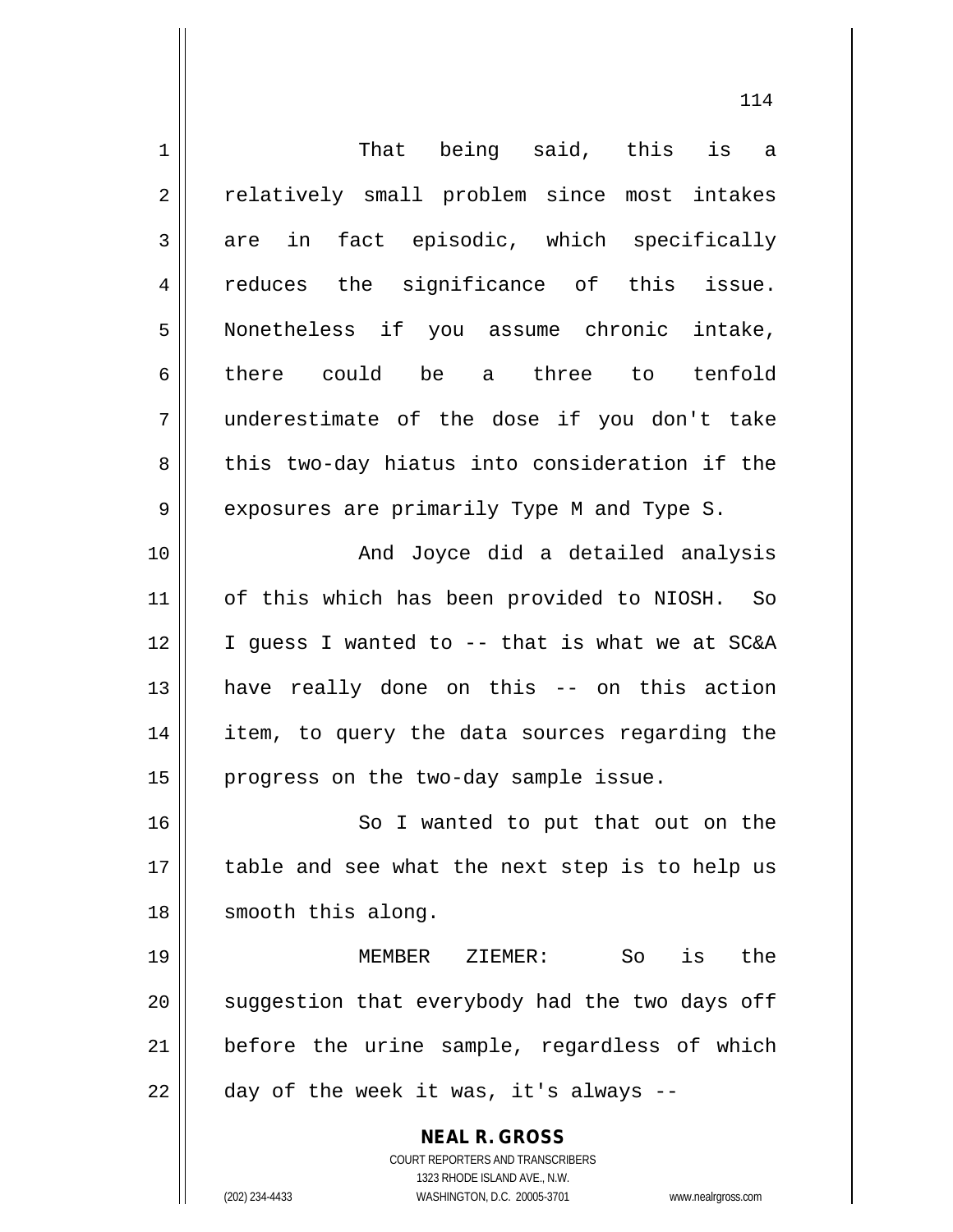1 || MR. HINNEFELD: That is our 2 | understanding.

3 MEMBER GRIFFON: That's what I was 4 || going to ask Steve. Is there any way you can  $5 \parallel$  provide -- you said in that statement, that 6 email from John, it's been well documented for  $7 \parallel$  -- what I want to understand is, what does 8 well-documented mean? Do you have the 9 document? And the second part of that was in 10 the early years. And then, again, how do you 11 define early years.

 And then I guess the last thing would be the interviews; was it one single person interviewed, or were there multiple 15 || interviews confirming this, and if there were, 16 could we have the references for those? That would be useful.

18 MR. HINNEFELD: Yes. I don't have 19 the answers to those right now, Mark, but 20 || those are very good questions. And I would 21 || like myself to know the number of interviews,  $22$  || and, again, defining early days is really kind

> **NEAL R. GROSS** COURT REPORTERS AND TRANSCRIBERS 1323 RHODE ISLAND AVE., N.W.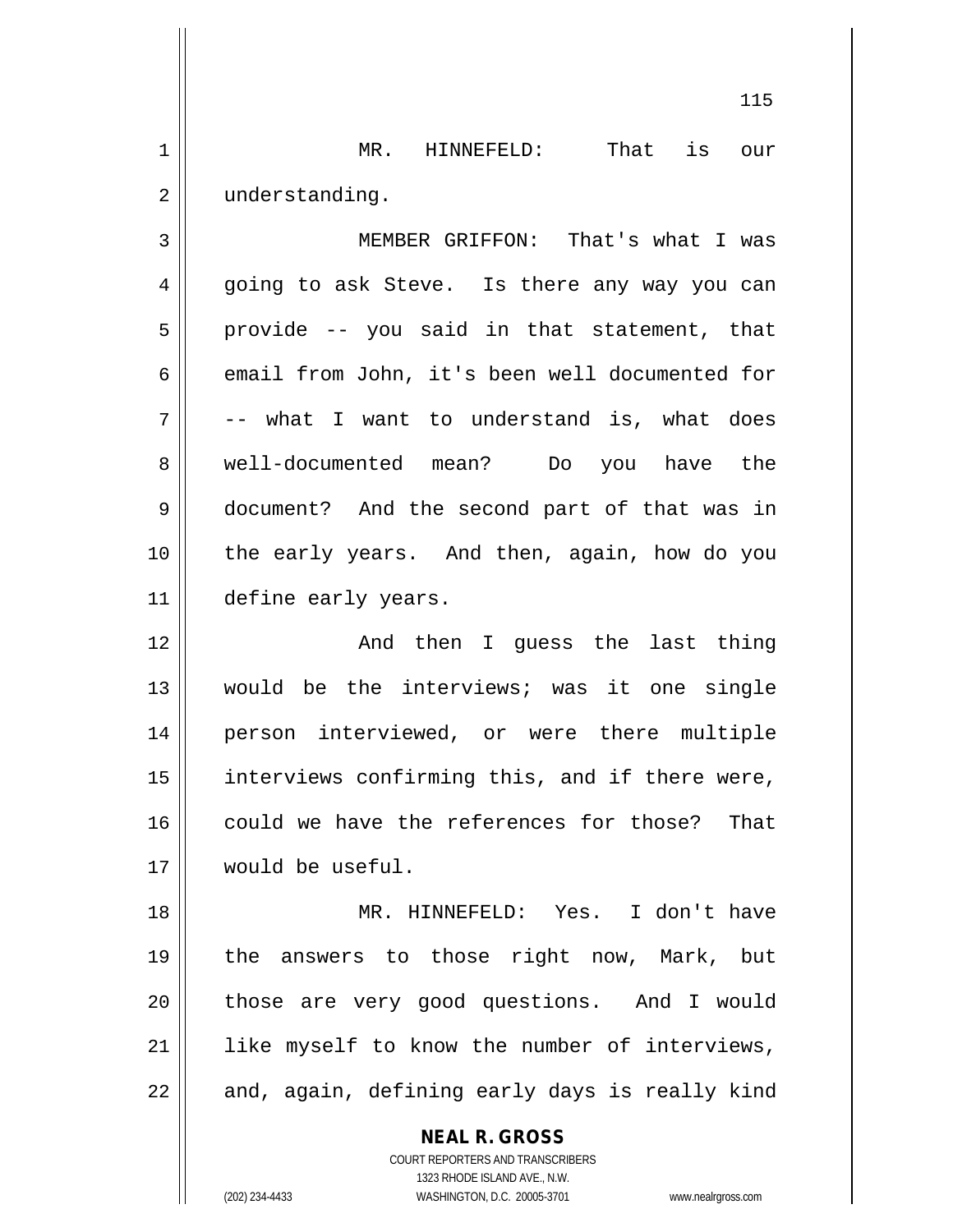| $\mathbf 1$ | of subjective. But we can look into it and                          |
|-------------|---------------------------------------------------------------------|
| 2           | see if we can tie it down a little bit.                             |
| 3           | MEMBER GRIFFON: It seems like the                                   |
| 4           | only way we're ever going to resolve this is                        |
| 5           | if we have some of these documents, documented                      |
| 6           | things, if there are actual procedures and if                       |
| 7           | you have interviewed former HPs that have sort                      |
| 8           | of confirmed, yes, this was the policy up till                      |
| 9           | whenever. You know, I think that is the only                        |
| 10          | way we are going to resolve this.                                   |
| 11          | DR. LIPSZTEIN: But also the NIOSH                                   |
| 12          | response to our comments was that 40 percent                        |
| 13          | of the samples were not collected on Monday,                        |
| 14          | and I don't know how this would change because                      |
| 15          | 60 percent of the samples were collected on                         |
| 16          | Monday, so why should we not use the Monday --                      |
| 17          | even if this was not two days absence, how do                       |
| 18          | we demonstrate that 40 percent of the samples                       |
| 19          | were not collected on Monday. This is not                           |
| 20          | important anymore.                                                  |
| 21          | That is a good<br>MEMBER GRIFFON:                                   |
| 22          | point. Sixty percent, if it was equally                             |
|             |                                                                     |
|             | <b>NEAL R. GROSS</b>                                                |
|             | COURT REPORTERS AND TRANSCRIBERS<br>1323 RHODE ISLAND AVE., N.W.    |
|             | (202) 234-4433<br>WASHINGTON, D.C. 20005-3701<br>www.nealrgross.com |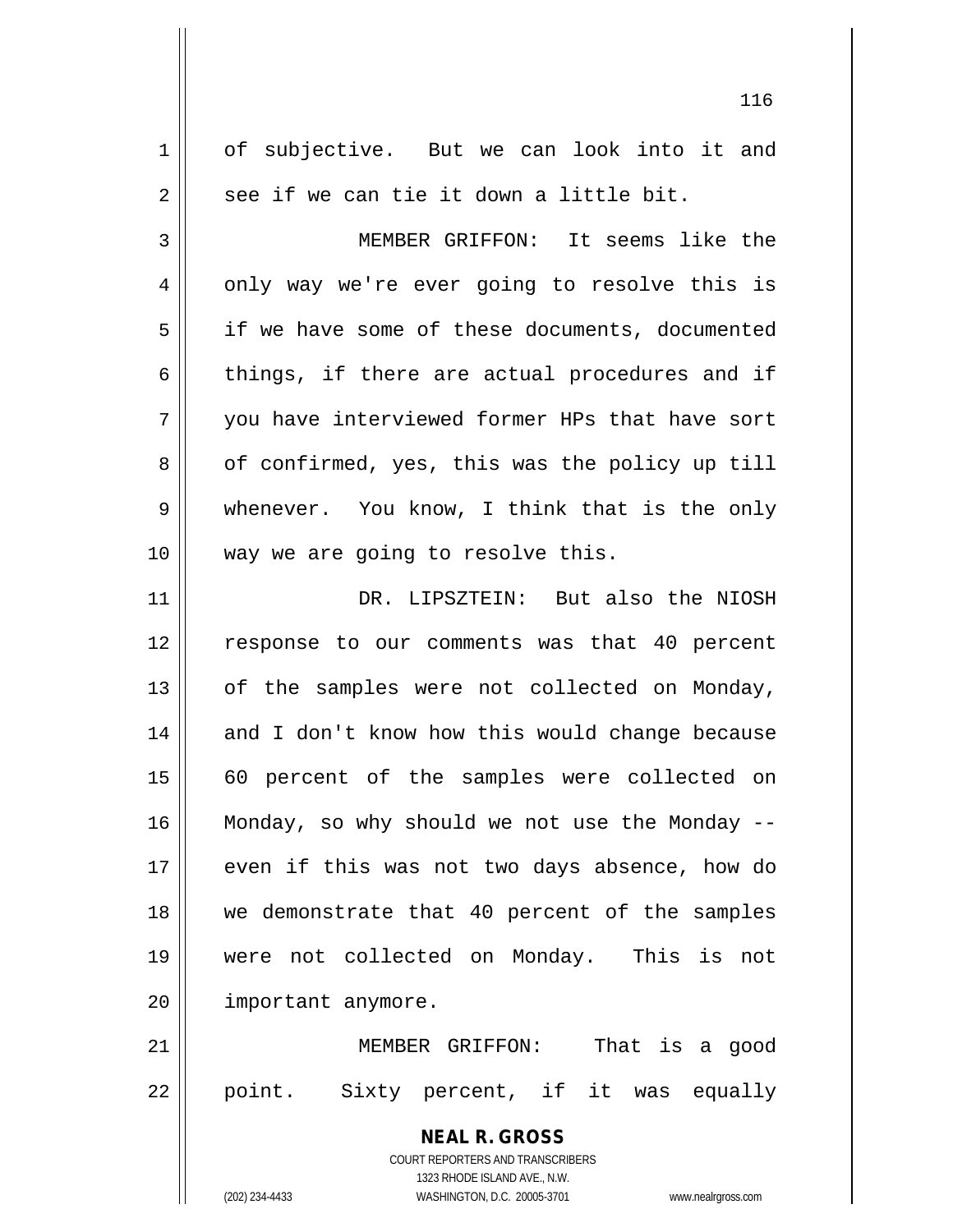**NEAL R. GROSS** COURT REPORTERS AND TRANSCRIBERS 1323 RHODE ISLAND AVE., N.W. (202) 234-4433 WASHINGTON, D.C. 20005-3701 www.nealrgross.com 1 dispersed between the five days, you'd have a 2 || stronger case -- NIOSH would have a stronger  $3 \parallel$  case. 4 CHAIR MUNN: So the action is for 5 | NIOSH to respond to the current comments? 6 MR. HINNEFELD: Yes, we will  $7 \parallel$  share that. 8 MEMBER GRIFFON: I will -- I 9 would like SC&A to follow up on the specific 10 questions I asked, too. 11 MR. HINNEFELD: And those were 12 the number of interviews and what we mean by 13 || early days and what we mean by widespread 14 documentation; is that it? 15 MEMBER GRIFFON: And the 16 references to the interviews and the 17 | references to the documentation. 18 || MR. KATZ: And another question 19 Mark raised was, have HPs confirmed this was  $20$  | the policy. 21 || MEMBER GRIFFON: Right, who were  $22$  || the interviewees, I guess.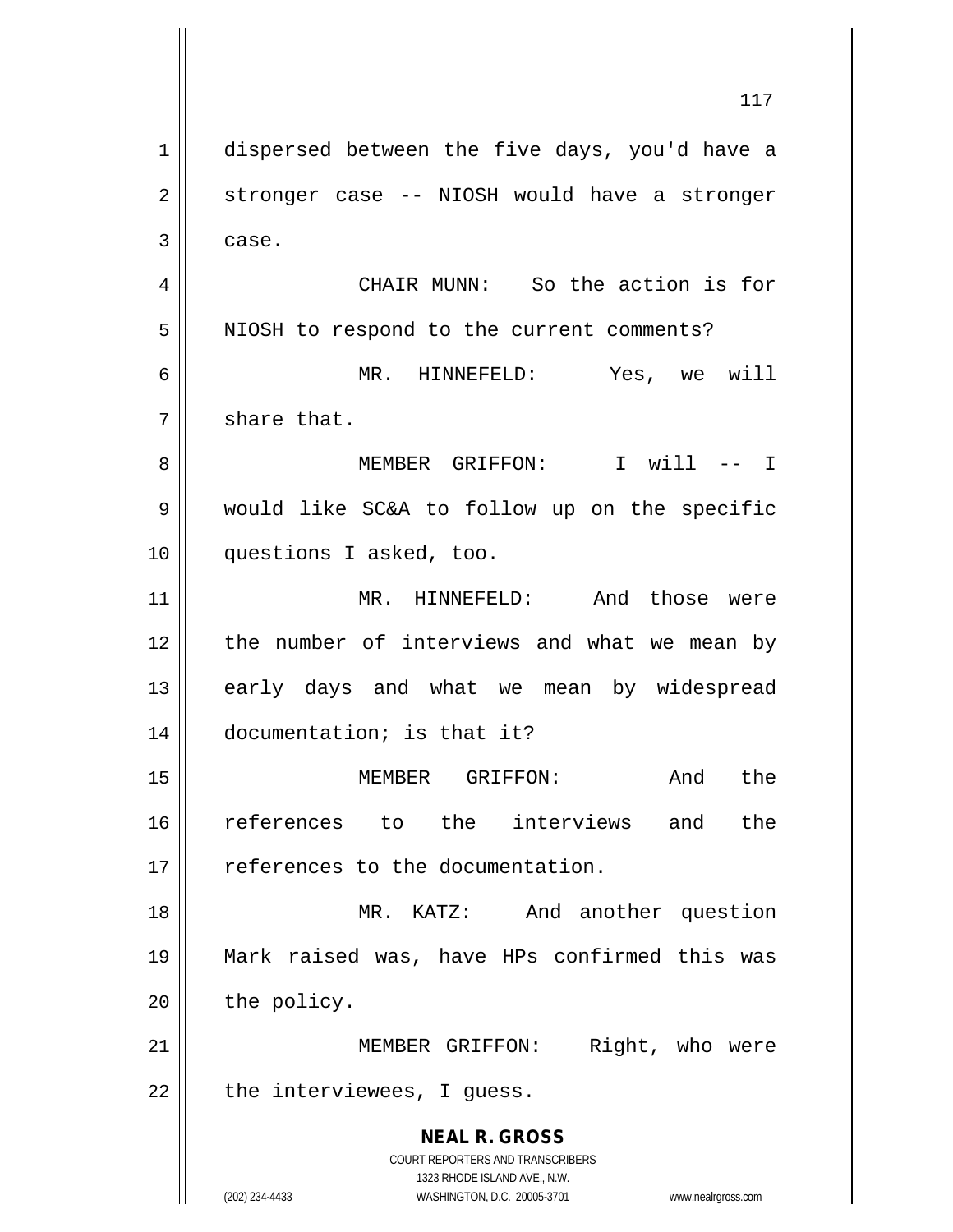118 1 CHAIR MUNN: So it actually is  $2 \parallel$  SC&A's ball right now. 3 | MEMBER ZIEMER: Or both. 4 CHAIR MUNN: Well, it's hard for 5 | NIOSH to respond to the comments if they don't  $6$  || have the comments, clearly. 7 MR. MARSCHKE: It would be kind  $8 \parallel$  of important to know what the references are 9 | for the documentation. 10 CHAIR MUNN: Yes. So right now 11 it's SC&A's problem. 12 DR. LIPSZTEIN: Actually, for 13 most of the plant's history, the plant review 14 and collection methods were a spot sample 15 || submitted Monday morning before entering the 16 work area. But these were samples that were 17 || submitted at a minimum of 48 hours absent from 18 the work area, and besides is it July 1 to 19 December 31, 1961, it was stated that Friday 20 || evening samples should be discontinued in 21 favor of Monday morning samples. That's  $22$   $\parallel$  somewhere in 14-5.

> **NEAL R. GROSS** COURT REPORTERS AND TRANSCRIBERS

> > 1323 RHODE ISLAND AVE., N.W.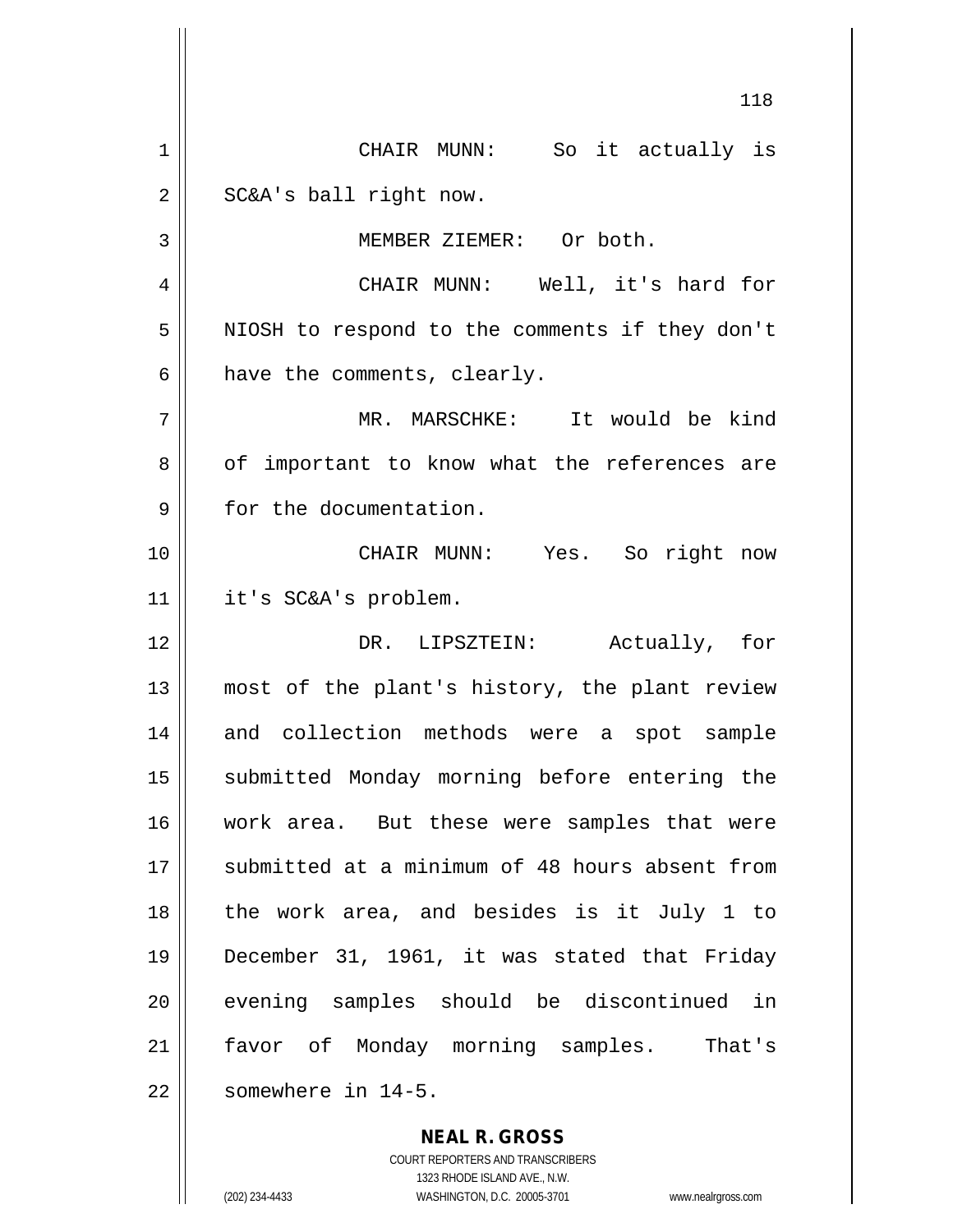**NEAL R. GROSS** 119 1 || MR. HINNEFELD: What document was  $2 \parallel$  that, Joyce? 3 DR. LIPSZTEIN: That's from the 4  $\parallel$  TBD 14-5 on the I-12, the internal dosimetry. 5 MR. HINNEFELD: Okay, thank you. 6 MEMBER ZIEMER: What was the 7 number? 8 MR. HINNEFELD: It was 14-5. 9 MEMBER ZIEMER: That is the same 10 || profile. 11 || DR. LIPSZTEIN: Yes, yes. 12 CHAIR MUNN: All right, Joyce, do 13 || you have anything else to add? 14 DR. LIPSZTEIN: Not on this 15 | issue, but I have a big problem with TIB-0029. 16 I don't know if we are scheduled to discuss 17 || this. But it's the data for '47 to '51. 18 Because the first urine samples that are given 19 in TIB-0029 is from '52, and the TIB-0029  $20$  states that from '47 to '51 they had very 21 || similar operations, and therefore they were 22 modeled as one intake experience, but we don't

> COURT REPORTERS AND TRANSCRIBERS 1323 RHODE ISLAND AVE., N.W.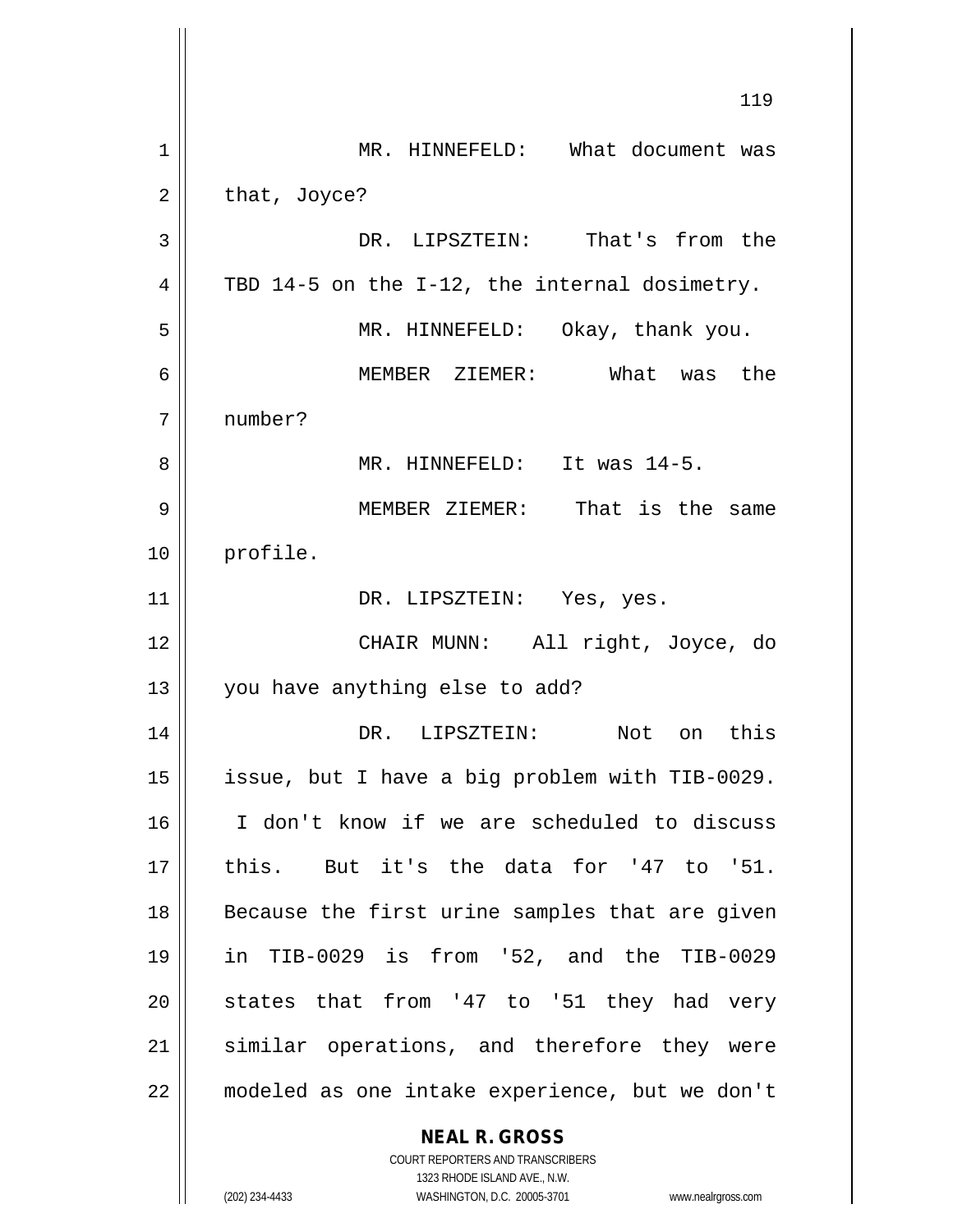**NEAL R. GROSS** COURT REPORTERS AND TRANSCRIBERS 1323 RHODE ISLAND AVE., N.W. (202) 234-4433 WASHINGTON, D.C. 20005-3701 www.nealrgross.com 1 || have any bioassay results in TIB-0029 before  $2 \parallel$  '52. So I don't -- we need more documentation  $3 \parallel$  on why this was --4 MEMBER GRIFFON: Why it's  $5$  | appropriate to use that later data? 6 DR. LIPSZTEIN: Yes, yes. 7 MR. HINNEFELD: That is on our 8 || list of things to respond to, because we just 9 got that at the last meeting. Isn't that 10 | right, Mark? 11 || MEMBER GRIFFON: I think so, yes, 12 but NIOSH still owes theirs. 13 || MEMBER ZIEMER: Okay. 14 CHAIR MUNN: Anything else with 15 | respect to OTIB-0029? 16 DR. LIPSZTEIN: And also I don't 17 || know if that's appropriate here, it's why 18 || OTIB-0029 doesn't have Type S for uranium when 19 the DVD 14-5 says that there were Type S,  $20$  || there was highly soluble uranium at the site  $21 \parallel$  also. 22 MR. HINNEFELD: Can you say that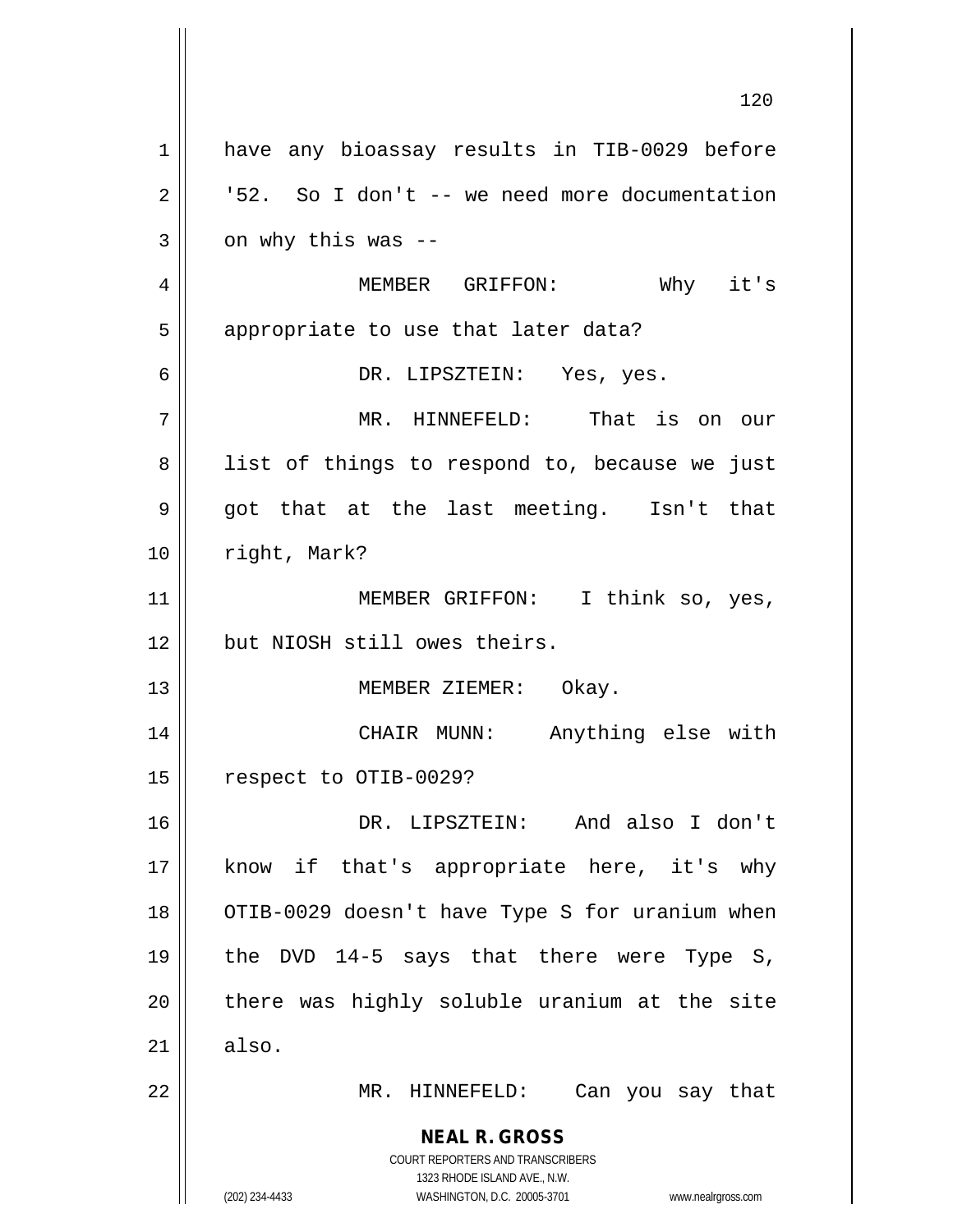|    | 121                                                                                                 |
|----|-----------------------------------------------------------------------------------------------------|
| 1  | again, Joyce? I didn't catch the first part.                                                        |
| 2  | DR. LIPSZTEIN: I said that in                                                                       |
| 3  | TIB-0029, there is only type M and type N, and                                                      |
| 4  | not type S.                                                                                         |
| 5  | MR. HINNEFELD: Oh, I see.                                                                           |
| 6  | DR. LIPSZTEIN: But if you go to                                                                     |
| 7  | the occupational internal dosimetry document,                                                       |
| 8  | on Y-12, you have highly soluble uranium                                                            |
| 9  | listed there.                                                                                       |
| 10 | MR. HINNEFELD: So why isn't it                                                                      |
| 11 | addressed in TIB-0029, is your question,                                                            |
| 12 | right?                                                                                              |
| 13 | DR. LIPSZTEIN: Yes, why it isn't                                                                    |
| 14 | addressed at the Type F also. But for some                                                          |
| 15 | of the cancers and internal organs, Type F                                                          |
| 16 | would be the most claimant-favorable.                                                               |
| 17 | (Simultaneous speakers.)                                                                            |
| 18 | MR. MARSCHKE: F as in Frank.                                                                        |
| 19 | MR. KATZ: Okay, thank you.                                                                          |
| 20 | Actually I think<br>MR. MARSCHKE:                                                                   |
| 21 | it's covered in the issue or part of issue                                                          |
| 22 | five under OTIB-0029. We raised a concern of                                                        |
|    | <b>NEAL R. GROSS</b>                                                                                |
|    | <b>COURT REPORTERS AND TRANSCRIBERS</b>                                                             |
|    | 1323 RHODE ISLAND AVE., N.W.<br>WASHINGTON, D.C. 20005-3701<br>(202) 234-4433<br>www.nealrgross.com |

 $\mathbb{I}$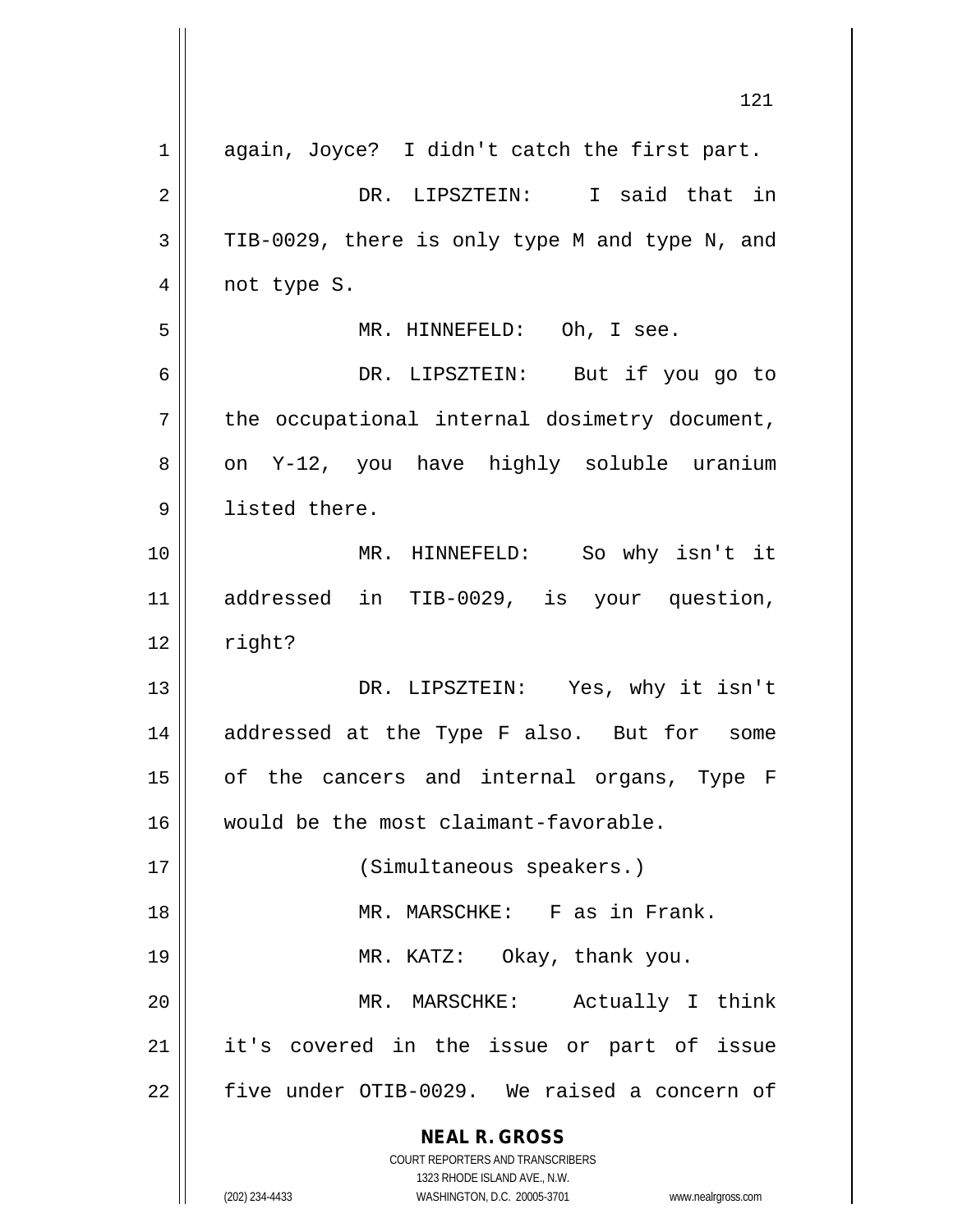| $\mathbf 1$    | why Type F is not considered. And again I                                                           |
|----------------|-----------------------------------------------------------------------------------------------------|
| $\overline{2}$ | think we have been doing some back and forth.                                                       |
| 3              | Again I'm looking at the database.                                                                  |
| 4              | MEMBER GRIFFON: So that is in                                                                       |
| 5              | $NIOSH'S$ --                                                                                        |
| 6              | MR. MARSCHKE: Well, as I got it,                                                                    |
| 7              | what the Work Group directive says is NIOSH                                                         |
| 8              | and SC&A should have a detailed teleconference                                                      |
| 9              | to resolve this issue, Subcommittee members                                                         |
| 10             | will be informed when the teleconference will                                                       |
| 11             | occur. And that was back in March of this                                                           |
| 12             | year, where that was -- that directive was                                                          |
| 13             | given, and I guess nothing has really happened                                                      |
| 14             | since then.                                                                                         |
| 15             | MR. KATZ: Stu, does that need a                                                                     |
| 16             | teleconference, or does that just need a                                                            |
| 17             | response?                                                                                           |
| 18             | MR. HINNEFELD: I'll have to see.                                                                    |
| 19             | It would depend. I mean, you're using                                                               |
| 20             | bioassay data to get your dose assessment.                                                          |
| 21             | And you're assessing systemic organ doses. It                                                       |
| 22             | really doesn't matter what the solubility                                                           |
|                | <b>NEAL R. GROSS</b><br>COURT REPORTERS AND TRANSCRIBERS                                            |
|                | 1323 RHODE ISLAND AVE., N.W.<br>(202) 234-4433<br>WASHINGTON, D.C. 20005-3701<br>www.nealrgross.com |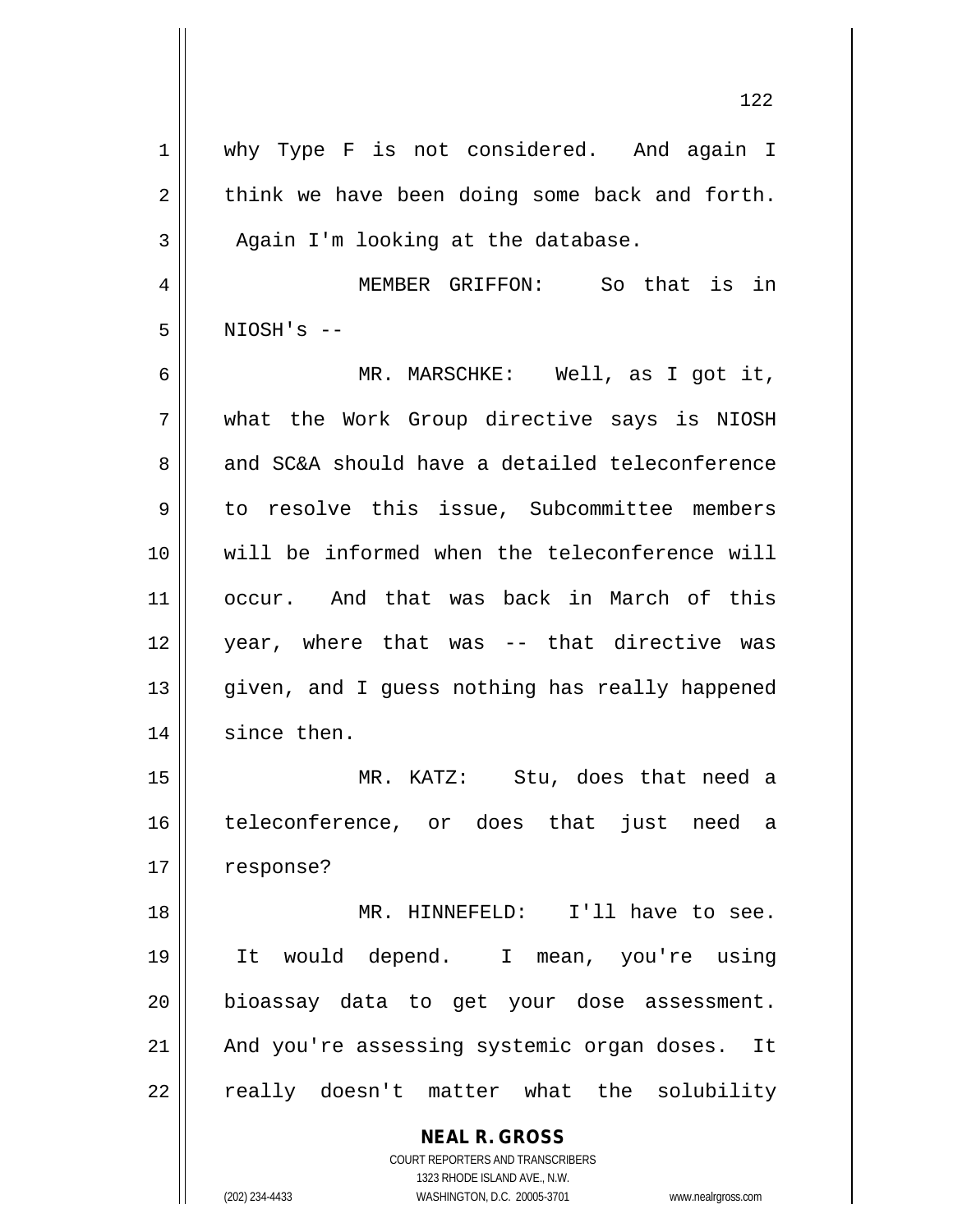**NEAL R. GROSS** COURT REPORTERS AND TRANSCRIBERS 1323 RHODE ISLAND AVE., N.W. 1 class of uranium was. What's systemic is  $2 \parallel$  systemic, and it's going to behave in set 3 given models regardless of solubility. The  $4 \parallel$  solubility is lung removal, that's what that  $5$  | pertains to. So the bioassay essentially 6 translates directly to systemic organ dose. 7 Talking about non-systemic organs like lung  $8 \parallel$  and GI tract, there may be in fact -- be some 9 difference, so I don't know. 10 || CHAIR MUNN: Is it possible that 11 I have an error on my reference to  $12$  | teleconference meeting, and that it is not--13 MR. HINNEFELD: It might be this 14 || one. I don't know. 15 MEMBER ZIEMER: I thought you  $16$  said you were going to check first and see if 17 you needed a teleconference. That was my 18 || recollection. 19 CHAIR MUNN: That was our comment 20 || with respect to issue one, but this is not 21 | issue one. This is  $-$  I don't believe, 49. 22 || MR. MARSCHKE: No, 29.

(202) 234-4433 WASHINGTON, D.C. 20005-3701 www.nealrgross.com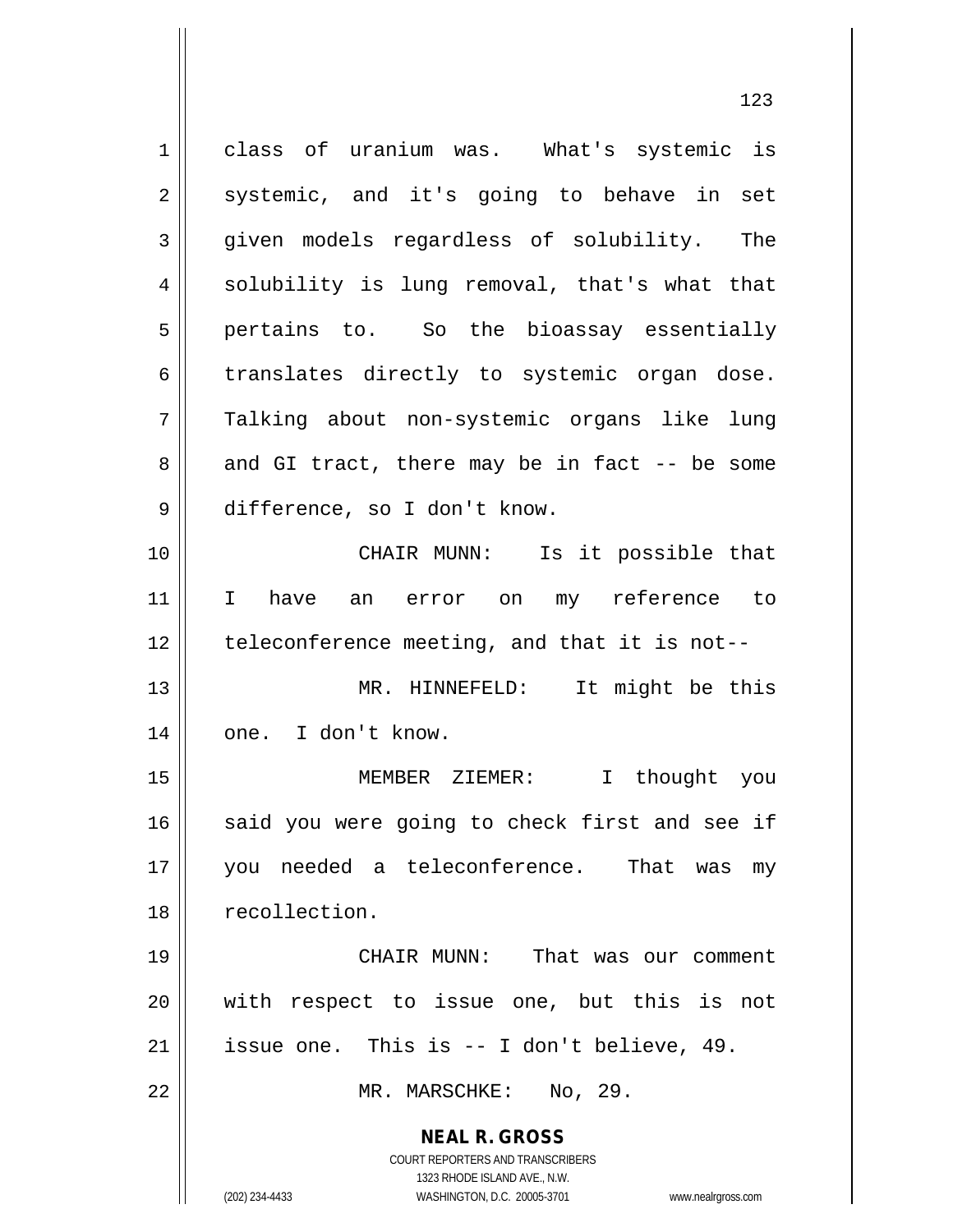**NEAL R. GROSS** COURT REPORTERS AND TRANSCRIBERS 1323 RHODE ISLAND AVE., N.W. (202) 234-4433 WASHINGTON, D.C. 20005-3701 www.nealrgross.com 124 1 CHAIR MUNN: Twenty-nine, 29? 2 || Really? I even specified the page, 29-1. 3 MR. MARSCHKE: Well, 49 is a 4 different question. I don't know --5 CHAIR MUNN: But this is 29. 6 MR. HINNEFELD: Twenty-nine is  $7 \parallel$  the Super S we had. OTIB-0049? That's the 8 || one we were talking about. 9 CHAIR MUNN: Right. 10 MR. HINNEFELD: I can't decide 11 | today whether a phone call is needed. We will 12 determine in looking at the issue, we will 13 determine, and if we do feel like a phone call 14 would be beneficial, we will let the 15 || Subcommittee know, and SC&A know. We'll try 16 | to reschedule something. 17 || CHAIR MUNN: All right. Anything  $18 \parallel$  else? 19 || Shall we break for lunch? 1:30? 20 (Whereupon, the above-entitled 21 matter went off the record at 12:21 p.m. and  $22$  | resumed at 1:30 p.m.) 23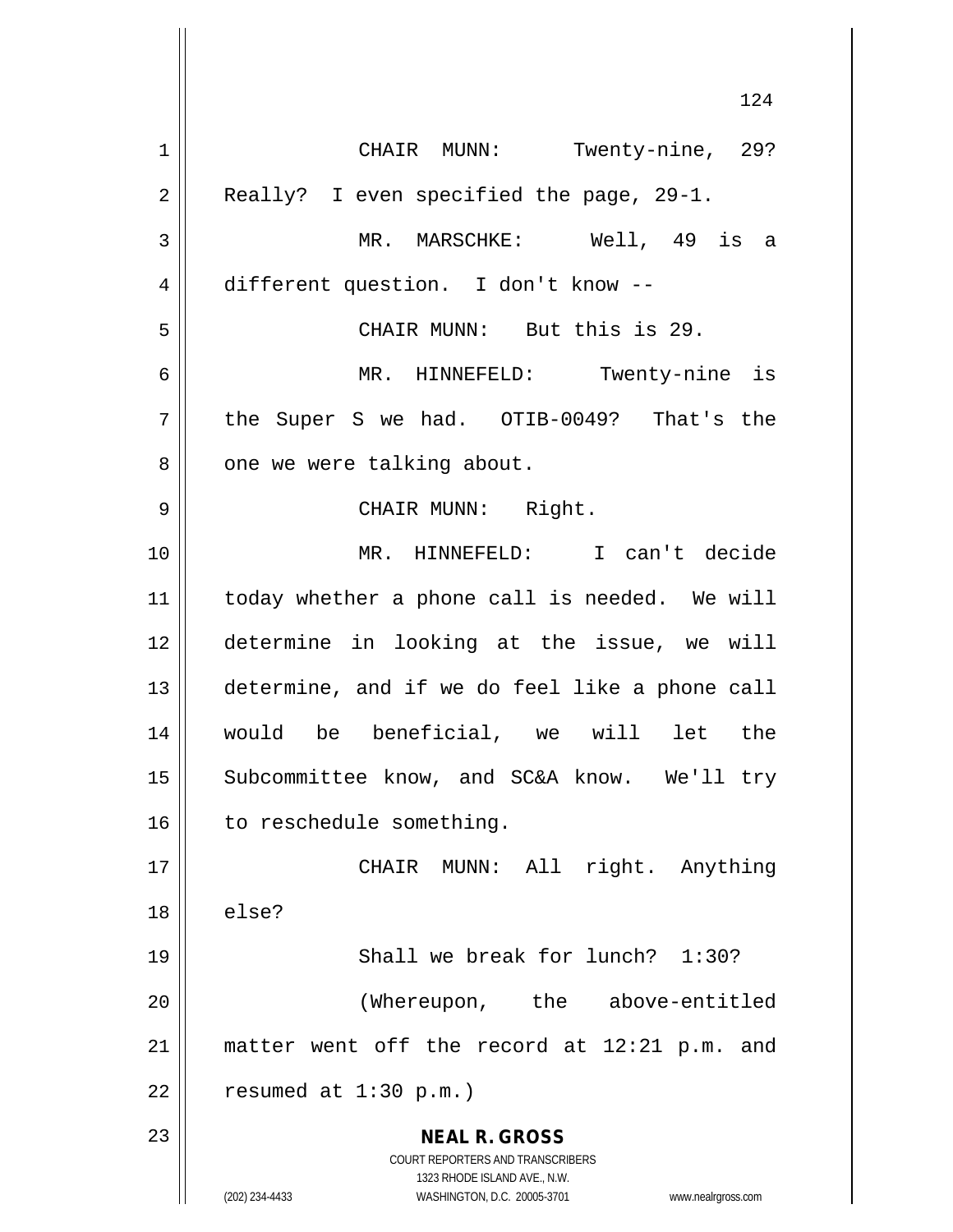**NEAL R. GROSS** 125 1 A-F-T-E-R-N-O-O-N S-E-S-S-I-O-N  $2 \parallel$  (1:30 P.M.) 3 CHAIR MUNN: Well, let's go ahead 4 and begin. I think our first item is probably  $5 \parallel$  one that Mark probably wouldn't have a lot of 6 | interest in anyway. 7 MR. KATZ: Okay, just to make it 8 official. So this is the Subcommittee on 9 | Procedures Review, Advisory Board on Radiation 10 Worker Health, and we are reconvening after a 11 lunch break. 12 CHAIR MUNN: Thank you. The 13  $\parallel$  first item that I'd like for us to get out of 14 the way, since I think it's a fairly 15 || straightforward one is the transmission letter 16 || to -- of our report to Secretary Sebelius. 17 Paul provided us with a letterhead copy of 18 what we had agreed to in our last Board 19 meeting as being our transmission letter. And 20 with the exception of needing to remove the 21 || question mark from the first page --22 MEMBER ZIEMER: Where was that?

> COURT REPORTERS AND TRANSCRIBERS 1323 RHODE ISLAND AVE., N.W.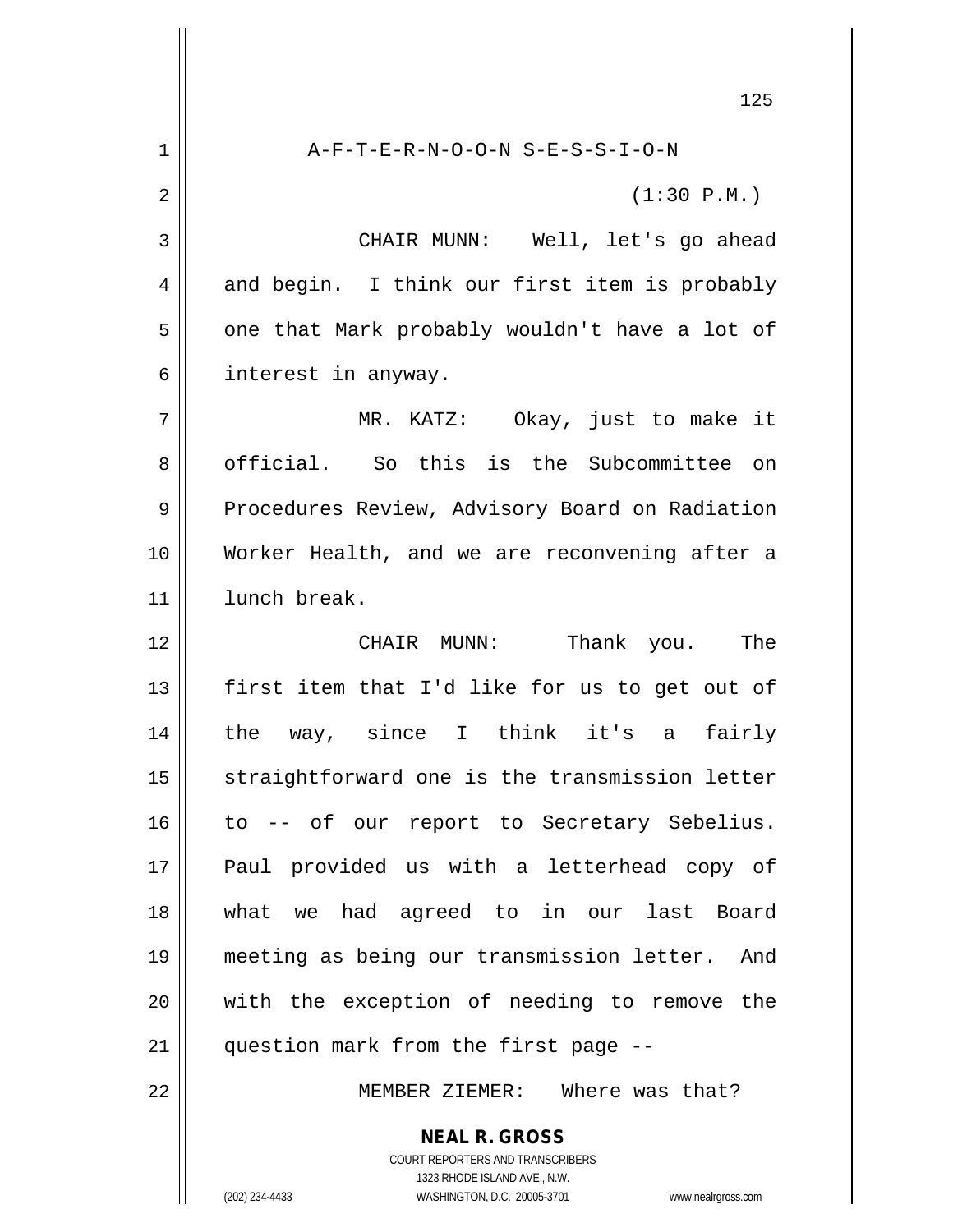1 | CHAIR MUNN: That was right after 2 || February, 2009, and the second paragraph,  $3 \parallel$  almost the next to the last line. I had no 4 | issue except the first paragraph on page two,  $5 \parallel$  the last sentence. As some of you may recall,  $6 \parallel$  we originally had a rather lengthy paragraph 7 || there talking about our evolution of the 8 current tracking system. We opted to take  $9 \parallel$  that out. But having done so, we are left now 10 -- I didn't realize this until I read it 11 through clean -- we are now left with a 12 || sentence that says: Initial meeting's 13 findings and the result of process of 14 addressing them was undertaken with a 15 || spreadsheet matrix tool for tracking progress. 16 || But then that leaves you with no feeling at 17 || all of what happened after -- initially. We 18 certainly have gone a long way from that 19 simple matrix that we first started with, and 20 my concern revolved around the fact that it  $21$  seems to be incomplete. I had suggested that  $22$  || it seemed to me that we still needed at least

**NEAL R. GROSS**

COURT REPORTERS AND TRANSCRIBERS 1323 RHODE ISLAND AVE., N.W. (202) 234-4433 WASHINGTON, D.C. 20005-3701 www.nealrgross.com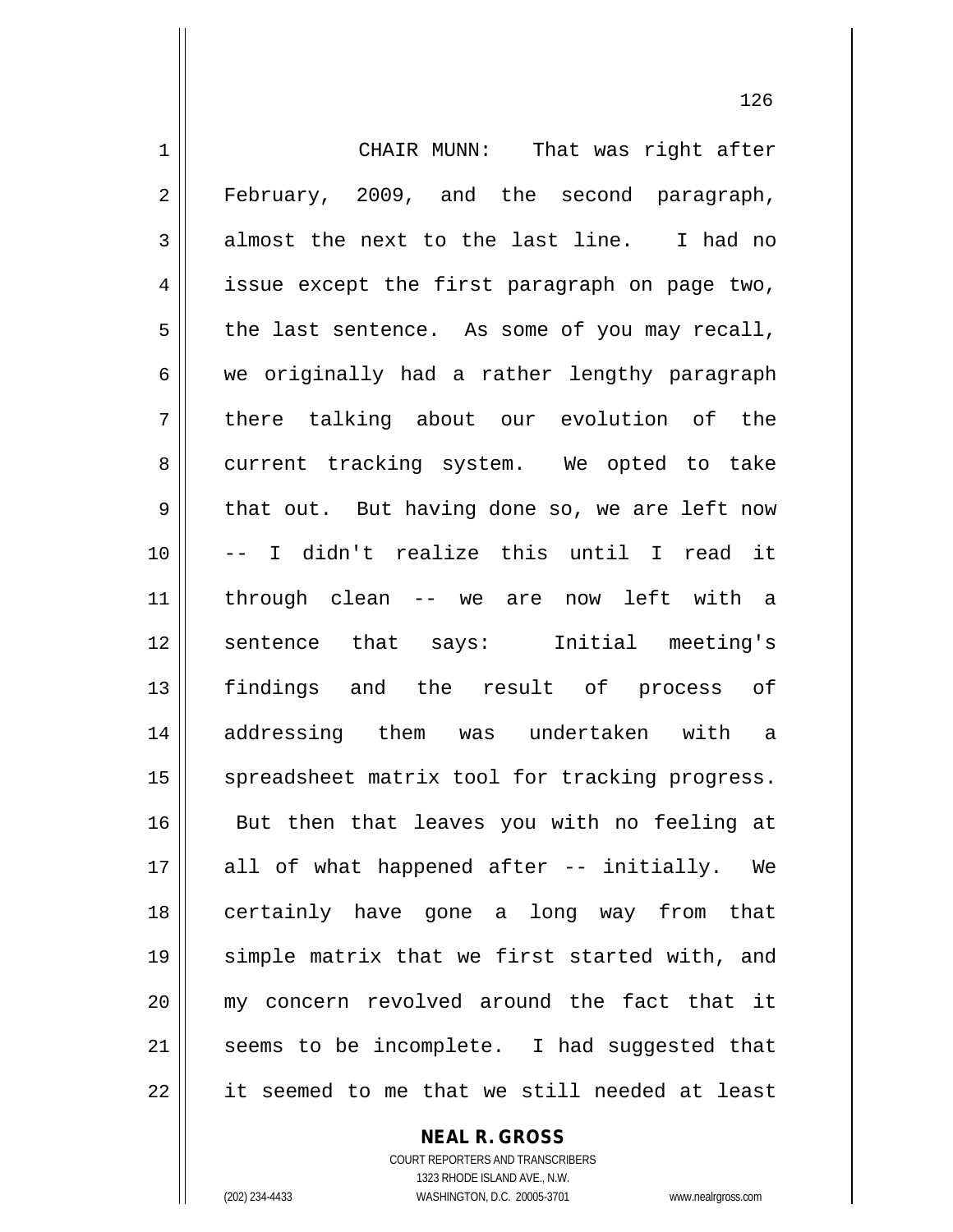**NEAL R. GROSS** 1 a sentence there to essentially state that 2 || that tracking process has evolved into an 3 electronic process for not only tracking but  $4 \parallel$  also archiving, and didn't feel the sentence 5 || needed to say much more than that, but did 6 feel in view of the fact that we spent a 7 considerable amount of time developing this 8 || database, and how we operate it, and in view  $9 \parallel$  of the fact that I anticipate it will be used 10 extensively as time goes on, by more and more 11 subgroups. Don't want to go on playing with 12 || this forever, and it's been approved by the 13  $\parallel$  Board, but I thought we ought to discuss my 14 || reaction to it, I don't know whether anyone  $15$  | else had that reaction or not. 16 Paul, do you see what I mean? 17 MEMBER ZIEMER: Yes, I do. It 18 doesn't make sense, and we either need to add 19 to it or change it or delete it. 20 CHAIR MUNN: Yes, it seems to me  $21$  | that it's  $-$  one simple sentence would take  $22 \parallel$  care of it I think. But this probably means

> COURT REPORTERS AND TRANSCRIBERS 1323 RHODE ISLAND AVE., N.W.

(202) 234-4433 WASHINGTON, D.C. 20005-3701 www.nealrgross.com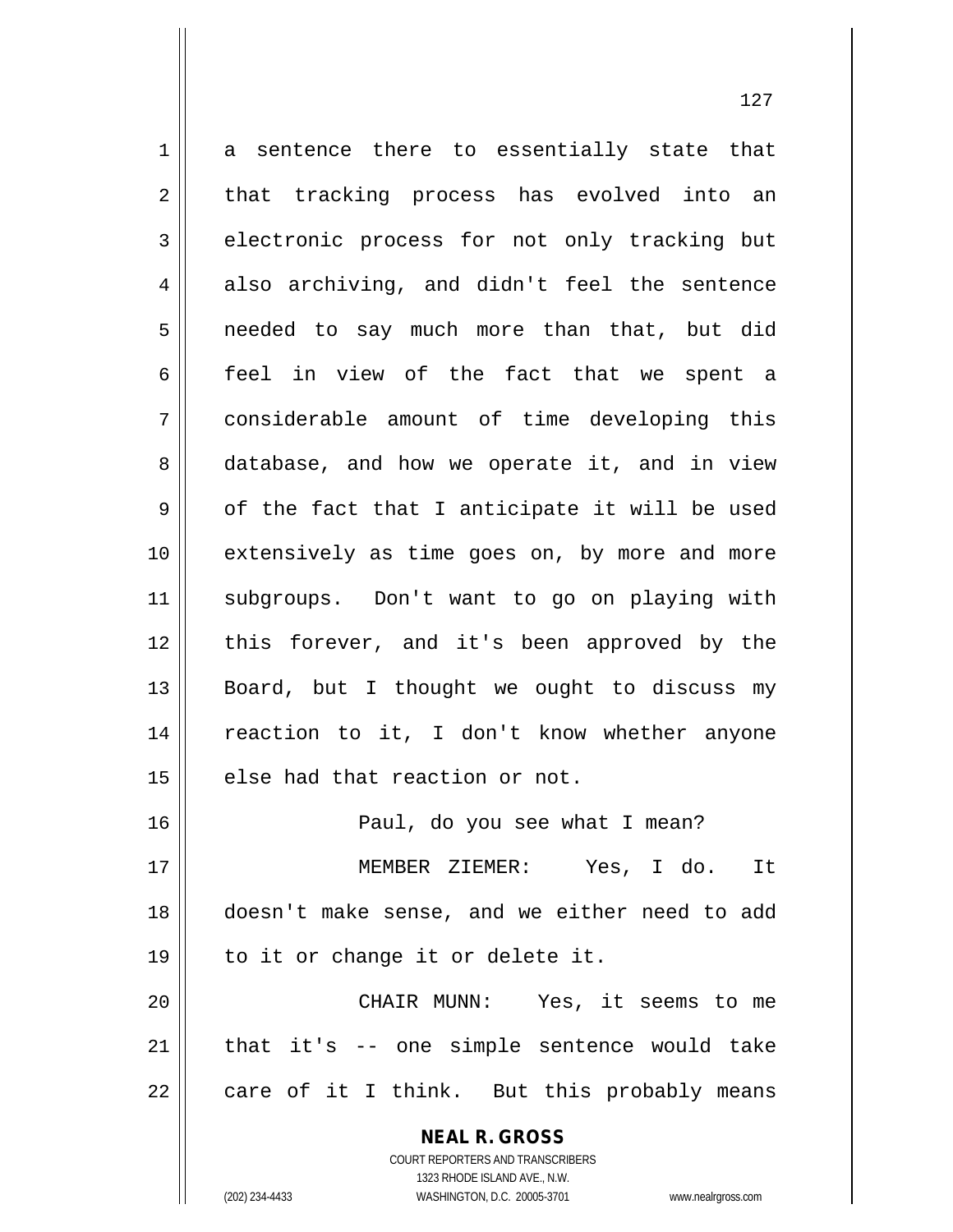$1 \parallel$  that we'd have to take this back to the Board  $2 \parallel$  again.

3 MEMBER ZIEMER: I don't think it 4 would change the intent, if you want to leave 5 || something in, you could say something like  $6 \parallel$  this, that these findings were tracked on an 7 electronic database, it was established on a 8 || protected CDC site where access was simple for 9 || the agency, the contractor and the Board. And 10 that would be it. It includes one of the 11 sentences we took out. But I think as Ted 12 || said, we don't want to get into elaborate 13 || discussion of the tracking system.

 CHAIR MUNN: No, no, I didn't suggest that we should. But it just seemed to me that we needed to at least indicate that we are no longer just tracking it on a paper matrix, which is what this suggests. Mike, do 19 || you have any problem with that? MEMBER GIBSON: No, not at all. CHAIR MUNN: Mark, are you back  $22 \parallel$  yet?

> **NEAL R. GROSS** COURT REPORTERS AND TRANSCRIBERS

> > 1323 RHODE ISLAND AVE., N.W.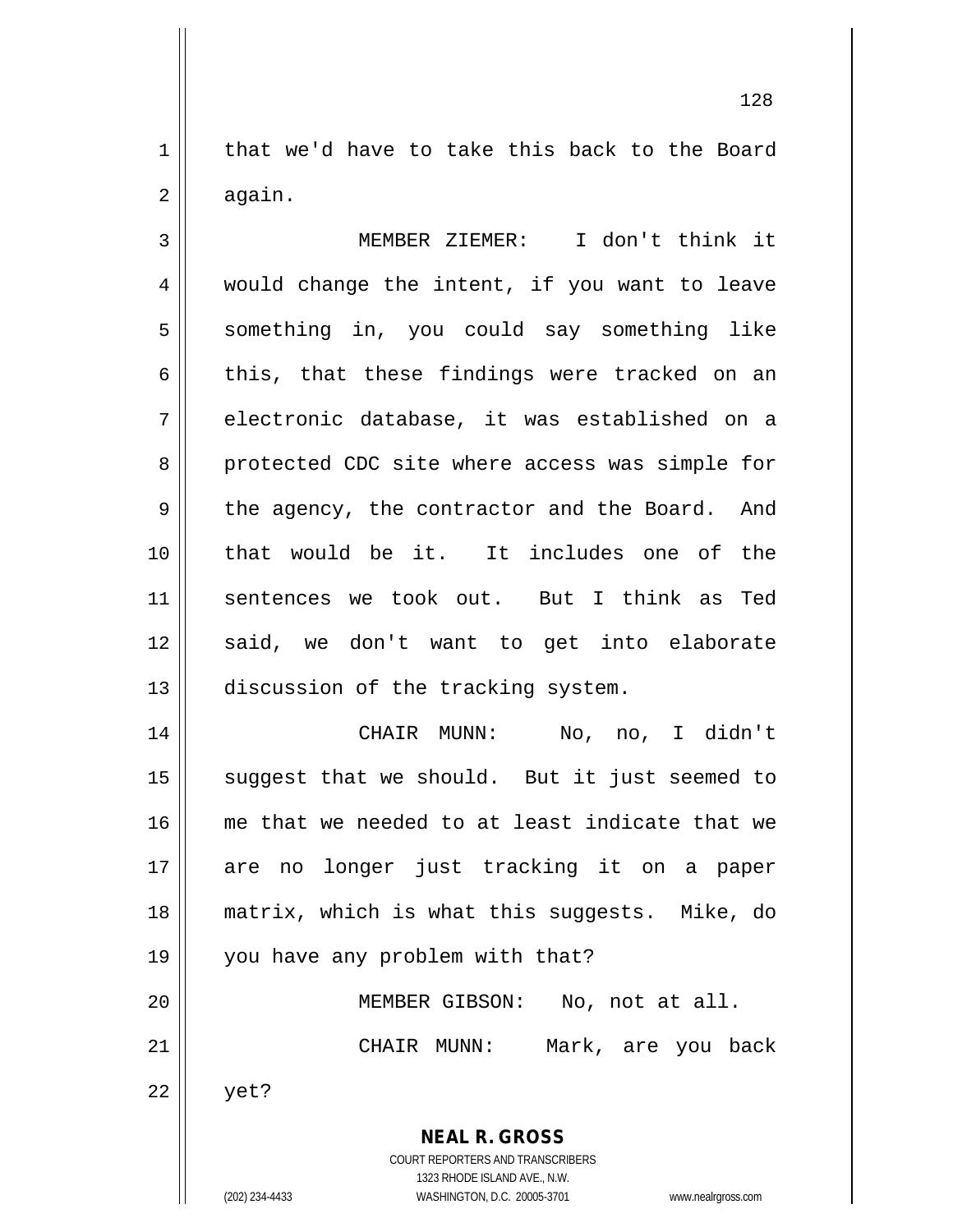129 MEMBER GRIFFON: Yes, I just got  $2 \parallel$  on, Wanda. I'm sorry. CHAIR MUNN: Okay, did you pick 4 || up on what we were talking about? MEMBER GRIFFON: No, I missed  $6 \parallel$  that. CHAIR MUNN: Okay, we are talking 8 about the transmission letter to the 9 | Secretary. MEMBER GRIFFON: Oh, yes. CHAIR MUNN: Paul provided it for 12 || us. And I pointed out that the only problem I 13 || had with it was the first paragraph on page | two, the last sentence leaves us hanging after we deleted that other full paragraph where we had originally described our evolution of the database in considerable length. Now that 18 || sentence leaves us hanging out in midair, and I was suggesting that we need at least another || brief sentence just to make notation of the fact that it's evolved considerably and that | it's a fairly sophisticated tool now.

> **NEAL R. GROSS** COURT REPORTERS AND TRANSCRIBERS 1323 RHODE ISLAND AVE., N.W.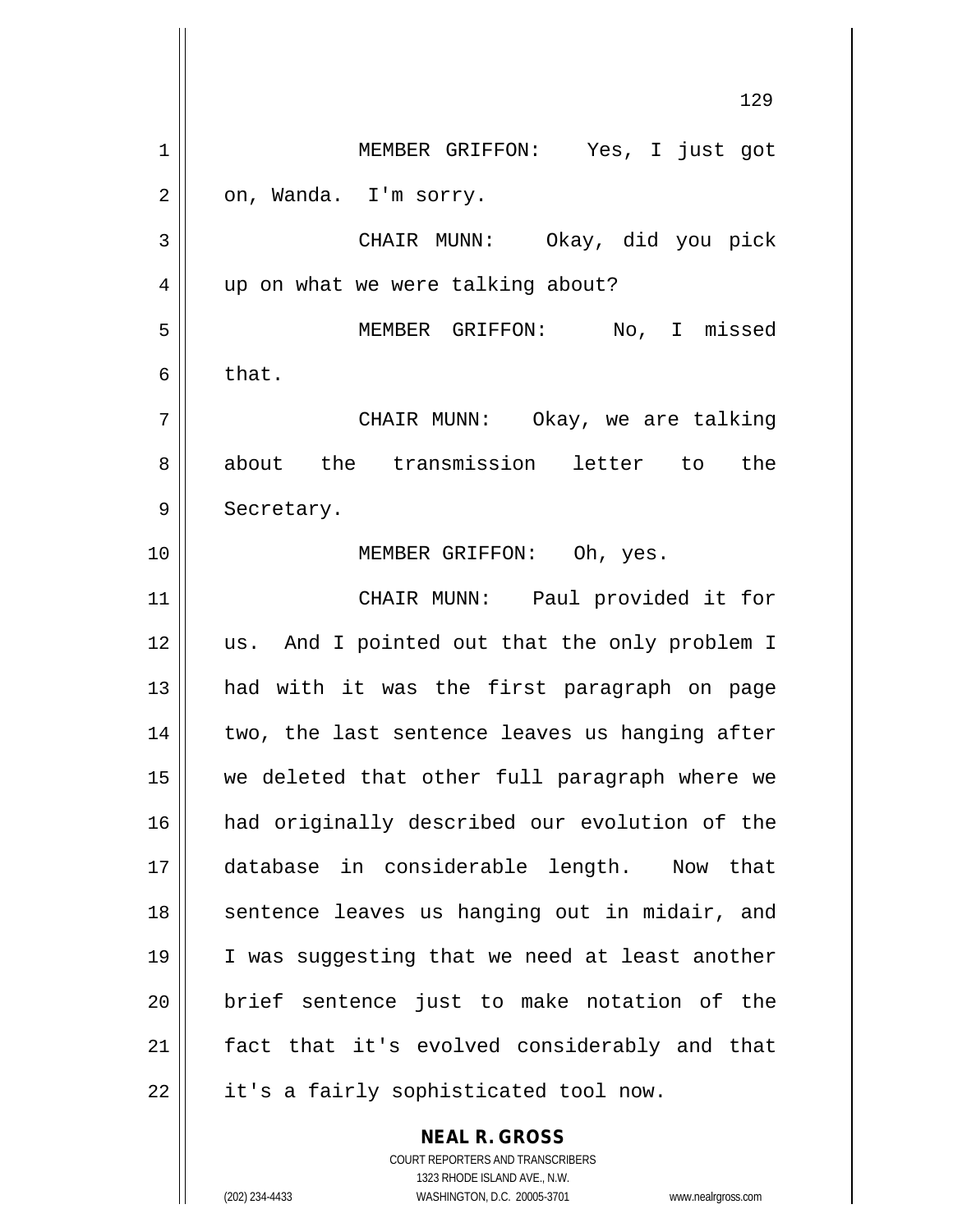**NEAL R. GROSS** COURT REPORTERS AND TRANSCRIBERS 1323 RHODE ISLAND AVE., N.W. (202) 234-4433 WASHINGTON, D.C. 20005-3701 www.nealrgross.com 1 || MEMBER GRIFFON: That's fine with  $2 \parallel$  me. 3 CHAIR MUNN: So Paul is busily 4 || writing out a proposed sentence here. 5 MEMBER ZIEMER: The proposed  $6 \parallel$  sentence would be to delete -- or the proposed  $7$  || action would be to delete that sentence that 8 || says initially these findings and the 9 resultant process of addressing them was 10 undertaken with a spreadsheet matrix tool for 11 tracking progress, and to replace that with 12 || this: to track these findings, an electronic 13 database was established on a protected CDC 14 website where access was simple for the 15 || Agency, the contractors, and the Board. And  $16$  | that would be it. 17 CHAIR MUNN: I would make one 18 || suggestion to your wording that would suggest 19 || that, instead of saying was established, could 20 || we say, has been developed. 21 MEMBER ZIEMER: Has been 22 developed?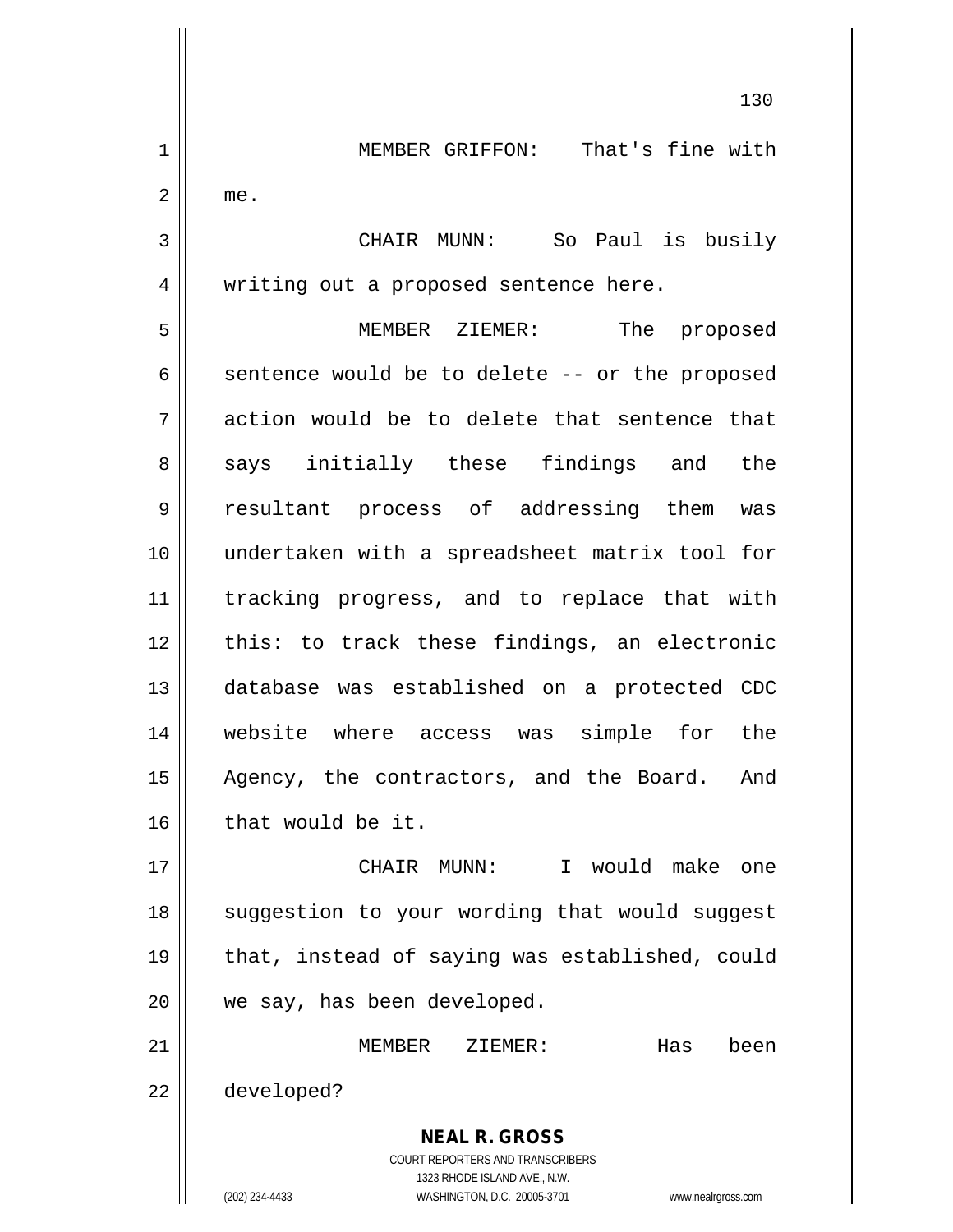|                | 131                                                                 |
|----------------|---------------------------------------------------------------------|
| $\mathbf 1$    | CHAIR MUNN: Just indicative of -                                    |
| 2              |                                                                     |
| 3              | MEMBER ZIEMER: This wording is                                      |
| $\overline{4}$ | part of what was in there before, but that                          |
| 5              | sounds better, if that is okay with Mark and                        |
| 6              | Mike.                                                               |
| 7              | MEMBER GRIFFON: Fine with me.                                       |
| 8              | CHAIR MUNN: So you want to read                                     |
| 9              | that whole paragraph through now?                                   |
| 10             | The whole<br>MEMBER ZIEMER:                                         |
| 11             | paragraph would state: findings and                                 |
| 12             | observations made from the technical reviews                        |
| 13             | range from minor issues with no measurable                          |
| 14             | impact on composition decisions to manage the                       |
| 15             | scientific debate which may have complex-wide                       |
| 16             | implications. To track these findings, an                           |
| 17             | electronic database has been developed on a                         |
| 18             | protected CDC site where access was simple --                       |
| 19             | that should say is simple for the Agency, the                       |
| 20             | contractor, and the Board. Is it contractor                         |
| 21             | or contractors?                                                     |
| 22             | CHAIR<br>MUNN :<br>Contractors, I                                   |
|                | <b>NEAL R. GROSS</b><br>COURT REPORTERS AND TRANSCRIBERS            |
|                | 1323 RHODE ISLAND AVE., N.W.                                        |
|                | (202) 234-4433<br>WASHINGTON, D.C. 20005-3701<br>www.nealrgross.com |

 $\mathbb{I}$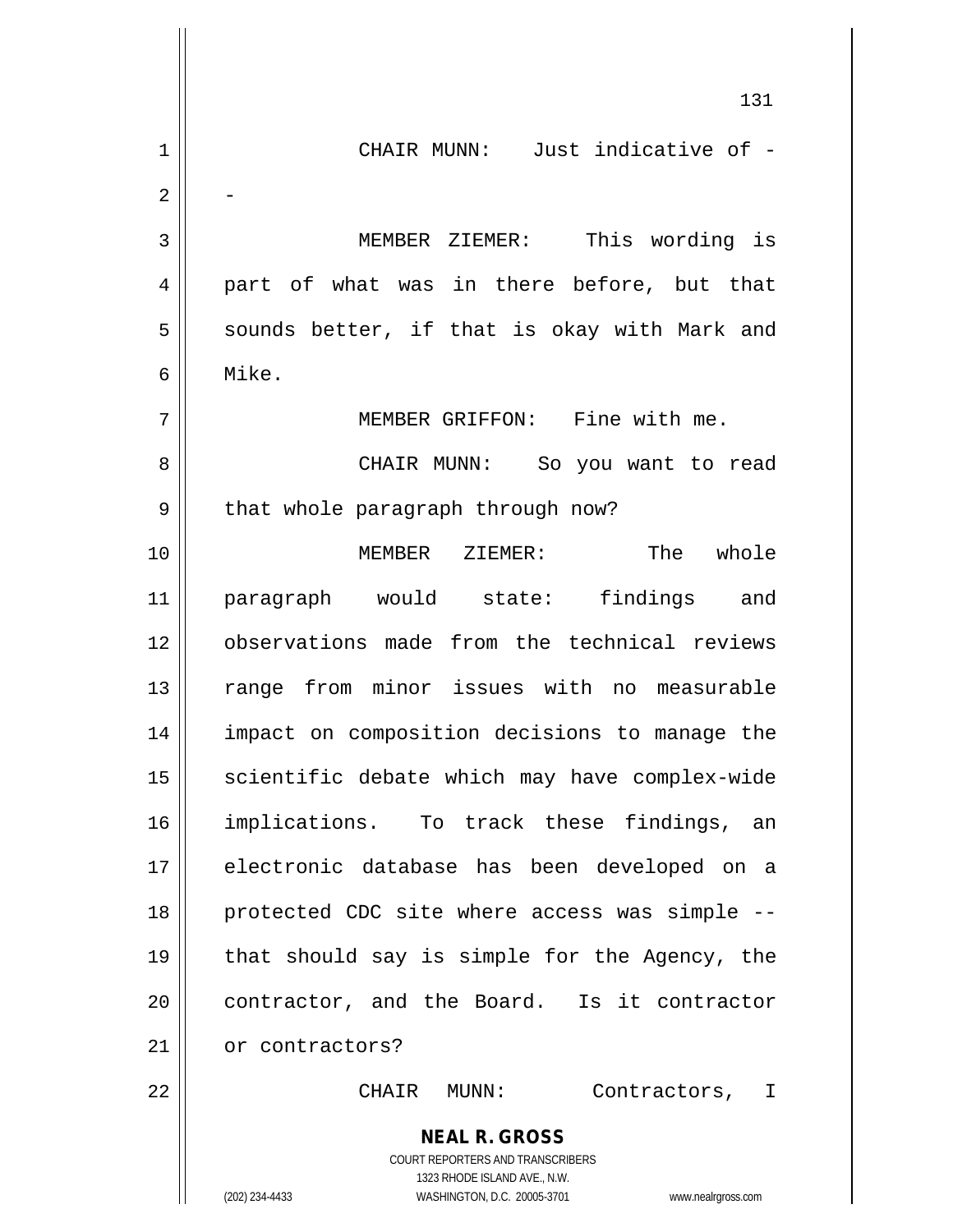**NEAL R. GROSS** COURT REPORTERS AND TRANSCRIBERS 1323 RHODE ISLAND AVE., N.W. (202) 234-4433 WASHINGTON, D.C. 20005-3701 www.nealrgross.com 132 1 believe. 2 | NEMBER ZIEMER: Yes. 3 CHAIR MUNN: Does that do what we 4 | need it to do, Mark? 5 MEMBER GRIFFON: Yes, that sounds 6 fine to me. 7 CHAIR MUNN: Mike? 8 || MEMBER GIBSON: Yes, that sounds  $9 \parallel$  fine. 10 || CHAIR MUNN: All right, since 11 Paul wrote it, I'm assuming that he agrees 12 with it. 13 MEMBER ZIEMER: I don't think 14 || that changes the meaning from what the Board 15 | approved. It's an editorial. 16 MR. KATZ: Yes. 17 CHAIR MUNN: Does anyone else 18 || have any concerns with the letter, and our 19 || anticipated enclosures with that? 20 MEMBER ZIEMER: Could I ask 21 Nancy, Nancy Adams, are you still on the line? 22 || MS. ADAMS: Yes, I'm here.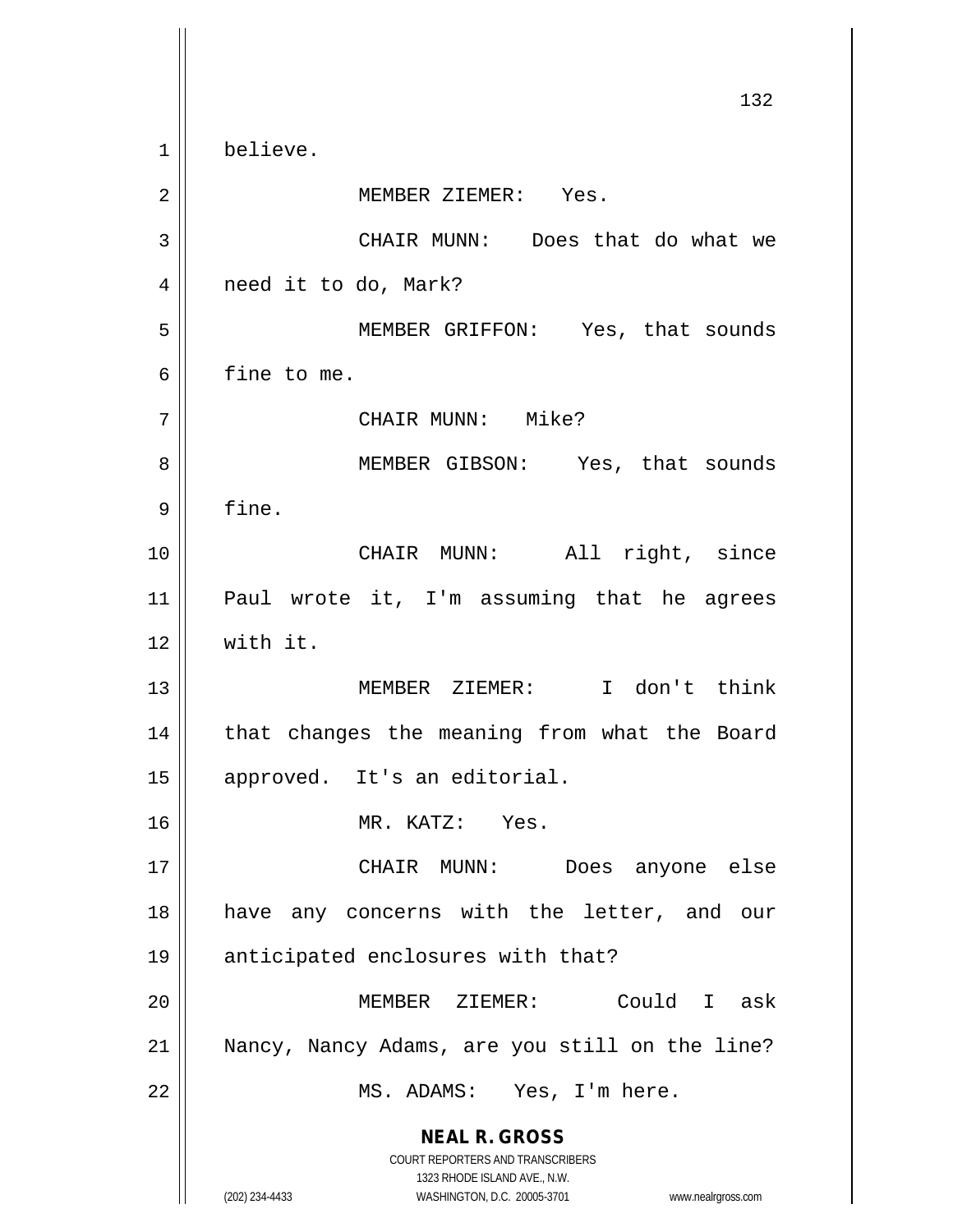**NEAL R. GROSS** COURT REPORTERS AND TRANSCRIBERS 1323 RHODE ISLAND AVE., N.W. (202) 234-4433 WASHINGTON, D.C. 20005-3701 www.nealrgross.com 133 1 MEMBER ZIEMER: Nancy, for 2 delivering this letter, I assume we go through  $3 \parallel$  the same process as we do on the others, we go 4 through John and then through the Secretary? 5 | MS. ADAMS: Correct. 6 MEMBER ZIEMER: Okay, so I can 7 || provide this letter to you electronically, and  $8 \parallel$  that - as a modified letter - and what are the 9 | attachments? 10 CHAIR MUNN: The attachments are  $11$  | the status sheet that Nancy and Steve always - $12$ 13 || MEMBER ZIEMER: Okay, so you have 14 || the status sheet, Nancy? 15 CHAIR MUNN: It would be the 16 status sheet, our most recent one, the one 17 that is not up right now because it 18 disappeared in the transfer. 19 MR. MARSCHKE: Do you want me to 20 | get you a new version of that, Wanda? 21 CHAIR MUNN: Steve has the 22 | version that we were using.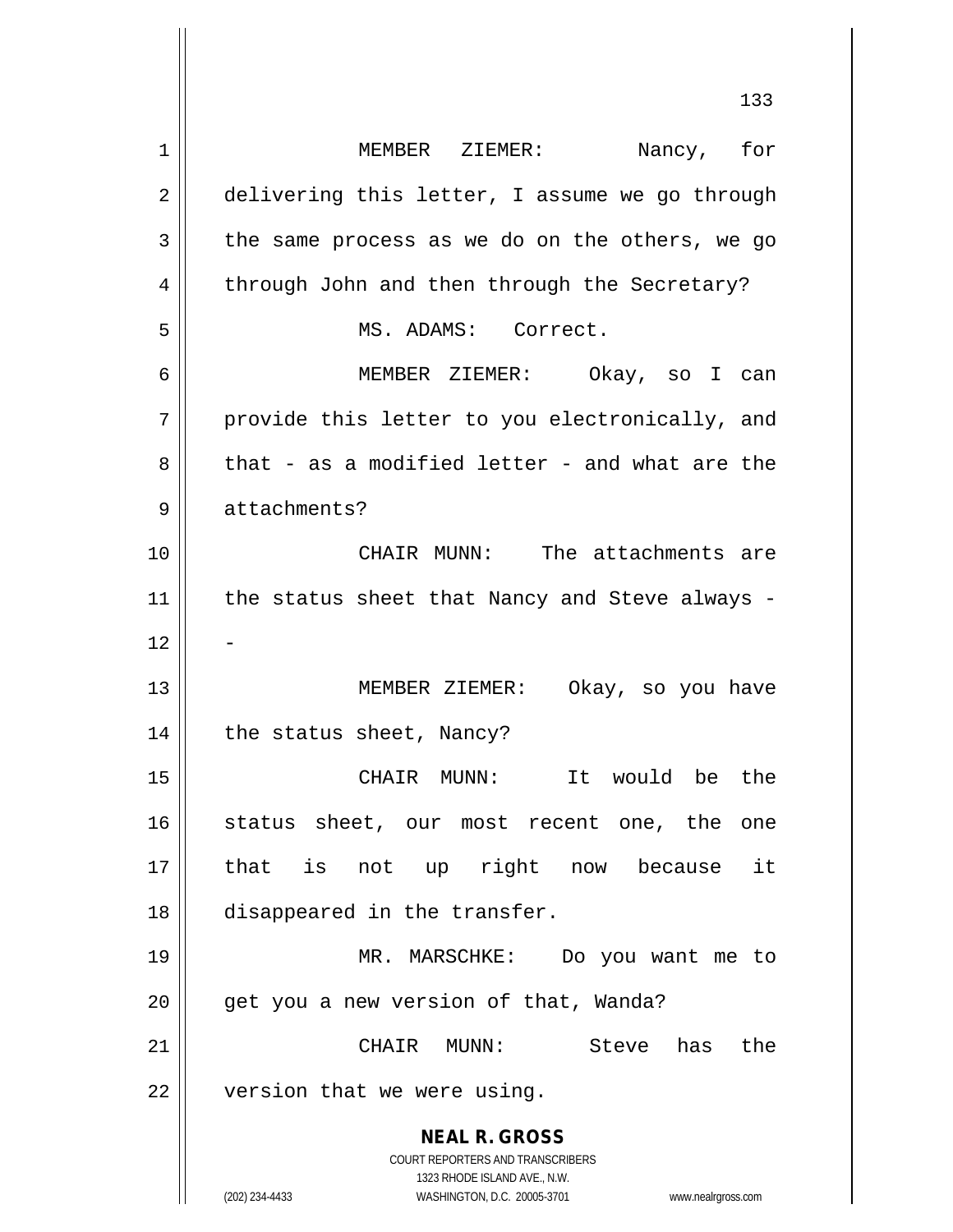**NEAL R. GROSS** COURT REPORTERS AND TRANSCRIBERS 1323 RHODE ISLAND AVE., N.W. (202) 234-4433 WASHINGTON, D.C. 20005-3701 www.nealrgross.com 134 1 | MEMBER ZIEMER: The numbers have 2 | to match. 3 MR. MARSCHKE: I can send you -- 4 | I think I have in my archive what I handed out  $5 \parallel$  back at the beginning of the October meeting. 6 CHAIR MUNN: Yes, and that's the  $7$  | one that we were working from. 8 || MEMBER ZIEMER: The letter says,  $9 \parallel 538$  findings. 10 CHAIR MUNN: Yes, 538 findings  $11$  and the percentages were --12 || MEMBER ZIEMER: It says more than  $13 \parallel 80$  percent. 14 || CHAIR MUNN: That looks right. 15 MEMBER ZIEMER: And 49 percent. 16 CHAIR MUNN: And open, 21 17 percent. 18 MEMBER ZIEMER: This shows 49 19 percent closed. 20 CHAIR MUNN: Yes, 49 percent 21 | closed, and 80 percent having been deliberated  $22$  |  $\circ$  on one way or another.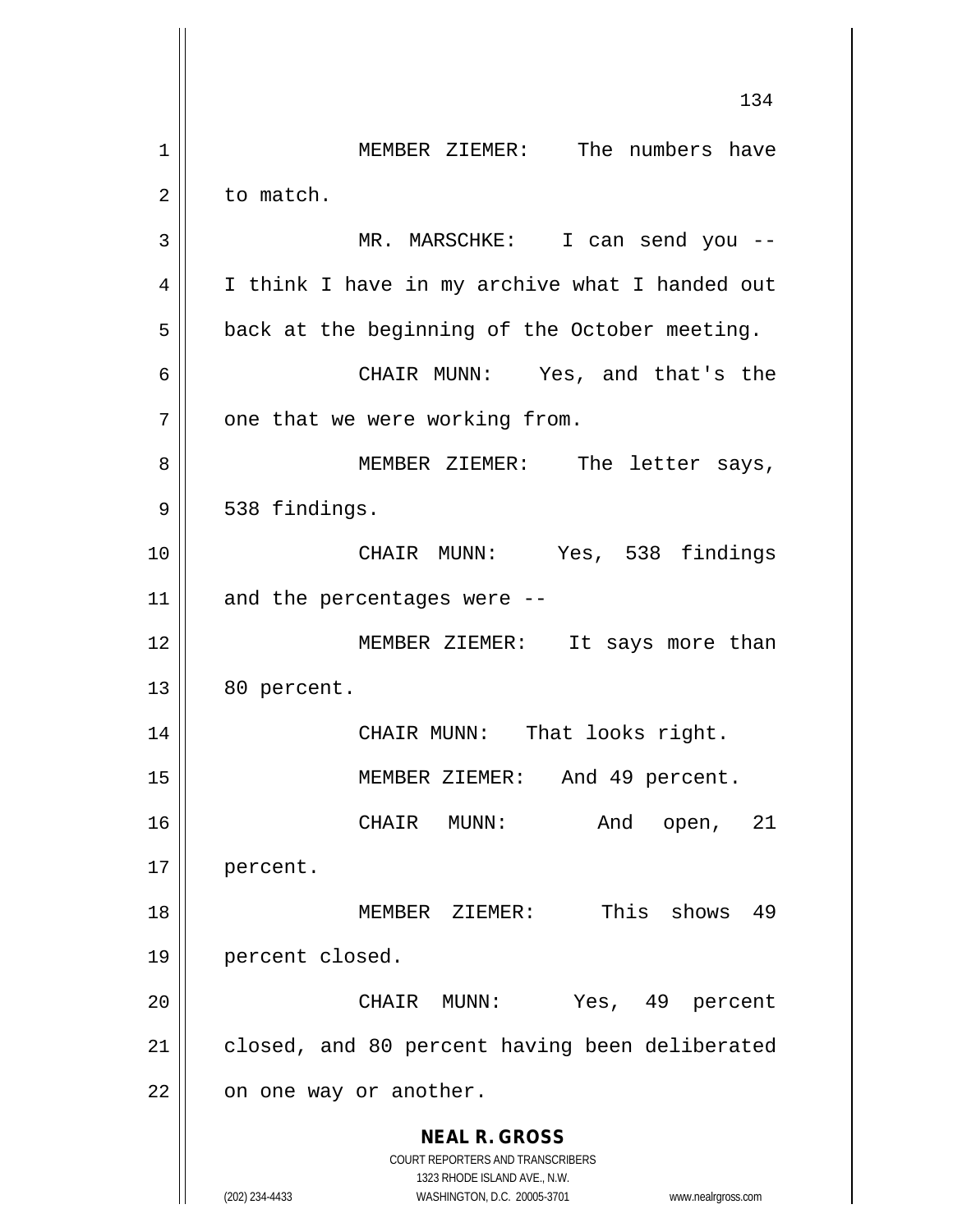**NEAL R. GROSS** COURT REPORTERS AND TRANSCRIBERS 1323 RHODE ISLAND AVE., N.W. (202) 234-4433 WASHINGTON, D.C. 20005-3701 www.nealrgross.com 135 1 || MEMBER ZIEMER: This shows 47, so  $2 \parallel$  that's a different chart. 3 || CHAIR MUNN: Yes, that's fine. 4 MR. MARSCHKE: What are the 5 | percentages open? 6 CHAIR MUNN: He said the number - 7 - 8 || MEMBER ZIEMER: In the letter, we 9 have 80 percent, more than 80 percent 10 deliberated on. 11 || CHAIR MUNN: Which means, yes --12 MEMBER ZIEMER: And 49 percent 13  $\parallel$  was the total that were closed. And so 47 --14 || so there is a discrepancy between the letter  $15$  and the attachment. We need to make sure  $-$ 16 CHAIR MUNN: Yes, we need to make 17 || sure that's okay. And that attachment had the 18 usual indications below it, what each of the 19 | categories meant. 20 MR. MARSCHKE: Yes, this one that 21 I'm showing here now was one that I did by  $22$  || hand because I didn't have access to the last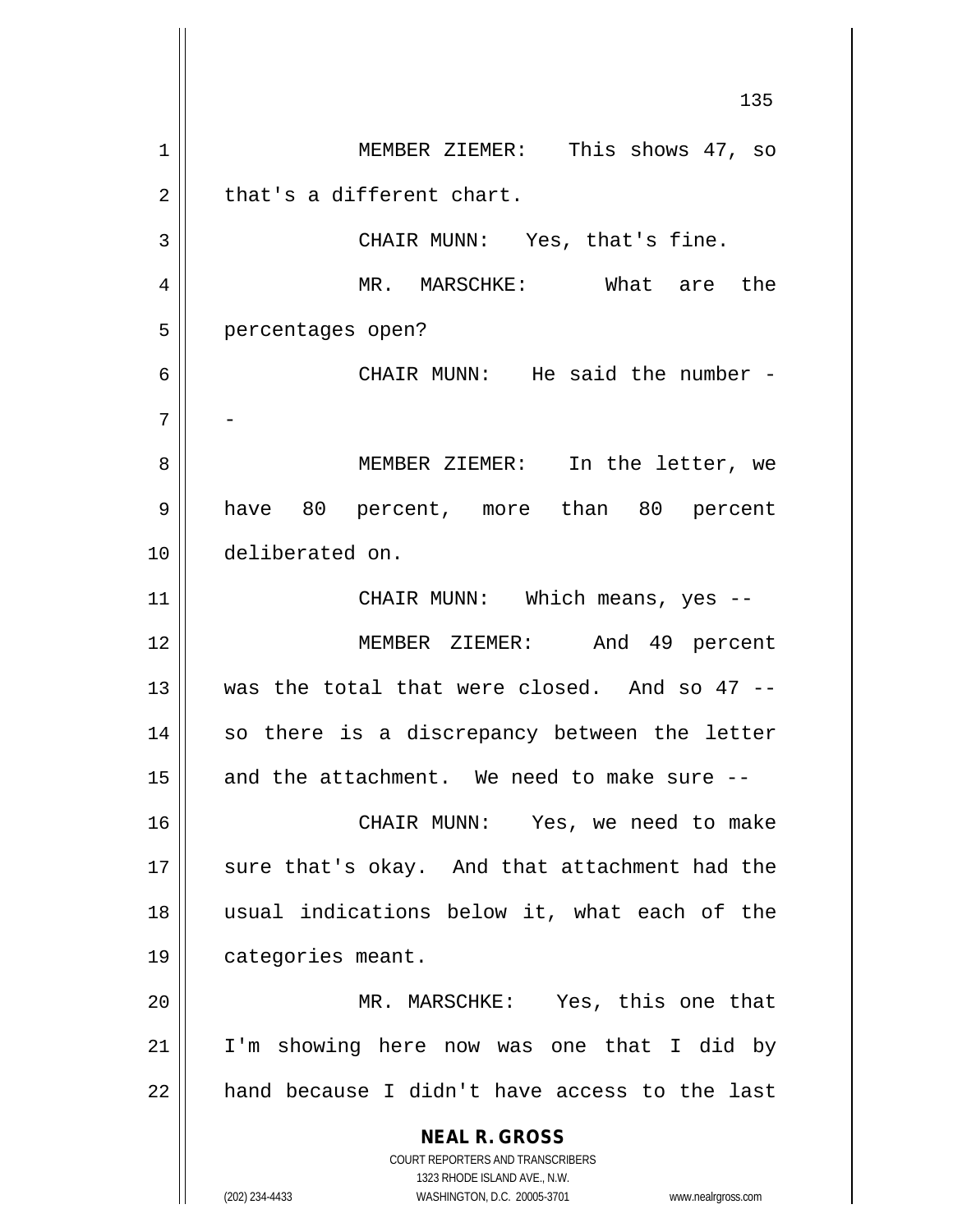$1 \parallel$  list.

| $\overline{2}$ | MEMBER ZIEMER: Well, you see                   |
|----------------|------------------------------------------------|
| 3              | more than 80 percent, so this percentage here  |
| 4              | must have gone down and the other went up. We  |
| 5              | must have closed something at that meeting.    |
| 6              | MR. MARSCHKE: October. This is                 |
| 7              | really where I think you want -- well, this    |
| 8              | only shows 48 percent being closed.            |
| 9              | MEMBER ZIEMER: That's October                  |
| 10             | $9th$ , but I think we changed that at the     |
| 11             | meeting.                                       |
| 12             | CHAIR MUNN: Hopefully you can                  |
| 13             | find that in your records. I'll check mine     |
| 14             | too to see if I have it. We anticipated        |
| 15             | sending that summary sheet and the chart, the  |
| 16             | bar chart.                                     |
| 17             | MR. MARSCHKE: We have two bar                  |
| 18             | charts, we have the percentage bar chart,      |
| 19             | which basically always adds up to 100 percent; |
| 20             | and then we have the number of issues bar      |
| 21             | chart. I can send you both and you can pick    |
| 22             | whichever one you want.                        |

COURT REPORTERS AND TRANSCRIBERS 1323 RHODE ISLAND AVE., N.W. (202) 234-4433 WASHINGTON, D.C. 20005-3701 www.nealrgross.com

**NEAL R. GROSS**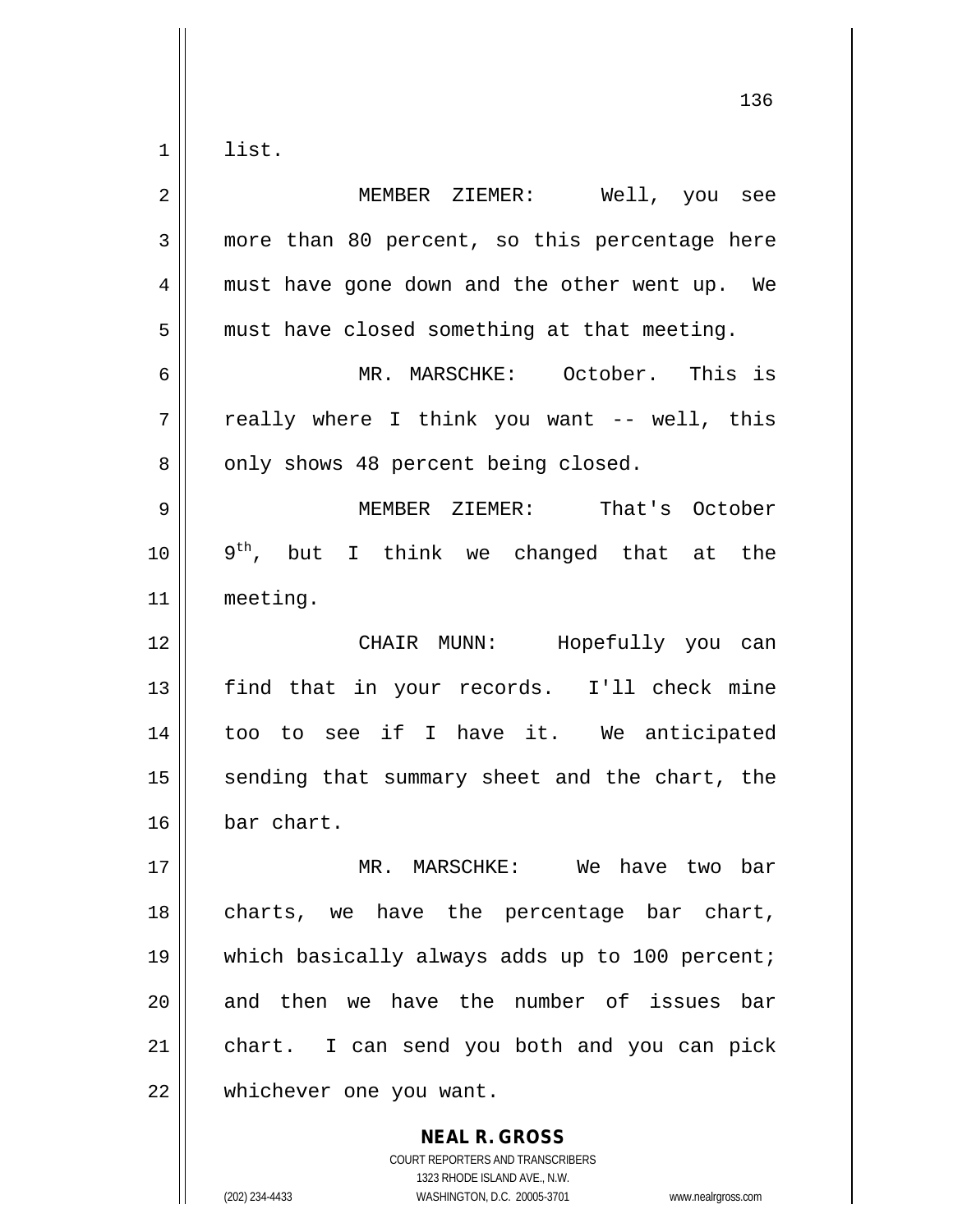**NEAL R. GROSS** COURT REPORTERS AND TRANSCRIBERS 1323 RHODE ISLAND AVE., N.W. (202) 234-4433 WASHINGTON, D.C. 20005-3701 www.nealrgross.com 137 1 | CHAIR MUNN: No, I think we were  $2 \parallel$  going to do the percentage, weren't we? 3 MR. MARSCHKE: If you are talking  $4 \parallel$  in percentages in the body of the letter, it 5 makes sense. 6 CHAIR MUNN: I think that's the  $7$  | one we had agreed we would use. 8 || MEMBER ZIEMER: Okay, so maybe we 9 were at the second to last one, it's more than 10 || 80 percent and now it's back down. 11 MR. MARSCHKE: Yes, that's 12 because on October we went back because of  $13$  |  $\phantom{1}$  lost data. 14 || CHAIR MUNN: Yes. 15 MEMBER ZIEMER: So I need to  $16$   $\parallel$  change the numbers in the letter? 17 || CHAIR MUNN: No, why don't we say 18  $\parallel$  as of October 1<sup>st</sup>, the numbers, then you 19 wouldn't have to change anything. In the  $20$  | letter, if we said as of October 1, 2009 --21 MR. MARSCHKE: I can send you  $22$  || this bar chart, which basically shows more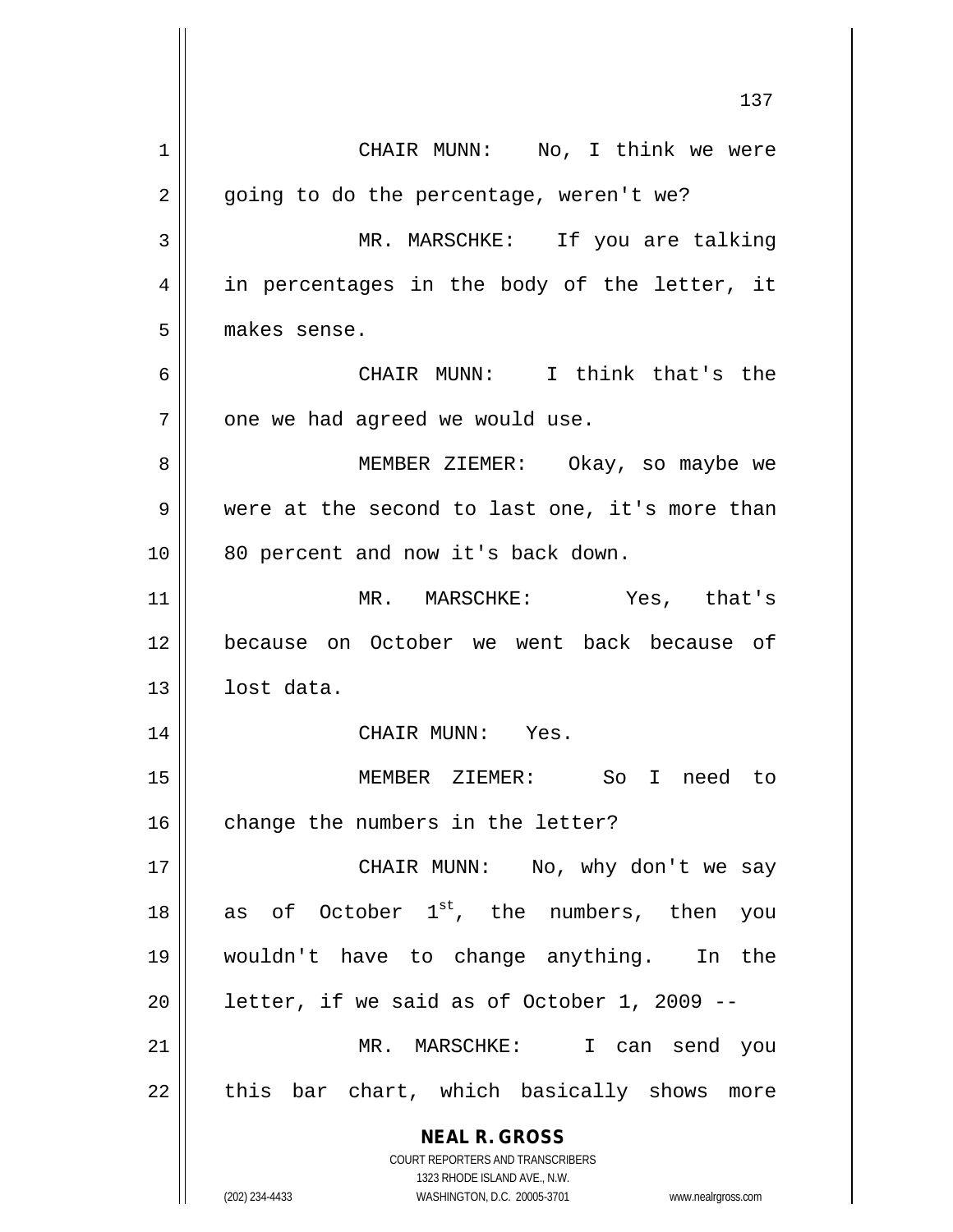**NEAL R. GROSS** COURT REPORTERS AND TRANSCRIBERS 1323 RHODE ISLAND AVE., N.W. (202) 234-4433 WASHINGTON, D.C. 20005-3701 www.nealrgross.com 138  $1 \parallel$  than 80 percent --2 || MS. ADAMS: This is Nancy. I  $3 \parallel$  have a PDF file that's October 14<sup>th</sup>, 2009. 4 MEMBER ZIEMER: Right, that is  $5 \parallel$  the one we're looking at now. 6 CHAIR MUNN: And that is the one  $7$  we were using at the time we put the letter 8 | together. 9 MEMBER ZIEMER: You have the bar 10 | chart, Nancy? 11 MS. ADAMS: I do. It's all part 12 | of the same PDF. 13 || CHAIR MUNN: Yes. 14 MEMBER ZIEMER: The numbers and  $15$  | the bar chart? 16 || MS. ADAMS: Right. 17 || MEMBER ZIEMER: Okay, so you have 18 what we need? 19 MS. ADAMS: I do. I will forward  $20$  || it to you just to triple check that it's the  $21$  | right thing. 22 || CHAIR MUNN: All right. I'm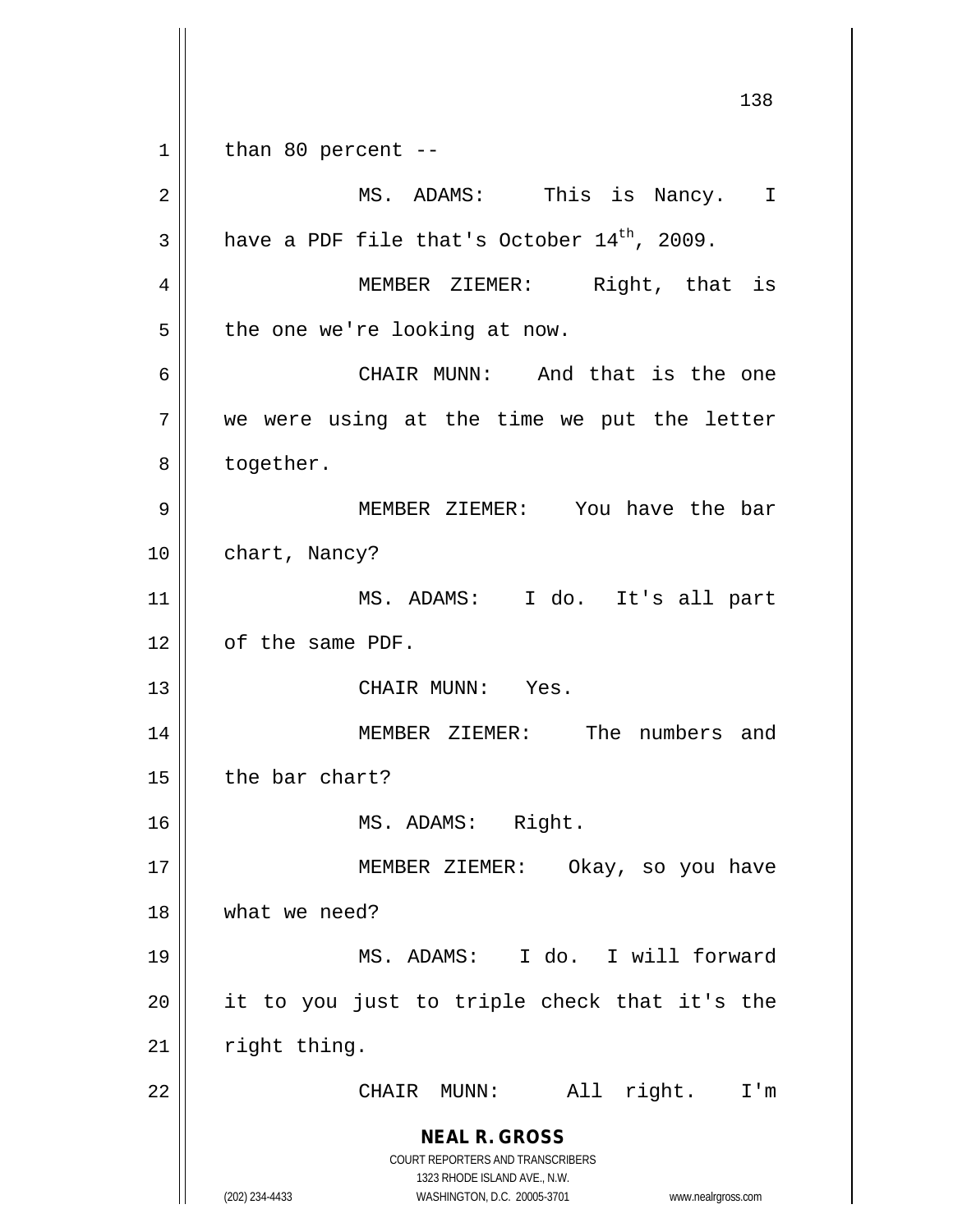$1$  fairly certain that it is, because it was the  $2 \parallel$  one I was using at the time we were putting  $3$  | the letter together.

4 MEMBER ZIEMER: If you will make  $5 \parallel$  a note that that will be the attachment, then,  $6 \parallel$  for this letter, also.

7 CHAIR MUNN: Those two things 8 were the only thing we were going to enclose 9 || since we felt anything else would be 10 extraneous and we agreed we would not send the 11 SC&A report, as too voluminous.

12 All right, we know where we are  $13 \parallel$  going.

14 MR. KATZ: Just a note, though, 15 we still need to collect votes from Dr. Melius 16 and Mike Gibson to close that out before 17 || sending that letter, right? Mike, are you 18 || still on the line still?

19 || MEMBER GIBSON: Yes, I'm here. 20 MR. KATZ: You got my email about

21 | vour vote on this letter?

22 MEMBER GIBSON: Yes. I'm fine

**NEAL R. GROSS** COURT REPORTERS AND TRANSCRIBERS 1323 RHODE ISLAND AVE., N.W.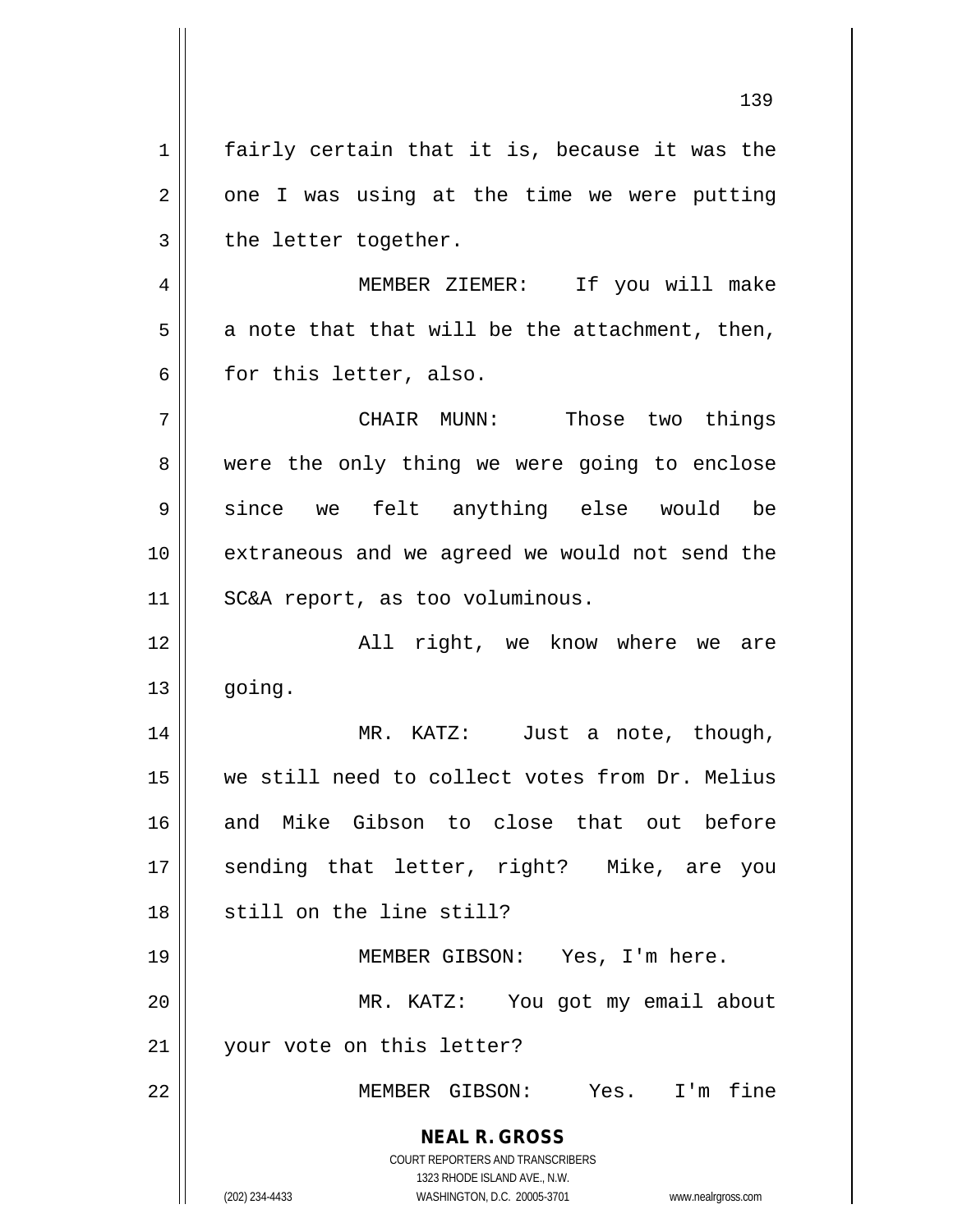$1 \parallel$  with it.

| $\sqrt{2}$     | MR. KATZ: Okay, well, can you                                                                                                                                          |
|----------------|------------------------------------------------------------------------------------------------------------------------------------------------------------------------|
| $\mathfrak{Z}$ | send me an email formally just letting me know                                                                                                                         |
| 4              | that you are voting in favor of the motion?                                                                                                                            |
| 5              | MEMBER GIBSON: Will do.                                                                                                                                                |
| 6              | MR. KATZ: Thank you. That's                                                                                                                                            |
| 7              | one. So then I just need to get -- I've asked                                                                                                                          |
| 8              | Jim for his vote too.                                                                                                                                                  |
| $\mathsf 9$    | CHAIR MUNN: Good. Any other                                                                                                                                            |
| 10             | issues surrounding the transmittal letter?                                                                                                                             |
| 11             | MEMBER ZIEMER: And what they                                                                                                                                           |
| 12             | have is the draft we had at the Board meeting,                                                                                                                         |
| 13             | not this. Because we voted on the draft.                                                                                                                               |
| 14             | CHAIR MUNN: Yes, that is                                                                                                                                               |
| 15             | correct. That is correct.                                                                                                                                              |
| 16             | Shall we move on to our action                                                                                                                                         |
| 17             | The first item that we had was<br>items?                                                                                                                               |
| 18             | transferring the two procedures from<br>our                                                                                                                            |
| 19             | responsibility to Rocky Flats, that memo was                                                                                                                           |
| 20             | sent, and it should now be in their hands.<br>Is                                                                                                                       |
| 21             | that not correct, Mark?                                                                                                                                                |
| 22             | MEMBER GRIFFON: We have it.                                                                                                                                            |
|                | <b>NEAL R. GROSS</b><br><b>COURT REPORTERS AND TRANSCRIBERS</b><br>1323 RHODE ISLAND AVE., N.W.<br>(202) 234-4433<br>WASHINGTON, D.C. 20005-3701<br>www.nealrgross.com |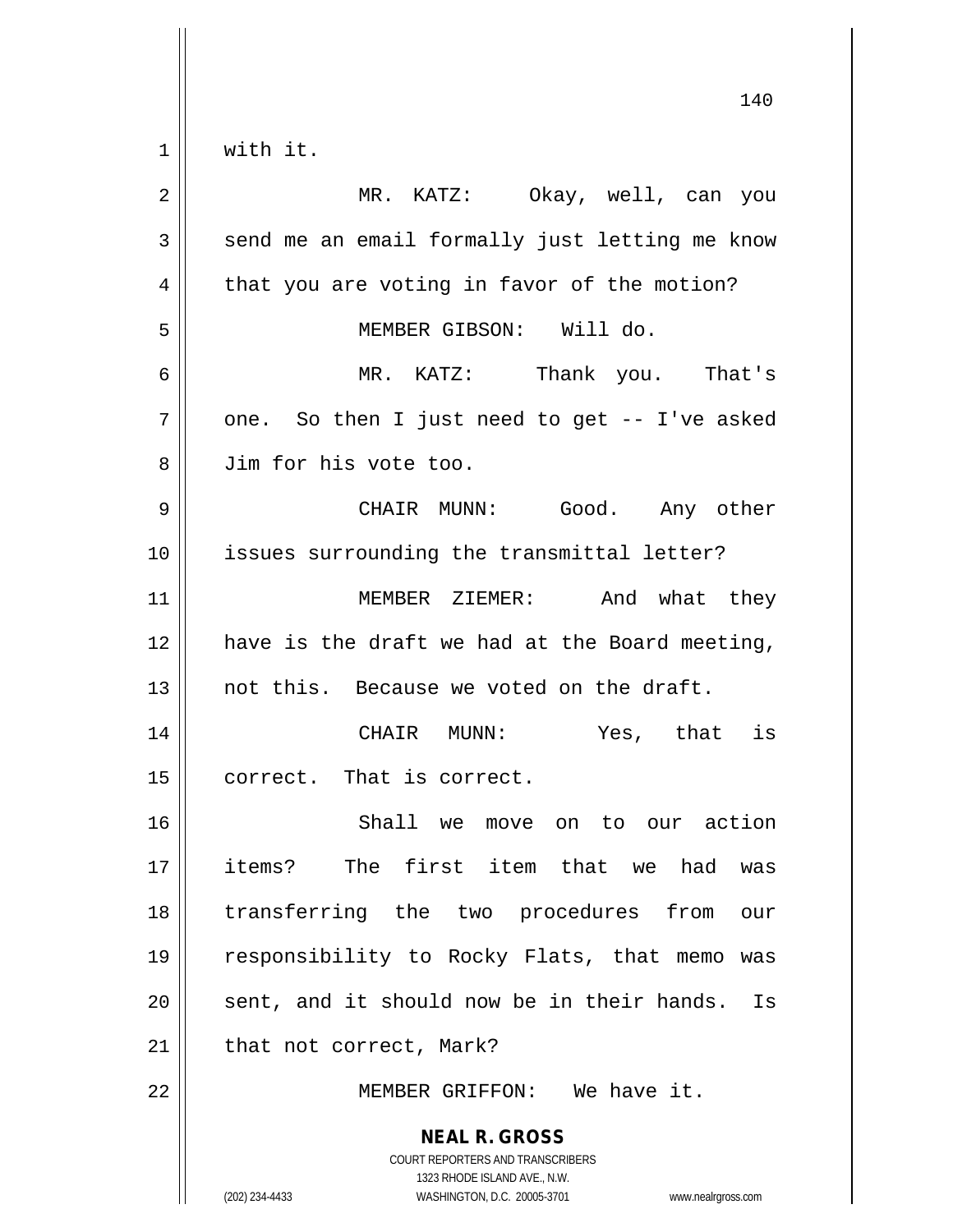**NEAL R. GROSS** COURT REPORTERS AND TRANSCRIBERS 1323 RHODE ISLAND AVE., N.W. (202) 234-4433 WASHINGTON, D.C. 20005-3701 www.nealrgross.com 141 1 | CHAIR MUNN: Very good. That's 2 | done. And we just completed item number two,  $3 \parallel$  the draft of the report to the Secretary. 4 || Stu is going to check with IT to 5 verify how to provide PDF files. 6 MR. HINNEFELD: I don't have an  $7 \parallel$  answer yet, but I did get the question to them 8 || fairly recently, so. 9 CHAIR MUNN: Okay. That will 10 continue. 11 OTIB-0029, is there anything there 12 that we did not cover with our discussion this 13 | morning with Joyce? 14 || MR. HINNEFELD: No I think we 15 | covered that this morning. 16 CHAIR MUNN: So we now have the 17 action in SC&A's court to respond more 18 || thoroughly with respect to where the data came 19 || from that they are using for their comments; 20 correct? 21 || MR. HINNEFELD: Correct. 22 CHAIR MUNN: Next, query data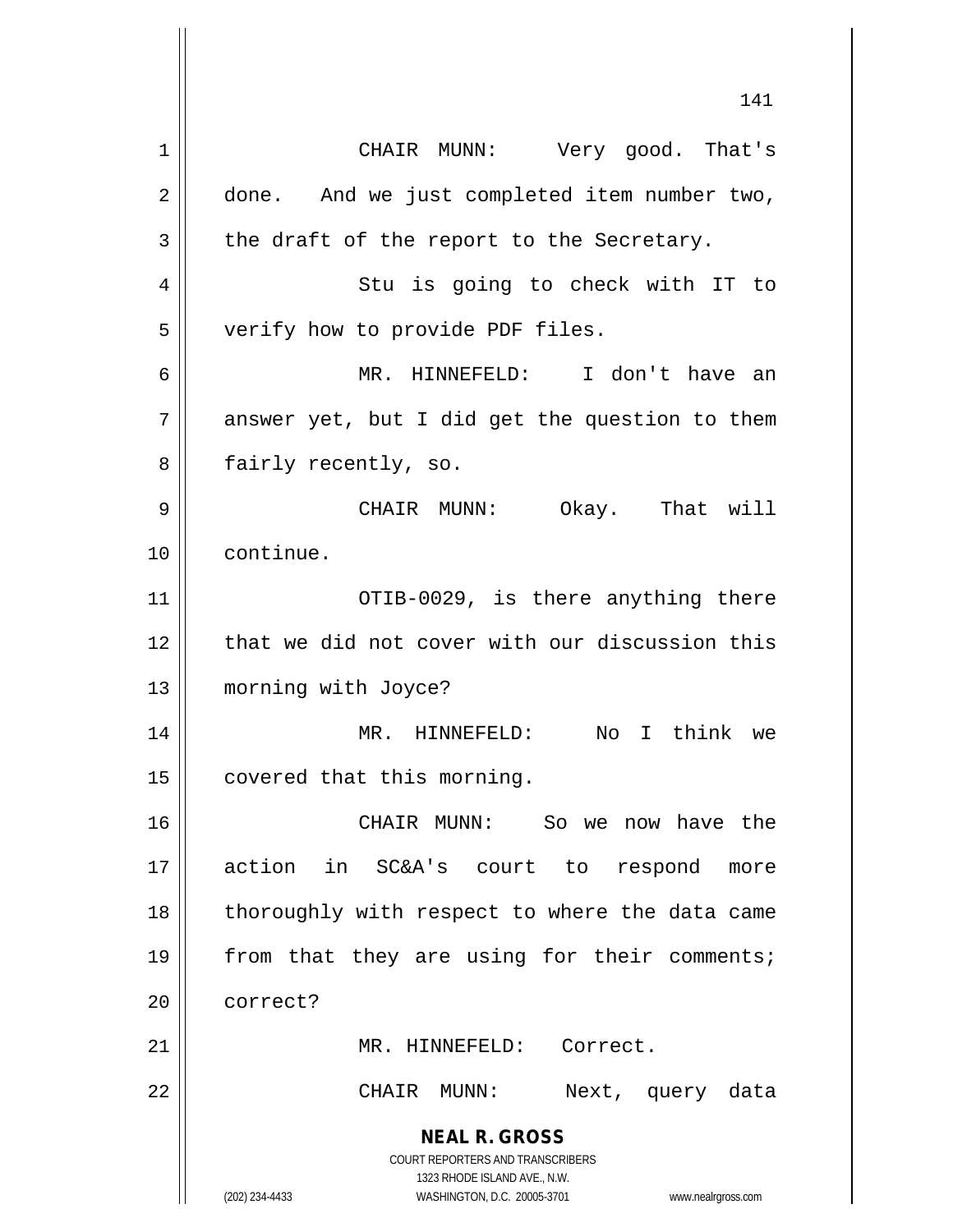**NEAL R. GROSS** COURT REPORTERS AND TRANSCRIBERS 1323 RHODE ISLAND AVE., N.W. (202) 234-4433 WASHINGTON, D.C. 20005-3701 www.nealrgross.com 1 || sources and transcripts on the two-day sample 2 | issue. MR. HINNEFELD: They're the same. MEMBER ZIEMER: Is that the same | as OTIB-0029? MR. HINNEFELD: That's part of  $7 \parallel$  OTIB-0029. CHAIR MUNN: That's part of what 9 | we were discussing under OTIB-0029. So that's  $\vert$  -- that's actually nothing -- well, my concern here is whether we have an open issue on the database that needs to be, that we need to follow up on. Do we have an OTIB-0068 open issue? I'm trying to get back to it, I keep losing it. MR. HINNEFELD: We don't have ||  $0$ TIB-0068 in our database at all. MR. MARSCHKE: OTIB-0068 was the two-day hiatus OTIB that never got published. 20 || But it's the same discussion we had in OTIB- 0029. That's where we had that discussion. CHAIR MUNN: Okay, since it never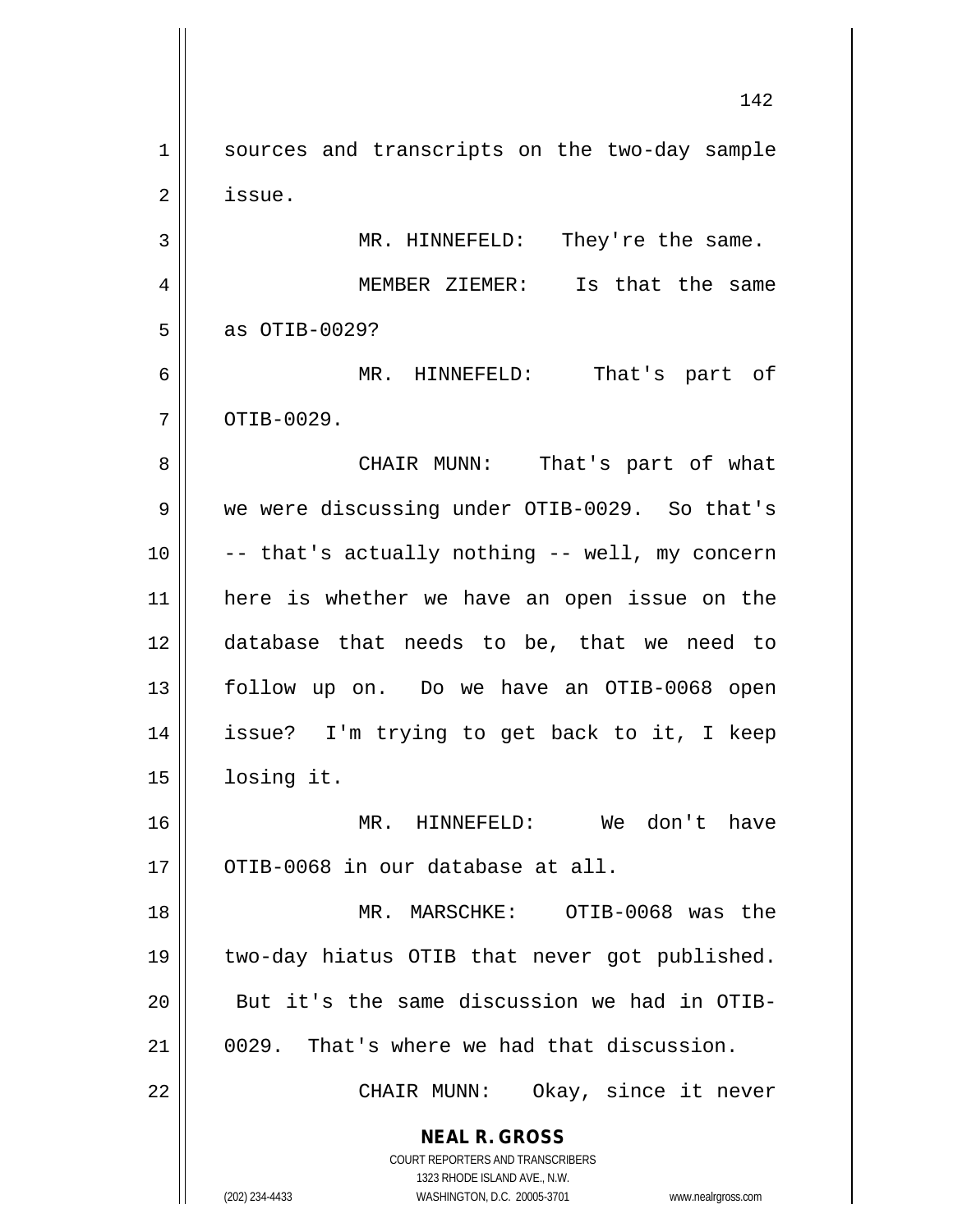**NEAL R. GROSS** COURT REPORTERS AND TRANSCRIBERS 1323 RHODE ISLAND AVE., N.W. (202) 234-4433 WASHINGTON, D.C. 20005-3701 www.nealrgross.com 143 1 | got published, really and truly, it's actually 2 || covered under 29. 3 || MR. MARSCHKE: Right. 4 CHAIR MUNN: We should probably  $5 \parallel$  stop referring to OTIB-0068, because it never  $6 \parallel$  got published. 7 And it seems to me that that is 8 | covered by our previous discussions with OTIB-9 || 0029, or am I mistaking it? 10 MR. MARSCHKE: I believe you are 11 correct. 12 CHAIR MUNN: So we will eliminate  $13$  || that, and consider it closed by reason of the 14 | previous one. 15 Distribute a draft transfer of ID-16 43 and 07 to Surrogate Data Work Group, and 17 || that one I have not done. 18 MR. KATZ: We want to knock that 19 || off, because the Surrogate Data Work Group I  $20$  | think should be meeting soon. 21 CHAIR MUNN: Yes. I'll make  $22 \parallel$  sure.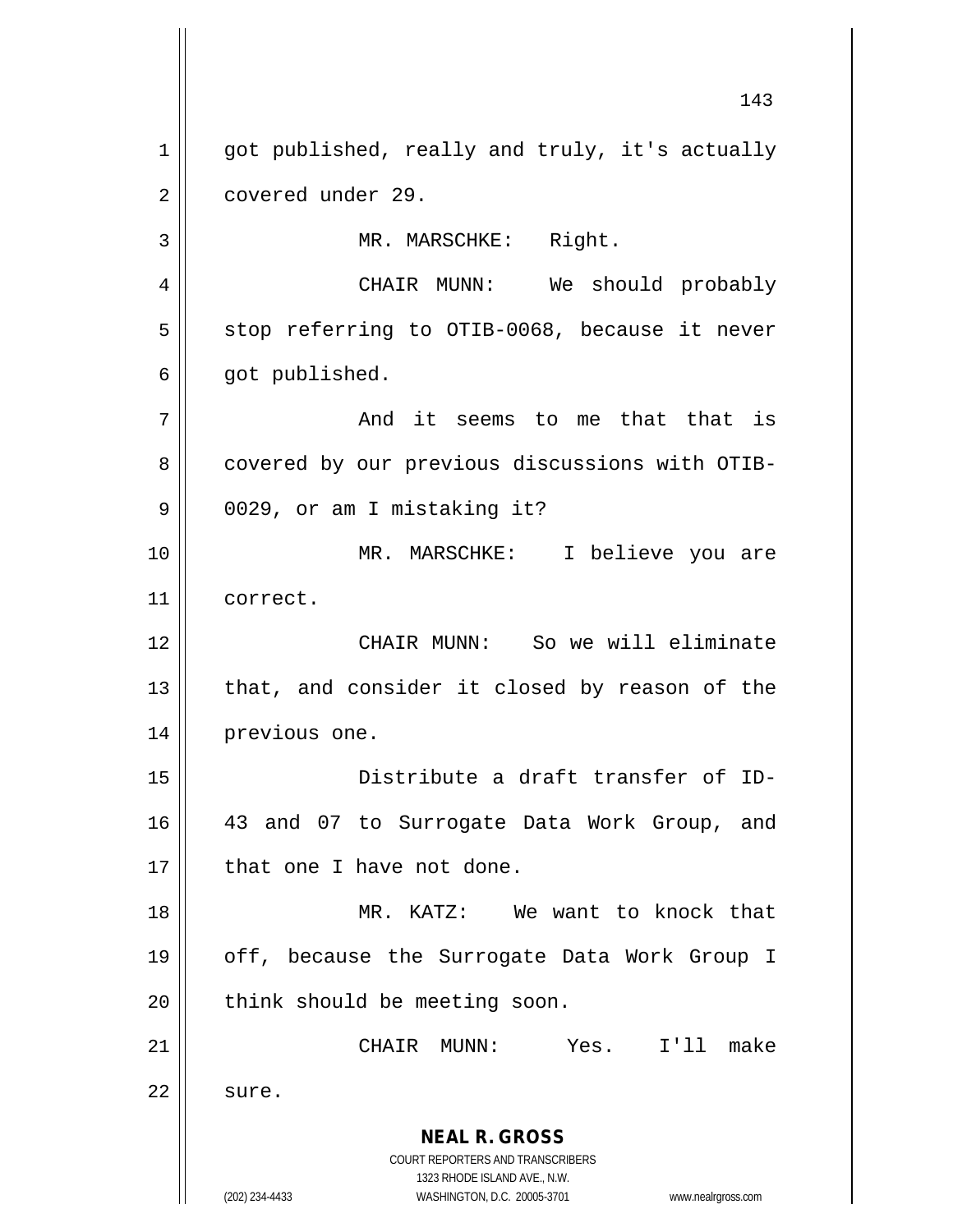1 Next item is revise two, 2 || identified changes in SC&A procedure used to 3 Teview NIOSH procedures, and briefly revisit  $4 \parallel$  the entire text for other potential updates.  $5 \parallel$  This is another carry-over. 6 MR. MARSCHKE: We have done that. 7 CHAIR MUNN: You have done that? 8 MR. MARSCHKE: And there was, of  $9 \parallel$  the same email that transmitted the draft PER 10 || review procedure, also transmitted the revised 11 || draft of the procedure-review procedure, and 12 || the one thing we were going to change was on  $13$  | the  $-$  or the one thing we were going to 14 change in two locations was on the table 15 || checklist table, and was item 1.3, where we 16 basically had a, in parenthesis, a statement 17 for the reviewer to check and make sure that 18 all the data was provided in the procedure 19 itself, and none of the data had references, 20 || or was provided by references. And that was 21 just not a reasonable expectation. So as you  $22 \parallel$  can see here, by item 1.3, we have deleted

> **NEAL R. GROSS** COURT REPORTERS AND TRANSCRIBERS

1323 RHODE ISLAND AVE., N.W. (202) 234-4433 WASHINGTON, D.C. 20005-3701 www.nealrgross.com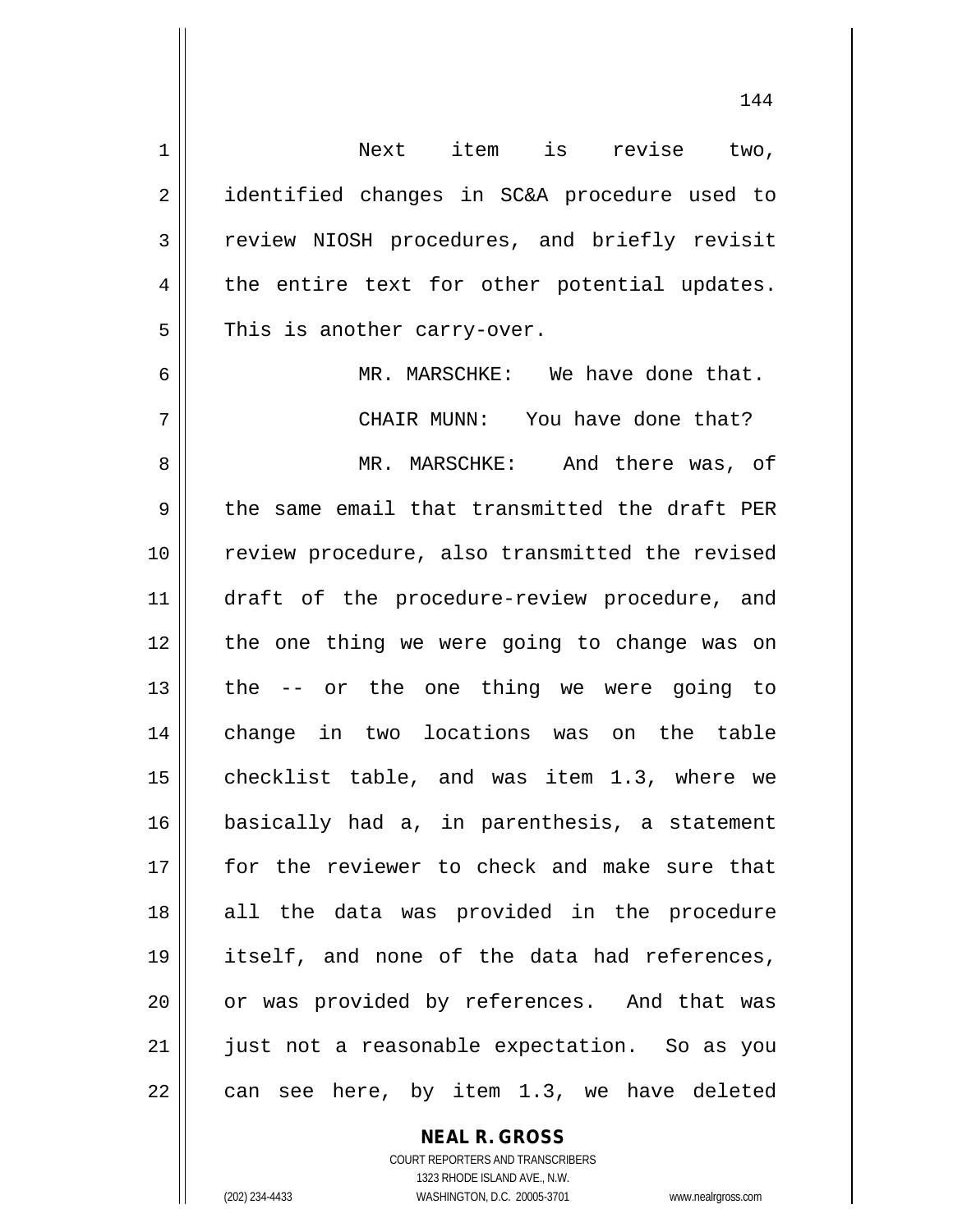**NEAL R. GROSS** COURT REPORTERS AND TRANSCRIBERS 1323 RHODE ISLAND AVE., N.W. (202) 234-4433 WASHINGTON, D.C. 20005-3701 www.nealrgross.com 145  $1$  that, the parenthesis, the statement that was 2 || in parenthesis, from the checklist table, and  $3 \parallel$  also from further on down in the report. 4 MEMBER ZIEMER: What page is  $5 \parallel$  that? 6 MR. MARSCHKE: That is on page  $7|| 15, or 14.$ 8 CHAIR MUNN: On what date did you 9 || transmit that? 10 MR. MARSCHKE: That was 11 || transmitted yesterday. That was -- Judy 12 | transmitted that yesterday. 13 || CHAIR MUNN: Okay. 14 MEMBER ZIEMER: With the PER 15  $\parallel$  report, they were both --16 MR. MARSCHKE: -- both documents 17 were transmitted in the same email. 18 || CHAIR MUNN: I remember that now,  $19 \parallel$  okay. 20 MR. MARSCHKE: And then there was 21 || also, further on down I think in Section  $3.4$ ,  $22$  || the same phrase was in parenthesis under  $-$ - in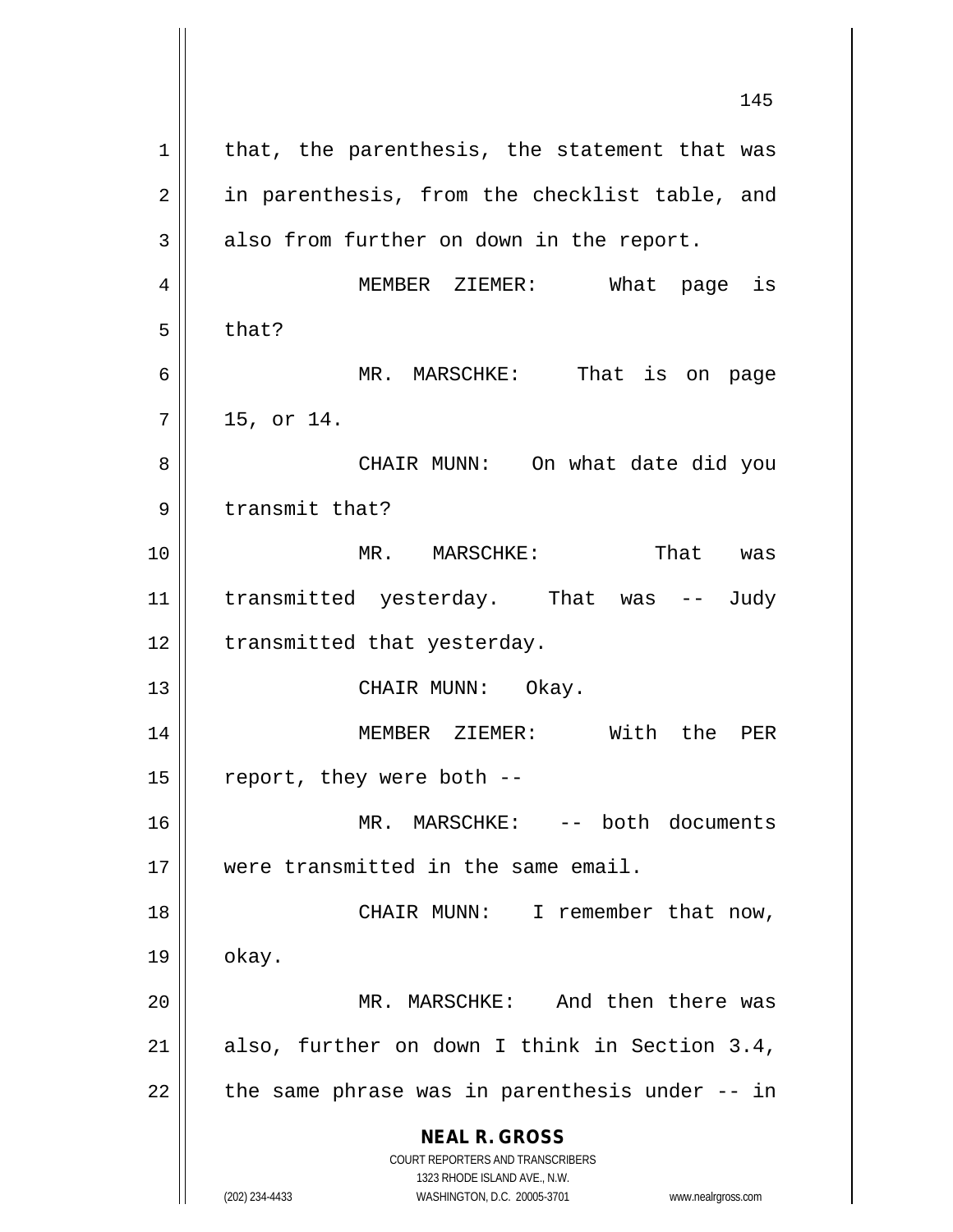$1 \parallel$  one of the bullets, under Section 3.4, where 2 || we did go in and we deleted from there as 3 well. And then when we performed a more -- or 4 || looked at the procedure in its entirety, we 5 | found that much of the procedure was written 6 || geared towards the first set of procedures  $7 \parallel$  that were under review. And in a couple of 8 | occasions, under scope, and under Section 4,  $9 \parallel$  select technical issues, we have really geared 10 those sections toward the specific procedures 11 that were included in the first set of 12 reviews. And we have gone in -- in this 13 || revision and tried to make those two sections 14 of the document more general, tried to 15 generalize those, as you can see under Section 16 2, under procedures to review, we kind of, 17 before it had a list of the exact procedures 18 || that were included in the first round, and now 19 we just included some general statements that  $20$  || these are the types of documents that will be  $21$   $\parallel$  reviewed, and so on and so forth.

22 || And the other third type of change

**NEAL R. GROSS** COURT REPORTERS AND TRANSCRIBERS 1323 RHODE ISLAND AVE., N.W.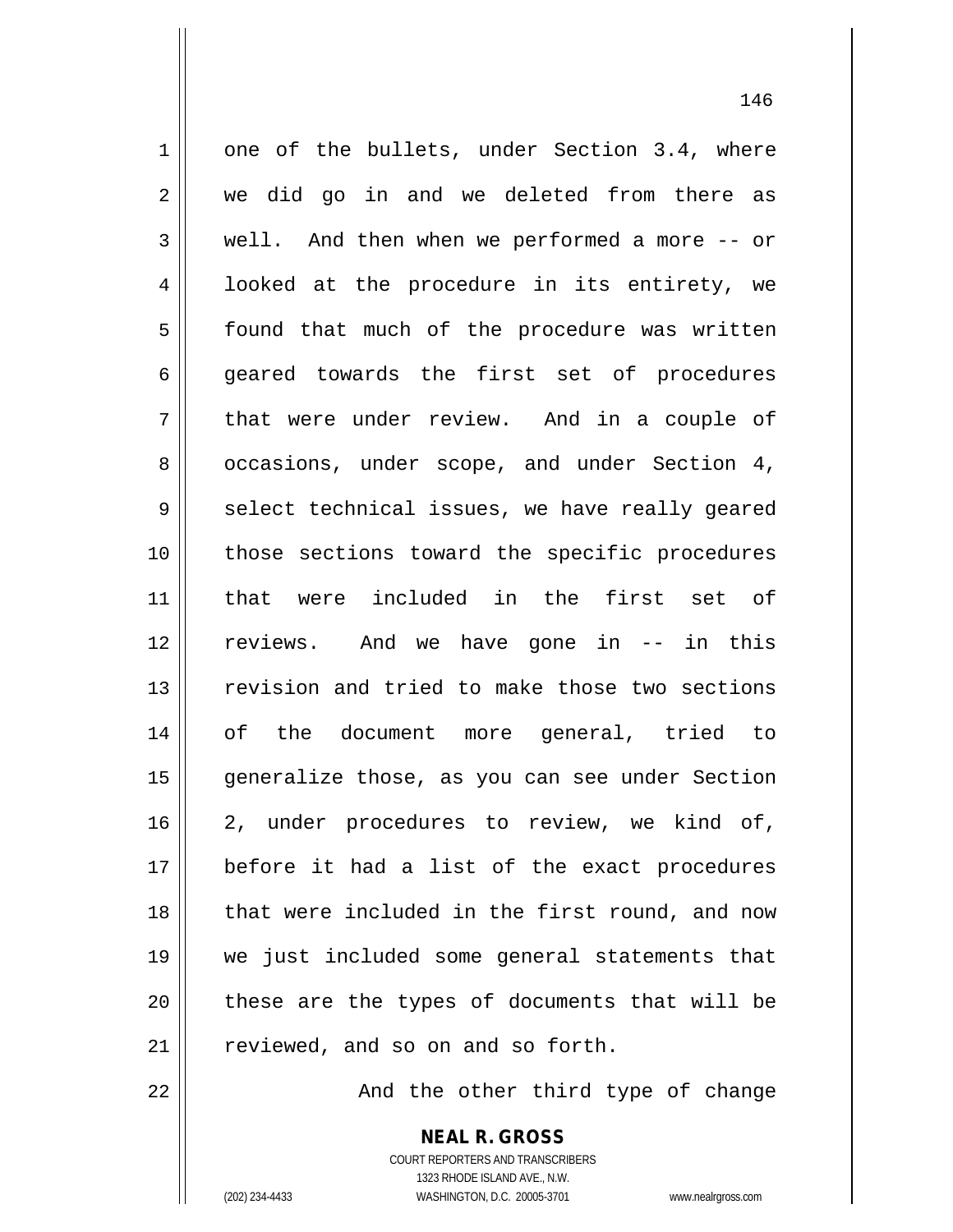1 || we made was, this procedure referred to task  $2 \parallel$  three, which was a terminology under the 3 | original contract, which is no longer included 4 || in this new contract. So we have gone through  $5 \parallel$  and we have changed any reference to task  $6 \parallel$  three and put in more appropriate references 7 || to the current contract.

8 CHAIR MUNN: And how is it 9 currently described? I know task three is 10 incorrect.

11 MR. MARSCHKE: I can't think of 12 where there is a good example. I'd have to 13 || get back to you on that one, exactly where 14 | that change got made.

 MEMBER ZIEMER: You know what would be good on a document like this would be to enumerate the changes. I'm wondering if || either -- yours have a page, I guess it's like 19 || the second page after the cover page where you  $\vert$  -- let me look at that -- you indicate the effective date and revision number and so on.

22 MR. MARSCHKE: Yes.

**NEAL R. GROSS** COURT REPORTERS AND TRANSCRIBERS

1323 RHODE ISLAND AVE., N.W.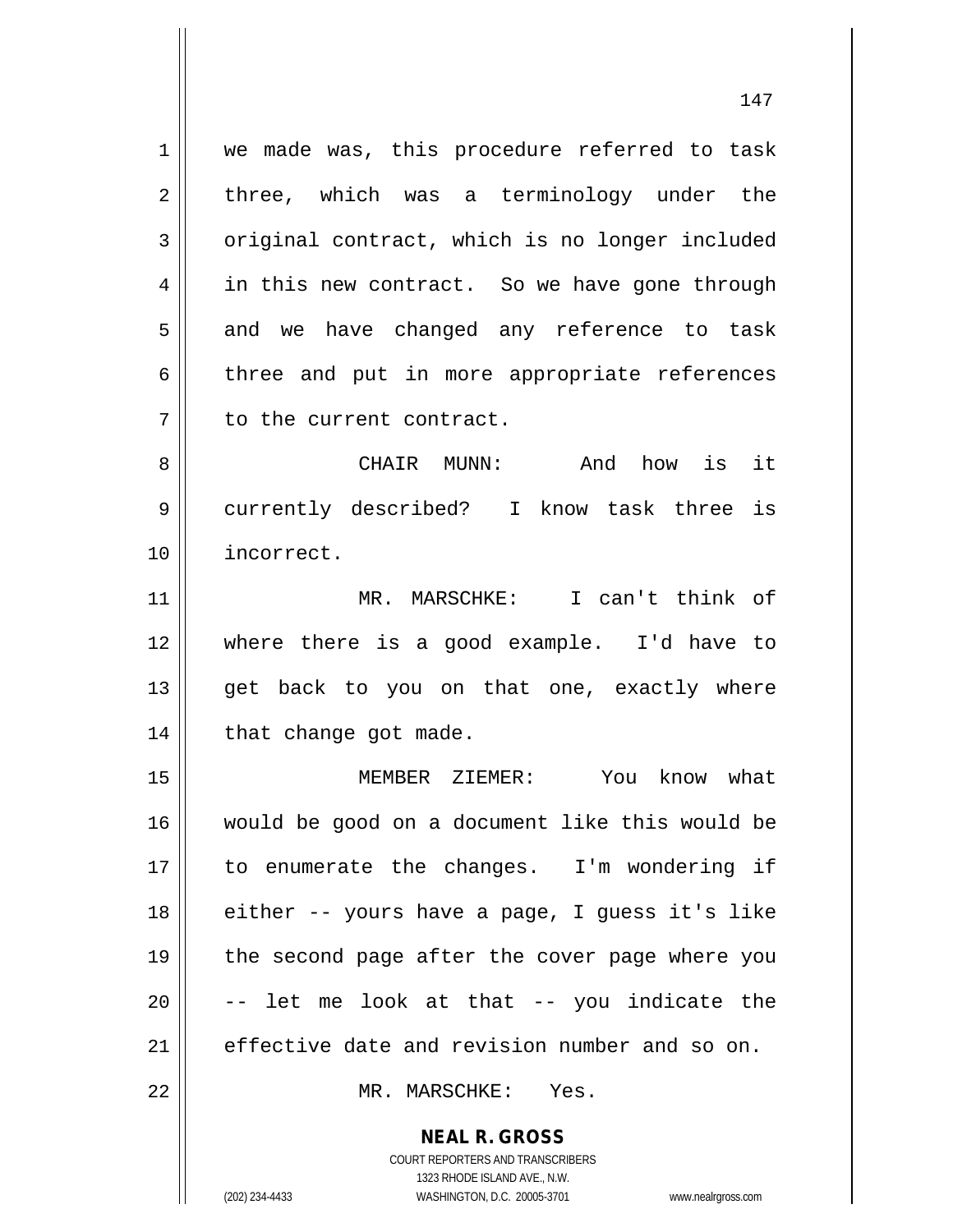**NEAL R. GROSS** COURT REPORTERS AND TRANSCRIBERS 1323 RHODE ISLAND AVE., N.W. (202) 234-4433 WASHINGTON, D.C. 20005-3701 www.nealrgross.com 1 | MEMBER ZIEMER: I'm wondering,  $2 \parallel$  whenever there is a revision, if it would be - $3 \parallel$  - would it be worthwhile enumerating how this 4 || document differs from the previous one, this 5 document reflects the following changes, 6 Section A, Section B, whatever it is? Or  $7 \parallel$  otherwise you have to lay it side by side and 8 || say, now what did they change here. It 9 doesn't jump out at you. Or in the purpose, 10 you add a paragraph that indicates that this 11 is a revision of the earlier document that 12 || includes the following changes. I'm trying to 13 || think, I think to do it on that first sort of 14 || summary thing would be an easy way to do it. 15 CHAIR MUNN: Well, especially in 16 || light of the fact that most other governmental 17 | agency documents do that. 18 MR. KATZ: Stu's focus documents 19 do that. 20 CHAIR MUNN: Exactly, and it's 21 || very helpful, especially if you are tracking. 22 MEMBER ZIEMER: Or you may sort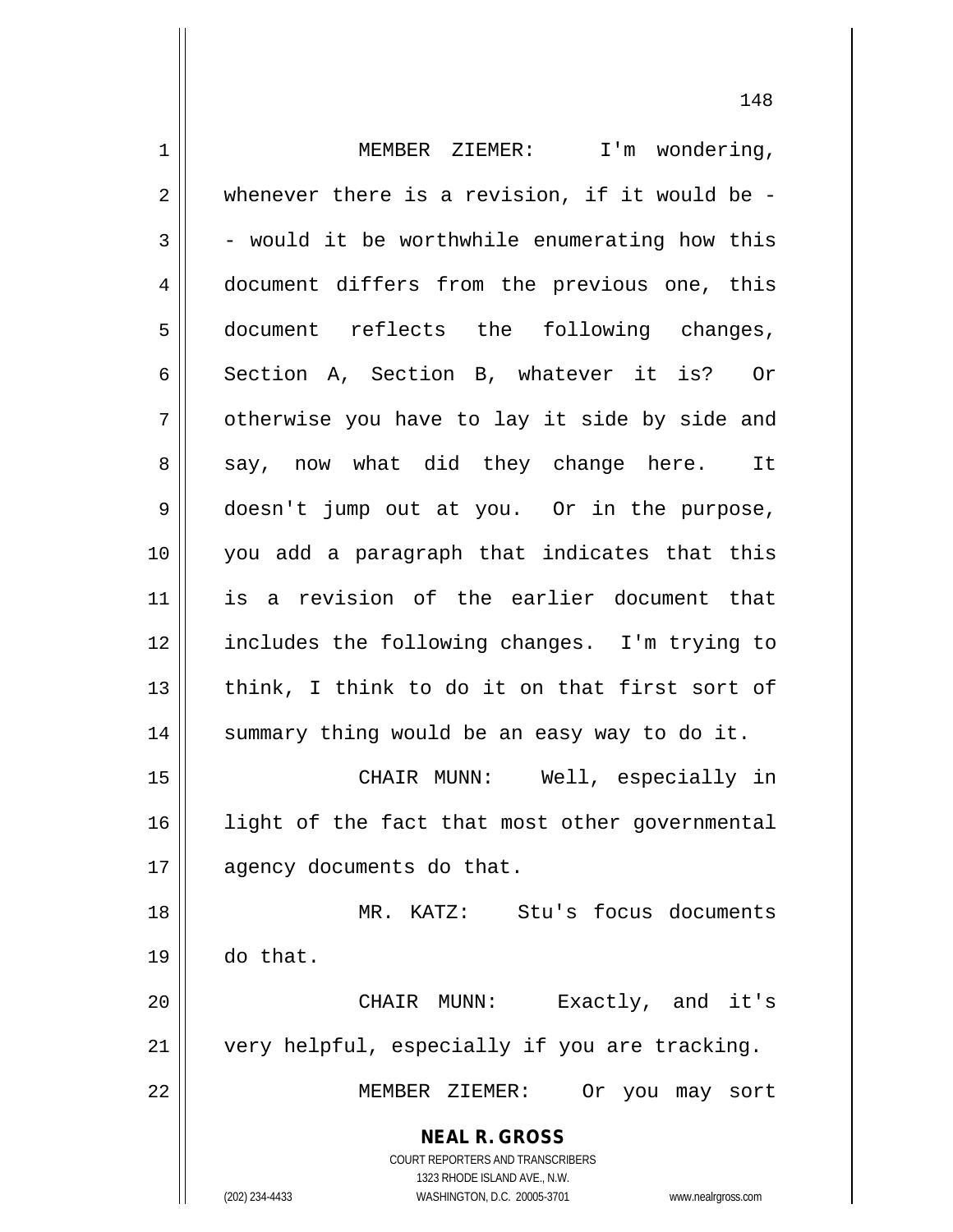**NEAL R. GROSS** COURT REPORTERS AND TRANSCRIBERS 1 | of want to review the changes. 2 || CHAIR MUNN: Right. Right. 3 MEMBER ZIEMER: Now wait a 4 || minute. Where are they? 5 MR. MARSCHKE: So underneath 6 this, we have this heading type thing, where  $7 \parallel$  we have all this on the front page, and then 8 || underneath this we can just list out --9 MEMBER ZIEMER: The following 10 || revisions have been made from the previous 11 version, page so and so, section such and 12 such, has been revised to do something. It 13 could be just a simple chart or something. 14 || This might be something whenever you revise a 15 document, to indicate how does it differ from 16 | the previous one. 17 || CHAIR MUNN: If you reference the 18 NIOSH documents, you will see clearly how that 19 is done. 20 MR. MARSCHKE: No, I know what 21 you are talking about. 22 CHAIR MUNN: That would be very

> 1323 RHODE ISLAND AVE., N.W. (202) 234-4433 WASHINGTON, D.C. 20005-3701 www.nealrgross.com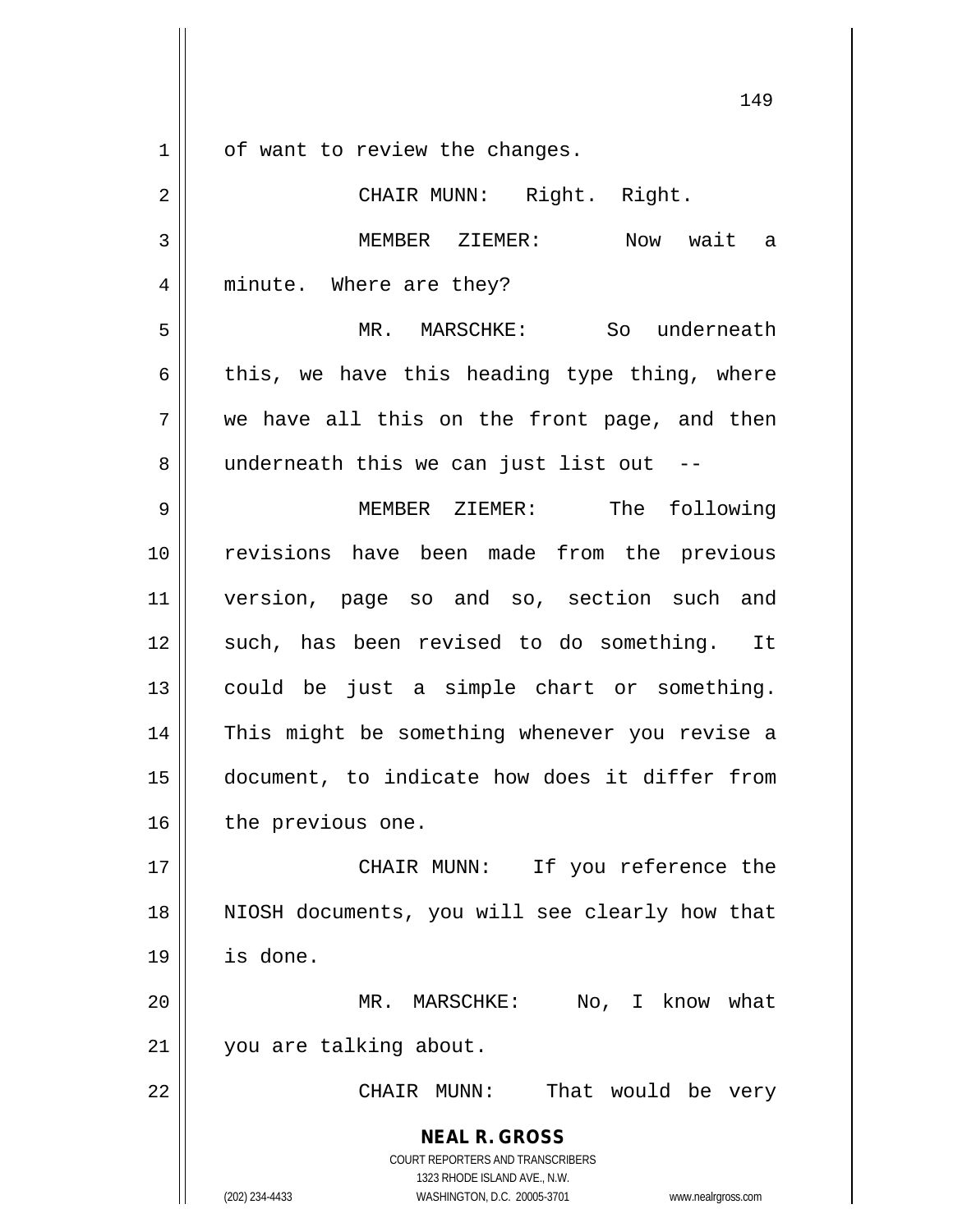1 || helpful. So the questions like this one would 2 | be much easier to track.

**NEAL R. GROSS** COURT REPORTERS AND TRANSCRIBERS 1323 RHODE ISLAND AVE., N.W. (202) 234-4433 WASHINGTON, D.C. 20005-3701 www.nealrgross.com 3 MR. MARSCHKE: Let me ask the 4 Subcommittee's opinion here. We are calling  $5 \parallel$  this document Revision 3 because it replaces 6 this document which was Revision 2. But we've 7 given it a different document name, a 8 different document number, because we've 9 || changed the way we assign numbers, so it's 10 || really, in my way of thinking anyway, this is 11 Revision 0 of this document -- 12 || CHAIR MUNN: I agree. 13 MR. MARSCHKE: And supersedes 14 Revision 2 of this document. 15 || CHAIR MUNN: I agree absolutely. 16 Otherwise -- yes, any time we change the 17 document numbers -- 18 MEMBER ZIEMER: Yes, this simply  $19 \parallel$  replaces --20 MR. MARSCHKE: We need to put 21 down what we talked about earlier, we know  $22$  || this, and say, these are the changes that were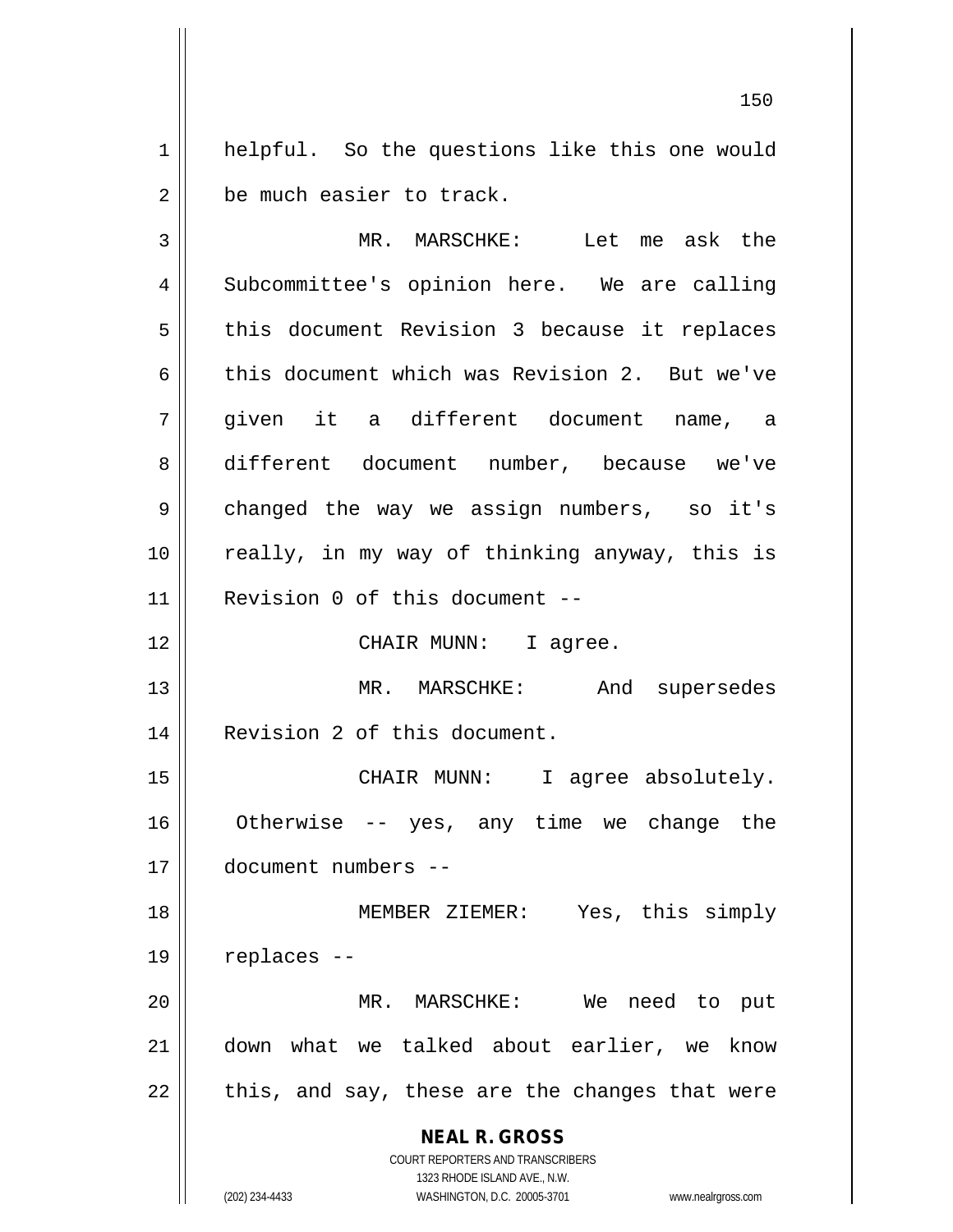**NEAL R. GROSS** COURT REPORTERS AND TRANSCRIBERS  $1 \parallel$  made. MEMBER ZIEMER: Now what if you didn't change anything, but you were only 4 | changing the document number? MR. MARSCHKE: Then you would put | down underneath here no changes. MEMBER ZIEMER: Right. MR. MARSCHKE: You would put down underneath, no changes were made to this document. MEMBER ZIEMER: Just a new 12 || numbering system. MR. MARSCHKE: What we need to 14 || add to our cover or our summary page, we need to add, down below here, we need to say, the changes that were incorporated were, and then 18 || CHAIR MUNN: Exactly. MEMBER ZIEMER: And even if it's | no changes, and it's just the document number. MR. MARSCHKE: The document || number and change the document, something like

1323 RHODE ISLAND AVE., N.W.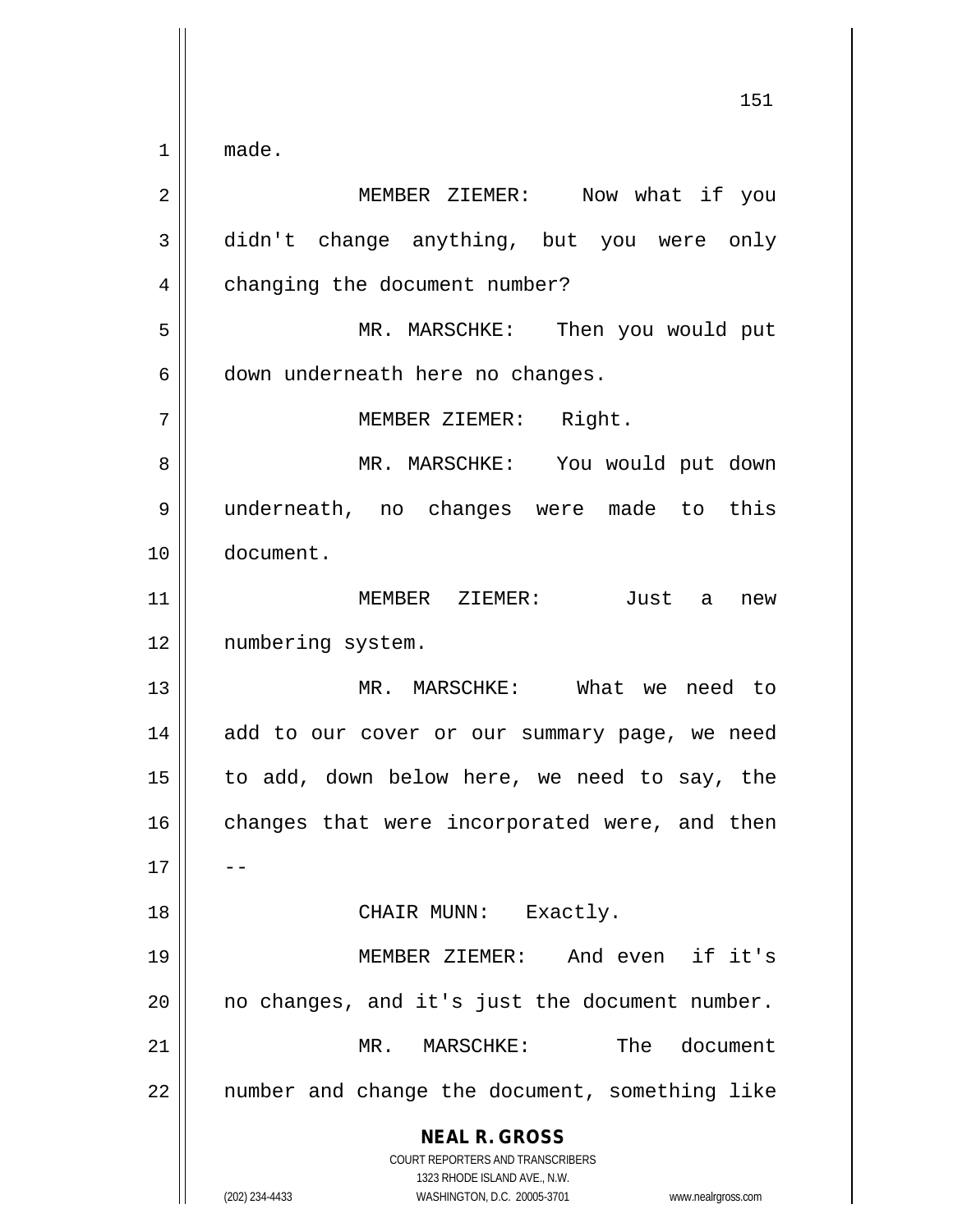|             | 152                                                                                                 |
|-------------|-----------------------------------------------------------------------------------------------------|
| $\mathbf 1$ | that.                                                                                               |
| 2           | MEMBER ZIEMER: So what are you                                                                      |
| 3           | doing on document numbers? So this is SC&A,                                                         |
| 4           | does PR stand for something specifically?                                                           |
| 5           | MR. MARSCHKE: Yes, it does.                                                                         |
| 6           | MEMBER ZIEMER: PR stands for                                                                        |
| 7           | something.                                                                                          |
| 8           | MS. BEHLING: Excuse me, this is                                                                     |
| 9           | Kathy Behling, PR stands for procedure, and we                                                      |
| 10          | do PR for a technical review, and so the PR is                                                      |
| 11          | supposed to stand for procedure.                                                                    |
| 12          | MEMBER ZIEMER: And then 2009 is?                                                                    |
| 13          | MR. MARSCHKE: The year.                                                                             |
| 14          | MEMBER ZIEMER: So it's procedure                                                                    |
| 15          | one of this year?                                                                                   |
| 16          | MR. MARSCHKE: Procedure one that                                                                    |
| 17          | was issued this year.                                                                               |
| 18          | MEMBER ZIEMER: Thank you.                                                                           |
| 19          | And in my personal<br>CHAIR MUNN:                                                                   |
| 20          | opinion, Steve's comment about the numbering                                                        |
| 21          | system is absolutely correct. This should be                                                        |
| 22          | Rev 0 of this document.                                                                             |
|             | <b>NEAL R. GROSS</b><br>COURT REPORTERS AND TRANSCRIBERS                                            |
|             | 1323 RHODE ISLAND AVE., N.W.<br>(202) 234-4433<br>WASHINGTON, D.C. 20005-3701<br>www.nealrgross.com |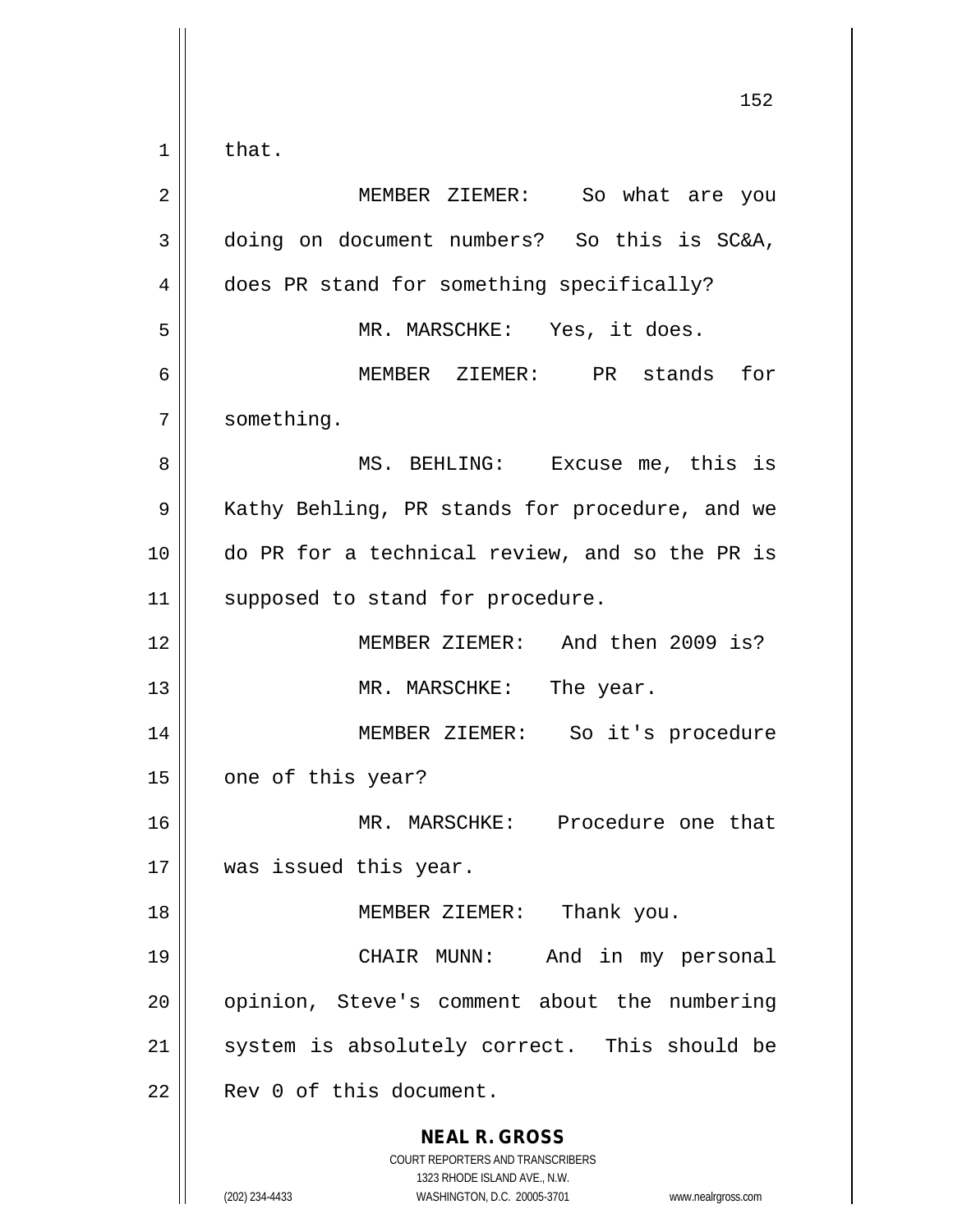**NEAL R. GROSS** COURT REPORTERS AND TRANSCRIBERS 1323 RHODE ISLAND AVE., N.W. (202) 234-4433 WASHINGTON, D.C. 20005-3701 www.nealrgross.com 153 1 || MEMBER ZIEMER: Of the new 2 | numbering. 3 || CHAIR MUNN: Otherwise we could 4 | get really confused. 5 MEMBER ZIEMER: But you would 6 | point out that it's not just  $-$  it's not Rev 2  $7 \parallel$  of the old system. It is a revision in Rev 2  $8 \parallel$  of the old document. It doesn't supersede it; 9 || it was a revision. 10 MR. MARSCHKE: Oh, yes, all  $11$  right. 12 MEMBER ZIEMER: Otherwise you  $13 \parallel$  could just say  $-$ 14 || MR. MARSCHKE: -- a number change. 15 MEMBER ZIEMER: Right. A number  $16$  change. I think that would be helpful as you 17 go forward to do that. But I couldn't keep  $18$  || track of what you said all the changes were as 19 you went. 20 MR. MARSCHKE: Okay, we will add  $21$  to this page a list of changes, and we will  $22$  | change the rev to Rev 0.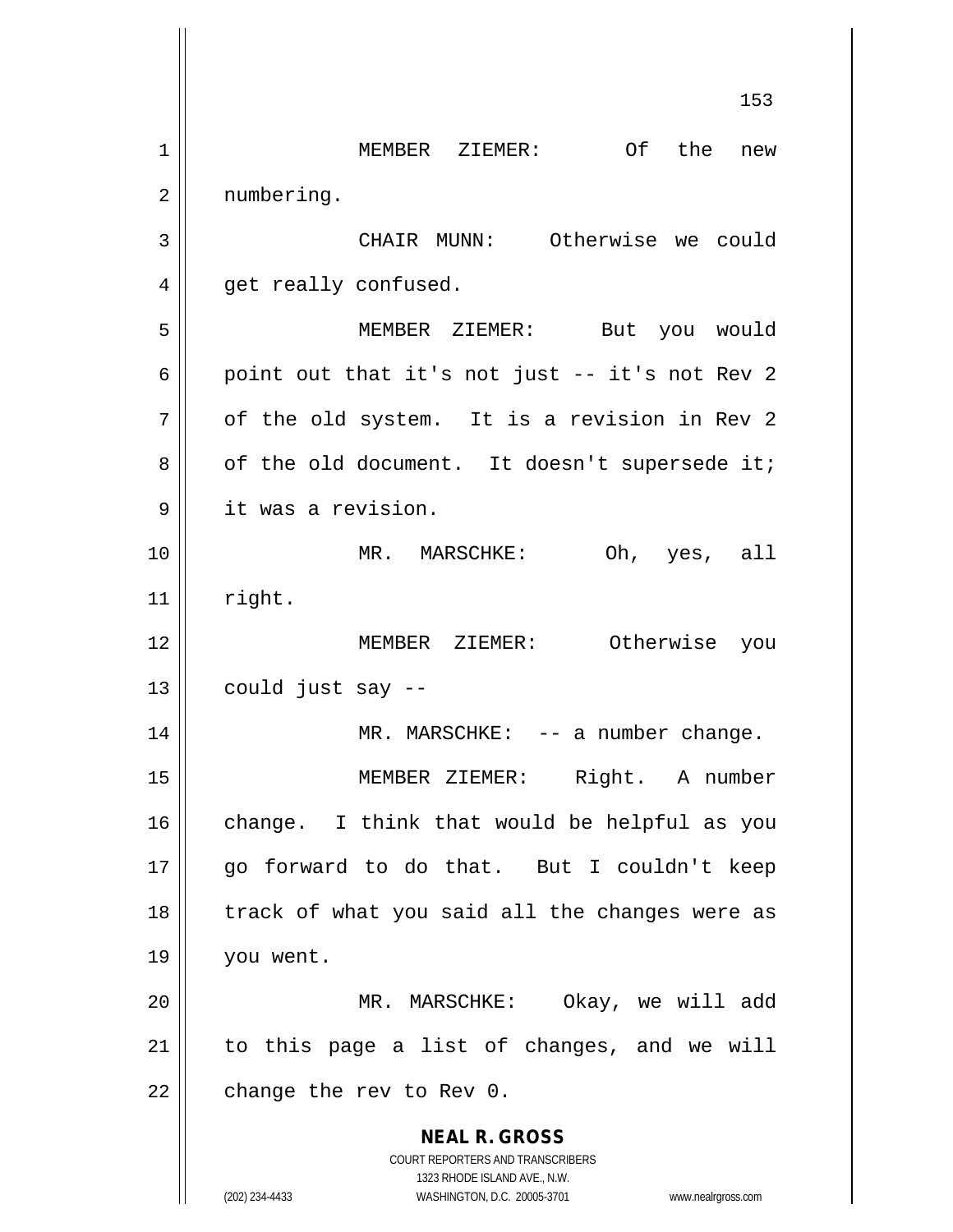1 CHAIR MUNN: Okay, so I'm going  $2 \parallel$  to leave this on the list so that next time we  $3 \parallel$  see it, we'll have the addition of changes  $4 \parallel$  shown on the introductory sheets. So that we  $5 \parallel$  can follow -- it is sort of difficult for us  $6 \parallel$  to discuss the changes that were made if we  $7 \parallel$  don't have them right in front of us. 8 MR. MARSCHKE: So the Subcommittee 9 doesn't want to -- okay, we will add those and 10 resend it. 11 || CHAIR MUNN: And personally this 12 member of the Subcommittee wants to have an 13 | opportunity to read through the new documents, 14 which I haven't had an opportunity to do, 15 | being on an airplane yesterday. 16 MR. MARSCHKE: Well, I mean the 17 other part of the question, does the 18 Subcommittee want to give us any other 19 comments that we might as well include when we 20 || issue another draft B, or should we just issue 21 draft B and then wait for the Subcommittee to  $22$  | give us comments on draft B.

> COURT REPORTERS AND TRANSCRIBERS 1323 RHODE ISLAND AVE., N.W. (202) 234-4433 WASHINGTON, D.C. 20005-3701 www.nealrgross.com

**NEAL R. GROSS**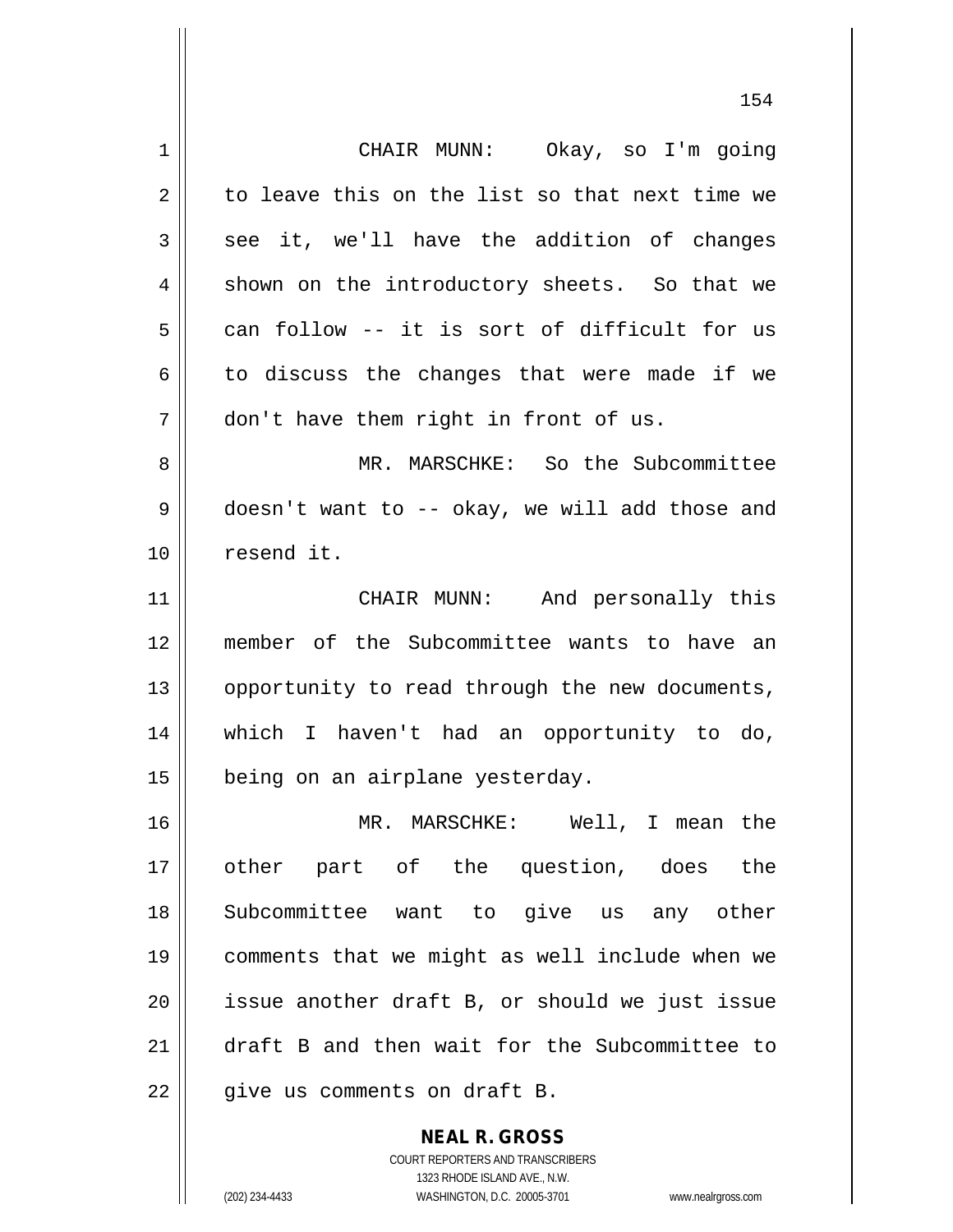**NEAL R. GROSS** 155 1 MEMBER ZIEMER: I'm not sure if  $2 \parallel$  you do what I just described that that is a  $3 \parallel$  new revision. That is just a new format. 4 || MR. MARSCHKE: Right. 5 MEMBER ZIEMER: Unless we ask for  $6 \parallel$  other changes. If you reissue it with that 7 identifying sheet, it's still -- 8 MR. MARSCHKE: It's still Rev 0? 9 CHAIR MUNN: I think so. 10 MR. MARSCHKE: I think we should 11 || identify this as Rev 0, draft 1, or --12 | exactly. 13 CHAIR MUNN: Yes, probably so. 14 || That would be better. 15 || All right, if you will do that for 16 us, then we will have an opportunity to look 17 at it after you identified what the changes 18 are and where they are, and we can review 19 those briefly at our next meeting, if that is 20 || agreeable with everyone. Anyone have a 21 || problem with that? If not, it will carry over  $22$  | to our next agenda, and we have a review, an

1323 RHODE ISLAND AVE., N.W. (202) 234-4433 WASHINGTON, D.C. 20005-3701 www.nealrgross.com

COURT REPORTERS AND TRANSCRIBERS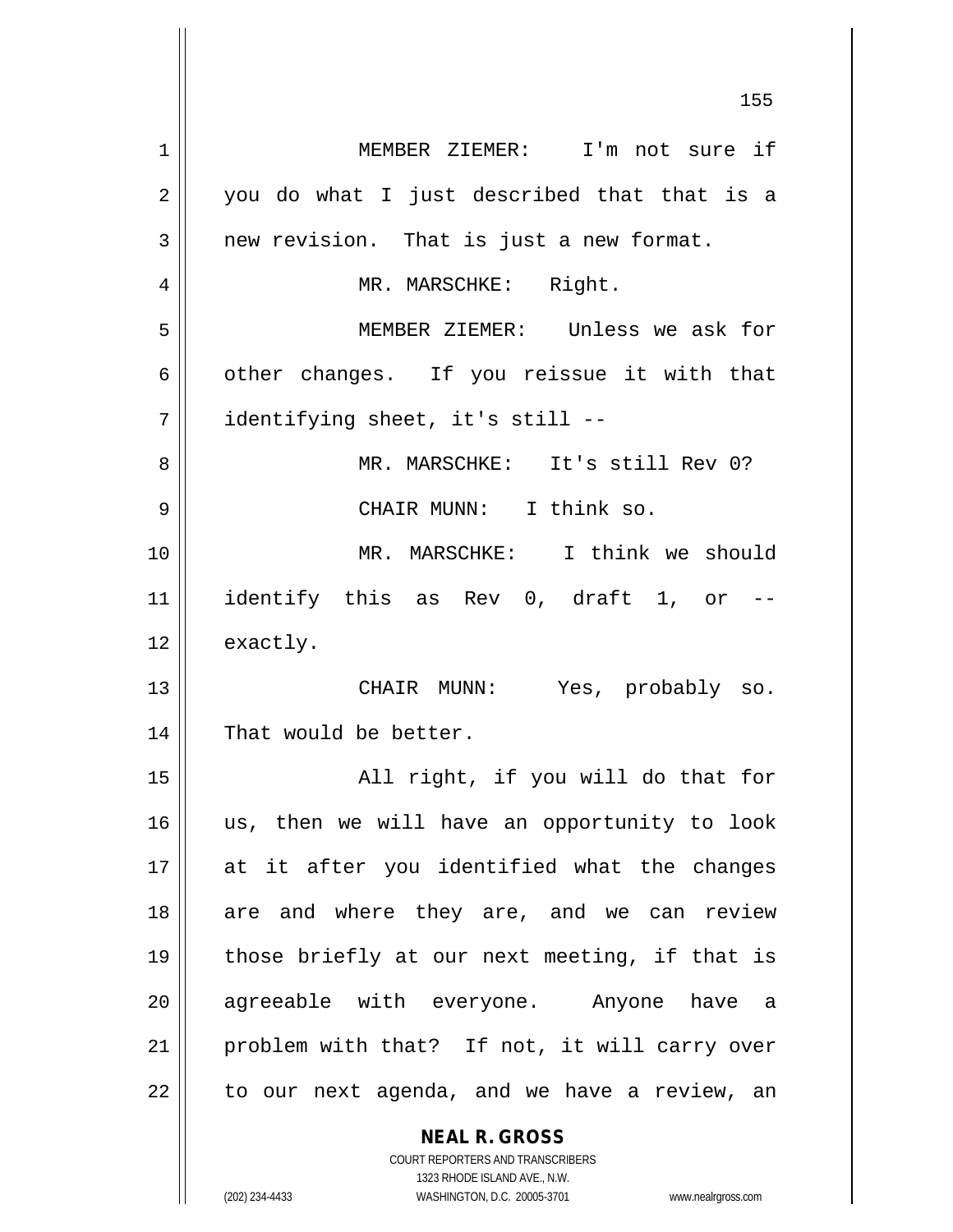1 | individual review to do prior to that time to  $2 \parallel$  be ready for it.

**NEAL R. GROSS** COURT REPORTERS AND TRANSCRIBERS 3 || The next issue that we had was the 4 Commonalities Report, the table. And so far 5 || as I know I was the only person who had any  $6 \parallel$  comments that went to Steve. Steve, did you 7 | have any other comments? 8 MR. MARSCHKE: No, I did not 9 || receive any other comments other than yours, 10 Wanda, and again, yesterday around 1:00 11 | o'clock yesterday afternoon, Judy sent to the 12 Subcommittee the draft version of the 13 | Commonality Report. 14 CHAIR MUNN: Does everyone have 15 || that? Mike, Mark, do you have it on your CDC  $16$  mail? 17 MEMBER GRIFFON: Yes, I do. 18 CHAIR MUNN: Good. 19 || MEMBER GIBSON: Yes, I have it,  $20 \parallel$  too. 21 | CHAIR MUNN: Good. 22 MEMBER ZIEMER: There is a more

> 1323 RHODE ISLAND AVE., N.W. (202) 234-4433 WASHINGTON, D.C. 20005-3701 www.nealrgross.com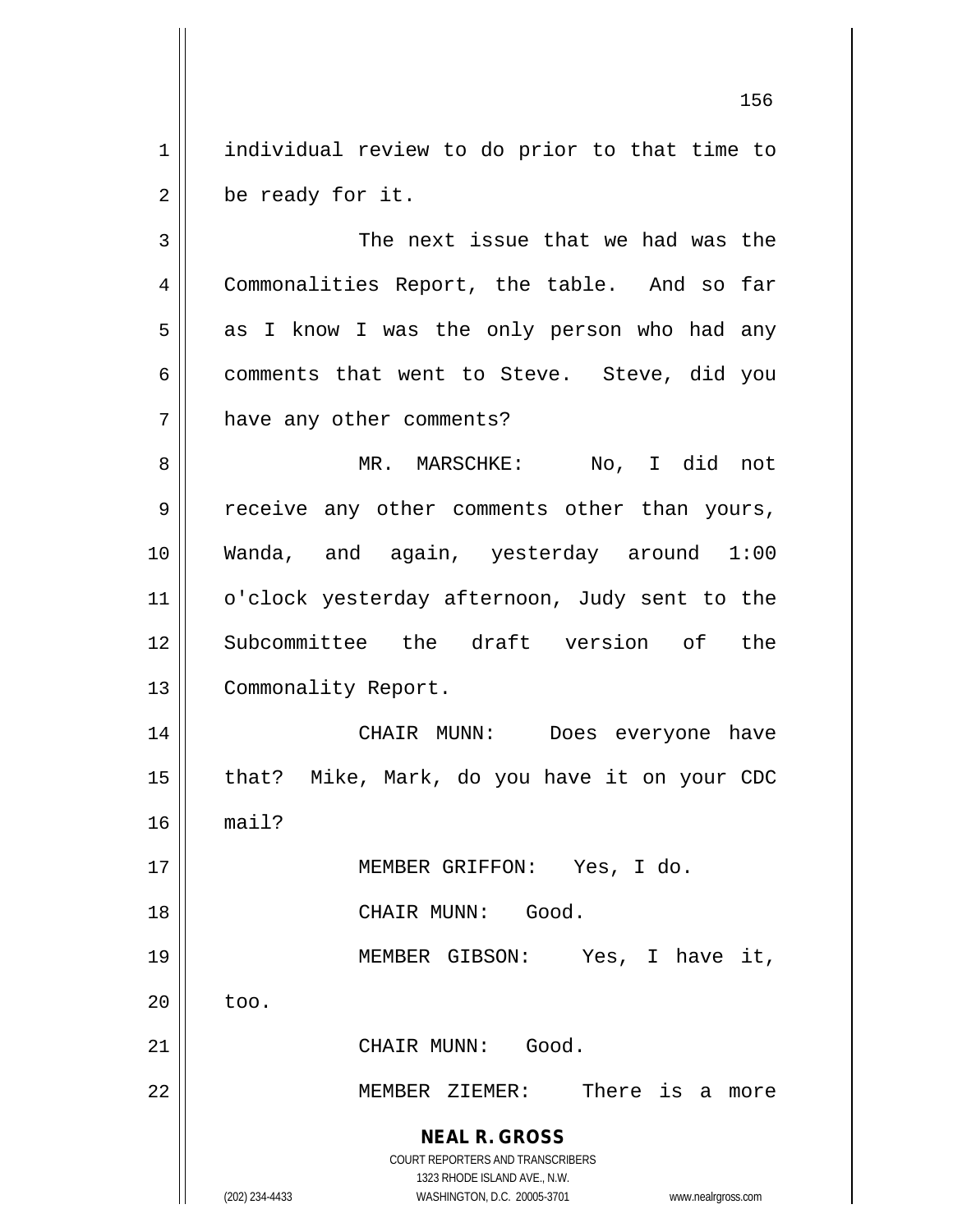**NEAL R. GROSS** COURT REPORTERS AND TRANSCRIBERS 1323 RHODE ISLAND AVE., N.W. 157 1 | recent version, a November version. 2 MR. MARSCHKE: This is one that 3 | came out yesterday. 4 CHAIR MUNN: It just came 5 yesterday on the CDC mail. 6 MEMBER ZIEMER: Did you pick out 7 -- there were some spelling errors in the 8 || first version. 9 MR. MARSCHKE: Yes. 10 MEMBER ZIEMER: I mean the spell 11 | checker picked them out, so I assume you guys 12 would have also. 13 || MR. MARSCHKE: Wanda picked up a 14 bunch of my spelling errors, and Nancy 15 Johnson, our proofreader or our technical  $16$  editor, she went through it and picked out  $-$ 17 || cleaned up more of my stuff, so any spelling 18 || errors are my fault. But we've had a couple 19 | of people go through it and look at it. 20 CHAIR MUNN: Okay, thank you. I  $21$  see in Table 2.1, you clarified the wording  $22$  | there; thank you for that. I'm assuming the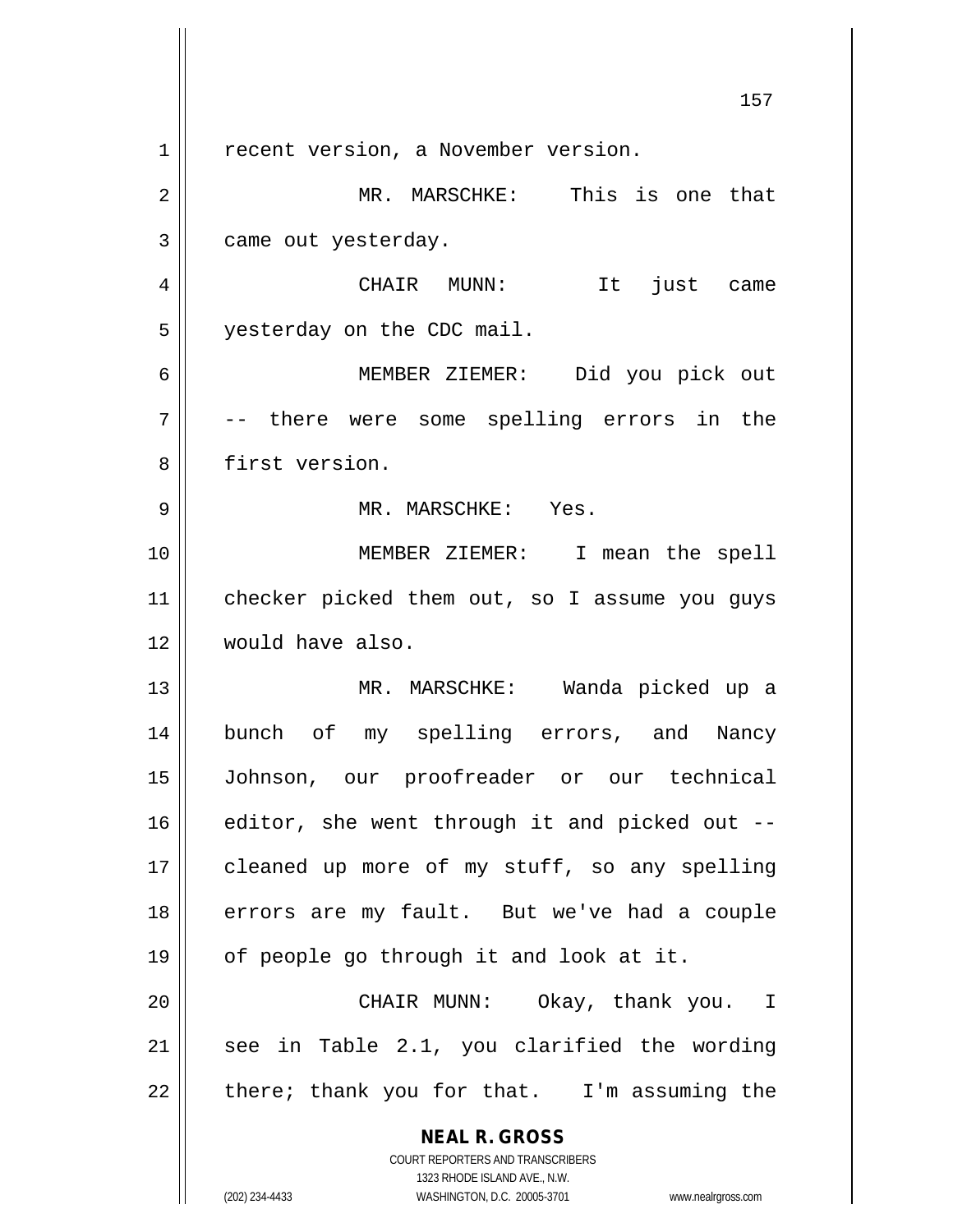| $\mathbf 1$ | other concern I had about those two tables               |
|-------------|----------------------------------------------------------|
| 2           | turned out to be pretty much the same thing.             |
| 3           | This was very interesting from my perspective            |
| 4           | to see the common issues here. I'm not sure              |
| 5           | exactly what we want to do with them now that            |
| 6           | we have them, but I found it interesting to              |
| 7           | see what we have. Does anyone on the                     |
| 8           | Committee have any feelings about how this               |
| 9           | information should be applied, other than                |
| 10          | simply to have it available for those of us              |
| 11          | who work across a number of issues<br>from               |
| 12          | various sites? Is there a specific action                |
| 13          | that you need taken with respect to this?                |
| 14          | I certainly appreciate the work                          |
| 15          | Steve has done on it. This was no easy thing.            |
| 16          | And it was certainly confusing to me, as                 |
| 17          | I'm certain it was to other members of the               |
| 18          | Committee. Some of these cross-cutting issues            |
| 19          | were difficult to remember where they                    |
| 20          | belonged. This will help greatly.                        |
| 21          | We can show this on our record as                        |
| 22          | closed, then, unless someone has something               |
|             | <b>NEAL R. GROSS</b><br>COURT REPORTERS AND TRANSCRIBERS |

1323 RHODE ISLAND AVE., N.W.

 $\prod$ 

(202) 234-4433 WASHINGTON, D.C. 20005-3701 www.nealrgross.com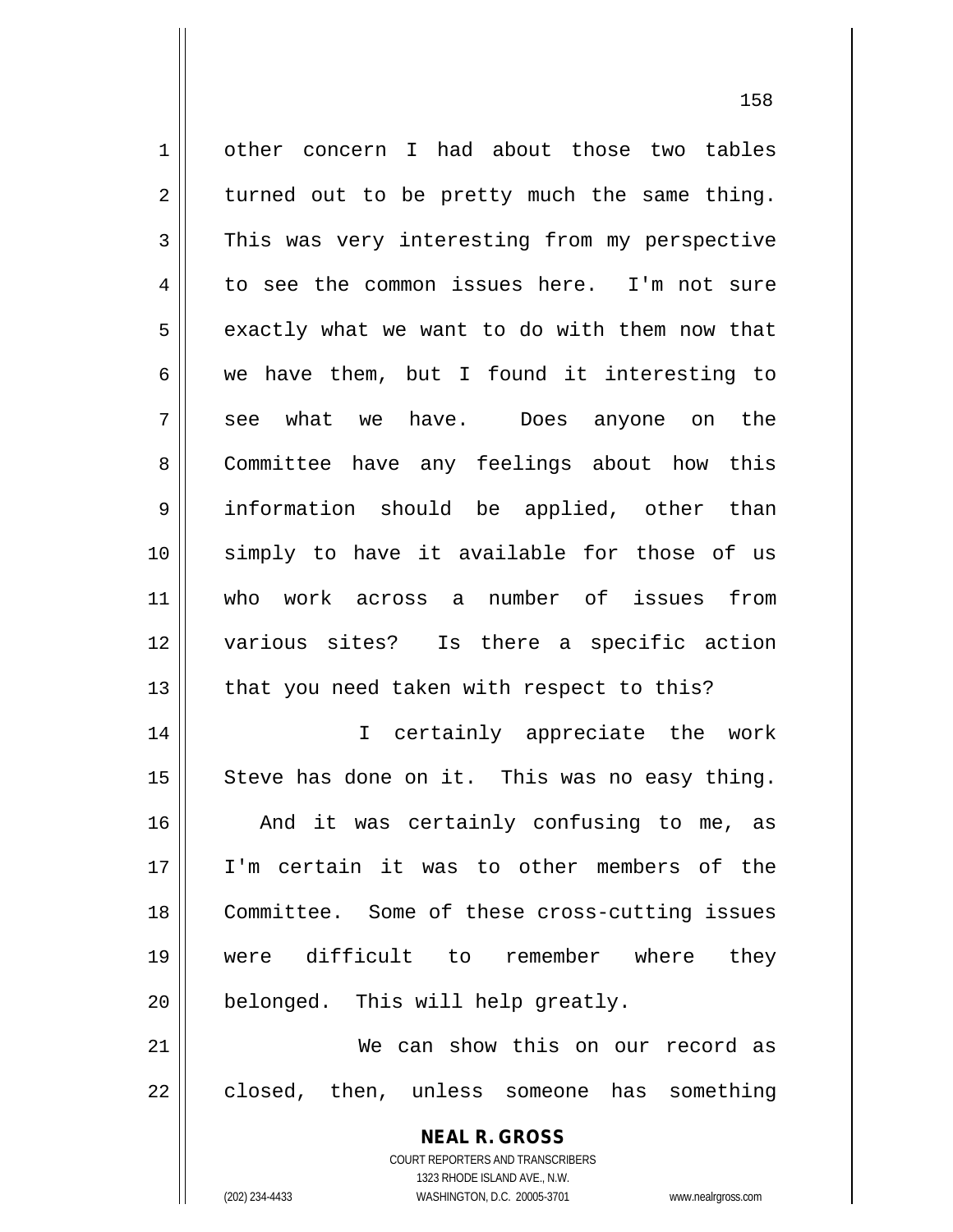**NEAL R. GROSS**  $1 \parallel$  further they want to say at this time. 2 MEMBER ZIEMER: Well, I just 3 wanted to double-check, now, we were only 4 | looking for consistency, weren't we, from one 5 | finding to another, for common findings? 6 CHAIR MUNN: That was the  $7$  | original concern that was raised. 8 MEMBER ZIEMER: And I don't 9 || recall that we saw any inconsistencies in this 10 later, did we? 11 CHAIR MUNN: I didn't see any. 12 || Did Steve as he went through them? 13 MEMBER ZIEMER: I mean, you've 14 looked through. Did you see any 15 inconsistencies? 16 || MR. MARSCHKE: No inconsistencies, 17 no. There are some cases where this -- 18 || actually this exercise may be helpful in that 19 some of the common issues were resolved for 20 || some of the procedures. We can then use those 21 || resolutions to resolve where that issue pops 22 || up on other procedures. So that may be

> COURT REPORTERS AND TRANSCRIBERS 1323 RHODE ISLAND AVE., N.W.

(202) 234-4433 WASHINGTON, D.C. 20005-3701 www.nealrgross.com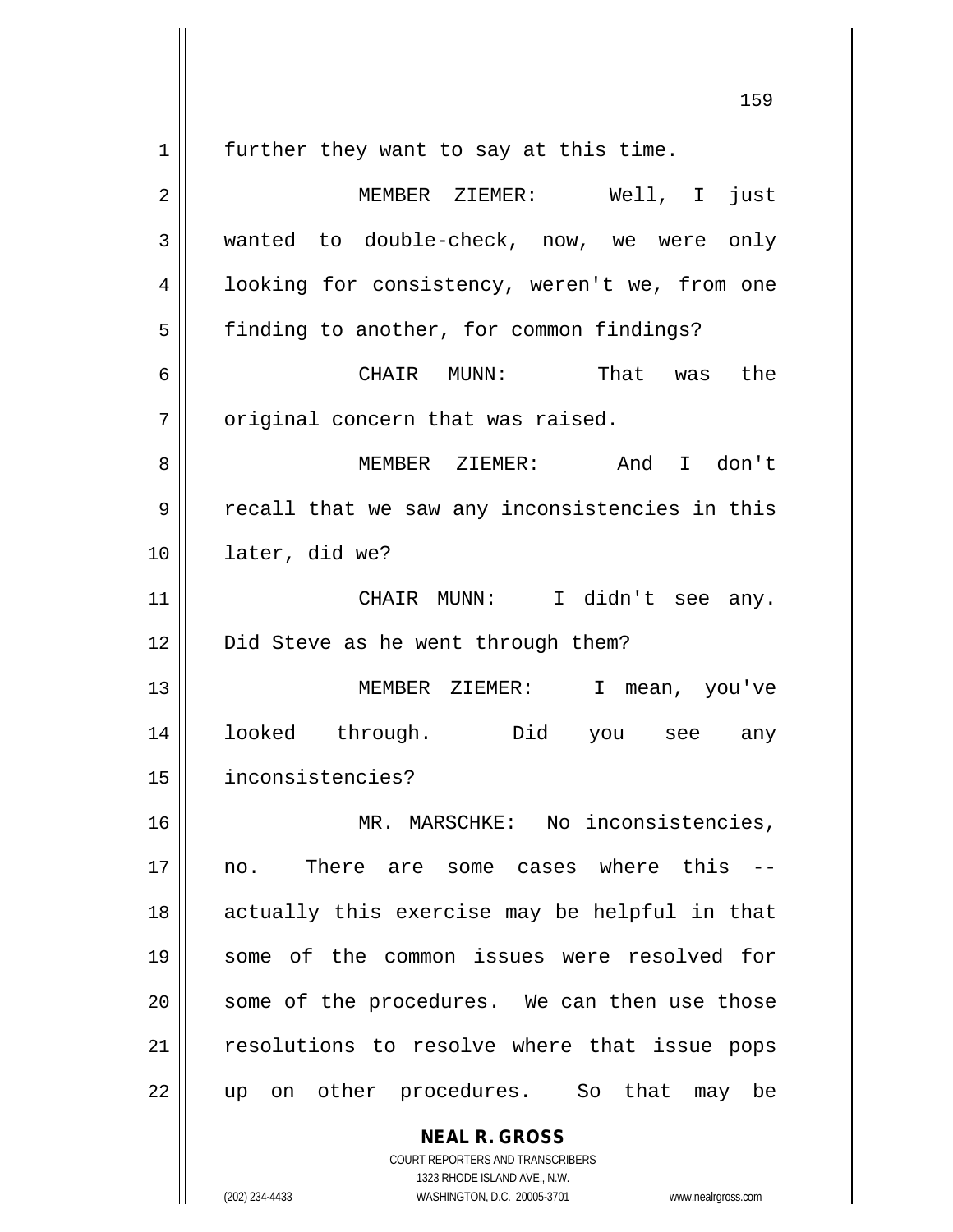$1 \parallel$  useful.

| $\overline{2}$ | CHAIR MUNN:<br>That's one of the                         |
|----------------|----------------------------------------------------------|
| 3              | reasons why I anticipate that this will                  |
| 4              | continue to<br>be a reference document<br>for            |
| 5              | exactly that reason.                                     |
| 6              | MEMBER ZIEMER:<br>Do we need to                          |
| 7              | approve the document then, or what do we need            |
| 8              | to do?                                                   |
| $\mathsf 9$    | CHAIR MUNN: I would like to have                         |
| 10             | a record of the committee having approved it,            |
| 11             | and if we are going to do that it may be that            |
| 12             | we need to give everyone a little more time to           |
| 13             | look it over, although we had more than                  |
| 14             | adequate time to review the original report.             |
| 15             | The only changes that have been incorporated             |
| 16             | here have been explanations that Steve has               |
| 17             | marked with an asterisk underneath, a couple,            |
| 18             | three of the tables, just additional                     |
| 19             | information identifying what the wording                 |
| 20             | meant, where the words came from.<br>had<br>$\mathbf{I}$ |
| $21\,$         | indicated that it wasn't -- I didn't think it            |
| 22             | was clear to the casual reader where some of             |

**NEAL R. GROSS** COURT REPORTERS AND TRANSCRIBERS 1323 RHODE ISLAND AVE., N.W.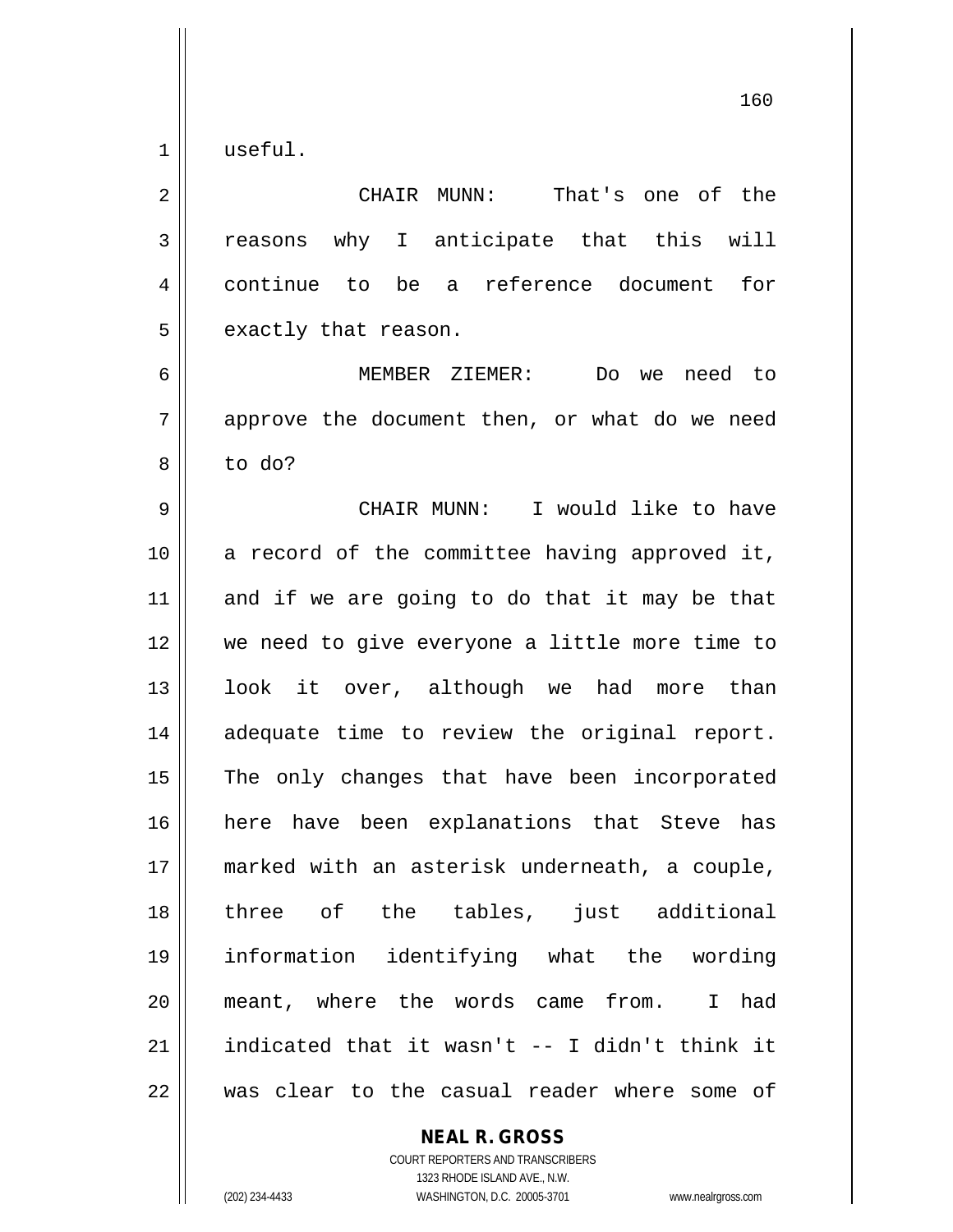1 || the similar-issue wording referenced. It 2 didn't seem to me that it was -- it didn't  $3 \parallel$  actually say that the wording was the same in 4 both cases. But the asterisk information  $5 \parallel$  clarifies it, I think, quite well.

6 What is your desire? Do you want  $7 \parallel$  to take a look at this before we approve it, 8 | or are you willing to approve it now?

9 MEMBER ZIEMER: Well, I will 10 start us off.

11 || CHAIR MUNN: Thank you, Paul.

12 MEMBER ZIEMER: I think we should 13 || approve it or accept it or whatever action you 14 desire. And then we should, in your report at 15 || the full Board meeting, we should share the 16 || outcome with the Board. And I don't know if 17 you've distributed this, but it seems to me 18 it's useful to make it available to all the 19 || Board members for reference.

20 CHAIR MUNN: I think we have not 21 | distributed it, not to my knowledge.

22 MR. MARSCHKE: And we did not

**NEAL R. GROSS** COURT REPORTERS AND TRANSCRIBERS 1323 RHODE ISLAND AVE., N.W.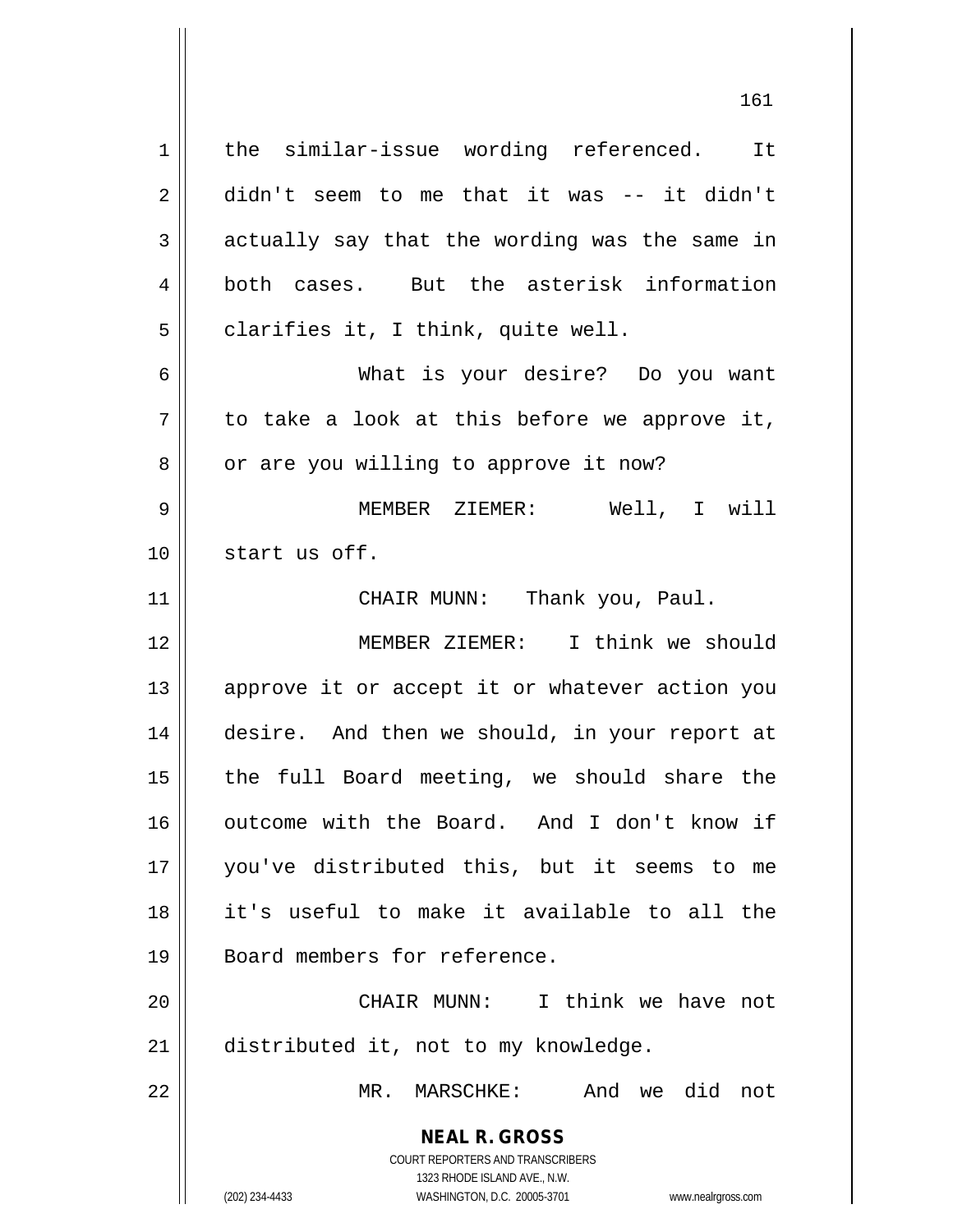**NEAL R. GROSS** COURT REPORTERS AND TRANSCRIBERS 1323 RHODE ISLAND AVE., N.W. (202) 234-4433 WASHINGTON, D.C. 20005-3701 www.nealrgross.com 1 distribute it. When we sent the email, we  $2 \parallel$  sent the email only to the Subcommittee, as 3 | opposed to the other procedures email we sent 4 | to the full Board. 5 MEMBER ZIEMER: Well, it seems to  $6 \parallel$  me, maybe it's two motions, one is to accept  $7 \parallel$  the report, and the other would be a separate 8 || motion when you make the report to the full 9 || Board you keep them apprised that this has 10 || been done and to share with them a copy of the 11 | outcome. 12 CHAIR MUNN: It sounds like one 13 || motion to me, unless there are objections. If  $14$  | there is no objection, I will take that as a 15 | single motion. 16 Do I hear a second? 17 MEMBER GRIFFON: I will second  $18 \parallel$  that. 19 CHAIR MUNN: Thank you. 20 || The Communist Communist Communist Communist Communist Communist Communist Communist Communist Communist Communist Communist Communist Communist Communist Communist Communist Communist Communist Communist Communist Co 21 || opposes, speak now or forever hold your peace. 22 It will otherwise be recorded as a unanimous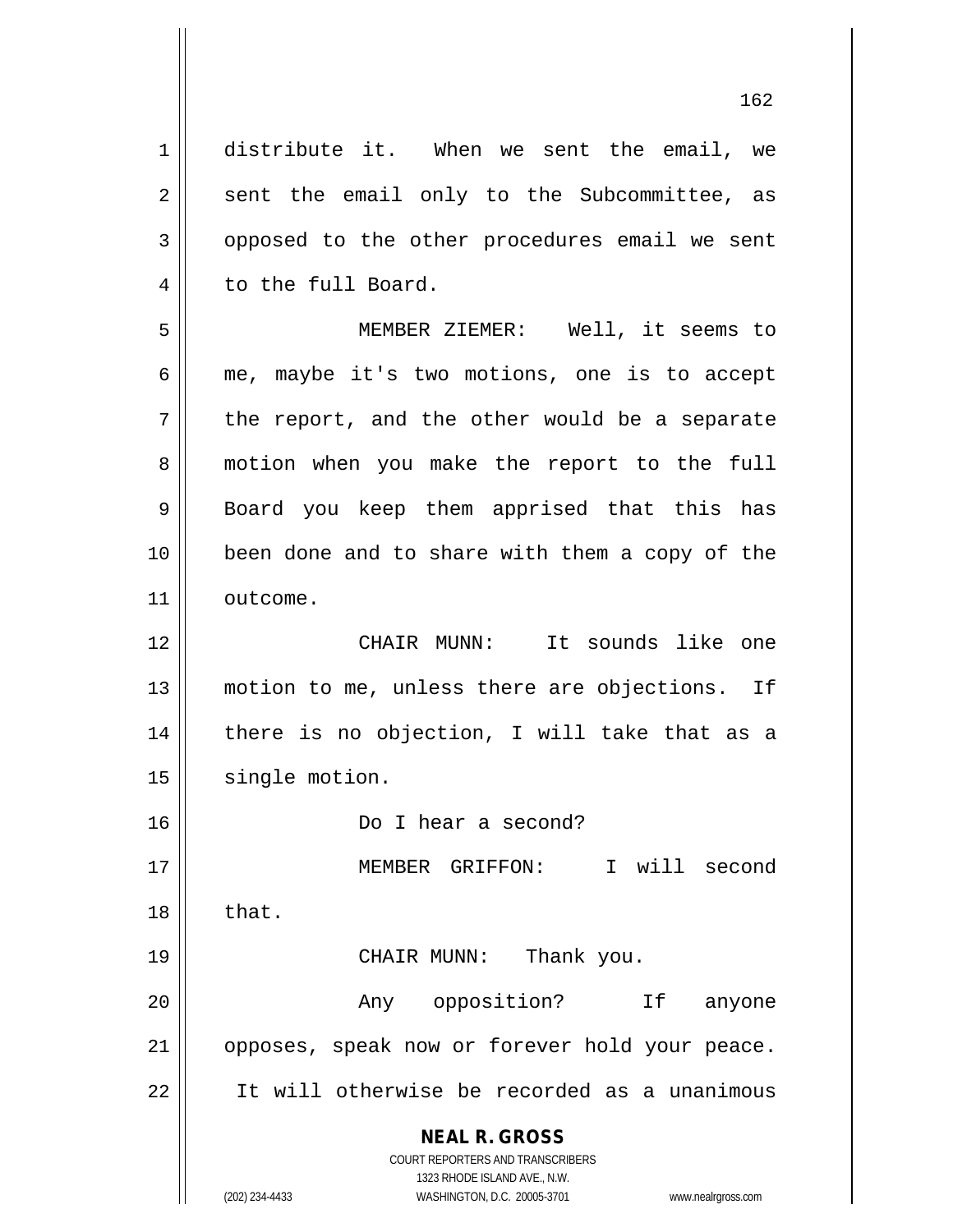**NEAL R. GROSS** COURT REPORTERS AND TRANSCRIBERS 1 || vote of the Subcommittee to accept the report  $2 \parallel$  as written and to provide it to the Board as a part of this Subcommittee's report at the 4 | upcoming teleconference. Hearing no objection, it is  $6 \parallel$  accepted, with commendation to Steve for a job well done. Thank you. MR. MARSCHKE: You're welcome. CHAIR MUNN: Provide more input on OTIB-4701 for Subcommittee members. Let's  $\parallel$  take a moment to get back to where -- through 12 | five other screens. Let me have the screen back. Okay, 47-02. Extended radiation monitoring at Y-12. The OTIB states there were 240 distinct ID badges, but SC&A was only able to identify  $\parallel$  229. And it looks like the last notation that I believe I have is a June notation, SC&A to provide discussion as to why they agree with 20 || the NIOSH response at the next Subcommittee meeting. MR. MARSCHKE: I sent the Board -

1323 RHODE ISLAND AVE., N.W.

(202) 234-4433 WASHINGTON, D.C. 20005-3701 www.nealrgross.com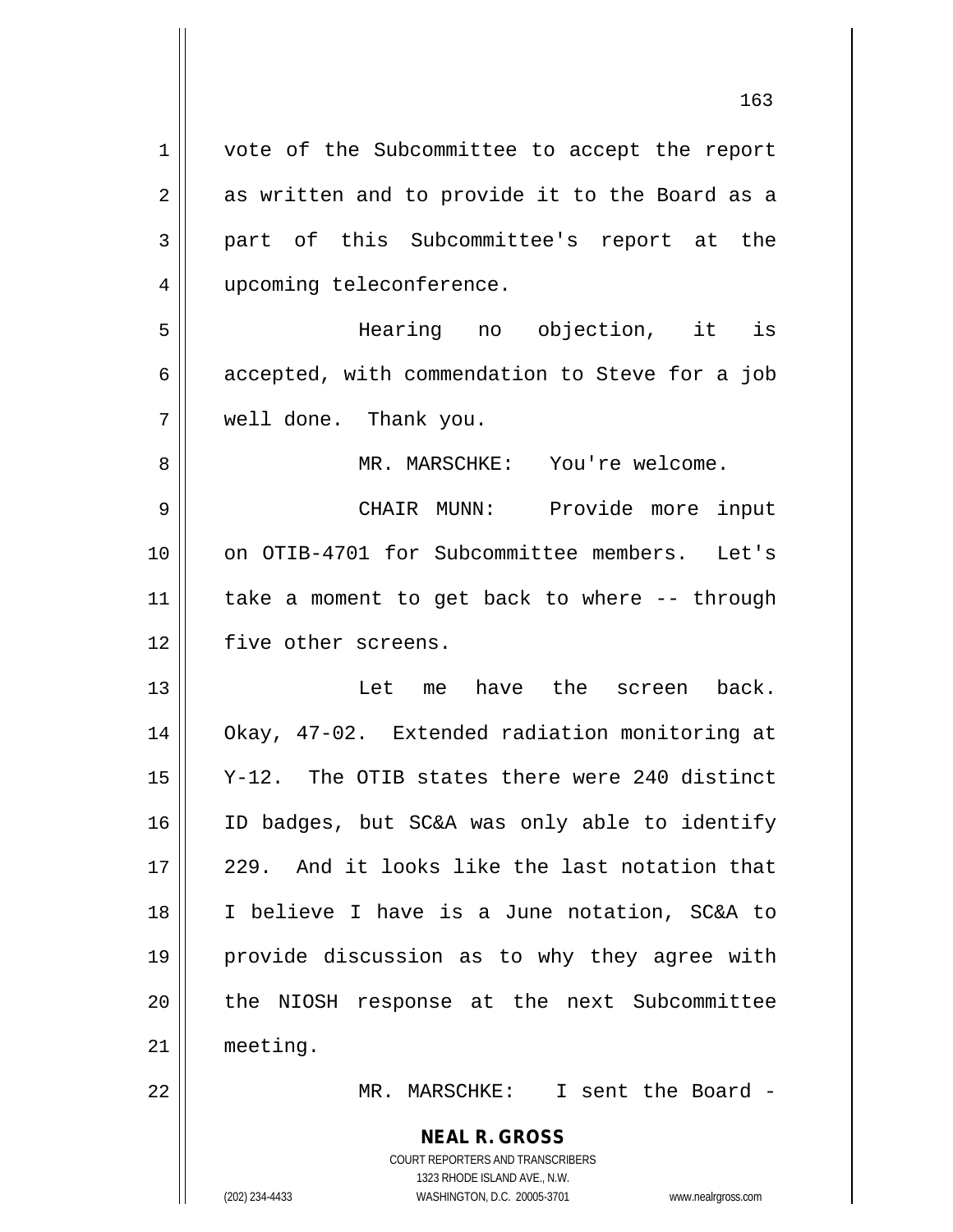$1 \parallel$  - Bob Barton of our staff actually had looked  $2 \parallel$  at this issue, and we talked about this issue, 3 and Bob was on the phone in the October 4 meeting, I believe. And we've gone through -- 5 issue two has got three parts to it, and I  $6 \parallel$  believe we are in agreement on the first and  $7 \parallel$  second part. Let me just make sure -- yes, 8 the first part was how many individuals, 9 workers, are represented in the database, and 10 I think NIOSH eventually -- we agreed with 11 NIOSH on the final number eventually, and so 12 || that issue was considered to be in abeyance. 13 Part two, the issue in brief was, 14 were zero dose values included in the analysis 15 || for all four dosimeter types. And NIOSH came 16 back and said, yes, and we agreed with that 17 || response, and basically that portion of the 18 issue was closed. 19 || The third part, the issue in brief 20 Was that the TIB would benefit from a more

21 || substantial discussion of why the RPRT-0032  $22$   $\parallel$  values are more claimant-favorable than the Y-

> **NEAL R. GROSS** COURT REPORTERS AND TRANSCRIBERS

1323 RHODE ISLAND AVE., N.W. (202) 234-4433 WASHINGTON, D.C. 20005-3701 www.nealrgross.com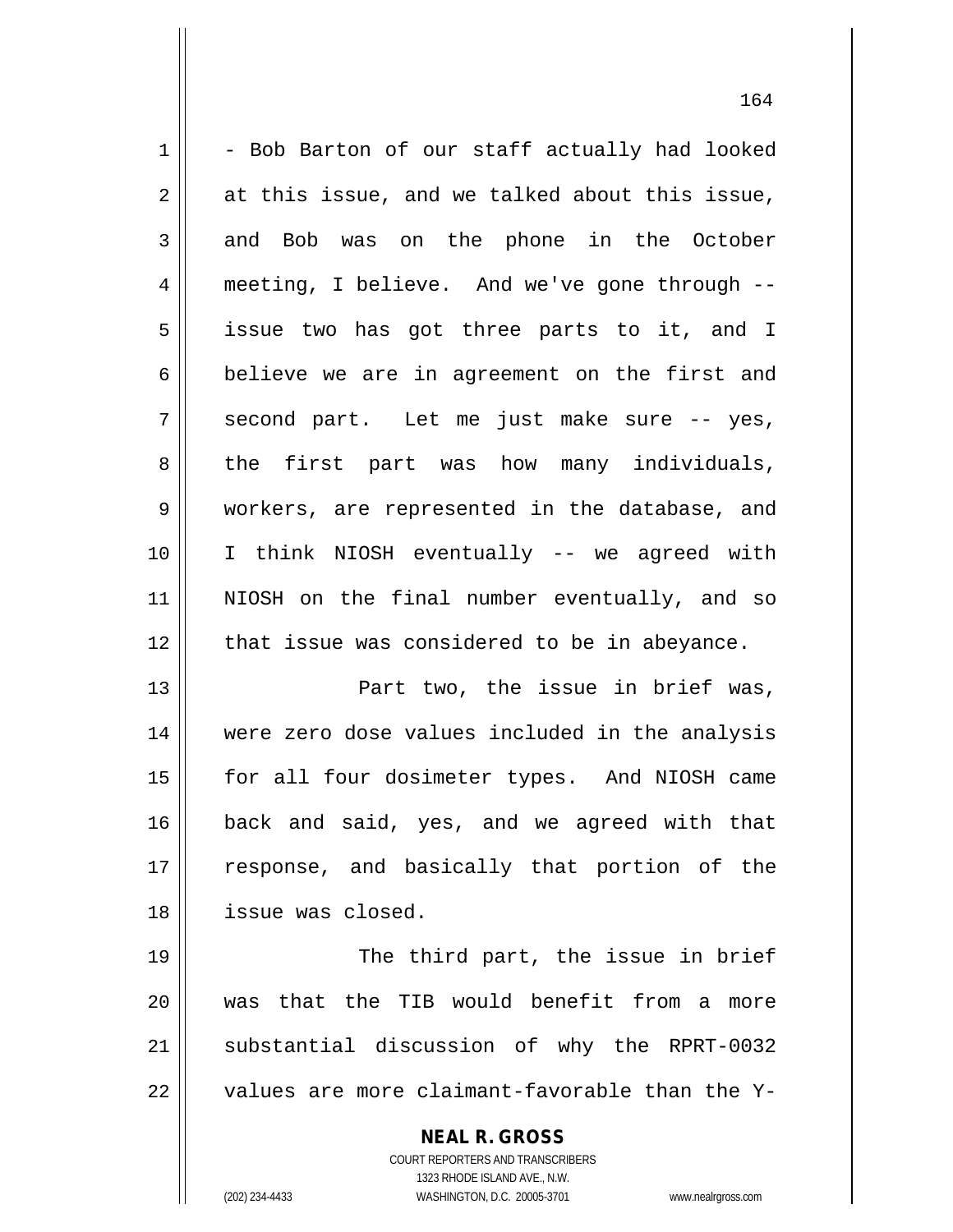1 || 12 external monitoring records. And NIOSH 2 || basically gave a rather detailed analysis as 3 I'm looking at it here. And SC&A gave an even 4 | more detailed analysis.

 Our concern on this one as I  $6 \parallel$  recall was that in the NIOSH analysis, they were utilizing what is essentially weekly 8 || monitor readings, and they are using them as 9 || if they were quarterly monitoring readings. And what we've done, besides redoing this analysis, was redo the -- what the analysis that NIOSH had done except multiply all the numbers by 12.5, which would be converting 14 || them from a weekly meeting to a quarterly meeting.

 And when we do what we thought was a comparable analysis to what NIOSH had done, we have the results that are presented here on  $\parallel$  this table or in this file. And we get -- the 20 || conclusions are very similar. We get very few 21 || instances where the conclusions differed if we || had any. But we just felt that the analysis

> COURT REPORTERS AND TRANSCRIBERS 1323 RHODE ISLAND AVE., N.W. (202) 234-4433 WASHINGTON, D.C. 20005-3701 www.nealrgross.com

**NEAL R. GROSS**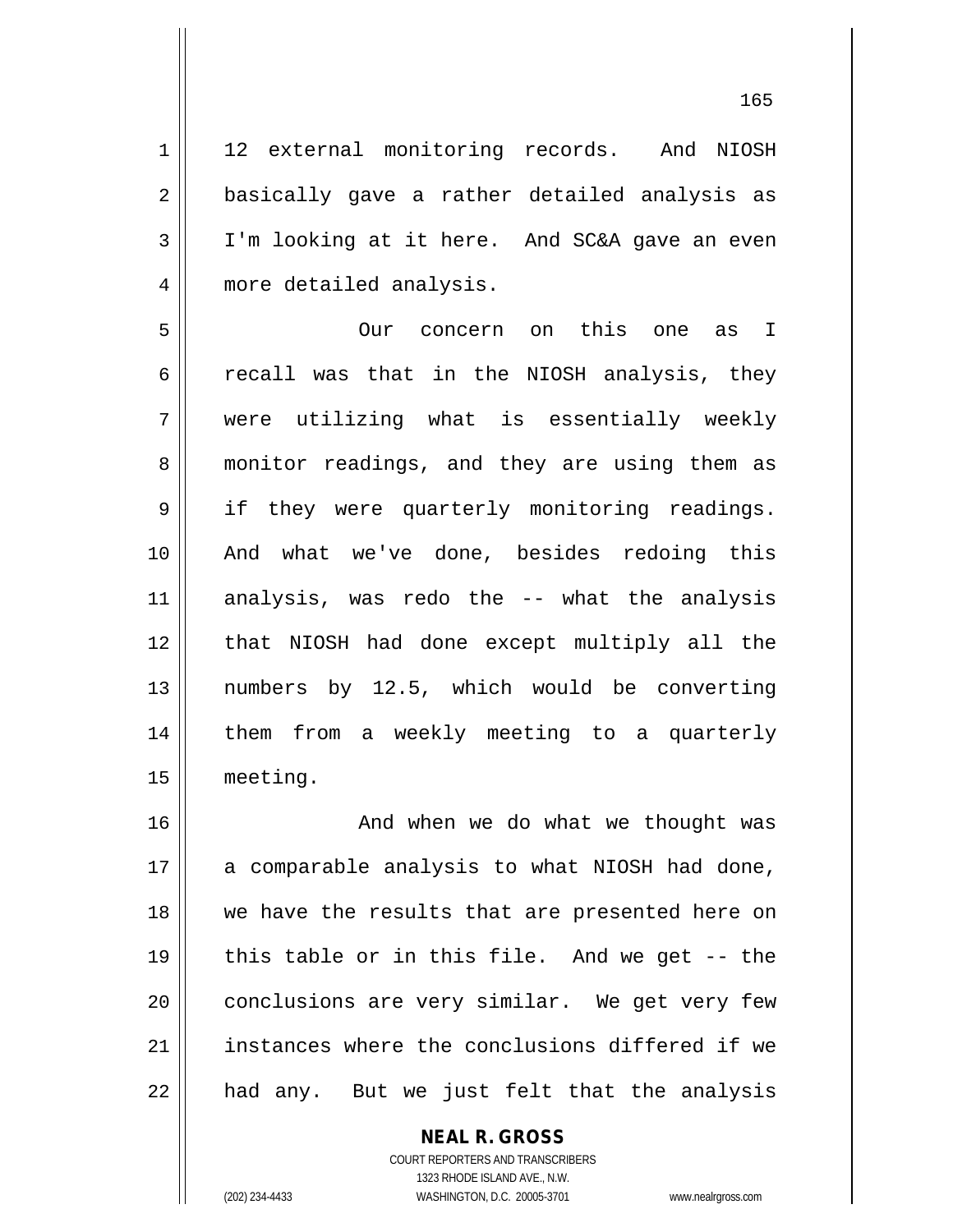| 1  | had to be done correctly, or differently.     |
|----|-----------------------------------------------|
| 2  | CHAIR MUNN: So this is -- what                |
| 3  | you have on this screen, Steve, is your       |
| 4  | report?                                       |
| 5  | MR. MARSCHKE: This I believe I                |
| 6  | sent to -- yesterday at eight o'clock in the  |
| 7  | morning, again on CDC mail, I forwarded this  |
| 8  | analysis that Bob Barton of our staff has     |
| 9  | done, and this is what I'm showing on the     |
| 10 | screen here now. This was -- yes, this was -- |
| 11 | I sent this to the Subcommittee yesterday.    |
| 12 | CHAIR MUNN: Oh, I see, we just                |
| 13 | got it yesterday. I missed it.                |
| 14 | MR. MARSCHKE: This was an email               |
| 15 | that Bob Barton had sent to me back in July,  |
| 16 | and I just forwarded it to the Subcommittee   |
| 17 | yesterday. But we did discuss this in the     |
| 18 | October -- it may have been the August, but I |
| 19 | think it was the October meeting -- and I     |
| 20 | remember we had Bob on the phone, and we did  |
| 21 | discuss this. And -- but I don't think we     |
| 22 | ever sent the attached files. So -- for NIOSH |

**NEAL R. GROSS** COURT REPORTERS AND TRANSCRIBERS

1323 RHODE ISLAND AVE., N.W. (202) 234-4433 WASHINGTON, D.C. 20005-3701 www.nealrgross.com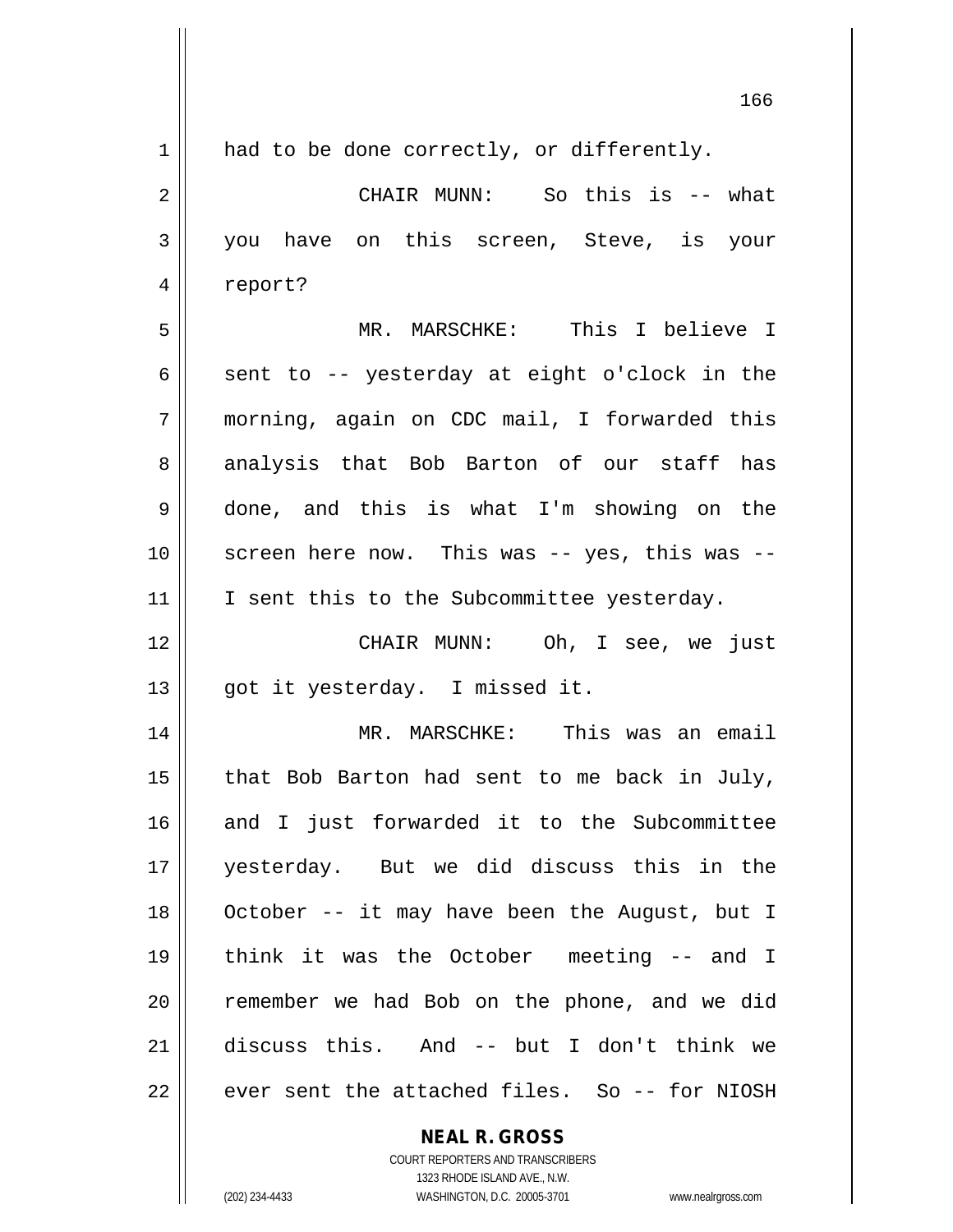**NEAL R. GROSS** COURT REPORTERS AND TRANSCRIBERS 1323 RHODE ISLAND AVE., N.W. (202) 234-4433 WASHINGTON, D.C. 20005-3701 www.nealrgross.com 167  $1 \parallel$  to take a look at. And I can see that they  $2 \parallel$  agree with what we have done, and what they --3 CHAIR MUNN: Yes, that jibes with  $4 \parallel$  the wording of the action item as I have it,  $5$  || that more information was required on this  $6 \parallel$  one. So is it possible for you to now send  $7$  || that data to NIOSH and to us? 8 MR. MARSCHKE: What, the 9 || analysis? I mean you're talking about what he 10 just sent, right? Or what are you talking 11 about? 12 || CHAIR MUNN: We're trying to get  $13$  | a resolution of the concerns. 14 MEMBER ZIEMER: The thing you 15 | sent yesterday was from Ron? 16 MR. MARSCHKE: It was from Bob 17 Barton. 18 CHAIR MUNN: But Bob wasn't the  $19$  | one who sent it? 20 || MR. MARSCHKE: I sent it. 21 || MEMBER ZIEMER: Right. I saw a 22 || couple you sent that were labeled Joyce, and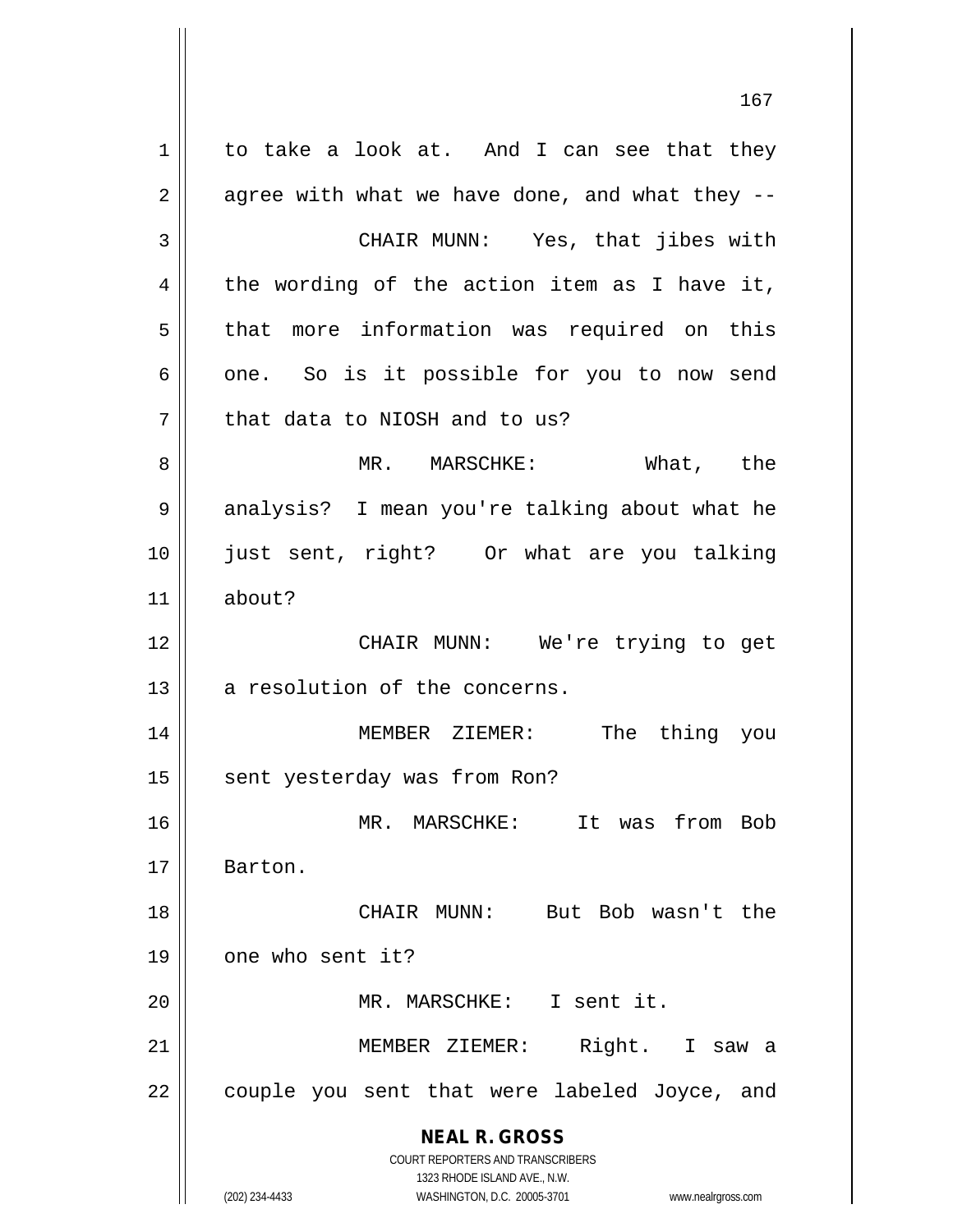**NEAL R. GROSS** COURT REPORTERS AND TRANSCRIBERS 1323 RHODE ISLAND AVE., N.W. (202) 234-4433 WASHINGTON, D.C. 20005-3701 www.nealrgross.com 168 1 one that was labeled Ron. This was labeled  $2 \parallel$  Bob. 3 || MR. MARSCHKE: No, this was 4 || labeled from, it would have been from Steve 5 Marschke. That would be the email you look  $6 \parallel$  for in your CDC box. 7 | MEMBER ZIEMER: Right. 8 MR. MARSCHKE: And there is a 9 | forward of a NIOSH OTIB-0047 issue two, was  $10$  | the subject of the email. 11 CHAIR MUNN: I don't see it. 12 MEMBER GIBSON: I don't think I  $13$  || qot that email. 14 CHAIR MUNN: No, I can't see 15 mine. 16 MEMBER ZIEMER: This was 17 yesterday, right? 18  $\parallel$  CHAIR MUNN: Correct. The 16<sup>th</sup>. 19 MEMBER ZIEMER: I got several  $20$  | from Judy and one from you that said  $-$ 21 || **MR. MARSCHKE:** Wait a minute, 22 maybe it did not go to your CDC mail, I'm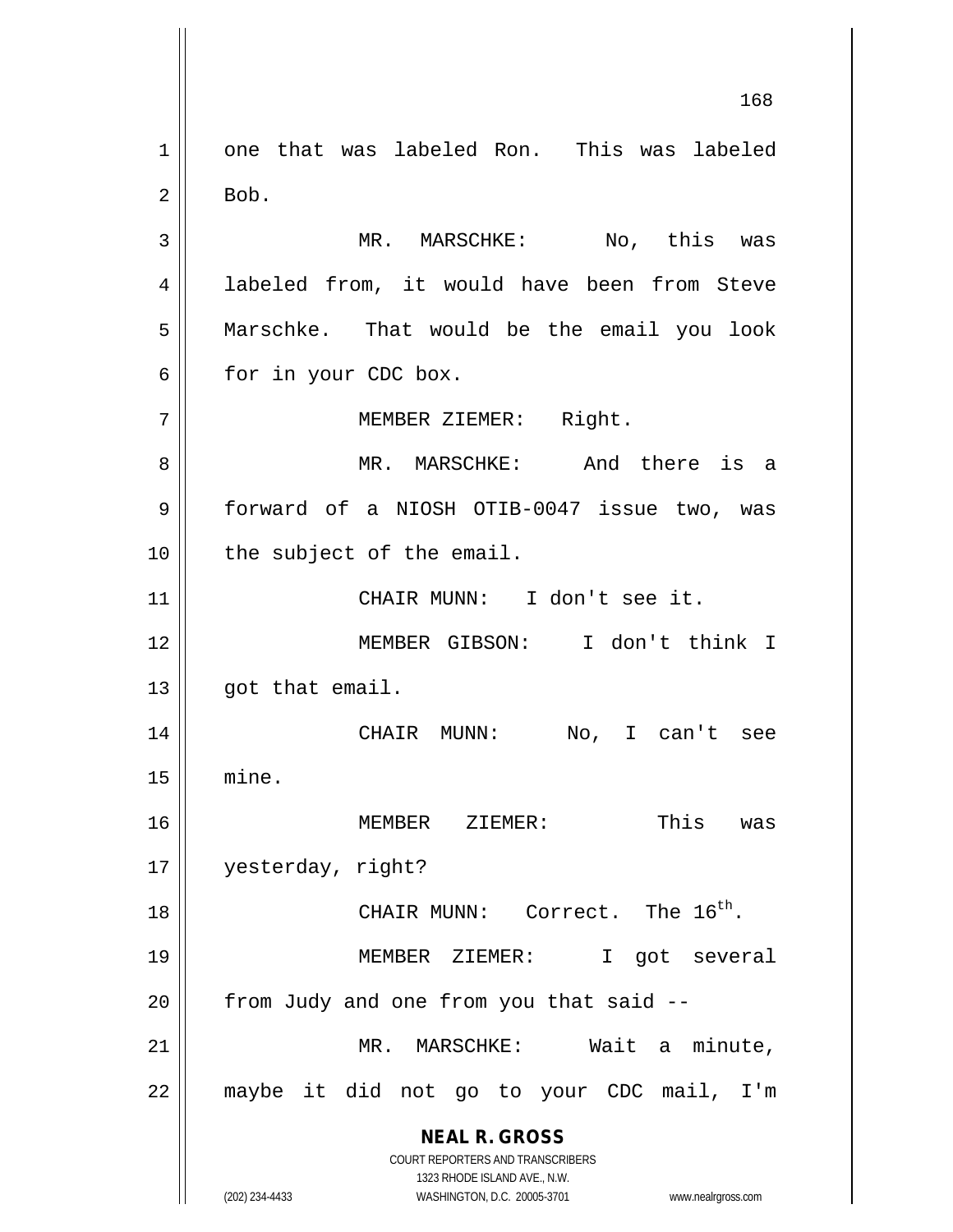**NEAL R. GROSS** COURT REPORTERS AND TRANSCRIBERS 1323 RHODE ISLAND AVE., N.W. (202) 234-4433 WASHINGTON, D.C. 20005-3701 www.nealrgross.com 1 || sorry. It went to your real -- to your  $2 \parallel$  regular account. I'm sorry. 3 MR. KATZ: It didn't go to me at  $4 \parallel$  all. 5 MR. MARSCHKE: It didn't go to  $6 \parallel$  you at all? 7 || CHAIR MUNN: Okay. 8 MR. MARSCHKE: I'm sorry, it 9 | showed up on my CDC email, I thought I sent 10 it. 11 MR. HINNEFELD: So the contention 12 || here though I'm guessing that -- and I am not  $13$  a hundred percent sure of this, but in one set 14 we have -- I guess it's in the CEDR weekly  $15$  | results, is that right? 16 || MR. MARSCHKE: Yes. 17 || MR. HINNEFELD: The database,  $18$  || that was a weekly result? 19 MR. MARSCHKE: Yes. 20 MR. HINNEFELD: And the TIB  $21$  reports quarterly, is that it? And then the 22 | comparison somewhere, the comparison that was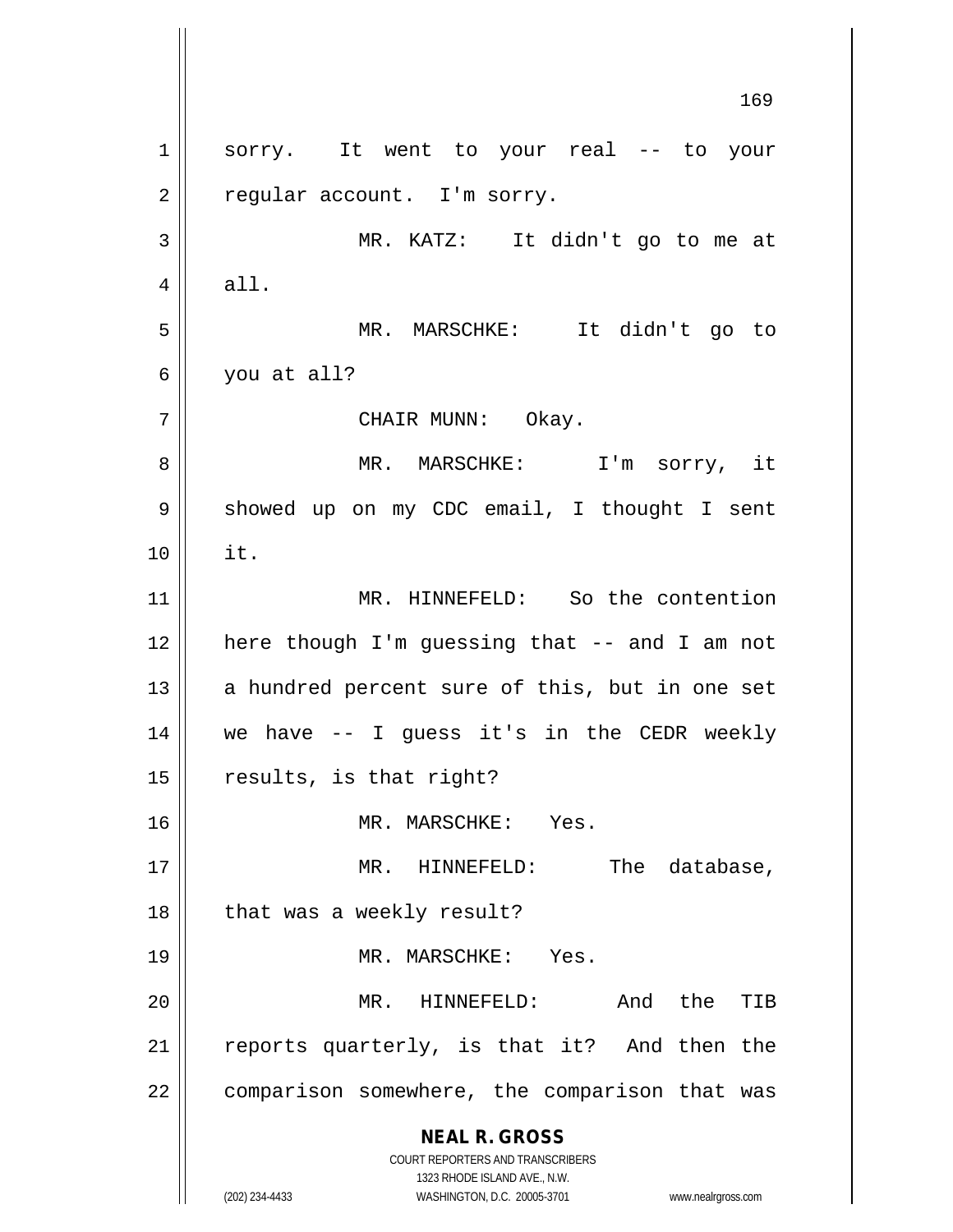1 done was, the data was used as if they were 2 || quarterly, and they are actually weekly. But  $3 \parallel$  there is not a thirteen-fold difference 4 between your calculated numbers and ours, 5 || right, or do you know? 6 MR. MARSCHKE: Off the top of my 7 head, I don't know. 8 MR. HINNEFELD: I would have to 9 | look at it more, because I remember the issue 10 || from last time, and it came up last time, and 11 I remember it. It would seem that there is a 12 little more to it. It was treated in some 13 || fashion, and inflated from weekly data up to 14 quarterly data in order to getting them more 15 || close to each other. Or maybe we're not 16 anywhere close to each other. But the TIB 17 would be the direct -- that would be the 18 || coworker study that we would say, this is what 19 -- this is the code word for population use  $20$   $\parallel$  for dose reconstruction, and the database then 21 || should support it for SC&A, but it doesn't  $22 \parallel$  exactly, because it is quarterly data and

> **NEAL R. GROSS** COURT REPORTERS AND TRANSCRIBERS

1323 RHODE ISLAND AVE., N.W. (202) 234-4433 WASHINGTON, D.C. 20005-3701 www.nealrgross.com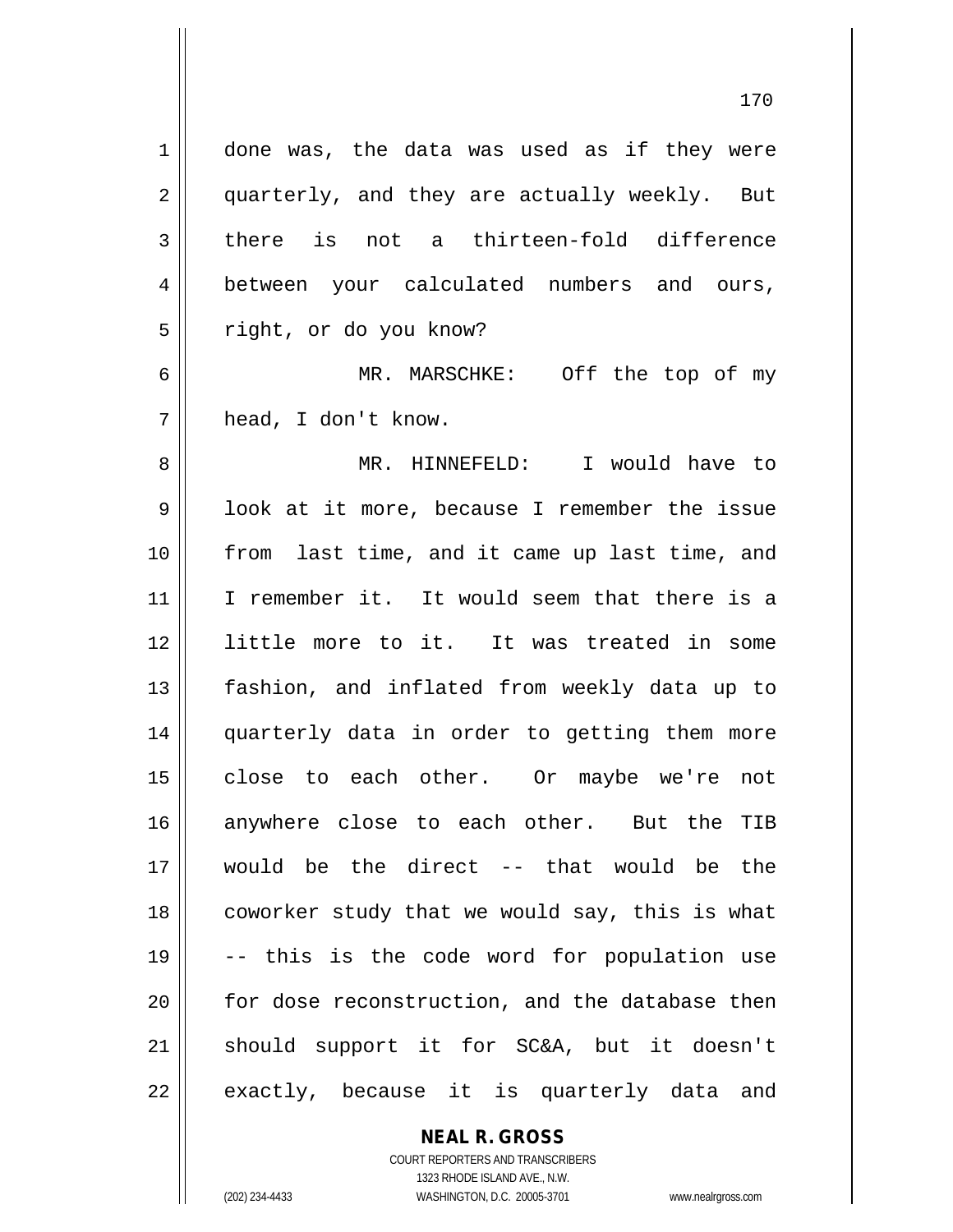**NEAL R. GROSS** COURT REPORTERS AND TRANSCRIBERS 1 | being treated as quarterly data. But if we 2 || felt like each of those readings was a 3 quarterly reading, and used the data, our 4 || number would come out thirteen times lower, 5 the TIB number would be about thirteen times  $6 \parallel$  lower than the number that you guys calculated  $7 \parallel$  taking twelve and a half times those database 8 numbers. 9 MR. MARSCHKE: You're saying that 10 you would have assigned it as quarter, but it 11 was only for the week? 12 || MR. HINNEFELD: Well, if that's what it  $13$   $\parallel$  really was, there wouldn't be a thirteen times 14 difference. 15 || MR. KATZ: Nancy? I'm sorry, 16 Nancy, or anyone -- is anyone still on the 17 line? It's showing as if it's still live. 18 || Anybody hear us on the line? 19 MR. MARSCHKE: The issue in  $20$  || brief, if you read the issue in brief, it said 21  $\parallel$  the TIB would benefit from a more substantial 22 discussion of why they used RPRT-0032 values

1323 RHODE ISLAND AVE., N.W. (202) 234-4433 WASHINGTON, D.C. 20005-3701 www.nealrgross.com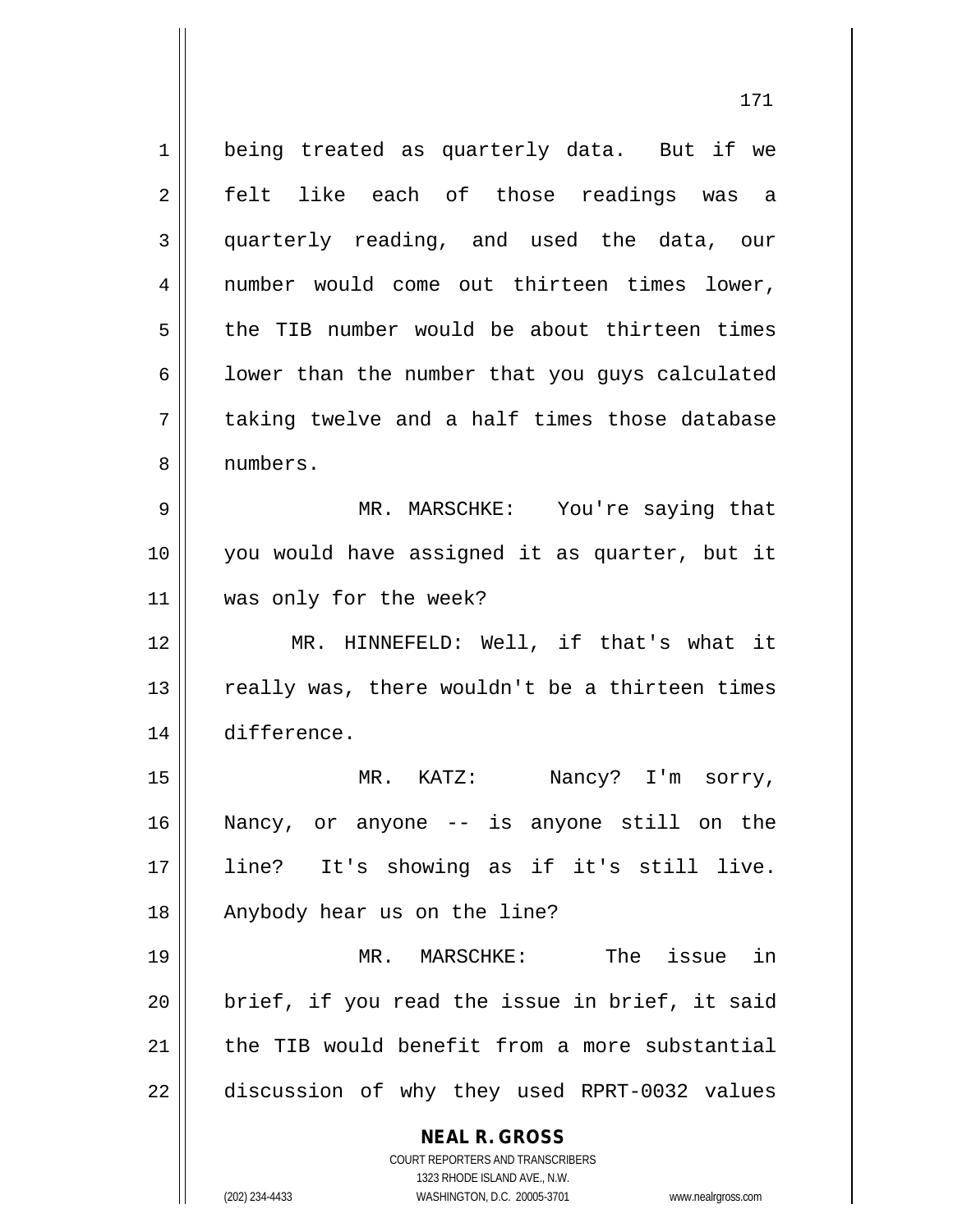**NEAL R. GROSS** COURT REPORTERS AND TRANSCRIBERS  $1 \parallel$  were more claimant favorable than the Y-12 2 external monitoring records. And then so --3 then the NIOSH response generates these tables  $4 \parallel$  that you see there, table one, that you see  $5 \parallel$  there with -- where there is an attempt to  $6$  || show that the monitoring data was in fact -- $7$  || that the e-values are -- the e-dose values on  $8 \parallel$  the right-hand side of the table are claimant-9 favorable versus the R-1 and R-2 and R-3 and 4 10 values, listed in the body of the table. What 11  $\parallel$  we think is the R-1, R-2, R-3, and R-4 values 12 || that are in the body of the table, those are 13 generated on -- from weekly data as if that 14 | weekly data were quarterly data. 15 MR. HINNEFELD: When we were 16 | putting this table together. 17 MR. MARSCHKE: When you were 18 || putting this table together. 19 MR. HINNEFELD: Okay. 20 MR. MARSCHKE: And I don't think 21 you have to go -- we are not really asking you  $22 \parallel$  to go back into the OTIB and change anything.

1323 RHODE ISLAND AVE., N.W. (202) 234-4433 WASHINGTON, D.C. 20005-3701 www.nealrgross.com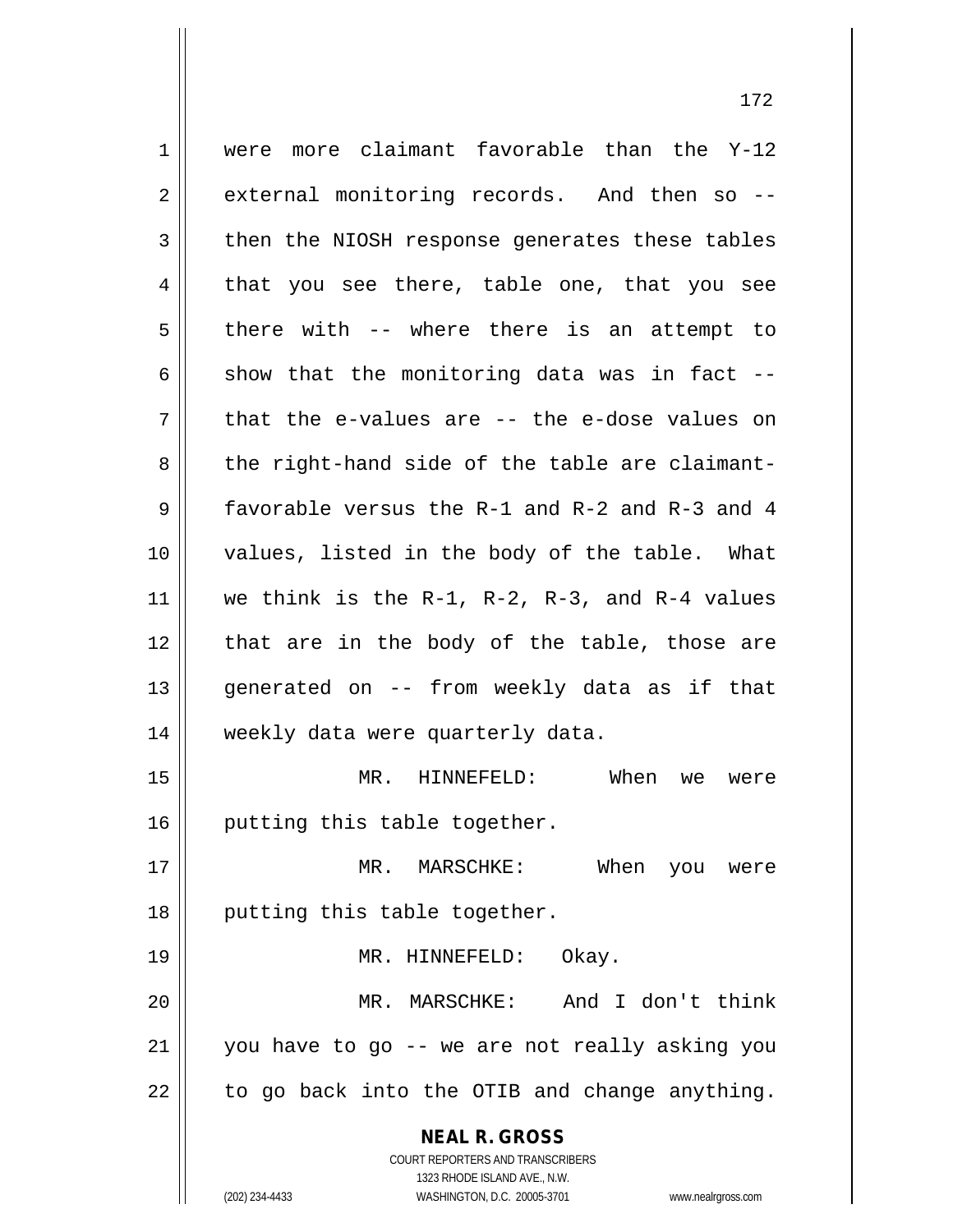**NEAL R. GROSS** COURT REPORTERS AND TRANSCRIBERS 1323 RHODE ISLAND AVE., N.W. (202) 234-4433 WASHINGTON, D.C. 20005-3701 www.nealrgross.com 1 || Basically this proof, if you will, that the  $2 \parallel$  R-32 values, the RPRT-0032 values are more  $3 \parallel$  claimant-favorable; this proof needs to be 4 || redone. But when Bob has redone the proof --5 CHAIR MUNN: Hold up a minute, 6 Steve. The reason I'm asking you to hold up 7 is because we seem to have lost everybody on 8 a here, and I'm sure that Mark will want to hear  $9 \parallel$  this. 10 (Whereupon, the above-entitled 11 matter went off the record at 2:31 p.m. and  $12 \parallel$  resumed at 2:34 p.m.) 13 MEMBER ZIEMER: See if Mark and 14 Mike are still here. 15 MR. MARSCHKE: Mark, Mike, do we 16 || still have you? 17 || MEMBER GRIFFON: Yep, I'm here. 18 MEMBER GIBSON: I'm here. 19 CHAIR MUNN: Let's very quickly 20 || tell them what we were talking about. Do you 21 have Steve's email from yesterday on OTIB-0047 22 || issue two, status rationale? Mark and Mike?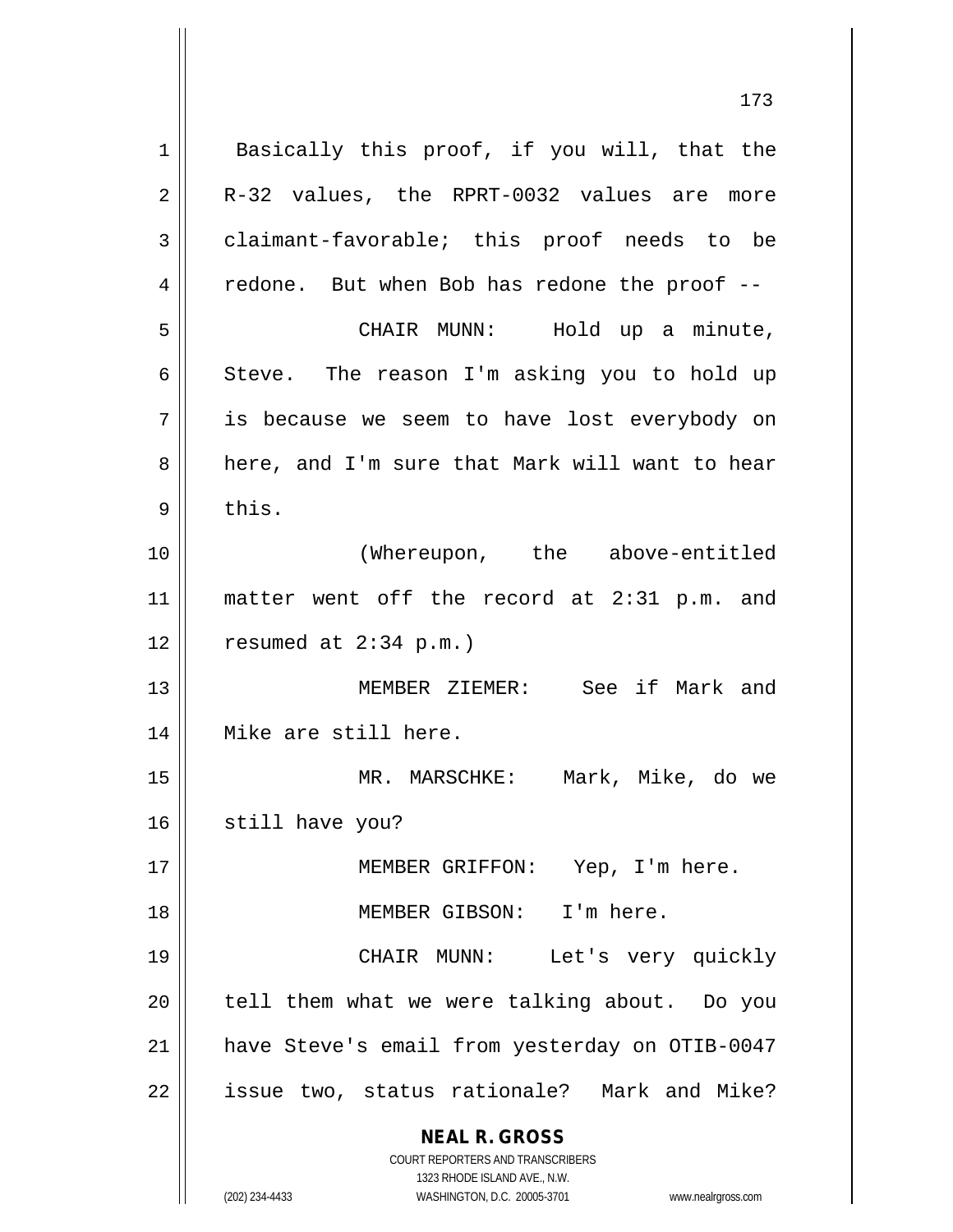That's what we're discussing.

| $\overline{2}$ | MEMBER GRIFFON: Yes, I couldn't                |
|----------------|------------------------------------------------|
| 3              | find the email. And you say it didn't go to    |
| 4              | the CDC account, it went to the other one?     |
| 5              | CHAIR MUNN: It went to your real               |
| 6              | account.                                       |
| 7              | MEMBER GRIFFON: I will look on                 |
| 8              | there.                                         |
| 9              | MEMBER ZIEMER: There is an                     |
| 10             | attachment, which is the document. And while   |
| 11             | we're looking for it, I want to point out that |
| 12             | normally when there is an attachment, I file   |
| 13             | the attachments. But this attachment has no    |
| 14             | date on it and no authorship on it, so a year  |
| 15             | from now it's going to be hard to remember     |
| 16             | where this fits into the scheme of things.     |
| $17$           | That's just a reminder. I think even a         |
| 18             | document like this -- it gets dis-attached     |
| 19             | from the email is my point, and therefore      |
| 20             | sometimes to put it into context, it's good to |
| 21             | have a date on the document.                   |
| 22             | CHAIR MUNN:<br>It's cumbersome to              |

COURT REPORTERS AND TRANSCRIBERS 1323 RHODE ISLAND AVE., N.W. (202) 234-4433 WASHINGTON, D.C. 20005-3701 www.nealrgross.com

**NEAL R. GROSS**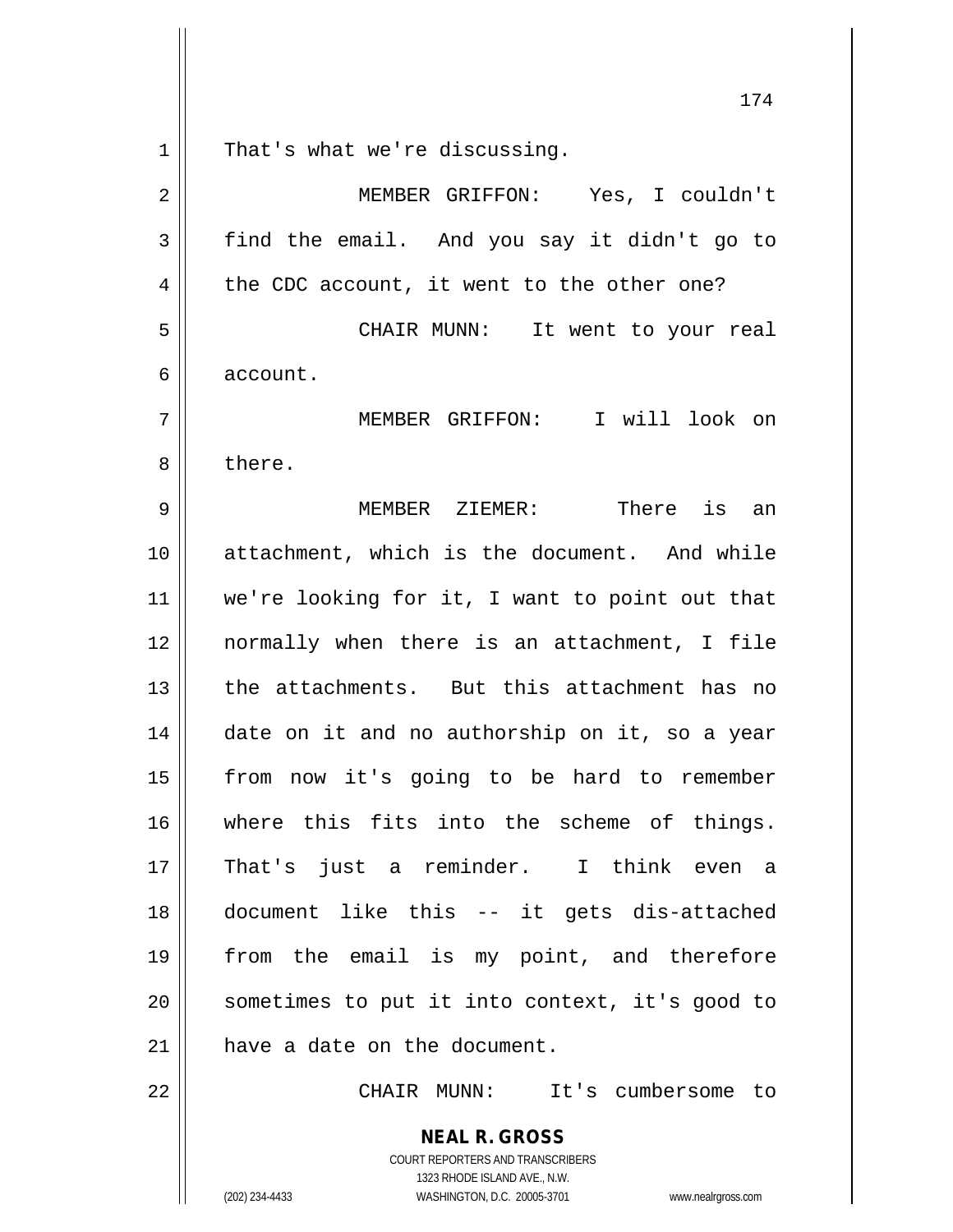| $\mathbf 1$    | do, but what I do when I personally download                        |
|----------------|---------------------------------------------------------------------|
| $\overline{2}$ | something like this is, I also download the                         |
| 3              | transmittal message just as a transmittal with                      |
| 4              | the same title as this. It is cumbersome, but                       |
| 5              | it's to make sure that I have -- if there is                        |
| 6              | anything said in the transmittal that is                            |
| 7              | helpful, it is there.                                               |
| 8              | How are you doing out there in                                      |
| 9              | radio land, have you found it yet?                                  |
| 10             | MEMBER GRIFFON: I'm doing                                           |
| 11             | peachy. Actually while I'm trying to find it,                       |
| 12             | I have a recommendation that may change the                         |
| 13             | status anyway. From Steve's last document,                          |
| 14             | the comparative analysis, along with these,                         |
| 15             | the TIB-0029 and the TIB-0047 stuff, I'm                            |
| 16             | wondering whether we should reform whatever we                      |
| 17             | ever had in the Y-12 Work Group. But we                             |
| 18             | certainly had -- because it was under that one                      |
| 19             | large work group I believe at the time, we                          |
| 20             | were handling Mallinckrodt and Y-12<br>and                          |
| 21             | several issues.                                                     |
| 22             | But I know, if memory serves me,                                    |
|                | <b>NEAL R. GROSS</b>                                                |
|                | COURT REPORTERS AND TRANSCRIBERS                                    |
|                | 1323 RHODE ISLAND AVE., N.W.                                        |
|                | (202) 234-4433<br>WASHINGTON, D.C. 20005-3701<br>www.nealrgross.com |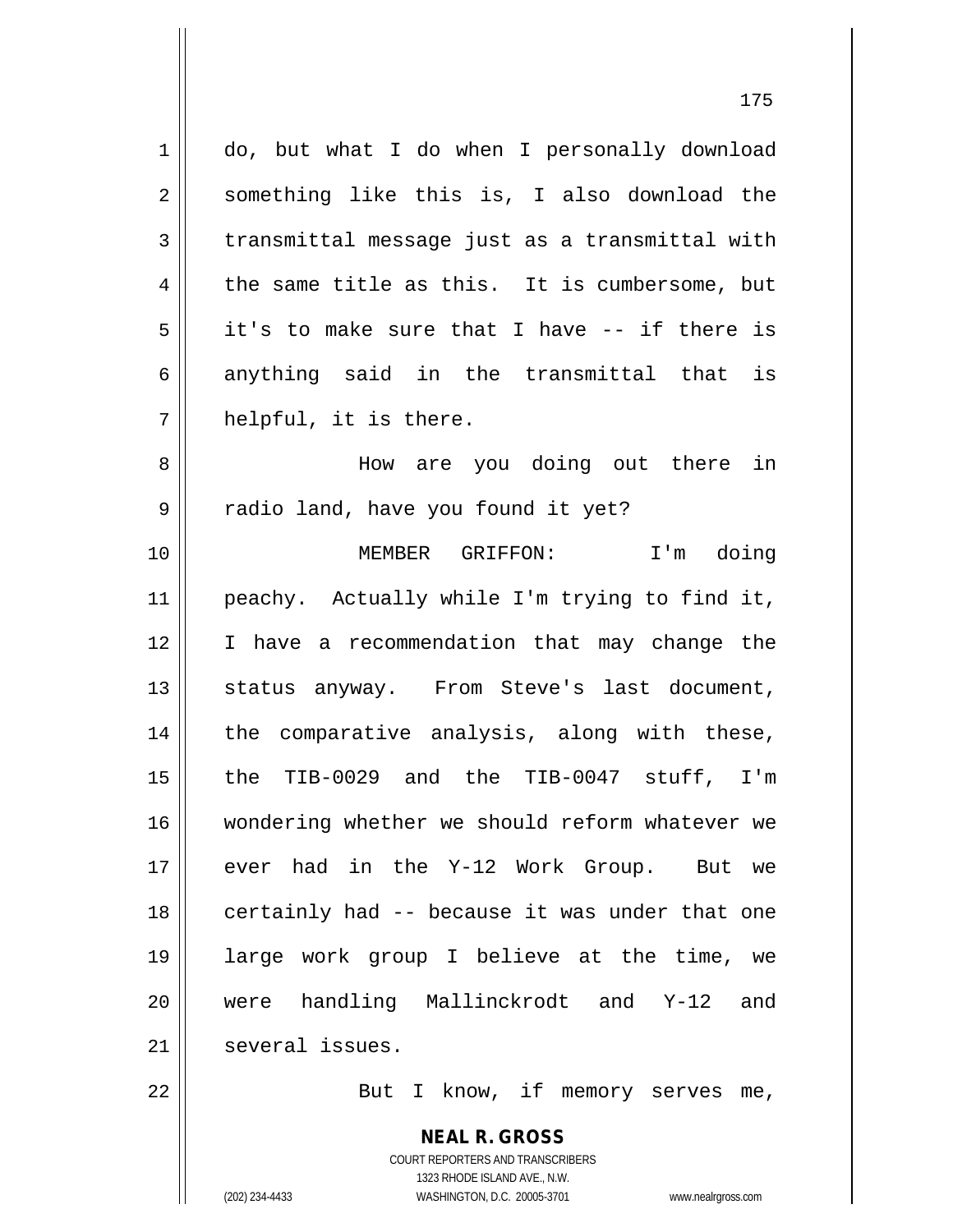**NEAL R. GROSS** COURT REPORTERS AND TRANSCRIBERS 1323 RHODE ISLAND AVE., N.W. (202) 234-4433 WASHINGTON, D.C. 20005-3701 www.nealrgross.com 1 || we were looking at the state profile issues 2 | too, and we had left several open. And Jim 3 | Neton brought this to my attention a while  $4 \parallel$  back, but we never did close out the  $-$  we 5 | have remaining Y-12 profile issues. So I'm 6 wondering with all these issues and the 7 The remaining set of profile issues, whether we 8 || shouldn't reform our Y-12 Work Group and take 9 || some of these things up there. Just thought 10 I'd throw that out while I'm looking for the 11 email. 12 CHAIR MUNN: Thanks, that should 13 confuse the issue. 14 MEMBER GRIFFON: Glad to be at  $15$  | home. 16 CHAIR MUNN: It might be helpful 17 for you to broach that during our 18 || teleconference, if you feel that is a valid 19 problem. Because it seems to me that would 20 || something the Board should address rather than  $21$   $\parallel$   $-$ 22 MEMBER GRIFFON: That's fine. I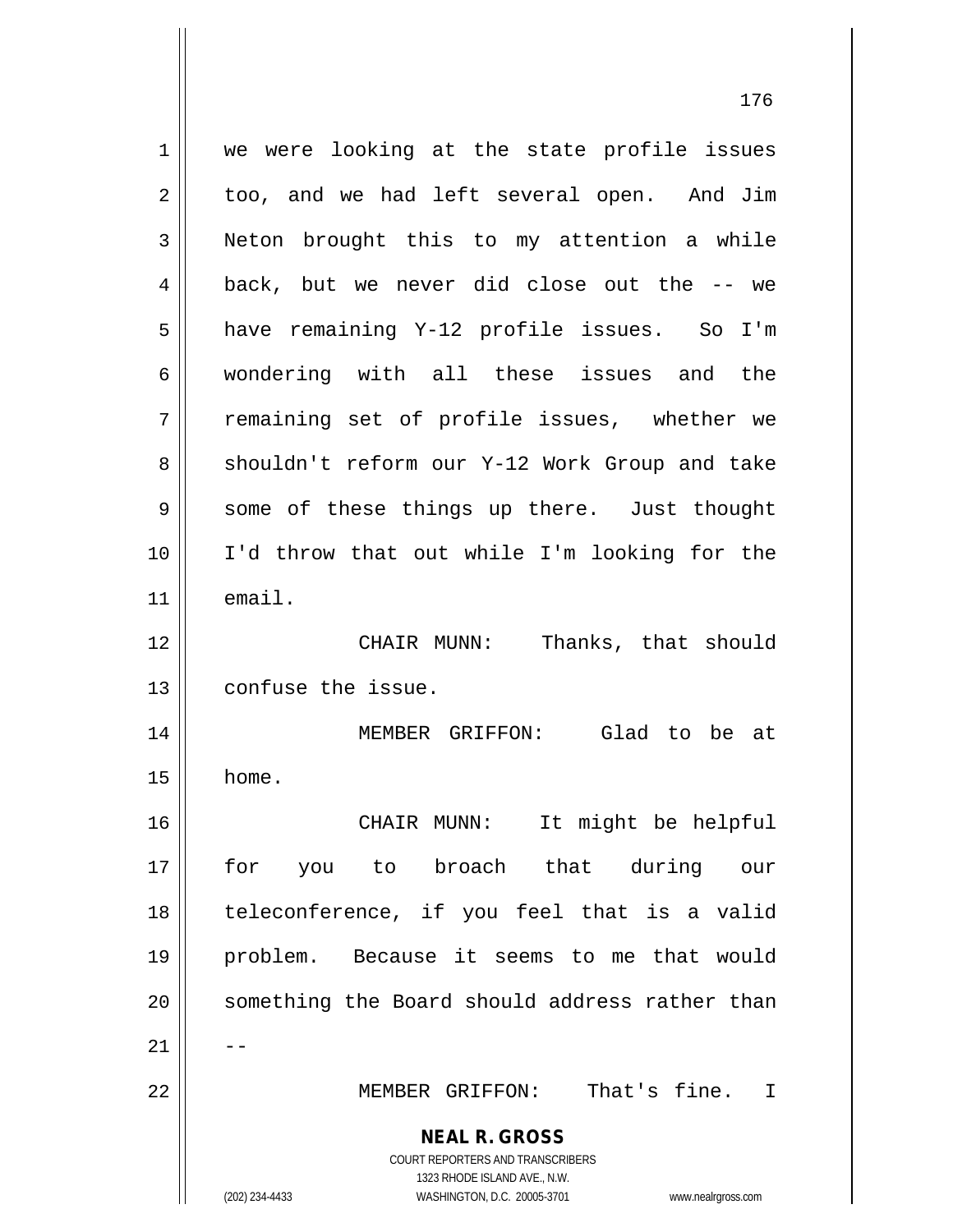1 || just thought I'd -- I wonder what your  $2 \parallel$  thoughts are, too.

3 || CHAIR MUNN: Well, my personal  $4 \parallel$  thought is if we can deal with it here, that's 5 || better. But and the only reason I say that 6 || is the more the Work Group and Subcommittees 7 we have, the more cumbersome it is for 8 || everyone to deal with.

 MEMBER GRIFFON: Yes, that was what I had originally thought, because we didn't have a Work Group and why create one 12 || just to deal with this. But after looking at || several of this ongoing findings, I'm a little  $\vert$  -- it's raising my concern that we might want to in some ways just key in on some of these 16 issues.

17 CHAIR MUNN: Well, of course 18 || that's one of the reasons we asked Steve to 19 || put together the list of commonalities. 20 || (Telephone interruption.) 21 CHAIR MUNN: All right, Mike, do 22 | vou have the document?

> **NEAL R. GROSS** COURT REPORTERS AND TRANSCRIBERS 1323 RHODE ISLAND AVE., N.W. (202) 234-4433 WASHINGTON, D.C. 20005-3701 www.nealrgross.com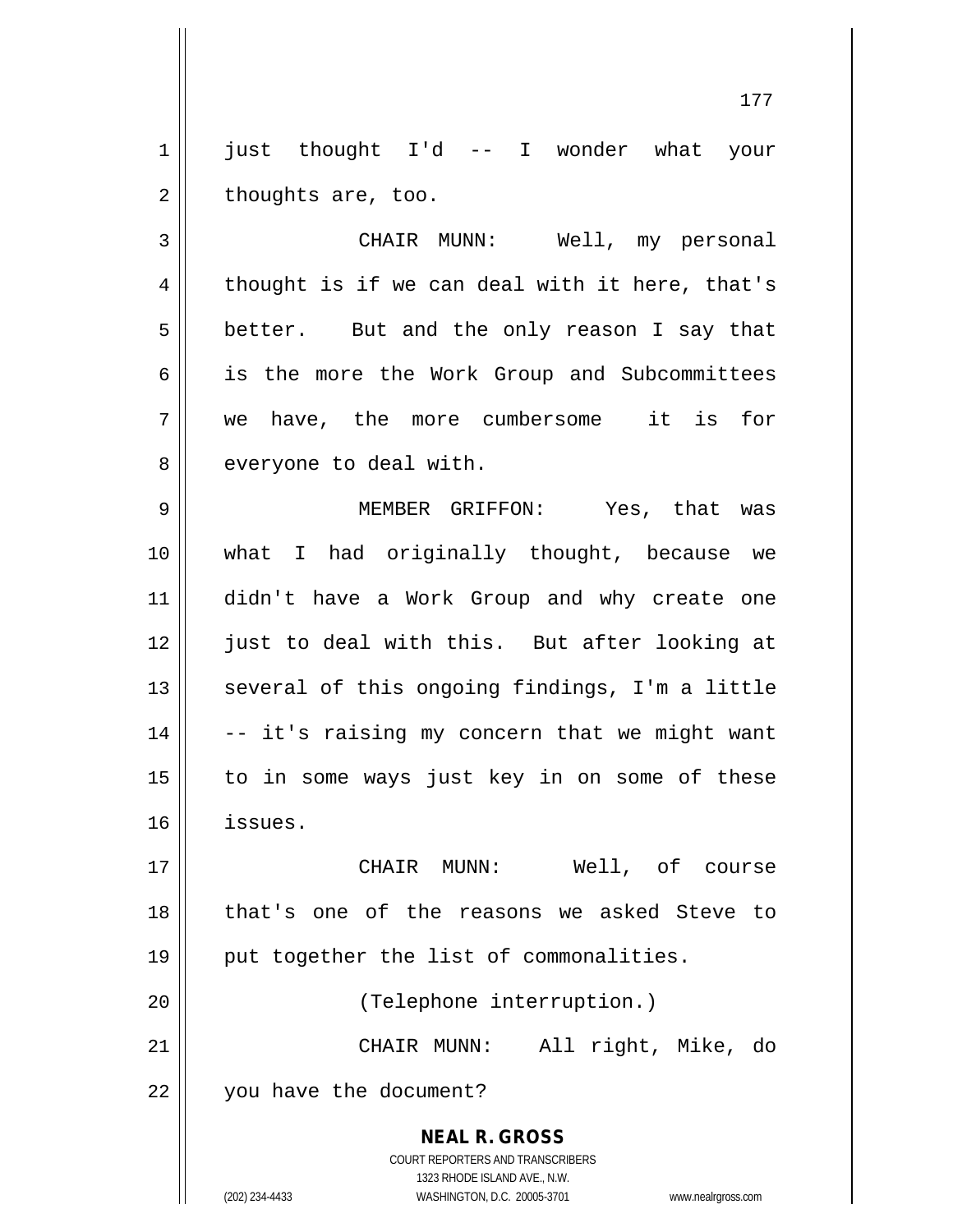**NEAL R. GROSS** COURT REPORTERS AND TRANSCRIBERS 1323 RHODE ISLAND AVE., N.W. (202) 234-4433 WASHINGTON, D.C. 20005-3701 www.nealrgross.com 178 1 || MEMBER GIBSON: No, I have not 2 | found that one. 3 MEMBER ZIEMER: It is not on your 4 || CDC mail. If you are looking in CDC, it is 5 | not there. 6 MEMBER GRIFFON: Oh, I did find  $7 ||$  it, TIB-0047 issue two, that is the subject, 8 | right? 9 CHAIR MUNN: You're right, that  $10$   $\parallel$  is it. 11 MEMBER GRIFFON: I did have it. 12 MEMBER GIBSON: It's regular  $13$  | email, not the CDC. 14 CHAIR MUNN: Correct, your  $15$  | regular mail. 16 MEMBER GIBSON: I have it open  $17 \parallel \quad$  now. 18 CHAIR MUNN: Okay. Have any of 19 you got it? 20 || MEMBER GIBSON: Yes, I found it. 21 CHAIR MUNN: Good. Do you have 22 || it open? Ready to go?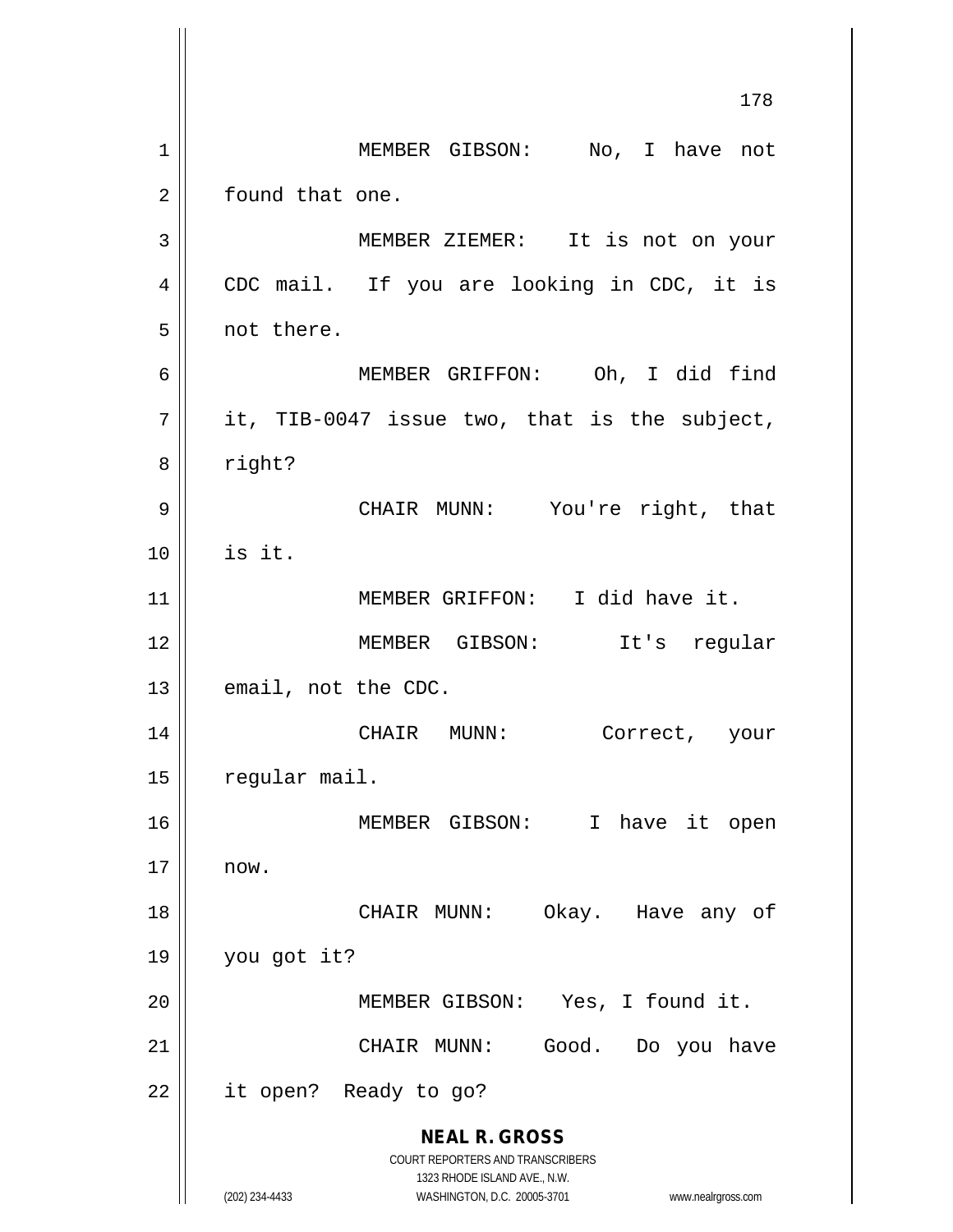|    | 179                                                                                                 |
|----|-----------------------------------------------------------------------------------------------------|
| 1  | MEMBER GIBSON: Ready to go.                                                                         |
| 2  | CHAIR MUNN: That's good. Then                                                                       |
| 3  | we'll ask Steve and Stu to give us a very                                                           |
| 4  | quick thumbnail sketch of the discussion that                                                       |
| 5  | was going on which is not yet complete, it was                                                      |
| 6  | underway while you folks were offline.                                                              |
| 7  | MR. HINNEFELD: Okay, I will                                                                         |
| 8  | start.                                                                                              |
| 9  | CHAIR MUNN: Thanks, Stu.                                                                            |
| 10 | MR. HINNEFELD: Steve, these                                                                         |
| 11 | documents that he sent yesterday -- and I                                                           |
| 12 | think Part 3 is the one to talk about, Part 1                                                       |
| 13 | and 2 are essentially put in bed. So Part 3                                                         |
| 14 | is the one that I think we talk about, I think                                                      |
| 15 | it just starts on page two of four of the Word                                                      |
| 16 | file. Table 1 that he presents is reproduced                                                        |
| 17 | from a NIOSH response where we said this                                                            |
| 18 | should support our contention in the TIB that                                                       |
| 19 | the TIB numbers, the TIB doses, are favorable                                                       |
| 20 | compared to the actual dosimetry data which                                                         |
| 21 | was in the CEDR database.                                                                           |
| 22 | And as Steve has pointed out, or                                                                    |
|    | <b>NEAL R. GROSS</b>                                                                                |
|    | <b>COURT REPORTERS AND TRANSCRIBERS</b>                                                             |
|    | 1323 RHODE ISLAND AVE., N.W.<br>(202) 234-4433<br>WASHINGTON, D.C. 20005-3701<br>www.nealrgross.com |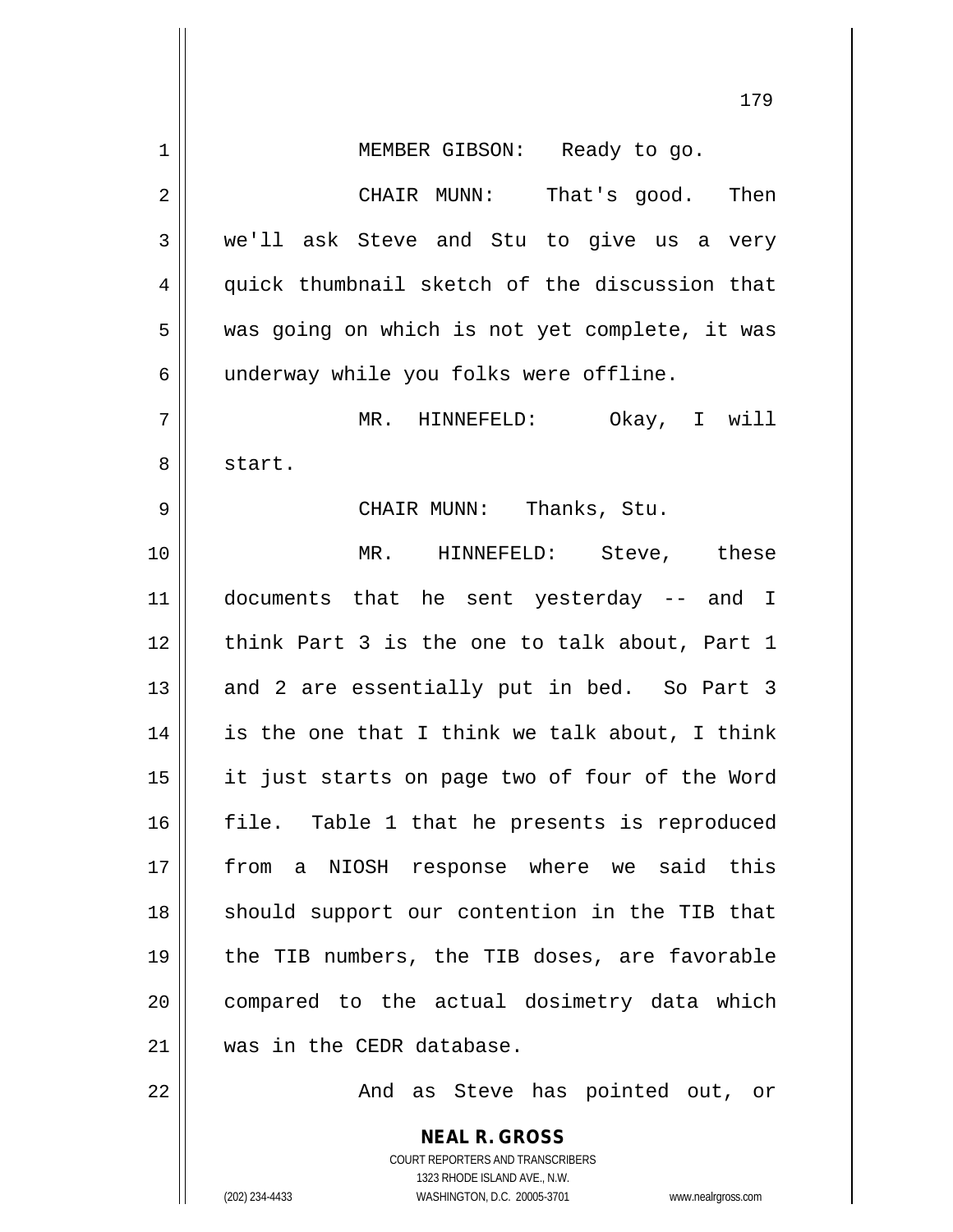| $\mathbf 1$    | the reviewer has pointed out correctly, the                                                                     |
|----------------|-----------------------------------------------------------------------------------------------------------------|
| 2              | values, the R-2, R-3, R-4 values in Table 1                                                                     |
| 3              | are potentially a quarterly read, I believe                                                                     |
| $\overline{4}$ | that's the contention. I'm not saying                                                                           |
| 5              | absolutely because I don't know for sure, but                                                                   |
| 6              | they say that it's a quarterly reading, and                                                                     |
| 7              | it's being compared to this table -- or I'm                                                                     |
| 8              | sorry, this is a weekly reading, R-1, 2 and 3                                                                   |
| 9              | are a weekly reading, which are being compared                                                                  |
| 10             | in Table 1 to a quarterly number in the e-dose                                                                  |
| 11             | column, and the quarterly dose -- e-dose                                                                        |
| 12             | column is the number from the coworker TIB.                                                                     |
| 13             | really the comparison, we<br>So                                                                                 |
| 14             | cannot compare weekly numbers, you should                                                                       |
| 15             | multiply that by twelve and a half and you get                                                                  |
| 16             | their Table 2 which is on the following page,                                                                   |
| $\sim$ $\sim$  | the contract of the contract of the contract of the contract of the contract of the contract of the contract of |

 and then that shows which of those one, two, 18 || three and four numbers get -- it's not necessarily some of those numbers are higher in some cases than the e-dose. Although yes,  $\parallel$  even in one case the total is higher for R-2. Now as I recall there are some

> **NEAL R. GROSS** COURT REPORTERS AND TRANSCRIBERS

1323 RHODE ISLAND AVE., N.W.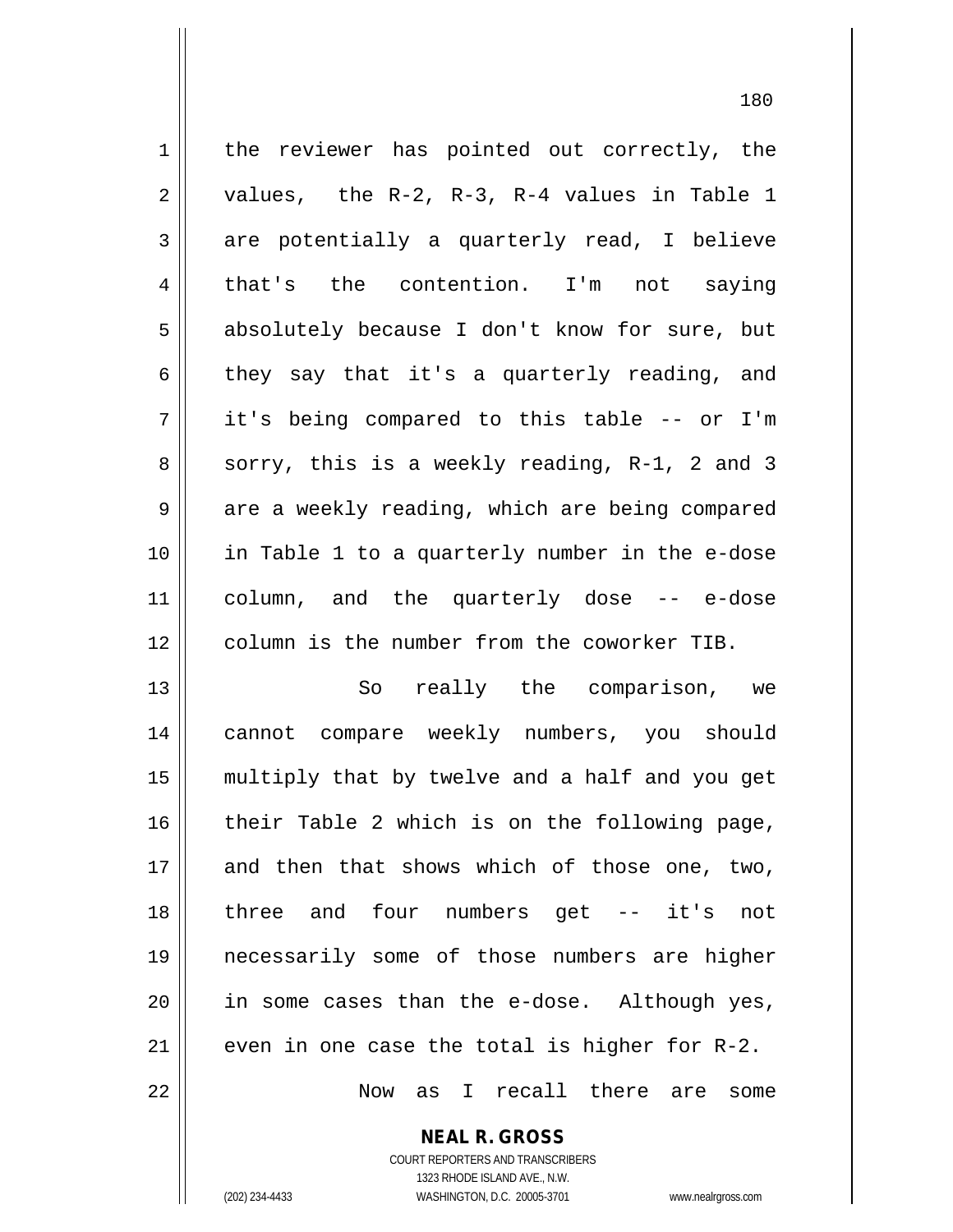1 complicating factors here. I think I recall  $2 \parallel$  that R-1 is the canceled dosimeter reading,  $3 \parallel$  and R-2, 3 and 4 are other, like filtered 4 badge, or unfiltered badge readings. I don't 5 remember which is which, so there are some  $6 \parallel$  things to consider there.

 $7 \parallel$  and the other thing I think that 8 complicates this analysis, if I remember our  $9 \parallel$  original response, is that it's clear from the 10 || reporting of data, the CEDR data, that there  $11$  are for quite a period of time the 12 || essentially all of the results are 30, which  $13$  is the reporting level. So it appears during 14 || those periods of time, rather than reporting 15 || zero, they reported at reporting levels, 30. 16 So it's a little more complicated than adding  $17$  || the numbers up, but it is a fact that the 18 table that was presented in our response, 19 Table 1 in this document, is not convincing 20 || support for our contention that the coworker 21 approach is more favorable than the actual  $22 \parallel$  reading. That is a true statement, and it's

## **NEAL R. GROSS**

COURT REPORTERS AND TRANSCRIBERS 1323 RHODE ISLAND AVE., N.W. (202) 234-4433 WASHINGTON, D.C. 20005-3701 www.nealrgross.com

<sup>181</sup>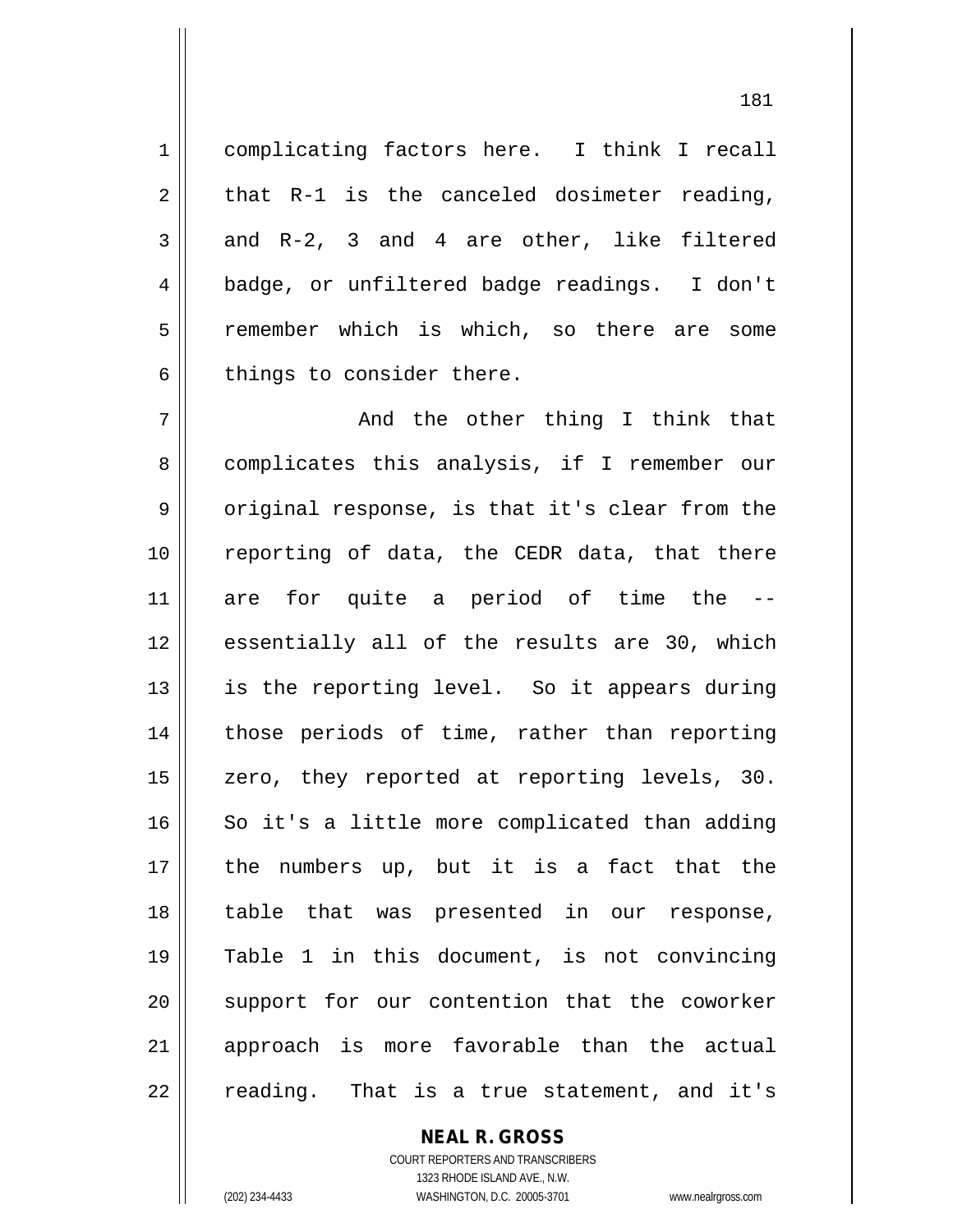**NEAL R. GROSS** COURT REPORTERS AND TRANSCRIBERS 1323 RHODE ISLAND AVE., N.W. (202) 234-4433 WASHINGTON, D.C. 20005-3701 www.nealrgross.com 1 just going to take some more time to go back  $2 \parallel$  through and adjust and figure out what to say. 3 MR. MARSCHKE: I agree with what  $4 \parallel$  Stu said. In Table 2 if you look at the 5 || response from Table 2, it's basically taking  $6 \parallel$  the numbers from Table 1 and multiplying them  $7 \parallel$  by twelve and a half, and then Bob Barton 8 || realized, again like Stu said, that there are  $9 \parallel$  a bunch of 30s in there, which are really less 10 than NBL values, so instead of using 30 you 11 use 15, then you get the values which are 12 || really in Table 3, then I think the majority  $13$  | of them if not, maybe only one -- maybe only  $14$  | one or two, not very many if any, exceed the 15 || e-values. Our values are always less than the 16 e-values except for maybe one or two. I can 17 see 1949 the R-2 value that seems to be 18 higher. 19 But again -- 20 MEMBER ZIEMER: Well, the e-value 21 | is supposed to be yearly? 22 MR. HINNEFELD: Well, the e-value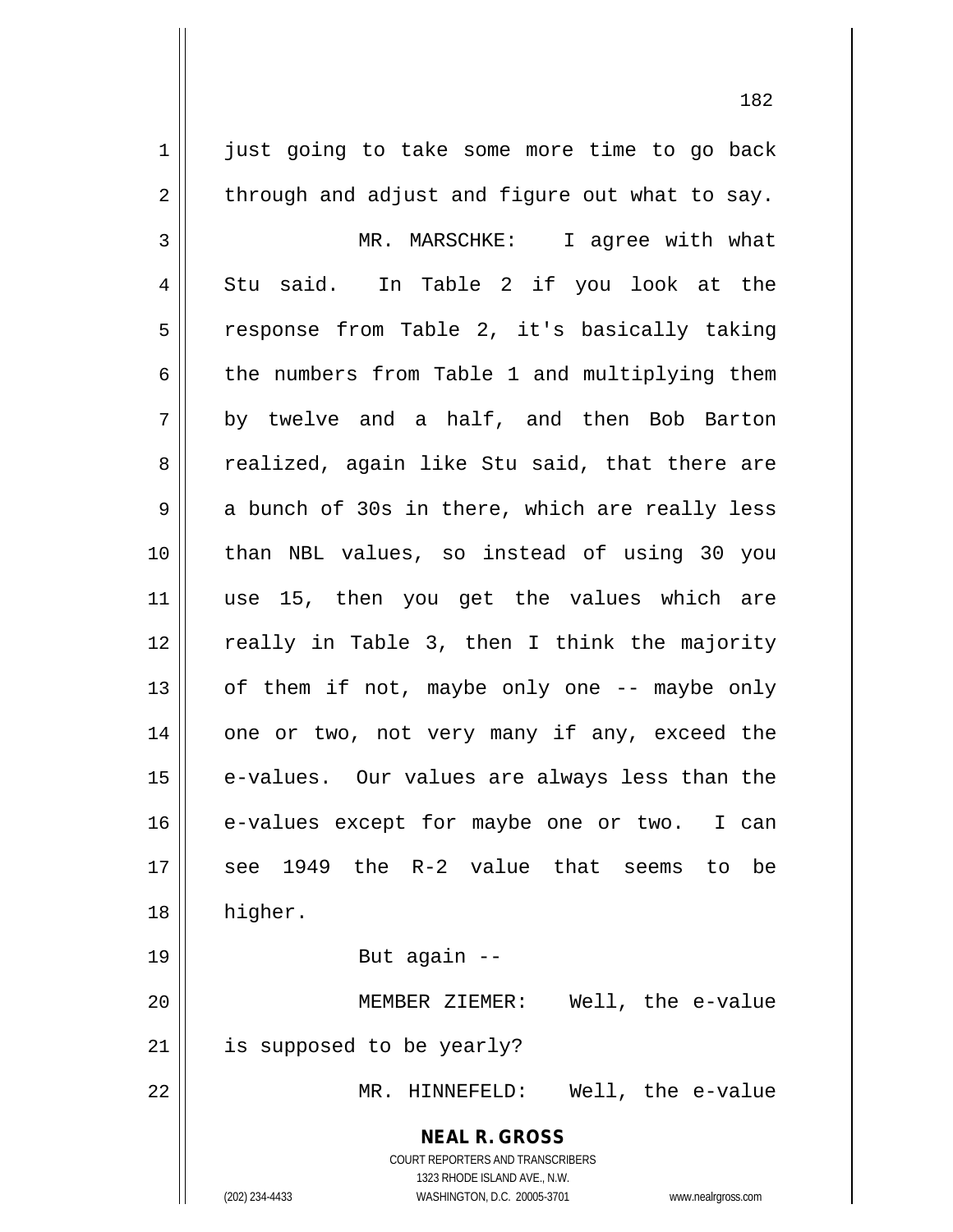**NEAL R. GROSS** COURT REPORTERS AND TRANSCRIBERS 1323 RHODE ISLAND AVE., N.W. (202) 234-4433 WASHINGTON, D.C. 20005-3701 www.nealrgross.com 183  $1 \parallel$  is  $-$ 2 MEMBER ZIEMER: Is that quarterly  $3 \parallel$  or yearly? 4 MR. HINNEFELD: That's a 5 quarterly value. E-value is quarterly. 6 MEMBER ZIEMER: Quarterly, okay. 7 || MR. HINNEFELD: It's listed here 8 || by year, quarters one, two, three and four, 9 || and then it's the total for the year, it's 10 listed. 11 || MEMBER ZIEMER: E-dose is what? 12 MR. HINNEFELD: That's the number 13 || in the coworker table. 14 MEMBER ZIEMER: Right, is that  $15$  | the yearly value? 16 MR. HINNEFELD: Well, the bold  $17$  || one, where it says total, that's a yearly 18 value. The 1948-1 is the first quarter of 19 1948. 20 MEMBER ZIEMER: Which table are 21 you looking at? 22 MR. HINNEFELD: I'm looking at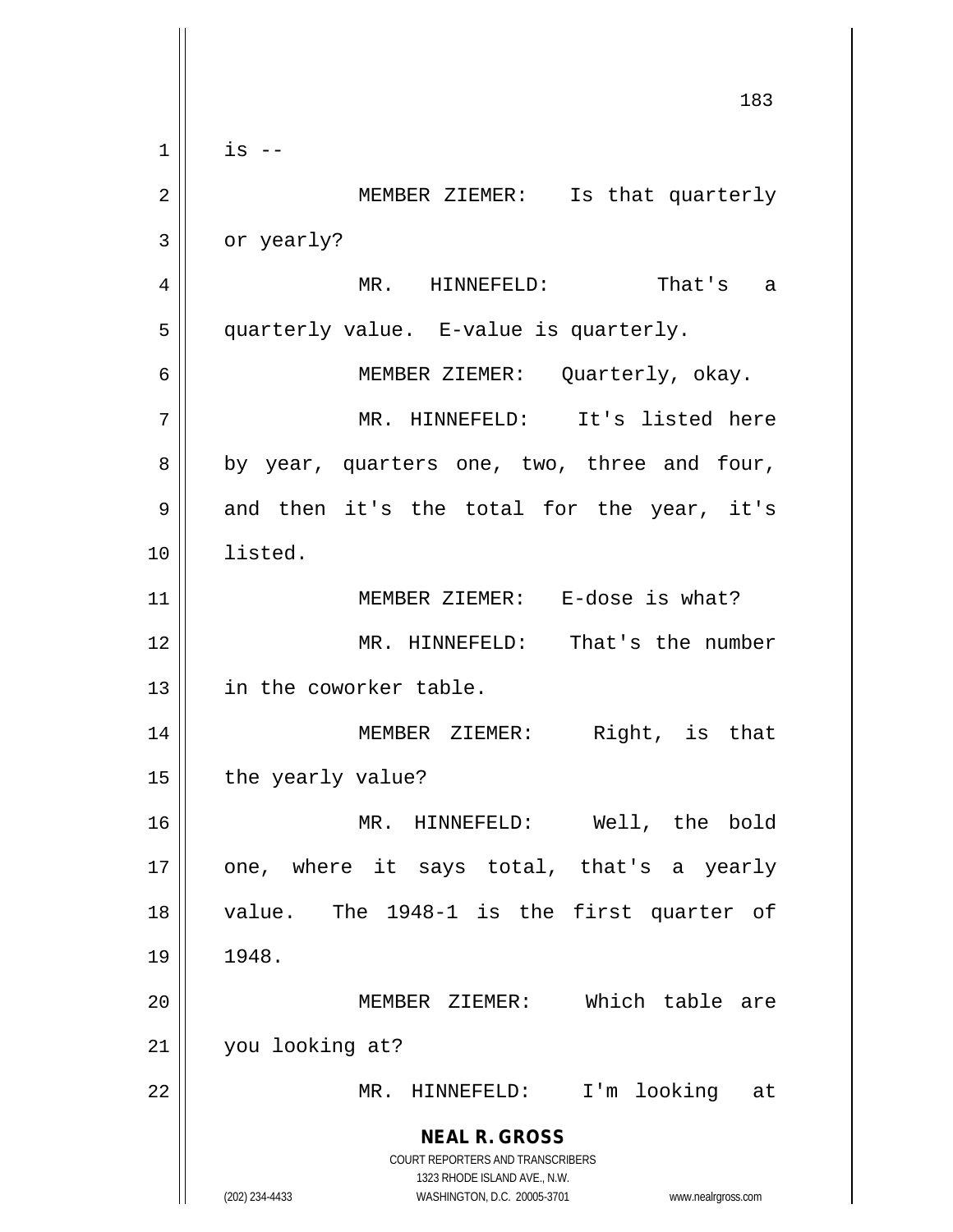**NEAL R. GROSS** COURT REPORTERS AND TRANSCRIBERS 1323 RHODE ISLAND AVE., N.W. (202) 234-4433 WASHINGTON, D.C. 20005-3701 www.nealrgross.com 184 1 || Table 3 right now. 2 MEMBER ZIEMER: R-1, R-2, R-3  $3 \parallel$  and R-4 are quarterly values, with calculated  $4 \parallel - -$ 5 MR. HINNEFELD: Calculated to be 6 quarterly, yes. In two and three, those are  $7 \parallel$  calculated to be quarterly from the weekly 8 || numbers, Table 1 has just the weekly numbers,  $9 \parallel$  in R-1, 2, 3 and 4. 10 MR. MARSCHKE: The first four 11 lines of the table are supposed to be 12 quarterly numbers, all the way across. 13 MEMBER ZIEMER: What's R-1, R-2,  $14$  || R-3? 15 MR. MARSCHKE: R-1, R-2, R-3, is 16 different -- one of them is -- what is it? 17 MR. HINNEFELD: I think R-1 is 18 || the pencil dosimeter. I think R-2 is the open 19 window. I think R-4 is cadmium filter. I 20 don't know what R-3 is. But I'm just going  $21$  | from memory and I could be wrong. 22 MR. MARSCHKE: The different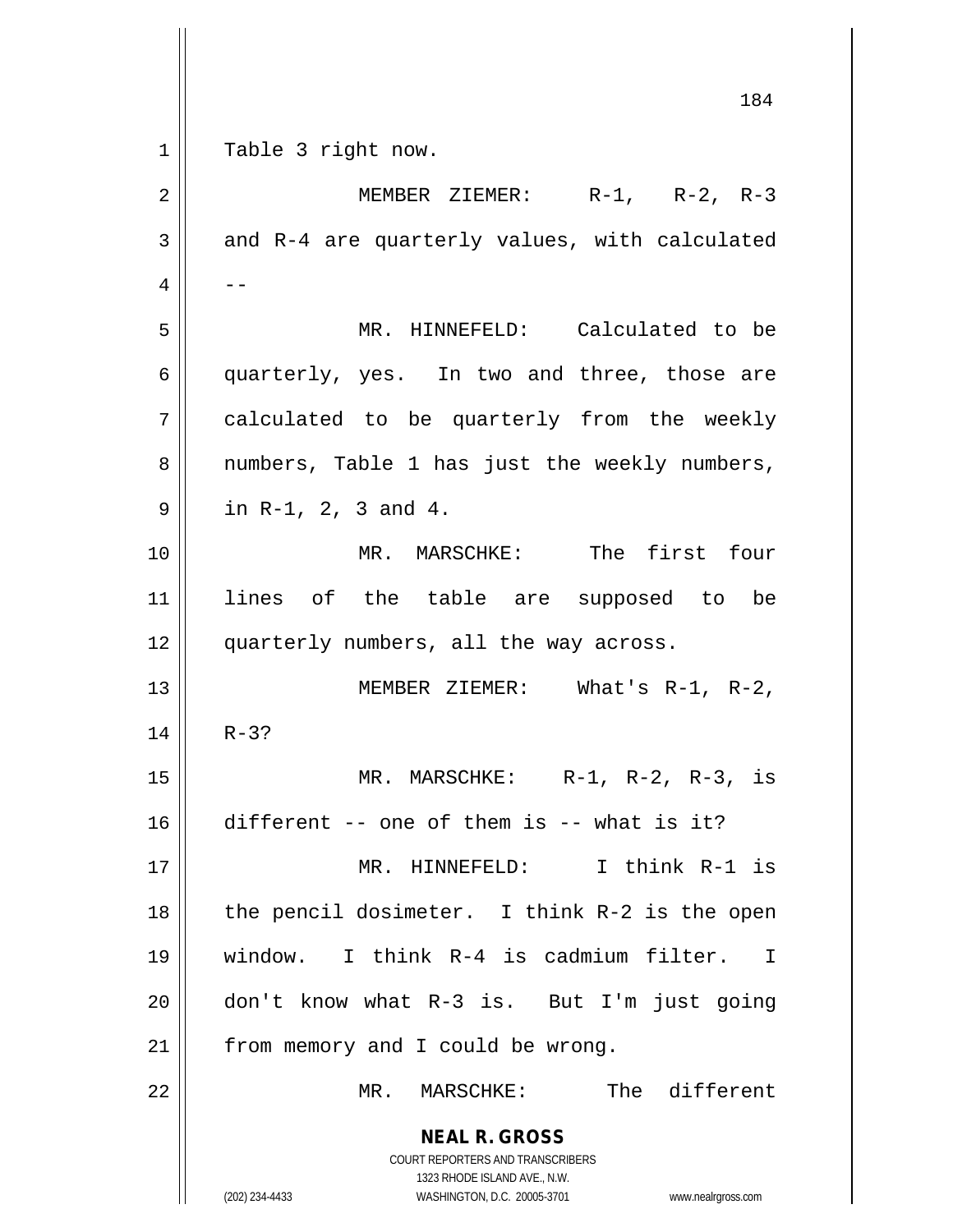**NEAL R. GROSS** COURT REPORTERS AND TRANSCRIBERS 1323 RHODE ISLAND AVE., N.W. (202) 234-4433 WASHINGTON, D.C. 20005-3701 www.nealrgross.com 185 1 | types of doses that were measured? 2 MR. HINNEFELD: Yes, different  $3 \parallel$  dose quantities in the CEDR database. 4 MR. MARSCHKE: So really the  $5$  concern was that these numbers here, R-1, R- $6 \parallel 2$ , R-3, are really weekly numbers. 7 MEMBER ZIEMER: I understand  $8 \parallel$  that. 9 MR. MARSCHKE: And we are 10 carrying them over here to the quarterly 11 numbers. 12 MEMBER ZIEMER: But when you  $13$  || redid Table 3, these are all lower? 14 MR. MARSCHKE: When we redid 15 || Table 3 was, we took the Table 1 numbers and 16 | just multiplied by twelve and a half. 17 MEMBER ZIEMER: That was for  $18 \parallel$  Table 2. 19 MR. MARSCHKE: For Table 2, and  $20$  || then for Table 3, up here like I said, we  $21$  changed the zeroes, the thirties were changed  $22$  || to fifteen. And this is kind of like what Stu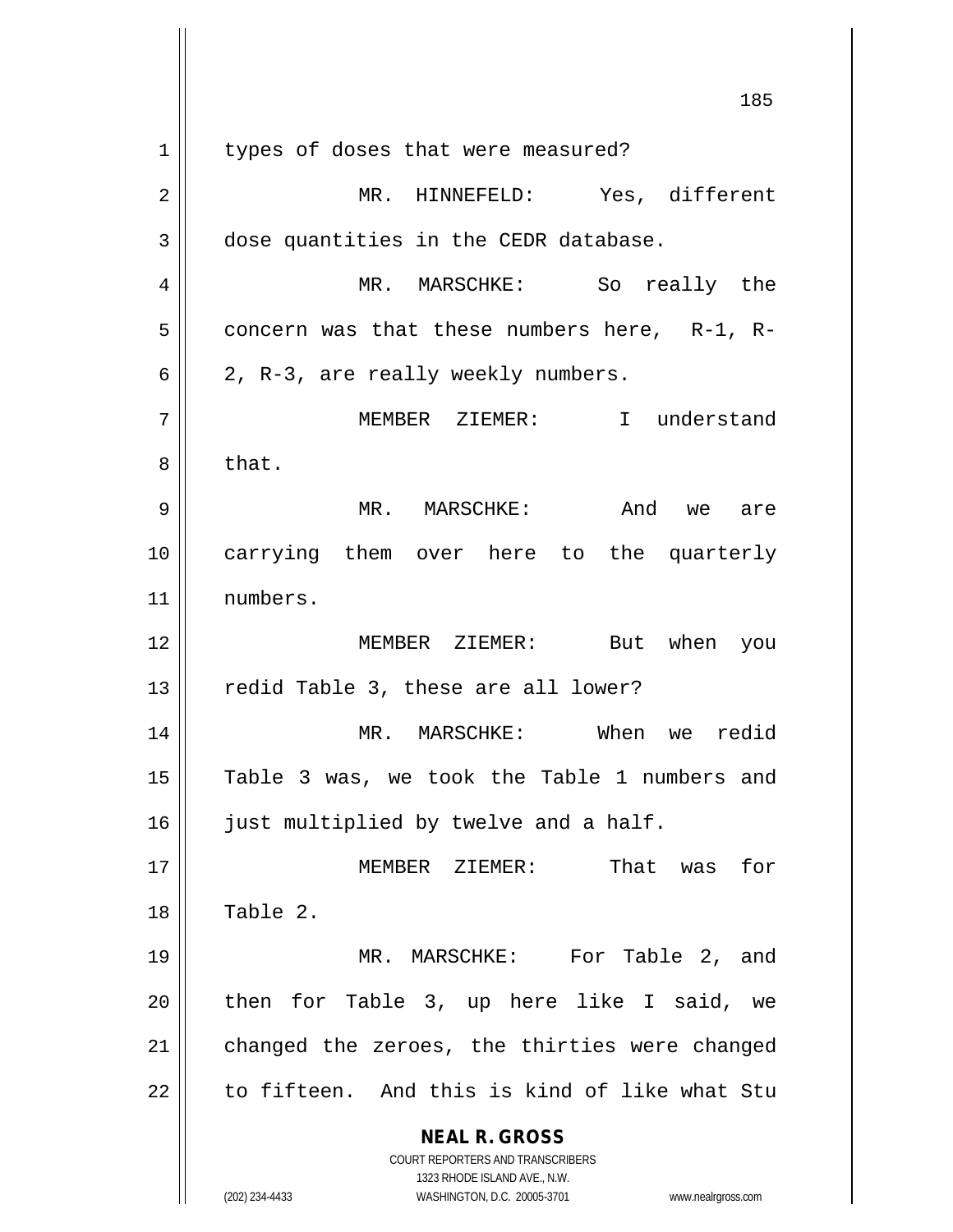$1 \parallel$  is saying, is that more -- the Table 2 numbers  $2 \parallel$  are a simplification, and probably need to do 3 more analysis than just that, and whether or 4 not you have to do what's in Table 3 or  $5 \parallel$  something more or along those lines.

6 MEMBER GRIFFON: I tend to agree  $7 \parallel$  with Stu that it is more complicated. I mean 8 || I hear you saying that there were a lot of 9 || requisite thirty values, but also I'm reading 10 in the database the response for finding 47-2 11 || it says that although it was stated that 12 || zeroes were excluded from this analysis, it 13 turns out that zeroes were not always 14 || excluded, and that the -- on April '48 through 15  $\vert$  December '49, the 25<sup>th</sup> percentile, dose for 11 16 || of the 21 months were equal to zero. So I  $17$  || think there is -- I quess I tend to agree with 18 || Stu that a little more work needs to be done 19 here to prove the case. I'm still not clear 20 whether or when zeroes were excluded. Certain 21 30s were recorded in some years. Did the 22 || policy change? I'm not quite clear.

> COURT REPORTERS AND TRANSCRIBERS 1323 RHODE ISLAND AVE., N.W. (202) 234-4433 WASHINGTON, D.C. 20005-3701 www.nealrgross.com

**NEAL R. GROSS**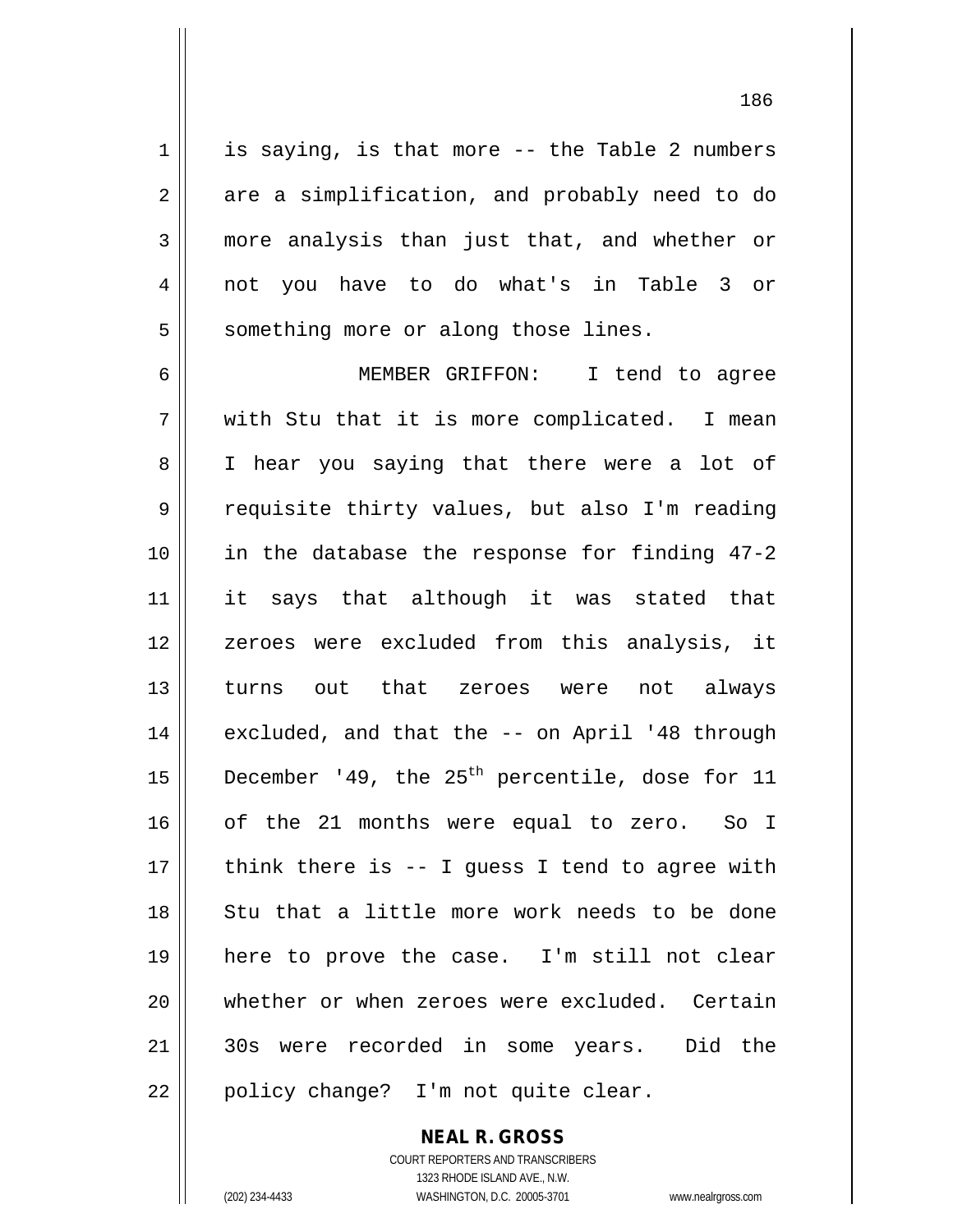| $\mathbf 1$ | CHAIR MUNN: Well, in part two of               |
|-------------|------------------------------------------------|
| 2           | this particular issue, the brief that we are   |
| 3           | all looking at, the summary NIOSH response     |
| 4           | says the analysis included all zeroes but      |
| 5           | removed entries listed as NR, and SC&A said    |
| 6           | they revisited and agreed that the zeroes were |
| 7           | in fact included for all four cases, and that  |
| 8           | entrees listed as NR were not included in the  |
| 9           | analysis. So doesn't that answer the question  |
| 10          | you were asking, Mark, or does it not?         |
| 11          | MEMBER GRIFFON: Yes, it shows --               |
| 12          | yes, I didn't see that, so that's part two, it |
| 13          | says that all zeroes were included. But then   |
| 14          | I guess the table -- I'm not sure where we     |
| 15          | stand, I quess is the question. I mean it      |
| 16          | sounded like Stu said he wants to go back and  |
| 17          | look further at this because of the recording  |
| 18          | of the MBL issue. SC&A may have in Table 3     |
| 19          | offered a sort of a way to get around that,    |
| 20          | but I'm not sure that is their place to do,    |
| 21          | once again. But I've taken half the MBL, I     |
| 22          | mean, I don't know that NIOSH has said that    |

**NEAL R. GROSS** COURT REPORTERS AND TRANSCRIBERS

1323 RHODE ISLAND AVE., N.W.

(202) 234-4433 WASHINGTON, D.C. 20005-3701 www.nealrgross.com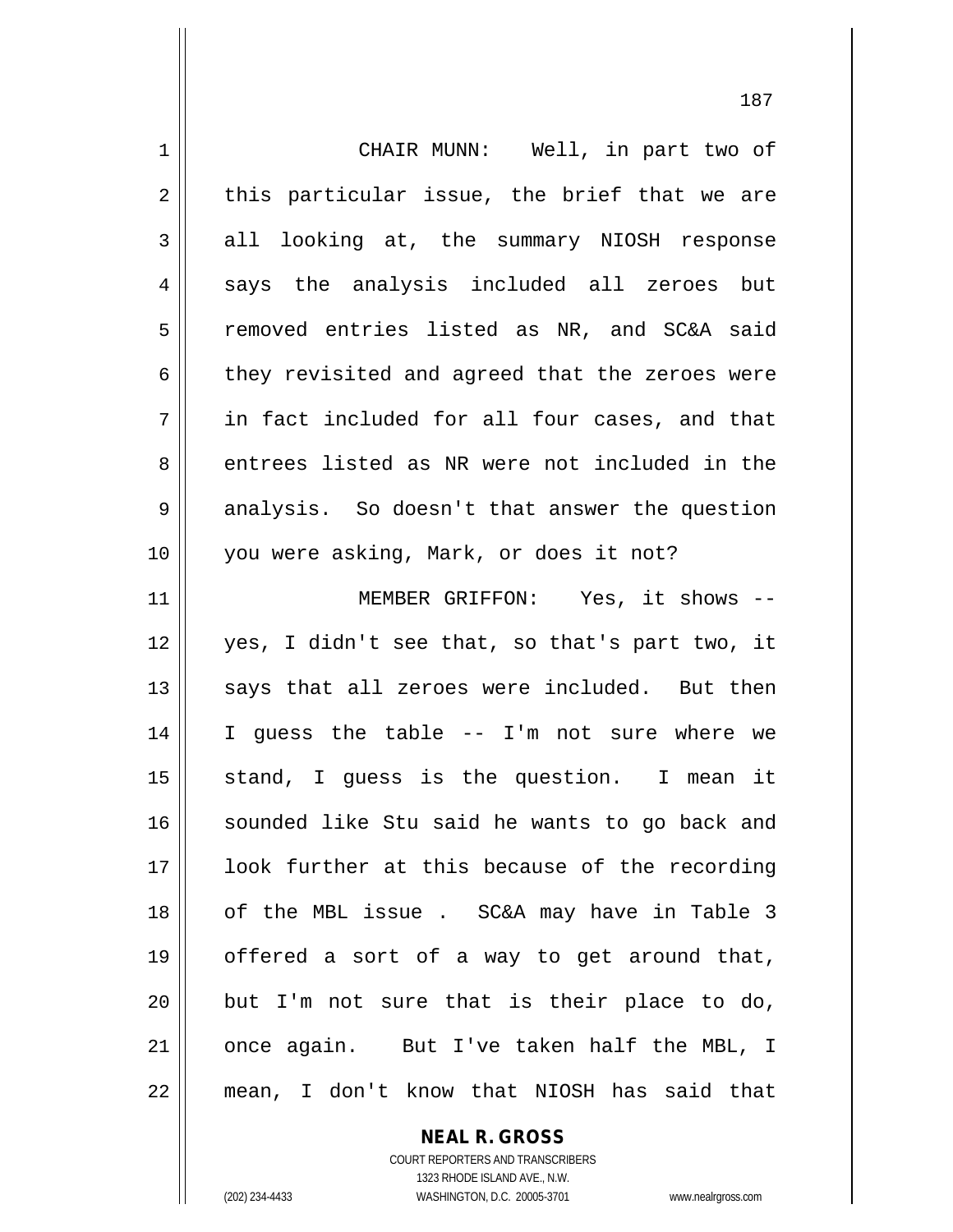$1 \parallel$  they are going to do that in their coworker 2 models. So I guess I don't know where NIOSH  $3 \parallel$  stands with their responses to questions.

4 MR. HINNEFELD: There is a fairly  $5 \parallel$  long response that we wrote some time ago that  $6 \parallel$  -- sent in August that we haven't managed to  $7 \parallel$  qet in the database yet, I haven't managed to 8 get it in the database yet. Because it really 9 needs to be linked. It's long, it's a long 10 document, and it really needs to be a linked 11 || document, and that was one of the things that 12 we had to fix when we read this over. It was 13 || just a linked document.

 So there is some information that has been prepared that is not available in the database we used to get here. So I think there is a way out of this. I want to make  $\parallel$  sure in my own mind I understand R-2, R-3, and R-4, because our response does identify them 20 || as being from bad results, but it's not clear why somebody has three different film badge |  $readings.$ 

## **NEAL R. GROSS**

COURT REPORTERS AND TRANSCRIBERS 1323 RHODE ISLAND AVE., N.W. (202) 234-4433 WASHINGTON, D.C. 20005-3701 www.nealrgross.com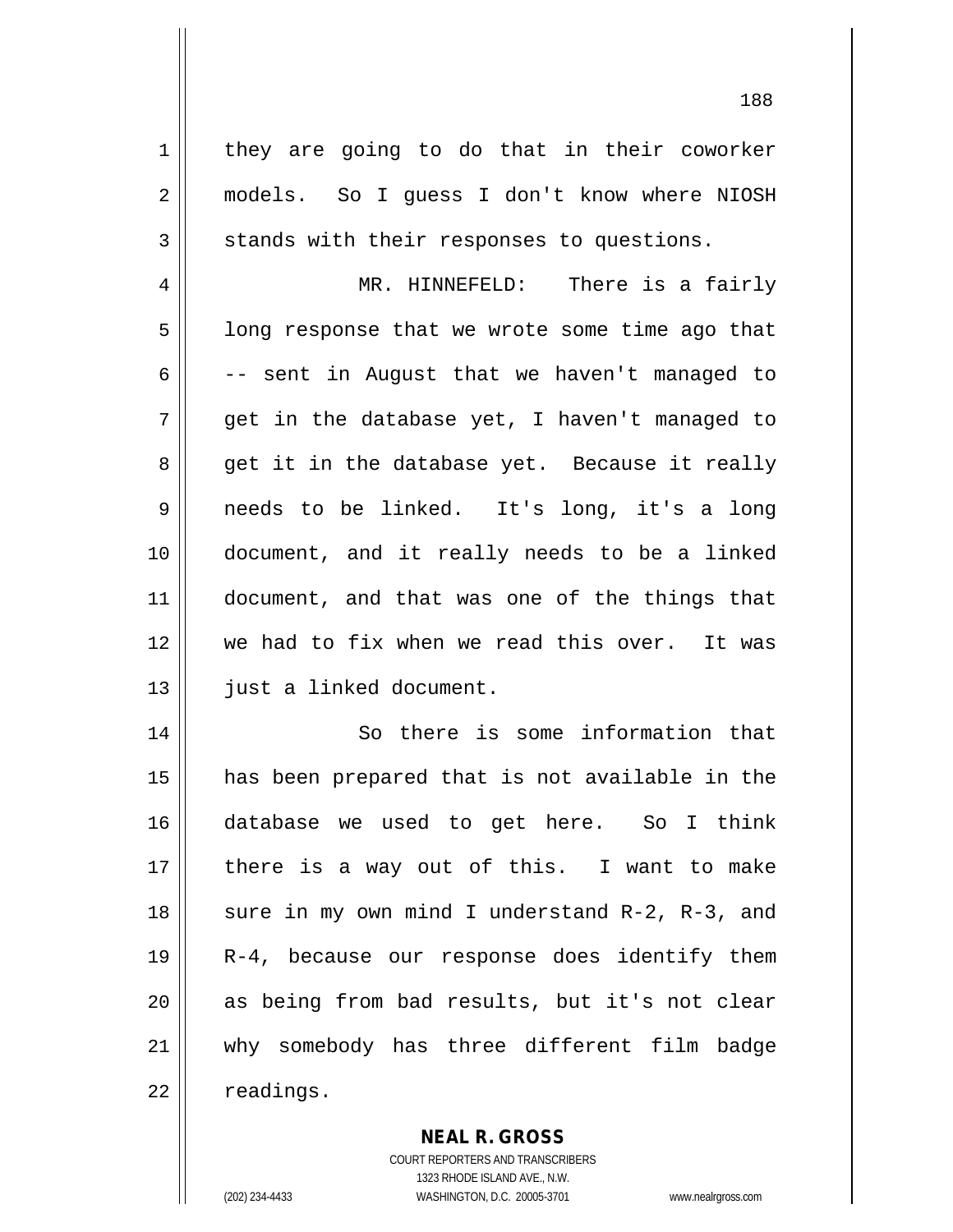**NEAL R. GROSS** COURT REPORTERS AND TRANSCRIBERS 1323 RHODE ISLAND AVE., N.W. (202) 234-4433 WASHINGTON, D.C. 20005-3701 www.nealrgross.com 189 1 MEMBER ZIEMER: Well under each 2 | filter, maybe. 3 MR. HINNEFELD: I'm thinking it's 4 different filters. And we have a TIB that  $5 \parallel$  describes -- there is a TIB that describes --6 MEMBER ZIEMER: For the most part  $7 \parallel$  those numbers won't be very different. 8 MR. HINNEFELD: So I need to -- 9 we need to on our side sort out what the -- 10 what we know, and what the issues-- how to 11 formulate this a little better. 12 || **MEMBER ZIEMER:** Okay. 13 CHAIR MUNN: So we're left with 14 || an open action item for NIOSH to what, to 15 organize and re-present the data that is 16 | already available? 17 MEMBER ZIEMER: The data or 18 | something else. 19 || MR. HINNEFELD: Again in fact, 20 || the fairly long response I sent in August 21 predates the document that Steve sent last  $22$  || night. They had the benefit of that document,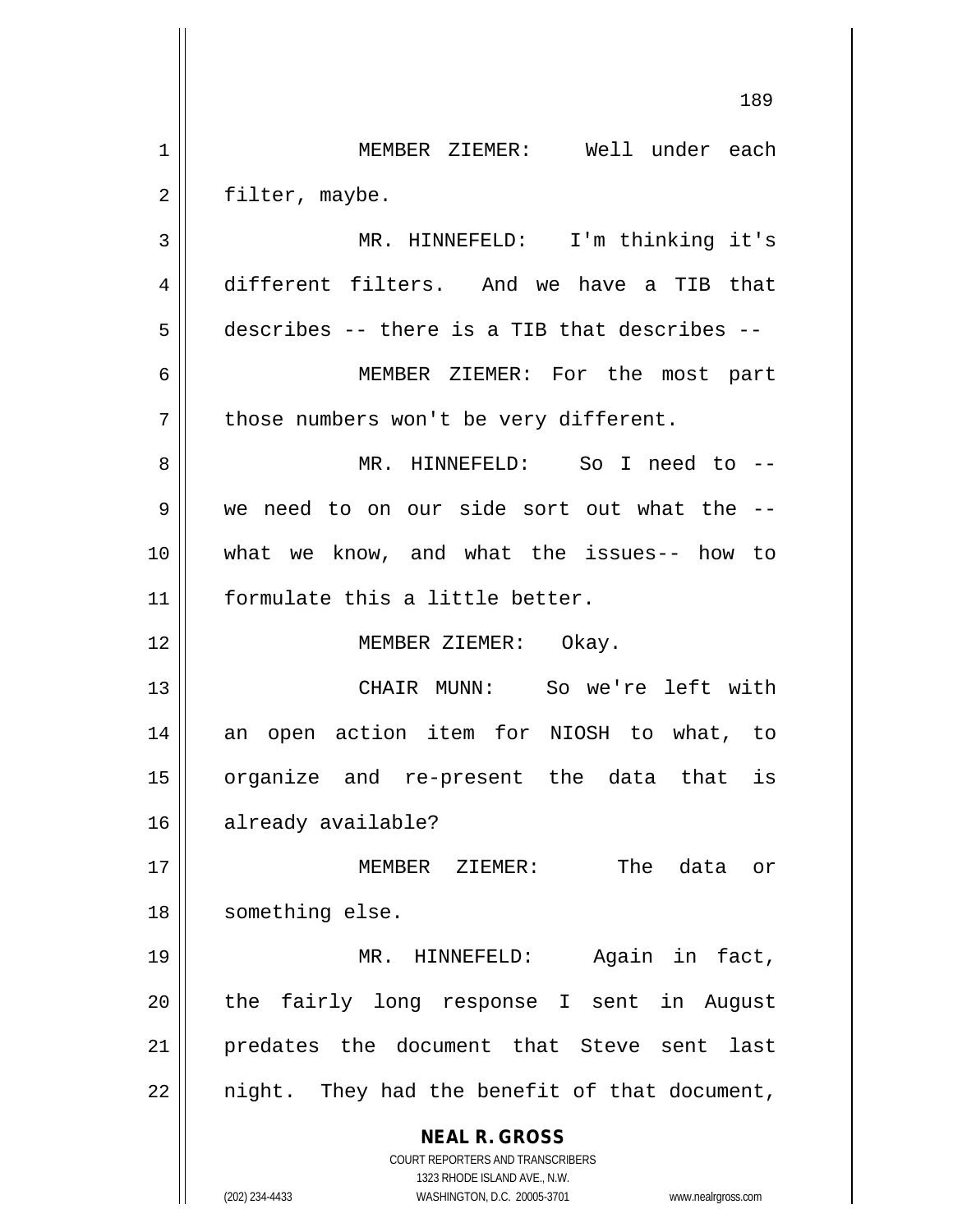$1 \parallel$  I think.

| $\overline{2}$ | MR. MARSCHKE: I think that Table                                                                                                                                |
|----------------|-----------------------------------------------------------------------------------------------------------------------------------------------------------------|
| 3              | 1 came out of that document.                                                                                                                                    |
| 4              | MR. HINNEFELD: Table 1 came out                                                                                                                                 |
| 5              | of that long response, so they had the benefit                                                                                                                  |
| 6              | of that when they wrote the most recent, so                                                                                                                     |
| 7              | it's probably going to be an iteration of us                                                                                                                    |
| 8              | and them in the database, and then we<br>go                                                                                                                     |
| 9              | another round.                                                                                                                                                  |
| 10             | CHAIR MUNN: Okay.                                                                                                                                               |
| 11             | MR. MARSCHKE: So Stu, do we have                                                                                                                                |
| 12             | that long response document?                                                                                                                                    |
| 13             | MR. HINNEFELD: I sent it in                                                                                                                                     |
| 14             | August, I sent it to the Subcommittee in                                                                                                                        |
| 15             | August.                                                                                                                                                         |
| 16             | MR. MARSCHKE: Oh you sent it to                                                                                                                                 |
| 17             | the Subcommittee, okay.                                                                                                                                         |
| 18             | MEMBER ZIEMER:<br>Do you know what                                                                                                                              |
| 19             | it was called?                                                                                                                                                  |
| 20             | MR. HINNEFELD:<br>NIOSH responses                                                                                                                               |
| 21             | to selected findings from third set ER review                                                                                                                   |
| 22             | underscore to Subcommittee underscore August                                                                                                                    |
|                | <b>NEAL R. GROSS</b><br>COURT REPORTERS AND TRANSCRIBERS<br>1323 RHODE ISLAND AVE., N.W.<br>(202) 234-4433<br>WASHINGTON, D.C. 20005-3701<br>www.nealrgross.com |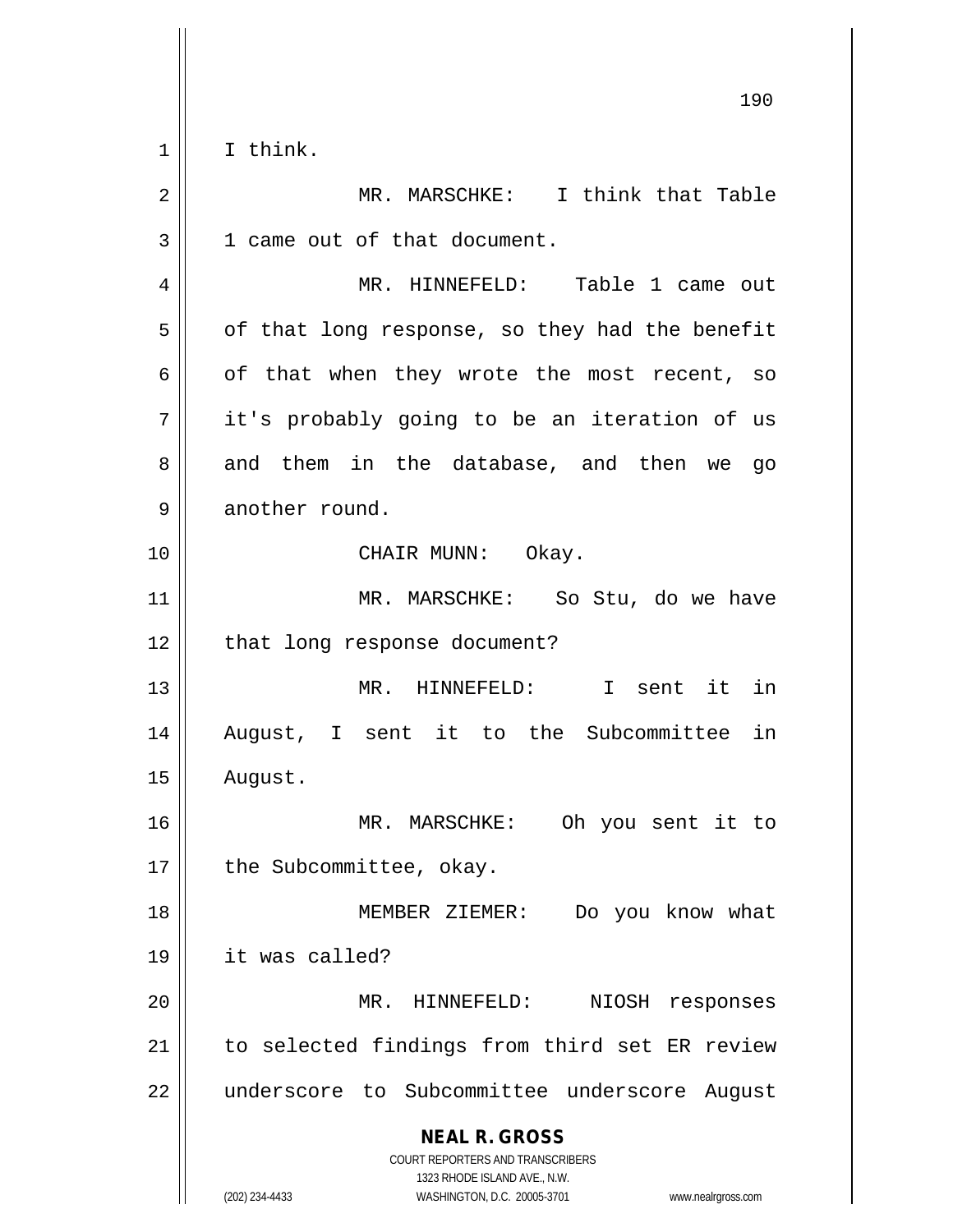|    | 191                                                                 |
|----|---------------------------------------------------------------------|
| 1  | $20^{th}$ , '09. And so I would think I sent it on                  |
| 2  | August 20. And there are a series --                                |
| 3  | MEMBER ZIEMER: It's dated August                                    |
| 4  | $13^{\text{th}}$ .                                                  |
| 5  | MR. HINNEFELD: There are a                                          |
| 6  | series of things that we added in there, but                        |
| 7  | this specific one on 47-2 is in there, just                         |
| 8  | one of the selected ones.                                           |
| 9  | CHAIR MUNN: All right, so I'm                                       |
| 10 | going to keep this action item open. NIOSH is                       |
| 11 | going to reorganize and present the material                        |
| 12 | that already exists on this issue. For OTIB-                        |
| 13 | 47-01, and it's three segments.                                     |
| 14 | MEMBER ZIEMER: It is 02, I think.                                   |
| 15 | CHAIR MUNN: It's 02?                                                |
| 16 | MR. HINNEFELD: Yes, 47-02.                                          |
| 17 | CHAIR MUNN: What did we do with                                     |
| 18 | 01? I thought what we were looking at here                          |
| 19 | was -- this was issue number 2. And there                           |
| 20 | were three parts to issue two, and these are                        |
| 21 | the three parts that we are talking about                           |
| 22 | here.                                                               |
|    | <b>NEAL R. GROSS</b>                                                |
|    | <b>COURT REPORTERS AND TRANSCRIBERS</b>                             |
|    | 1323 RHODE ISLAND AVE., N.W.                                        |
|    | (202) 234-4433<br>WASHINGTON, D.C. 20005-3701<br>www.nealrgross.com |

 $\mathsf I$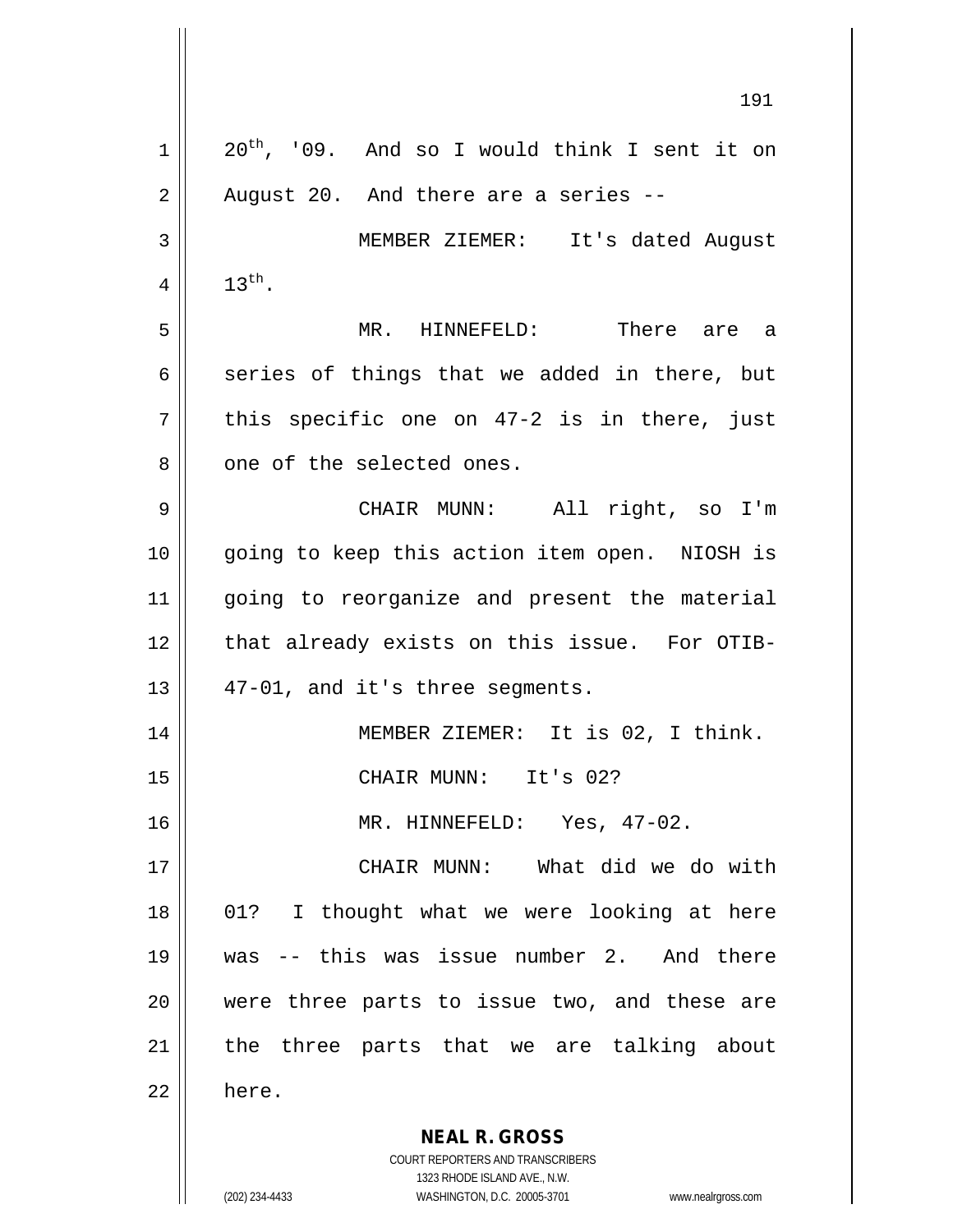|    | 192                                                                                                 |
|----|-----------------------------------------------------------------------------------------------------|
| 1  | MR. HINNEFELD: Yes.                                                                                 |
| 2  | CHAIR MUNN: So you are telling                                                                      |
| 3  | me that the open item ought to be -- okay. So                                                       |
| 4  | issue one is -- what is the status of issue                                                         |
| 5  | one, then? Why am I still carrying it?                                                              |
| 6  | MEMBER ZIEMER: You know in that                                                                     |
| 7  | document, Stu, that you just referred to,                                                           |
| 8  | there is almost nothing on 47-02.                                                                   |
| 9  | MR. HINNEFELD: Maybe it is 47-                                                                      |
| 10 | 01.                                                                                                 |
| 11 | CHAIR MUNN: Forty-seven oh one.                                                                     |
| 12 | MEMBER ZIEMER: There is an                                                                          |
| 13 | extensive discussion of 47-01.                                                                      |
| 14 | That's the one<br>MR. HINNEFELD:                                                                    |
| 15 | where it didn't support --                                                                          |
| 16 | So it's shown --<br>CHAIR MUNN:                                                                     |
| 17 | That is dash oh<br>MR. HINNEFELD:                                                                   |
| 18 | one.                                                                                                |
| 19 | This is dash oh one?<br>CHAIR MUNN:                                                                 |
| 20 | MR. HINNEFELD:<br>Yes.                                                                              |
| 21 | MUNN :<br>That we have been<br>CHAIR                                                                |
| 22 | discussing?                                                                                         |
|    | <b>NEAL R. GROSS</b>                                                                                |
|    | COURT REPORTERS AND TRANSCRIBERS                                                                    |
|    | 1323 RHODE ISLAND AVE., N.W.<br>(202) 234-4433<br>WASHINGTON, D.C. 20005-3701<br>www.nealrgross.com |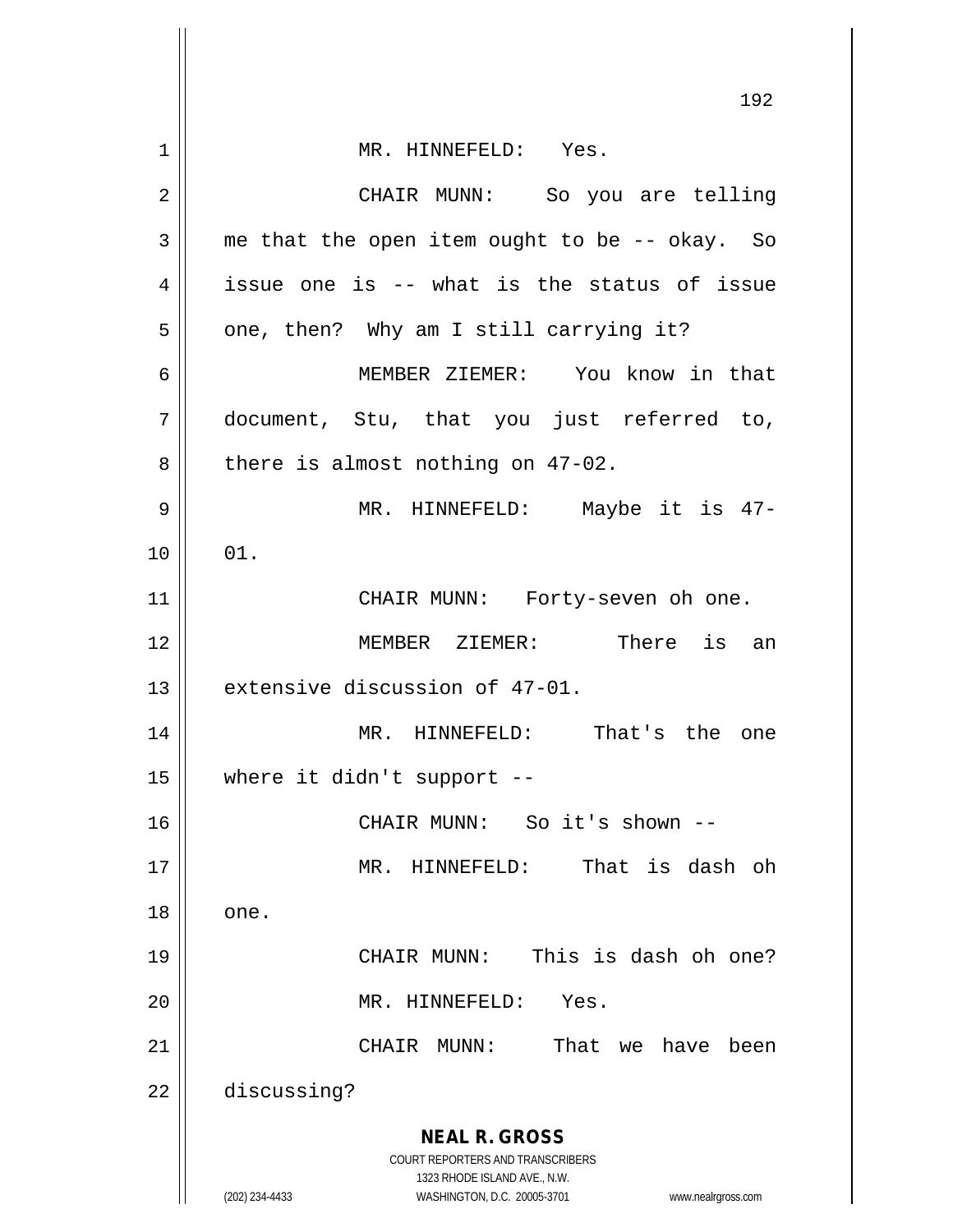|                | 193                                                                                                 |
|----------------|-----------------------------------------------------------------------------------------------------|
| 1              | MR. HINNEFELD: Yes.                                                                                 |
| 2              | CHAIR MUNN: That's what I                                                                           |
| 3              | thought, but then you just told me no.                                                              |
| $\overline{4}$ | MR. HINNEFELD: Yes, and you were                                                                    |
| 5              | right.                                                                                              |
| 6              | MEMBER ZIEMER: No, it's 01.                                                                         |
| 7              | CHAIR MUNN: And then 02.                                                                            |
| 8              | MEMBER ZIEMER: Before we leave                                                                      |
| 9              | $01$ , I think $-$                                                                                  |
| 10             | MR. HINNEFELD: Well, the same                                                                       |
| 11             | finding, the same finding is number three in                                                        |
| 12             | dash oh two, it seems to be the same as the                                                         |
| 13             | finding in one.                                                                                     |
| 14             | MR. MARSCHKE: I think that is                                                                       |
| 15             | the key. I think we decided upon that last -                                                        |
| 16             | MEMBER ZIEMER:<br>That was on one.                                                                  |
| 17             | MR. MARSCHKE: Because 01 - when                                                                     |
| 18             | we resolved part three of issue two, we also                                                        |
| 19             | took care of issue one. So it's kind of                                                             |
| 20             | redundant on our part.                                                                              |
| 21             | CHAIR MUNN: Okay, so that is why                                                                    |
| 22             | R-2 carryover item says check incorporation of                                                      |
|                | <b>NEAL R. GROSS</b><br>COURT REPORTERS AND TRANSCRIBERS                                            |
|                | 1323 RHODE ISLAND AVE., N.W.<br>(202) 234-4433<br>WASHINGTON, D.C. 20005-3701<br>www.nealrgross.com |

 $\mathbf{\mathbf{\mathsf{I}}}\mathbf{\mathsf{I}}$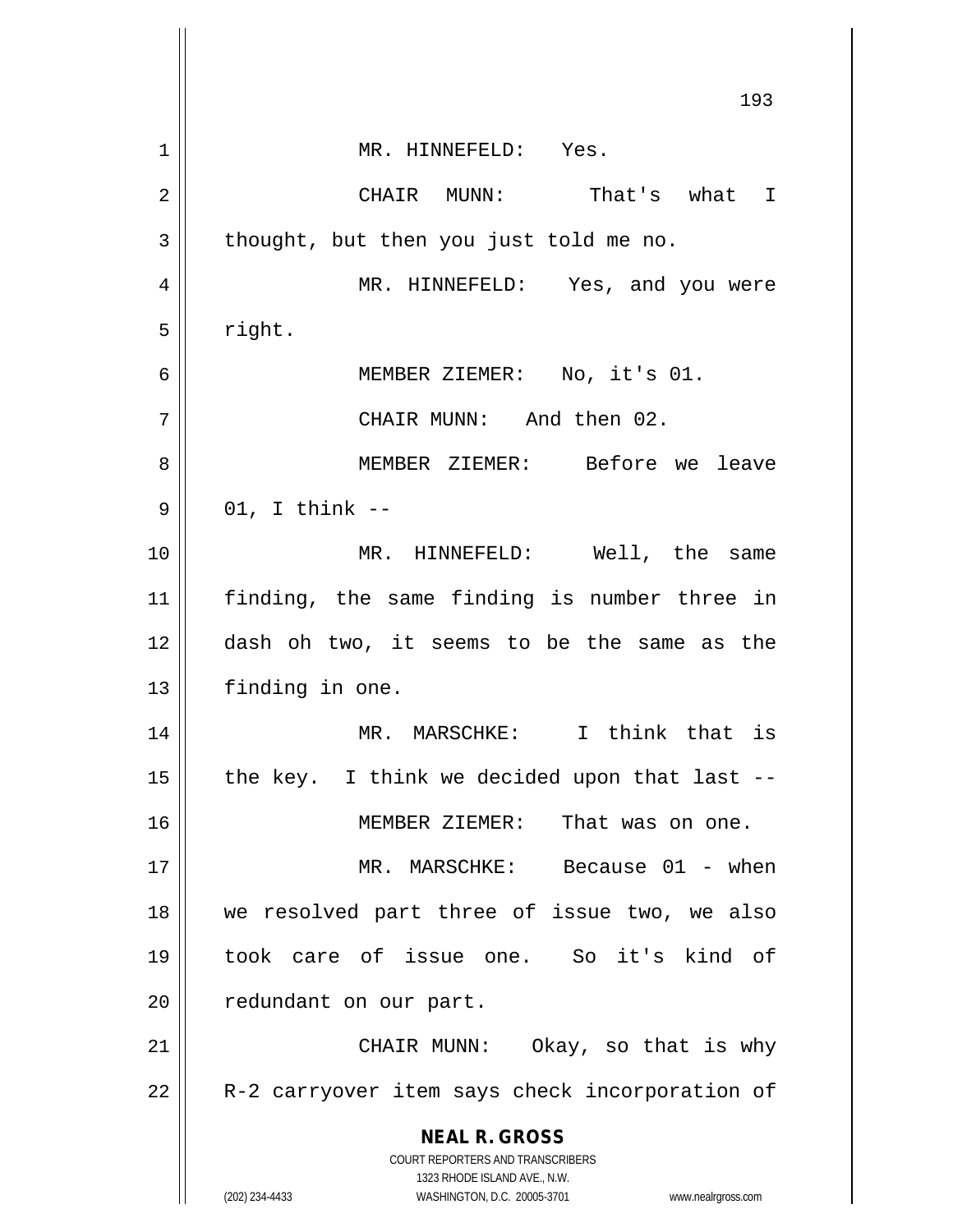1 closure data in OTIB-47-02. But if 47-02 item  $2 \parallel$  three is the one that we are going to be 3 dealing with under finding 47-01, then one of  $4 \parallel$  the two of them needs to say -- needs to  $5 \parallel$  reference the other, and be closed, correct? 6 Should not 01 reference -- shouldn't 02 be 7 closed, and reference that it's being dealt 8 with in item one? 9 MR. HINNEFELD: The problem you 10 have, Wanda, is 02 is a three-part issue. 11 CHAIR MUNN: Yes, I understand  $12 \parallel$  that. 13 MR. HINNEFELD: So you have -- I 14 mean, you could say the third part of it is 15 || closed or is addressed in issue one, and the 16 || third part of it therefore doesn't need to be 17 further chased as part of issue two. And then 18 || part one, I guess, of issue two is we do 19 recommend putting it in abeyance and recommend 20 part two, we recommend it be closed. So I 21 || quess issue two would then be changed in  $22$  | abeyance, that would be the most  $-$ 

> **NEAL R. GROSS** COURT REPORTERS AND TRANSCRIBERS

1323 RHODE ISLAND AVE., N.W. (202) 234-4433 WASHINGTON, D.C. 20005-3701 www.nealrgross.com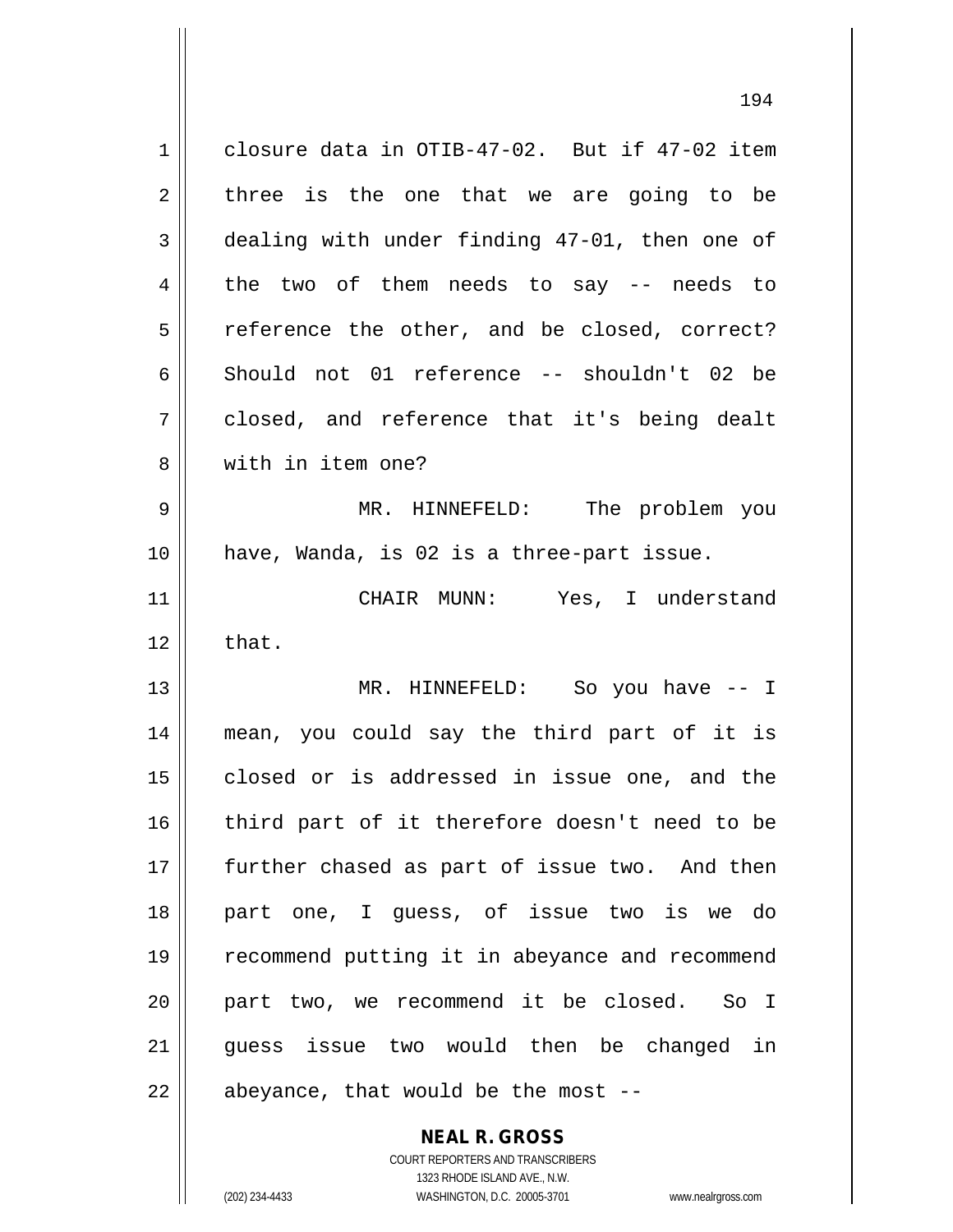| 1  | CHAIR MUNN:<br>It would seem                                                                        |
|----|-----------------------------------------------------------------------------------------------------|
| 2  | logical to me that we close one or the other                                                        |
| 3  | of them, and if we want to track it through                                                         |
| 4  | 02, as it's broken out into its three parts,                                                        |
| 5  | then that is fine. But whichever we choose to                                                       |
| 6  | do, it seems foolish to continue to track the                                                       |
| 7  | same issue in both finding one and finding                                                          |
| 8  | two. So which is most logical from the                                                              |
| 9  | database-maintenance point of view?                                                                 |
| 10 | MR. MARSCHKE: I think it's most                                                                     |
| 11 | logical to keep tracking one as a separate                                                          |
| 12 | issue, and then basically issue two would then                                                      |
| 13 | consist really of two parts, the part about                                                         |
| 14 | the number of badges, and the questions about                                                       |
| 15 | zeroes at the end included or not included.                                                         |
| 16 | And I think we have a meeting of minds between                                                      |
| 17 | SC&A and NIOSH on those key parts. So issue                                                         |
| 18 | two would then be restatused to in abeyance or                                                      |
| 19 | closed.                                                                                             |
| 20 | Right, and for<br>MR. HINNEFELD:                                                                    |
| 21 | completeness, since we have been talking about                                                      |
| 22 | part three, we can just say part three is                                                           |
|    |                                                                                                     |
|    | <b>NEAL R. GROSS</b>                                                                                |
|    | <b>COURT REPORTERS AND TRANSCRIBERS</b>                                                             |
|    | 1323 RHODE ISLAND AVE., N.W.<br>(202) 234-4433<br>WASHINGTON, D.C. 20005-3701<br>www.nealrgross.com |
|    |                                                                                                     |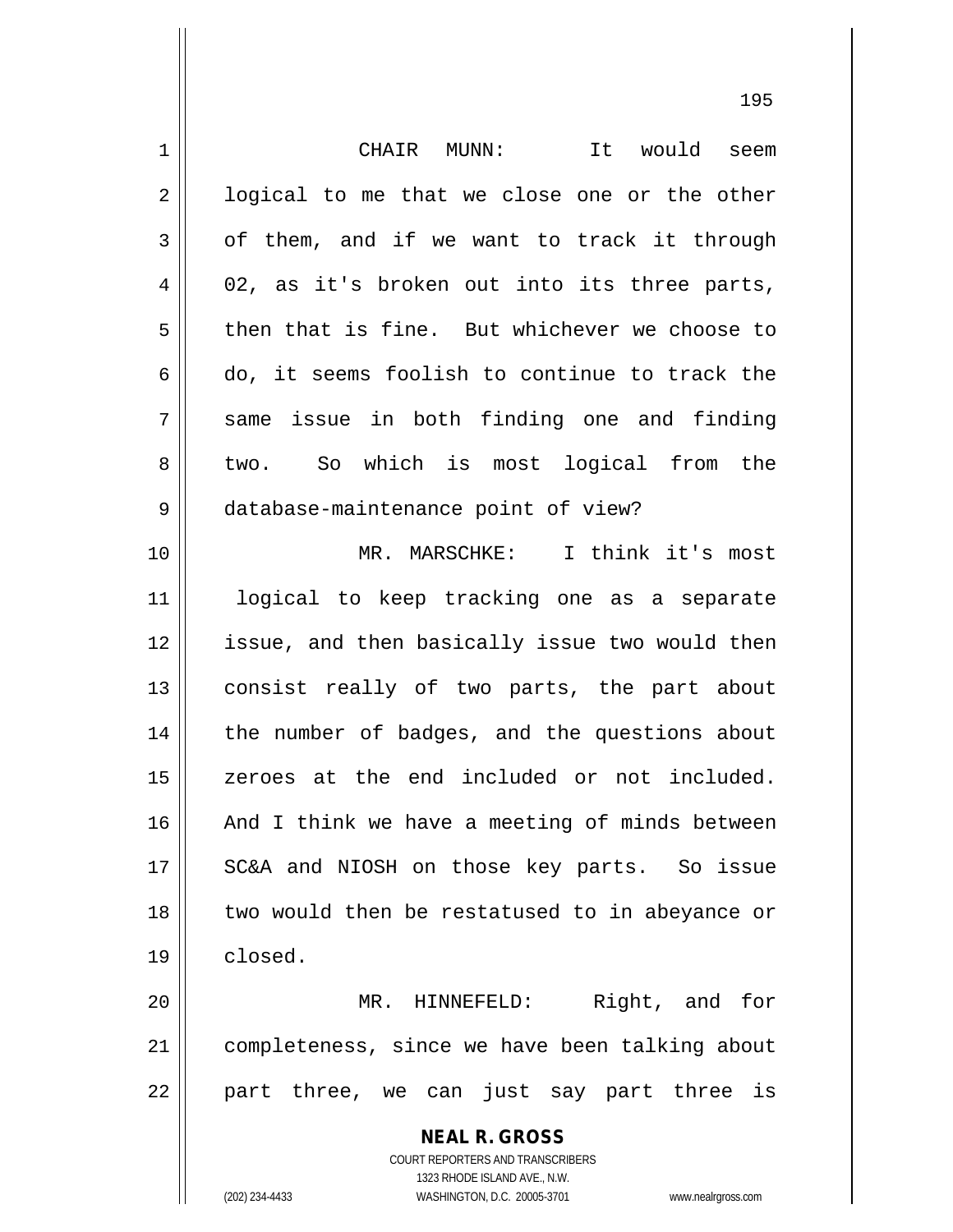**NEAL R. GROSS** COURT REPORTERS AND TRANSCRIBERS 1323 RHODE ISLAND AVE., N.W. (202) 234-4433 WASHINGTON, D.C. 20005-3701 www.nealrgross.com 196  $1 \parallel$  addressed --2 || MR. MARSCHKE: In the text. In 3 | the Work Group directives up in here, we would  $4 \parallel$  say part three of this issue would be  $5 \parallel$  addressed  $-$ 6 (Simultaneous speakers) 7 CHAIR MUNN: And we have already 8 || recommended closure of part two. So that  $9 \parallel$  leaves --10 MEMBER ZIEMER: Well, SC&A 11 recommended closure on part two, and in 12 abeyance on part one, but we haven't actually 13 | formally accepted those yet, right? 14 CHAIR MUNN: Well, SC&A and NIOSH 15 have agreed on part two? 16 MEMBER ZIEMER: Right. I'm 17 || speaking of Mark -- Mark? 18 || MEMBER GRIFFON: Well, what is 19 || part two? Is that the  $-$ -20 CHAIR MUNN: Do you have your -- 21  $\parallel$  MEMBER GRIFFON: -- R-1 to R-3,  $22 \parallel$  any instance of zero was not included, but it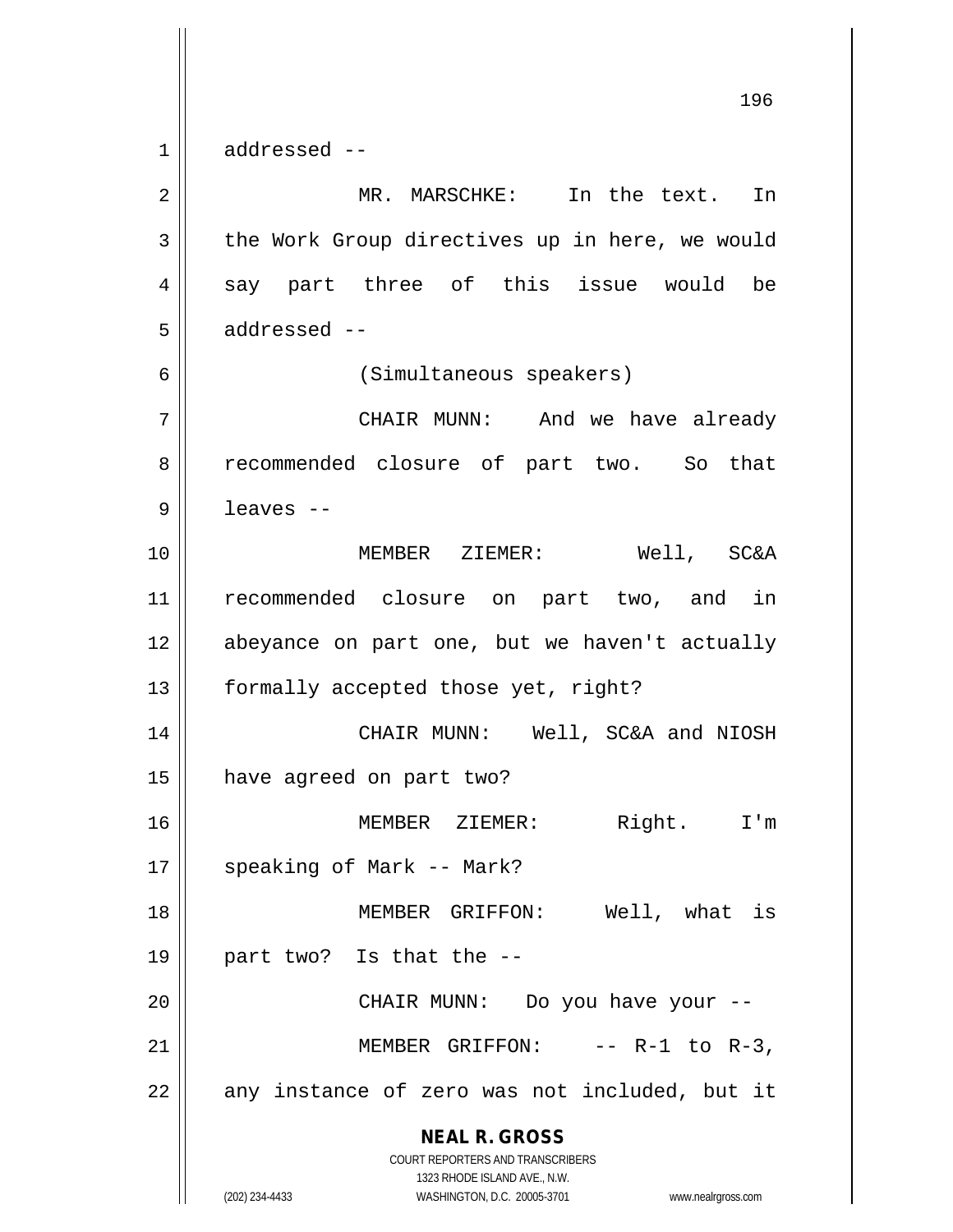**NEAL R. GROSS** COURT REPORTERS AND TRANSCRIBERS 1323 RHODE ISLAND AVE., N.W. (202) 234-4433 WASHINGTON, D.C. 20005-3701 www.nealrgross.com 197 1 || was included for all four, is that the one 2 | we're talking about? 3 MR. MARSCHKE: That is part two  $4 \parallel$  of it, yes. 5 MEMBER GRIFFON: And what is the 6 conclusion, that all the zeroes were included 7 for all four? 8 MR. HINNEFELD: The NIOSH, our 9 || response to the initial comment was that the 10 analysis included all zeroes but removed 11 entries listed as NR, which presumably is not  $12 \parallel$  read. 13 MEMBER GRIFFON: But it included 14  $\parallel$  all the zeroes for all R-1, R-2, R-3 and R-4? 15 MR. HINNEFELD: Yes, well at 16 || least two, three and four. R-1 was not a film 17 | badge reading. 18 MEMBER GRIFFON: R-1 was the 19 pocket dosimeter? 20 MR. HINNEFELD: The pocket 21 dosimeter. 22 || CHAIR MUNN: I just don't want to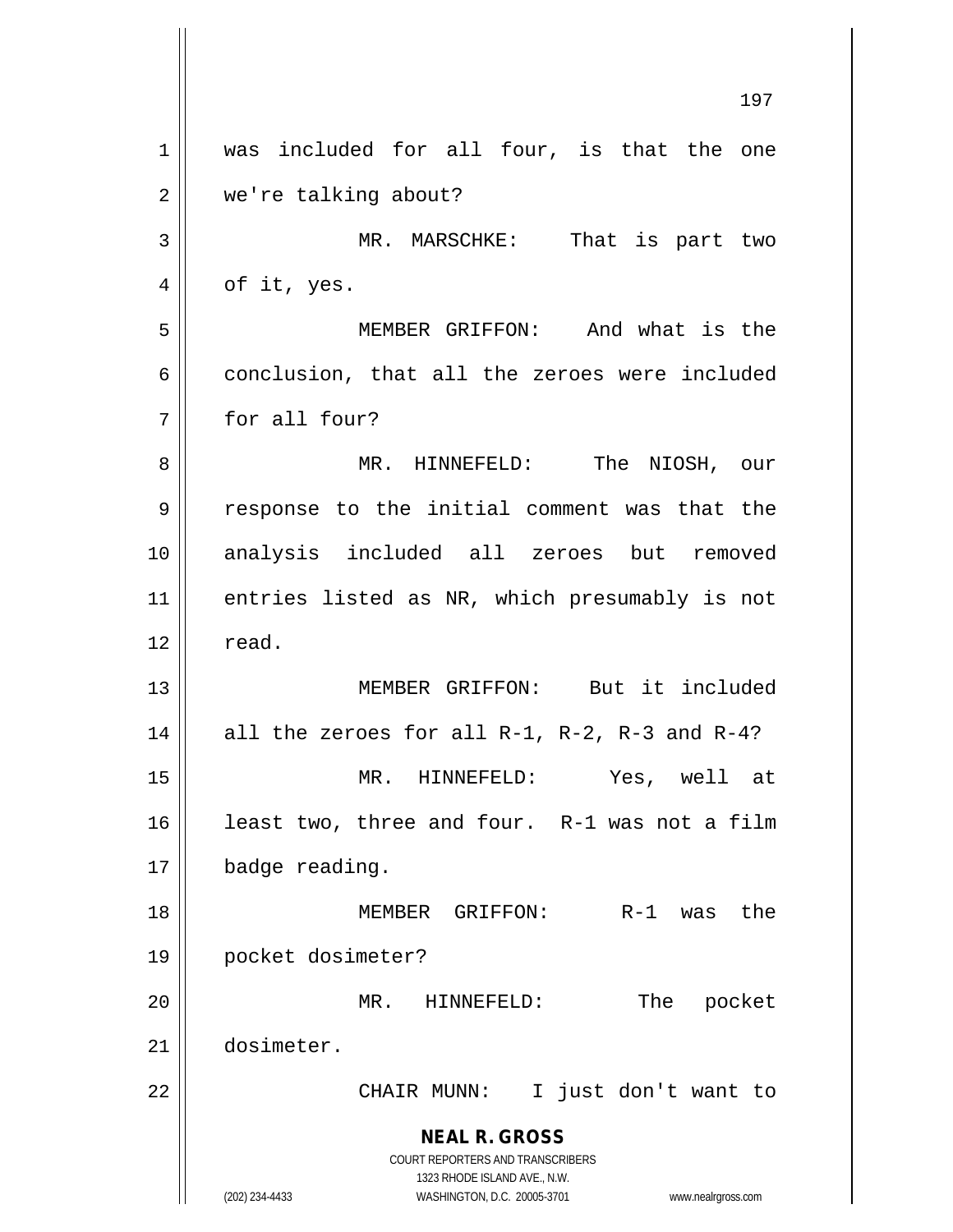**NEAL R. GROSS** COURT REPORTERS AND TRANSCRIBERS 198 1 carry two issues forward if we have only one. 2 MEMBER GRIFFON: I don't think 3 you have to carry that one forward. It's just  $4 \parallel$  a statement of fact, right; NIOSH has  $5 \parallel$  corrected that, that they in fact did include 6 b the zeroes? 7 MR. HINNEFELD: Yes. 8 MEMBER GRIFFON: So I guess  $9 \parallel$  that's fine. 10 || CHAIR MUNN: All right. Steve is 11 going to make this magically happen to our 12 database, right? 13 MR. MARSCHKE: When we get the 14 database back. 15 || CHAIR MUNN: Whenever it occurs. 16 MEMBER GRIFFON: Did anyone look 17 into this not-recorded question, I'm curious 18 what percentage of -- how many NRs were there 19 in the various fields, and why were they not 20 || recorded, or why were the field of NR be  $21$  | filled out for the damaged film, damaged  $-$ 22 || MR. HINNEFELD: I don't know off

1323 RHODE ISLAND AVE., N.W.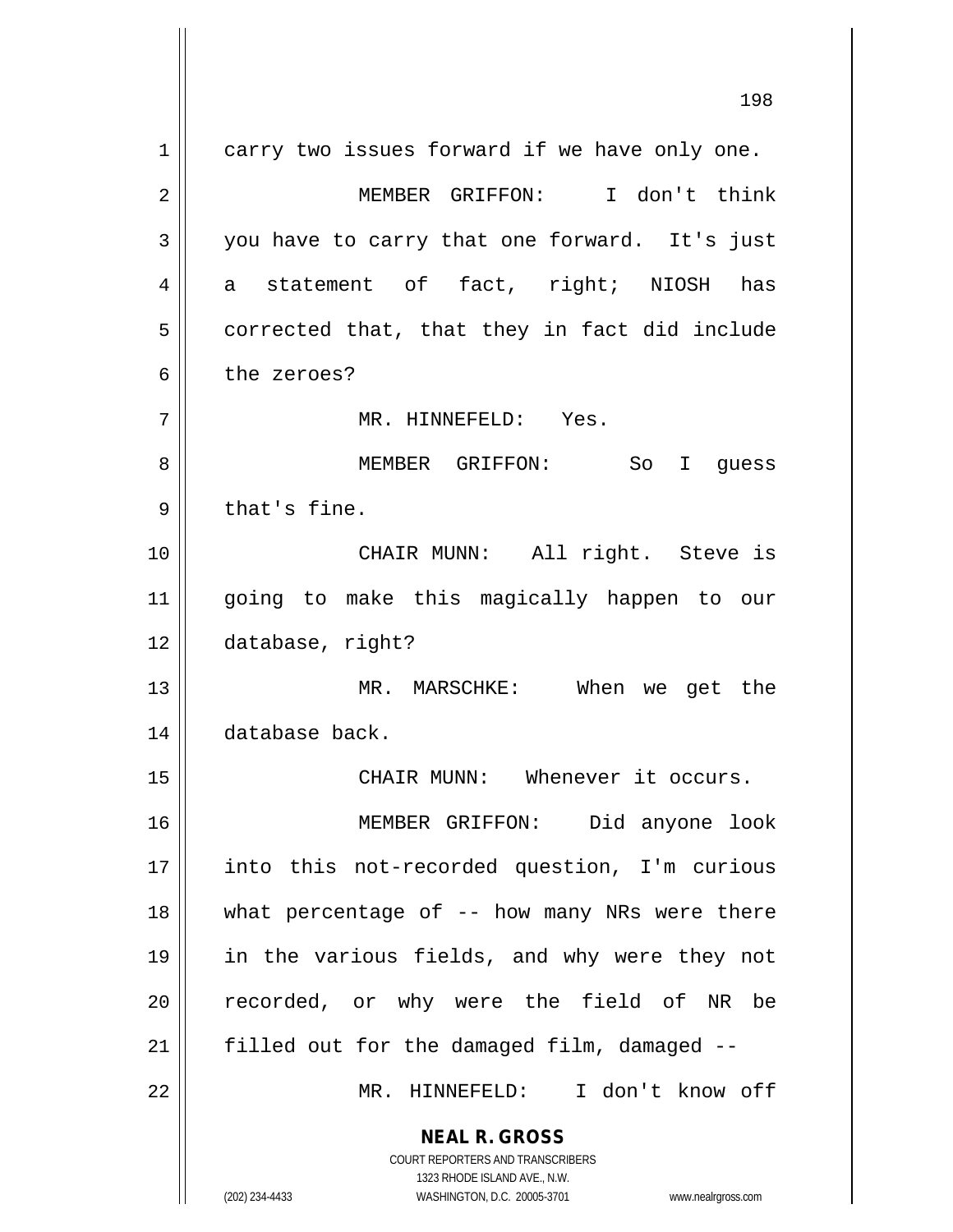1 | the top of my head. Maybe the person who 2 || monitored for that week or whatever, they 3 weren't in the area that week. But the 4 documents, the underlying documents, might  $5 \parallel$  say. I would need some time to find out.

6 MEMBER GRIFFON: Because to me,  $7 \parallel$  an NR could mean not recorded or not read, and 8 those could be different, obviously. You 9 could decide not to record a value because it 10 looks like the film was overexposed, in 11 advertently or whatever, or the pocket 12 | dosimeter was dropped, you know.

13 || MR. HINNEFELD: Right.

14 MEMBER GRIFFON: But you could 15 not read it because you just decided not to 16 || read all films. That's a very different 17 | circumstance. I was just curious.

18 CHAIR MUNN: So can we call it 19 the original SC&A report where the findings  $20$  | should tell us that?

21 MR. MARSCHKE: I would think. 22 MR. HINNEFELD: I think the -- I

> **NEAL R. GROSS** COURT REPORTERS AND TRANSCRIBERS

> > 1323 RHODE ISLAND AVE., N.W.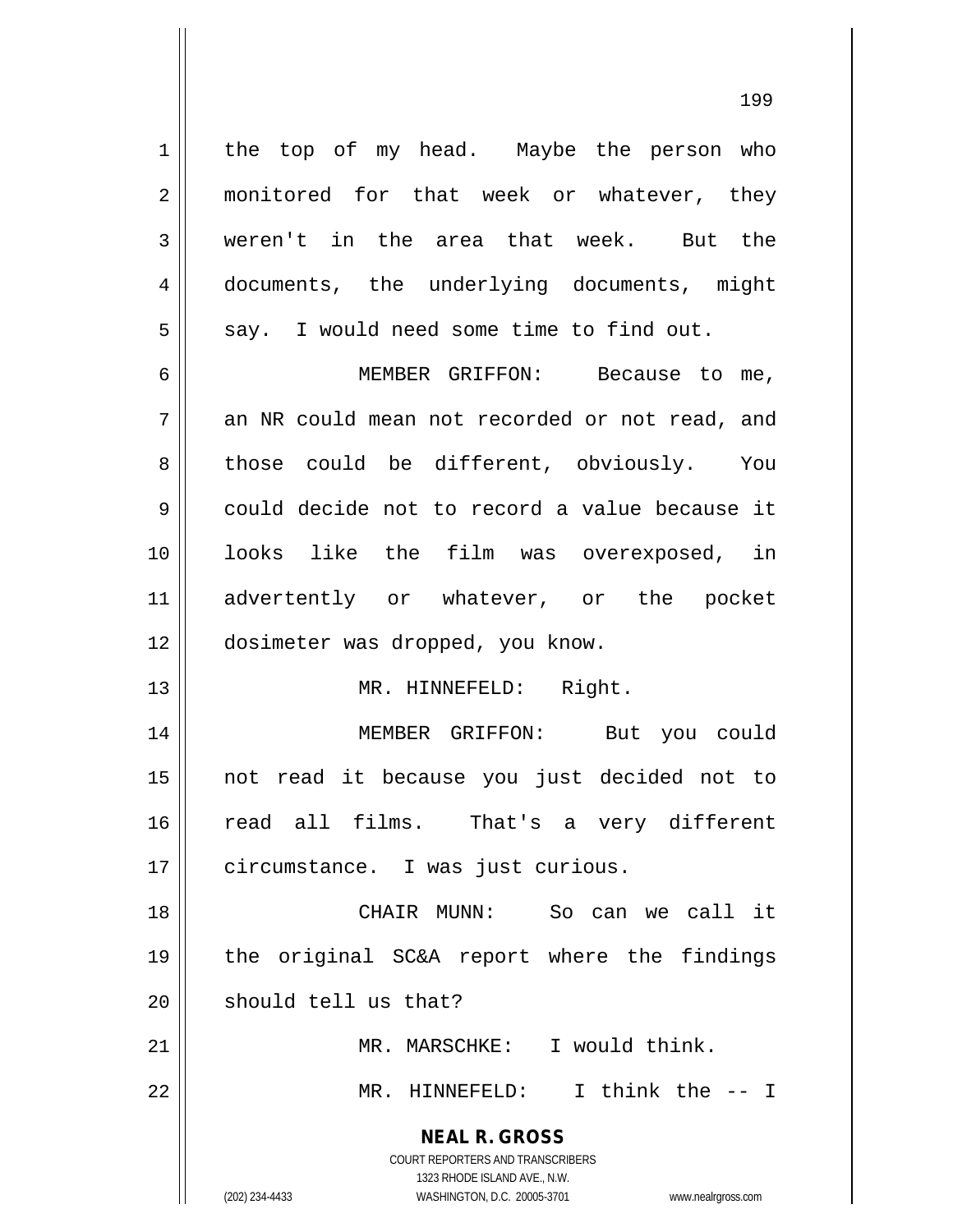$1 \parallel$  don't know.

| $\overline{2}$ | MR. MARSCHKE: I am just looking                |
|----------------|------------------------------------------------|
| 3              | -- again, part of the email that I sent out,   |
| 4              | there was a second file attached to the email  |
| 5              | that I sent yesterday, an Excel file, which is |
| 6              | a Y-12 database, external dose database. And   |
| 7              | if you look in column N, O, P and Q of the Y-  |
| 8              | 12 external database worksheet, you can see    |
| 9              | the NRs are -- those are the doses, those are  |
| 10             | the raw data that we are talking about, this   |
| 11             | file contains the raw data that we are talking |
| 12             | about.                                         |
| 13             | MEMBER GRIFFON: Where is this                  |
| 14             | data?                                          |
| 15             | CHAIR MUNN: In the Excel file.                 |
| 16             | MR. MARSCHKE: The Excel file                   |
| $17\,$         | that I attached to the email, 4-megabyte file  |
| 18             | that I attached to it, there are three         |
| 19             | worksheets in that file, the Y-12 external     |
| 20             | database worksheet. And the columns N, O, P,   |
| 21             | Q are readings one, two, three and four, even  |
| 22             | though Q is labeled comments, it's really the  |

**NEAL R. GROSS** COURT REPORTERS AND TRANSCRIBERS

1323 RHODE ISLAND AVE., N.W. (202) 234-4433 WASHINGTON, D.C. 20005-3701 www.nealrgross.com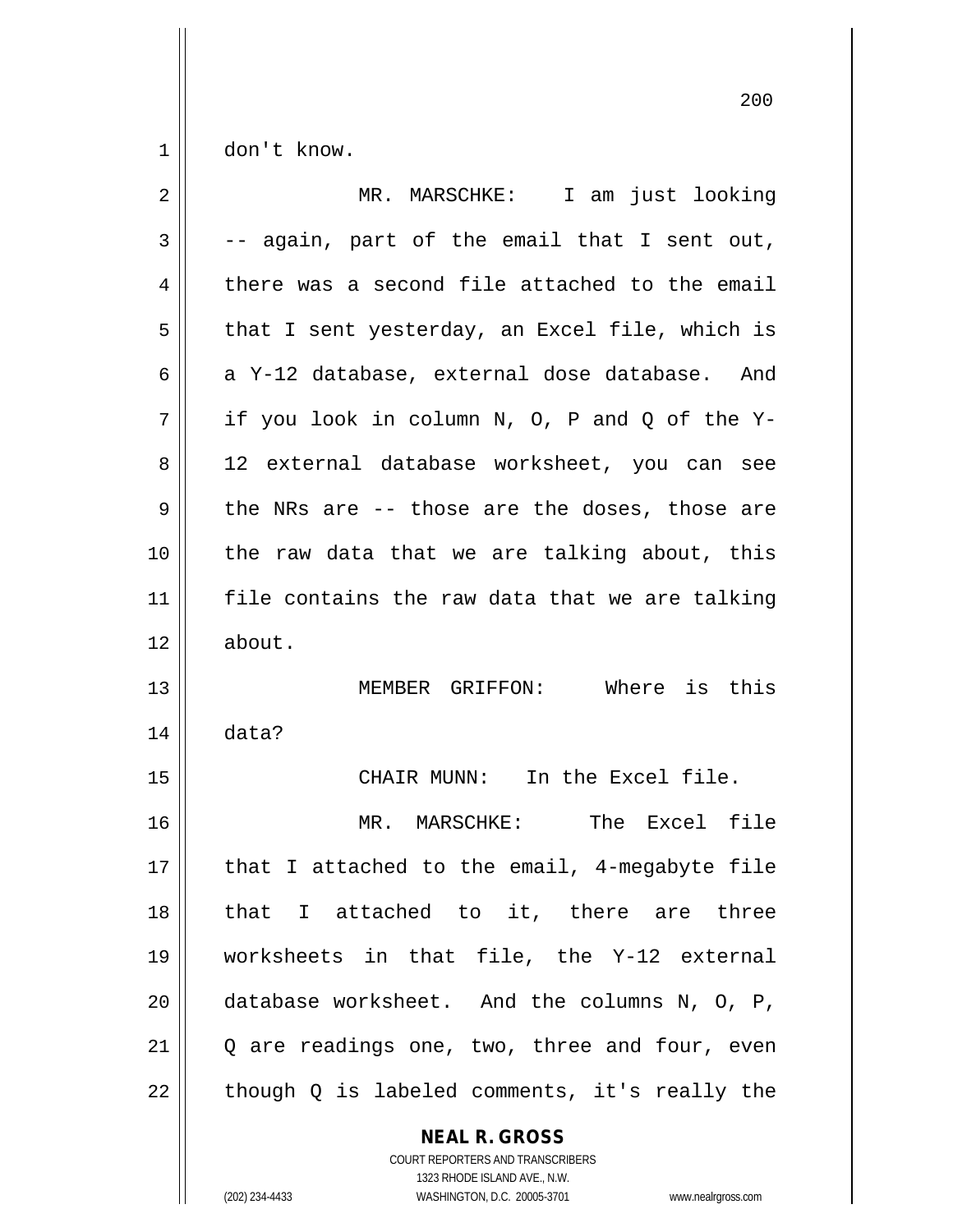**NEAL R. GROSS** 1 | reading four. And the question about how many  $2 \parallel$  go through there, and I have not done this,  $3 \parallel$  Mark, but we could do that right now. 4 MEMBER GRIFFON: I didn't see the 5 spreadsheet before. 6 MR. MARSCHKE: We could do a -- 7 you could do a -- you could count up the 8 number of NRs in there. I don't know that we 9 have done that, let's put it that way. I 10 don't know that we have done that, but we can 11 certainly go through there and count up -- do 12 a sum if, or count, I quess, how many NRs 13 || there are in each one of those columns, and 14 that would tell us how many -- what the 15 percentage of NRs are. It won't tell us why  $16$  | it's an NR. 17 MEMBER ZIEMER: Well, for 18 || example, the first name on the list has all --19 basically all NRs through the early part of  $20$  |  $148$ . Maybe he didn't wear a film badge. Then 21 | it starts to be recorded. 22 MEMBER GRIFFON: And there is a

> COURT REPORTERS AND TRANSCRIBERS 1323 RHODE ISLAND AVE., N.W.

(202) 234-4433 WASHINGTON, D.C. 20005-3701 www.nealrgross.com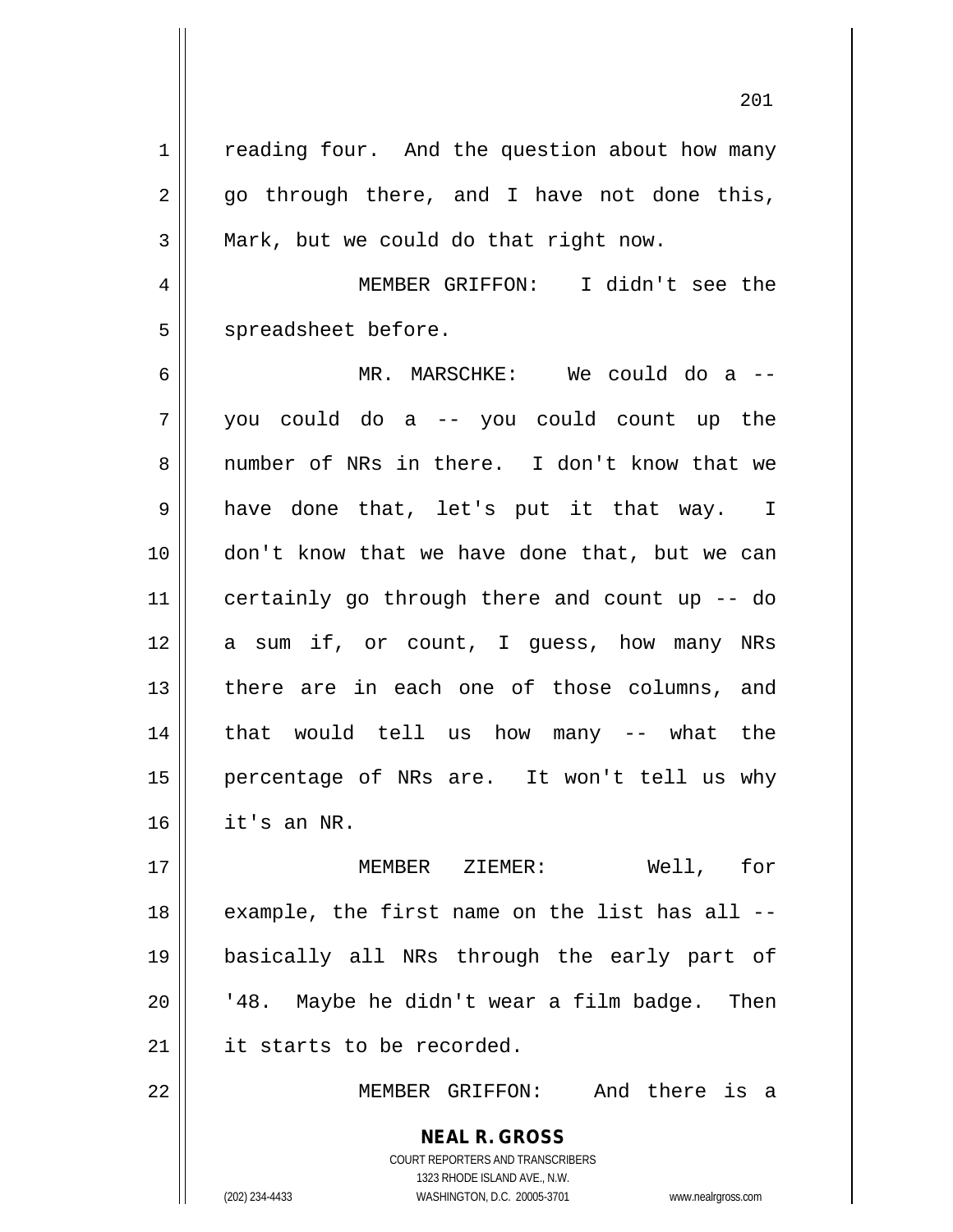| $\mathbf 1$ | lot of -- we don't have to do it<br>now                             |
|-------------|---------------------------------------------------------------------|
| 2           | obviously, but I have the data, so I can look                       |
| 3           | at this myself. I'm not asking for any                              |
| 4           | action. But just from the interviews I've                           |
| 5           | seen on there at sites, I was told that the                         |
| 6           | pocket dosimeters were usually not recorded,                        |
| 7           | they were just used for field controls. And I                       |
| 8           | was just curious, the number of NRs for the                         |
| 9           | pocket dosimeters versus the films and stuff                        |
| 10          | like that. But I don't think I'm asking for                         |
| 11          | any action. I was just curious. And thank                           |
| 12          | you for pointing that out, the spreadsheet; I                       |
| 13          | didn't see that.                                                    |
| 14          | CHAIR MUNN:<br>Okay, so you can                                     |
| 15          | satisfy yourself from the data you have?                            |
| 16          | MEMBER GRIFFON: Absolutely.                                         |
| 17          | CHAIR MUNN: Okay, good. Now I'm                                     |
| 18          | still not crystal clear on where we are with                        |
| 19          | what we are going to do on the status of these                      |
| 20          | two leftovers on OTIB-0047. But Steve knows                         |
| 21          | what we are doing, right?                                           |
| 22          | What I would<br>MR. MARSCHKE:                                       |
|             |                                                                     |
|             | <b>NEAL R. GROSS</b>                                                |
|             | COURT REPORTERS AND TRANSCRIBERS<br>1323 RHODE ISLAND AVE., N.W.    |
|             | (202) 234-4433<br>WASHINGTON, D.C. 20005-3701<br>www.nealrgross.com |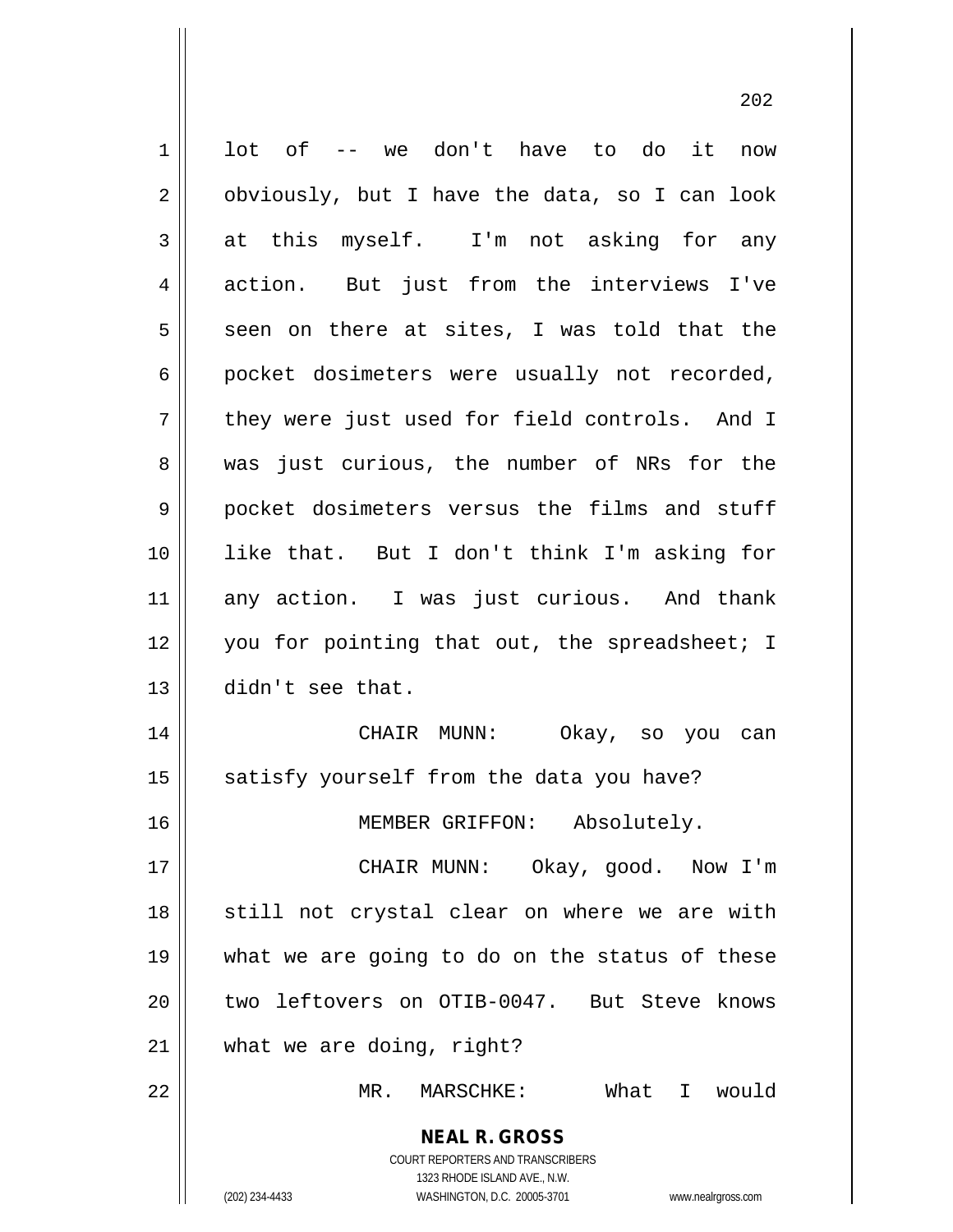**NEAL R. GROSS** COURT REPORTERS AND TRANSCRIBERS 1323 RHODE ISLAND AVE., N.W. (202) 234-4433 WASHINGTON, D.C. 20005-3701 www.nealrgross.com 1 recommend to the Subcommittee that we do is  $2 \parallel$  that OTIB-0047-1 be tabbed in progress, until 3 || NIOSH gets back to us with their response to  $4 \parallel$  the email that I sent out yesterday. And then  $5 \parallel$  OTIB-0047-2, we change the status of that from 6 || in progress to in abeyance, with a note added 7 to the Work Group directive portion saying  $8 \parallel$  that on this date, November 17<sup>th</sup>, part three 9 || was -- the status of part three of this issue 10 was changed to addressed in issue OTIB-0047-1, 11 || and no longer needs to be addressed under this 12 issue. 13 CHAIR MUNN: Yes. 14 MR. MARSCHKE: And then basically  $15$   $\parallel$  -- and that is that. 16 CHAIR MUNN: Good, that should 17 work, perfect. 18 || So for all intents and purposes, 19 we have our arms around OTIB-0047 where we  $20 \parallel$  are. 21 MEMBER ZIEMER: And 49 -- oh,  $22$   $\parallel$  that's both 47.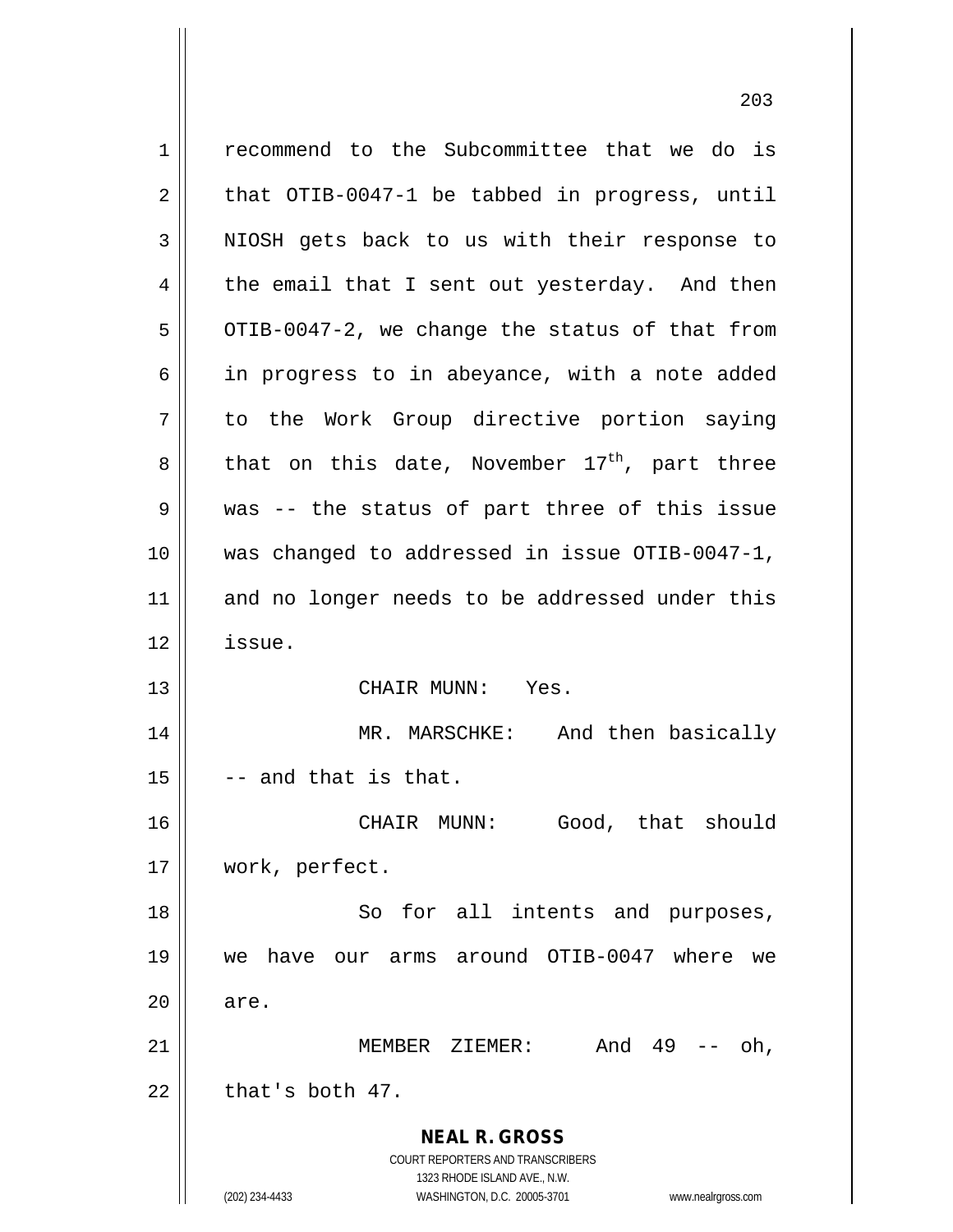**NEAL R. GROSS** COURT REPORTERS AND TRANSCRIBERS 1323 RHODE ISLAND AVE., N.W. (202) 234-4433 WASHINGTON, D.C. 20005-3701 www.nealrgross.com 204 1 | CHAIR MUNN: All right? Now our 2 | next item was OTIB-0051. 3 MR. HINNEFELD: Wanda, have you 4 || given any thought to time for a break this 5 | afternoon. 6 CHAIR MUNN: Yes, I have. I  $7 ||$  thought there wasn't going to be much going on 8 with 51 and so I thought I'd look at it before 9 || I declared a little break. 10 || MR. HINNEFELD: It's always self-11 | serving. 12 CHAIR MUNN: Yes, it is. The 13 || action item was to link OTIB-0051-01 to the 14 white paper and close the item on the 15 database. Were we able to get that done or 16 not? 17 MR. HINNEFELD: As far as I know, 18 || we haven't got the links working. 19 CHAIR MUNN: All right, so we'll  $20$  || call that a carry-over to next time. 21 || Tt is 12 minutes after three 22 || o'clock. We need a break. Let's call it a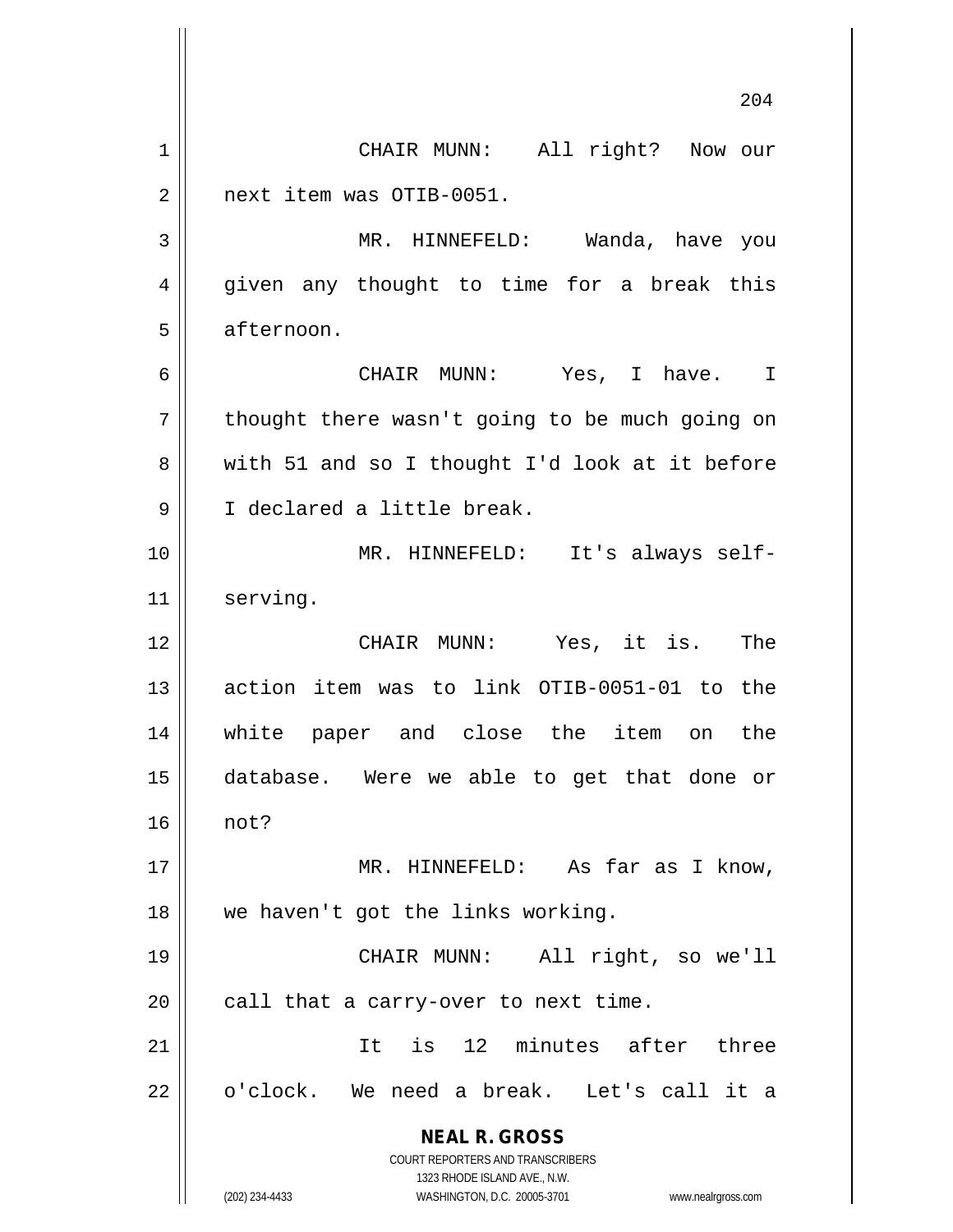**NEAL R. GROSS** COURT REPORTERS AND TRANSCRIBERS 1323 RHODE ISLAND AVE., N.W. 1 | 10-minute break and make sure you are back by  $2 \parallel$  15. You will return about 3:20? 3 (Whereupon, the above-entitled 4 matter went off the record at 3:12 p.m. and  $5 \parallel$  resumed at  $3:23 \text{ p.m.}$ ) 6 CHAIR MUNN: Let's take up where 7 we left off. The next item on our list was  $8 \parallel$  the one that we had pursued briefly before, 9 the Tech Call on 49-01, which I understand 10 never occurred. And I guess the question for 11 our action item list is whether or not it is 12 | qoinq to occur. 13 Is that going to happen? This is 14 estimating doses for plutonium, strongly  $15$  retained in the lung. It's that issue. 16 MR. HINNEFELD: I think we would 17 || like to write a response first, and see if the 18 || conversation then would be helpful after that. 19 CHAIR MUNN: Okay, we are going to 20 || change -- response due, and that's a NIOSH 21 | action, correct? 22 MR. HINNEFELD: Yes.

(202) 234-4433 WASHINGTON, D.C. 20005-3701 www.nealrgross.com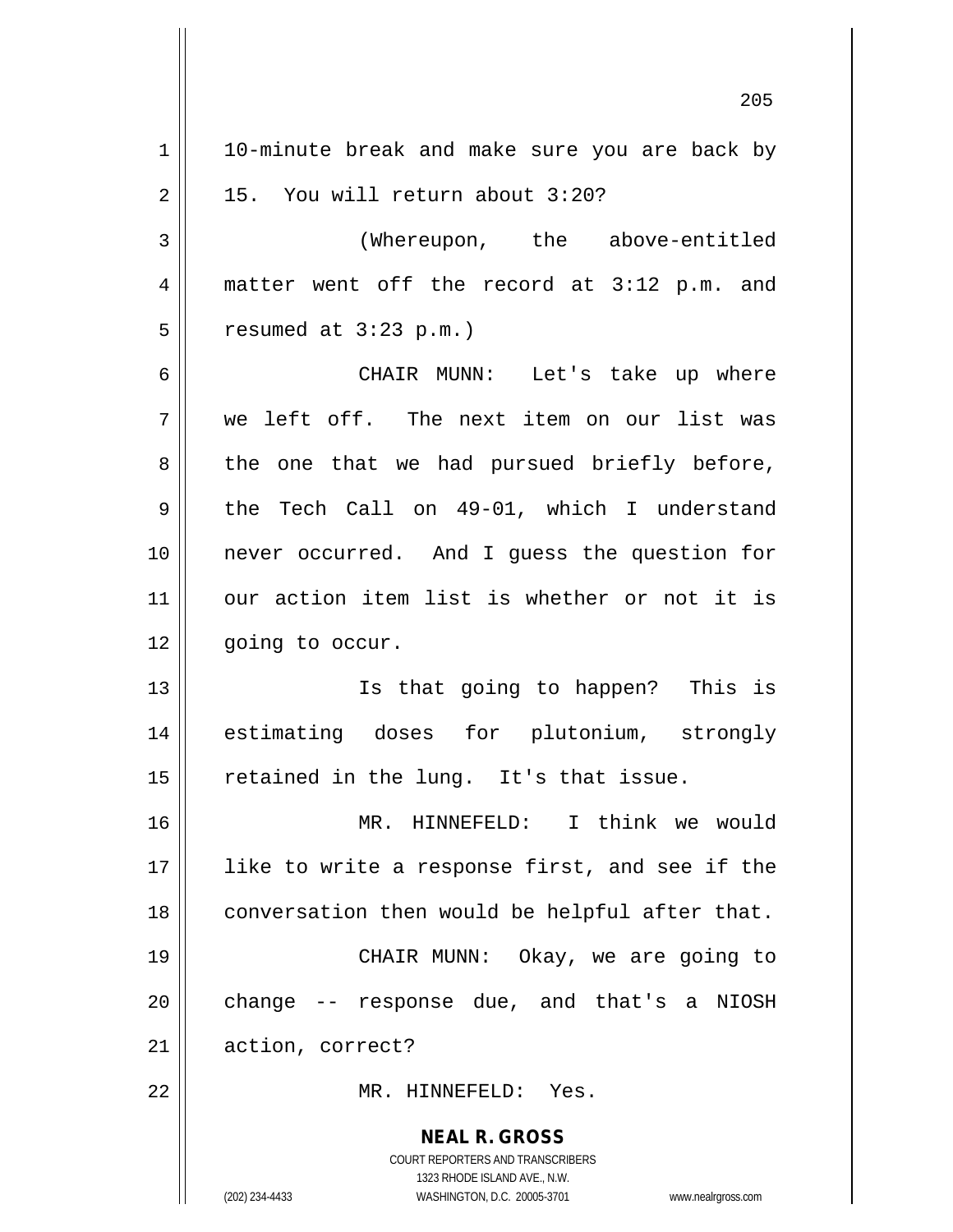**NEAL R. GROSS** COURT REPORTERS AND TRANSCRIBERS 1323 RHODE ISLAND AVE., N.W. 1 CHAIR MUNN: That's what the 2 || action item will say next time. The next 3 action item, OTIB-0057. Send the current 4 || material to the Subcommittee and update the 5 database of the SC&A action. 6 MR. MARSCHKE: We did not update  $7 \parallel$  the database. We started to update the 8 database. I did the status changes, but I did 9 not include the NIOSH responses nor the SC&A 10 || response to the NIOSH responses. 11 CHAIR MUNN: Did we get -- I'm not 12 || clear what sending current material to us 13 would involve. Did that happen? 14 MR. MARSCHKE: No, that did not 15 happen. It should have happened, but it did 16 || not happen. I don't have any good reason why 17 it did not happen. 18 CHAIR MUNN: So our current action 19 item is to send the current material to the 20 Subcommittee. 21 | MR. MARSCHKE: Yes. 22 || CHAIR MUNN: And provide the hot

(202) 234-4433 WASHINGTON, D.C. 20005-3701 www.nealrgross.com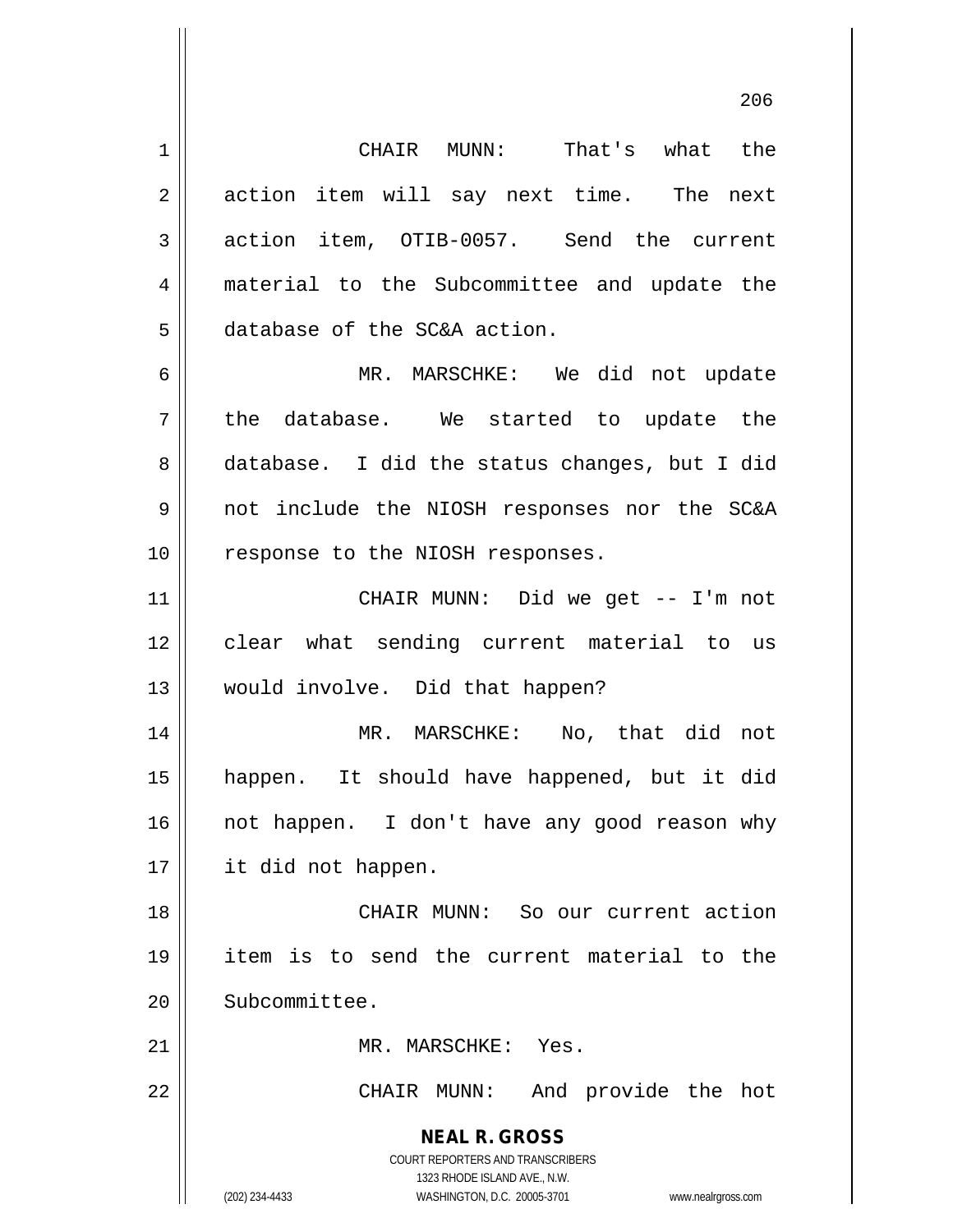**NEAL R. GROSS** COURT REPORTERS AND TRANSCRIBERS 1323 RHODE ISLAND AVE., N.W. 207 1 || link for the supporting data, right? The hot  $2 \parallel$  links stuff needs to stay in there. 3 MR. MARSCHKE: What we have is the 4 || response to issue number three is quite --5 particularly on the SC&A portion -- quite  $6 \parallel$  long. I quess that is what they were talking 7 about. 8 CHAIR MUNN: Yes, that's what we 9 were talking about. We were talking about 10 having a hot link to get to that exclusive 11 material we had. 12 MR. MARSCHKE: All the portions 13 about updating the database, until the 14 database gets stable -- 15 CHAIR MUNN: Changed, changed, 16 | changed, that's happened. 17 MR. MARSCHKE: It's happened, but 18 || it may become unhappened, when they update it. 19 CHAIR MUNN: I understand. I 20 || assume that you will double-check that, and  $21$  | our remaining action item that is clearly open 22 || is sending current material to the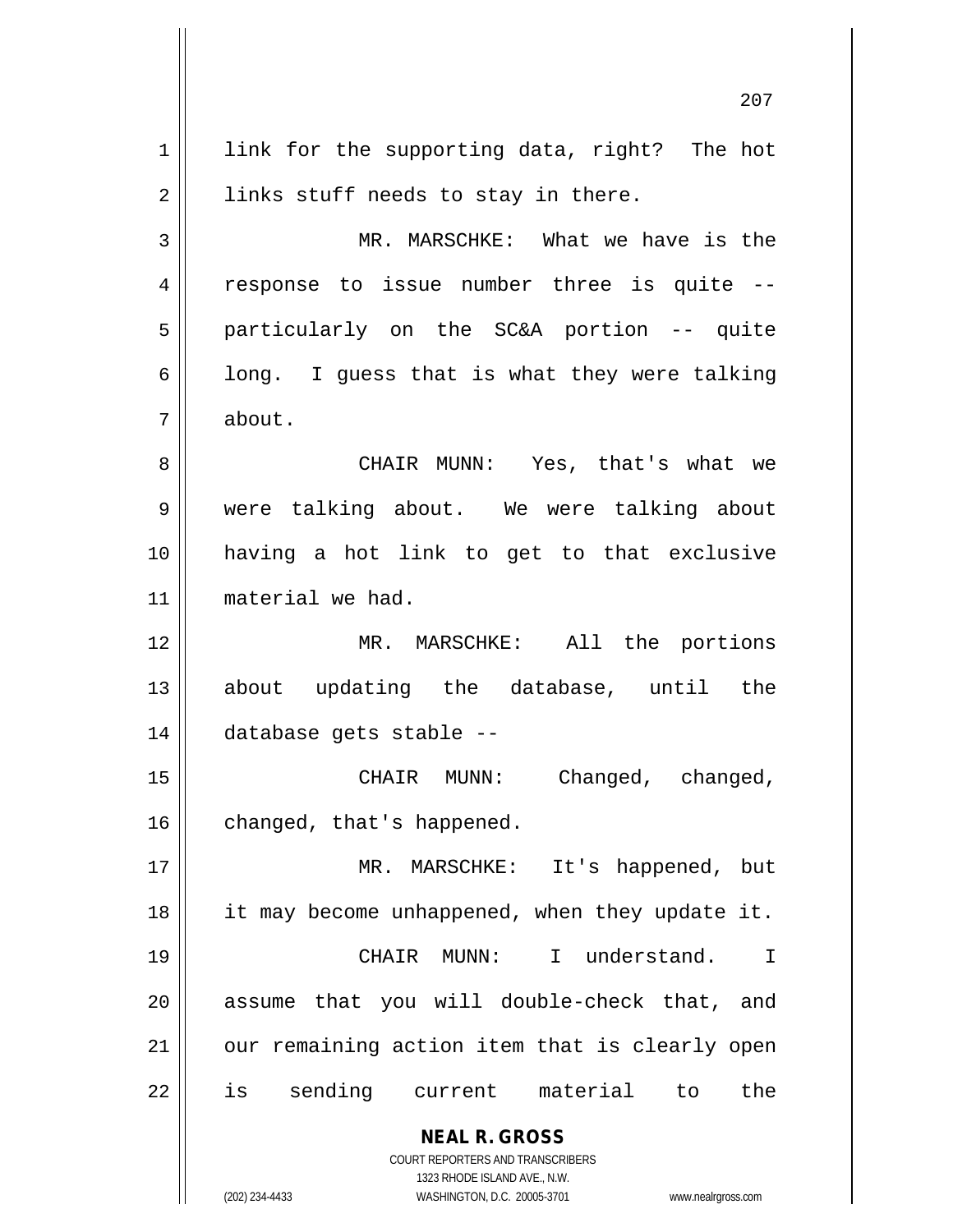1 Subcommittee and providing a hot link to the 2 | supporting data.

3 || MR. MARSCHKE: That is right.

4 CHAIR MUNN: Okay. Next item is a 5 | carryover from last time, a NIOSH item to  $6 \parallel$  provide a response for PROC-95.

7 MR. MARSCHKE: We still owe you 8 l those.

 ` CHAIR MUNN: Next item, check the documents on PROC-97 and assure all nine findings are covered by a PR-12. And that's 12 | the SC&A item.

13 MR. MARSCHKE: We still owe you  $14 \parallel$  that.

15 CHAIR MUNN: Next item is load 16 || responses into database and ensure paragraphs 17 || are numbered properly for TIB-0013. NIOSH? 18 || MR. MARSCHKE: Not done yet. 19 CHAIR MUNN: The other carryover 20 for responses to 54 and 14 to NIOSH. Did you 21 not send us 54? I'm trying to remember

22 || whether we saw the responses for 54.

**NEAL R. GROSS** COURT REPORTERS AND TRANSCRIBERS

1323 RHODE ISLAND AVE., N.W.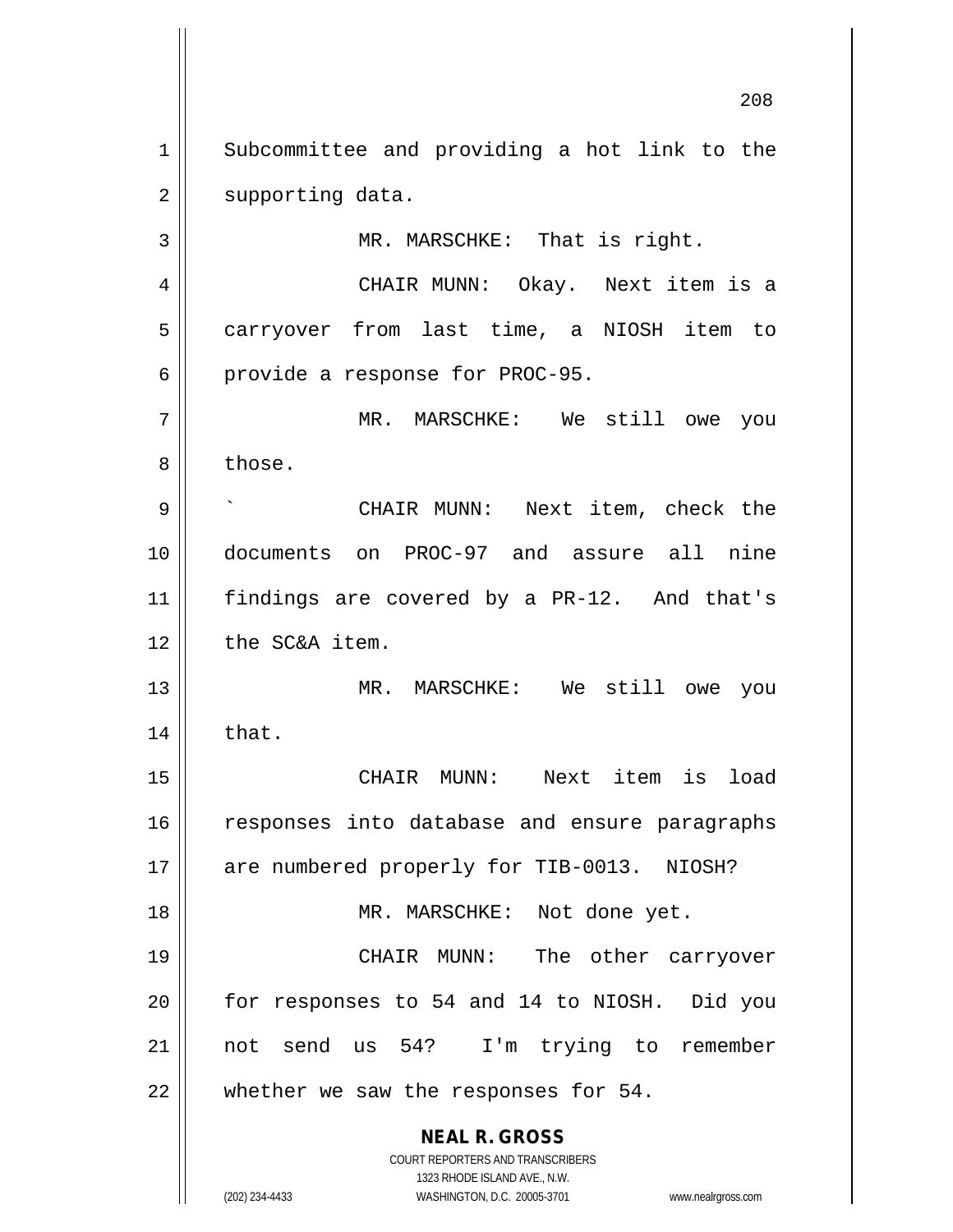|    | 209                                                                                                 |
|----|-----------------------------------------------------------------------------------------------------|
| 1  | MR. MARSCHKE: We still owe those.                                                                   |
| 2  | CHAIR MUNN: I was imagining                                                                         |
| 3  | things? Okay.                                                                                       |
| 4  | No, I don't see 54.                                                                                 |
| 5  | MEMBER ZIEMER: PROC 97, was that                                                                    |
| 6  | an SC&A action?                                                                                     |
| 7  | MR. HINNEFELD: It was an<br><b>SC&amp;A</b>                                                         |
| 8  | action.                                                                                             |
| 9  | CHAIR MUNN: Yes, it was.                                                                            |
| 10 | MR. HINNEFELD: Worker outreach.                                                                     |
| 11 | That was the ORAU. ORAU doesn't do worker                                                           |
| 12 | outreach any more. We have a different                                                              |
| 13 | contractor who rewrote the procedure. We                                                            |
| 14 | attempted to address some of the findings from                                                      |
| 15 | PROC-97. I'm not saying we did that for all                                                         |
| 16 | of them, but some of them we did.                                                                   |
| 17 | CHAIR MUNN: Your job was to check                                                                   |
| 18 | the two and see, and make sure that everything                                                      |
| 19 | was carried over properly.                                                                          |
| 20 | MR. MARSCHKE: Clarification, we                                                                     |
| 21 | don't have -- this is basically just to check                                                       |
| 22 | the nine findings, the nine PROC-97 findings                                                        |
|    | <b>NEAL R. GROSS</b>                                                                                |
|    | <b>COURT REPORTERS AND TRANSCRIBERS</b>                                                             |
|    | 1323 RHODE ISLAND AVE., N.W.<br>(202) 234-4433<br>WASHINGTON, D.C. 20005-3701<br>www.nealrgross.com |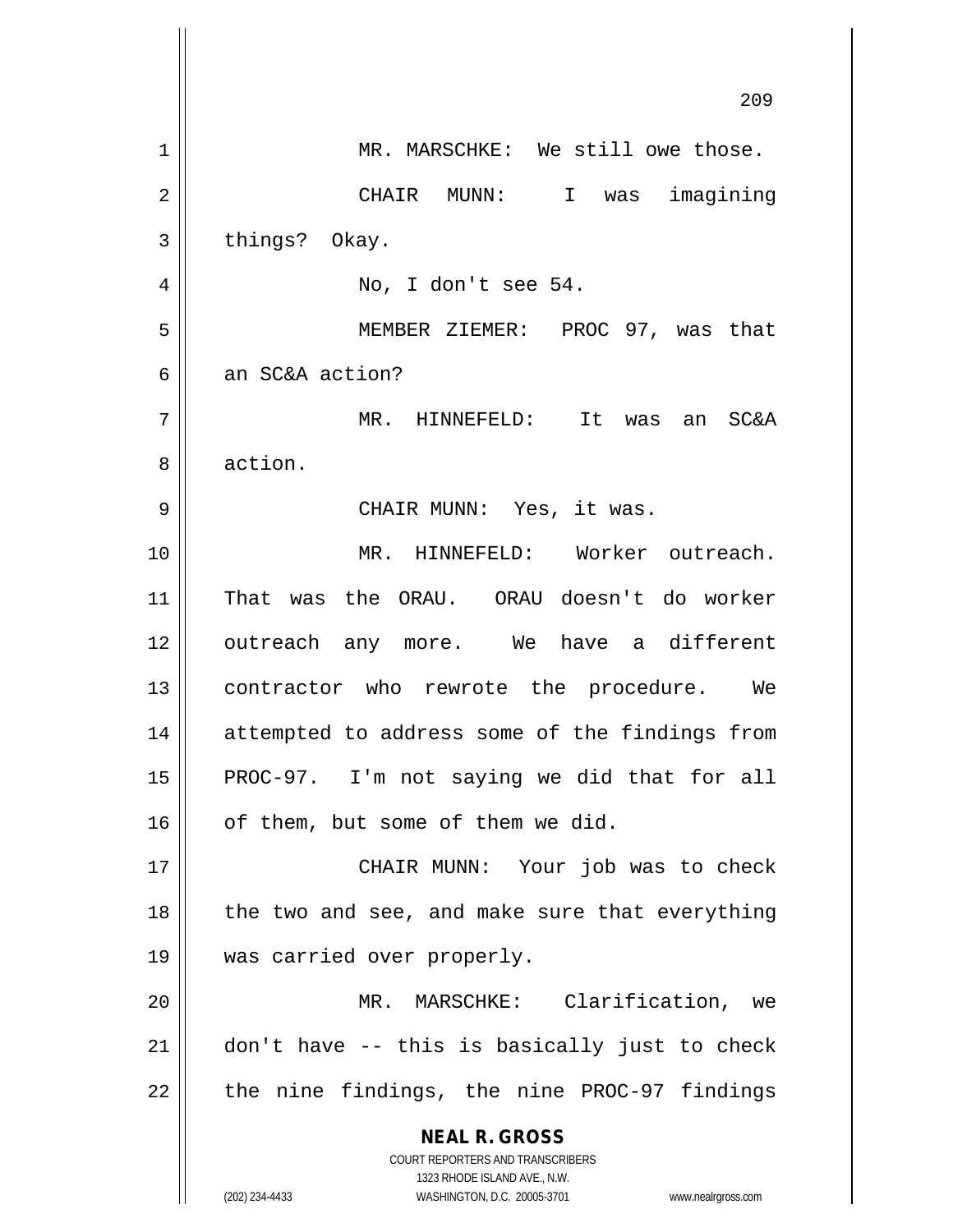**NEAL R. GROSS** COURT REPORTERS AND TRANSCRIBERS 1323 RHODE ISLAND AVE., N.W. (202) 234-4433 WASHINGTON, D.C. 20005-3701 www.nealrgross.com 1 and not to do a separate review of TIB or PR- $2 \parallel 0012.$ 3 CHAIR MUNN: No, it was to make  $4 \parallel$  sure that the carryover was correct. 5 MR. MARSCHKE: Just to make sure  $6 \parallel$  we're on the same page. 7 CHAIR MUNN: Absolutely. Status 8 | of TIB-0010, item eight for possible closure? 9 MEMBER GRIFFON: Can we go back to 10 || the last one just for a second? 11 || CHAIR MUNN: Back to where? 12 MEMBER GRIFFON: Back to your last 13 | action item, or your last agenda item? 14 CHAIR MUNN: Right, 54 and TIB-15 0014? 16 MEMBER GRIFFON: Yes, TIB-0014, 17 are they ORAU TIB-0014 or OCAS TIB-0014. 18 Because I'm still on TIB-0014 is transferred - 19  $\vert$  - oh well, TIB-0014 has transferred, maybe I'm 20 || looking at the wrong one. 21 CHAIR MUNN: Hold on, let me see 22 | if I can get to the right spot. OTIB-0014.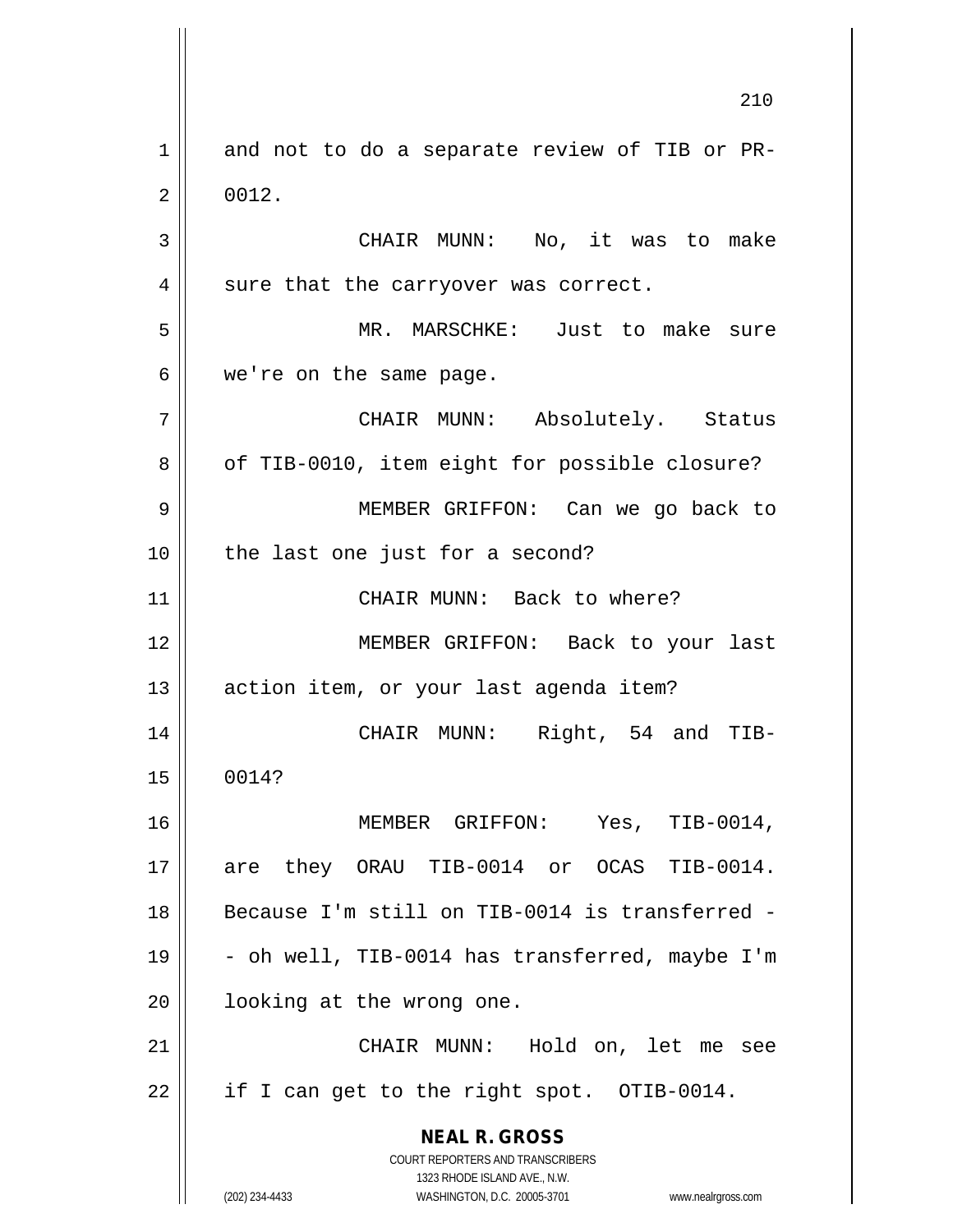**NEAL R. GROSS** COURT REPORTERS AND TRANSCRIBERS 1323 RHODE ISLAND AVE., N.W. (202) 234-4433 WASHINGTON, D.C. 20005-3701 www.nealrgross.com 211 1 MR. HINNEFELD: OCAS TIB-0014 is  $2 \parallel$  the extension of Rocky Flats. 3 MEMBER GRIFFON: But if it's TIB -  $4 \parallel$  - if it's OCAS TIB-0014, didn't that go to the 5 || Rocky Flats? 6 MR. HINNEFELD: Yes, that's one  $7 \parallel$  that should be transferred to Rocky Flats. 8 || MEMBER GRIFFON: Oh, okay, got it,  $9 \parallel$  thank you. 10 CHAIR MUNN: Okay. TIB-0010-8 for 11 possible closure? 12 || MR. HINNEFELD: I don't have 13 || anything today. OTIB-0010 is the glove box. 14 This is about benchmarking the ATTILA with 15 MCNP, and basically we just, we take a look at 16 the NIOSH MCNP for any calculation package 17 that NIOSH had put together for that 18 || comparison and verification. 19 || CHAIR MUNN: That whole software 20 issue. 21 MEMBER GRIFFON: Excuse me, I  $22$  || think I have to go back to that last one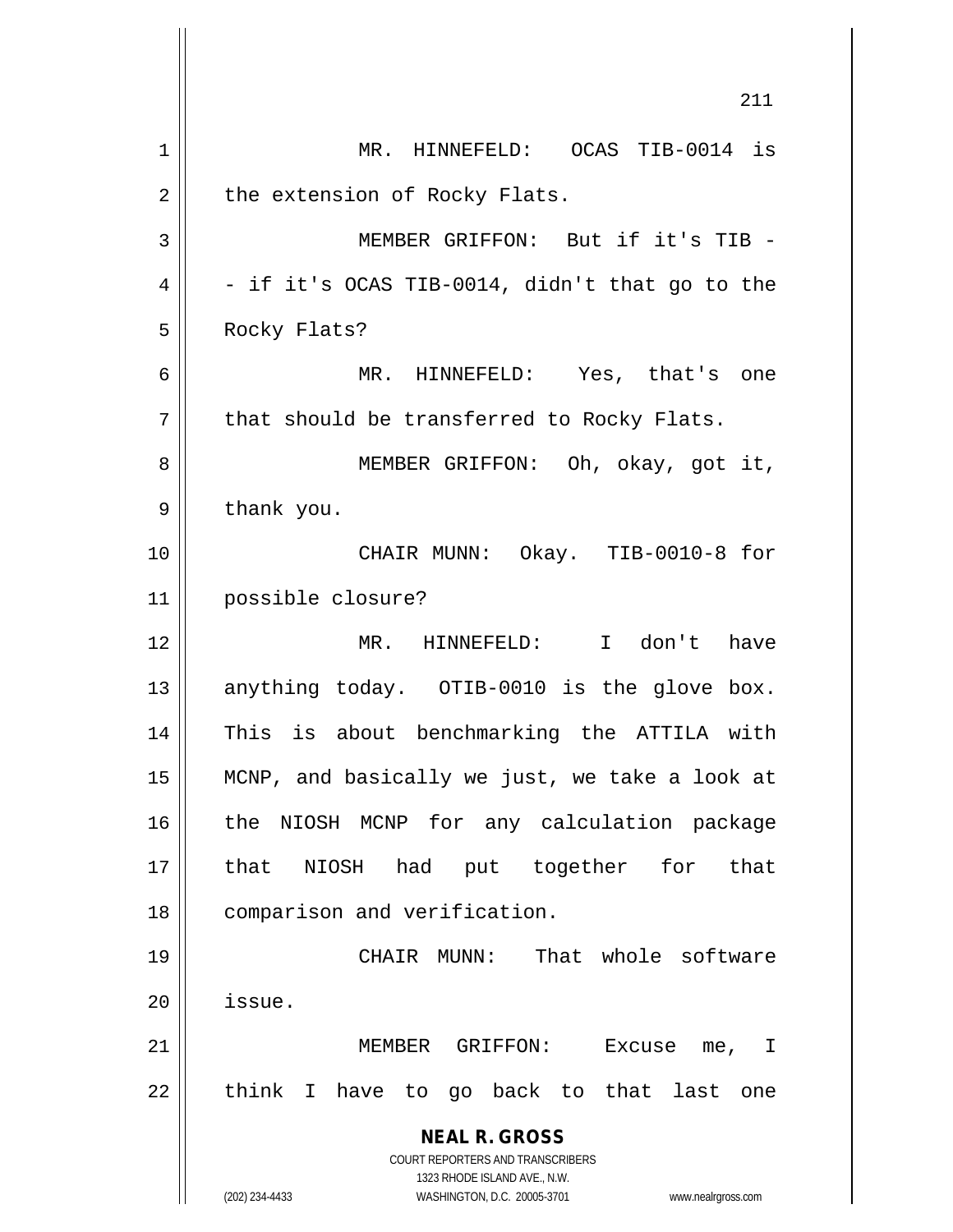**NEAL R. GROSS** COURT REPORTERS AND TRANSCRIBERS 1323 RHODE ISLAND AVE., N.W. (202) 234-4433 WASHINGTON, D.C. 20005-3701 www.nealrgross.com 1 again. I think you are showing the wrong one  $2 \parallel$  transferred in the database. The Rocky Flats 3 || is OCAS TIB-0014, and that should be 4 | transferred, but that's showing it open. And  $5 \parallel$  then the ORAU TIB is showing it transferred. 6 Am I wrong in that? Someone should check  $7 \parallel$  that. 8 MR. MARSCHKE: You're right, Mark. 9 I think the reason for the ORAU TIB-0014 10 being transferred, it was transferred and 11 | addressed, it's the construction worker. 12 MEMBER GRIFFON: Okay, so they 13 || should both be transferred? 14 MR. MARSCHKE: Yes, it's 15 transferred and reviewed under the review of 16 | OTIB-0052. 17 || MEMBER GRIFFON: Okay. 18 || CHAIR MUNN: That went out. 19 MR. MARSCHKE: So it could be 20 || addressed under OTIB-0052, but it was 21 transferred. 22 || MEMBER GRIFFON: Oh, okay. Okay.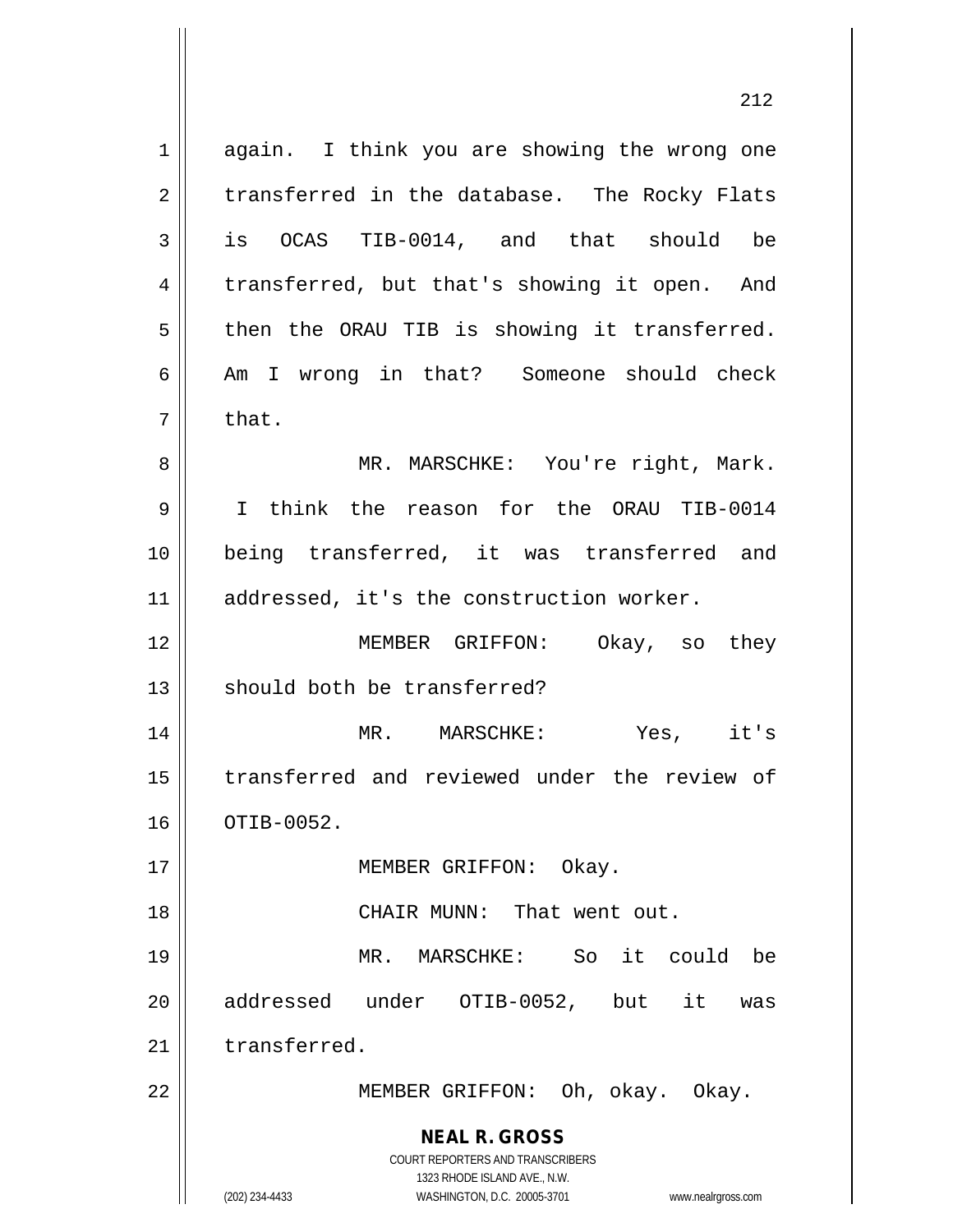CHAIR MUNN: And TIB-0014-02 is --  $2 \parallel$  SC&A finds it to be incomplete because it does 3 || not address what? Because it does not address in vivo counting results. That's a Rocky  $5 \parallel$  Flats internal dosimetry issue. MEMBER GRIFFON: Should that one 7 Show as transferred or not? CHAIR MUNN: Well, it shows as 9 | open. Are we going to send it over to Rocky? MEMBER GRIFFON: I don't know. CHAIR MUNN: I don't think we had 12 || said before that we were likely to transfer 13 that one because it's kind of this internal dosimetry coworker issue is one of the 15 | overlapping issues between sites. MR. MARSCHKE: I think at the end  $\parallel$  of the last meeting, the October 15<sup>th</sup> meeting, we were going through the various procedures and trying to identify which ones could be next up for action on them. And I think TIB- 0014 kind of fell into that box as being a TIB which we hadn't done anything on yet and which

**NEAL R. GROSS**

COURT REPORTERS AND TRANSCRIBERS 1323 RHODE ISLAND AVE., N.W. (202) 234-4433 WASHINGTON, D.C. 20005-3701 www.nealrgross.com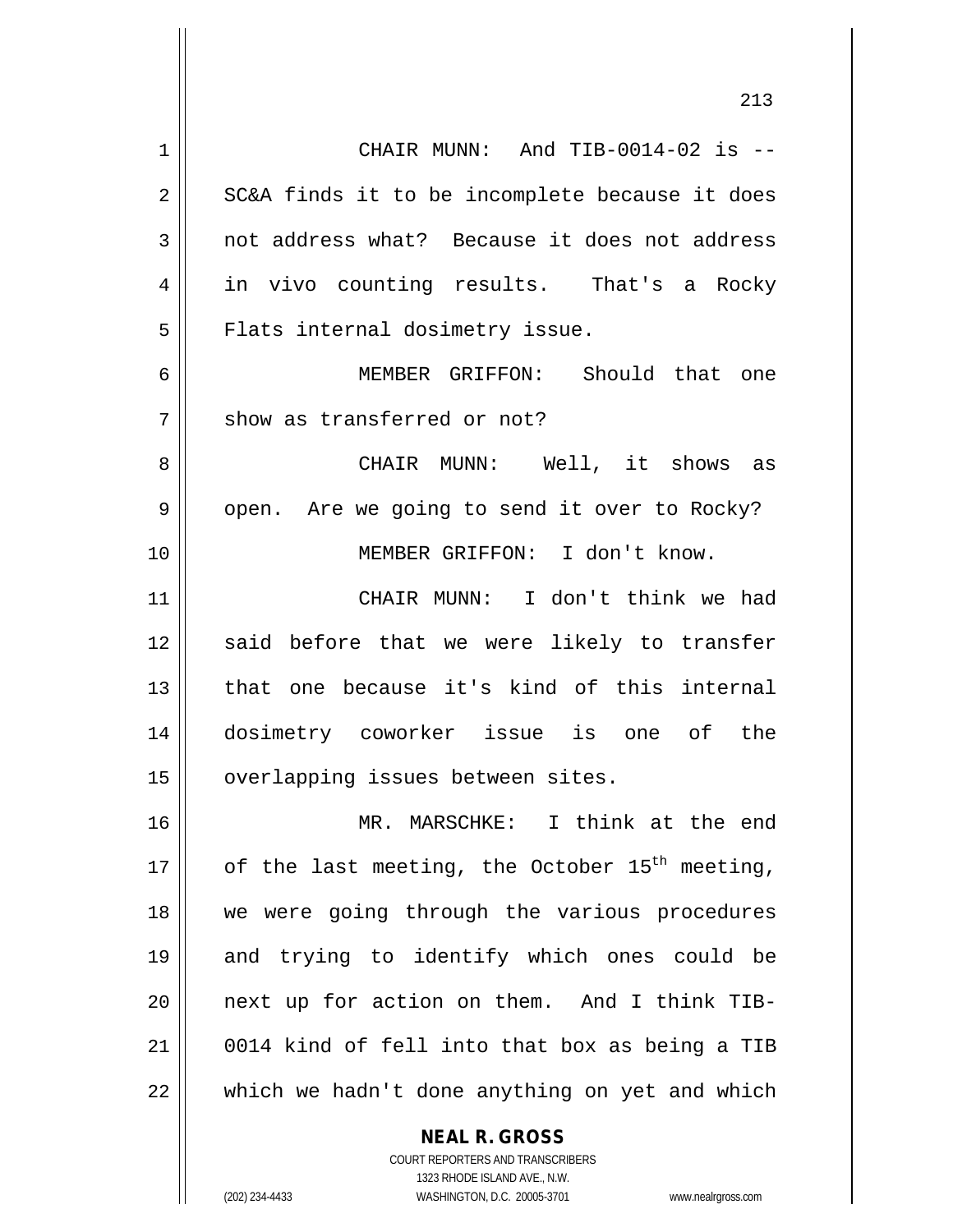**NEAL R. GROSS** COURT REPORTERS AND TRANSCRIBERS 1323 RHODE ISLAND AVE., N.W. 1 || we could do something on in the near future.  $2 \parallel$  And I think that may be why it got listed in  $3$  the action item list because right now the 4 database is showing that we haven't received  $5 \parallel$  anything back from NIOSH on that. 6 || CHAIR MUNN: Right. 7 MR. MARSCHKE: And -- 8 CHAIR MUNN: That's why it's, you 9 || know, shown as a NIOSH action item to provide 10 | a response. 11 || (Simultaneous speakers.) 12 MEMBER GRIFFON: Yes, it doesn't 13  $\parallel$  have to be transferred. I was just asking. 14 CHAIR MUNN: Yes, no. 15 MR. MARSCHKE: It doesn't come out  $16$  | of the commonality analysis. 17 || CHAIR MUNN: No, but it's the kind  $18$  || of thing that we encounter often. 19 Okay with that, Mark? 20 MEMBER GRIFFON: Yes, that's fine. 21 CHAIR MUNN: Okay, we were looking  $22$  || at 10 for possible closure, and that was a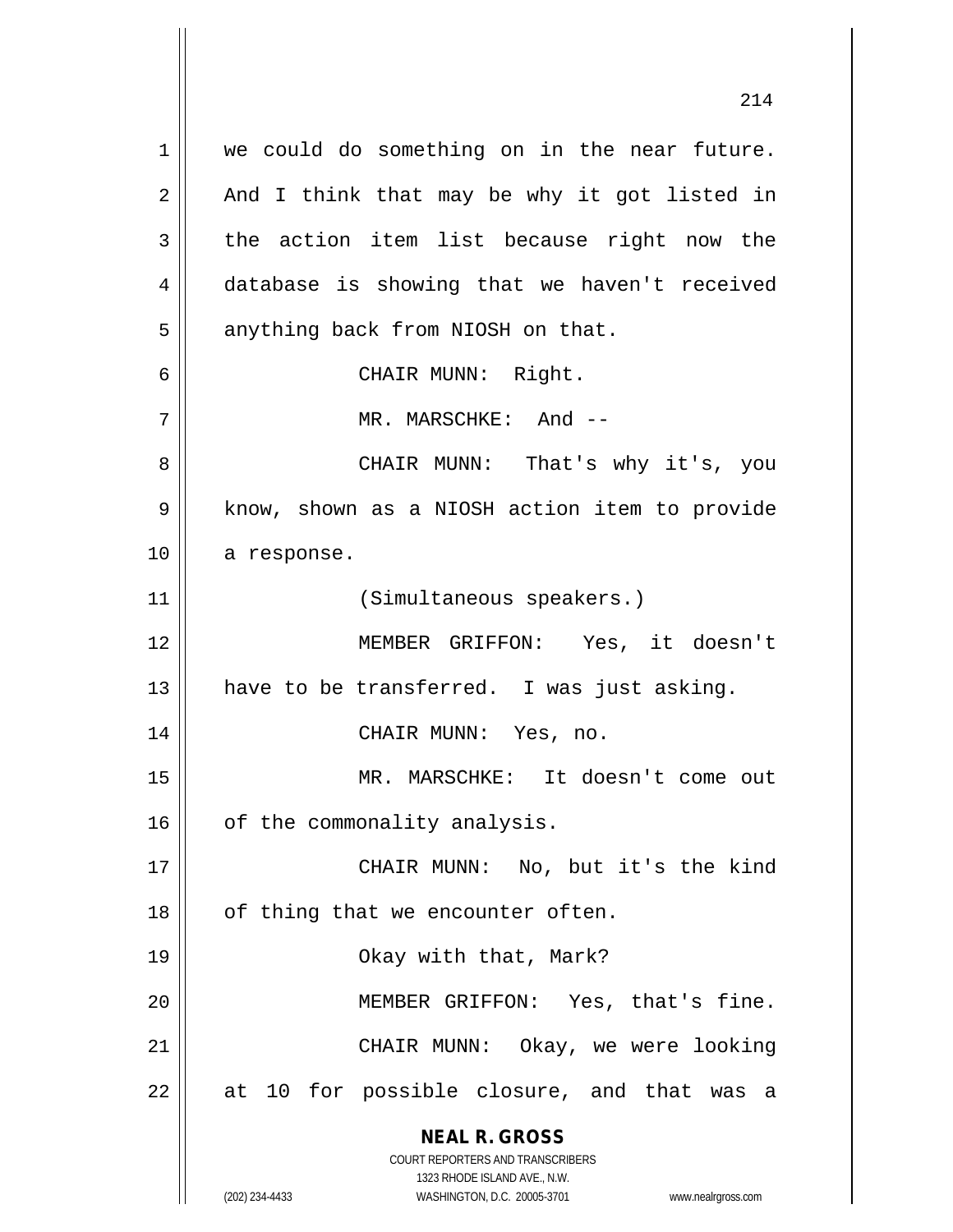**NEAL R. GROSS** COURT REPORTERS AND TRANSCRIBERS 1323 RHODE ISLAND AVE., N.W. 1 carryover, too, 10-8. And we still just 2 | continue to wait for a NIOSH response, right? MR. HINNEFELD: Are we still 4 | talking about OTIB-0014? CHAIR MUNN: No, we've gone to 10-  $6 \parallel 8$ . MEMBER ZIEMER: 10-08 MR. HINNEFELD: TIB-0008? Yes. MEMBER ZIEMER: That's the ATTILA. CHAIR MUNN: Yes, the software thing. Note the transfer of us from Work 12 || Group TBD-6000 of OTIB-0070 finding 6, and set | the priorities. MEMBER ZIEMER: Well, you haven't || gotten the formal letter from me on that. CHAIR MUNN: No. MEMBER ZIEMER: But we -- I guess 18 || the 6000 Work Group approved the transfer, so all we need is the letter. So you know it's || coming. But -- and we can pull it up, I  $\parallel$  think, probably. Or, no, that wouldn't be on | this thing, would it?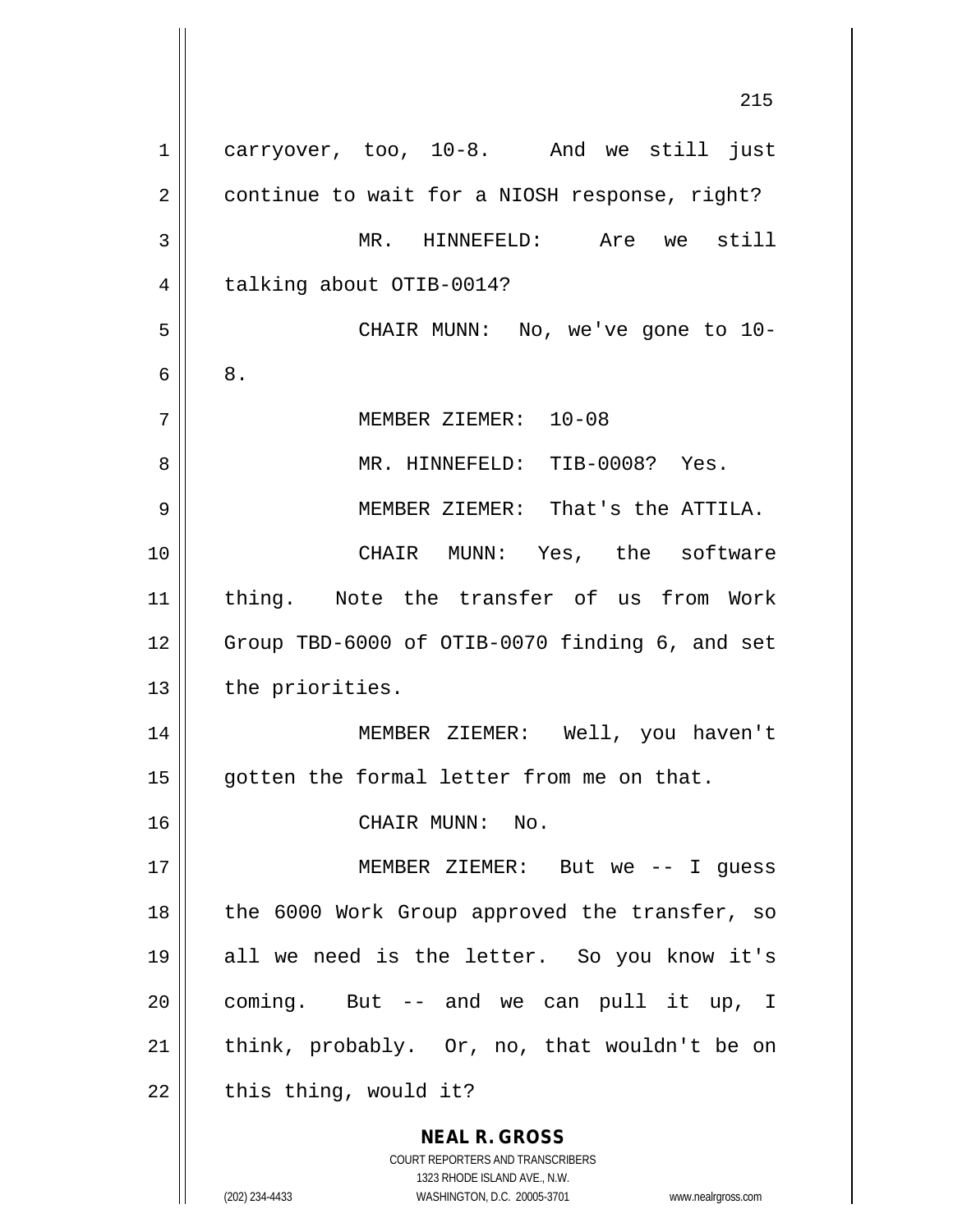| 1  | MR. MARSCHKE: Well, that is what                                    |
|----|---------------------------------------------------------------------|
| 2  | I just was wondering. We have a whole bunch                         |
| 3  | of issues on OTIB-0070 here. And I don't                            |
| 4  | know, first of all, if they're identified here                      |
| 5  | as being open and not being transferred to the                      |
| 6  | TBD-6000 Work Group. So I'm confused.                               |
| 7  | MEMBER ZIEMER: Well, let me pull                                    |
| 8  | up the matrix for that item. It may refer to                        |
| 9  | this OTIB.                                                          |
| 10 | CHAIR MUNN: Look specifically at                                    |
| 11 | 6, that is what we were concerned with. OTIB-                       |
| 12 | 0070, finding 6, says use of Horizons summary                       |
| 13 | survey data as a default value for operational                      |
| 14 | air concentration at a thorium refining                             |
| 15 | facility is inappropriate and not claimant-                         |
| 16 | favorable. No, that's not OTIB, sorry, I'm                          |
| 17 | giving you the wrong information.                                   |
| 18 | MR. HINNEFELD: What is the TBD-                                     |
| 19 | 6000 -- you are talking about transferring to                       |
| 20 |                                                                     |
| 21 | MEMBER ZIEMER: I<br>was going to                                    |
| 22 | pull up the matrix for that.                                        |
|    | <b>NEAL R. GROSS</b>                                                |
|    | <b>COURT REPORTERS AND TRANSCRIBERS</b>                             |
|    | 1323 RHODE ISLAND AVE., N.W.                                        |
|    | (202) 234-4433<br>WASHINGTON, D.C. 20005-3701<br>www.nealrgross.com |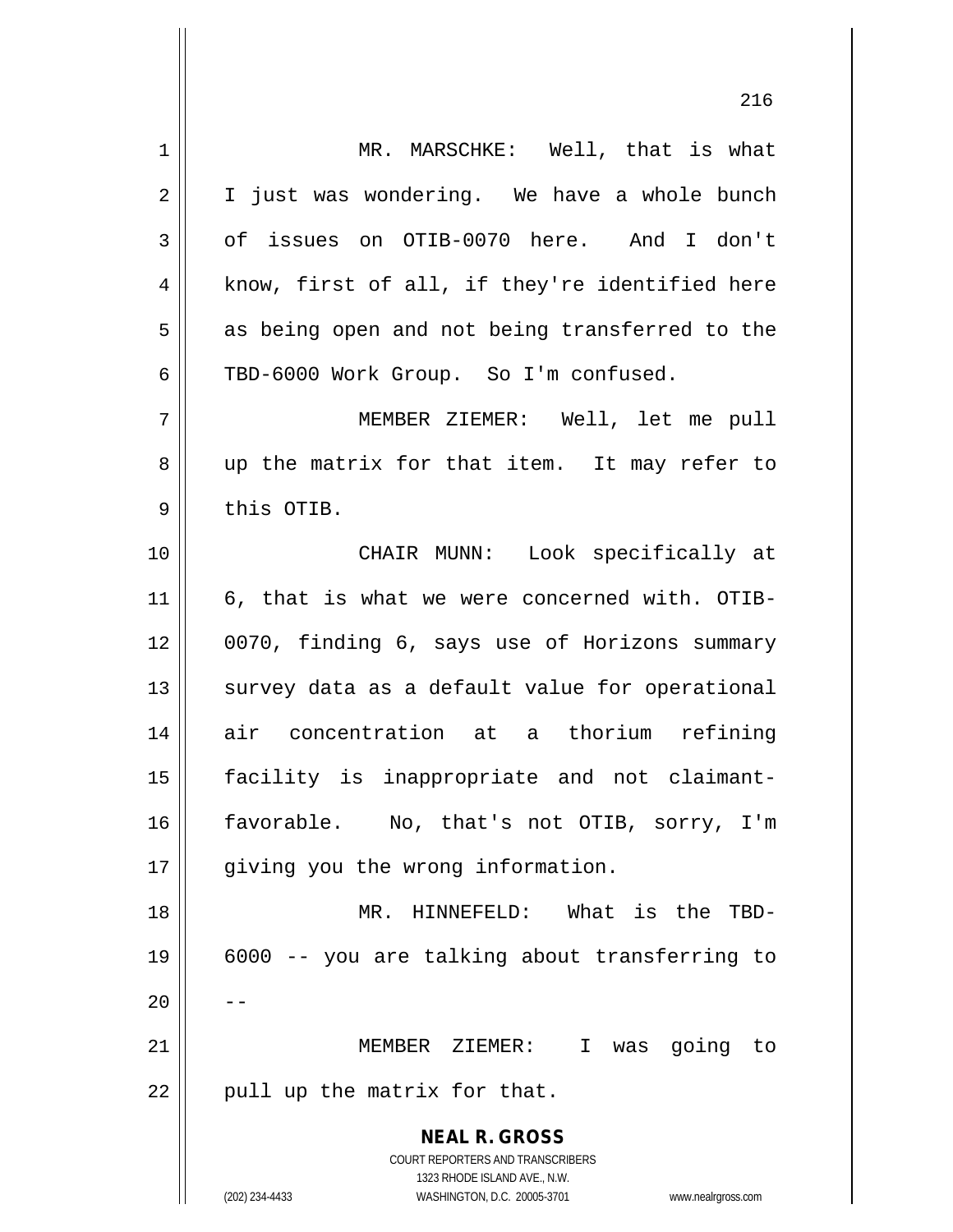|                | 217                                                      |  |  |  |  |  |  |  |
|----------------|----------------------------------------------------------|--|--|--|--|--|--|--|
| $\mathbf 1$    | CHAIR MUNN: OTIB-0070 --                                 |  |  |  |  |  |  |  |
| $\overline{2}$ | MEMBER GRIFFON: I think that was                         |  |  |  |  |  |  |  |
| 3              | the right one, wasn't it, Wanda, that you read           |  |  |  |  |  |  |  |
| $\overline{4}$ | out?                                                     |  |  |  |  |  |  |  |
| 5              | CHAIR MUNN: It's the right one on                        |  |  |  |  |  |  |  |
| 6              | our list. But I'm remembering something that             |  |  |  |  |  |  |  |
| 7              | had -- that we had not established a priority            |  |  |  |  |  |  |  |
| 8              | for, and it was something that was necessary             |  |  |  |  |  |  |  |
| 9              | for us to move ahead. That's what I had.                 |  |  |  |  |  |  |  |
| 10             | MEMBER ZIEMER: Let's see, TBD,                           |  |  |  |  |  |  |  |
| 11             | finding 6. Let me just pull it up. This is               |  |  |  |  |  |  |  |
| 12             | underestimate of resuspension factor. And                |  |  |  |  |  |  |  |
| 13             | it's -- in order to drive upper bound of                 |  |  |  |  |  |  |  |
| 14             | default inhalation exposure due to                       |  |  |  |  |  |  |  |
| 15             | resuspension of uranium particles on deposit             |  |  |  |  |  |  |  |
| 16             | surfaces, TBD uses default suspension factor.            |  |  |  |  |  |  |  |
| 17             | That's a common issue in a lot of sites.                 |  |  |  |  |  |  |  |
| 18             | NIOSH response talks about the details appear            |  |  |  |  |  |  |  |
| 19             | in OTIB-0070. And then SC&A has a response               |  |  |  |  |  |  |  |
| 20             | why they recommend the use of 10 to the minus            |  |  |  |  |  |  |  |
| 21             | 6 and so on.                                             |  |  |  |  |  |  |  |
| 22             | So since this was basically a TBD                        |  |  |  |  |  |  |  |
|                | <b>NEAL R. GROSS</b><br>COURT REPORTERS AND TRANSCRIBERS |  |  |  |  |  |  |  |

1323 RHODE ISLAND AVE., N.W.

 $\prod$ 

 $\mathsf{l}$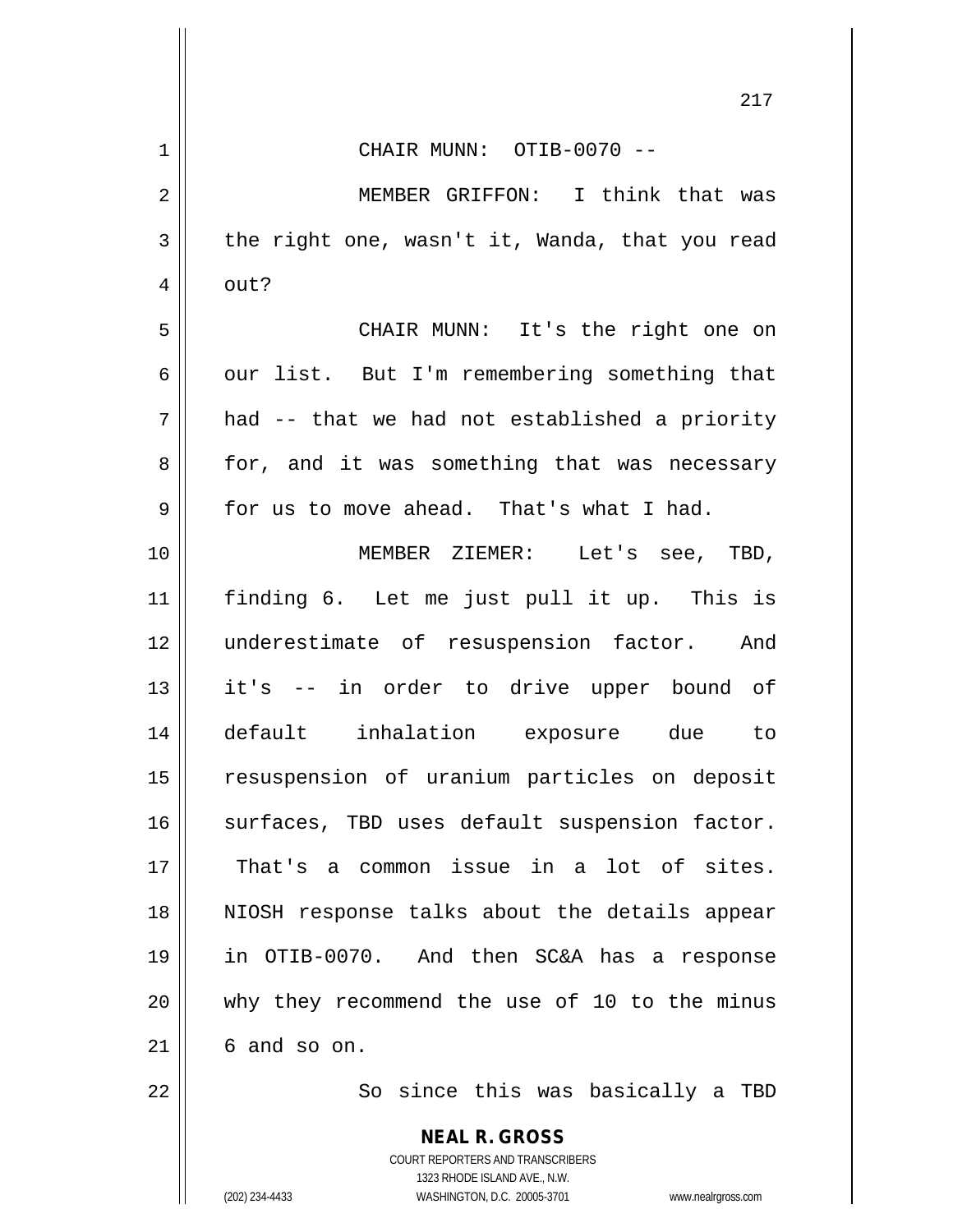**NEAL R. GROSS** COURT REPORTERS AND TRANSCRIBERS 1323 RHODE ISLAND AVE., N.W. (202) 234-4433 WASHINGTON, D.C. 20005-3701 www.nealrgross.com 218  $1 \parallel$  -- OTIB-0070 issue because this resuspension 2 | factor issue comes up at many sites. That's 3 Why it was being transferred. 4 CHAIR MUNN: Yes, and it seems  $5 \parallel$  that  $-$ 6 MEMBER ZIEMER: So it's -- 7 CHAIR MUNN: I think the error is 8 || in saying finding 6. 9 MEMBER ZIEMER: No, it's our 10 finding 6 on the TBD-6000 Work Group. It's 11 finding 6 in their matrix, and it's the 12 || qeneral issue of the resuspension factor which  $13$  | shows up in OTIB-0070. 14 CHAIR MUNN: In many of the 15 || findings under 0070, not just one. 16 MEMBER ZIEMER: So the TBD-6000 17 Work Group officially said we will transfer 18 that to this Subcommittee since the 19 Subcommittee's dealing with that as part of  $20$  | the TBD  $-$  or the OTIB-0070 issue. 21 CHAIR MUNN: And I recall some 22 || concern about the conversation over no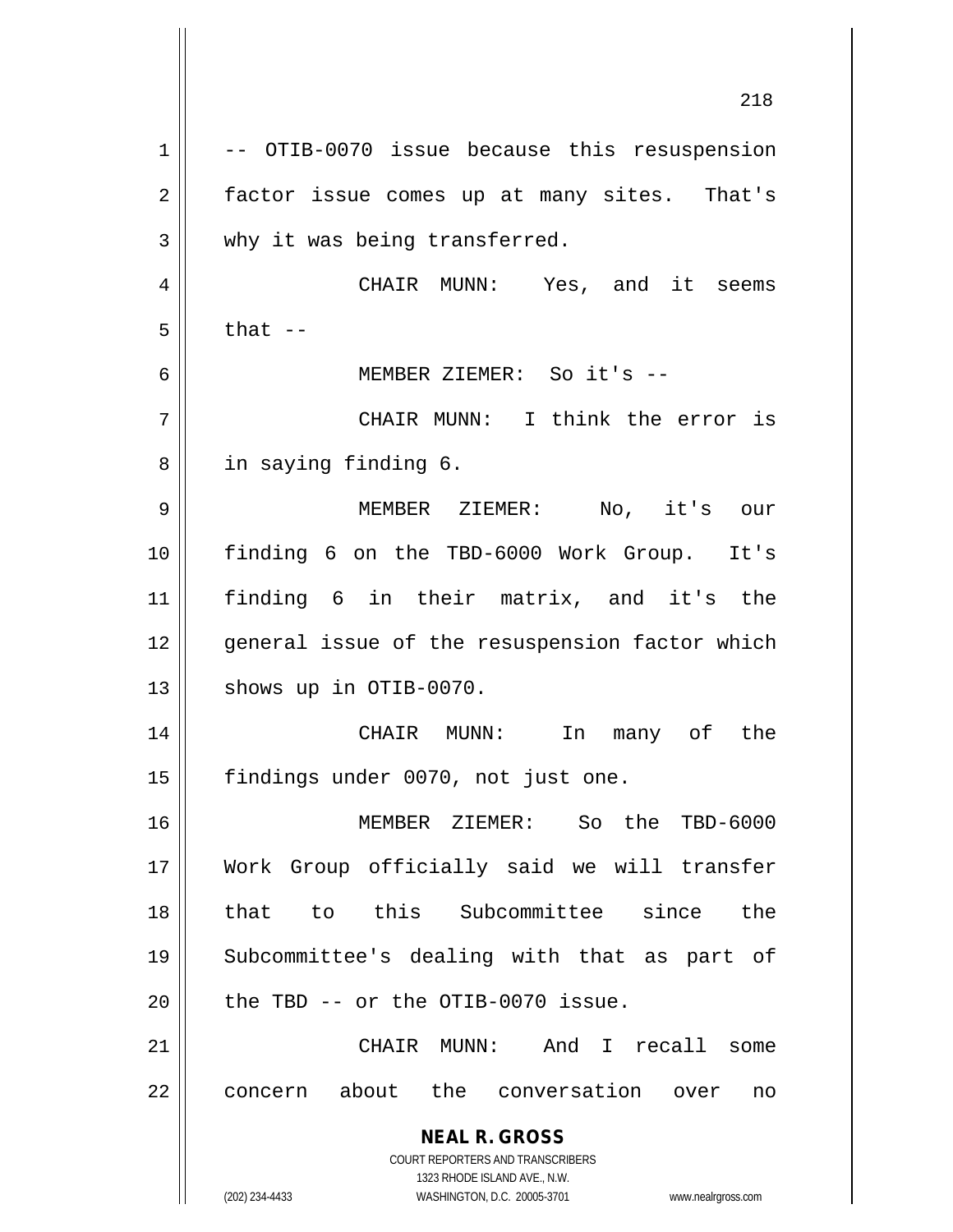**NEAL R. GROSS** COURT REPORTERS AND TRANSCRIBERS 1323 RHODE ISLAND AVE., N.W. (202) 234-4433 WASHINGTON, D.C. 20005-3701 www.nealrgross.com 1 | priority having been set that would pull this  $2 \parallel$  up to the top of the heap, and we were  $3 \parallel$  ostensibly going to  $-$ 4 || MEMBER ZIEMER: Well, this is what  $5$  | priority is it for you folks. 6 CHAIR MUNN: For us. 7 MEMBER GRIFFON: I think it falls 8 | under OTIB-0070-10, finding number 10. 9 CHAIR MUNN: Well, we have 10 multiple findings that impinge upon this. 11 MEMBER GRIFFON: Yes, it sort of 12 hit on it, but 10 is just specifically-- 13 || CHAIR MUNN: Quite clearly. 14 So the action item here isn't 15 || NIOSH's really. 16 MR. HINNEFELD: Well, we owe 17 | responses on OTIB-0070. 18 MEMBER ZIEMER: There were 19 responses already on the TBD -- on the TBD-20 || 6000 Work Group. 21 || CHAIR MUNN: But not here. 22 MEMBER ZIEMER: And those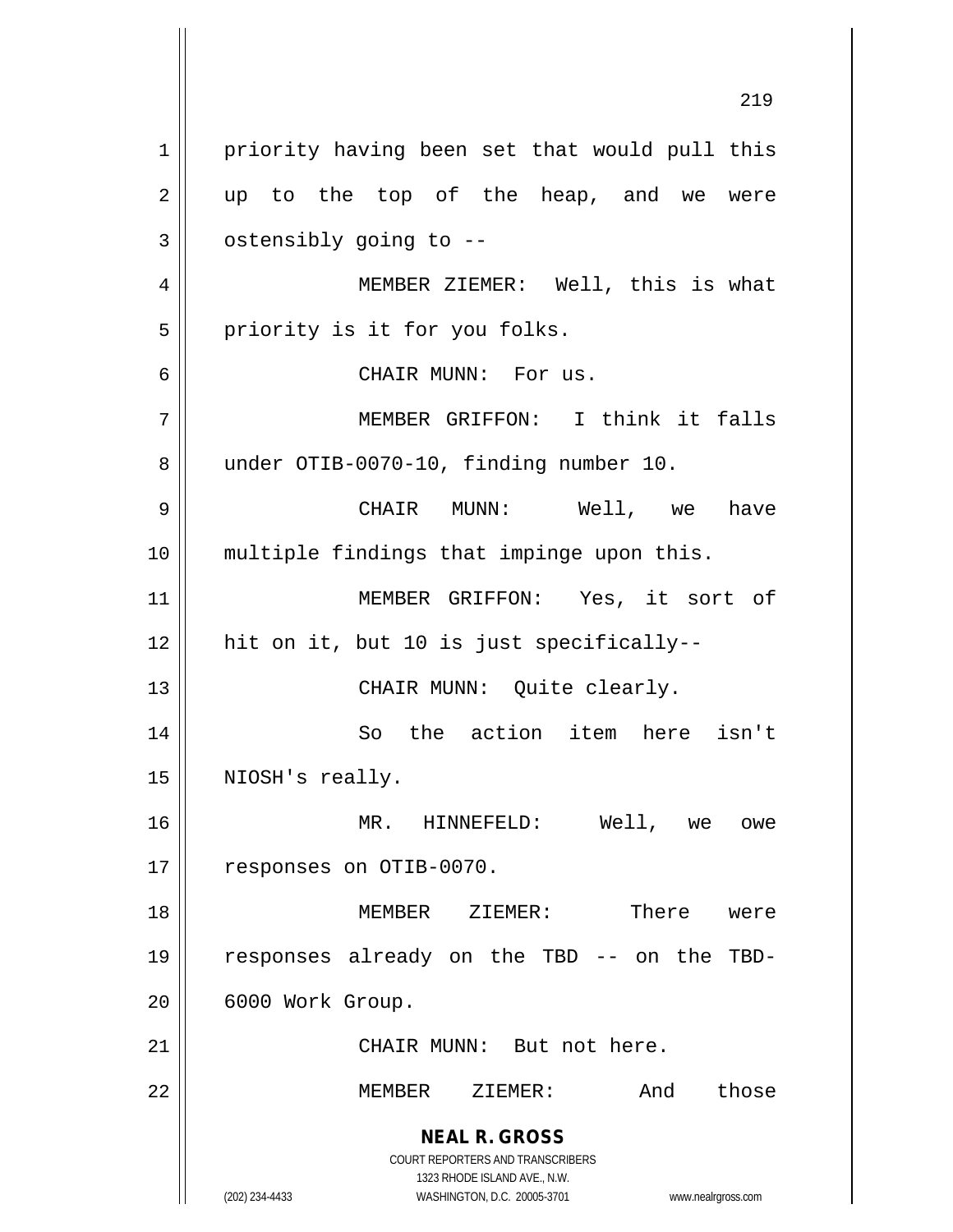1 || responses would need to be transmitted to you. CHAIR MUNN: They need to be | transmitted to you as well. MEMBER ZIEMER: Because SC&A then 5 || had another response to it. NIOSH's response is very brief. There is little specific information related to resuspension factors in 8 the SC&A review of this TBD. They are talking 9 about 0070. As such insufficient detail is provided to allow NIOSH to address the 11 || comment. It is suspected that the details appear in the SC&A review of OTIB-0070. And  $\parallel$  then SC&A has a fairly extensive reply which I won't read here. But I think nothing is 15 | showing up here. MR. MARSCHKE: No, I have been out 17 | of the loop on this. MEMBER ZIEMER: Okay, so I need to || carry and submit this document to all the  $-$ -

21 MR. MARSCHKE: I have to convey to 22 John when he gives responses to OTIB-0070 or

 $20$  | to the Work Group and to you, Steve, as well.

COURT REPORTERS AND TRANSCRIBERS 1323 RHODE ISLAND AVE., N.W. (202) 234-4433 WASHINGTON, D.C. 20005-3701 www.nealrgross.com

**NEAL R. GROSS**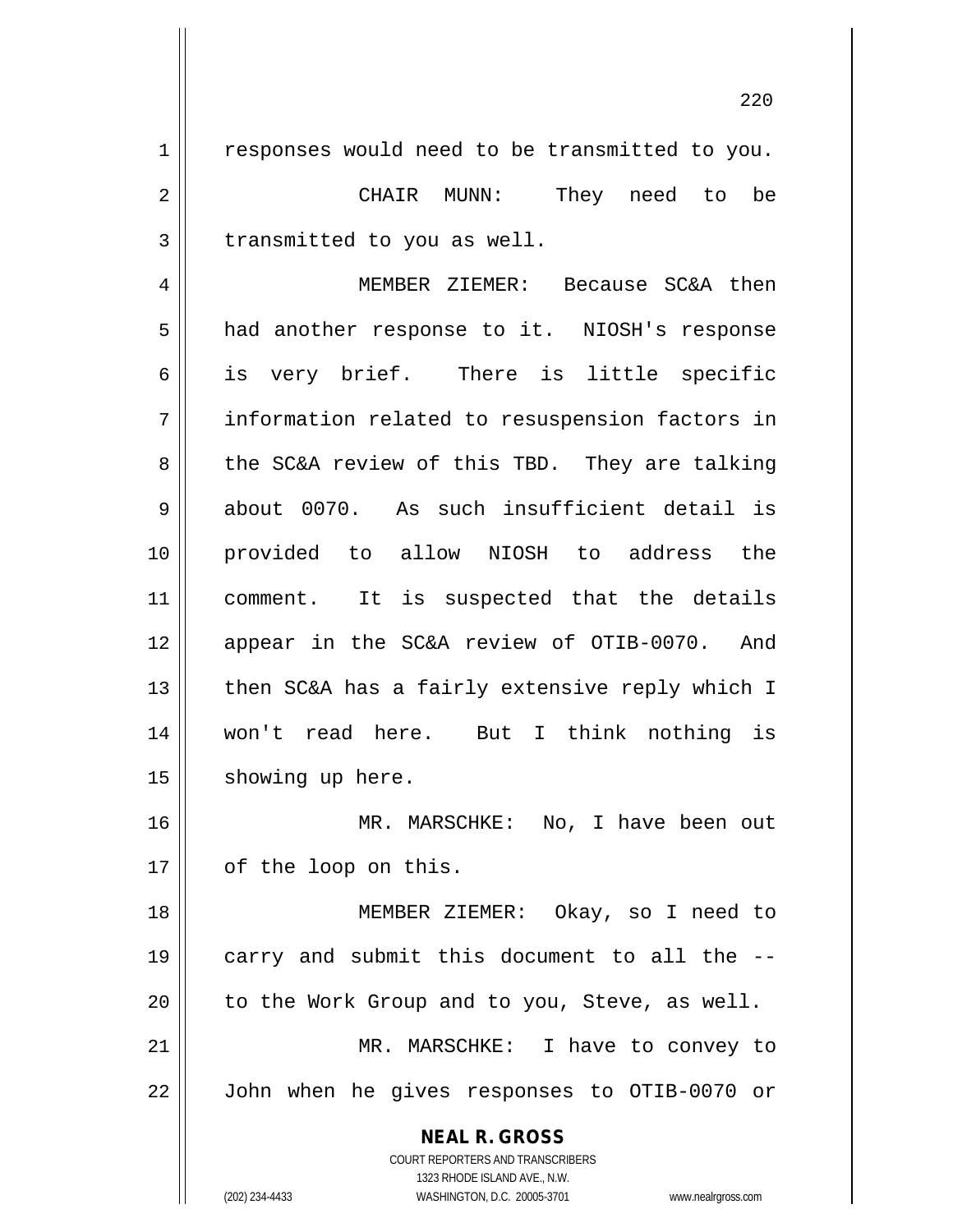**NEAL R. GROSS** COURT REPORTERS AND TRANSCRIBERS 1323 RHODE ISLAND AVE., N.W. (202) 234-4433 WASHINGTON, D.C. 20005-3701 www.nealrgross.com 1 | other questions or other procedures that are  $2 \parallel$  in the database that he should put me on cc so 3 || I can update the database. 4 MEMBER ZIEMER: Yes. This reply  $5 \parallel$  goes back -- this is a November of '08 reply. 6 CHAIR MUNN: So I'm going to break  $7 \parallel$  this out into two different action items. One 8 || is the transfer of the Work Group TBD-6000 9 finding 6 to us for us to set priority. And 10 the other is the remaining OTIB-0070 responses 11 due from NIOSH. Is that acceptable? No grief 12 With that? 13 Now that is the end of our list of 14 || action items that we brought forward. Does  $15$  anyone else have anything that they feel needs 16 to be on our database which will magically 17 become current and updated before our next 18 meeting? 19 If such things occur, do please 20 let me know. Yes? 21 MR. MARSCHKE: I have one which 22 I'm trying to find it now.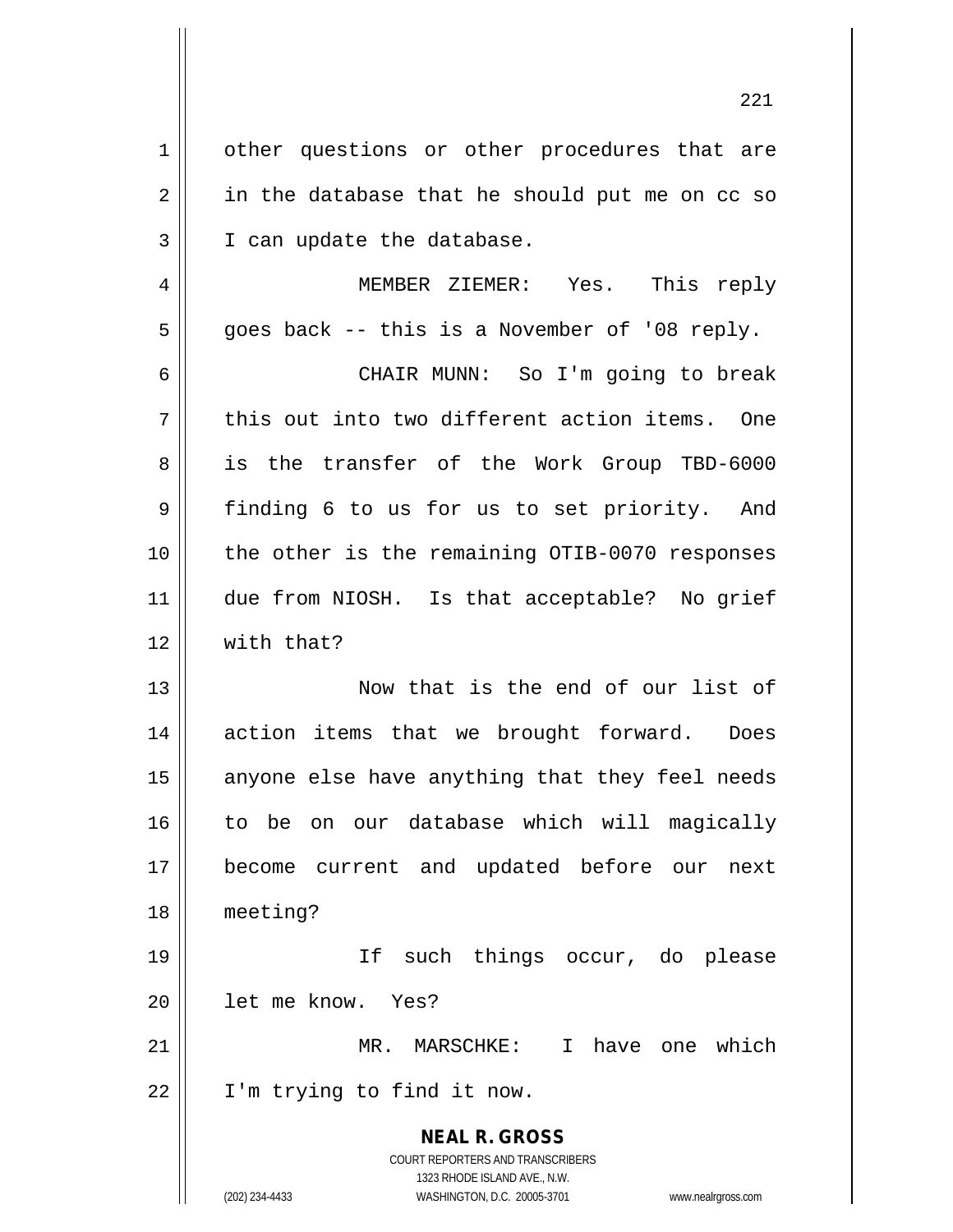222 1 MEMBER GRIFFON: Do we have a date 2 | set for our next meeting? 3 || CHAIR MUNN: No, that is the next 4 | thing for us to do. 5 MEMBER GRIFFON: I got an email 6 from Ron Buchanan who was looking at PROC- $7 \parallel$  0042, and PROC-0042 has to do with Y-12. And 8 || I think Ron is indicating that in our report  $9 \parallel$  we had identified -- this is a copy of the 10 || thing from the report, this is a copy of the 11 report itself. And they had identified a 12 number of issues, and then they had identified  $13$  a couple of issues with the workbook. And if 14 you look at the database, the workbook issue 15 || that was identified with PROC-0042 did not get 16 incorporated into the database. And Ron is  $17$  saying that the workbook includes an error, 18 and it hasn't been corrected to this point. 19 And I guess the error manifests itself when 20 || scaling factors, negative scaling factors are 21 utilized. It works okay when the scaling  $22$  || factor is zero or positive, but it creates a

> **NEAL R. GROSS** COURT REPORTERS AND TRANSCRIBERS

> > 1323 RHODE ISLAND AVE., N.W.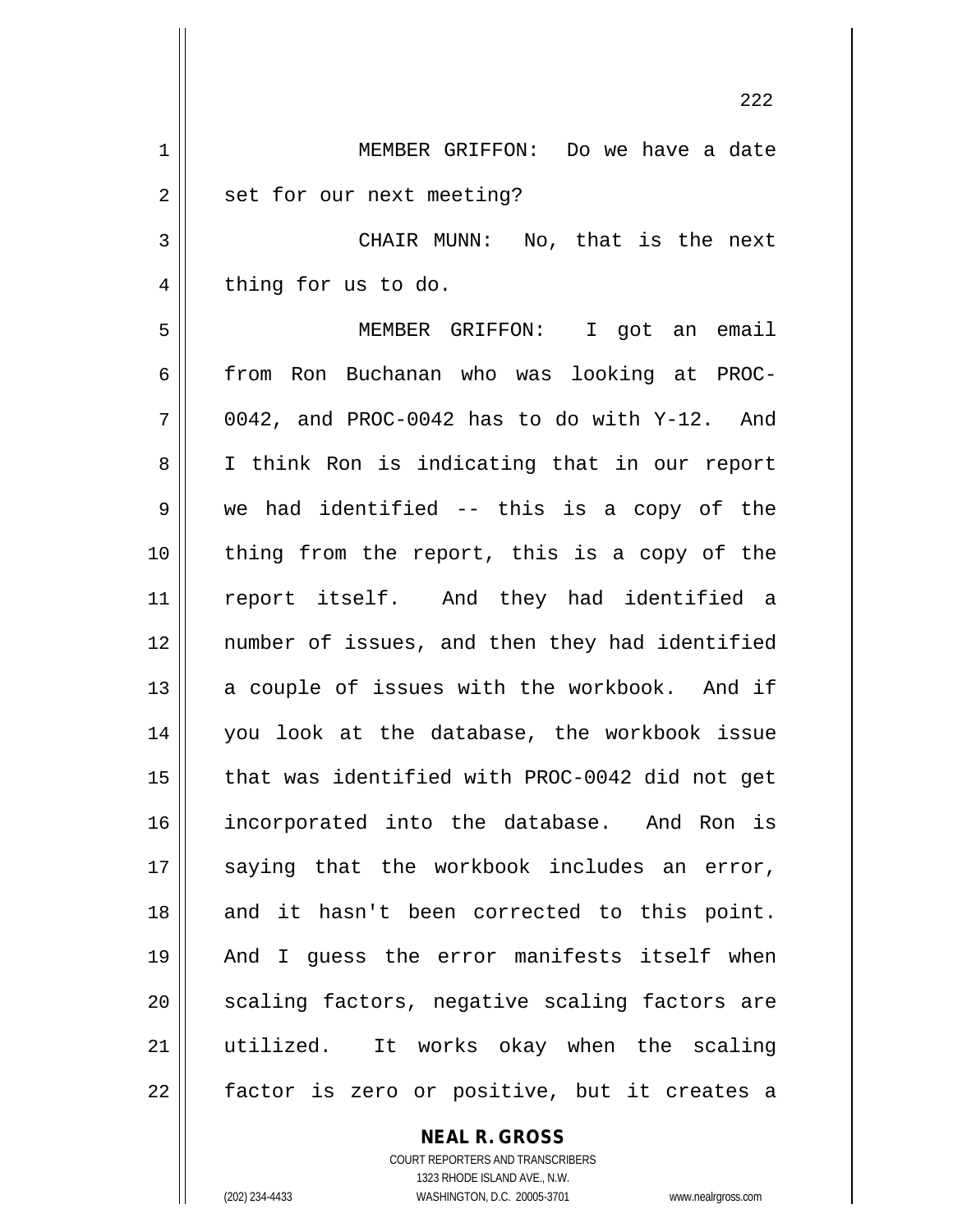1 || problem if the scaling factor is negative. 2 || The Mondial Suess the question begs 3 itself, this is really not in our issues 4 database, and I don't think NIOSH has been 5 | actively addressing, probably because it's not 6 in the issue database. But it is a concern  $7 \parallel$  that was identified in the report, and it's 8 || just to basically our oversight of when we  $9 \parallel$  transfer data issues from the report into the 10 database. But this did not get incorporated. 11 || The Rand so I wanted to bring this up 12 at the Subcommittee meeting here today, and I 13 will forward this email from Ron to the 14 Subcommittee when I get back to my office 15 tomorrow. I just got this yesterday, and I 16 don't know how we want to handle this type of  $17 \parallel$  thing. 18 CHAIR MUNN: I think you are on 19 the right track. From my perspective the

 $21$  originally had, what, five findings, or were  $22$  || there more than that originally?

20 || logical thing to do is to send it to us. We

**NEAL R. GROSS** COURT REPORTERS AND TRANSCRIBERS 1323 RHODE ISLAND AVE., N.W. (202) 234-4433 WASHINGTON, D.C. 20005-3701 www.nealrgross.com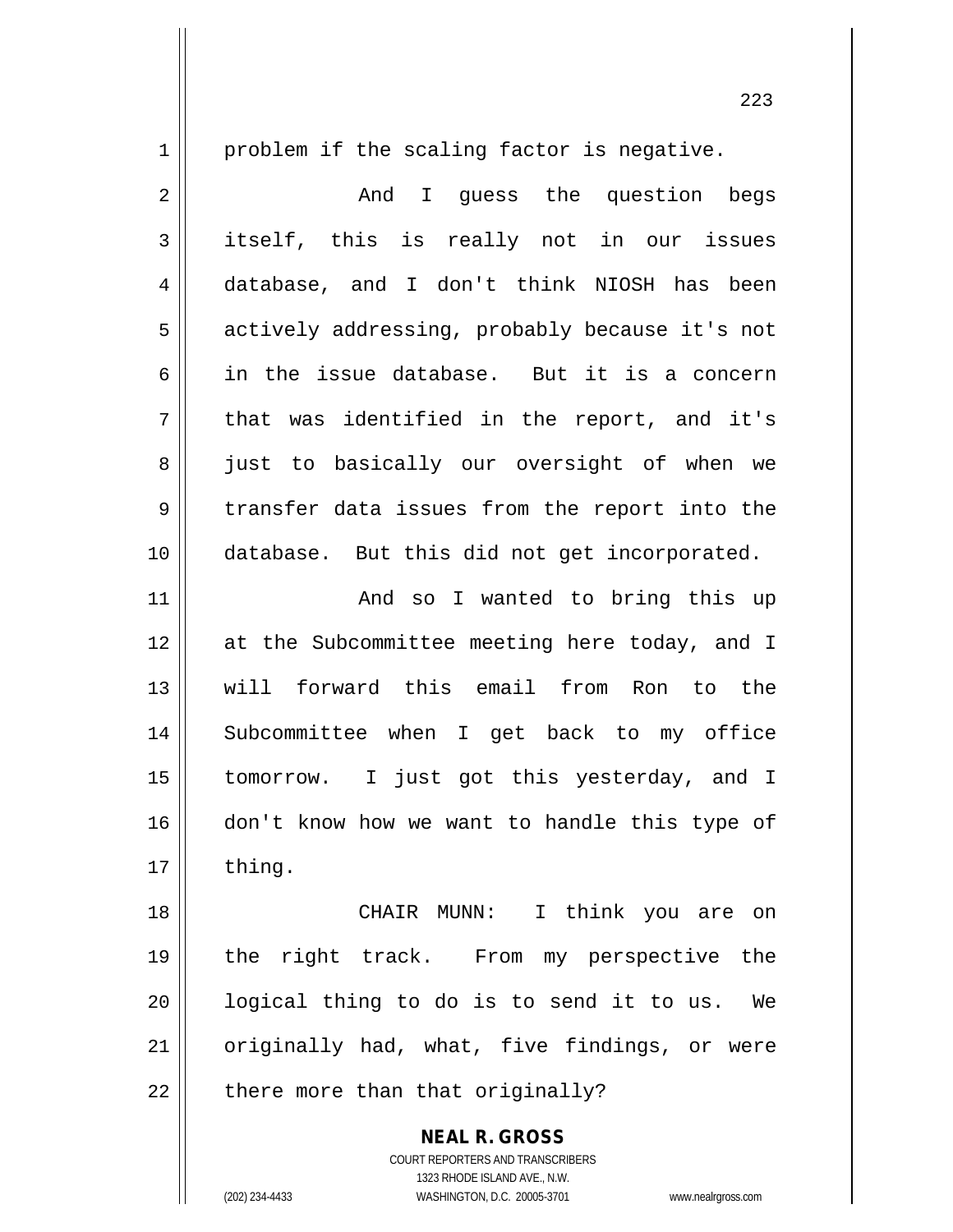1 || MEMBER GRIFFON: The database is 2 | showing five findings.

3 CHAIR MUNN: Five findings? It  $4 \parallel$  appears to me that in cases like this the only  $5$  | legitimate thing to do is for you to notify us  $6 \parallel$  that although this was identified in a report  $7 \parallel$  it was -- it fails to be incorporated in the 8 || list of findings, and identify what the  $9 \parallel$  specific issue is. And we should incorporate 10 it as finding number six. 11 MR. SMITH: This is Matt Smith 12 || with the ORAU team. 13 CHAIR MUNN: Sorry, we can't hear 14 you. Speak up. 15 MR. SMITH: I've got some input on 16 || that item. On that particular workbook, we 17 don't use a negative number. We only allow 18 || the dose to be scaled upward. So in other 19 words if a person's dose after 1960 would  $20$  || indicate that you could potentially scale the 21 previous years, in other words the coworker 22 || years, downward. We don't do that; we only

> **NEAL R. GROSS** COURT REPORTERS AND TRANSCRIBERS

1323 RHODE ISLAND AVE., N.W. (202) 234-4433 WASHINGTON, D.C. 20005-3701 www.nealrgross.com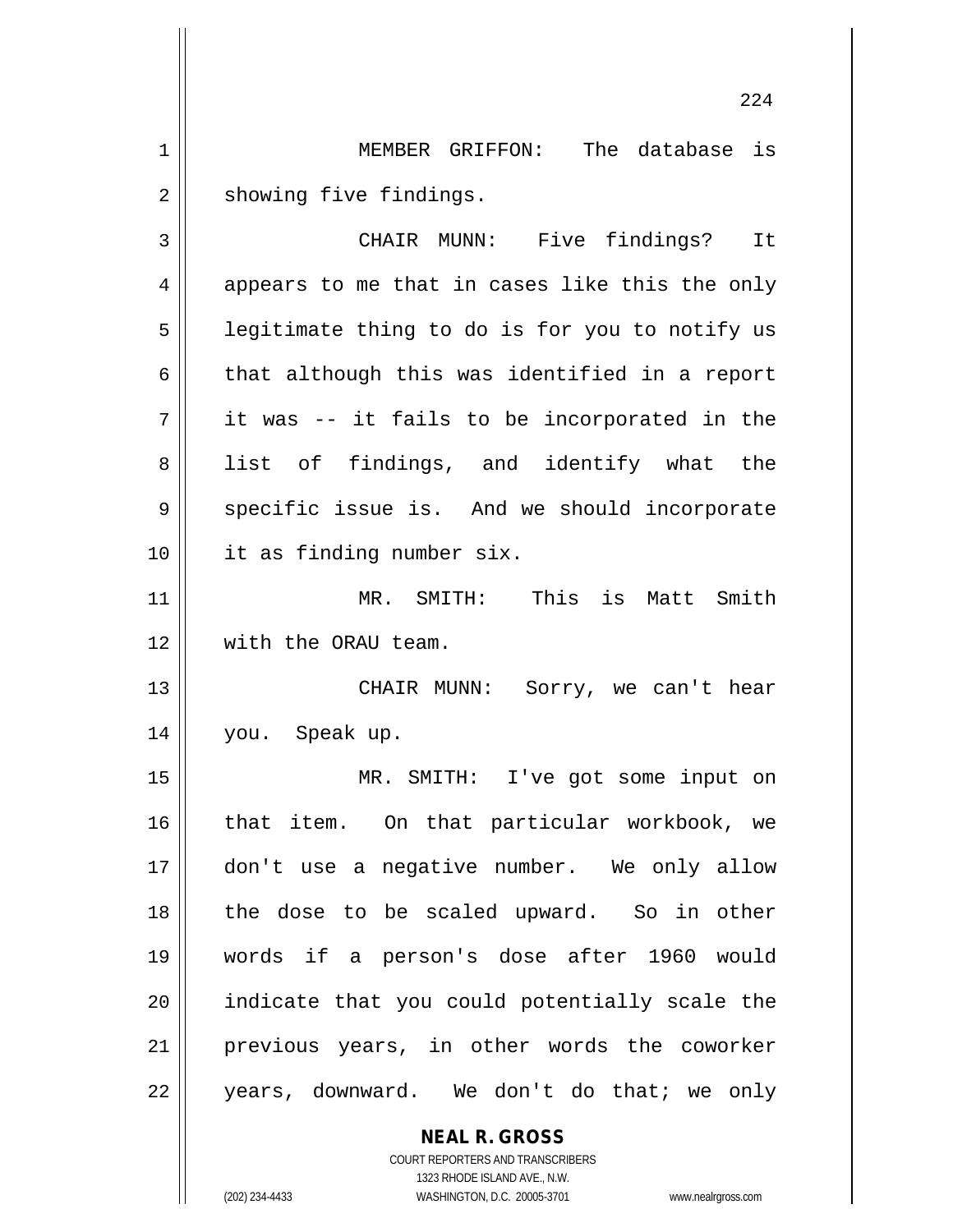1 | scale upward. But go ahead and put forth the 2 || finding and have it go through the channels  $3 \parallel$  and I'll respond to it. But that scaling 4 || method, it has the potential to actually scale  $5 \parallel$  the dose downward, but we don't do that.

6 CHAIR MUNN: Good. Probably a  $7 \parallel$  good idea however to record this interaction.

8 MR. SMITH: I agree. We want to 9 || get it in writing.

10 CHAIR MUNN: That's good. So the 11 || action will be for Steve to get the statement 12 || and the necessary references to me, and at our 13 || next meeting we will incorporate that as 14 finding six. And then NIOSH can give us a 15 direct response to close it.

16 Anything else? If not, it's 17 | calendar time.

 You have all been privy to the previous discussions with respect to the probable need for a meeting prior to the February Board meeting, and as I had indicated || earlier, about the only time that I would be

> **NEAL R. GROSS** COURT REPORTERS AND TRANSCRIBERS 1323 RHODE ISLAND AVE., N.W.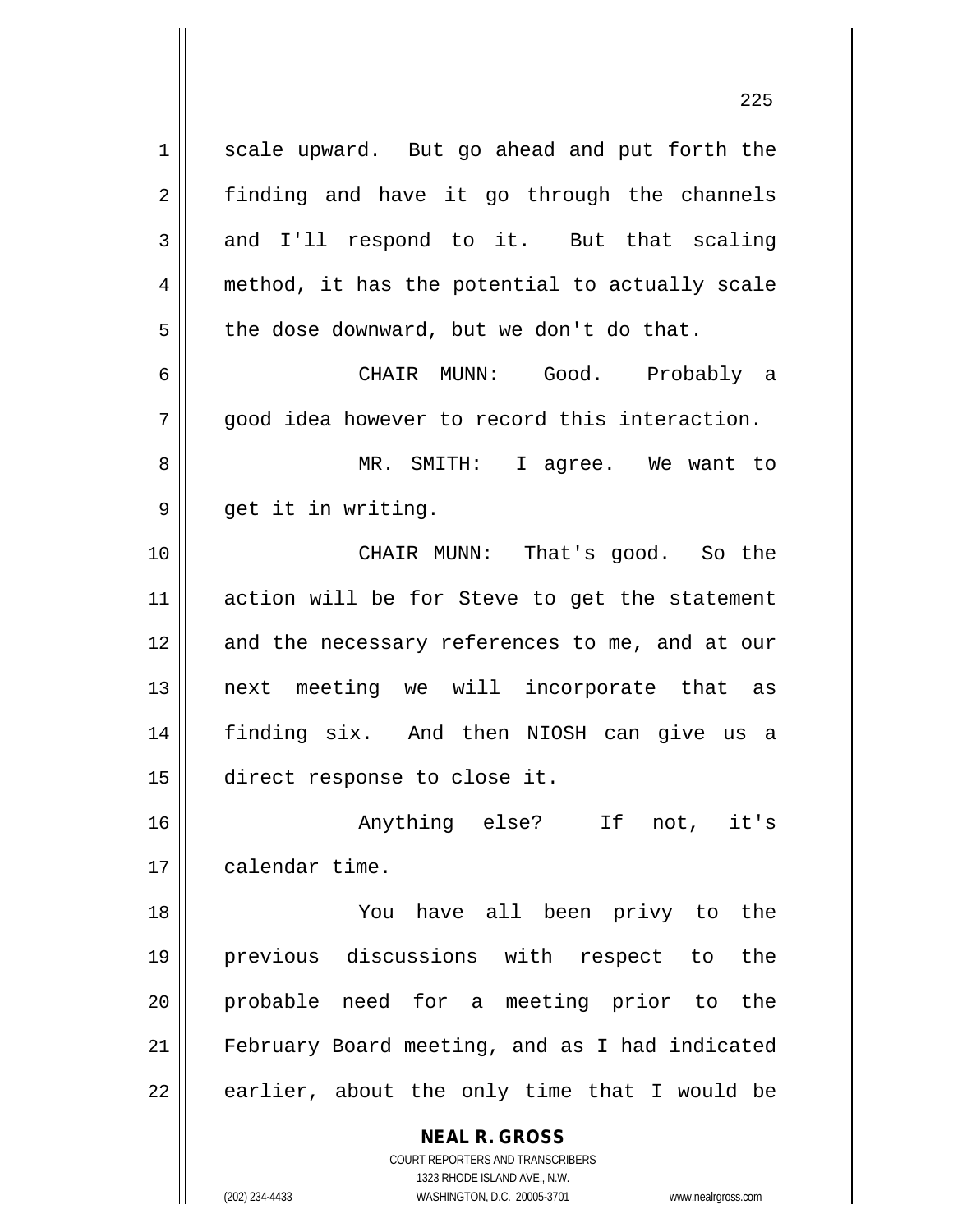**NEAL R. GROSS** COURT REPORTERS AND TRANSCRIBERS 1323 RHODE ISLAND AVE., N.W. (202) 234-4433 WASHINGTON, D.C. 20005-3701 www.nealrgross.com  $1 \parallel$  available would be the last week in January. 2 What do other Board members' calendars look  $3 \parallel$  like that week? 4 MR. KATZ: What are the agenda  $5 \parallel$  items? Can we go over that first just to make  $6 \parallel$  sure we will have material ready for that  $7 \parallel$  meeting, given the Christmas holidays and all 8 b that? 9 MEMBER ZIEMER: One was the PERs 10 | review --11 || MR. KATZ: Right. 12 MEMBER ZIEMER: -- bring that to 13 l the Board. 14 MR. KATZ: PERs review methods and 15 | selection criteria. 16 CHAIR MUNN: Which is a fairly 17 biggie. That's likely to occupy a 18 considerable amount of time for all of us, 19 including at this meeting. 20 MR. KATZ: I think you made a lot  $21$  | of headway today on this issue. 22 MEMBER ZIEMER: Are we going to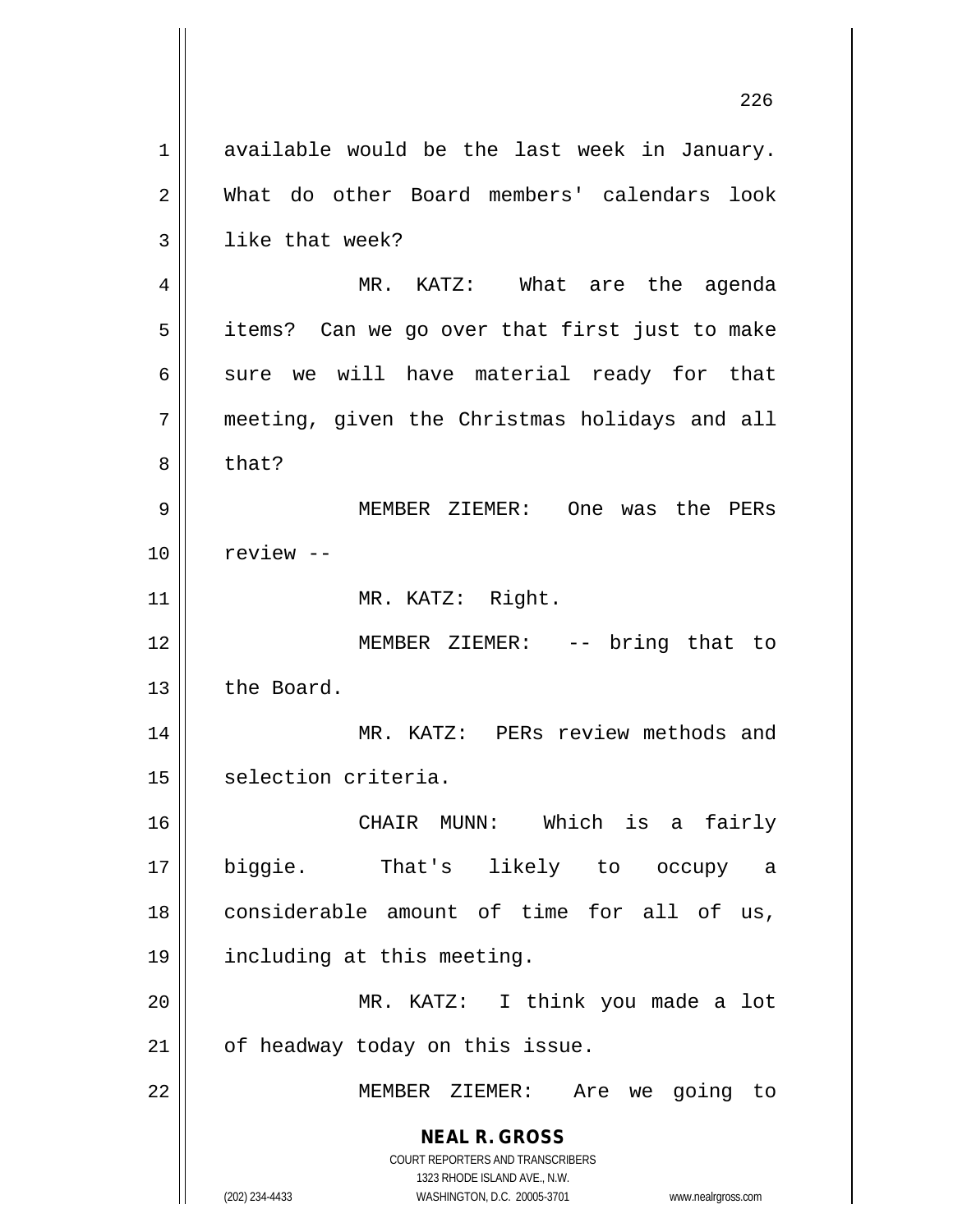**NEAL R. GROSS** COURT REPORTERS AND TRANSCRIBERS 1323 RHODE ISLAND AVE., N.W. (202) 234-4433 WASHINGTON, D.C. 20005-3701 www.nealrgross.com 227  $1 \parallel$  have a revised -- I guess it's going to be not  $2 \parallel$  a revised but an edited copy, or what will it  $3 \parallel$  be? 4 MR. MARSCHKE: There were a few  $5 \parallel$  typos that were identified and a few other 6 || issues that were identified. Kathy, are you 7 || still on the line, or Hans? 8 MS. ADAMS: Did you say Nancy or 9 | Kathy? 10 || MR. KATZ: Kathy or Hans. 11 || Well, if they're not on the line, 12 I will commit them. So what we will do is we 13 will look over our notes of the conference 14 || this morning and clean up the draft procedure 15  $\parallel$  and re-issue it as a draft B. 16 || So there is that, the PERs review, 17  $\parallel$  and then the carryover --18 MEMBER ZIEMER: It's not clear 19 || whether those things will be ready. 20 MR. HINNEFELD: It is hard to 21 predict. We are, A, going into the holiday  $22$  | season. We have an aggressive reconstruction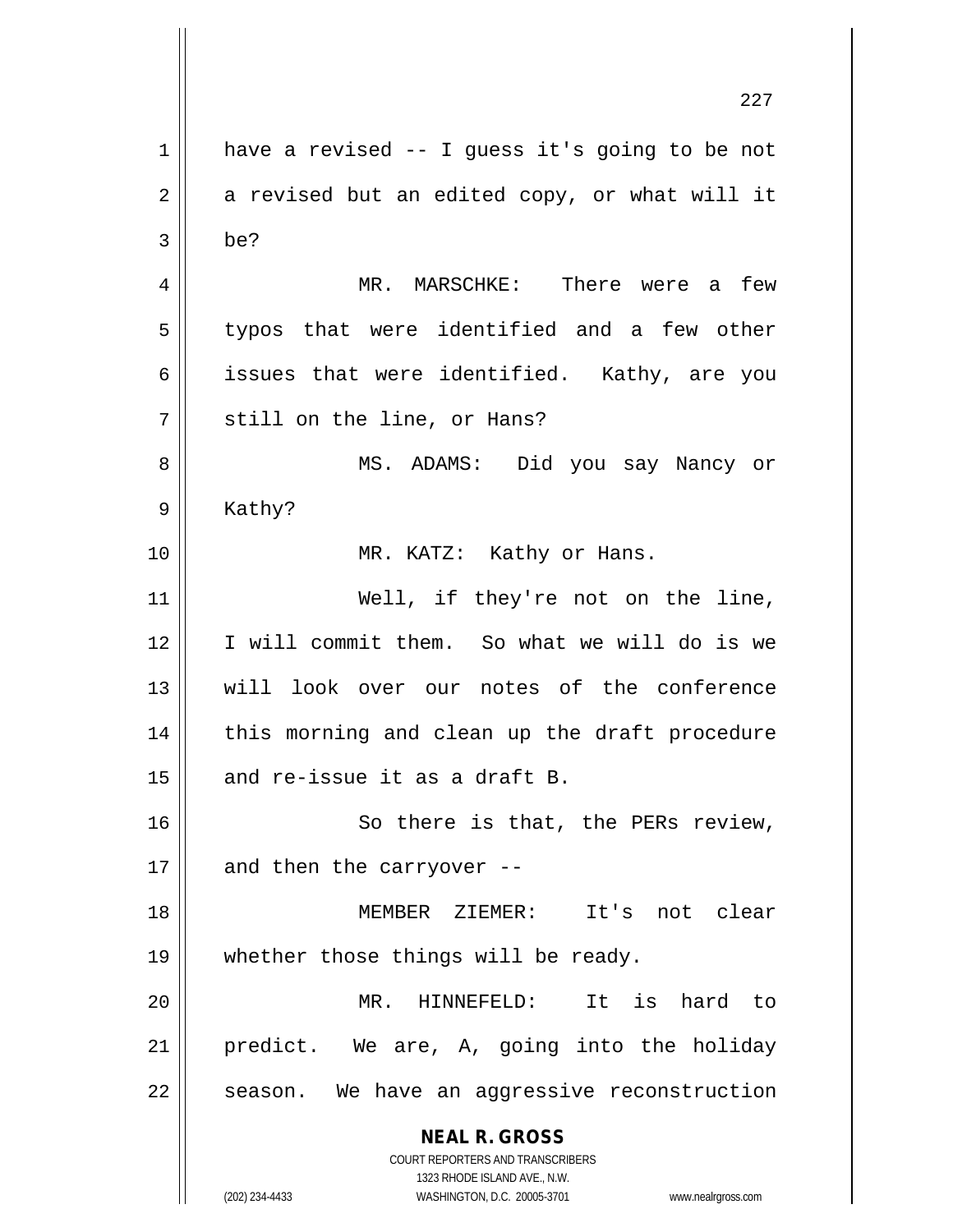1 production goal, and we have aggressive goals  $2 \parallel$  on site research to get research out of the 3 way so that all the sites are available for  $4 \parallel$  dose reconstruction -- so it is very hard for  $5 \parallel$  me to predict that we will have much product. 6 MR. KATZ: We have some very 7 Substantial Work Group meetings, NTS and 8 Fernald, both of which were turned in and put 9 to bed. 10 CHAIR MUNN: Are you speaking 11 against a meeting? 12 MR. KATZ: No, I'm just trying to 13  $\parallel$  figure out if this is -- if there is so much  $14$  | that either -- whether there will be enough to 15 do before the February Board meeting, or if  $16$  | there is only a little bit -- would we want to 17 || get it done for the February Board meeting, 18 || whether we don't do that by teleconference. 19 If all we have really is the PER thing, then 20 || that might be accomplished by telephone 21 || without having to meet face to face. 22 || CHAIR MUNN: No, I don't think so.

> **NEAL R. GROSS** COURT REPORTERS AND TRANSCRIBERS

> > 1323 RHODE ISLAND AVE., N.W.

(202) 234-4433 WASHINGTON, D.C. 20005-3701 www.nealrgross.com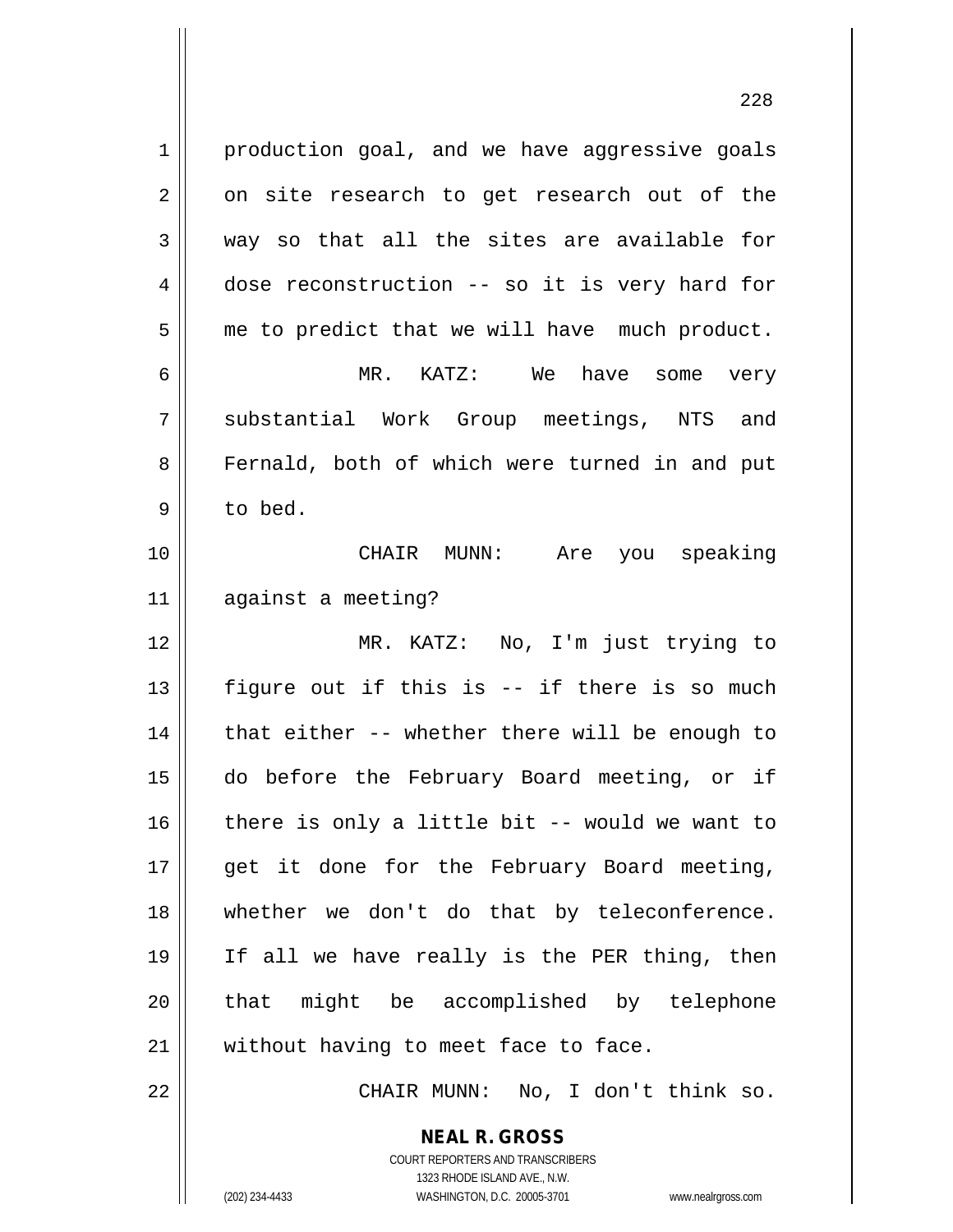**NEAL R. GROSS** COURT REPORTERS AND TRANSCRIBERS 1323 RHODE ISLAND AVE., N.W. (202) 234-4433 WASHINGTON, D.C. 20005-3701 www.nealrgross.com 1 || We did also want to provide the full Board 2 || with SC&A's completed document with regard to  $3$  the commonalities, but we were going to do  $4 \parallel$  that at the teleconference, and that will be 5 done.  $6 \parallel$  MR. KATZ: Yes, Fernald and NTS;  $7$  | 28th is NTS, 29<sup>th</sup> is Fernald. 8 MS. HOWELL: Did that just happen? 9 MR. KATZ: Recently. Yes, I think 10 -- maybe yesterday. It may have been 11 yesterday that I sent out a notice. I copied  $12 \parallel$  you. 13 || MS. HOWELL: I'm sure you did. 14 MEMBER ZIEMER: We have Mound  $15 \parallel$  early. 16 MR. KATZ: We have Mound early in 17 | the month. 18 MEMBER ZIEMER: Early in the 19 month. 20 MR. KATZ: And we have Surrogate 21 | to show up somewhere. 22 CHAIR MUNN: And Dose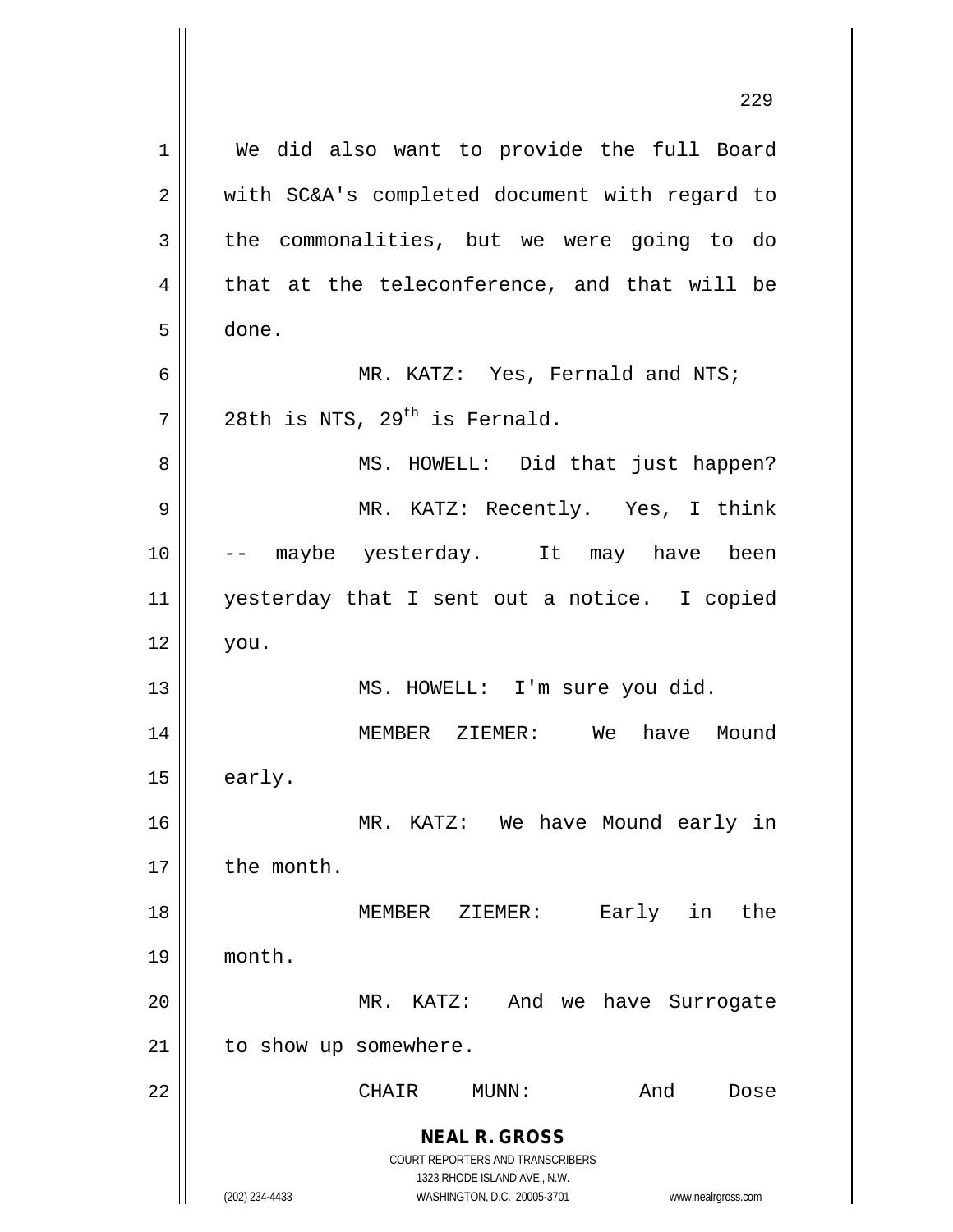**NEAL R. GROSS** COURT REPORTERS AND TRANSCRIBERS 1323 RHODE ISLAND AVE., N.W. (202) 234-4433 WASHINGTON, D.C. 20005-3701 www.nealrgross.com 1 | Reconstruction is already on the  $7<sup>th</sup>$ . 2 || MR. KATZ: Right. 3 CHAIR MUNN: So if we were going 4 || to meet that week it would probably be the  $5 \parallel 27^{\text{th}}$ , if we felt that was appropriate. 6 MR. KATZ: And my question is  $7 \parallel$  really is this a teleconference, or is this a 8 face to face. Because if there is not a lot  $9 \parallel$  of work to get done and we are just dealing 10 with this PERs work which has largely been 11 discussed, and you are really just sort of 12 wrapping things up so that you can make a 13 recommendation, it seems like that could be 14 || accomplished on a teleconference. 15 MEMBER ZIEMER: Because two of the 16 || members are going to be on the phone anyway. 17 CHAIR MUNN: You think so? 18 MEMBER ZIEMER: Well, I don't 19 || know. That's been the pattern. 20 || CHAIR MUNN: With NTS, and Fernald  $21$  | is coming up, too. 22 || (Simultaneous speakers.)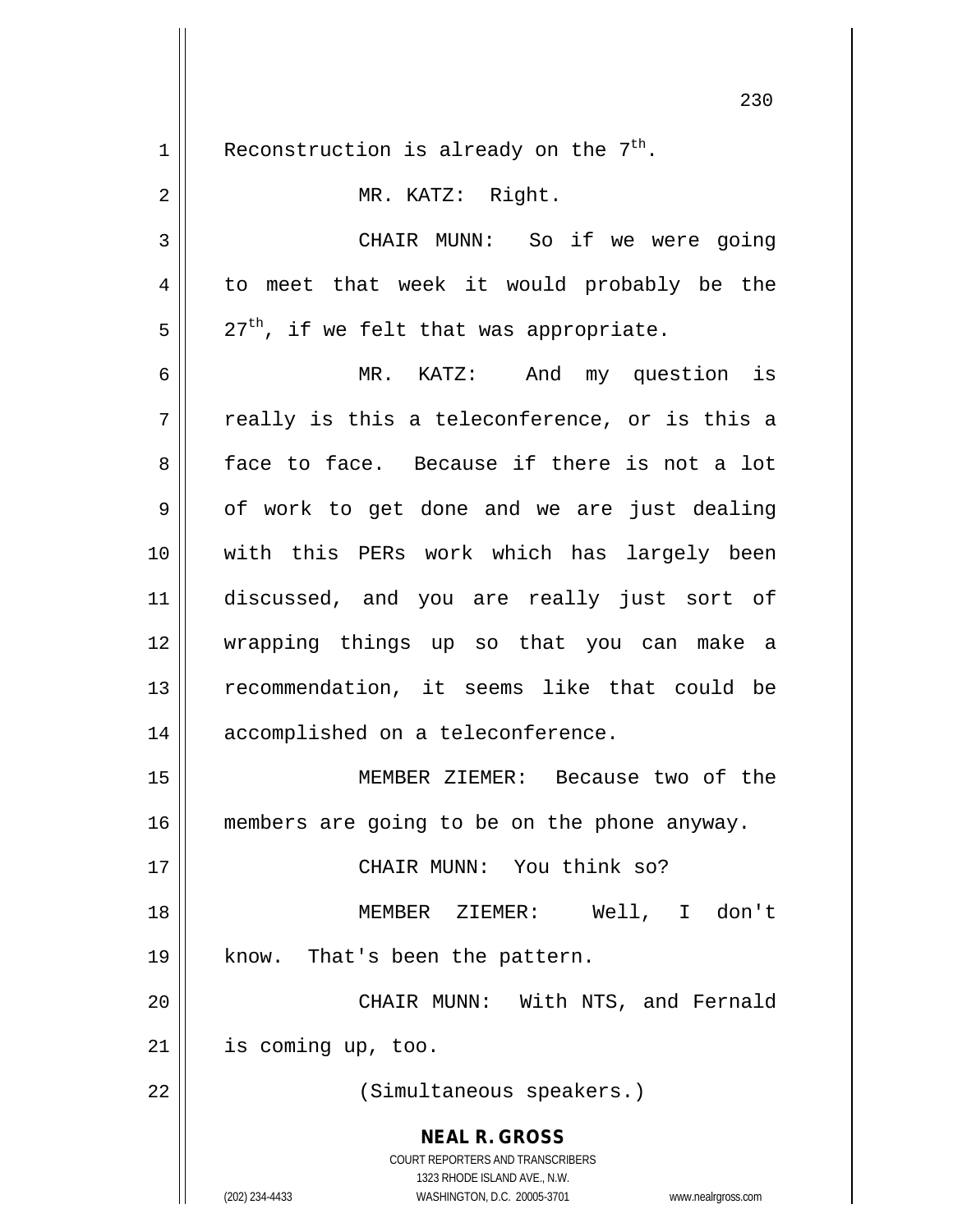**NEAL R. GROSS** COURT REPORTERS AND TRANSCRIBERS 1323 RHODE ISLAND AVE., N.W. (202) 234-4433 WASHINGTON, D.C. 20005-3701 www.nealrgross.com 1 | CHAIR MUNN: You'd come for two days, wouldn't you, Mark? MR. KATZ: Mark is already coming 4 | for two days. He's got NTS and Fernald. MEMBER GRIFFON: I'm not on NTS. MR. KATZ: Oh, you are not on NTS? MEMBER GRIFFON: No. MR. KATZ: Okay, Fernald. MEMBER GRIFFON: Yes, Fernald. MEMBER ZIEMER: Maybe we should sort of block off the time and make sure we 12 are available if we need to meet. But when does it have to be -- CHAIR MUNN: Let's for the time being say that we are going to do it on the  $\| 27^{th}$ . MEMBER ZIEMER: You have to register it anyway, even if it's by phone, don't you? MR. KATZ: Yes, either way, no difference. 22 || CHAIR MUNN: So let's go ahead and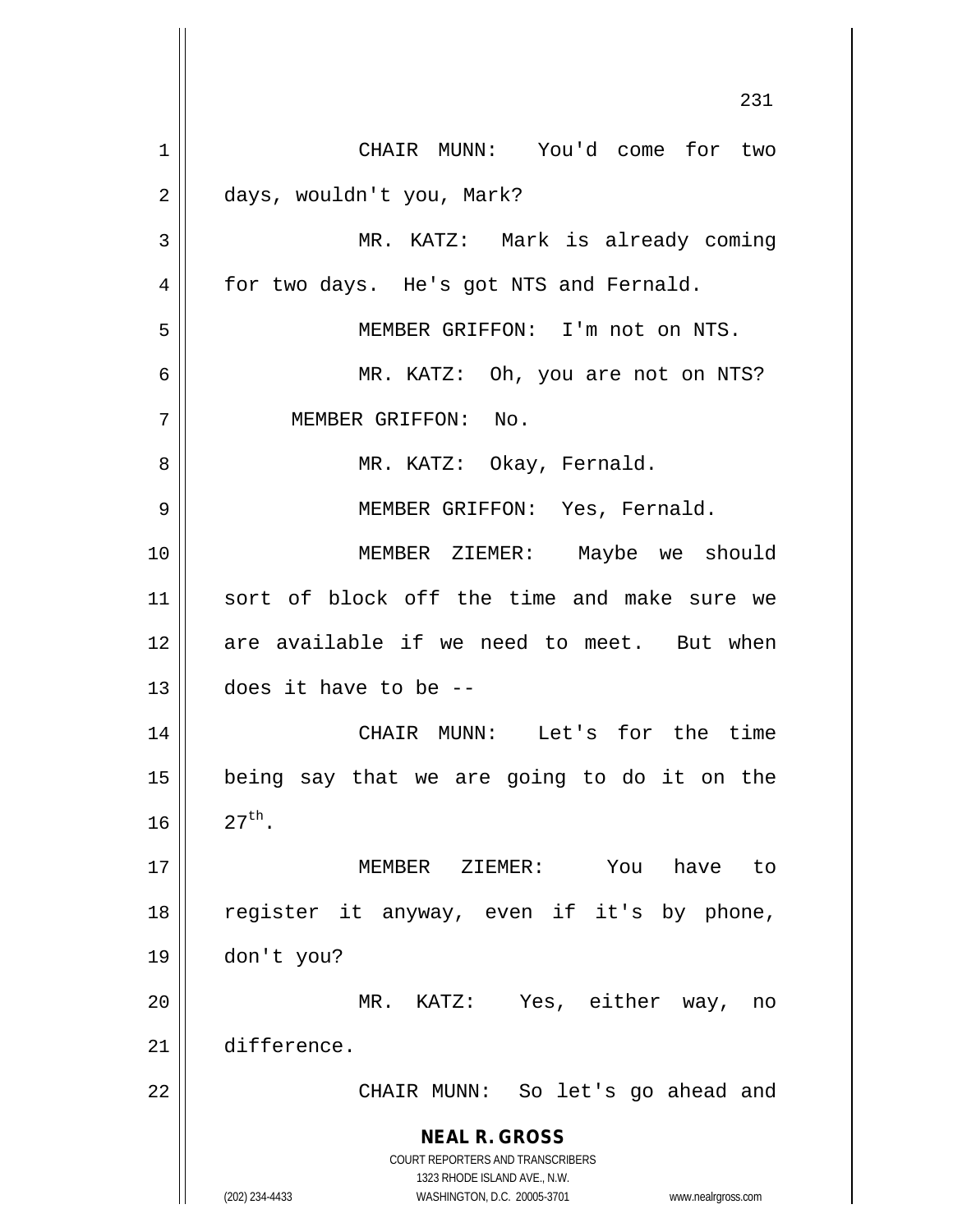**NEAL R. GROSS** COURT REPORTERS AND TRANSCRIBERS 1323 RHODE ISLAND AVE., N.W. (202) 234-4433 WASHINGTON, D.C. 20005-3701 www.nealrgross.com 1 | do that, and I will put together an action  $2 \parallel$  item list so that we can perhaps get a little  $3 \parallel$  better handle then on what items we really  $4 \parallel$  should be addressing in addition to PERs by  $5 \parallel$  that time. 6 It's hard to get through.  $7 \parallel$  MR. KATZ: Okay, the 27<sup>th</sup>, okay.  $8 \parallel$  The 27<sup>th</sup> if people are traveling -- so Mark 9 wouldn't be coming the 28<sup>th</sup>. It wouldn't be a 10 problem. All righty. Okay. 11 MEMBER ZIEMER: Mark, are you on 12 Fernald? 13 CHAIR MUNN: He is on Fernald. 14 MEMBER GRIFFON: Yes. 15 MR. KATZ: He's on Fernald, but  $16$  there is no issue, okay, with NTS. All those  $17$   $\parallel$  -- none of those individuals except for you --18 none of those individuals are coming down on 19  $\parallel$  the 28<sup>th</sup>. 20 CHAIR MUNN: Okay. So we will 21 || tentatively leave it on the  $27<sup>th</sup>$ , and 22 || hopefully by the time of the Board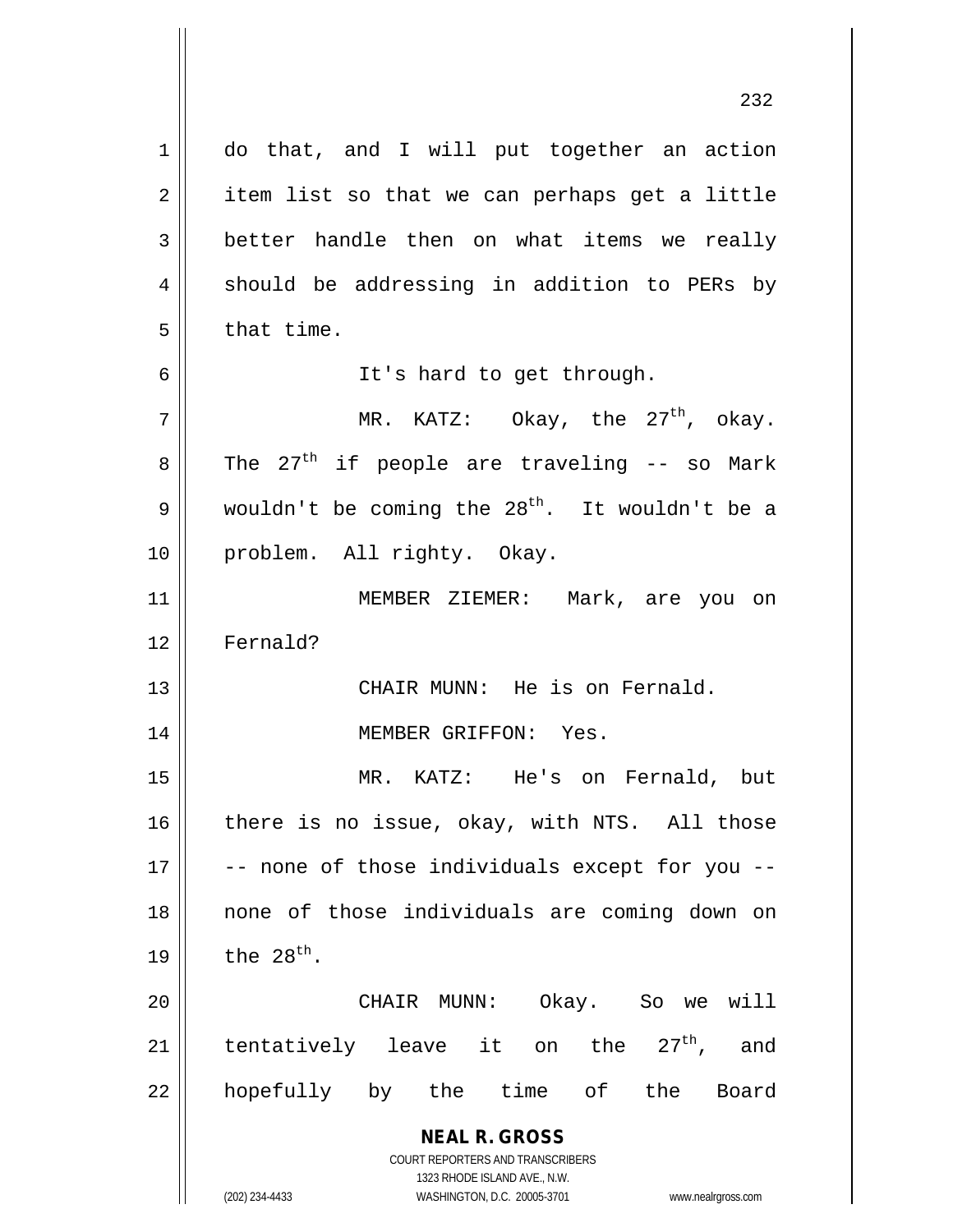**NEAL R. GROSS** COURT REPORTERS AND TRANSCRIBERS 1323 RHODE ISLAND AVE., N.W. (202) 234-4433 WASHINGTON, D.C. 20005-3701 www.nealrgross.com 233 1 | teleconference in December we will be able to  $2 \parallel$  identify whether we will have a face to face  $3 \parallel$  or a teleconference event. 4 All right? Is that amenable with  $5 \parallel$  all? Mark? 6 MEMBER GRIFFON: Sounds good, yes. 7 CHAIR MUNN: Mike? 8 || MEMBER GIBSON: Yes, that's fine. 9 CHAIR MUNN: Okay, very good, 10 please leave it on your calendar, and I will 11 try to get this action item list to you as 12 || soon as possible if I can figure out what I've 13 written. 14 MR. KATZ: If you could just by 15  $\parallel$  December 8<sup>th</sup> give some consideration -- but if  $16$  the answer is you guys aren't going to be able  $17$  | to get to this other work, then that will just  $18$  || push it toward the teleconference. 19 MR. HINNEFELD: What start time 20  $\parallel$  should we plan for the 27<sup>th</sup>? 21  $\parallel$  MR. KATZ: For the 27<sup>th</sup>, if it's  $22 \parallel$  going to be a -- we still have the time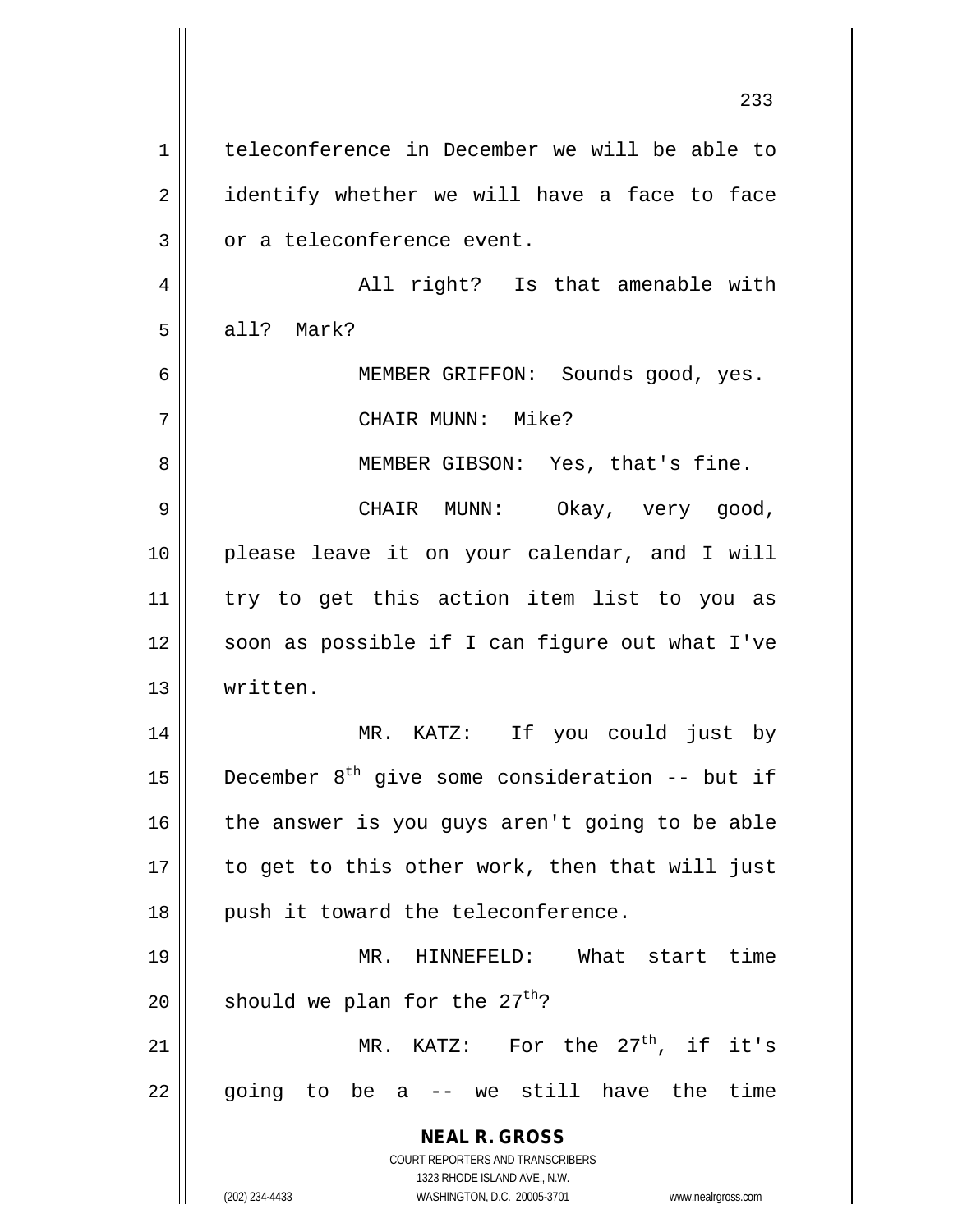**NEAL R. GROSS** COURT REPORTERS AND TRANSCRIBERS 1323 RHODE ISLAND AVE., N.W. (202) 234-4433 WASHINGTON, D.C. 20005-3701 www.nealrgross.com 234 1 difference even if --2 MEMBER ZIEMER: Well, 11:00  $3 \parallel$  o'clock if it's teleconference because that's  $4 \parallel - -$ 5 MR. KATZ: She'll be coming that 6 day for NTS the next day, so how will that 7 work in terms of a teleconference? 8 | CHAIR MUNN: Badly. 9 MR. KATZ: So what would be a 10 || timing that would work? 11 || MEMBER ZIEMER: Late in the day? 12  $\parallel$  MR. KATZ: The 27<sup>th</sup> may not be a  $13$  good day then for a teleconference, is what 14 | I'm saying. 15 MEMBER ZIEMER: If we're doing a 16 || teleconference, we could do it earlier in the 17 week. 18 MR. KATZ: Yes. 19 MEMBER ZIEMER: Like Tuesday. 20 CHAIR MUNN: These are the kinds 21 | of decisions that try men's souls. 22 || MEMBER ZIEMER: Are you on NTS?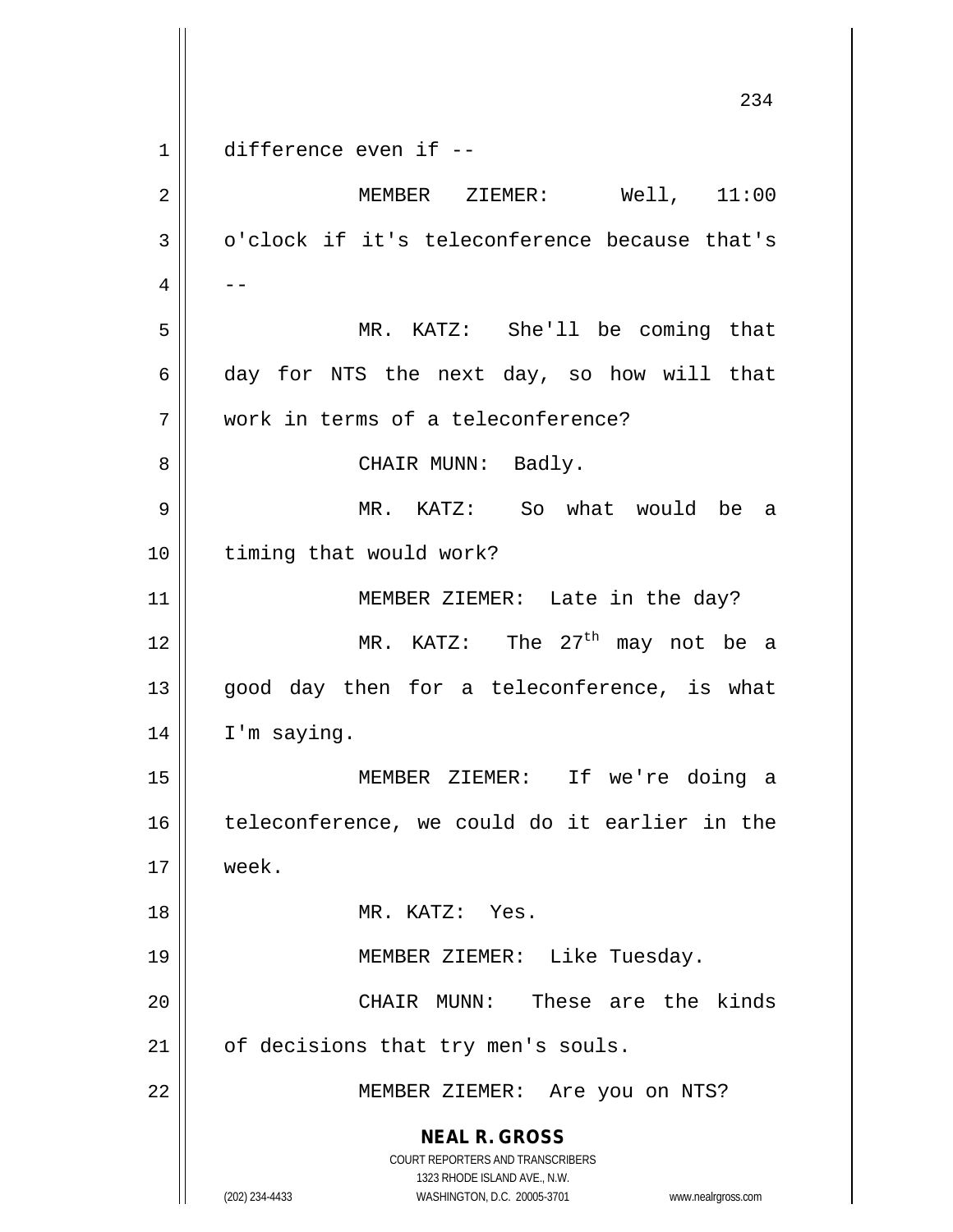**NEAL R. GROSS** 235 1 CHAIR MUNN: Yes. 7:00 a.m.  $2 \parallel$  teleconference if it were at 10:00. A lot are  $3 \parallel$  traveling that day anyway, then it would be  $4 \parallel$  okay. 5 MEMBER ZIEMER: What time do you  $6$  have to be at the plane typically? 7 CHAIR MUNN: Well, I have my 8 choice of 9:00 o'clock or 11:00 o'clock. So I 9 could make the  $11:00$  o'clock if we had a short 10 teleconference. So, yes, let's say 10:00 11 Eastern. 12 MR. KATZ: Okay, then it's not a 13 problem. 14 CHAIR MUNN: That's right. 15 MR. KATZ: I am going to hold off  $16$  | on sending out a notice for this. 17 CHAIR MUNN: Right. I have a 18 || brief note to myself here that no longer makes 19 any sense, but it was a point that I felt 20 needed to be made, so I will have to wait 21 until the next time we meet in order to make  $22$  | the point.

> COURT REPORTERS AND TRANSCRIBERS 1323 RHODE ISLAND AVE., N.W.